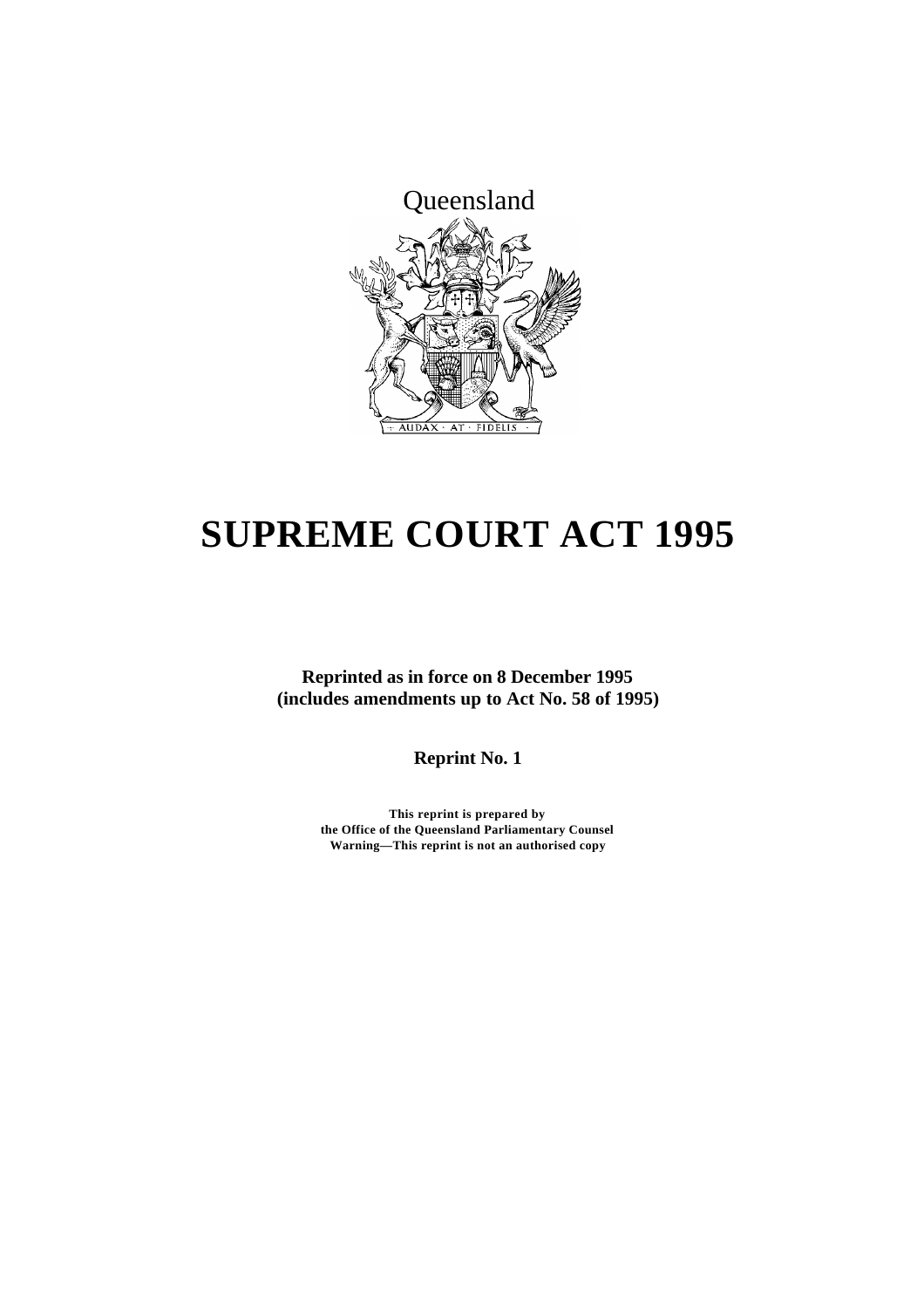# **Information about this reprint**

This Act is reprinted as at 8 December 1995. The reprint—

- shows the law as amended by all amendments that commenced on or before that day (Reprints Act 1992 s  $5(c)$ )
- incorporates all necessary consequential amendments, whether of punctuation, numbering or another kind (Reprints Act 1992 s 5(d)).

The reprint includes a reference to the law by which each amendment was made—see List of legislation and List of annotations in endnotes.

Minor editorial changes allowed under the provisions of the Reprints Act 1992 mentioned in the following list have also been made to—

- update citations and references ( $pt$  4, div 2)
- update references (pt 4, div 3)
- express gender specific provisions in a way consistent with current drafting practice (s 24)
- use different spelling consistent with current drafting practice  $(s 26(2))$
- use standard punctuation consistent with current drafting practice (s 27)
- use conjunctives and disjunctives consistent with current drafting practice (s 28)
- use expressions consistent with current drafting practice (s 29)
- reorder provisions consistent with current drafting practice (s 30A)
- relocate marginal or cite notes (s 34)
- use aspects of format and printing style consistent with current drafting practice (s 35)
- omit provisions that are no longer required (ss 37, 39 and 40)
- omit unnecessary referential words (s 41)
- omit historical notes (s 42)
- number and renumber provisions and references (s 43)
- correct minor errors (s 44)
- make all necessary consequential amendments  $(s \, 7(1)(k))$ .

#### **Also see endnotes for information about—**

- **• when provisions commenced**
- **• editorial changes made in the reprint, including—**
	- **• table of changed names and titles**
	- **• table of obsolete and redundant provisions**
	- **• table of corrected minor errors**
	- **• table of renumbered provisions**
	- **• table of comparative legislation**
- **• editorial changes made in earlier reprints.**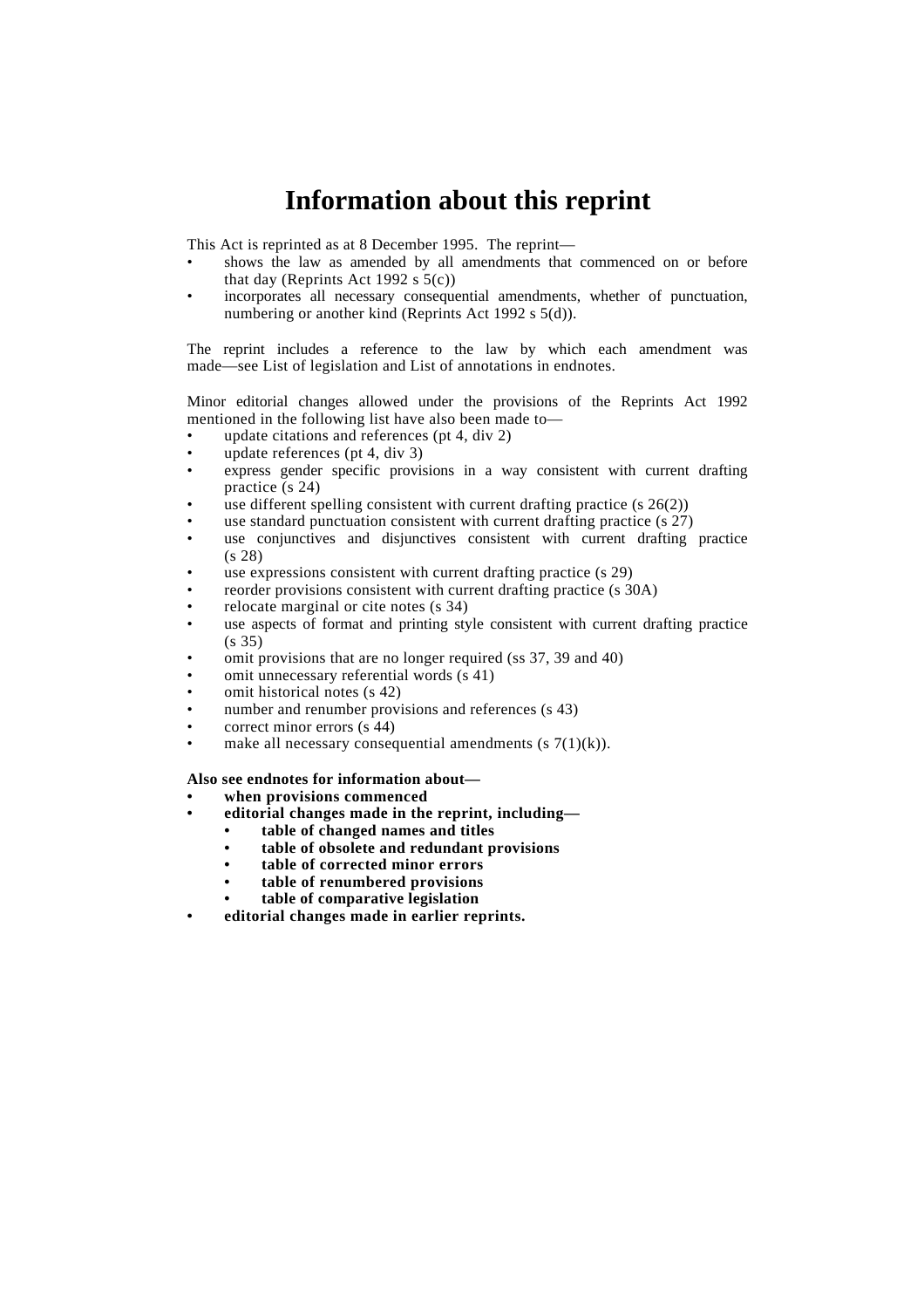

# **SUPREME COURT ACT 1995**

# **TABLE OF PROVISIONS**

#### Section Page

#### **PART 1—PRELIMINARY**

| $\mathbf{1}$   |                                                                                                                                                            |    |
|----------------|------------------------------------------------------------------------------------------------------------------------------------------------------------|----|
| $\mathfrak{D}$ |                                                                                                                                                            |    |
|                | <b>PART 2-PROVISIONS FROM SUPREME COURT</b><br><b>CONSTITUTION AMENDMENT ACT 1861</b>                                                                      |    |
| 3              |                                                                                                                                                            |    |
| 4              |                                                                                                                                                            |    |
| 5              | As to examination of witnesses on interrogatories                                                                                                          | 19 |
| 6              |                                                                                                                                                            |    |
|                | <b>PART 3-PROVISIONS FROM COMMON LAW PLEADING</b><br><b>ACT 1867</b>                                                                                       |    |
|                | Division 1—Purpose of part                                                                                                                                 |    |
| 7              |                                                                                                                                                            |    |
|                | Division 2-Payment                                                                                                                                         |    |
| 8              | Action of debt being brought on judgment after money paid such<br>payment may be pleaded in bar the like in bonds $\dots \dots \dots \dots \dots \dots$ 20 |    |
|                | Division 3-Payment into court                                                                                                                              |    |
| 9              |                                                                                                                                                            |    |
| 10             |                                                                                                                                                            |    |
| 11             |                                                                                                                                                            |    |
|                | PART 4-PROVISIONS FROM COMMON LAW PRACTICE ACT<br>1867                                                                                                     |    |
|                | Division 1-Purpose of part                                                                                                                                 |    |
| 12             |                                                                                                                                                            |    |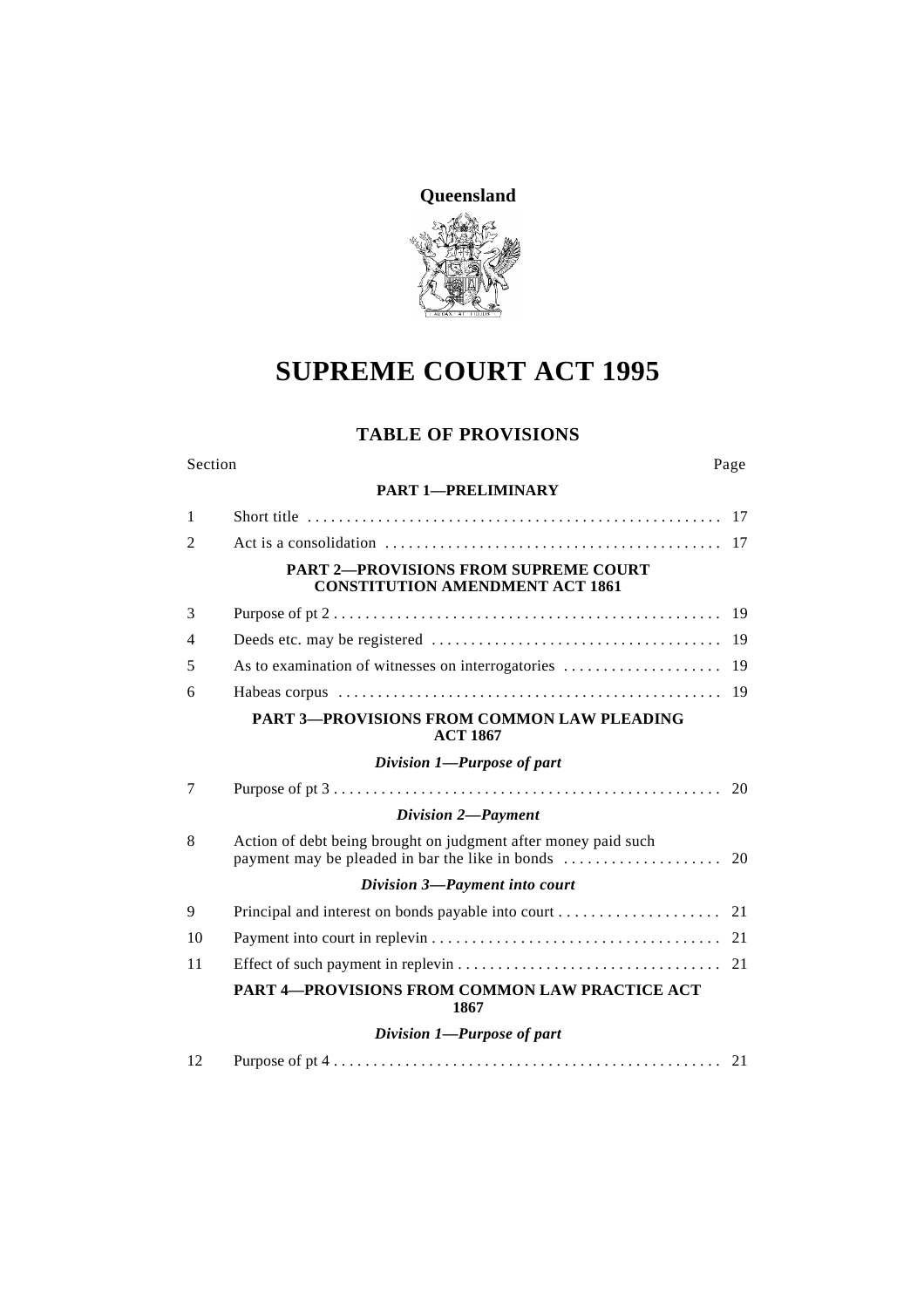# *Division 2—Interpretation*

| 13 |                                                                                                                                         |    |
|----|-----------------------------------------------------------------------------------------------------------------------------------------|----|
|    | Division 3-Abolition of wager of law                                                                                                    |    |
| 14 |                                                                                                                                         | 22 |
|    | Division 4-Assessment of damages                                                                                                        |    |
| 15 |                                                                                                                                         | 22 |
| 16 |                                                                                                                                         |    |
|    | Division 5-Actions against and by executors                                                                                             |    |
| 17 |                                                                                                                                         |    |
| 18 |                                                                                                                                         |    |
| 19 |                                                                                                                                         | 24 |
| 20 |                                                                                                                                         | 24 |
| 21 | Where no action brought within 6 months by executor, then<br>action may be brought by persons beneficially interested                   | 25 |
| 22 |                                                                                                                                         | 25 |
| 23 | Exclusion of certain payments in assessment of damages 26                                                                               |    |
|    | Division 6-Specific delivery of chattels                                                                                                |    |
| 24 | Procedure after verdict for recovery of specific goods 26                                                                               |    |
| 25 |                                                                                                                                         | 27 |
|    | Division 7-Execution on decrees and orders                                                                                              |    |
| 26 | Decrees and orders of courts of equity etc. to have effect of judgments                                                                 | 27 |
|    | Division 8-Execution on foreign judgment                                                                                                |    |
| 27 | Memorial of judgment etc. under seal of Supreme Court of any<br>other Australasian colony filed in Supreme Court at Brisbane shall be a | 28 |
| 28 |                                                                                                                                         | 28 |
| 29 |                                                                                                                                         | 28 |
|    | Division 9-Description of parties                                                                                                       |    |
| 30 |                                                                                                                                         | 29 |
| 31 |                                                                                                                                         | 29 |
|    | Division 10-Style of defendant                                                                                                          |    |
| 32 |                                                                                                                                         |    |
| 33 |                                                                                                                                         |    |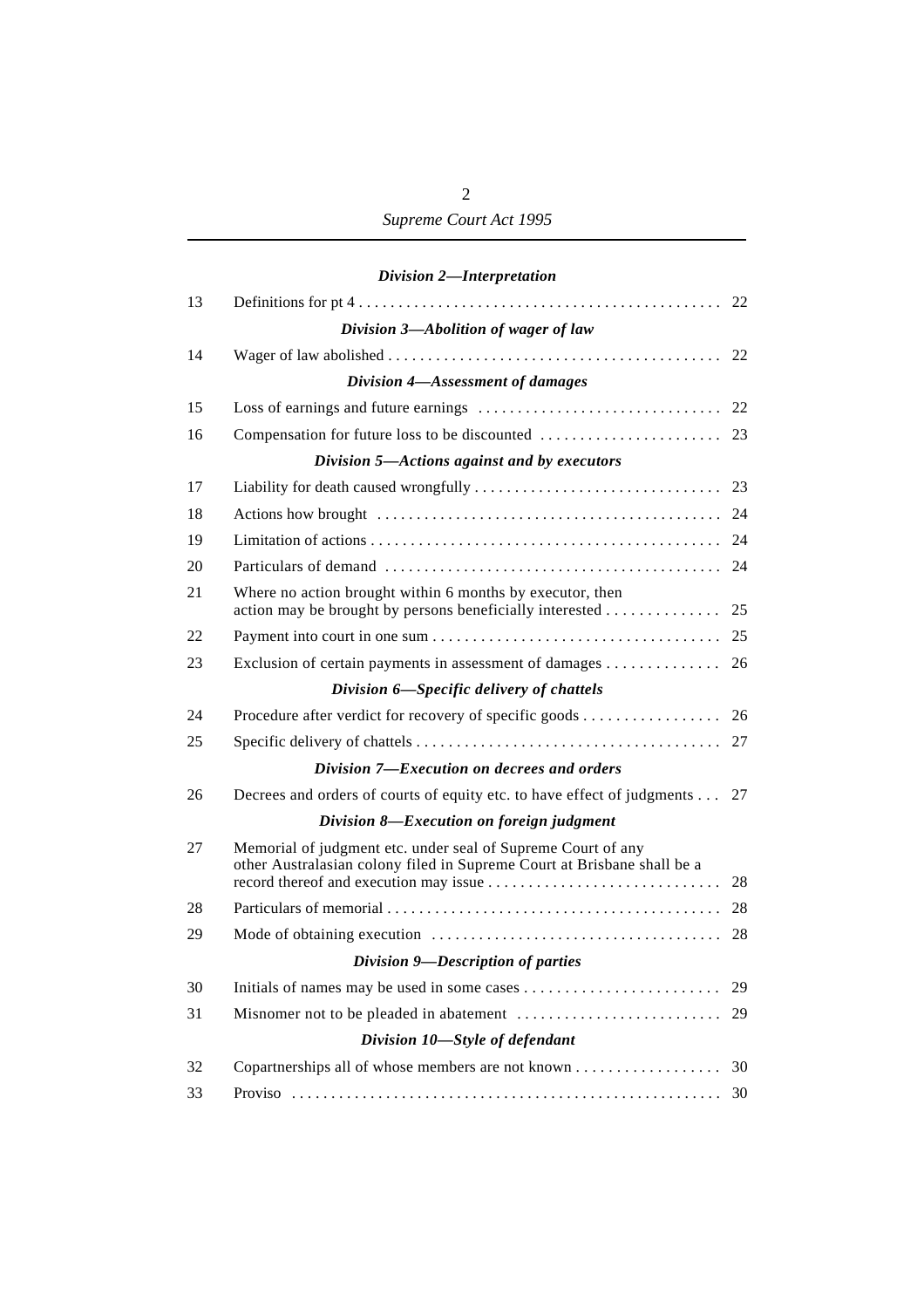|    | Division 11-Refusal to make affidavit                                                                                                    |    |
|----|------------------------------------------------------------------------------------------------------------------------------------------|----|
| 34 | Examination of person who refuses to make an affidavit 31                                                                                |    |
| 35 |                                                                                                                                          |    |
|    | Division 12-No new trial about stamp rulings                                                                                             |    |
| 36 |                                                                                                                                          |    |
|    | Division 13-Execution                                                                                                                    |    |
| 37 | Securities not realised to be relinquished if the person be taken                                                                        |    |
|    | Division 14-Distringas                                                                                                                   |    |
| 38 | Stock and shares in public companies belonging to the debtor<br>and standing in the debtor's own name to be charged by order of a judge. | 32 |
| 39 | Order of judge to be made in the first instance ex parte and on<br>notice to the bank or company etc. to operate as a distringas 33      |    |
|    | Division 15-Garnishment                                                                                                                  |    |
| 40 |                                                                                                                                          |    |
|    | Division 16-View                                                                                                                         |    |
| 41 |                                                                                                                                          |    |
|    | Division 17-Inquiry before prothonotary                                                                                                  |    |
| 42 | Inquiry of damages may be directed to take place before the                                                                              |    |
|    | Division 18-Writs of trial and inquiry                                                                                                   |    |
| 43 |                                                                                                                                          |    |
| 44 |                                                                                                                                          |    |
| 45 |                                                                                                                                          |    |
|    | <b>Division 19-Precepts</b>                                                                                                              |    |
| 46 |                                                                                                                                          |    |
|    | Division 20-Practice at the trial                                                                                                        |    |
| 47 |                                                                                                                                          | 36 |
| 48 |                                                                                                                                          | 37 |
| 49 |                                                                                                                                          | 37 |
| 50 |                                                                                                                                          | 38 |
|    | Division 21-Trial without jury                                                                                                           |    |
|    |                                                                                                                                          |    |

# 51 Judge may by consent try questions of fact . . . . . . . . . . . . . . . . . . . . . . . . . . 38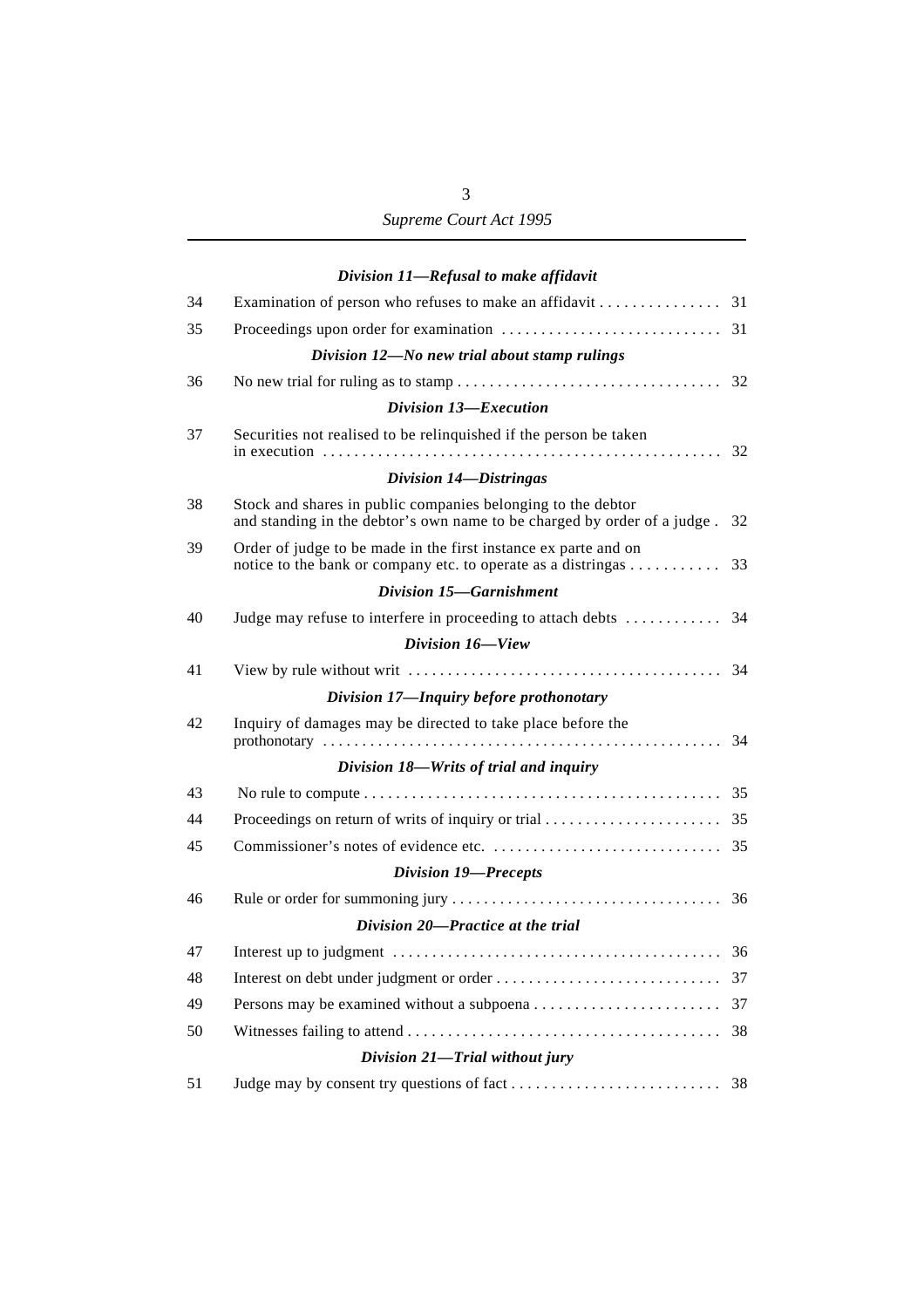# *Supreme Court Act 1995*

| 52 | Power to judge to direct arbitration at time of trial when issues of                                                                      | 39 |
|----|-------------------------------------------------------------------------------------------------------------------------------------------|----|
|    | Division 22-Amendment                                                                                                                     |    |
| 53 |                                                                                                                                           | 39 |
| 54 | In cases where a variance shall appear between written or printed<br>evidence and the record the court may order the record to be amended | 39 |
| 55 | Amendments to be made in the record in certain cases                                                                                      | 40 |
| 56 |                                                                                                                                           | 41 |
|    | Division 23-Warrants of attorney                                                                                                          |    |
| 57 | Warrants of attorney and cognovit actionem to be executed in                                                                              | 42 |
| 58 |                                                                                                                                           | 42 |
| 59 | Warrants of attorney in personal actions to be filed within 21 days                                                                       | 42 |
| 60 | In what case warrant of attorney deemed fraudulent                                                                                        | 42 |
|    | Division 24-Cognovit                                                                                                                      |    |
| 61 | Cognovit actionem to be filed in like manner or void against creditors                                                                    | 43 |
|    | Division 25-Warrants and cognovits                                                                                                        |    |
| 62 | Defeasance of warrant of attorney etc. to be written on same paper                                                                        | 43 |
| 63 | Officer of court to keep a book containing list and particulars of                                                                        | 44 |
| 64 | Satisfaction entered on warrants of attorney and cognovits                                                                                | 44 |
|    | Division 26-Transitional                                                                                                                  |    |
| 65 | Application of amendments made by Common Law Practice and<br>Workers' Compensation Amendment Act 1994                                     | 44 |
|    | PART 5-PROVISIONS FROM COMMON LAW PROCESS ACT<br>1867                                                                                     |    |
|    | Division 1-Purpose of part                                                                                                                |    |
| 66 |                                                                                                                                           | 45 |
|    | Division 2-Execution of writs on Sunday                                                                                                   |    |
| 67 |                                                                                                                                           | 45 |
|    | Division 3-Affidavits sworn before a consul                                                                                               |    |
| 68 | Affidavits in certain cases may be sworn before a consul                                                                                  | 45 |
|    | Division 4-Meaning of absent defendants                                                                                                   |    |
| 69 | If defendant shall be absent at the commencement of foreign                                                                               | 46 |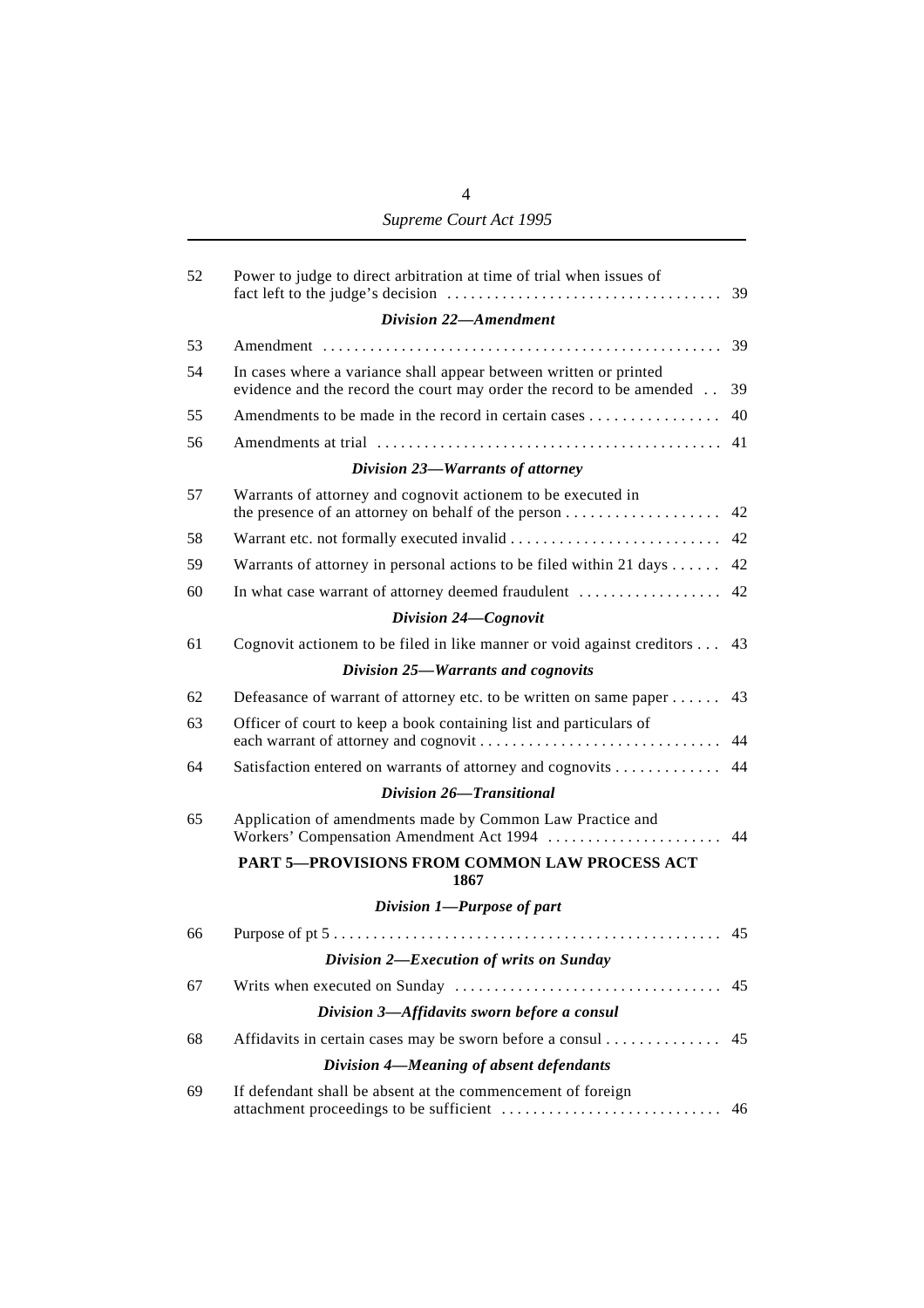# *Supreme Court Act 1995*

| 70 |                                                                       |    |
|----|-----------------------------------------------------------------------|----|
|    | Division 5-Proceedings against absent defendants                      |    |
| 71 |                                                                       | 47 |
| 72 |                                                                       | 47 |
| 73 |                                                                       | 48 |
| 74 | After judgment plaintiff may issue fieri-facias                       | 48 |
|    | Division 6-Proceeding in the action                                   |    |
| 75 | After attachment returned plaintiff may proceed in the action  49     |    |
|    | Division 7-Advertisement                                              |    |
| 76 |                                                                       |    |
|    | Division 8-The garnishees                                             |    |
| 77 |                                                                       |    |
| 78 | Inquiry as to property in garnishee's hand—attendance of parties      | 51 |
| 79 |                                                                       |    |
| 80 | Court to determine what property is to continue subject to attachment | 52 |
| 81 | Property in possession of any codefendant or husband or wife          | 53 |
| 82 |                                                                       |    |
|    | Division 9-Defendant's rights                                         |    |
| 83 |                                                                       |    |
| 84 | Provision enabling absent defendant to come in and defend             |    |
|    | Division 10-Copartners                                                |    |
| 85 |                                                                       |    |
| 86 |                                                                       |    |
| 87 |                                                                       |    |
|    | Division 11-Attachment of goods                                       |    |
| 88 |                                                                       |    |
|    | Division 12-Capias ad respondendum                                    |    |
| 89 | Arrest on mesne process abolished except in certain cases             | 58 |
| 90 |                                                                       | 58 |
| 91 | Sheriff may proceed to arrest defendant—defendant to remain in        |    |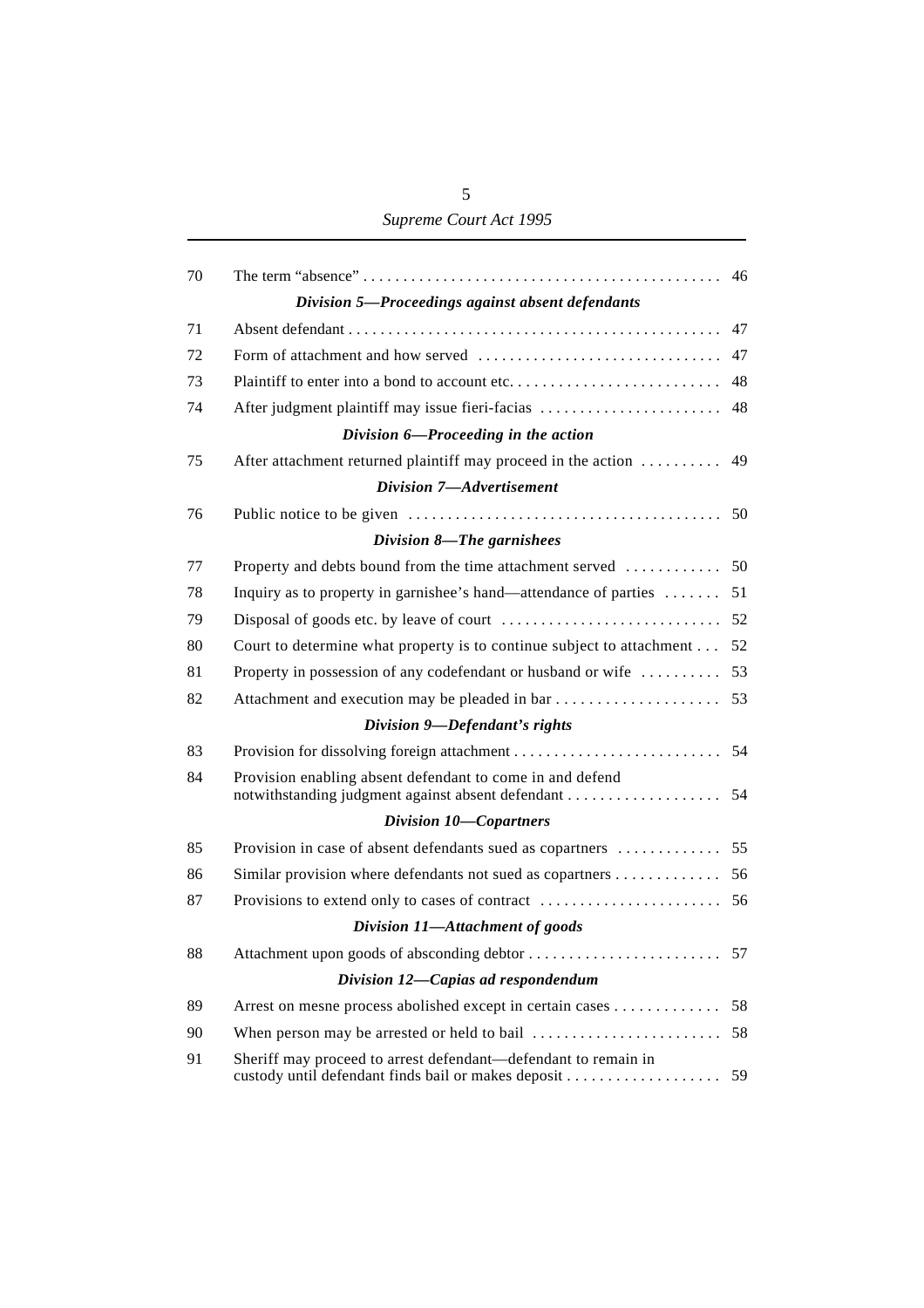| 92  | Order may be made at any stage of the proceedings before final<br>$judgment \ldots \ldots \ldots \ldots \ldots \ldots \ldots \ldots \ldots \ldots \ldots$ | 59 |
|-----|-----------------------------------------------------------------------------------------------------------------------------------------------------------|----|
|     | Division 13-Discharge of prisoner                                                                                                                         |    |
| 93  | Defendant may apply for defendant's discharge forthwith-judge                                                                                             | 59 |
|     | Division 14-Capias ad satisfaciendum                                                                                                                      |    |
| 94  |                                                                                                                                                           | 60 |
| 95  |                                                                                                                                                           | 60 |
| 96  | Proceedings for charging in execution a person already in prison $\dots \dots$                                                                            | 60 |
|     | Division 15-Discharge of prisoner                                                                                                                         |    |
| 97  | Sheriff or gaoler may discharge prisoner by authority of the                                                                                              | 61 |
|     | Division 16-Fieri-facias                                                                                                                                  |    |
| 98  | Sheriff empowered to seize moneys banknotes etc                                                                                                           | 61 |
| 99  |                                                                                                                                                           | 62 |
| 100 | Sheriff to execute deed of bargain and sale to purchaser                                                                                                  | 63 |
| 101 |                                                                                                                                                           | 63 |
| 102 |                                                                                                                                                           | 63 |
| 103 | Sheriff may sell equities of redemption                                                                                                                   | 63 |
|     | Division 17-Special commissioners                                                                                                                         |    |
| 104 | Chief justice to appoint commissioners in certain towns                                                                                                   | 64 |
| 105 | No writ of capias to issue unless upon proof that defendant is<br>about to leave the State—security to be given by the plaintiff                          | 64 |
| 106 |                                                                                                                                                           | 65 |
| 107 | Writs of capias to be directed to special bailiff                                                                                                         | 65 |
| 108 | Copies of writs to be transmitted to Supreme Court in Brisbane                                                                                            | 66 |
| 109 |                                                                                                                                                           | 66 |
| 110 |                                                                                                                                                           | 66 |
| 111 | Commissioners may issue writs of summons and subpoena to                                                                                                  | 67 |
|     | <b>PART 6-PROVISIONS FROM COSTS ACT 1867</b>                                                                                                              |    |
| 112 |                                                                                                                                                           |    |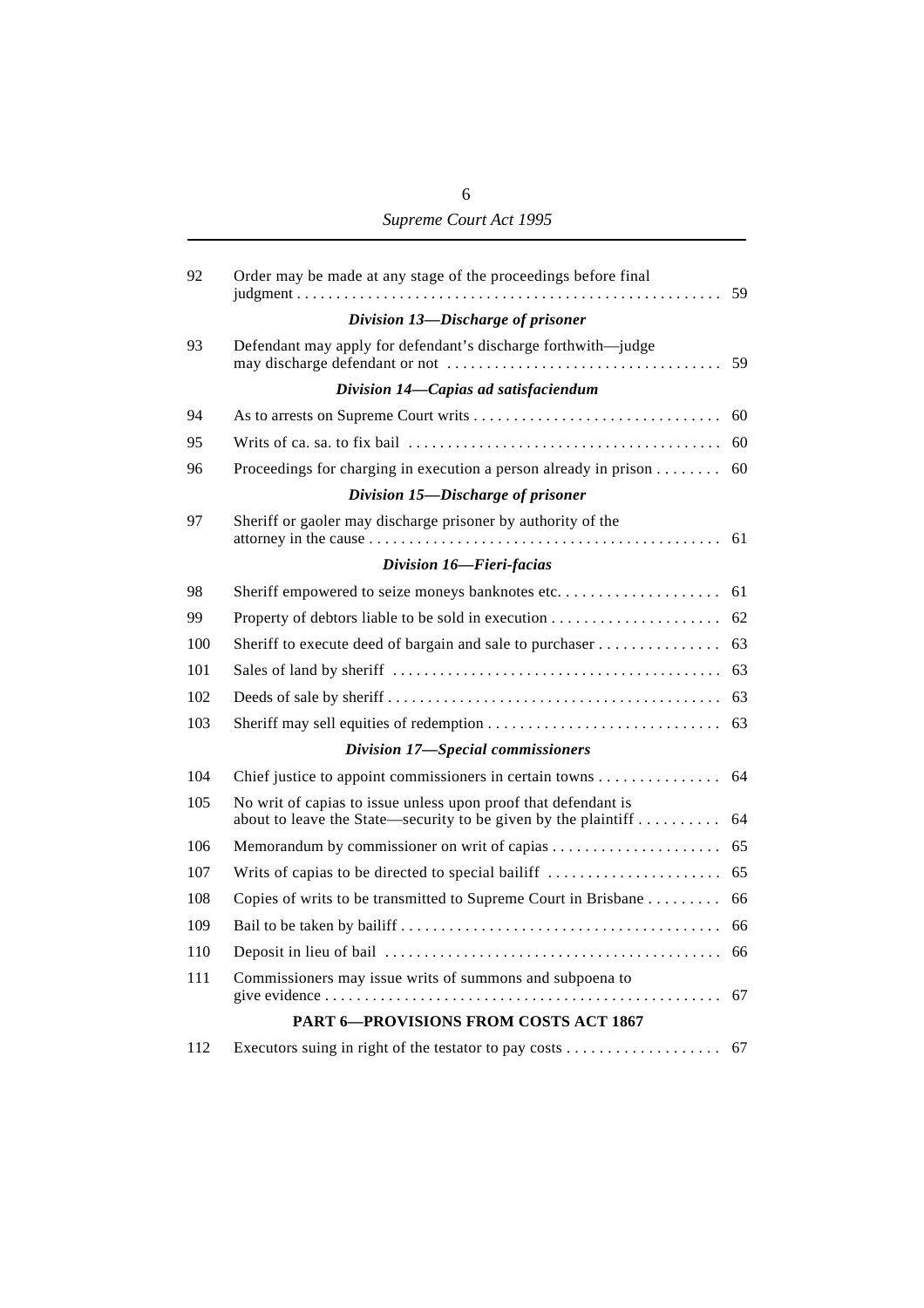# **PART 7—PROVISIONS FROM EQUITY ACT 1867**

| 113 |                                                                        | 68 |
|-----|------------------------------------------------------------------------|----|
|     | Division 2-Interpretation                                              |    |
| 114 |                                                                        | 68 |
|     | Division 3-Substituted service                                         |    |
| 115 | Equity process to be served in parts beyond jurisdiction $\ldots$      | 68 |
| 116 |                                                                        |    |
| 117 |                                                                        |    |
|     | Division 4-Joinder of parties                                          |    |
| 118 | Court may proceed without representative of deceased person or         | 70 |
| 119 | Court may decide between some of the parties without making            | 70 |
| 120 |                                                                        | 71 |
|     | Division 5-Examination of defendants                                   |    |
| 121 | In the court of equity defendant may be examined on behalf of          | 72 |
| 122 |                                                                        |    |
|     | Division 6-Evidence on motions, petitions etc.                         |    |
| 123 | Any party in a cause may by subpoena require attendance of any<br>. 73 |    |
| 124 | Parties who have deposed by affidavit bound to attend for              | 73 |
|     | Division 7-Evidence taken out of the jurisdiction                      |    |
| 125 | Pleas declarations etc. how to be sworn and taken in places out        | 74 |
|     | Division 8-Scientific assistance                                       |    |
| 126 | Court in equity may obtain assistance of scientific persons and others | 74 |
| 127 |                                                                        |    |
|     | Division 9-Declarations                                                |    |
| 128 |                                                                        |    |
|     | <b>Division 10-Directions</b>                                          |    |
| 129 | Where account required to be taken court may give special              |    |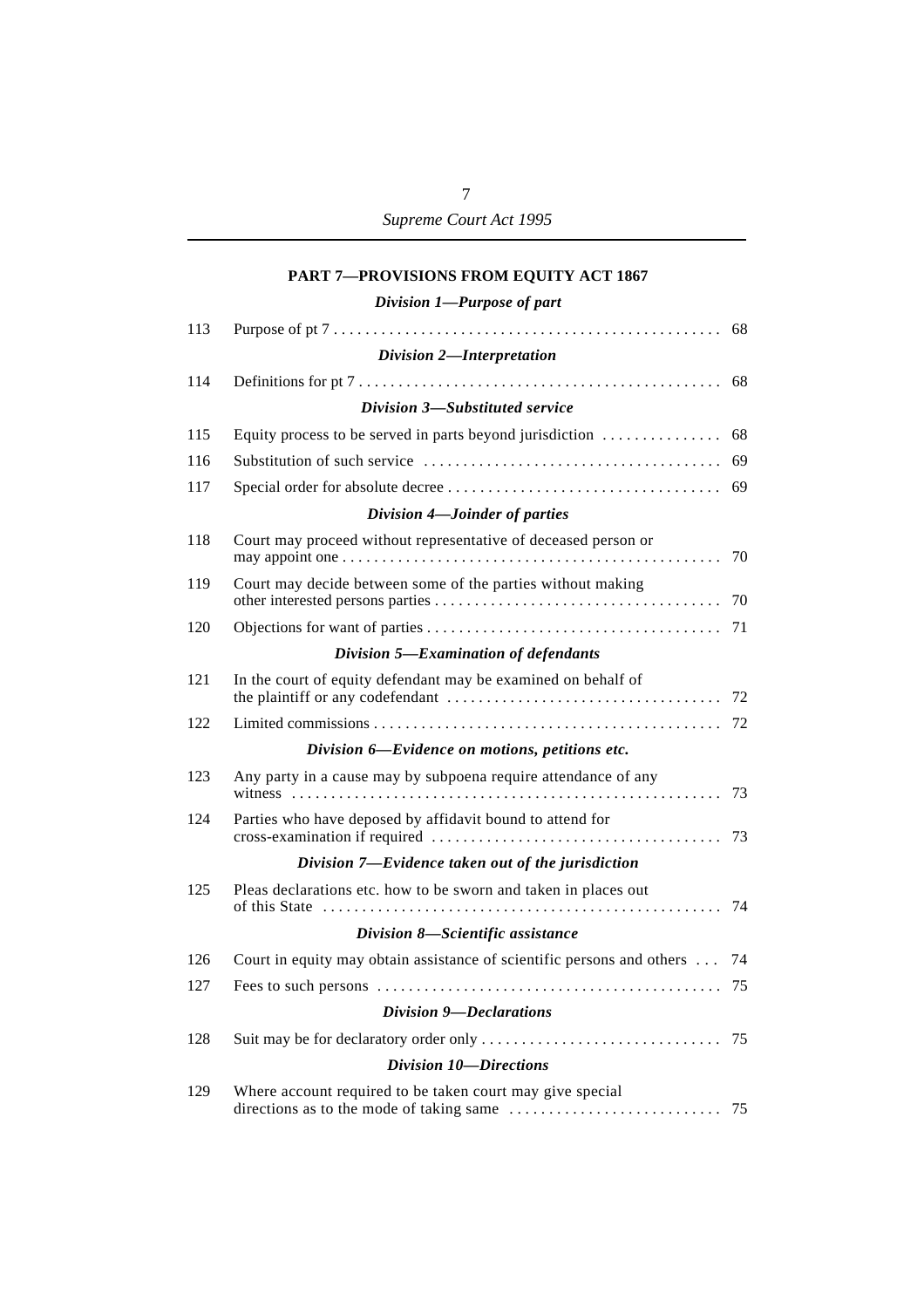# 8 *Supreme Court Act 1995*

| 130 | Where property is the subject of proceedings court may allow to                                                                              | 75 |
|-----|----------------------------------------------------------------------------------------------------------------------------------------------|----|
| 131 | Heir or devisee of real estate not to claim payment of mortgage                                                                              | 76 |
|     | Division 11-Contempt                                                                                                                         |    |
| 132 | Sheriff to keep a register of persons committed and report 4 times                                                                           | 77 |
| 133 | Defendants brought into court by habeas corpus or in custody and<br>refusing to enter appearance court may enter it for them                 | 77 |
| 134 | Any person in custody for contempt for not executing any deed<br>etc. and after 2 months still refusing to execute court may order registrar | 77 |
| 135 | A person committed for contempt for not delivering up books etc.                                                                             | 78 |
| 136 | Other cases of contempt court may order discharge upon terms                                                                                 | 79 |
| 137 | A person committed for contempt omitting to apply for the<br>person's discharge the court may compulsorily discharge the person $\dots$ .    | 79 |
|     | Division 12-Insolvents                                                                                                                       |    |
| 138 | Discharge of insolvent may extend to process for contempt in<br>nonpayment of money and to costs incurred by creditor but subject to         | 79 |
|     | Division 13-Privilege                                                                                                                        |    |
| 139 | Appearances may be put in for defendants having privilege of<br>Parliament in court of equity on return of process of sequestration 80       |    |
|     | Division 14-Attestations upon honour                                                                                                         |    |
| 140 | Commissioners and others may take attestations upon honour  81                                                                               |    |
|     | Division 15-Jurisdiction in infancy                                                                                                          |    |
| 141 | Mother petitioning may obtain access to mother's infant under                                                                                | 81 |
| 142 |                                                                                                                                              |    |
| 143 |                                                                                                                                              |    |
| 144 | Infants may with the approbation of the Supreme Court make<br>valid settlements or contracts for settlements of their real and personal      | 82 |
| 145 |                                                                                                                                              | 82 |
| 146 | The sanction of the Supreme Court to be given upon petition                                                                                  | 82 |
| 147 | Not to apply to males under 17 or females under 17 years of age                                                                              | 83 |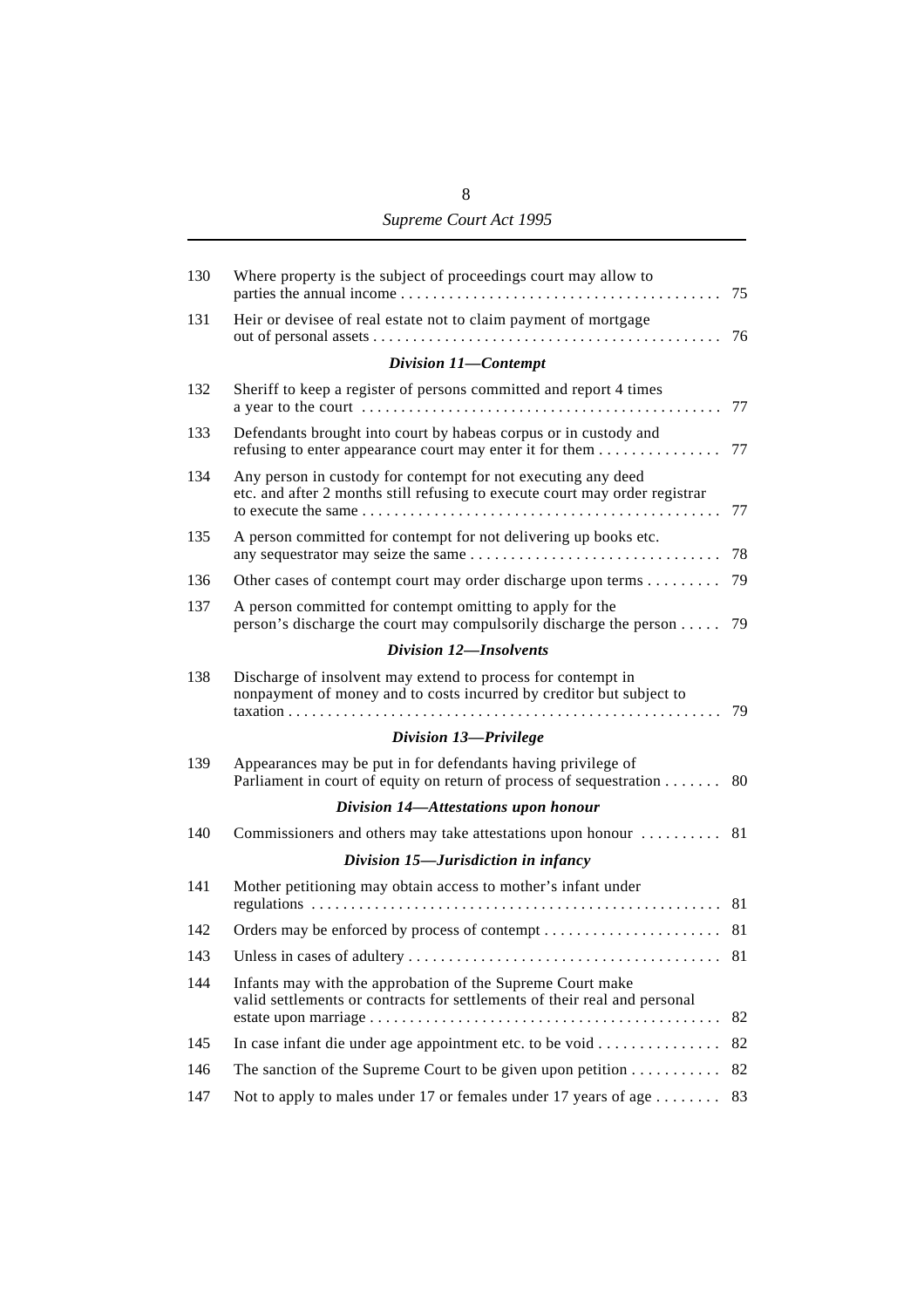| 148 | Jurisdiction given to the primary judge in equity or 1 other judge  | 83 |
|-----|---------------------------------------------------------------------|----|
|     | <b>PART 8-PROVISIONS FROM INTERDICT ACT 1867</b>                    |    |
|     | Division 1-Purpose of part                                          |    |
| 149 |                                                                     |    |
|     | Division 2-Interpleader                                             |    |
| 150 |                                                                     |    |
| 151 |                                                                     |    |
| 152 | If such third party shall not appear etc. the court may bar his or  |    |
| 153 |                                                                     |    |
| 154 | If a judge thinks the matter more fit for the decision of the court |    |
| 155 | Interpleader may be granted though titles have not a common origin  | 85 |
| 156 | Power to court or judge to decide summarily in certain cases        | 85 |
| 157 | Special case may be stated where facts undisputed                   | 86 |
| 158 |                                                                     | 86 |
| 159 |                                                                     |    |
|     | Division 3-Interpleader by sheriff                                  |    |
| 160 | For relief of sheriffs and other officers in execution of process   |    |
| 161 | Court or judge may direct sale of goods seized in execution  87     |    |
| 162 |                                                                     |    |
|     | Division 4-Rules orders etc. in interpleader proceedings            |    |
| 163 | Rules orders etc. made in interpleader proceedings may be           | 87 |
|     | Division 5-Prerogative writ of mandamus                             |    |
| 164 |                                                                     |    |
|     |                                                                     |    |
| 166 | Person against whom damages shall be recovered not liable to be     | 89 |
| 167 | For protection of certain officers to whom writs of mandamus are    | 89 |
| 168 |                                                                     | 90 |
| 169 |                                                                     | 90 |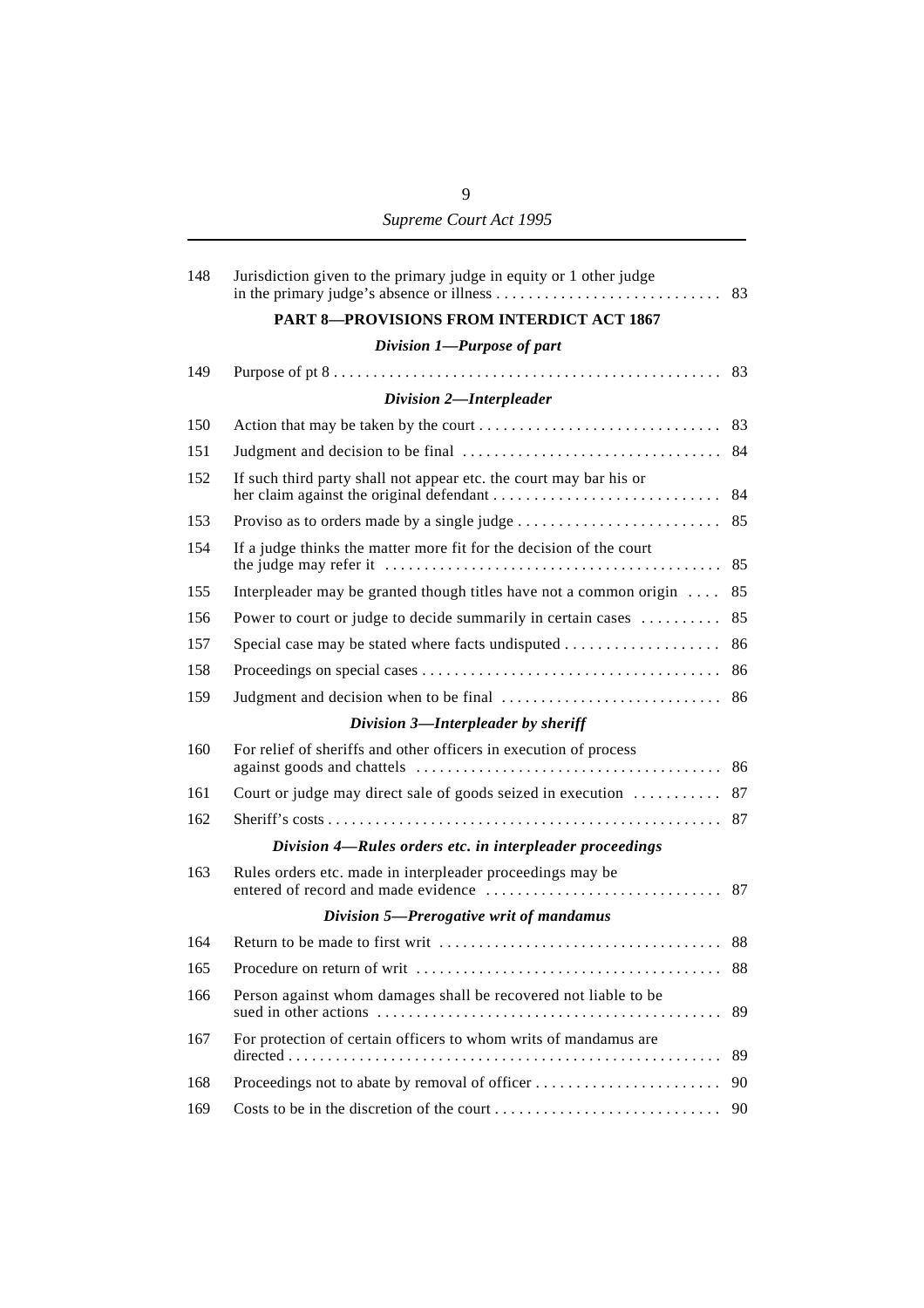| 10                     |
|------------------------|
| Supreme Court Act 1995 |

| 170 | Proceedings for prerogative writ of mandamus accelerated 90                                                                           |    |
|-----|---------------------------------------------------------------------------------------------------------------------------------------|----|
| 171 | The enactments herein relating to returns to writs of mandamus<br>therein mentioned and the proceedings thereon extended to all other |    |
|     | Division 6-Action for mandamus                                                                                                        |    |
| 172 | Action for mandamus to enforce the performance of duties                                                                              | 91 |
| 173 |                                                                                                                                       |    |
| 174 |                                                                                                                                       | 91 |
| 175 |                                                                                                                                       |    |
| 176 |                                                                                                                                       | 92 |
| 177 |                                                                                                                                       |    |
| 178 | The court may order the act to be done at the expense of the defendant                                                                | 92 |
| 179 |                                                                                                                                       | 93 |
|     | Division 7-Injunction                                                                                                                 |    |
| 180 |                                                                                                                                       |    |
| 181 |                                                                                                                                       |    |
| 182 |                                                                                                                                       |    |
| 183 | Writ of injunction may be applied for at any stage of the cause $\dots \dots$                                                         | 94 |
| 184 | Mode of enforcing writs of injunction against corporations                                                                            | 94 |
|     | Division 8-Costs of mandamus and injunctions                                                                                          |    |
| 185 | Costs of writs of mandamus and injunctions may be included in writs                                                                   | 95 |
|     | Division $9 - Q$ uo warranto                                                                                                          |    |
| 186 | How informations in the nature of quo warranto may be exhibited<br>against such as intrude etc. into offices etc.                     | 95 |
| 187 | Judgment of ouster shall be given against persons found guilty of                                                                     | 97 |
|     | Division 10-Prohibition                                                                                                               |    |
| 188 |                                                                                                                                       |    |
|     | Division 11-General provision                                                                                                         |    |
| 189 |                                                                                                                                       | 98 |
|     | <b>PART 9-PROVISIONS FROM SUPREME COURT ACT 1867</b>                                                                                  |    |
|     | Division 1-Seals of the court                                                                                                         |    |
| 190 |                                                                                                                                       | 98 |
| 191 |                                                                                                                                       | 99 |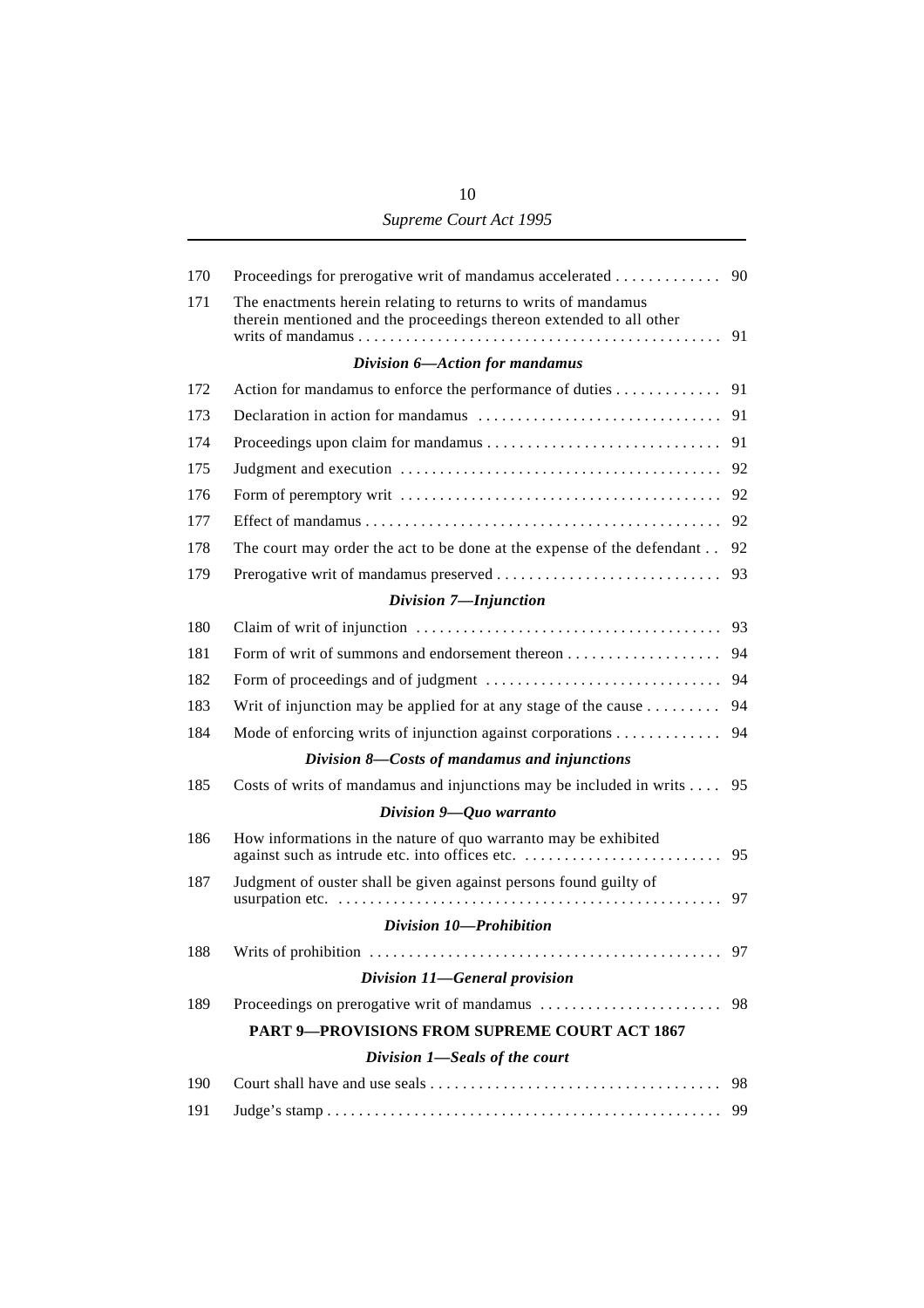# 11 *Supreme Court Act 1995*

| 192 | 99                                                                                                                                        |
|-----|-------------------------------------------------------------------------------------------------------------------------------------------|
| 193 | 99                                                                                                                                        |
| 194 | 99                                                                                                                                        |
|     | Division 2-The judges of the Supreme Court                                                                                                |
| 195 | 99                                                                                                                                        |
| 196 |                                                                                                                                           |
|     | Division 3-Constitution of the court                                                                                                      |
| 197 |                                                                                                                                           |
| 198 |                                                                                                                                           |
|     | Division 4-Common law and general jurisdiction                                                                                            |
| 199 | Laws of England to be applied in the administration of justice 101                                                                        |
| 200 | Common law and general jurisdiction of the court—jurisdiction                                                                             |
|     | Division 5-Equitable jurisdiction                                                                                                         |
| 201 |                                                                                                                                           |
|     | Division 6-Criminal jurisdiction                                                                                                          |
| 202 |                                                                                                                                           |
| 203 |                                                                                                                                           |
| 204 |                                                                                                                                           |
| 205 | Attorney-General to issue warrant for discharge of prisoner<br>against whom the Attorney-General does not file information 103            |
|     | <b>Division 7-Circuit Courts</b>                                                                                                          |
| 206 |                                                                                                                                           |
| 207 |                                                                                                                                           |
|     | Division 8-Special commissions                                                                                                            |
| 208 | Special commission may issue to 1 or more judges of District<br>Courts enabling them to discharge duties of a judge of the Supreme<br>105 |
|     | Division 9-Appearances                                                                                                                    |
| 209 | Appearance to be in person or by barrister or solicitor or person                                                                         |
|     | Division 10-Officers of the court                                                                                                         |
| 210 |                                                                                                                                           |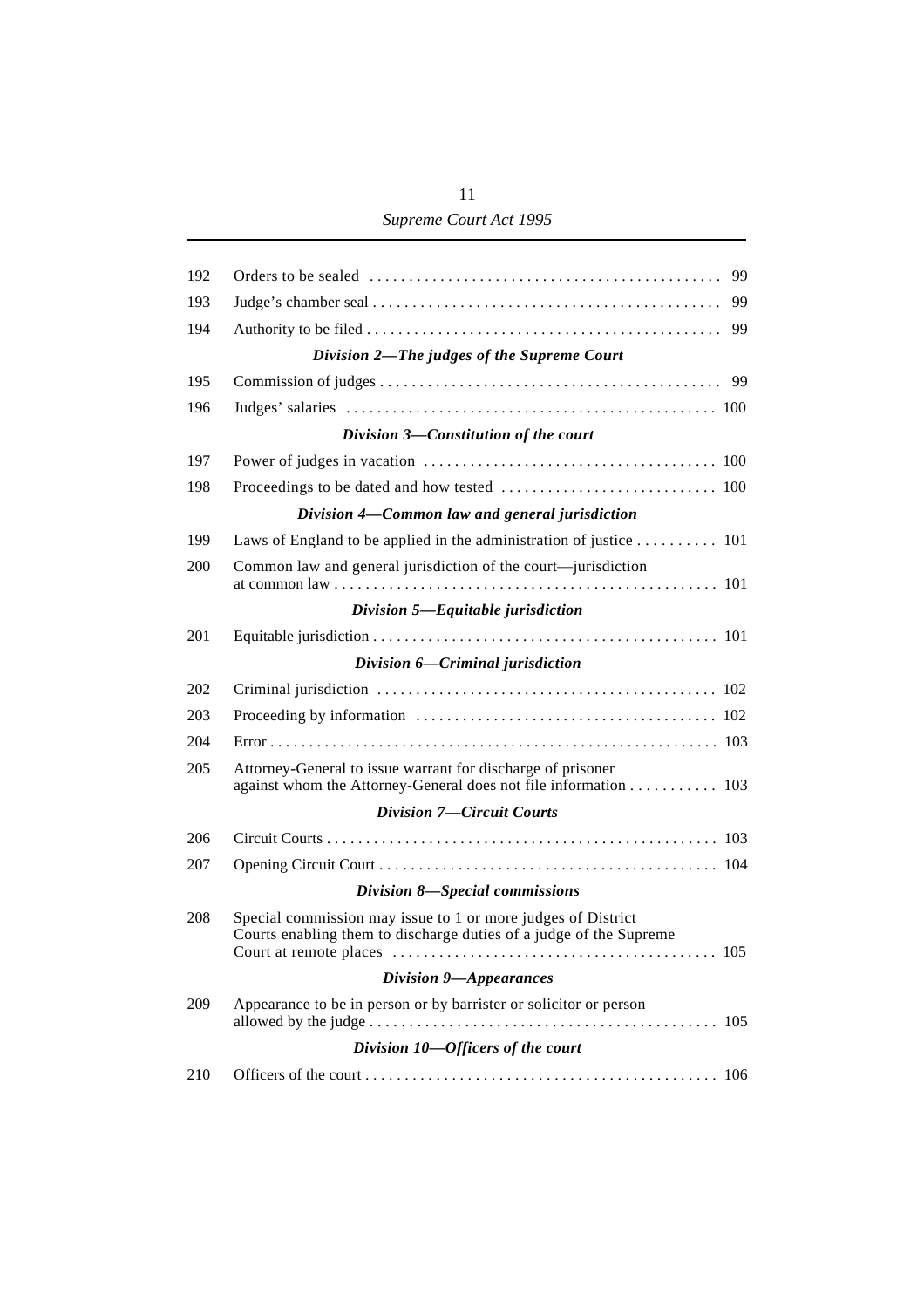#### *Division 11—Masters*

| 211 |                                                                           |
|-----|---------------------------------------------------------------------------|
|     | Division 12-The sheriff                                                   |
| 212 |                                                                           |
| 213 |                                                                           |
| 214 |                                                                           |
| 215 |                                                                           |
| 216 | Sheriff may sell property without taking out an auctioneer's licence  110 |
| 217 |                                                                           |
| 218 |                                                                           |
|     | Division 13-Costs                                                         |
| 219 |                                                                           |
| 220 | Commissioners of Supreme Court may receive fees  111                      |
| 221 |                                                                           |
|     | Division 14-Effect of decrees, rules and orders                           |
| 222 |                                                                           |
|     | Division 15-Change of venue                                               |
| 223 |                                                                           |
|     | Division 16-Questions of fact                                             |
| 224 |                                                                           |
| 225 |                                                                           |
|     | <b>PART 10-PROVISIONS FROM WRITS OF DEDIMUS ACT 1871</b>                  |
| 226 | Writs of dedimus potestatem and commissions for affidavits may            |
|     | PART 11-PROVISIONS FROM SUPREME COURT ACT 1874                            |
| 227 |                                                                           |
| 228 |                                                                           |
| 229 |                                                                           |
| 230 |                                                                           |
|     | PART 12-PROVISIONS FROM SHERIFF'S ACT 1875                                |
| 231 |                                                                           |
| 232 | Governor may appoint high bailiffs or bailiffs when necessary  115        |
| 233 |                                                                           |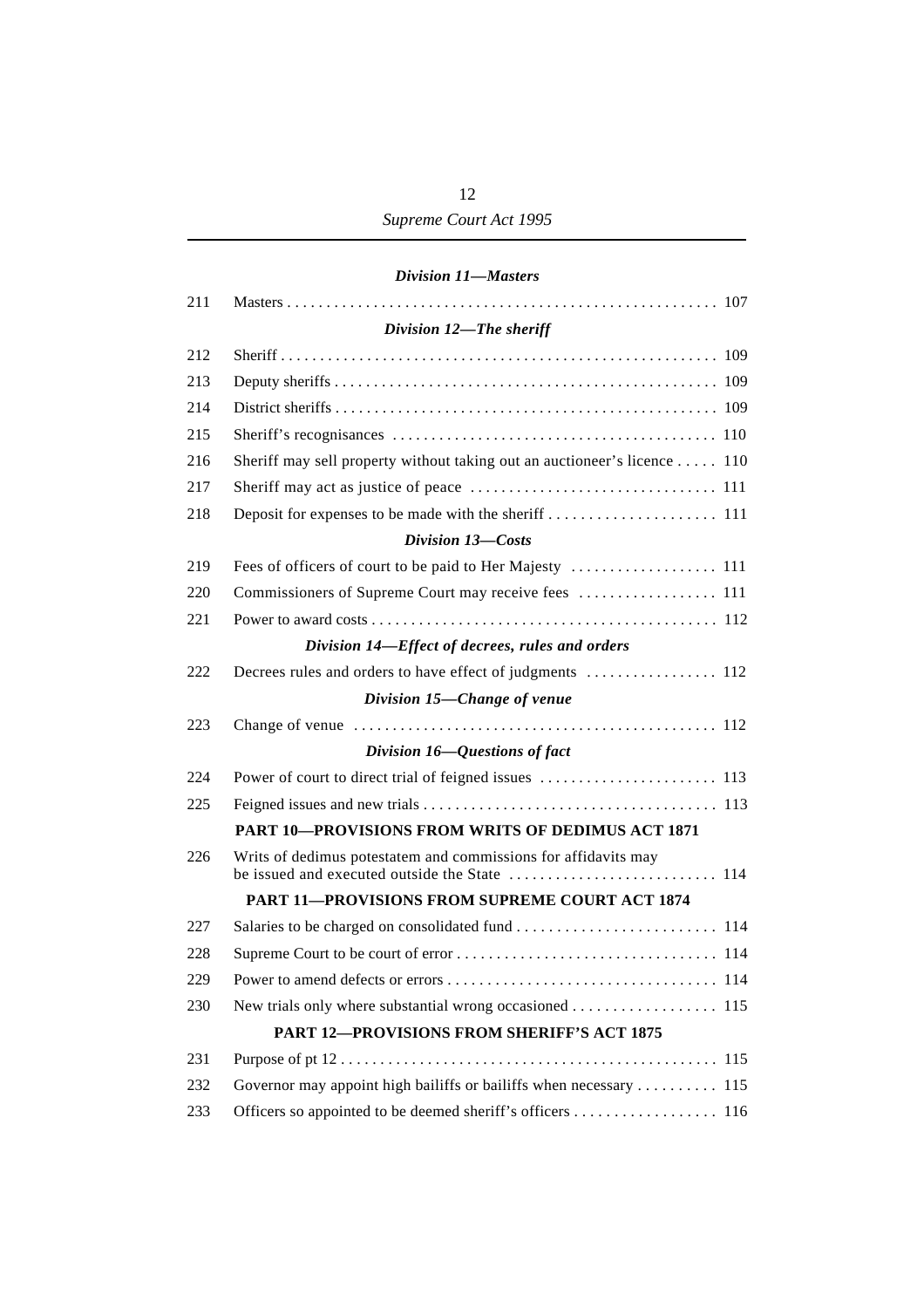| 234 | Persons aggrieved by acts of officers may sue the sheriff by that<br>name and not personally—mode of payment of damages recovered  116 |
|-----|----------------------------------------------------------------------------------------------------------------------------------------|
| 235 | Power to appoint person to execute process where sheriff ought                                                                         |
| 236 |                                                                                                                                        |
| 237 |                                                                                                                                        |
| 238 |                                                                                                                                        |
| 239 | Sheriff and officers personally accountable for their own acts or                                                                      |
|     | <b>PART 13-PROVISIONS FROM JUDICATURE ACT 1876</b>                                                                                     |
| 240 |                                                                                                                                        |
| 241 |                                                                                                                                        |
| 242 |                                                                                                                                        |
| 243 | Provision for saving of existing procedure of courts when not                                                                          |
| 244 | Law and equity to be administered in all suits by Supreme Court $\dots$ 120                                                            |
| 245 | Estates of persons deceased to be administered as in insolvency 122                                                                    |
| 246 | Writs of mandamus and injunction may be granted and receivers                                                                          |
| 247 |                                                                                                                                        |
| 248 | In questions relating to infants rules of equity to prevail 124                                                                        |
| 249 | Rules of equity to prevail where any conflict between them and                                                                         |
| 250 |                                                                                                                                        |
| 251 | Cases and points may be reserved for or directed to be argued                                                                          |
| 252 | Motions for new trials to be heard by Court of Appeal 125                                                                              |
| 253 |                                                                                                                                        |
| 254 |                                                                                                                                        |
| 255 |                                                                                                                                        |
| 256 |                                                                                                                                        |
| 257 |                                                                                                                                        |
| 258 | Powers of court with respect to proceedings before referees 126                                                                        |
| 259 |                                                                                                                                        |
|     | PART 14-PROVISIONS FROM SUPREME COURT ACT 1892                                                                                         |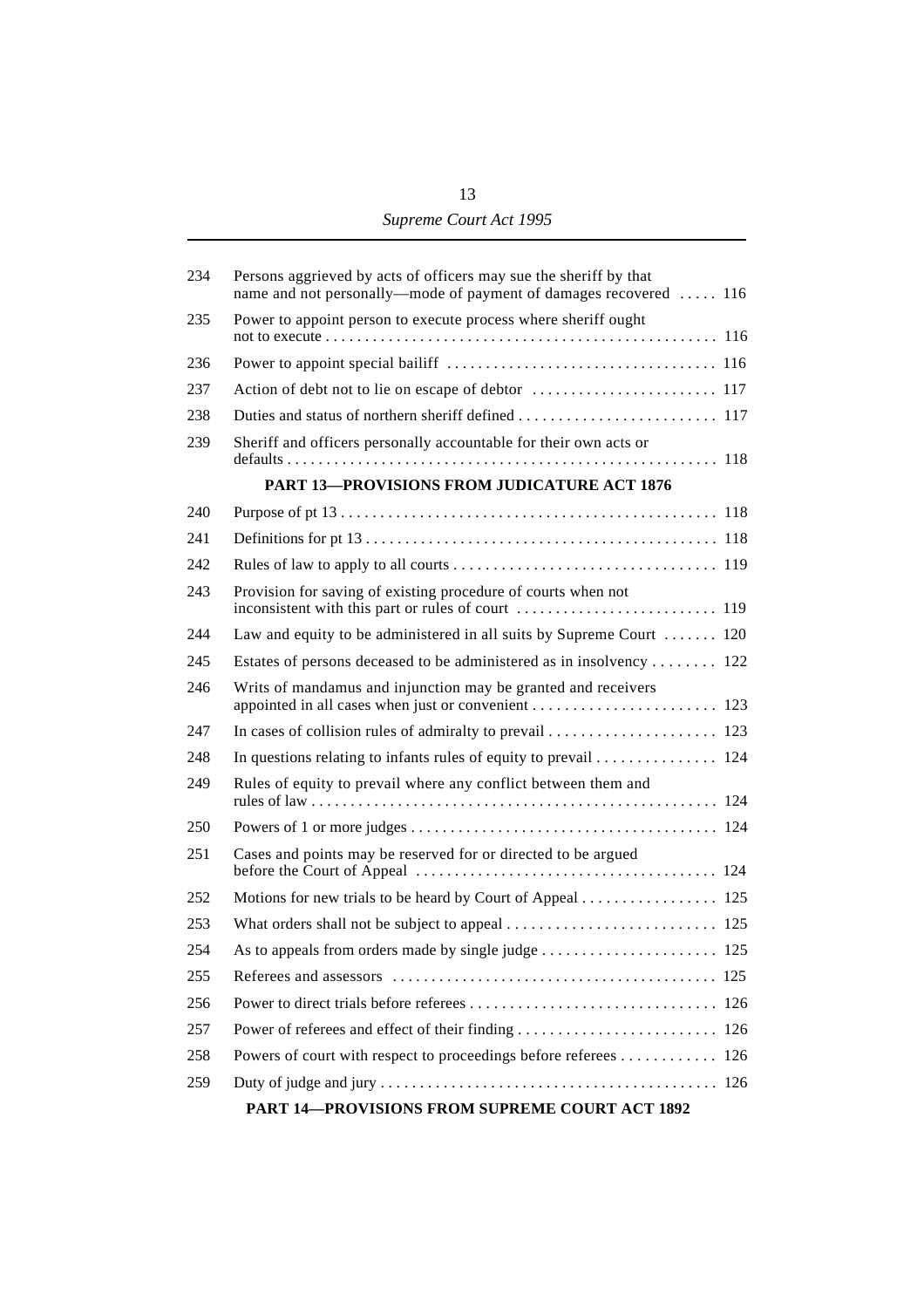# 14 *Supreme Court Act 1995*

| 260 |                                                                               |
|-----|-------------------------------------------------------------------------------|
| 261 |                                                                               |
|     | <b>PART 15-PROVISIONS FROM SUPREME COURT ACT 1893</b>                         |
| 262 |                                                                               |
| 263 | When it is certified to the judges that there is no business at a             |
| 264 |                                                                               |
| 265 |                                                                               |
|     | <b>PART 16-PROVISIONS FROM SUPREME COURT ACT 1895</b>                         |
| 266 |                                                                               |
| 267 |                                                                               |
| 268 | Jurisdiction etc. of judges sitting in Central and Northern Courts 130        |
| 269 |                                                                               |
| 270 |                                                                               |
| 271 | Central judge and northern judge defined  130                                 |
| 272 | General jurisdiction of central judge and northern judge 131                  |
| 273 |                                                                               |
| 274 |                                                                               |
| 275 | Construction of Acts in which Brisbane is mentioned  131                      |
| 276 |                                                                               |
| 277 | Performance of duties of registrar within central and northern districts  132 |
|     | <b>PART 17-PROVISIONS FROM SUPREME COURT ACT 1899</b>                         |
| 278 | Jurisdiction of registrars in the absence of central or northern judge  133   |
|     | PART 18-PROVISIONS FROM COMMERCIAL CAUSES ACT<br>1910                         |
| 279 |                                                                               |
| 280 |                                                                               |
| 281 |                                                                               |
| 282 |                                                                               |
| 283 |                                                                               |
| 284 |                                                                               |
| 285 | Commercial dispute concerning construction of document 135                    |
|     | <b>PART 19-PROVISIONS FROM SUPREME COURT ACT 1921</b>                         |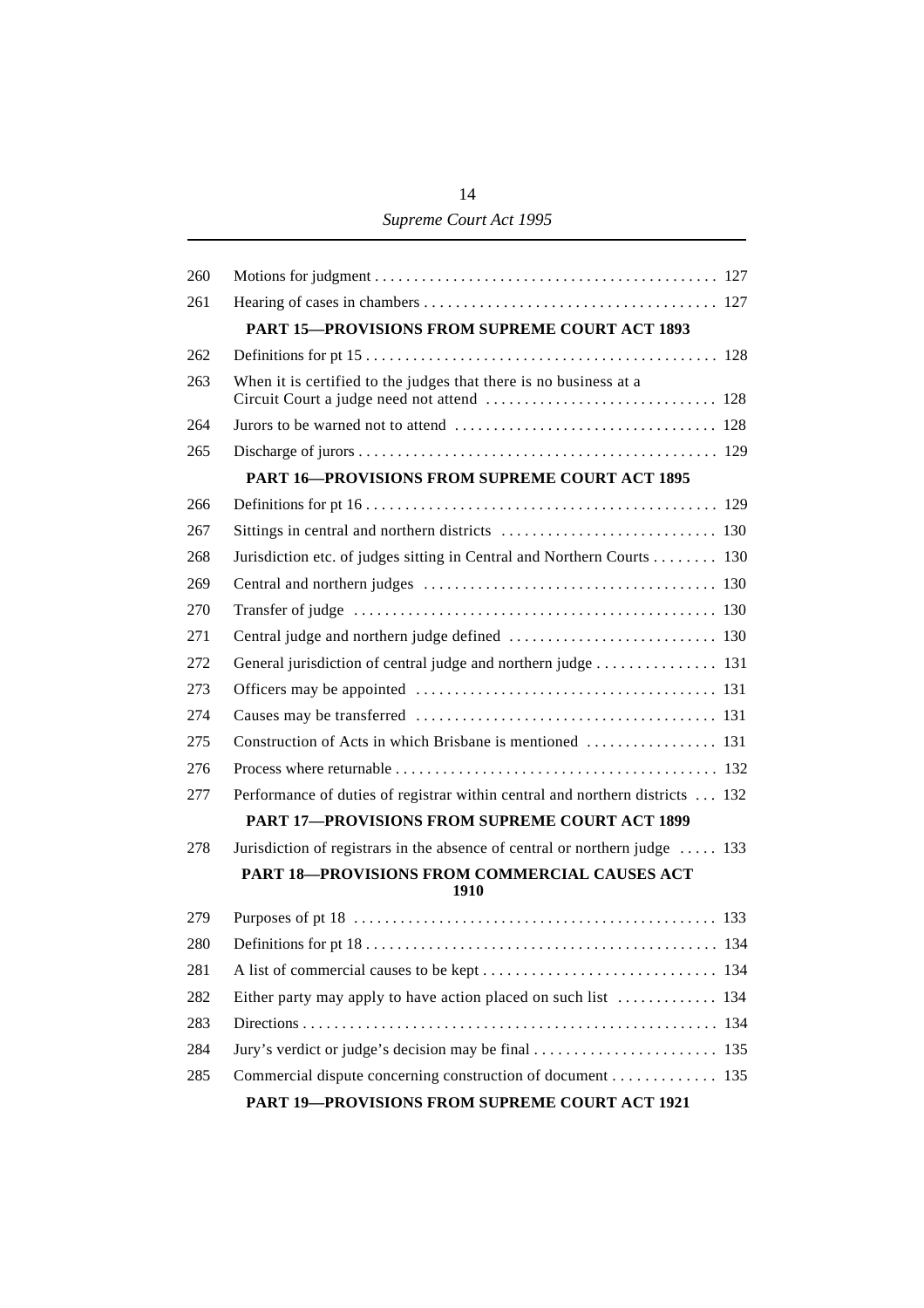# *Division 1—Districts etc.*

| 286 |                                                                                        |
|-----|----------------------------------------------------------------------------------------|
| 287 |                                                                                        |
|     | Division 2-Civil causes and matters                                                    |
| 288 |                                                                                        |
| 289 |                                                                                        |
| 290 |                                                                                        |
| 291 |                                                                                        |
| 292 | Writs and appearance to be endorsed with statement of claim                            |
| 293 |                                                                                        |
|     | Division 3-Rules of court                                                              |
| 294 |                                                                                        |
| 295 |                                                                                        |
|     | <b>PART 20-PROVISIONS FROM SUPREME COURT ACTS</b><br><b>AMENDMENT ACT (NO. 2) 1958</b> |
| 296 |                                                                                        |
| 297 | Hearing de novo when trial judge unable to continue  143                               |
| 298 |                                                                                        |
|     | <b>PART 21-MISCELLANEOUS</b>                                                           |
| 299 |                                                                                        |
| 300 |                                                                                        |
|     |                                                                                        |
|     | <b>CENTRAL DISTRICT</b>                                                                |
|     |                                                                                        |
|     | <b>NORTHERN DISTRICT</b>                                                               |

#### **ENDNOTES**

| $\mathbf{2}$ |  |
|--------------|--|
| $3^{\circ}$  |  |
|              |  |
|              |  |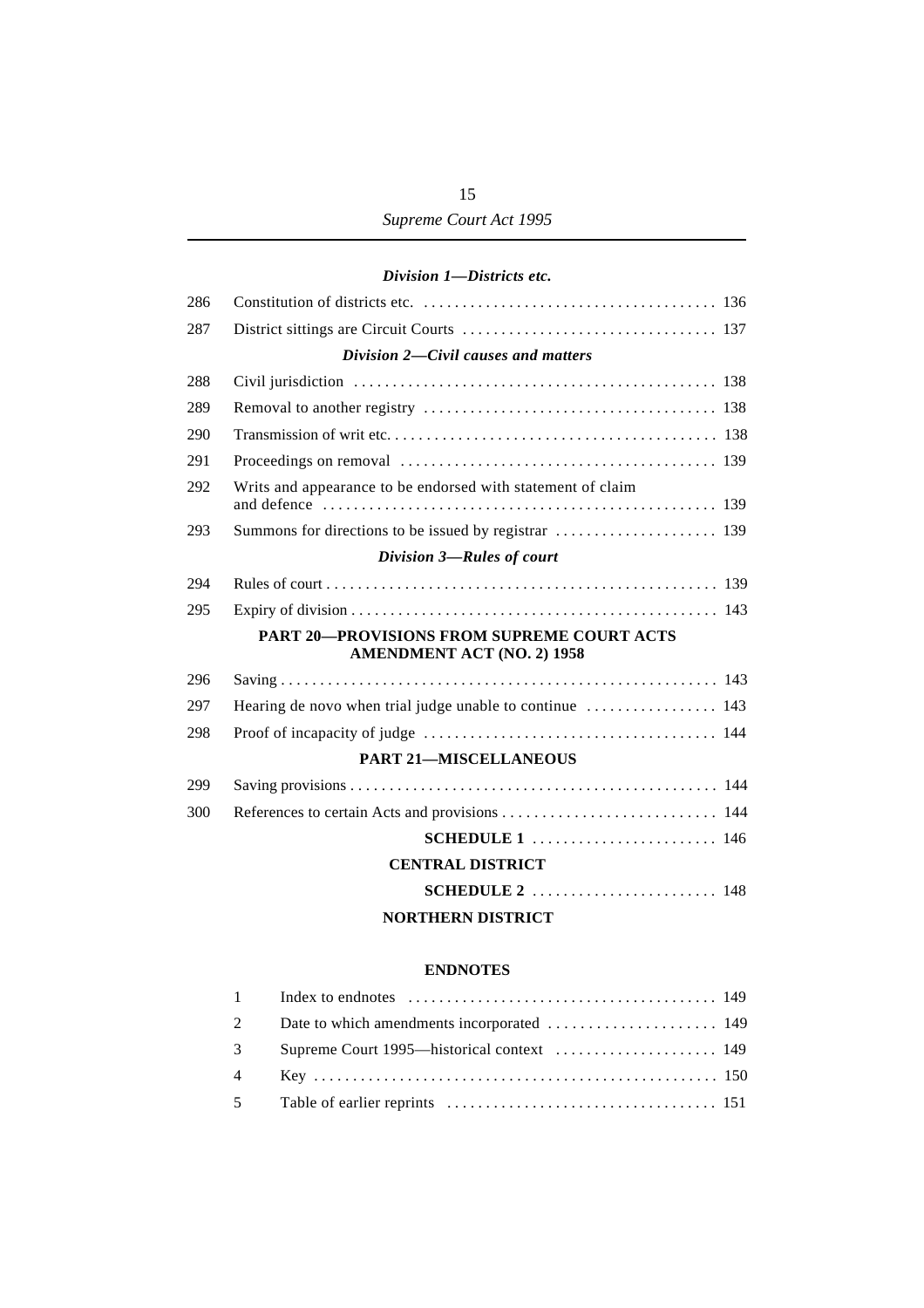| 6              |  |
|----------------|--|
| $\overline{7}$ |  |
| 8              |  |
| 9              |  |
| -10            |  |
| <b>11</b>      |  |
| 12             |  |
| 13             |  |
|                |  |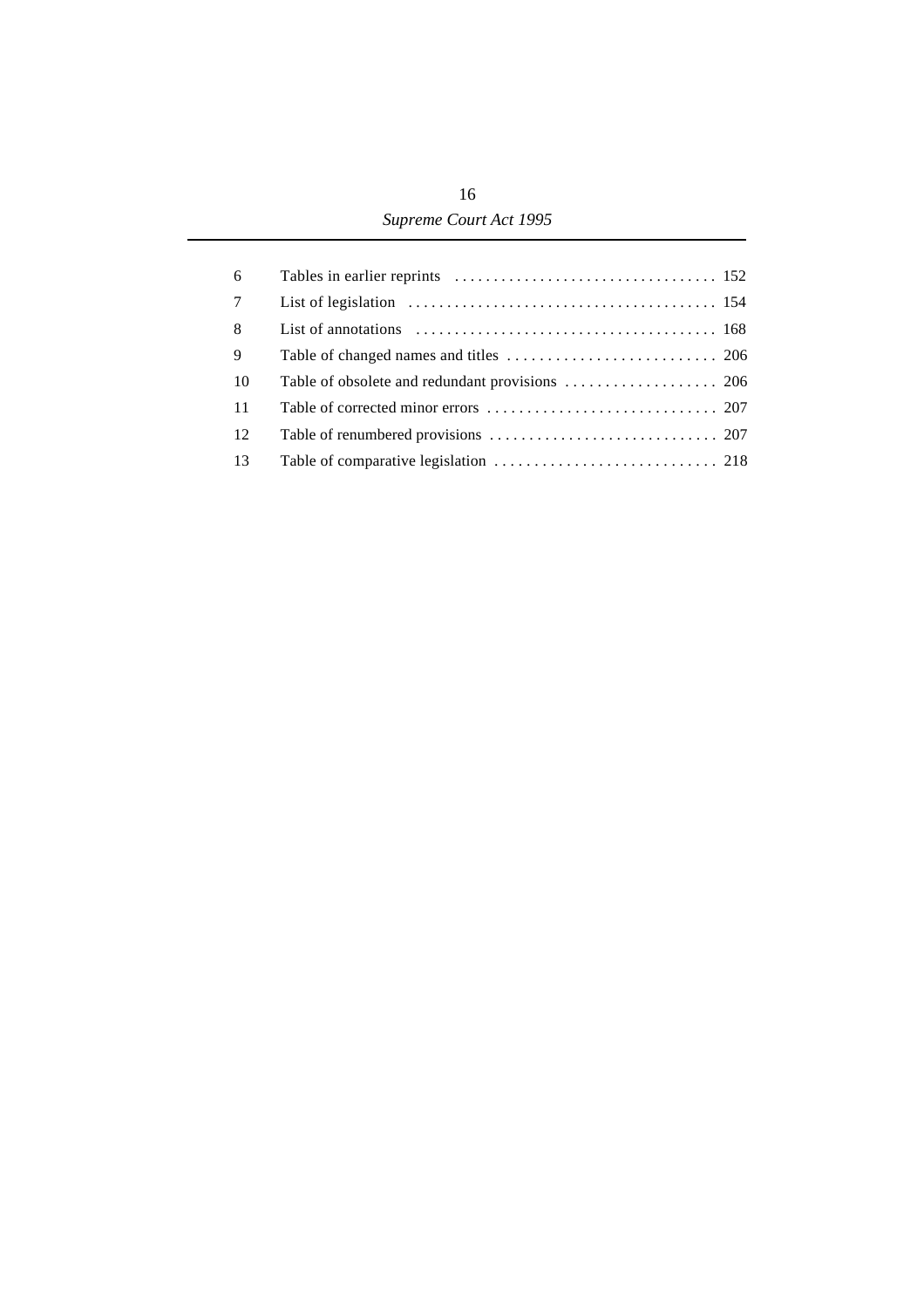# **SUPREME COURT ACT 1995**

[as amended by all amendments that commenced on or before 8 December 1995]

# **An Act to make better provision for the trial of civil and criminal causes, and to consolidate certain provisions about the Supreme Court**

# **†PART 1—PRELIMINARY**

#### **˙Short title**

**1.** This Act may be cited as the *Supreme Court Act 1995*.

#### **˙Act is a consolidation**

**2.(1)** This Act is a consolidation of provisions of the *Supreme Court Act 1921* (the **"existing provisions"**) and provisions relocated from the following Acts (the **"relocated provisions"**)—

- *• Commercial Causes Act 1910*
- *• Common Law Pleading Act 1867*
- *• Common Law Practice Act 1867*
- *• Common Law Process Act 1867*
- *• Costs Act 1867*
- *• Equity Act 1867*
- *• Interdict Act 1867*
- *• Judicature Act 1876*
- *• Sheriff's Act 1875*
- *• Supreme Court Act 1867*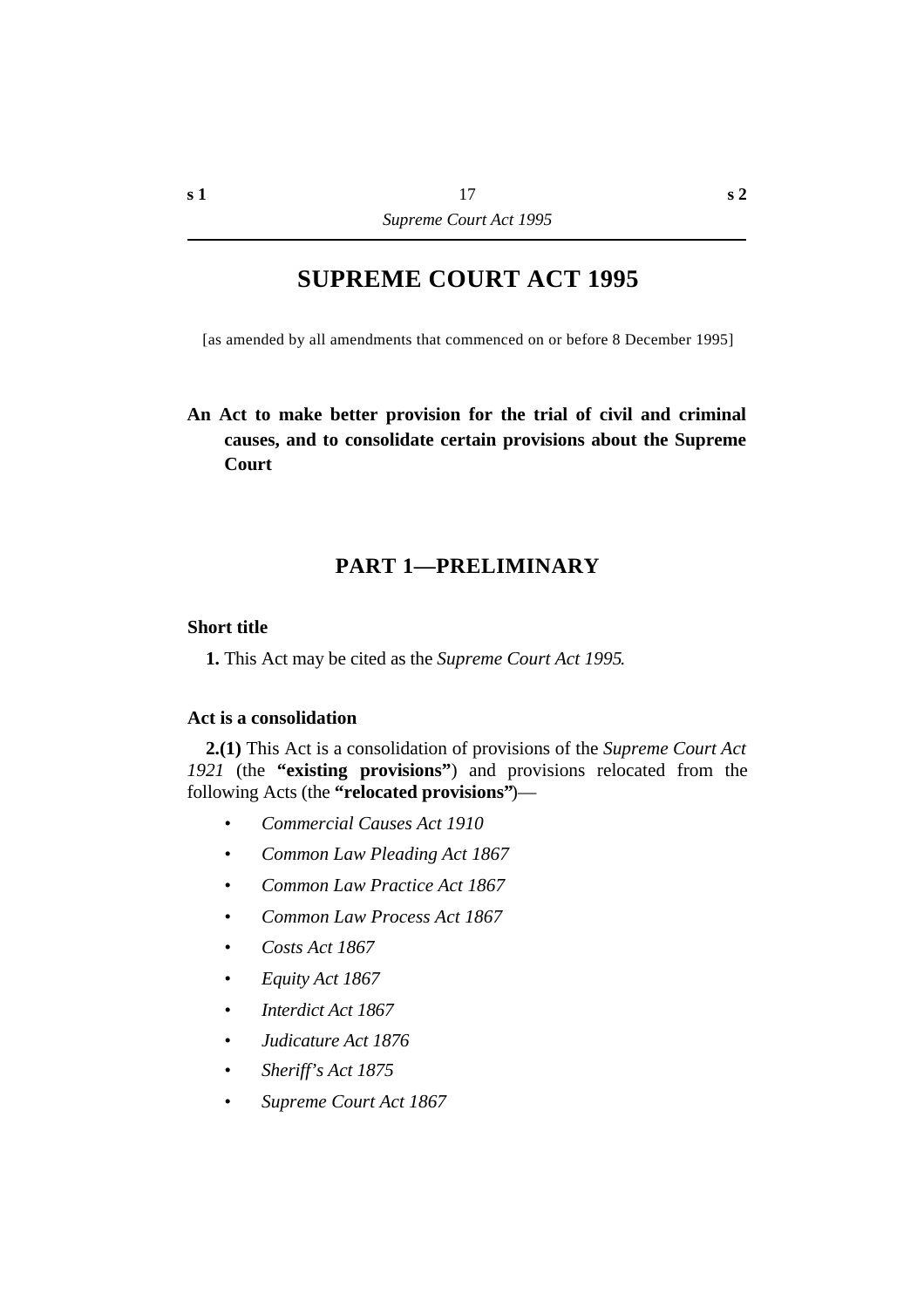- *• Supreme Court Act 1874*
- *• Supreme Court Act 1892*
- *• Supreme Court Act 1893*
- *• Supreme Court Act 1895*
- *• Supreme Court Act 1899*
- *• Supreme Court Acts Amendment Act (No. 2) 1958*
- *• Supreme Court Constitution Amendment Act 1861*
- *• Writs of Dedimus Act 1871.*

**(2)** To remove any doubt, it is declared that the relocated provisions were not re-enacted by the *Statute Law Revision Act (No. 2) 1995*, but merely moved (without re-enactment) from the Acts in which they were enacted to this Act.

**(3)** Without limiting subsections (1) and (2) and to further remove any doubt, it is also declared that the relocation to this Act of the relocated provisions did not impliedly repeal or amend, or otherwise affect the operation of, the existing provisions, the relocated provisions or the provisions of any other law and, in particular, did not affect the meaning or effect that the existing or relocated provisions, or the provisions of the other law, had because of the respective times when they were enacted.

**(4)** In addition, it is declared that the relocation did not—

- (a) affect any jurisdiction or power of a court or judge; or
- (b) affect any principle or rule of law or equity; or
- (c) affect any right, privilege or liability; or
- (d) revive anything not existing or in force.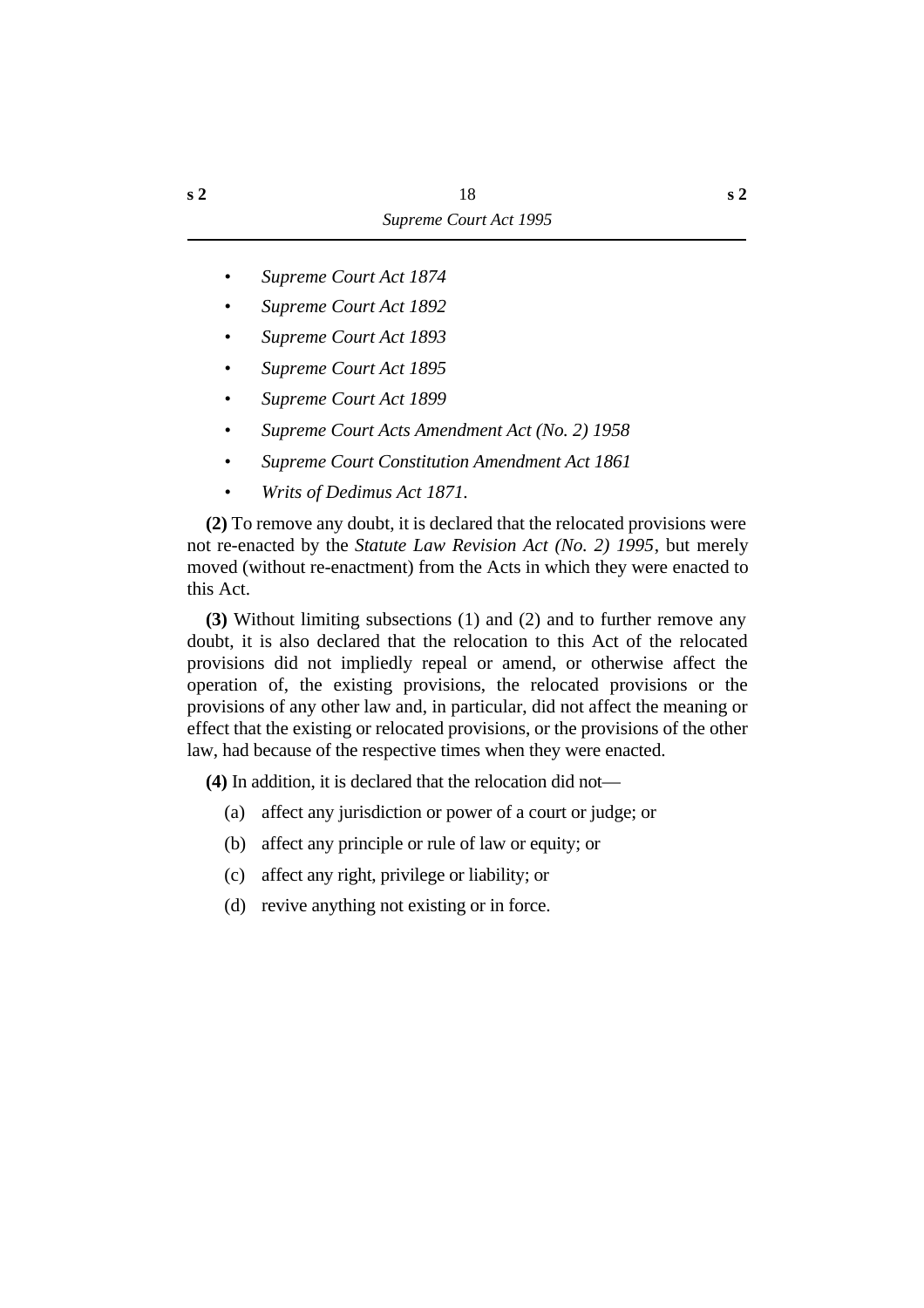# **†PART 2—PROVISIONS FROM SUPREME COURT CONSTITUTION AMENDMENT ACT 1861**

#### **˙Purpose of pt 2**

**3.** The purpose of this part is to amend the constitution of the Supreme Court and provide for the better administration of justice.

#### **˙Deeds etc. may be registered**

**4.** All Acts of the legislature Crown grants wills and other instruments affecting land cattle mortgages and liens on wool and letters of naturalisation within the State may be enrolled or registered in the office of the registrar of the Supreme Court and for all purposes of and connected with such enrolment and registration the said registrar shall have the same powers liabilities and duties in every respect as the registrar-general would have had under any Act of Parliament for the registration of deeds except for the provisions of this part.

#### **˙As to examination of witnesses on interrogatories**

**5.** After the passing of the *Supreme Court Constitution Amendment Act 1861* the same powers and jurisdiction with respect to the examination of witnesses by commission or otherwise shall in every action and suit in the Supreme Court be vested in and may be exercised by the judge or judges of the said court at Brisbane and each of them (whether any such witness shall reside within the jurisdiction of any such judge or not) as are vested in the several courts at Westminster and the judges thereof respectively in actions then pending by the Act passed in the first year of His late Majesty intituled 'An Act to enable Courts of Law to order the examination of witnesses upon interrogations and otherwise'.

#### **˙Habeas corpus**

**6.(1)** It shall be lawful for any prisoner to apply to the magistrate of Brisbane for the time being for a conditional rule or order to grant any such prisoner bail on an application made to the magistrate for a writ of habeas corpus and such magistrate shall have power to issue the same if the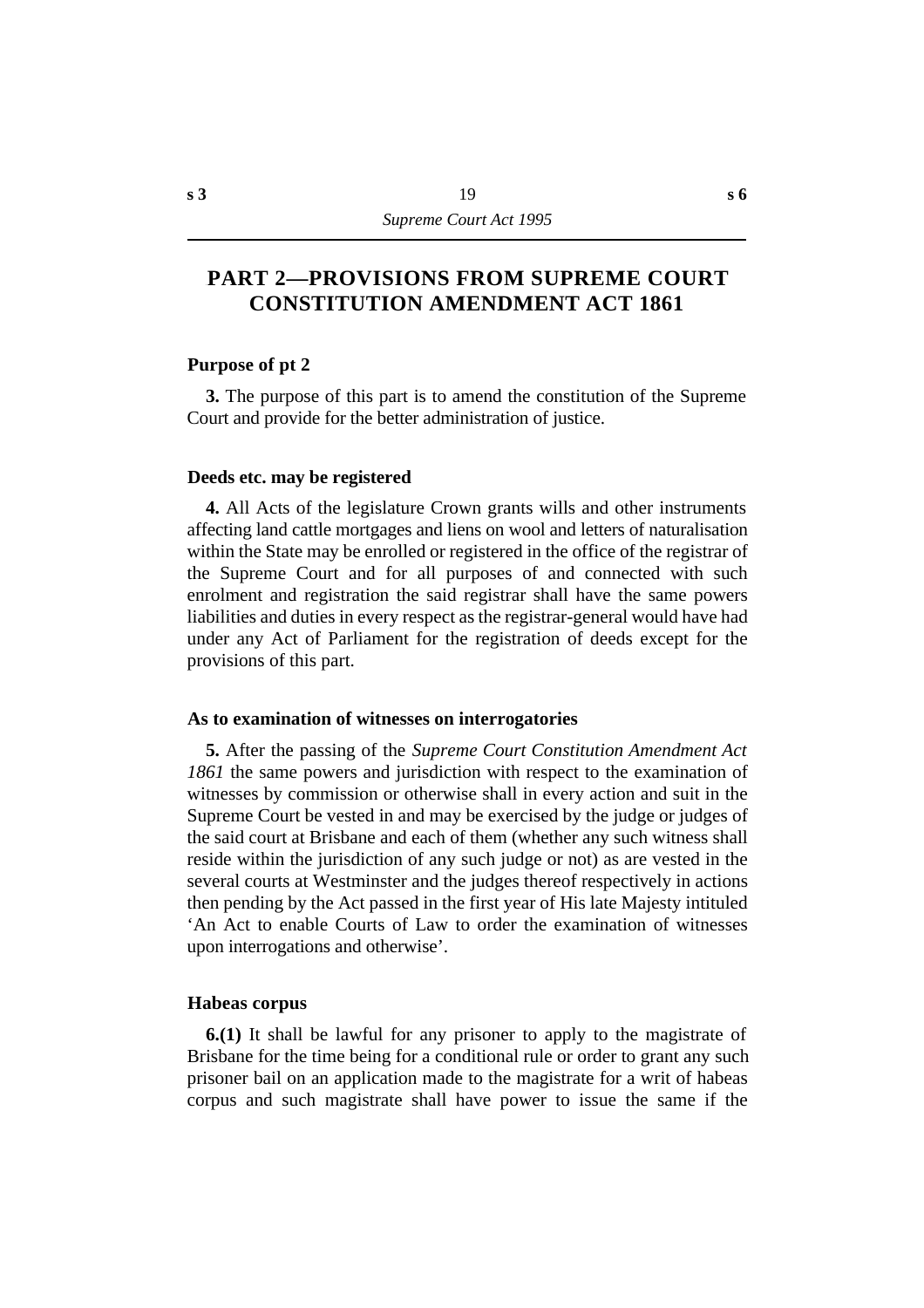magistrate shall think fit and the said rule or order shall have the same force and effect as if it had been granted by a judge of the Supreme Court.

**(2)** However, no such rule or order shall be made absolute except by a judge of the Supreme Court.

# **†PART 3—PROVISIONS FROM COMMON LAW PLEADING ACT 1867**

#### *†Division 1—Purpose of part*

#### **˙Purpose of pt 3**

**7.** The purpose of this part is to consolidate and amend the laws about pleading in actions at law.

#### *†Division 2—Payment*

# **˙Action of debt being brought on judgment after money paid such payment may be pleaded in bar the like in bonds**

**8.** When any action of debt or *scire facias* shall be brought upon any judgment if the defendant hath paid the money due upon such judgment such payment shall and may be pleaded in bar of such action or suit and where an action of debt is brought upon any bond which hath a condition or defeasance to make void the same upon payment of a lesser sum at a day or place certain if the obligor the obligor's heirs executors or administrators have before the action brought paid to the obligee the obligee's executors or administrators the principal and interest due by the defeasance or condition of such bond though such payment was not made strictly according to the condition or defeasance yet it shall and may nevertheless be pleaded in bar of such action and shall be as effectual a bar thereof as if the money had been paid at the day and place according to the condition or defeasance and had been so pleaded.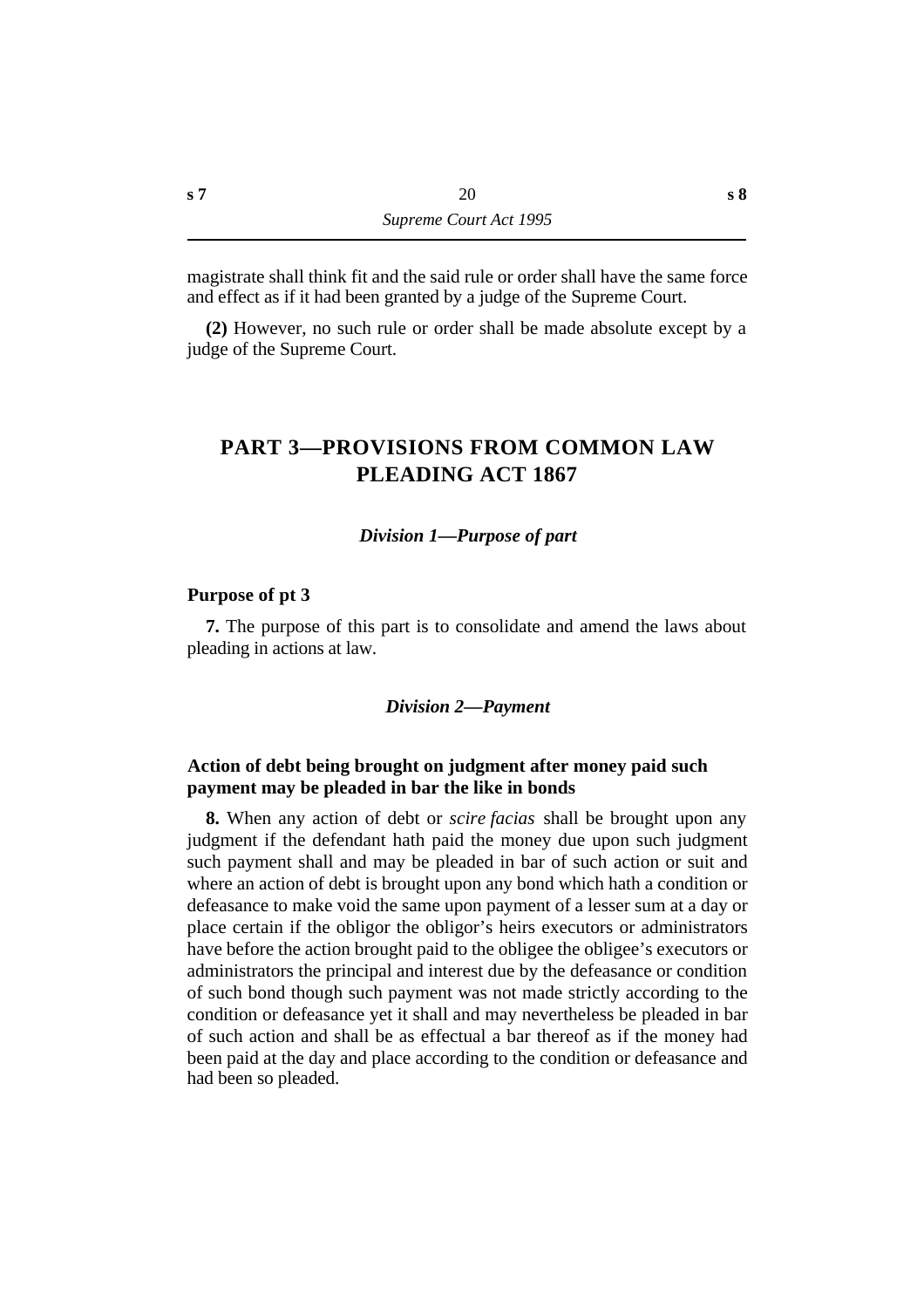#### *†Division 3—Payment into court*

#### **˙Principal and interest on bonds payable into court**

**9.** If at any time pending an action upon any such bond with a penalty the defendant shall bring into court all the principal money and interest due on such bond and also all such costs as have been expended in any suit or suits in law or equity upon such bond the said money so brought in shall be deemed and taken to be in full satisfaction and discharge of the said bond and court shall and may give judgment to discharge every such defendant of and from the same accordingly.

#### **˙Payment into court in replevin**

**10.** The plaintiff in replevin may in answer to an avowry pay money into court in satisfaction in like manner and subject to the same proceedings as to costs and otherwise as upon a payment into court by a defendant in other actions.

#### **˙Effect of such payment in replevin**

**11.** Such payment into court in replevin shall not nor shall the acceptance thereof by the defendant in satisfaction work a forfeiture of the replevin bond.

# **†PART 4—PROVISIONS FROM COMMON LAW PRACTICE ACT 1867**

#### *†Division 1—Purpose of part*

#### **˙Purpose of pt 4**

**12.** The purpose of this part is to consolidate and amend the laws about practice at common law.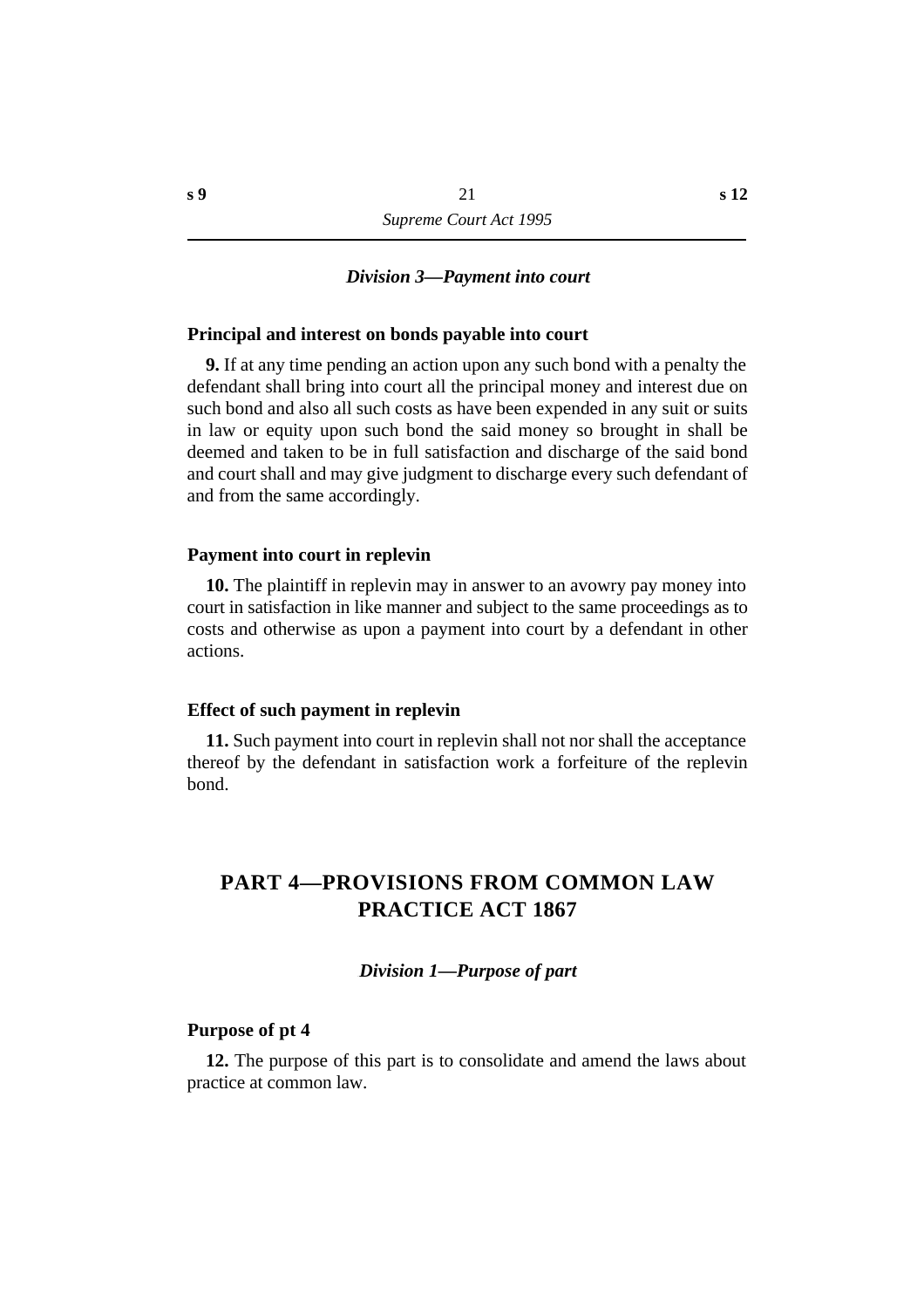# *†Division 2—Interpretation*

# **˙Definitions for pt 4**

**13.** In this part—

**"child"** includes—

- (a) son or daughter; and
- (b) grandson or grand daughter; and
- (c) stepson or stepdaughter; and
- (d) a person for whom someone stands in place of a parent.

**"parent"** includes—

- (a) father or mother; and
- (b) grandfather or grandmother; and
- (c) stepfather or stepmother; and
- (d) a person standing in place of a parent.

**"prothonotary"** includes the registrar, a master in equity and other proper officer of the Supreme Court.

#### *†Division 3—Abolition of wager of law*

#### **˙Wager of law abolished**

**14.** No wager of law shall be allowed.

# *†Division 4—Assessment of damages*

# **˙Loss of earnings and future earnings**

**15.** Where in relation to a claim for damages for deprivation or impairment of earning capacity, for wrongful dismissal or for other personal injury it becomes material to assess such damages having regard to loss of earnings or of future probable earnings there shall be taken into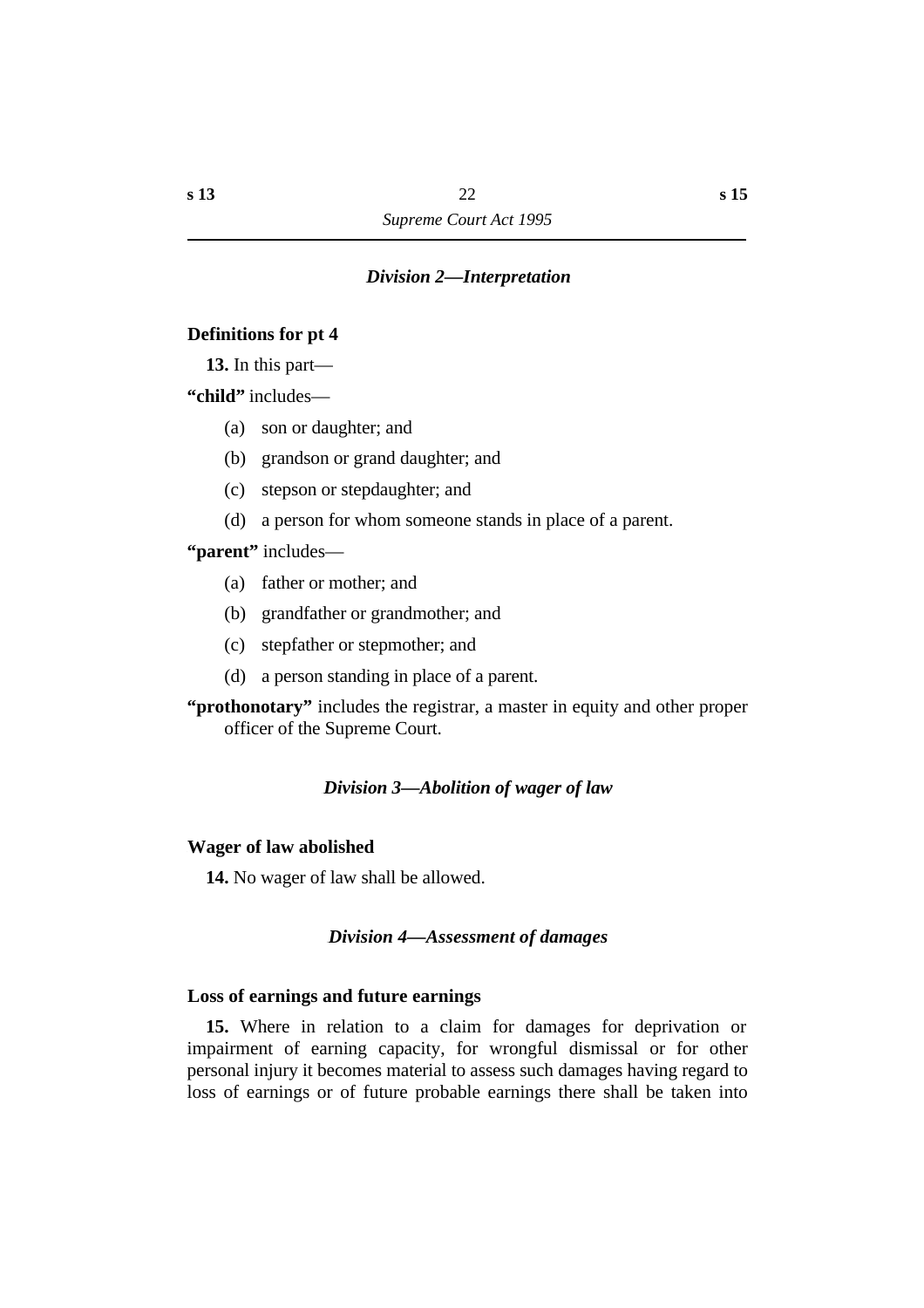account in reduction of the sum assessed such amount as is reasonably considered to be the amount that would have been payable as income tax by reason of the receipt of such earnings by the person who has suffered loss of the same, had the person received them.

# **˙Compensation for future loss to be discounted**

**16.(1)** Where an award of damages is to include compensation, assessed as a lump sum, in respect of damage that is referable to deprivation or impairment of earning capacity or to a liability to incur expenditure in the future the amount of that compensation shall be the present value of that sum calculated in accordance with actuarial tables at a discount rate fixed by the Governor in Council under a regulation as at the time of making the award or, in the absence of a rate so fixed, at a discount rate of 5%.

**(2)** In fixing a discount rate for the purposes of subsection (1) the Governor in Council—

- (a) may fix a positive, zero or negative rate; and
- (b) shall have regard to the prevailing rates of inflation, the prevailing interest yields on fixed-term investment, the prevailing yields on investment in equities and such other economic factors as in the Governor in Council's opinion are relevant to the fixing of an appropriate discount rate.

# *†Division 5—Actions against and by executors*

# **˙Liability for death caused wrongfully**

**17.** Whensoever the death of a person shall be caused by a wrongful act neglect or default and the act neglect or default is such as would (if death had not ensued) have entitled the party injured to maintain an action and recover damages in respect thereof then and in every such case the person who would have been liable if death had not ensued shall be liable to an action for damages notwithstanding the death of the person injured and although the death shall have been caused under such circumstances as amount in law to crime.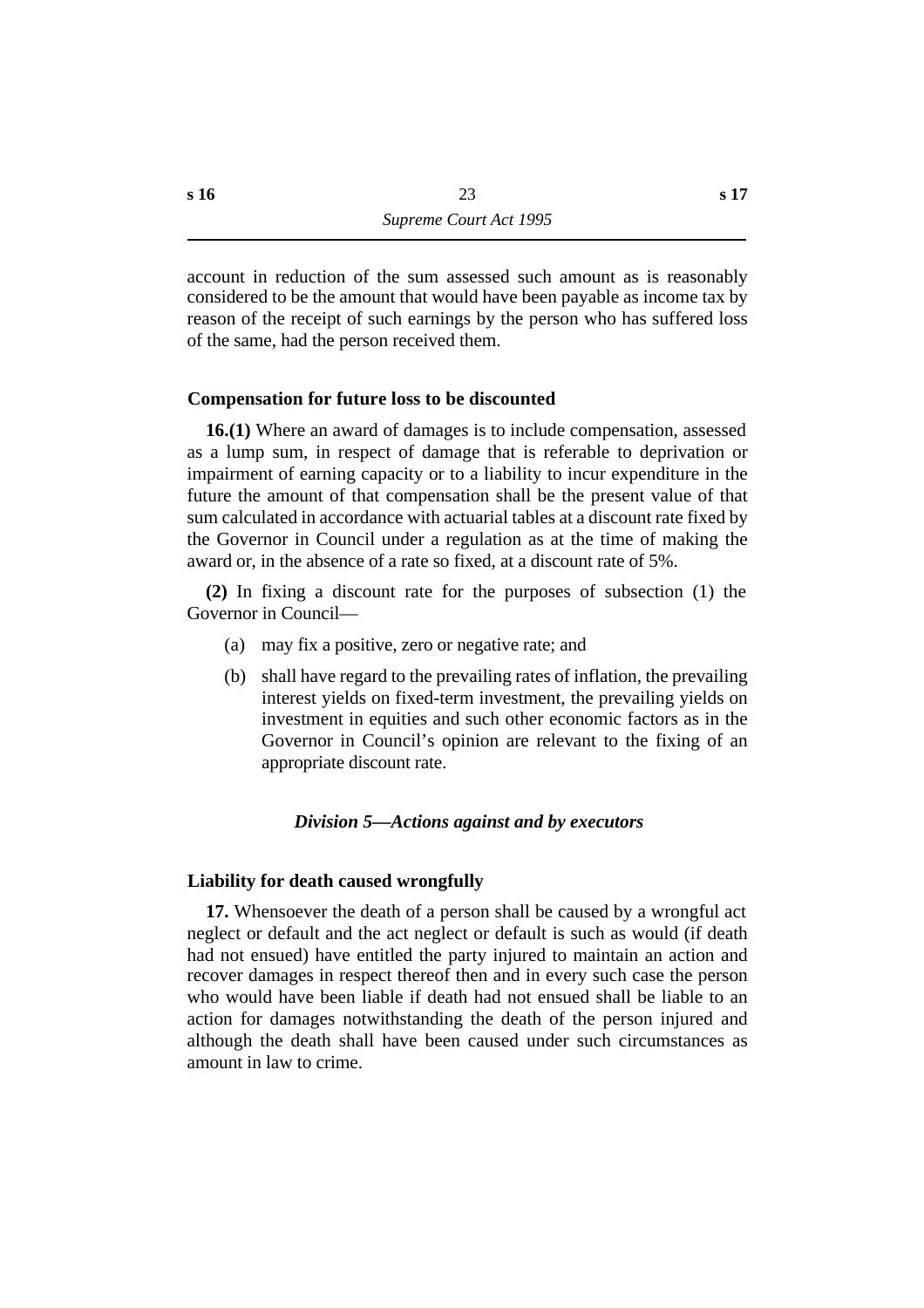# **˙Actions how brought**

**18.(1)** Every such action shall be for the benefit of the spouse, parent and child of the person whose death shall have been so caused and shall be brought by and in the name of the executor or administrator of the person deceased and in every such action the jury may give such damages as they may think proportioned to the injury resulting from such death to the parties respectively for whom and for whose benefit such action shall be brought and the amount so recovered after deducting the costs not recovered from the defendant shall be divided amongst the before mentioned parties in such shares as the jury by their verdict shall find and direct.

**(2)** In this section—

- **"spouse"**, of a deceased person, includes a person who, although not legally married to the deceased person, lived with the person as the person's husband or wife—
	- (a) for a continuous period of at least 1 year immediately before the death; or
	- (b) if the deceased person left a dependant who is a child of the relationship—immediately before the death.
	- **(3)** For subsection (2)—
- **"child of the relationship"** means a child of the deceased person and the other person, and includes a child born after the death.
- **"dependant"**, of a deceased person, includes a child born after the death happens who would have been wholly or partially dependant on the deceased person's earnings after the child's birth if the person had not died.

# **˙Limitation of actions**

**19.** However, not more than 1 action shall lie for and in respect of the same subject matter of complaint.

# **˙Particulars of demand**

**20.** In every such action the plaintiff on the record shall be required together with the declaration to deliver to the defendant or the defendant's

**s 20**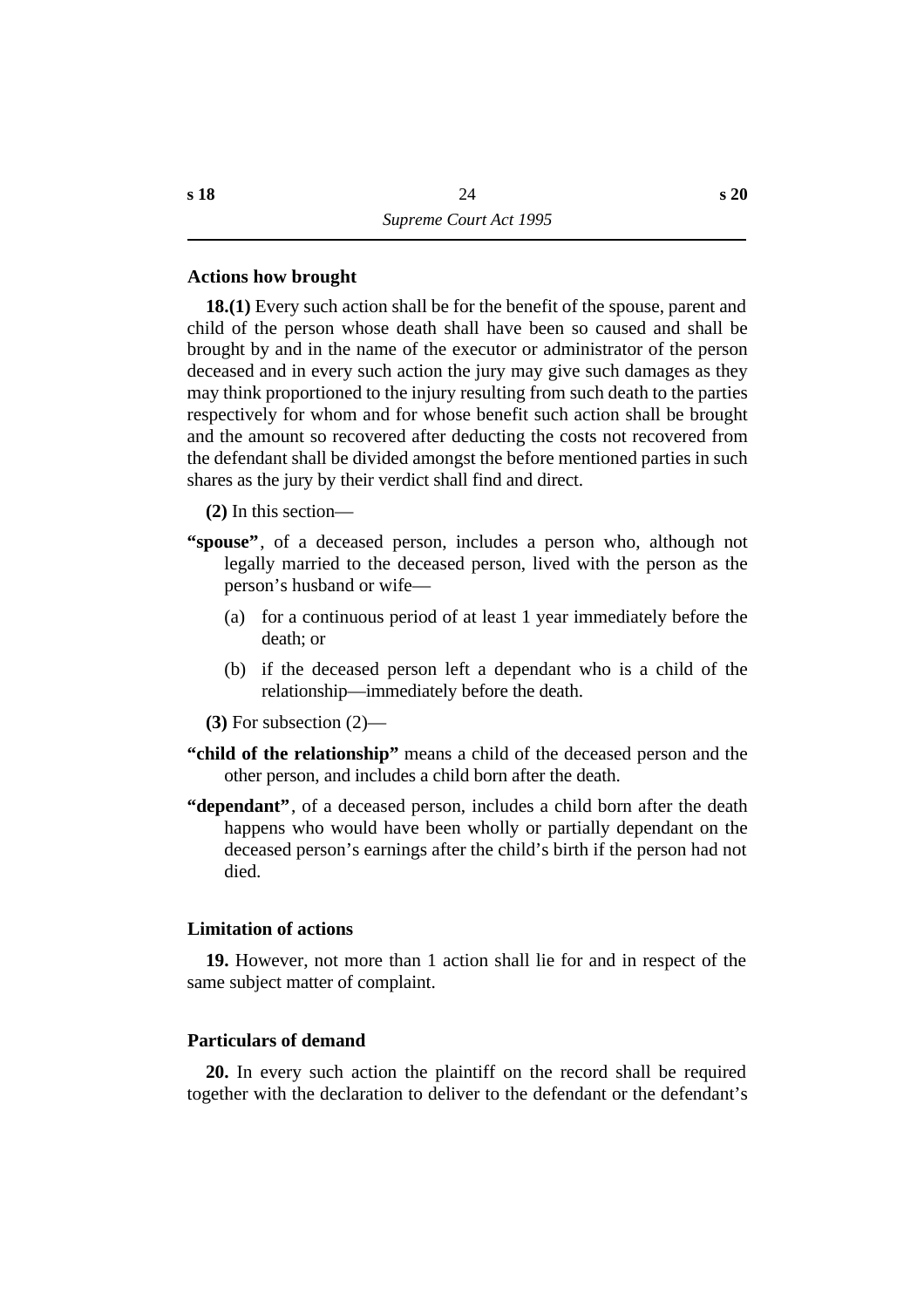attorney a full particular of the person or persons for whom and on whose behalf such action shall be brought and of the nature of the claim in respect of which damages shall be sought to be recovered.

# **˙Where no action brought within 6 months by executor, then action may be brought by persons beneficially interested**

**21.(1)** If it happens in any case intended and provided for by sections 17 to 20 that there is no personal representative of such deceased person, or if, although there is such personal representative, no such action is brought by and in the name of the personal representative within 6 months after the death of such deceased person, then such action may be brought by and in the name or names of all or any of the persons (if more than 1) for whose benefit such action would have been, if it had been brought by and in the name of the personal representative.

**(2)** Every such action so brought shall be for the benefit of the same person or persons, and shall be subject to the same rules and procedure, as nearly as may be, as if it were brought by and in the name of the personal representative.

**(3)** In this section—

**"personal representative"** means the executor or administrator of the deceased person.

# **˙Payment into court in one sum**

**22.(1)** It shall be sufficient, if the defendant is advised to pay money into court, that the defendant pays it as a compensation in one sum to all persons entitled under sections 17 to 21 for the defendant's wrongful act, neglect, or default, without specifying the shares into which it is to be divided by the jury.

**(2)** If the said sum is not accepted, and an issue is raised by the plaintiff as to its sufficiency, and the jury think the same sufficient, the defendant shall be entitled to the verdict upon that issue.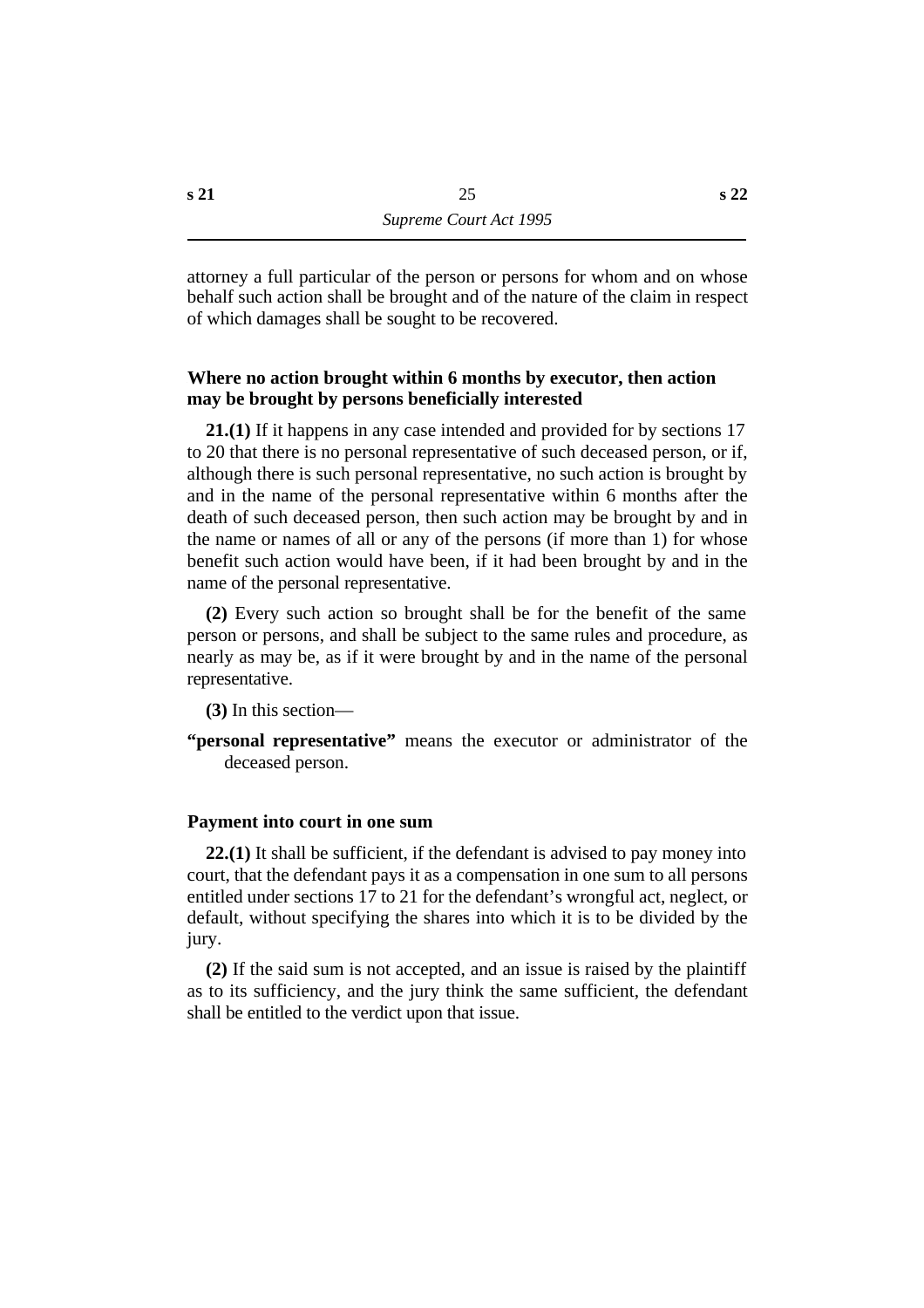#### **˙Exclusion of certain payments in assessment of damages**

**23.** In assessing damages in respect of a person's death in any such action, there shall not be taken into account—

- (a) a sum paid or payable on the death under any contract of assurance or insurance; or
- (b) a sum paid or payable on the death under a contract made with a friendly or other benefit society, or association or trade union that is not a contract of insurance or assurance; or
- (c) a sum paid or payable on the death out of any superannuation, provident or like fund; or
- (d) a sum paid or payable on the death by way of pension, benefit or allowance under any law of the Commonwealth or of any State or Territory or of any other country; or
- (e) a gratuity in whatever form received or receivable on the death;

whether any such sum or gratuity is paid or payable to or is received or receivable by the estate of the deceased person or by any person for whose benefit the action is brought.

# *†Division 6—Specific delivery of chattels*

# **˙Procedure after verdict for recovery of specific goods**

**24.** When the action shall have been brought to recover specific goods and the plaintiff shall have claimed a return of such goods or their value and damages for their detention and shall have recovered a verdict and judgment in such action it shall be lawful for the sheriff if so required by the plaintiff to demand and seize the specific goods claimed if they can be found by the sheriff and to deliver them to the plaintiff and if the sheriff shall not find and seize the said goods it shall be lawful for the court or a judge if the said court or judge shall see fit on the application of the plaintiff to order the actual return thereof and to enforce such order by process of attachment and if such application be refused or if such order be not obeyed the plaintiff may by leave of a judge procure a separate writ of fieri-facias to be issued for the value of the goods without prejudice to the plaintiff's right to issue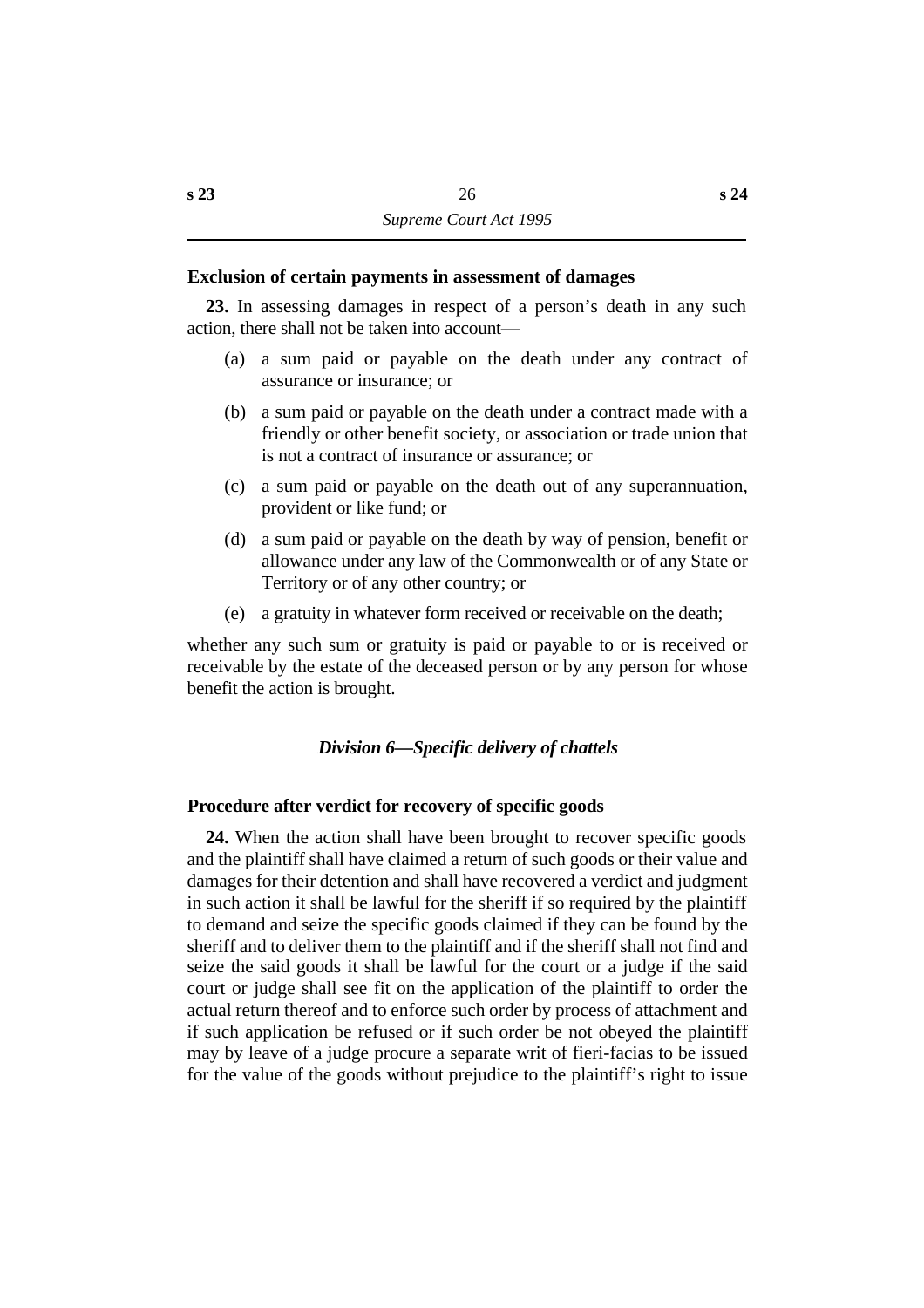execution either before or after or concurrently therewith for the plaintiff's costs of suit and the damages awarded for the detention of the goods.

# **˙Specific delivery of chattels**

**25.(1)** The court or a judge shall have power if they or the judge see fit to do so upon the application of the plaintiff in any action for the detention of any chattel to order that execution shall issue for the return of the chattel detained without giving the defendant the option of retaining such chattel upon paying the value assessed and if the said chattel can not be found and unless the court or a judge shall otherwise order the sheriff shall distrain the defendant by all the defendant's lands and chattels in the said sheriff's bailiwick till the defendant render such chattel or at the option of the plaintiff that the defendant cause to be made of the defendant's goods the assessed value of such chattel.

**(2)** However, the plaintiff shall either by the same or a separate writ of execution be entitled to have made of the defendant's goods the damages costs and interest in such action.

**(3)** Also, the plaintiff may proceed under section 24 anything this section contained notwithstanding.

# *†Division 7—Execution on decrees and orders*

# **˙Decrees and orders of courts of equity etc. to have effect of judgments**

**26.** All remedies hereby given to judgment creditors are likewise given to any persons to whom any moneys or costs charges or expenses are by any decree or order in equity or any rule or order at common law by the Supreme Court or any decree rule or order of the said court in its ecclesiastical or matrimonial jurisdiction respectively directed to be paid.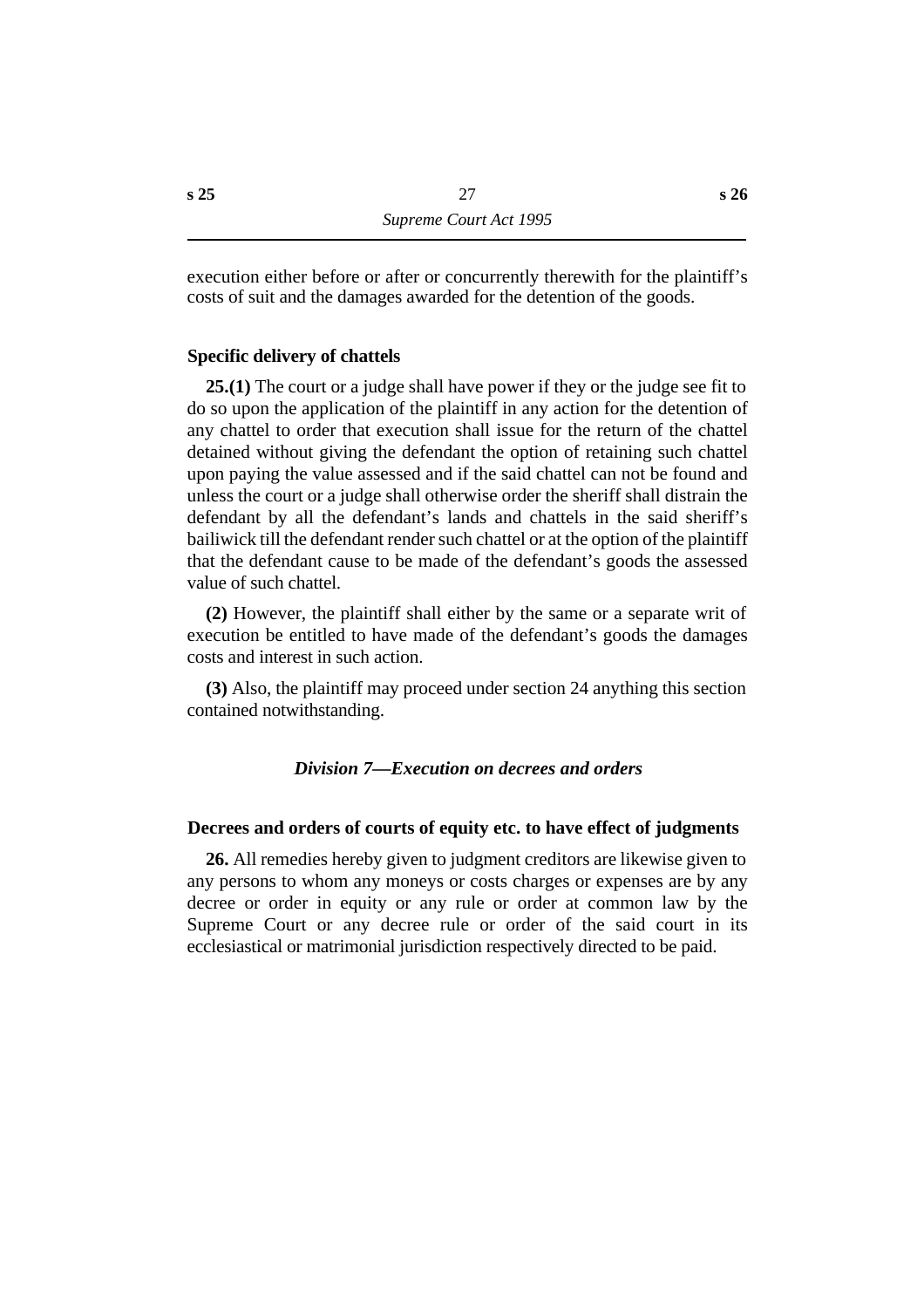#### *†Division 8—Execution on foreign judgment*

# **˙Memorial of judgment etc. under seal of Supreme Court of any other Australasian colony filed in Supreme Court at Brisbane shall be a record thereof and execution may issue**

**27.** It shall be lawful for any person in whose favour any judgment decree rule or order whereby any sum of money is made payable shall have been obtained in the Supreme Court of any of Her Majesty's Australasian colonies (including the islands and colonies of New Zealand) to cause a memorial of the same containing the particulars hereinafter mentioned and authenticated by the seal of the court wherein such judgment decree rule or order was obtained to be filed in the office of the Supreme Court at Brisbane and such memorial being so filed shall thenceforth be a record of such judgment decree rule or order and execution may issue thereon as hereinafter provided.

#### **˙Particulars of memorial**

**28.** Every such memorial shall be on parchment and signed by the party in whose favour such judgment decree rule or order was obtained or the party's attorney and shall contain the following particulars all of which shall be fairly written without interlineations or erasures and (with the exception of dates) in words at length (that is to say) the names and additions of the parties the form or nature of the action or suit or other proceeding and when commenced the date of the signing or entering up of the judgment or of passing the decree or of making the rule or order and the amount recovered or the decree pronounced or rule or order made and if there was a trial the date of such trial and the amount of verdict given.

#### **˙Mode of obtaining execution**

**29.(1)** It shall be lawful for any judge of the Supreme Court upon the application of the person in whose favour such judgment decree rule or order was obtained or the person's attorney to issue a summons calling upon the person against whom such judgment decree rule or order was obtained to show cause within such time after personal or other service of the summons as such judge shall direct why execution should not issue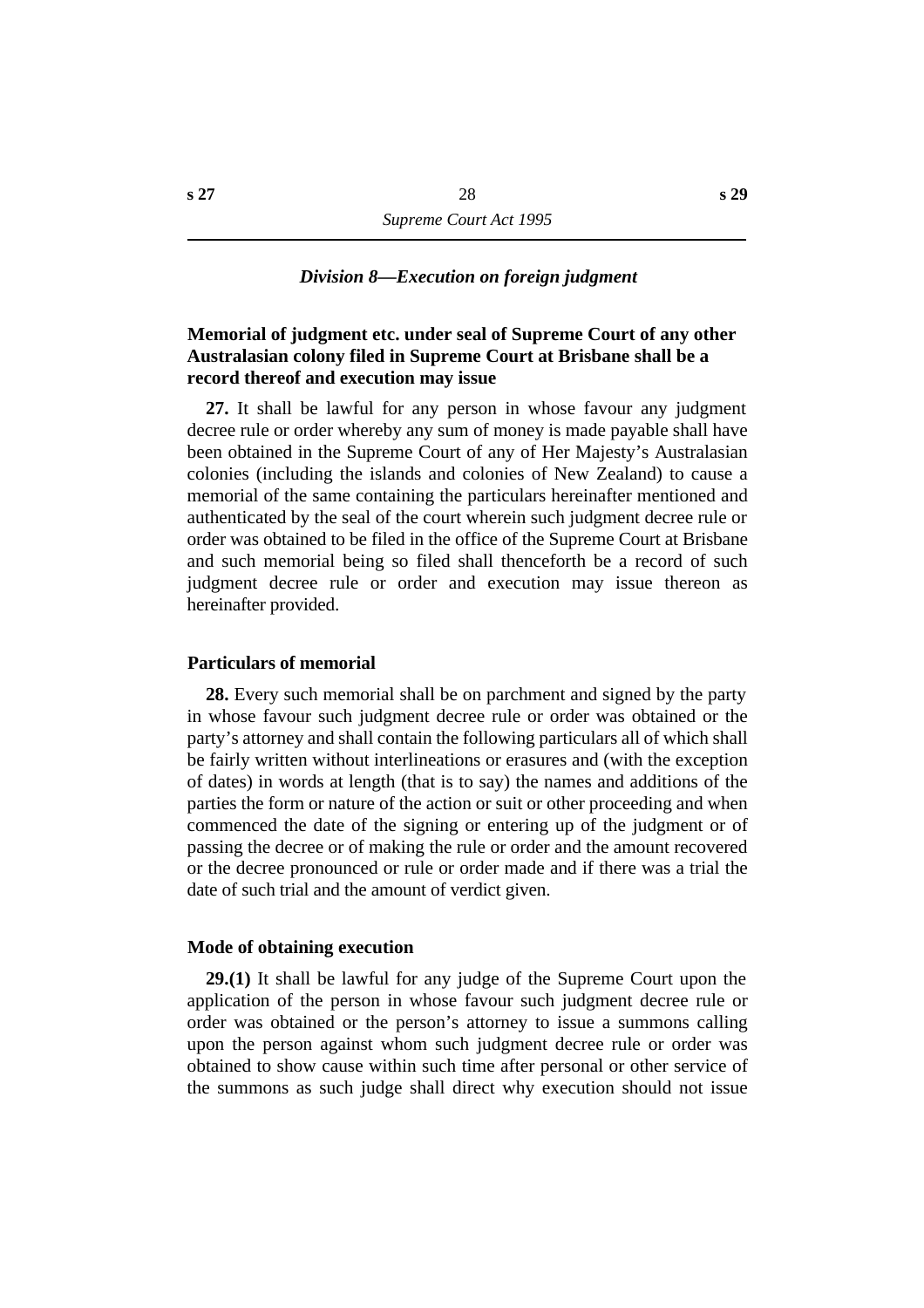upon such judgment decree rule or order and such summons shall give notice that in default of appearance execution may issue accordingly.

**(2)** If the person so summoned does not appear or does not show sufficient cause against such summons it shall be lawful for any judge of the Supreme Court or the said court on due proof of such service as aforesaid to order execution to issue as upon a judgment decree rule or order of the Supreme Court subject to such terms and conditions (if any) as to such judge or court may seem fit.

**(3)** Thereupon and subject thereto the person entitled to such execution shall have and be entitled to all such process and to all such rights and remedies for the enforcement thereof and the person against whom such execution is ordered shall in like manner be entitled to all such protective rights and advantages as they would respectively have been entitled to had such judgment decree rule or order been obtained in the Supreme Court and all such proceedings may be had or taken for the revival of such judgment decree rule or order or the enforcement thereof by and against persons not parties to such judgment decree rule or order as may be had for the like purposes upon any judgment decree rule or order of the Supreme Court.

# *†Division 9—Description of parties*

#### **˙Initials of names may be used in some cases**

**30.** In all actions upon bills of exchange or promissory notes or other written instruments any of the parties to which are designated by the initial letter or letters or some contraction of the christian or first name or names it shall be sufficient in every affidavit to hold to bail and in the process or declaration to designate such persons by the same initial letter or letters or contraction of the christian or first name or names instead of stating the christian or first name or names in full.

#### **˙Misnomer not to be pleaded in abatement**

**31.** No plea in abatement for a misnomer shall be allowed in any personal action but in all cases in which a misnomer would apart from this part have been by law pleadable in abatement in such actions the defendant shall be at liberty to cause the declaration to be amended at the costs of the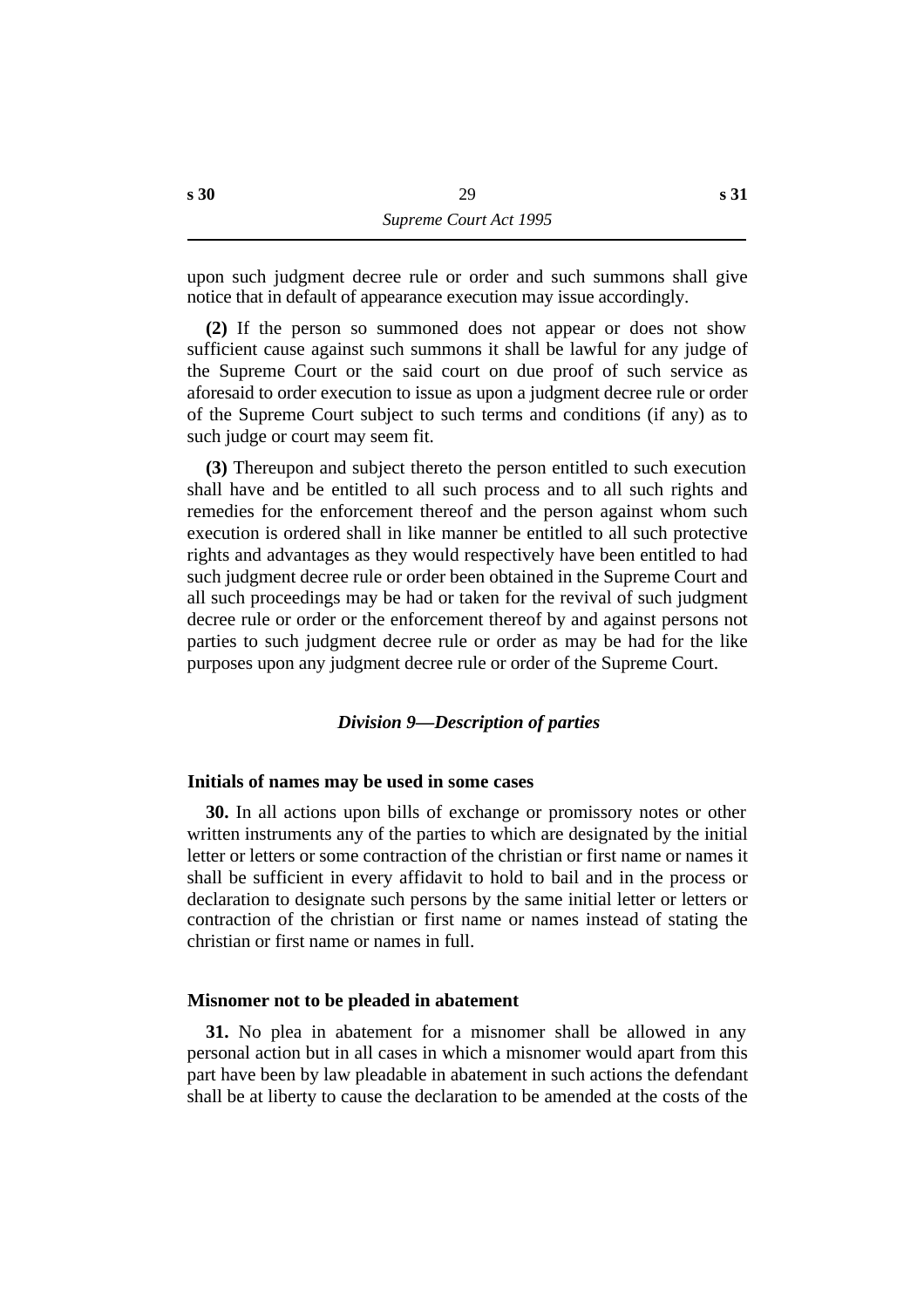plaintiff by inserting the right name upon a judge's summons founded on an affidavit of the right name and in case such summons shall be discharged the costs of such application shall be paid by the party applying if the judge shall think fit.

# *†Division 10—Style of defendant*

#### **˙Copartnerships all of whose members are not known**

**32.(1)** And whereas in some cases business is carried on in the State by persons in copartnership or by 1 individual or more assuming the style of a copartnership or acting as agent or agents for a copartnership and in some of those cases the names of the actual members of such copartnership or of some of them are or may be unknown in order to prevent any failure of justice in such cases be it enacted.

**(2)** That every such copartnership and the several members thereof or the persons or person having carried on business under the style of any such copartnership may be sued in any action at law in the name or names of any 1 or more of the members of such copartnership on behalf of all the members composing the same or in the name or names of any such agent or agents for and on behalf of such copartnership so as that in all cases wherein it would have been necessary if this part had not been passed to mention the names of all the members composing any such copartnership it shall be sufficient to mention only the name or names of such 1 or more member or members or of such agent or agents on behalf of such copartnership.

**(3)** Every judgment obtained in any such action shall have the same effect and operation upon the property both real and personal of such copartnership and also upon the property and persons of the several members thereof when discovered whether such property be joint or separate as if every member of such copartnership had been actually and in fact a defendant in the action.

# **˙Proviso**

**33.(1)** In every summons and other writ issued and declaration or other pleading filed on behalf of the plaintiff in any action brought under the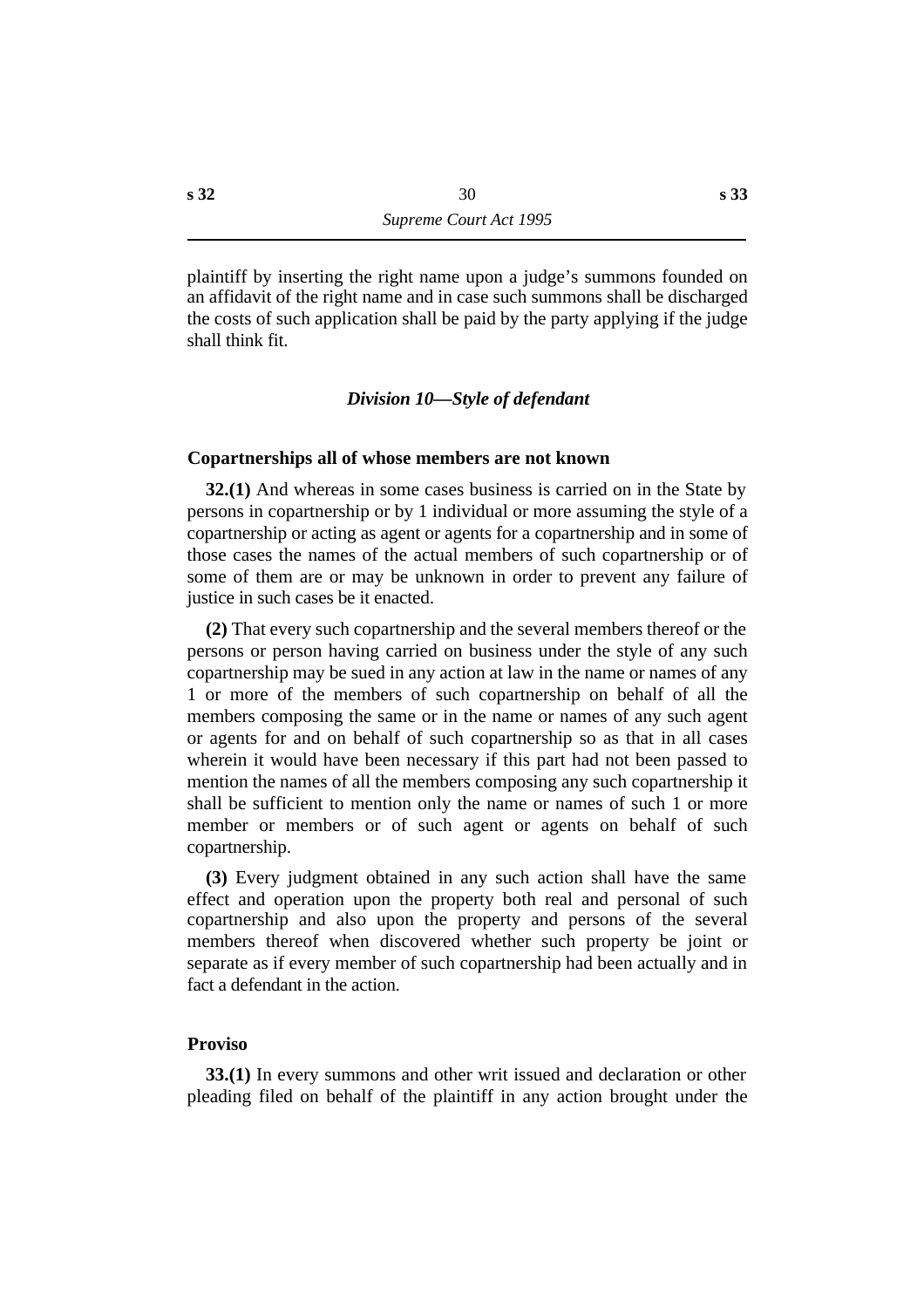provisions of section 32 the style or firm of the copartnership shall be specified and it shall distinctly appear that the defendant sued is so sued either as a member or as agent for and on behalf of a copartnership

**(2)** However, no agent sued on behalf of a copartnership shall by reason only of the agent being so sued be liable in person or in property to any judgment obtained in such action.

# *†Division 11—Refusal to make affidavit*

#### **˙Examination of person who refuses to make an affidavit**

**34.** Any party to any civil proceeding or motion for a criminal information in the Supreme Court requiring the affidavit of a person who refuses to make an affidavit may apply by summons for an order to such person to appear and be examined upon oath before a judge or any commissioner for taking affidavits to whom it may be most convenient to refer such examination as to the matters concerning which the person has refused to make an affidavit and a judge may if the judge thinks fit make such order for the attendance of such person before the person therein appointed to take such examination for the purpose of being examined as aforesaid and for the production of any writings or documents to be mentioned in such order and may therein impose such terms as to such examination and costs of the application and proceedings thereon as the judge shall think fit.

#### **˙Proceedings upon order for examination**

**35.** Such order shall be proceeded upon in like manner as an order for a commission made under the rules of the Supreme Court for the time being and the examination thereon shall be conducted and the depositions taken down and returned as nearly as may be in the mode used on viva voce examinations under such a commission.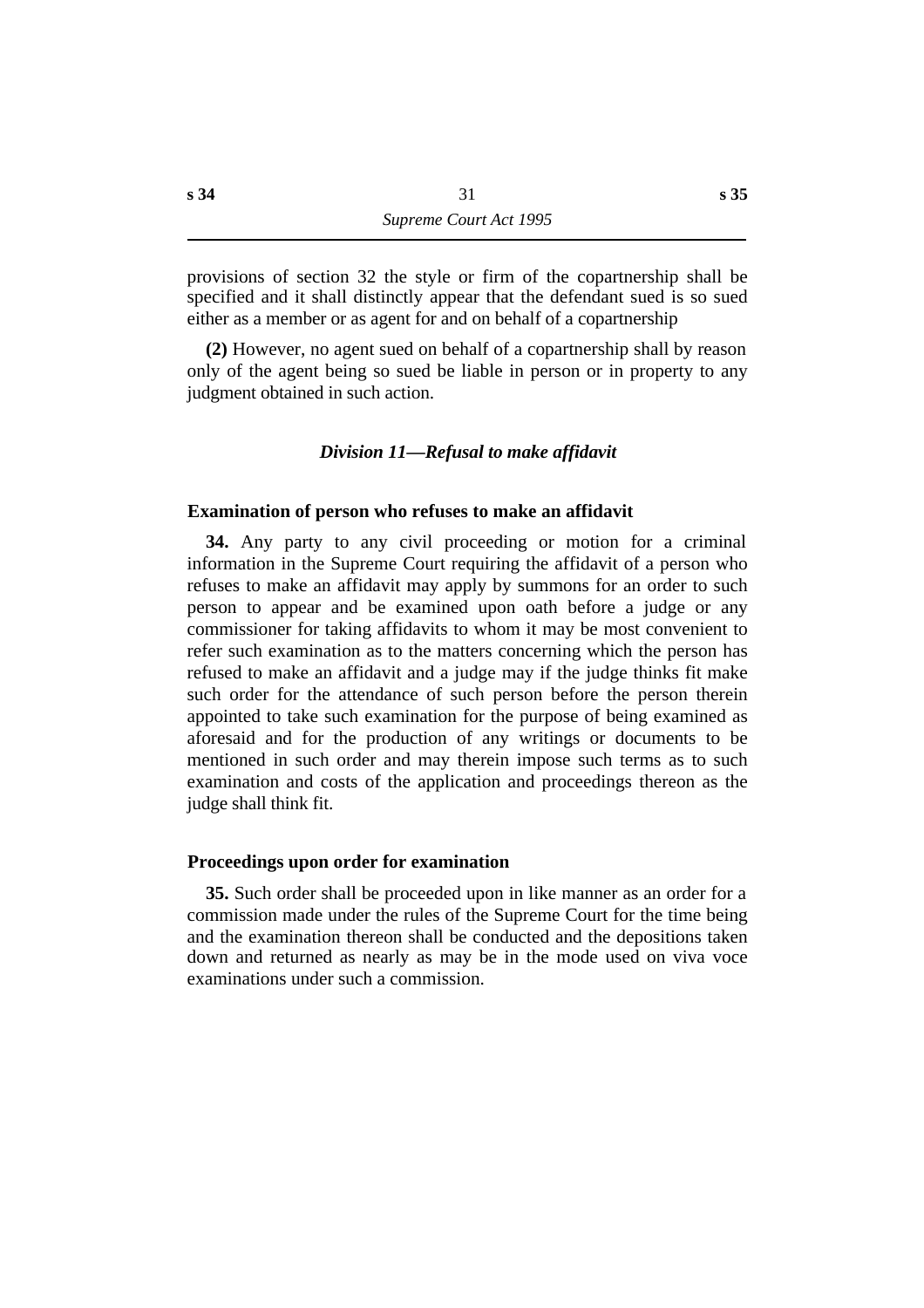#### *†Division 12—No new trial about stamp rulings*

#### **˙No new trial for ruling as to stamp**

**36.** No new trial shall be granted by reason of the ruling of any judge that the stamp upon any document is sufficient or that the document does not require a stamp.

#### *†Division 13—Execution*

# **˙Securities not realised to be relinquished if the person be taken in execution**

**37.** If any judgment creditor who under the powers of section 38, 39 or 98 shall have obtained any such charge or be entitled to the benefit of any security whatsoever shall afterwards and before the property so charged or secured shall have been converted into money or realised and the produce thereof applied towards payment of the judgment debt cause the person of the judgment debtor to be taken or charged in execution upon such judgment then and in such case such judgment creditor shall be deemed and taken to have relinquished all right and title to the benefit of such charge or security and shall forfeit the same accordingly.

#### *†Division 14—Distringas*

# **˙Stock and shares in public companies belonging to the debtor and standing in the debtor's own name to be charged by order of a judge**

**38.(1)** If any person against whom any judgment shall have been entered up in the Supreme Court shall have any annuities funds stock or shares of or in any public company (whether incorporated or not) or any deposit in any bank in Queensland standing in the person's name or in the person's own right or in the name of any person in trust for the person or shall have or be entitled to any equity of redemption or other equitable interest which at law can not be taken in execution it shall be lawful for a judge of the said court on the application of any judgment creditor to order that such annuities funds stock shares or deposits or any such equity of redemption or equitable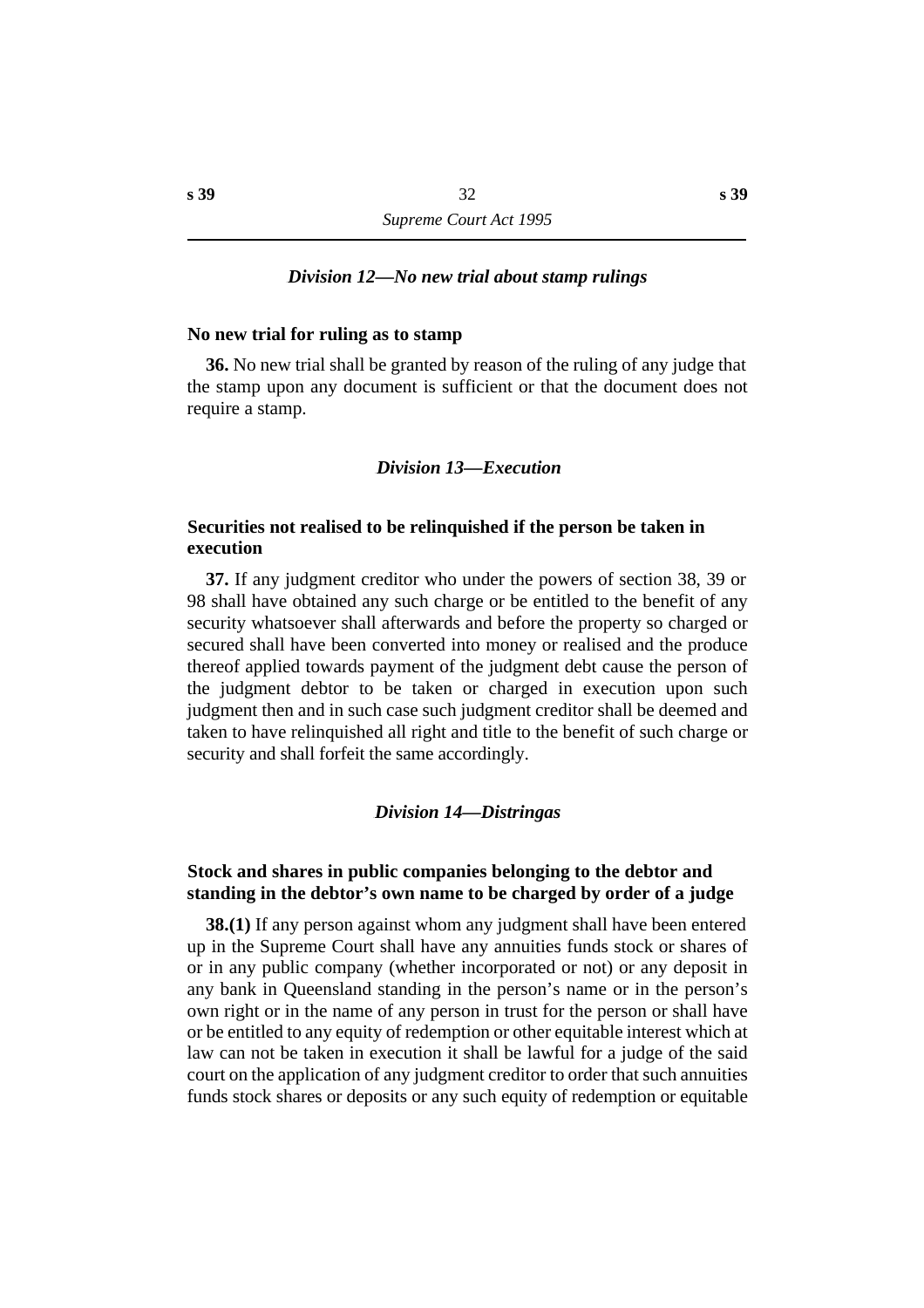interest or such of them or such part thereof respectively as the judge shall think fit shall stand charged with the payment of the amount for which judgment shall have been so recovered and interest thereon and such order shall entitle the judgment creditor to all such remedies as the judgment creditor would have been entitled to if such charge had been made in the judgment creditor's favour by the judgment debtor.

**(2)** However, no proceedings shall be taken to have the benefit of such charge until after the expiration of 3 calendar months from the date of such order.

# **˙Order of judge to be made in the first instance ex parte and on notice to the bank or company etc. to operate as a distringas**

**39.(1)** And in order to prevent any person against whom judgment shall have been obtained from transferring receiving or disposing of any annuities funds stock shares or deposits hereby authorised to be charged for the benefit of the judgment creditor under an order of a judge as aforesaid every order of a judge charging any annuities funds stock or shares in any such public company or any deposit in any such bank under this part may be made in the first instance ex parte and without any notice to the judgment debtor and shall be an order to show cause only and such order if any annuities funds stock shares or deposits standing in the name of the judgment debtor in the judgment debtor's own right or in the name of any person in trust for the person is to be affected by such order shall restrain such public company and the accountant and cashier of every such bank from permitting the transfer or disposal thereof and if after notice of such order to the person or persons to be restrained thereby or in case of corporations to any authorised agent of such corporation and before the same order shall be discharged or made absolute such corporation or person or persons shall permit any such transfer or disposal to be made then and in such case the corporation or person or persons so permitting such transfer or disposal shall be liable to the judgment creditor for the value or amount of the property so charged or so transferred or disposed of or such part thereof as may be sufficient to satisfy the judgment and no disposition of the judgment debtor in the meantime shall be valid or effectual as against the judgment creditor and further unless the judgment debtor shall within a time to be mentioned in such order show to a judge of the said court sufficient cause to the contrary the said order shall after proof of notice thereof to the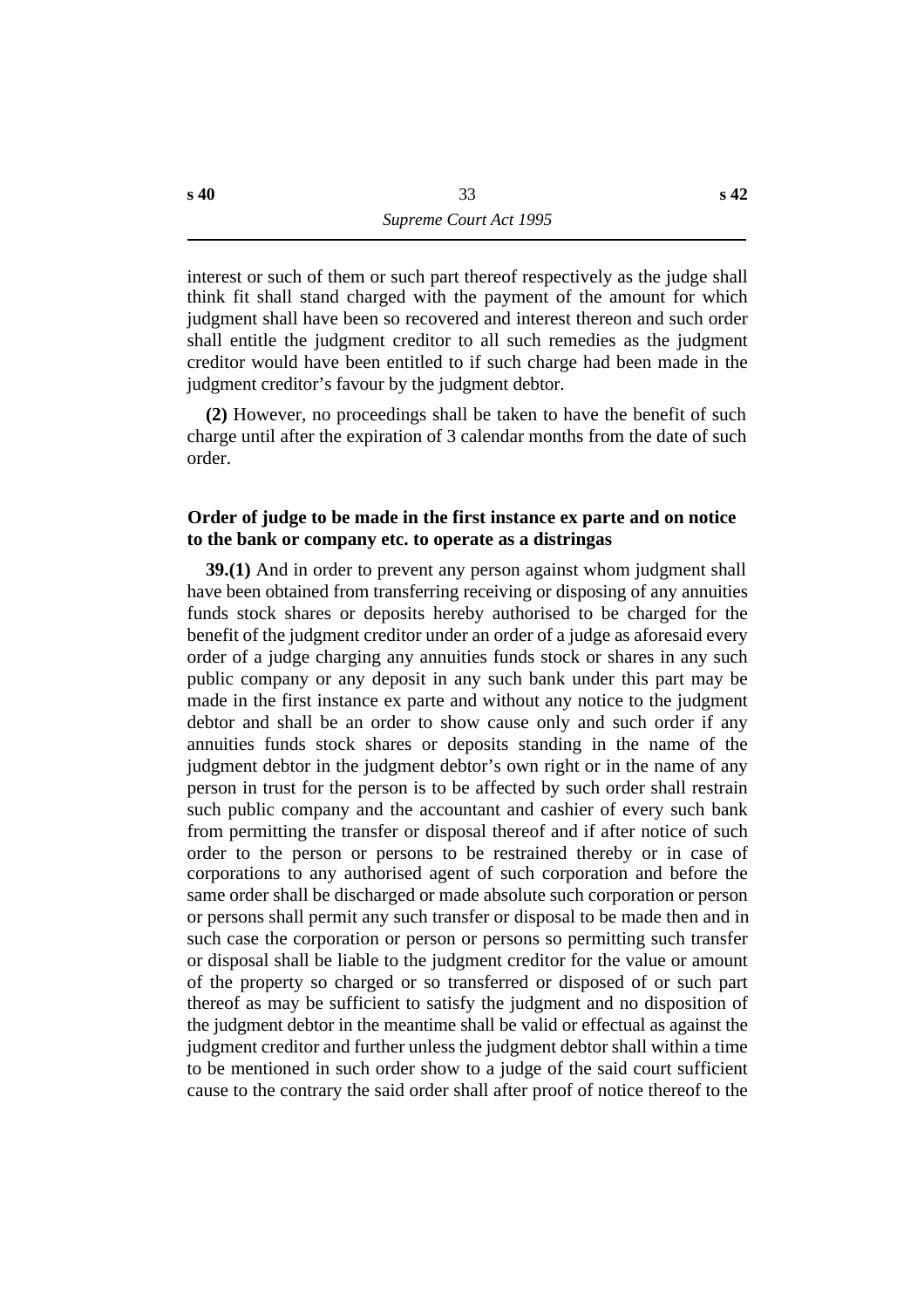judgment debtor the judgment debtor's attorney or agent be made absolute.

**(2)** However, any such judge shall upon application of the judgment debtor or any person interested have full power to discharge or vary such order and to award such costs upon such application as the judge may think fit.

#### *†Division 15—Garnishment*

# **˙Judge may refuse to interfere in proceeding to attach debts**

**40.** In proceedings to obtain an attachment of debts under this part the judge may in the judge's discretion refuse to interfere where from the smallness of the amount to be recovered or of the debt sought to be attached or otherwise the remedy sought would be worthless or vexatious.

#### *†Division 16—View*

#### **˙View by rule without writ**

**41.** A writ of view shall not be necessary or used but whether the view is to be had by a common or special jury it shall be sufficient to obtain a rule of the court or judge's order directing a view to be had and the sheriff upon request shall deliver to either party the names of the viewers and shall also return their names to the associate for the purpose of their being called as jurors upon the trial.

#### *†Division 17—Inquiry before prothonotary*

# **˙Inquiry of damages may be directed to take place before the prothonotary**

**42.(1)** In actions in which it shall appear to the court or a judge that the amount of damages sought to be recovered by the plaintiff is substantially a matter of calculation it shall not be necessary to issue a writ of inquiry but the court or a judge may direct that the amount for which final judgment is to be signed shall be ascertained by the prothonotary of the said court and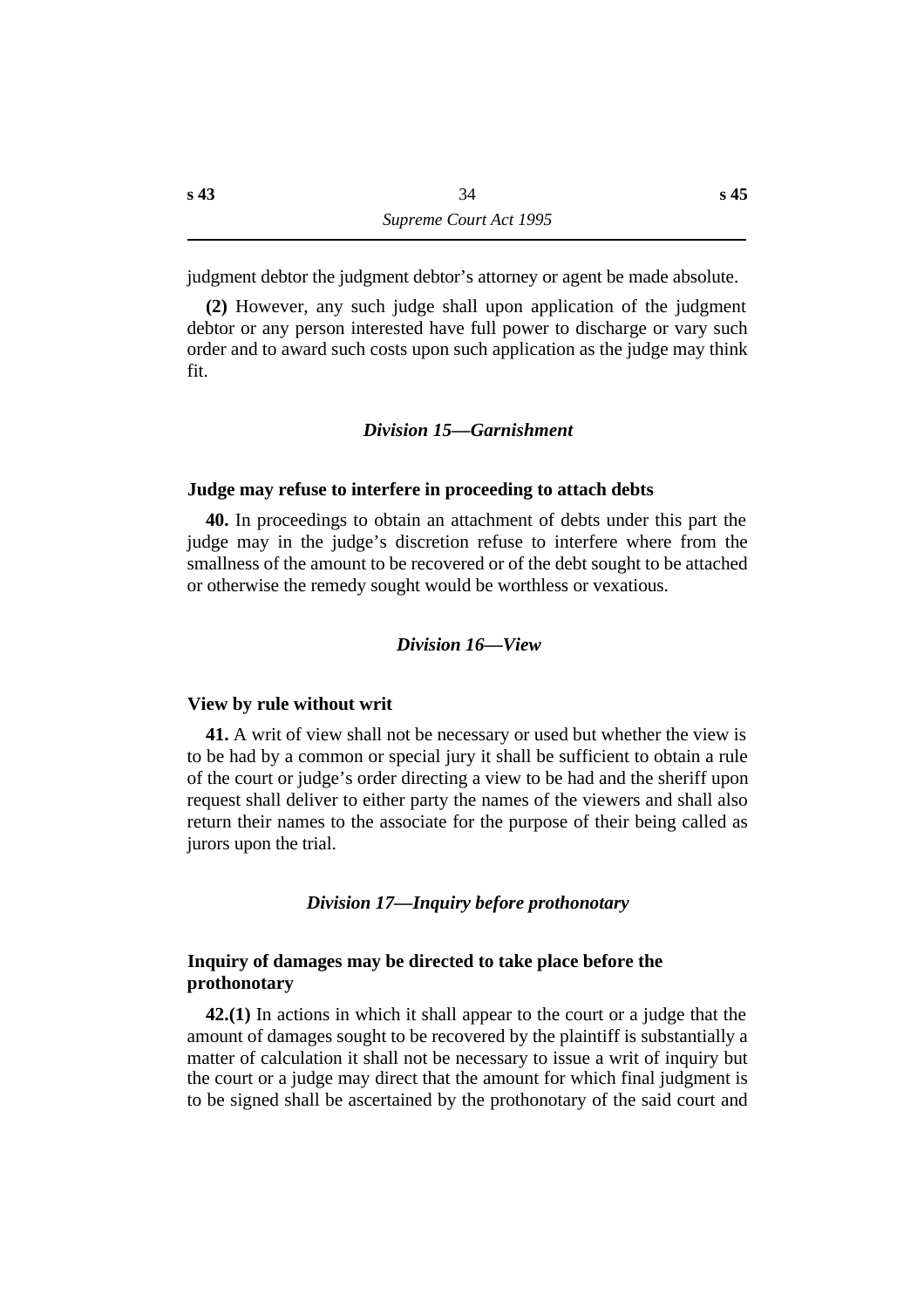the attendance of witnesses and the production of documents before such prothonotary may be compelled by subpoena in the same manner as before a jury upon a writ of inquiry and it shall be lawful for such prothonotary to receive affidavits and depositions as evidence upon the inquiry and to adjourn the inquiry from time to time as occasion may require.

**(2)** The prothonotary shall endorse upon the rule or order for referring the amount of damages to the prothonotary the amount found by the prothonotary and shall deliver the rule or order with such endorsement to the plaintiff and such and the like proceedings may thereupon be had as to taxation of costs signing judgment and otherwise as upon the finding of a jury upon a writ of inquiry.

## *†Division 18—Writs of trial and inquiry*

#### **˙ No rule to compute**

**43.** No rule to compute shall be necessary or used.

#### **˙Proceedings on return of writs of inquiry or trial**

**44.** On the return of every writ of inquiry or writ of trial issued or to be issued in any of the cases contemplated by this part for the more effectual administration of justice in that behalf the party succeeding may tax the party's costs and sign judgment and issue execution forthwith unless the sheriff commissioner judge or chairperson to whom such writ shall have been directed shall certify to the court that in his or her opinion an opportunity should be afforded to the unsuccessful party to move for a new trial or assessment (as the case may be) or unless a judge shall stay judgment or execution therein.

## **˙Commissioner's notes of evidence etc.**

**45.(1)** Every such person shall together with the writ and the endorsement of the verdict thereon return to the Supreme Court the person's notes of the evidence on such inquiry or trial and it shall be lawful for the said court or any judge thereof to permit any amendment of the said endorsement in accordance with such notes and not being repugnant to the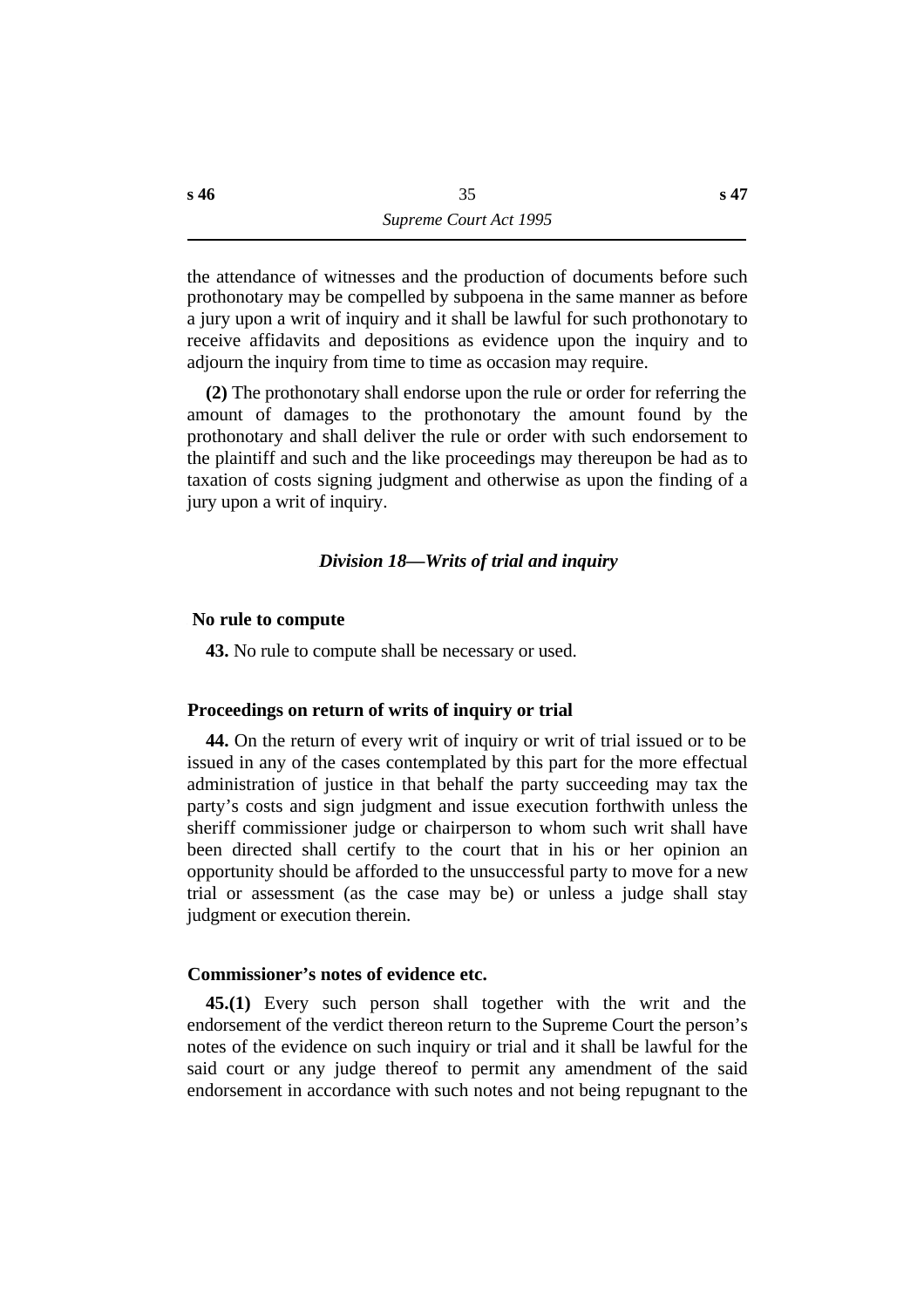verdict but so as to give effect to the same.

**(2)** However, where justice shall appear to have been done by such verdict on the merits the same shall not in any case be set aside or impeached for any mere omission to find any issue or for any technical defect or error whatsoever.

**(3)** Also, where any application shall be made to the court or a judge either to set aside such verdict or to amend the endorsement thereof on the writ such reasonable terms may be imposed on the parties and such order made respecting the costs as to such court or judge shall seem meet.

## *†Division 19—Precepts*

#### **˙Rule or order for summoning jury**

**46.** The court or any judge thereof may make all such rules or orders upon the sheriff or other person as may be necessary to procure the attendance of a special or common jury for the trial of any cause or matter depending in such court at such time and place and in such manner as they or the judge may think fit.

#### *†Division 20—Practice at the trial*

#### **˙Interest up to judgment**

**47.(1)** In any proceedings in respect of a cause of action that arises after the commencement of the *Common Law Practice Act Amendment Act 1972* in a court of record for the recovery of money (including proceedings for debt, damages or the value of goods) the court may order that there shall be included in the sum for which judgment is given interest at such rate as it thinks fit on the whole or any part of that sum for the whole or any part of the period between the date when the cause of action arose and the date of the judgment.

**(2)** The powers conferred on a court of record by subsection (1) may be exercised by an arbitrator or umpire.

**(3)** This section—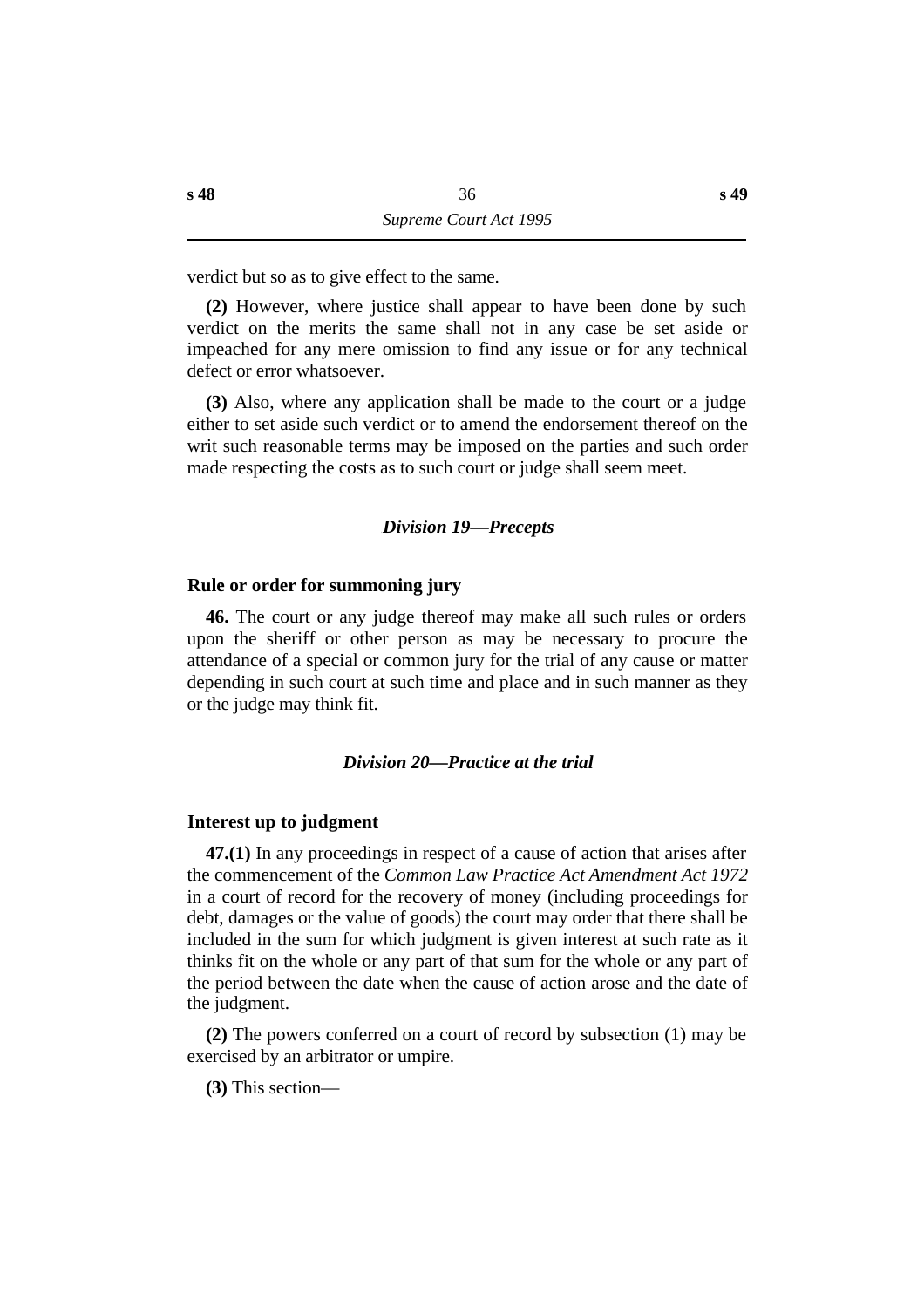- (a) does not authorise the giving of interest upon interest;
- (b) does not apply in respect of any debt on which interest is payable as of right whether by virtue of an agreement or otherwise;
- (c) does not affect damages recoverable for the dishonour of a bill of exchange.

## **˙Interest on debt under judgment or order**

**48.(1)** Where judgment is given or an order is made by a court of record for the payment of money in a cause of action that arose after the commencement of the *Common Law Practice Act Amendment Act 1972*, interest shall, unless the court otherwise orders, be payable at the rate prescribed under a regulation from the date of the judgment or order on so much of the money as is from time to time unpaid.

**(2)** Notwithstanding anything contained in subsection (1)—

- (a) where the court directs the entry of judgment for damages and the damages are paid within 21 days after the date of the direction—interest on the damages shall not be payable unless the court otherwise orders;
- (b) where the court makes an order for the payment of costs and the costs are paid within 21 days after the ascertainment thereof by taxation or otherwise—interest on the costs shall not be payable unless the court otherwise orders.

## **˙Persons may be examined without a subpoena**

**49.** Any person present at any trial or other proceeding wherein the person might have been compellable to give evidence and produce documents by virtue of a subpoena or other summons or order duly issued and served for that purpose shall be compellable to give evidence and produce documents then in the person's possession and power in the same manner and in case of refusal shall be subject to the same penalties and liabilities as if the person had been duly subpoenaed or summoned for that purpose.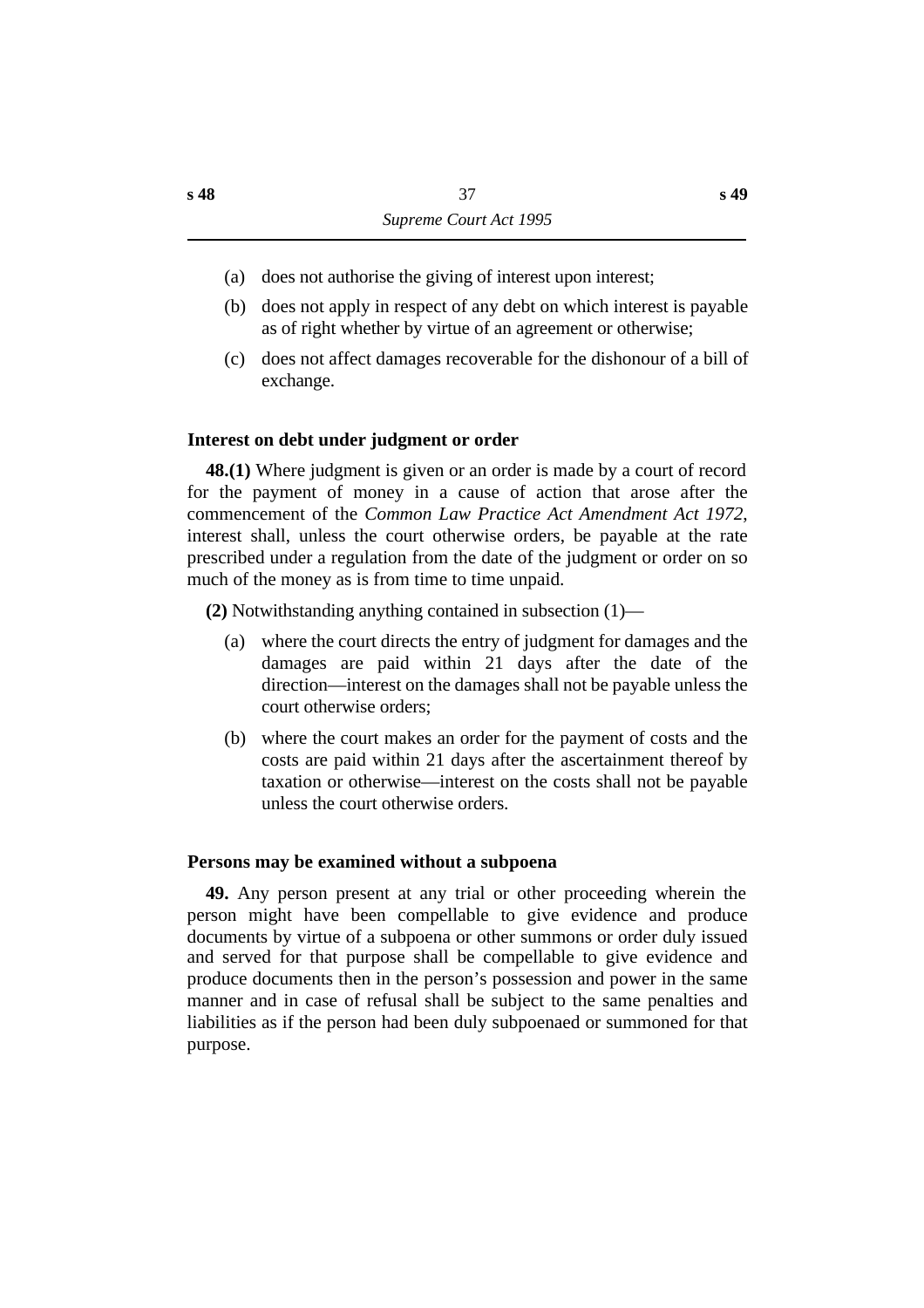#### **˙Witnesses failing to attend**

**50.(1)** Where, in any proceeding in or before the court or a judge, whether in civil or criminal jurisdiction, a person fails to attend as a witness, or to produce any books, deeds, papers or writings, in accordance with a recognisance or subpoena thereunto binding or requiring the person, the court or judge may issue a warrant to bring and have that person at the time and place therein specified before the court or judge therein named.

**(2)** So far as relates to securing the attendance and punishing the nonattendance of witnesses and to rights and remedies had by parties against witnesses for failure to attend, this section applies in aid of and not in derogation from the jurisdiction had by a court or judge otherwise than under this section, and so that a warrant under this section shall not prejudice or affect in any way any such other jurisdiction or the aforesaid rights and remedies.

## *†Division 21—Trial without jury*

## **˙Judge may by consent try questions of fact**

**51.(1)** The parties to any cause may by consent in writing signed by them or their attorneys as the case may be leave the decision of any issue of fact to the court.

**(2)** However, the court upon a rule to show cause or a judge on summons shall in their, his or her discretion think fit to allow such trial and such issue of fact may thereupon be tried and determined and damages assessed where necessary in open court either in term or vacation by any judge who might otherwise have presided at the trial thereof by jury either with or without the assistance of any other judge or judges of the said Supreme Court and the verdict of such judge or judges shall be of the same effect as the verdict of a jury save that it shall not be questioned upon the ground of being against the weight of evidence and the proceedings upon and after such trial as to the power of the court or judge the evidence and otherwise shall be the same as in case of trial by jury.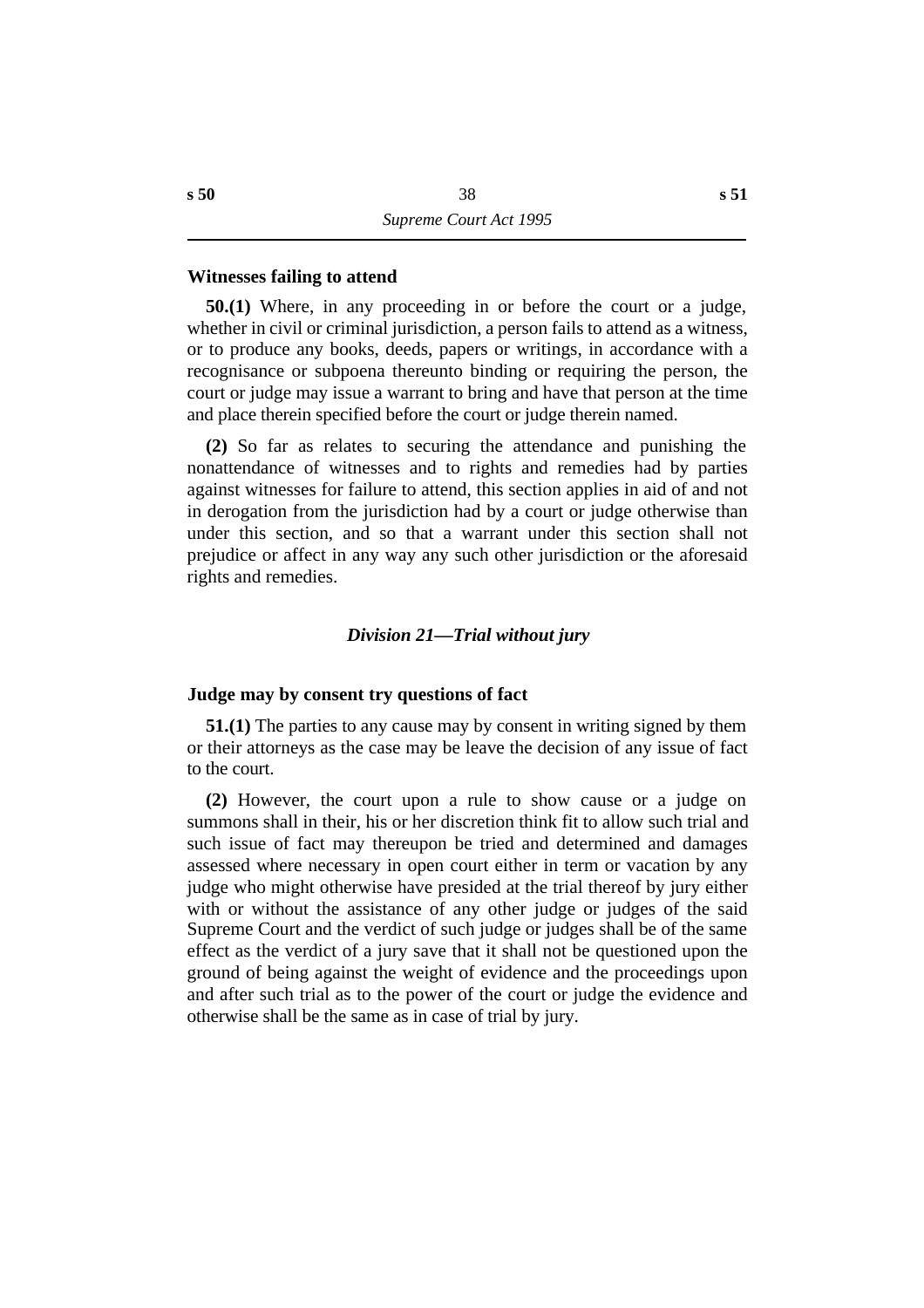## **˙Power to judge to direct arbitration at time of trial when issues of fact left to the judge's decision**

**52.** If upon the trial of any issue of fact by a judge under this part it shall appear to the judge that the questions arising thereon involve matter of account which can not conveniently be tried before the judge it shall be lawful for the judge at the judge's discretion to order that such matter of account be referred to an arbitrator appointed by the parties or to an officer of the court or an associate or in country cases to a judge of any District Court or a commissioner of the Supreme Court upon such terms as to costs and otherwise as such judge shall think reasonable and the award or certificate of such referee shall have the same effect as hereinbefore provided as to the award or certificate of a referee before trial and it shall be competent for the judge to proceed to try and dispose of any other matters in question not referred in like manner as if no reference had been made.

#### *†Division 22—Amendment*

#### **˙Amendment**

**53.** It shall be lawful for the Supreme Court and every judge thereof and any judge sitting at *nisi prius* and for every Circuit Court at all times to amend all defects and errors in any proceeding in civil causes whether there is anything in writing to amend by or not and whether the defect or error be that of the party applying to amend or not and all such amendments may be made with or without costs and upon such terms as to the court or judge may seem fit and all such amendments as may be necessary for the purpose of determining in the existing suit the real question in controversy between the parties shall be so made.

## **˙In cases where a variance shall appear between written or printed evidence and the record the court may order the record to be amended**

**54.** It shall and may be lawful for every court of record holding plea in civil actions any judge sitting at *nisi prius* if such court or judge shall see fit so to do to cause the record writ or document on which any trial may be pending before any such judge or court in any civil action when any variance shall appear between any matter in writing or in print produced in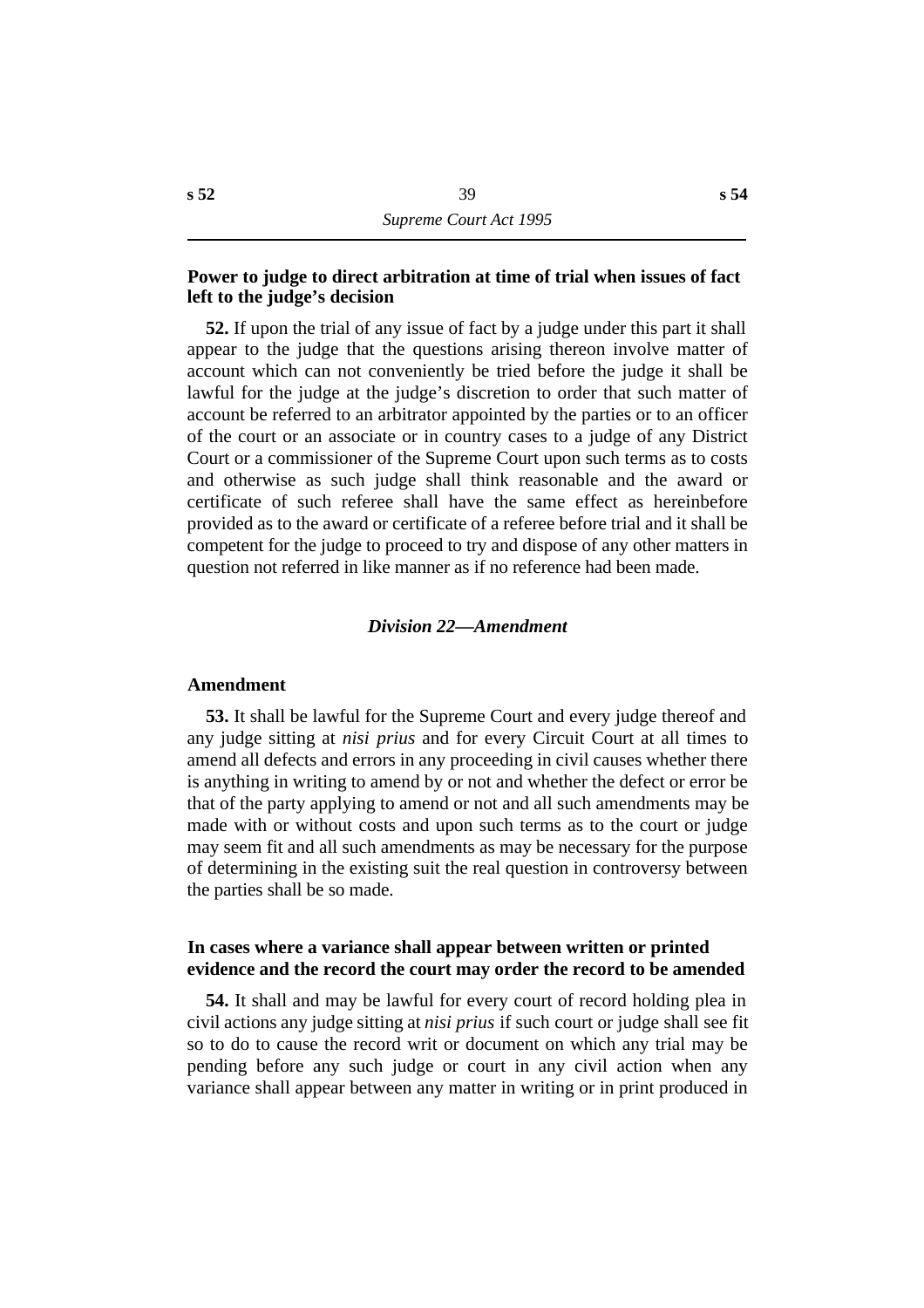evidence and the recital or setting forth thereof upon the record writ or document whereon the trial is pending to be forthwith amended in such particular by some officer of the court on payment of such costs (if any) to the other party as such judge or court shall think reasonable and thereupon the trial shall proceed as if no such variance had appeared and in case such trial shall be had at *nisi prius* the order for the amendment shall be endorsed on the postea and returned together with the record and thereupon the papers rolls and other records of the court from which such record issued shall be amended accordingly.

#### **˙Amendments to be made in the record in certain cases**

**55.(1)** It shall be lawful for any court of record holding plea in civil actions and any judge sitting at *nisi prius* and any judge or other officer presiding at the trial of any writ if such court or judge or officer shall see fit so to do to cause the record writ or document on which any trial may be pending before any such court or judge in any civil action or in any information in the nature of a *quo warranto* or proceedings on a mandamus when any variance shall appear between the proof and the recital or setting forth on the record writ or document on which the trial is proceeding of any contract custom prescription name or other matter in any particular or particulars in the judgment of such court or judge or officer not material to the merits of the case and by which the opposite party can not have been prejudiced in the conduct of the opposite party's action prosecution or defence to be forthwith amended by some officer of the court or otherwise both in the part of the pleadings where such variance occurs and in every other part of the pleadings which may become necessary to amend on such terms as to payment of costs to the other party or postponing the trial to be had before the same or another jury or both payment of costs and postponement as such court or judge or officer shall think reasonable.

**(2)** In case such variance shall be in some particular or particulars in the judgment of the court or judge or officer not material to the merits of the case but such as that the opposite party may have been prejudiced thereby in the conduct of the opposite party's action prosecution or defence then such court or judge or officer shall have power to cause the same to be amended upon payment of costs to the other party and withdrawing the record or postponing the trial as aforesaid as such court or judge or officer shall think reasonable.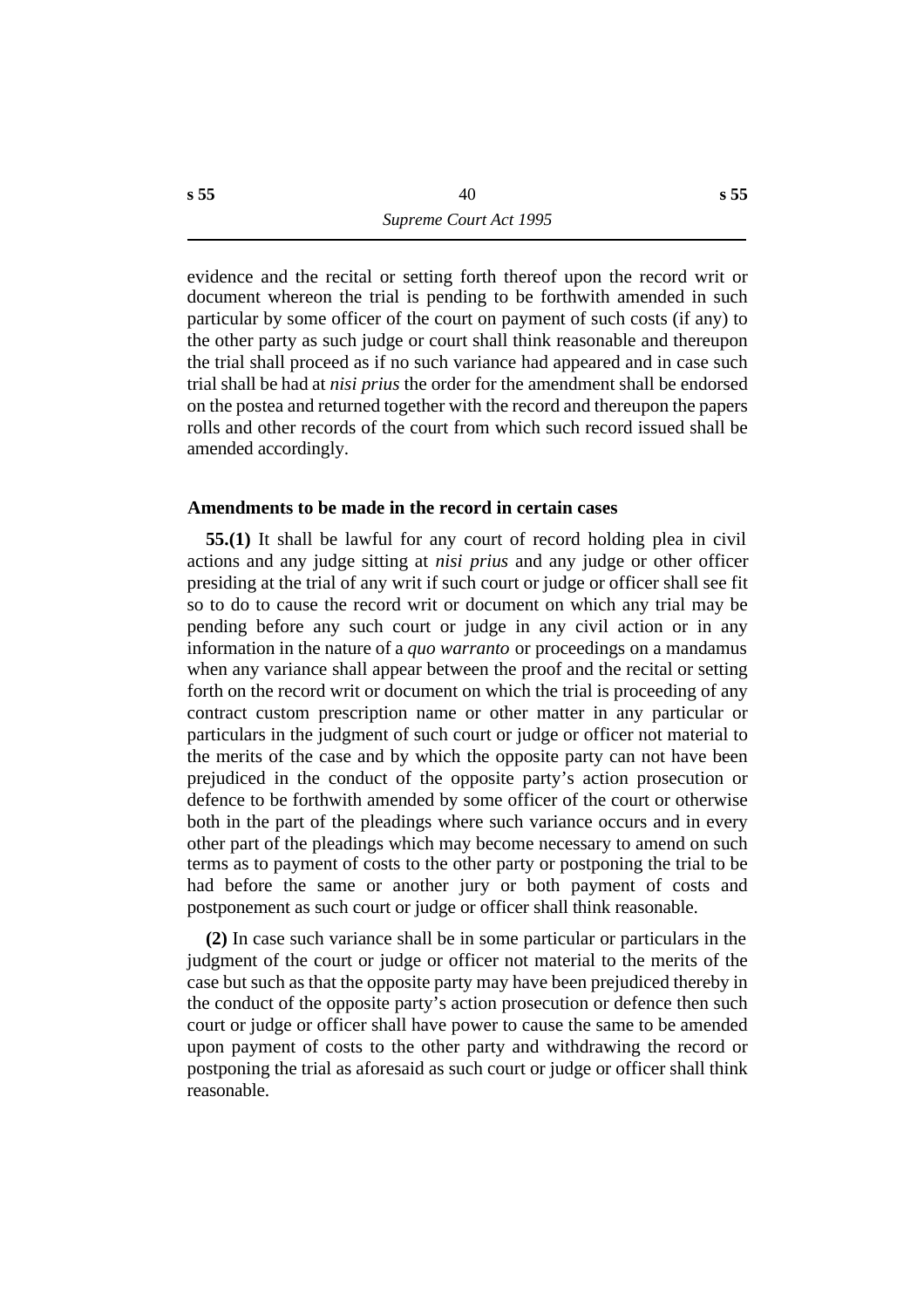**(3)** After any such amendment the trial shall proceed in case the same shall be proceeded with in the same manner in all respects both with respect to the liability of witnesses to be indicted for perjury and otherwise as if no such variance had appeared.

**(4)** In case such trial shall be had at *nisi prius* or by virtue of such writ as aforesaid the order for the amendment shall be endorsed on the postea or the writ as the case may be and returned together with the record or writ and thereupon such papers rolls and other records of the court from which such record or writ issued as it may be necessary to amend shall be amended accordingly.

**(5)** In case the trial shall be had in any court of record then the order for amendment shall be entered on the roll or other document upon which the trial shall be had.

**(6)** However, it shall be lawful for any party who is dissatisfied with the decision of such judge or other officer respecting his or her allowance of any such amendment to apply to the court from which such record or writ issued for a new trial upon that ground and in case any such court shall think such amendment improper a new trial shall be granted accordingly on such terms as the court shall think fit or the court shall make such other order as to it may seem meet.

## **˙Amendments at trial**

**56.** In all cases of variance between the proof and the record in any action at law now or hereafter depending in the Supreme Court it shall be lawful for the said court or the judge before whom the trial is had if such court or judge shall think fit instead of causing the record or document on which such trial is proceeding to be amended at such trial as by the rules and course of practice of the said court is provided in that behalf to direct the jury to find the fact or facts according to the evidence and thereupon such finding shall be stated on the said record or document and notwithstanding the finding on the issue or issues joined the said Supreme Court shall thereafter if it shall appear to the said court that the variance was immaterial to the merits of the case and such as could not have prejudiced the opposite party in the conduct of the action or defence give judgment according to the right and justice of the case.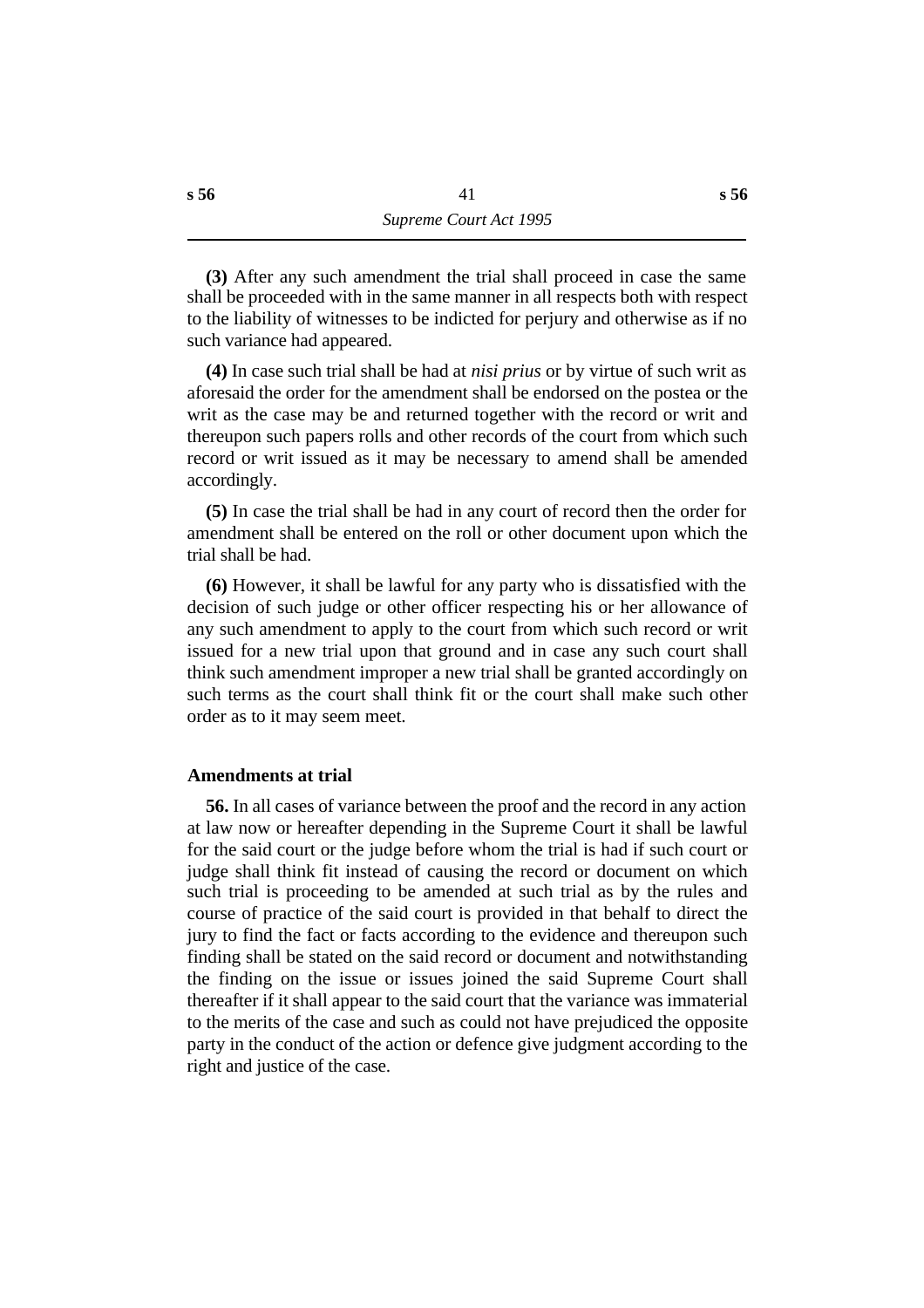#### *†Division 23—Warrants of attorney*

## **˙Warrants of attorney and cognovit actionem to be executed in the presence of an attorney on behalf of the person**

**57.** No warrant of attorney to confess judgment in any personal action or *cognovit actionem* given by any person shall be of any force unless there shall be present some attorney of the Supreme Court on behalf of such person expressly named by the person and attending at the person's request to inform the person of the nature and effect of such warrant or cognovit before the same is executed which attorney shall subscribe the attorney's name as a witness to the due execution thereof and thereby declare himself or herself to be attorney for the person executing the same and state that the attorney subscribes as such attorney.

## **˙Warrant etc. not formally executed invalid**

**58.** A warrant of attorney to confess judgment or *cognovit actionem* not executed in manner aforesaid shall not be rendered valid by proof that the person executing the same did in fact understand the nature and effect thereof or was fully informed of the same.

#### **˙Warrants of attorney in personal actions to be filed within 21 days**

**59.** If the holder thereof shall think fit every warrant of attorney to confess judgment in any personal action or a true copy thereof and of the attestation thereof and the defeasance and endorsements thereon in case such warrant of attorney shall be given to confess judgment in the Supreme Court or such a true copy thereof as aforesaid in case such warrant of attorney shall be given to confess judgment in any other court shall within 21 days after the execution of such warrant of attorney be filed together with an affidavit of the time of the execution thereof with the prothonotary of the Supreme Court.

#### **˙In what case warrant of attorney deemed fraudulent**

**60.** If at any time after the expiration of 21 days next after the execution of such warrant of attorney an adjudication of insolvency shall be issued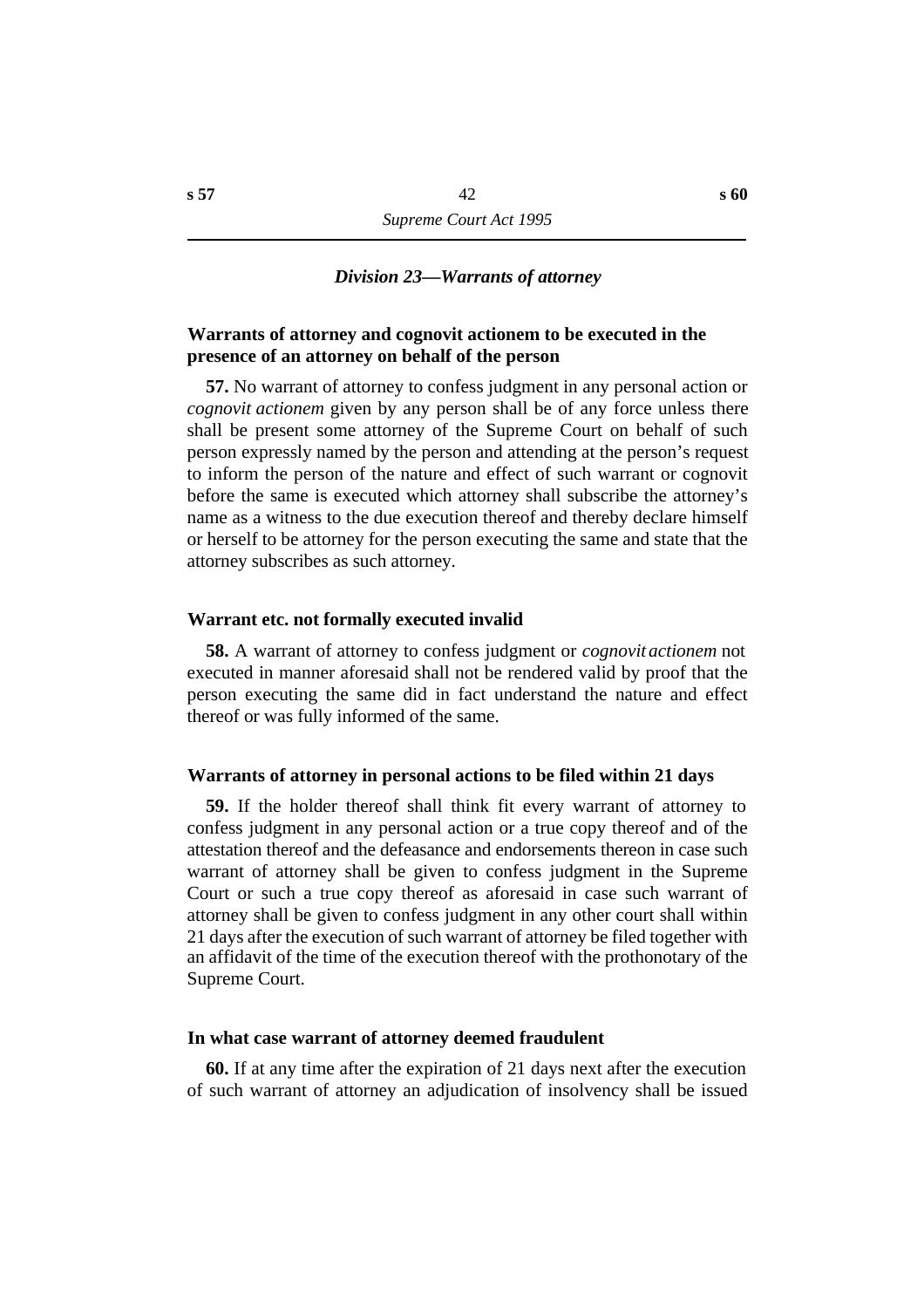against the person who shall have given such warrant of attorney under which the person shall be duly found and declared an insolvent then and in such case unless such warrant of attorney or a copy thereof shall have been filed as aforesaid within the said space of 21 days from the execution thereof or unless judgment shall have been signed or execution issued on such warrant of attorney within the same period such warrant of attorney and the judgment and execution thereon shall be deemed fraudulent and void against the assignees under such adjudication and such assignees shall be entitled to recover back and receive for the use of the creditors of such insolvent at large all and every the moneys levied or effects seized under and by virtue of such judgment and execution.

#### *†Division 24—Cognovit*

#### **˙Cognovit actionem to be filed in like manner or void against creditors**

**61.** Every *cognovit actionem* given by any defendant in any personal action in case the action in which such *cognovit actionem* shall be given shall be in the said Supreme Court or a true copy of such *cognovit actionem* in case the action wherein the same is given shall be in any other court shall together with an affidavit of the time of the execution thereof be filed with the said prothonotary in like manner as such warrants of attorney or copies thereof and affidavits within the space of 21 days after such *cognovit actionem* shall have been executed otherwise such cognovit actionem and any judgment entered up thereon and any execution taken out on such judgment shall be deemed fraudulent and void against the assignees of the person giving such *cognovit actionem* under an adjudication of insolvency issued against the person after the expiration of the 21 days in like manner as warrants of attorney and judgments and executions thereon are deemed and taken to be fraudulent and void by this part.

## *†Division 25—Warrants and cognovits*

## **˙Defeasance of warrant of attorney etc. to be written on same paper**

**62.** If such warrant of attorney or cognovit shall be given subject to any defeasance or condition such defeasance or condition shall be written on the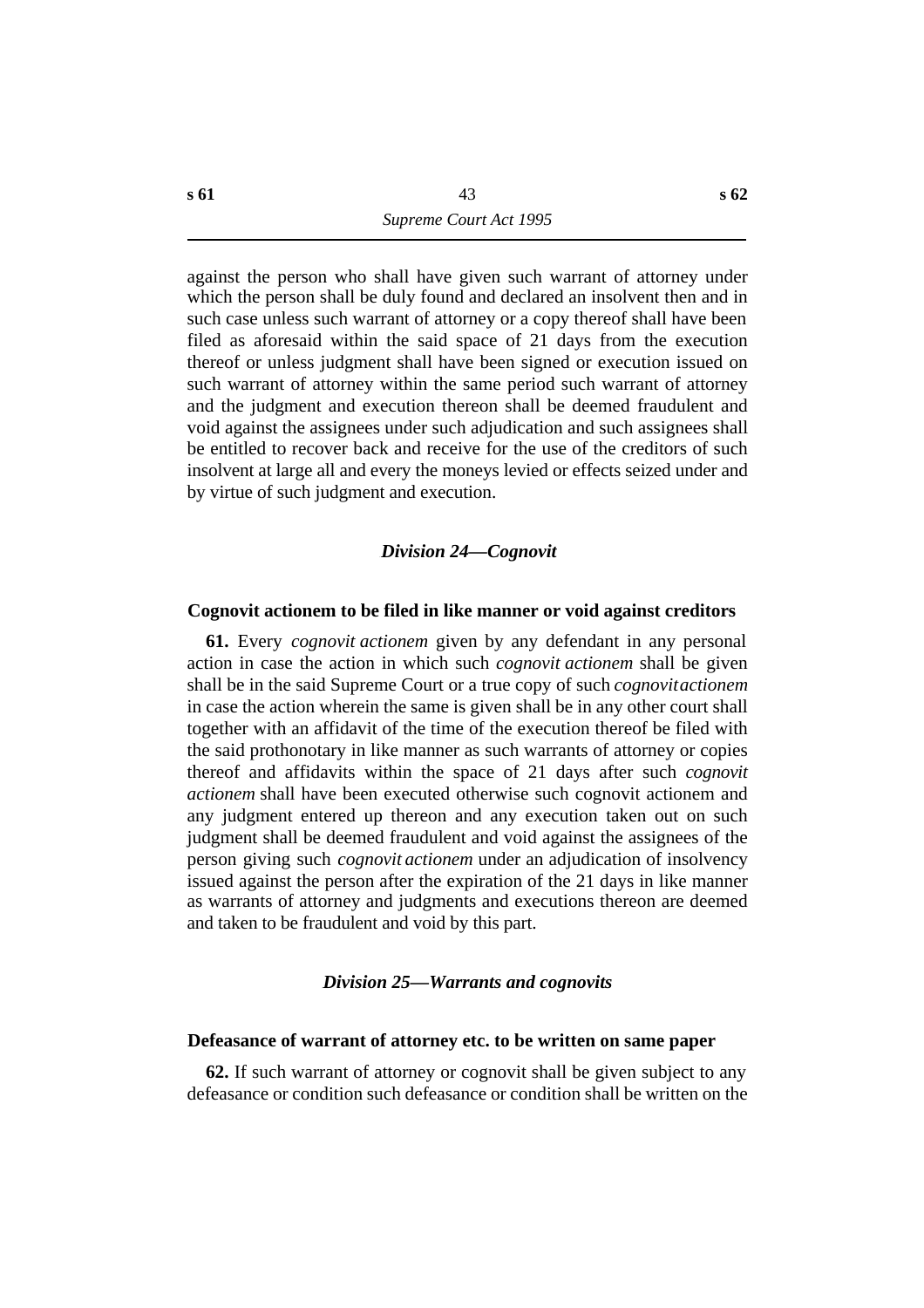same paper or parchment on which such warrant of attorney or *cognovit actionem* shall be written before the time when the same or a copy thereof respectively shall be filed otherwise such warrant of attorney or *cognovit actionem* shall be null and void to all intents and purposes.

## **˙Officer of court to keep a book containing list and particulars of each warrant of attorney and cognovit**

**63.** The said officer of the said Supreme Court shall cause every warrant of attorney and *cognovit actionem* in any personal action and every copy thereof filed in the officer's said office to be numbered and shall keep a book or books in which the officer shall cause to be fairly entered an alphabetical list of every such warrant of attorney or cognovit containing therein the names and additions and descriptions of the respective defendants or persons giving such warrants of attorney or cognovits and also the names additions and descriptions of the plaintiff or persons in whose favour the same shall have been given together with the number and dates of the execution and filing of the same or of a copy thereof respectively and the sums for which judgment is to be entered up and also the sums which are specified to be paid by the defeasances or conditions in such warrant of attorney or *cognovit actionem* and the times when the same are thereby made payable.

## **˙Satisfaction entered on warrants of attorney and cognovits**

**64.** It shall be lawful for any of the judges of the court in which such warrant of attorney or *cognovit actionem* is given to order a memorandum of satisfaction to be written upon such warrant of attorney *cognovit actionem* or copy thereof respectively as aforesaid if it shall appear to the judge that the debt for which such warrant of attorney or *cognovit actionem* is given as a security shall have been satisfied or discharged.

## *†Division 26—Transitional*

# **˙Application of amendments made by Common Law Practice and Workers' Compensation Amendment Act 1994**

**65.(1)** To remove any doubt, the amendments of section 18 made by the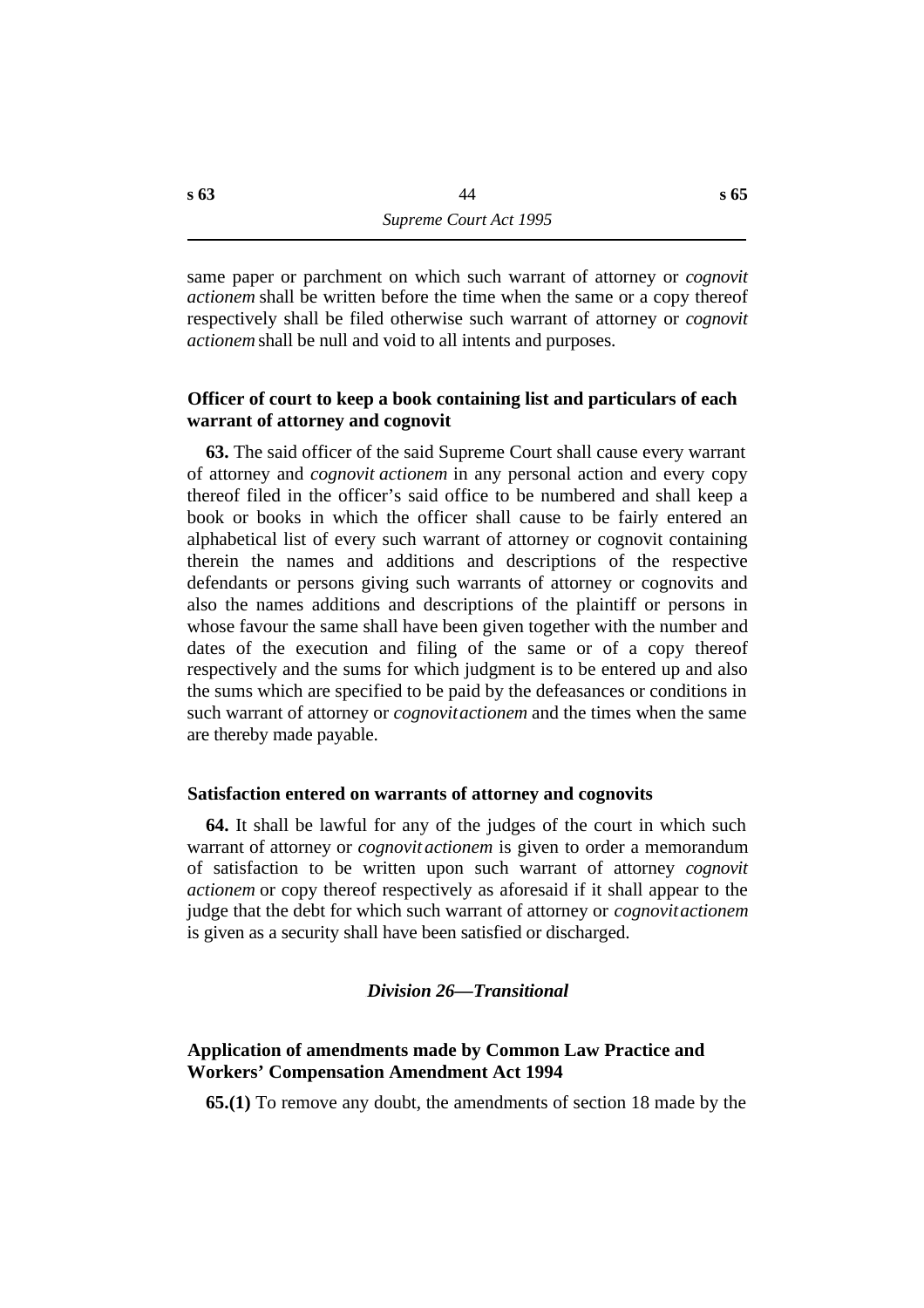*Common Law Practice and Workers' Compensation Amendment Act 1994* apply only to a death that happens on or after 17 October 1994.

**(2)** Subsection (1) is a law to which the *Acts Interpretation Act 1954*, section 20A applies.

**(3)** This section expires 3 years after it commences.

# **†PART 5—PROVISIONS FROM COMMON LAW PROCESS ACT 1867**

## *†Division 1—Purpose of part*

## **˙Purpose of pt 5**

**66.** The purpose of this part is to consolidate the laws about mesne process and process of execution and to the remedies of plaintiffs in actions at common law.

## *†Division 2—Execution of writs on Sunday*

#### **˙Writs when executed on Sunday**

**67.** Any writ of *capias ad respondendum* or of *capias ad satisfaciendum* issued or to be issued out of the Supreme Court shall and may respectively be lawfully executed upon a Sunday in like manner in all respects as the same respectively may now be executed upon any other day any law statute or usage to the contrary in anywise notwithstanding.

## *†Division 3—Affidavits sworn before a consul*

#### **˙Affidavits in certain cases may be sworn before a consul**

**68.** Any affidavit for the purpose of enabling the court or a judge to direct proceedings to be taken against a defendant residing out of the jurisdiction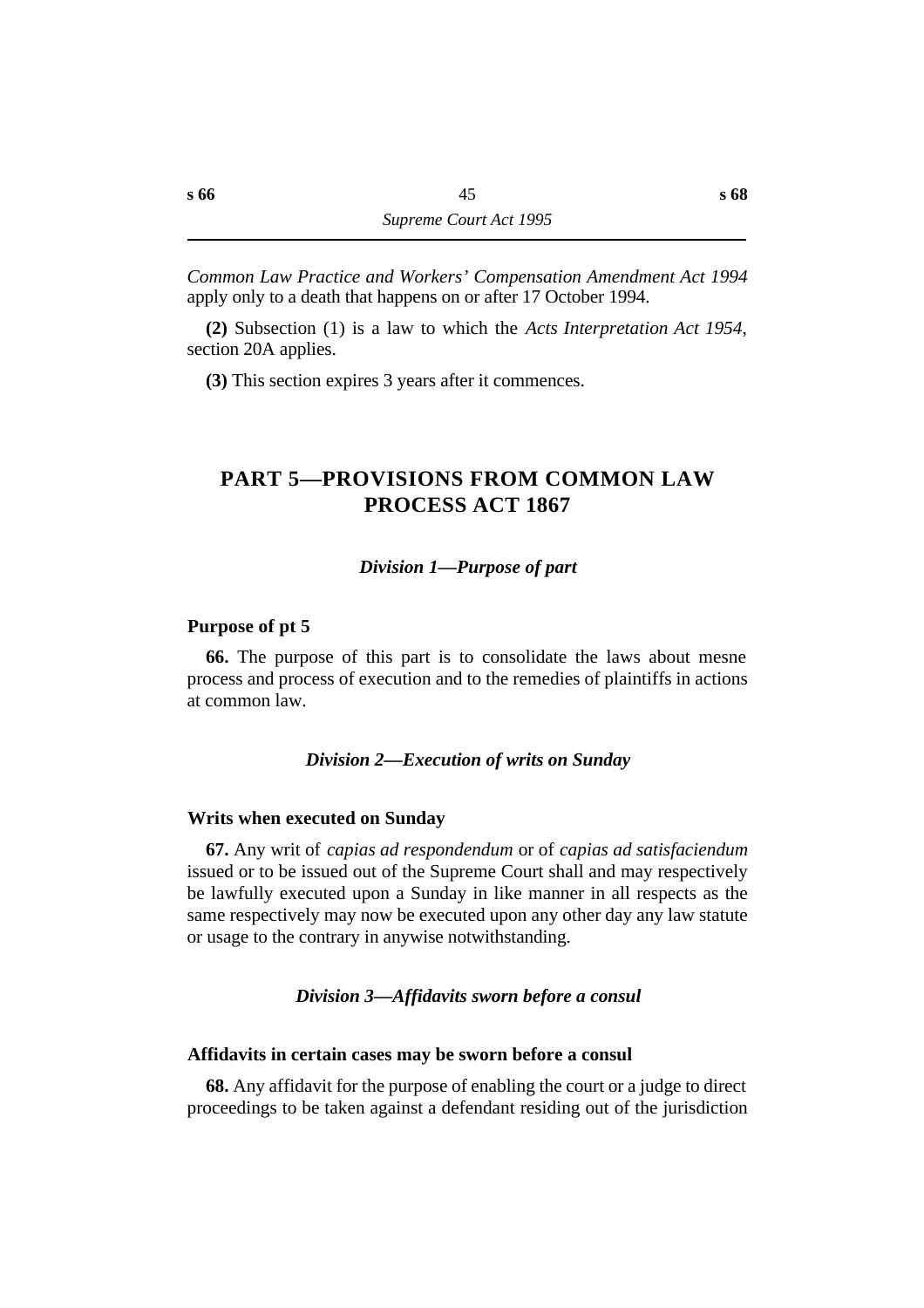of the said court may, in any country or place outside the Commonwealth, be sworn before any consul general consul vice-consul or consular agent for the time being appointed by Her Majesty or before any Australian consular officer within the meaning of the *Australian Consular Officers' Notarial Powers and Evidence Act 1946*, or before any other person who is a consular officer within the meaning of the *Evidence and Discovery Act 1867*, section 37A, exercising his or her functions in that country or place and every affidavit so sworn by virtue of this part may be used and shall be admitted in evidence saving all just exceptions provided it be signed by such consul general consul vice-consul or consular agent, or by such Australian consular officer or, as the case may be, by such other person who is a consular officer within the meaning of the *Evidence and Discovery Act 1867*, section 37A, and it shall be taken to be so signed if it purport to be so signed without proof of the official character and signature of the person appearing to have signed the same.

## *†Division 4—Meaning of absent defendants*

## **˙If defendant shall be absent at the commencement of foreign attachment proceedings to be sufficient**

**69.(1)** Divisions 5 to 10 apply to any defendant who shall be absent from the State at the time of proceeding thereunder notwithstanding that the defendant may have been within the State at the time of issuing the writ of summons against the defendant.

**(2)** However, it shall appear by affidavit that reasonable efforts were made and with due diligence to serve such summons on the defendant but without effect.

**(3)** In addition, at any time during such proceedings a judge may require proof to the judge's satisfaction that the plaintiff has no sufficient remedy under divisions 5 to 17 and in default thereof may stay proceedings or make such order as to the judge may seem just.

#### **˙The term "absence"**

**70.** Absence from the said State shall for divisions 5 to 10 be taken to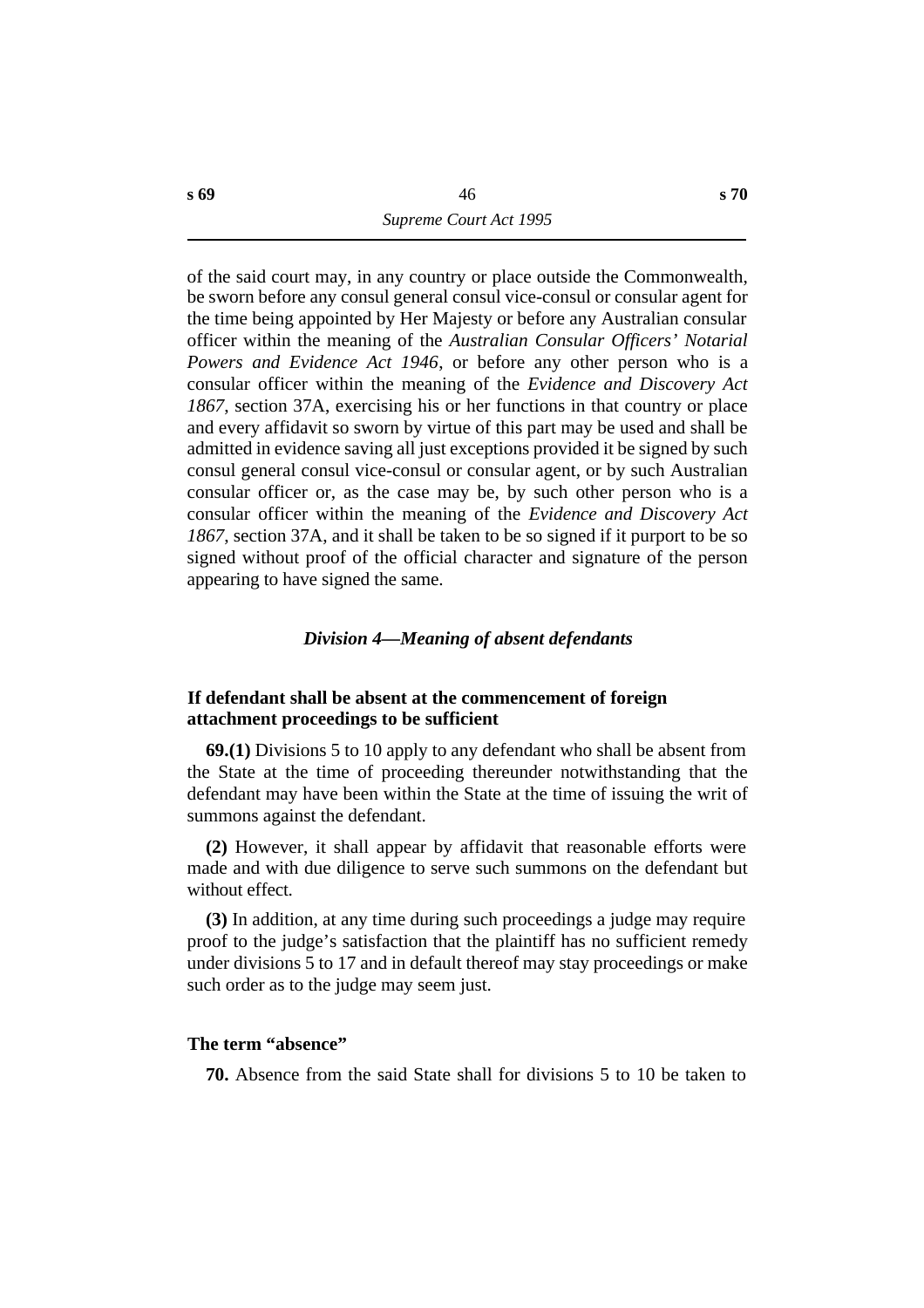mean absence for the time being whether the party shall ever have been within the said State or not.

## *†Division 5—Proceedings against absent defendants*

## **˙Absent defendant**

**71.(1)** In every action at law commenced in the Supreme Court wherein it shall appear by an endorsement upon the writ of summons made by the officer or person and by an affidavit of such officer or person who shall be charged or entrusted with the service thereof upon any defendant in such action to the effect that the officer or person has made diligent search for such defendant and has been unable to find the defendant if an affidavit shall be filed on behalf of the plaintiff (in addition to a full affidavit of the cause of action) that such cause of action arose within the said State and that to the best of the deponent's belief such defendant does not reside within the said State and is to the best of the deponent's belief possessed of or entitled to or otherwise beneficially interested in any lands moneys securities for money chattels or other property in the custody or under the control of any person or persons in the said State (to be named in such affidavit) or that any such person or persons is or are indebted to such defendant the plaintiff may proceed against such defendant by process of foreign attachment in the manner hereinafter directed.

**(2)** However, by leave of a judge (where it shall appear that plaintiff may sustain injury by the delay) such affidavit may be filed before the return of such writ of summons.

#### **˙Form of attachment and how served**

**72.(1)** At any time after the filing of such endorsement and affidavits as aforesaid a writ of foreign attachment may be issued at the plaintiff's instance as of course and every such writ shall be in such form as the Supreme Court shall prescribe and be returnable into the said court either in term or in vacation on some day not less than 14 days nor more than 60 days next after the date thereof and shall be served upon the several garnishees or persons therein named in whose hands it is intended thereby to attach any such lands moneys chattels property or debts by delivering a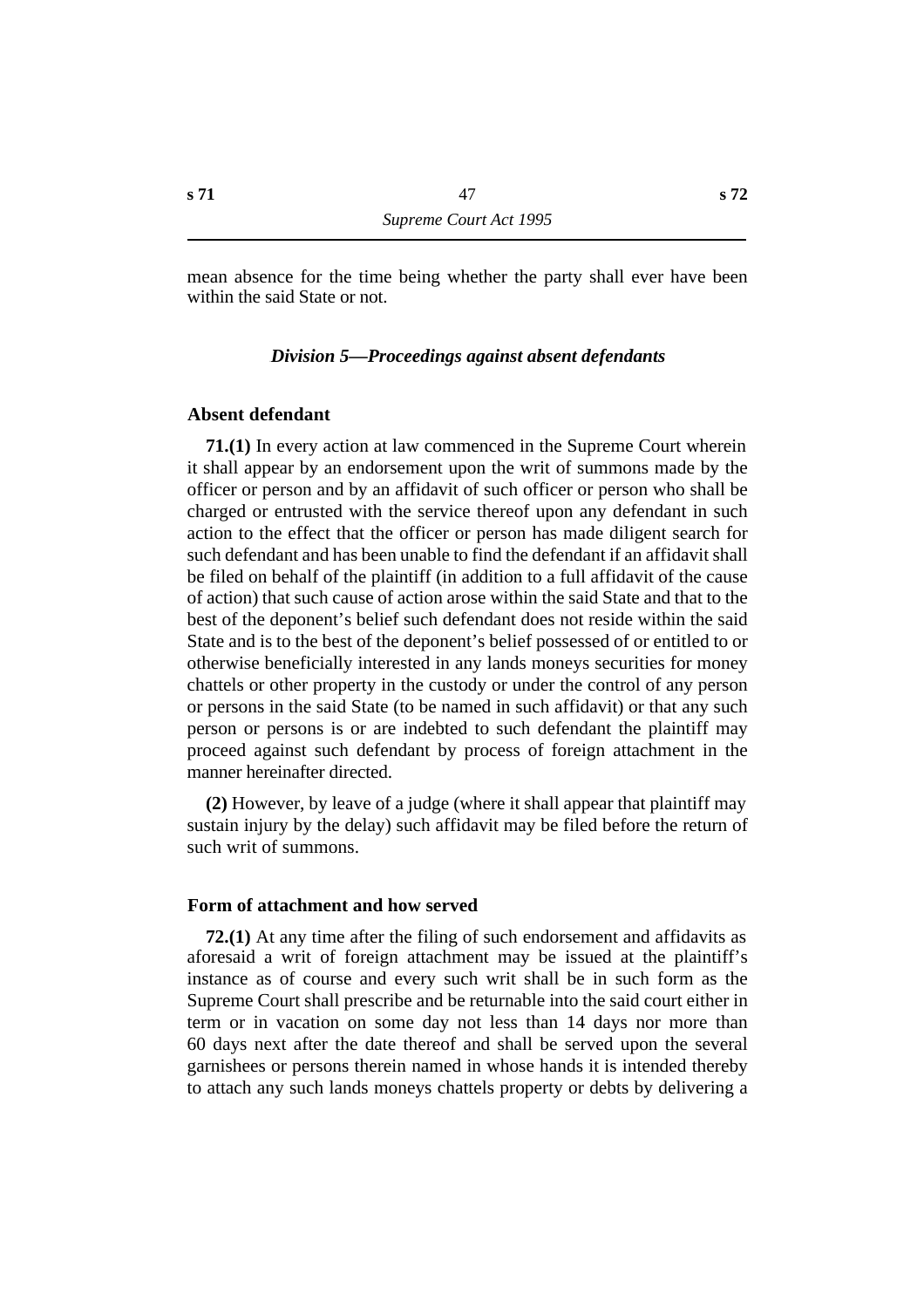copy thereof to each such garnishee personally or by leaving the same at his or her then or last usual place of abode.

**(2)** However, final judgment shall in no case be signed in any such action until an entry shall have been made on the record of the issue of such writ of attachment with a suggestion of the fact that the cause or causes of action so arose as aforesaid and in case it shall at any time appear that the cause of action did not arise within the said State the attachment shall be forthwith dissolved with costs to be paid by the plaintiff to such parties and in such manner as the court or any judge thereof shall direct.

## **˙Plaintiff to enter into a bond to account etc.**

**73.** Within 14 days next after any such writ of attachment shall have issued as aforesaid the plaintiff at whose suit the same shall have been issued or if absent some person on the plaintiff's behalf shall before the prothonotary registrar or some commissioner of the Supreme Court enter into a bond with 2 sufficient sureties to be approved of by such prothonotary registrar or commissioner acknowledging himself or herself and themselves to be indebted to the defendant against whom such attachment shall have so issued in such sum as one of the judges shall think fit to order conditioned amongst other things to repay all such sums as the said plaintiff shall recover in the action in case the judgment therein shall be thereafter vacated reversed or altered together with all costs sustained by the defendant which said bond and condition shall be in such form as the said court shall prescribe and in case of any breach or alleged breach of such condition the defendant shall be at liberty to sue the parties to such bond thereon at any time and if such bond be not so entered into as aforesaid the attachment shall be ipso facto dissolved.

#### **˙After judgment plaintiff may issue fieri-facias**

**74.(1)** At any time after such bond shall have been so entered into and after final judgment in favour of the plaintiff shall have been obtained it shall be lawful for the plaintiff to cause a writ or writs of fieri-facias upon such judgment to be from time to time issued as in any ordinary case for the amount of the debt or damages and costs thereby recovered and to cause to be taken in execution under any such writ (as against any defendant whose property shall have been so attached as aforesaid) not only all or any part of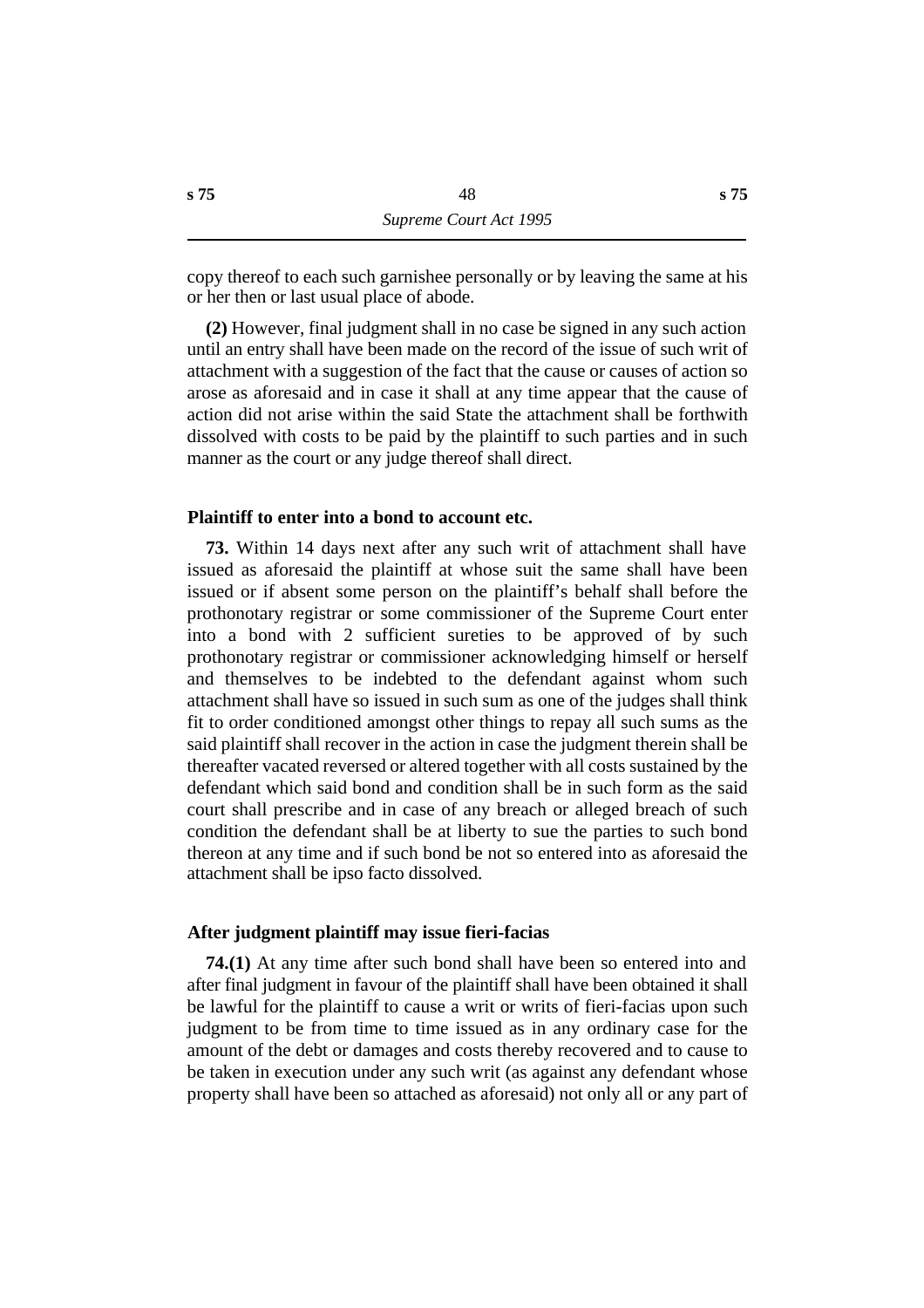the lands goods moneys and other property so attached and which shall then continue subject to such attachment as aforesaid in whose hands soever the same property shall then be (and whatever may be the nature of such property whether ordinarily liable to be taken in execution or not and although the same or part thereof may be of the nature of a chose in action) but also by leave of a judge any other real or personal property of the defendant which the said plaintiff shall then be able to find and to receive any such goods moneys or property in satisfaction or part satisfaction of such debt or damages and costs at an amount to be fixed by the sheriff or to cause all such property (except as nextmentioned) to be sold under such writ or writs as in ordinary cases.

**(2)** However, with respect to any such debt or other chose in action as aforesaid no sale or other disposition thereof shall take place except by order of the court or one of the judges thereof and upon the application of the plaintiff it shall be lawful for the said court or any judge thereof at any time in a summary manner to authorise an action for the amount of any such debt to be brought in the name of the creditor being such defendant as aforesaid or to cause the debtor to be summoned to attend such court or judge to show cause why the debtor should not forthwith pay the amount of such debt to such plaintiff and if no sufficient cause be shown to order such payment accordingly and to enforce such order together with all costs attending the same by an attachment for a contempt as in other cases.

**(3)** In addition, where such leave of a judge shall not have been obtained the writ of fieri-facias shall be special and limited to the property so attached or to part thereof.

## *†Division 6—Proceeding in the action*

#### **˙After attachment returned plaintiff may proceed in the action**

**75.(1)** At any time after the return day of any such writ of attachment it shall be lawful for the plaintiff to proceed in the action as if the defendant against whom the same shall have so issued resided in Brisbane in the State aforesaid and had appeared to such action in person.

**(2)** However, such bond as is hereinafter in that behalf prescribed shall have been first duly entered into.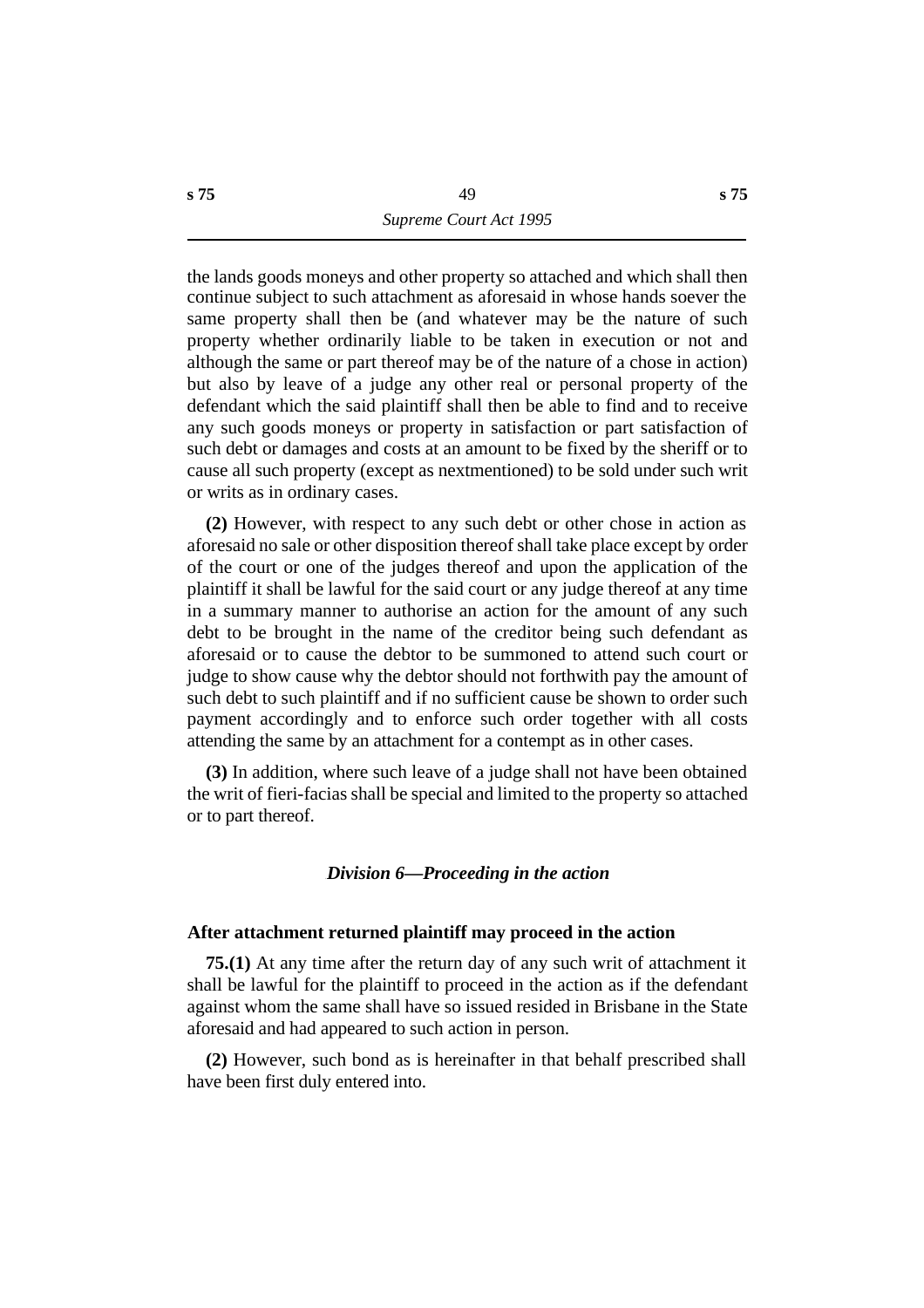#### *†Division 7—Advertisement*

#### **˙Public notice to be given**

**76.** In addition to service of the writ of foreign attachment the plaintiff shall also cause a notice of the issue of such writ signed by the plaintiff or the plaintiff's attorney to be published in the gazette and not less than twice in 1 other Brisbane newspaper and if the defendant or any garnishee shall reside within any other electoral district than Brisbane then not less than twice also in some newspaper published within such district or nearest thereto if none be published within it and every such notice shall be in such form as the court shall direct and the last of such publications thereof shall be 1 week at the least before the day on which the writ of attachment shall be made returnable.

#### *†Division 8—The garnishees*

#### **˙Property and debts bound from the time attachment served**

**77.** From the time of the service of such writ upon any such garnishee or person as aforesaid all and singular the lands and other hereditaments moneys and chattels bills bonds and other property of whatsoever nature in the custody or under the control of such garnishee then belonging to the defendant against whom such writ issued or to or in which such defendant shall then be legally or equitably entitled or otherwise beneficially interested (and whether solely or jointly with any person or persons) and all debts of every kind then due by any such garnishee to such defendant although the same or part thereof may be payable only at a future day shall to the extent of such defendant's right title and interest therein respectively be attached in the hands of such garnishee and (subject to any bona fide prior claims or liens thereon) be liable to the satisfaction of the particular demand or cause of action of which he or she shall by the said writ have had notice and if any such garnishee or person without the leave of the court or one of the judges shall at any time after such service and before the said attachment shall be dissolved sell or otherwise knowingly dispose of or part with any such property or pay over any such debt or any part thereof excepting only to or to the use of the plaintiff in such writ he or she shall upon the application in a summary way of such plaintiff to the court or any judge thereof and on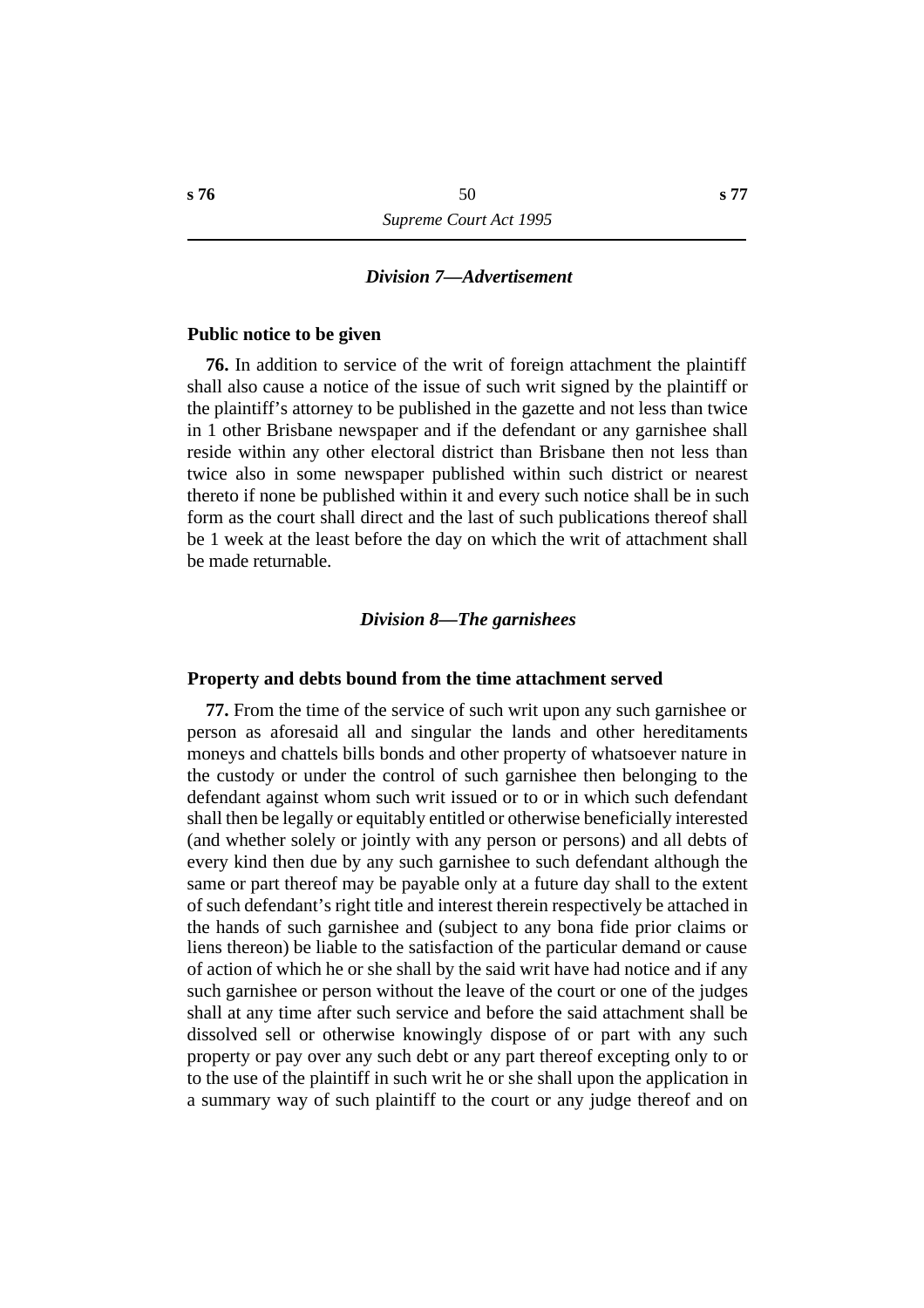proof of the facts pay such damages to the plaintiff as such court or judge shall in that behalf think fit to order.

## **˙Inquiry as to property in garnishee's hand—attendance of parties**

**78.(1)** Upon the return of every such writ of attachment as aforesaid or as soon after as conveniently may be and upon such other day or days of adjournment (if any) as shall in that behalf be directed the said court or one of the judges thereof shall proceed to inquire and determine whether in fact the plaintiff's cause of action arose within the said State and if so then what lands moneys chattels and other property as aforesaid (sufficient or not more than sufficient to satisfy the plaintiff's cause of action together with the plaintiff's costs of suit) then are or were at the time of the service of the said writ in the custody or under the control of any such garnishee or person as aforesaid belonging to the defendant or to or in which the defendant was at that time entitled or interested as aforesaid and what debts were then due to such defendant from any such garnishee or person and the particulars thereof and whether such lands moneys and other property and debts or any part or parts thereof are or can be made available for the purpose of making such satisfaction as aforesaid and to what amount respectively and for the purposes of such inquiry and determination it shall be lawful for the said court or judge in a summary way to permit the said plaintiff to examine (before the said court or a judge or before a commissioner of the said court) viva voce upon oath every such garnishee or person together with such witnesses (if any) as the said court or judge may think proper to be so examined and for that purpose to make such orders and issue such summonses to the several garnishees and to any witness or witnesses as may in that behalf be deemed expedient and any such garnishee or person as aforesaid or witness who shall refuse or neglect to attend according to the exigency of any such writ of attachment or to obey any such order or summons or shall refuse to be so examined shall be liable to be summarily proceeded against as in cases of contempt of court and to be punished accordingly.

**(2)** However, in any case where it shall under the circumstances appear to be reasonable or just so to do it shall be lawful for the court or any judge to dispense with the attendance of any such garnishee upon the garnishee submitting to be examined upon oath before a commissioner of the court or upon such other terms as such court or judge shall impose and where any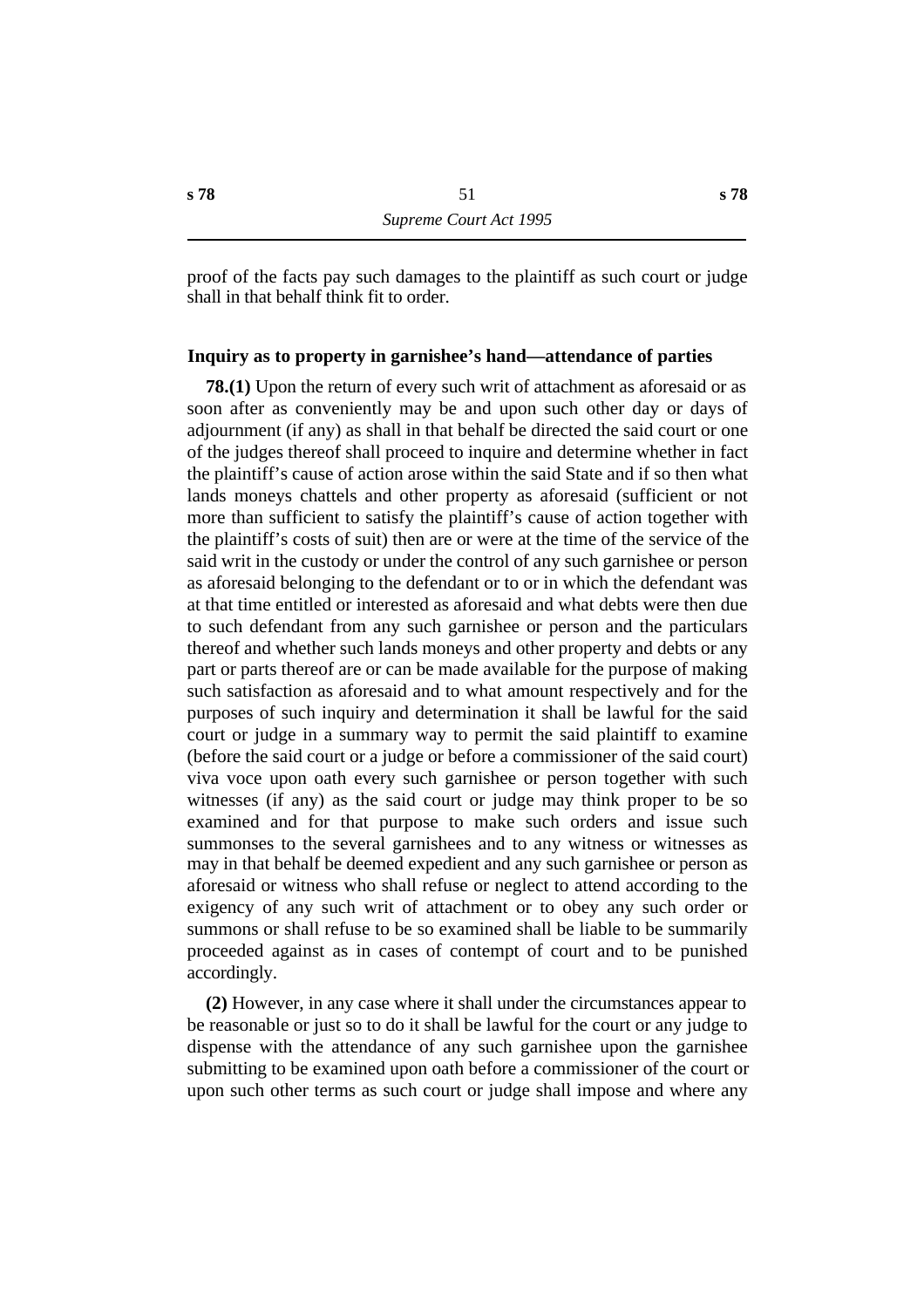such garnishee shall attend in obedience to any such writ or summons it shall be lawful for the court or sitting judge to award the garnishee the reasonable expenses of such attendance to be paid by the plaintiff.

## **˙Disposal of goods etc. by leave of court**

**79.** If any such garnishee or person in whose hands any such lands goods or property as aforesaid shall have been so attached shall be desirous of disposing of the same or any part thereof or of receiving or paying (as the case may be) the amount of any bill bond or debt or other chose in action or any part thereof pending such attachment and shall apply for that purpose to the court or to one of the judges it shall be lawful for the said court or judge (due notice having been given to the plaintiff of such intended application) to authorise such garnishee or person to sell or dispose of any such property or to receive or pay any such amount and the proceeds of such sale or disposal or the amount so received or paid (as the case may be) shall be thereafter held by such garnishee or person or be paid into court or invested or otherwise be detained or appropriated subject to such attachment as aforesaid or otherwise for the satisfaction of the plaintiff as such court or judge shall think fit to order.

## **˙Court to determine what property is to continue subject to attachment**

**80.(1)** So soon as upon any such examination or inquiry as aforesaid it shall be ascertained by the court or sitting judge what lands moneys or other such property and debts as aforesaid can (consistently with existing liens or prior claims thereon to be determined by the said court or judge) be made available for the purpose of making satisfaction to the plaintiff as aforesaid the said court or judge shall forthwith order the same (or such part or parts thereof respectively as such court or judge shall think proper in that behalf) to be thenceforward holden for that purpose and to continue subject to such attachment accordingly or to be sold or otherwise disposed of if such court or judge shall think fit and the proceeds or (in case of debts then payable) the amount of such debts to be paid into the hands of some officer of the court subject to such attachment as the said court or judge may order and with respect to all and singular the lands moneys and other property debts and other choses in action to which no such order as aforesaid shall be intended to apply or as to which no such order can be made it shall be lawful for the said court or any of the judges at any time to direct that the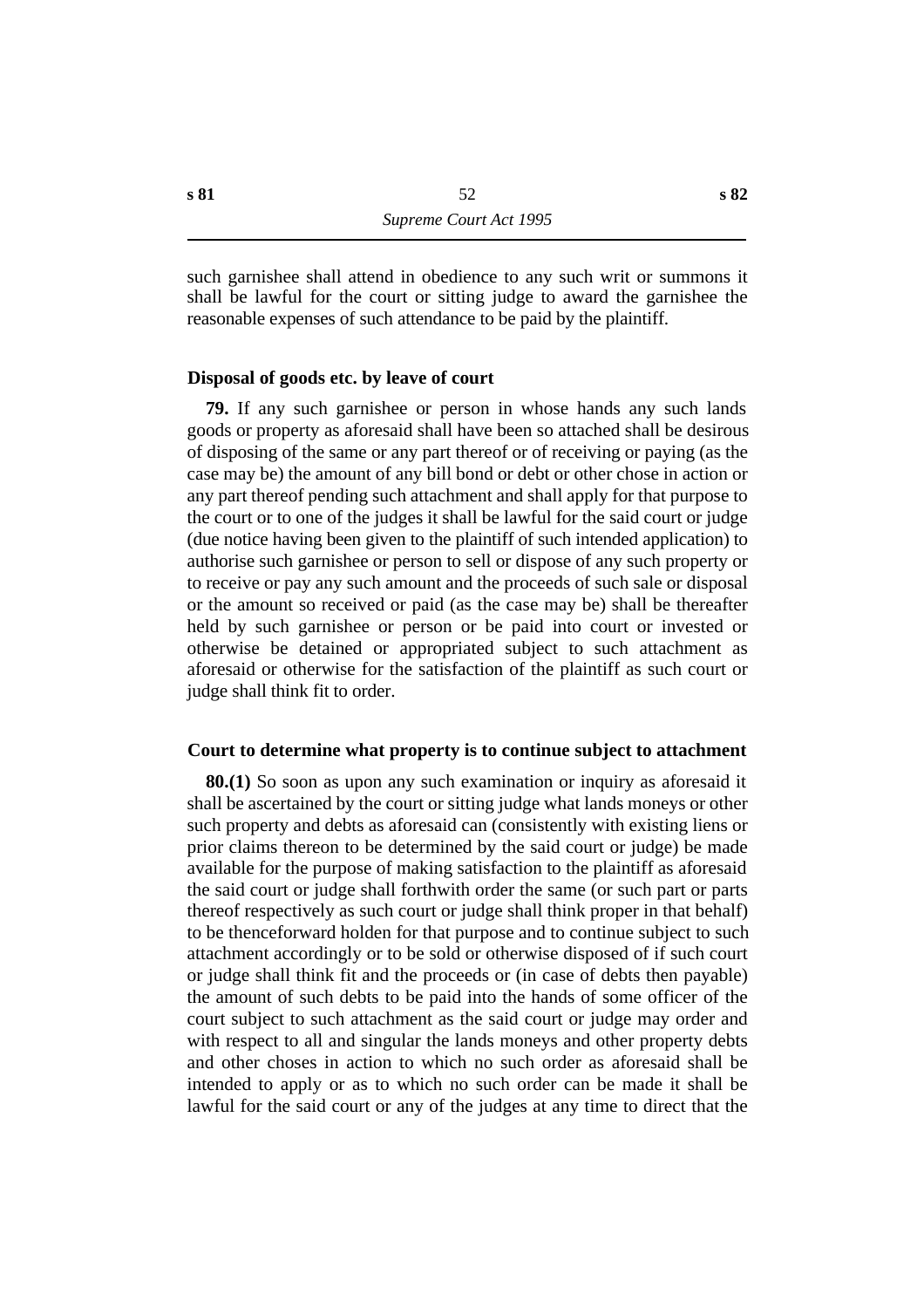said attachment shall be dissolved.

**(2)** However, where more than 1 writ of attachment shall have issued against the same garnishee or person or the same property shall have been attached at the suit of more than 1 plaintiff it shall be lawful for the said court or any judge to award and determine how much and what parts of the property so attached or to what amount in value thereof shall be retained or holden under each of such writs or be paid into court or disposed of (as the case may be) for the separate benefit of each plaintiff and as to writs lodged with the sheriff on the same day the plaintiffs therein shall be entitled to satisfaction pari passu but if any of such writs shall have been lodged with the sheriff on different days the plaintiffs shall be entitled to satisfaction respectively according to the priority of each in such lodgment.

#### **˙Property in possession of any codefendant or husband or wife**

**81.** The property of any such absent defendant as aforesaid may under the provisions of this part be attached and taken in the custody or power of the defendant's husband wife or of any codefendant and no process of foreign attachment against any such absent defendant nor any lien intended to be thereby created upon the land moneys securities debts and chattels or other property of such defendant thereby attached shall be defeated by reason of such codefendant or any other garnishee as aforesaid being or claiming to be jointly interested with such defendant therein either as partner or otherwise and in all cases it shall be sufficient for the purposes of this part to attach property in the hands of the person or persons having the actual care custody or control thereof for the time being.

#### **˙Attachment and execution may be pleaded in bar**

**82.** Every writ of attachment upon which any order shall have been made as aforesaid where the same shall have been followed by execution levied may be pleaded in bar by any person or persons in whose hands any lands goods debts or effects as aforesaid shall be attached to any action brought by or on behalf of the defendant for the recovery of such property and if any such action shall be brought pending the attachment the same shall be stayed by order of the court or a judge until the attachment shall be dissolved or the proceedings thereupon be otherwise determined and in such plea it shall be necessary only to state shortly that such writ of attachment was issued and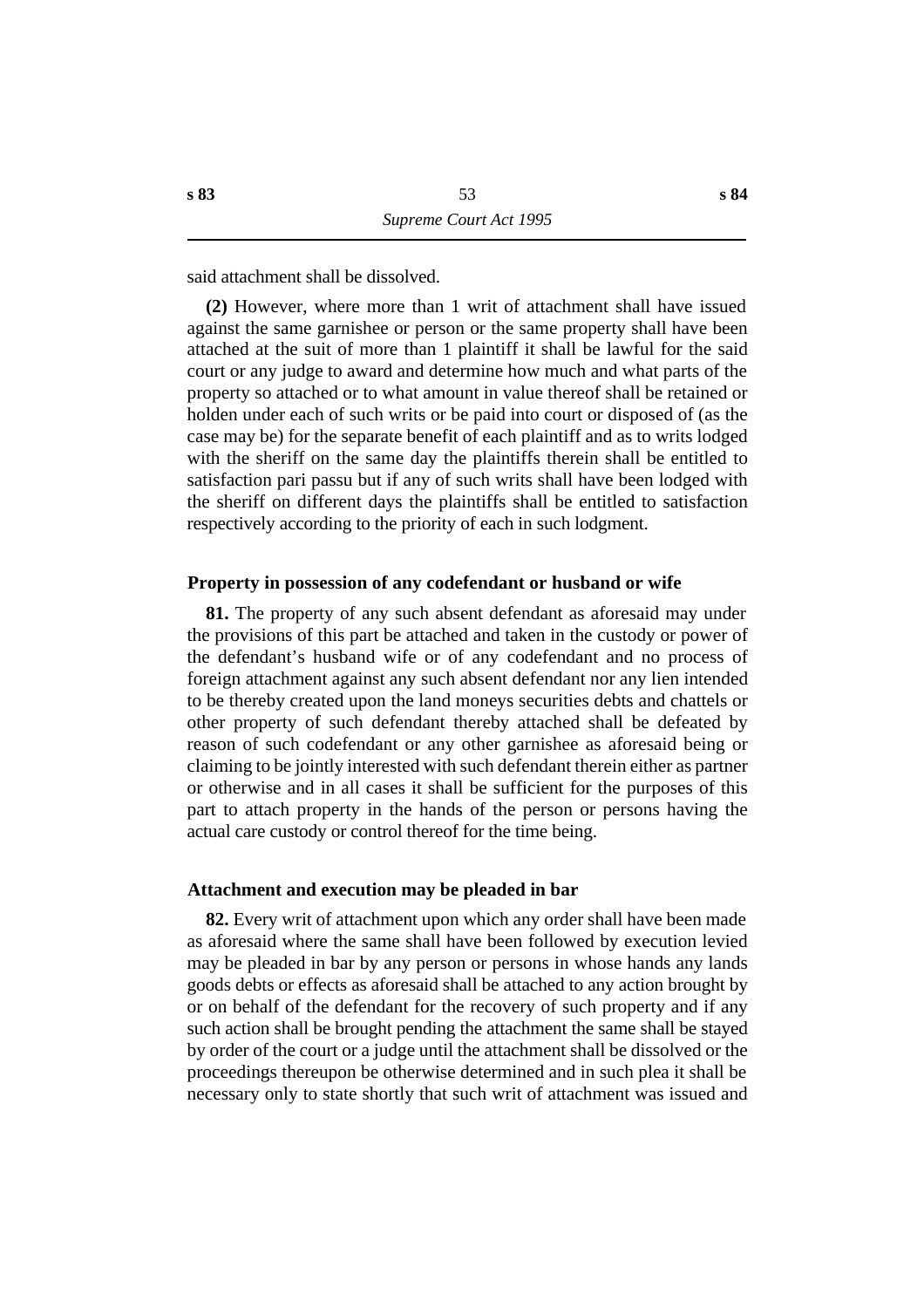to set out the substance of the order finally made thereon and then to allege that the property sought to be recovered was taken under a writ of execution issued after such order.

#### *†Division 9—Defendant's rights*

#### **˙Provision for dissolving foreign attachment**

**83.** If pending any such writ of foreign attachment as aforesaid or at any time before final judgment obtained in the action in which such writ issued the defendant against whom such attachment shall have issued or any person on the defendant's behalf shall before the registrar of the said court enter into a bond with 2 sufficient sureties to be approved of by such registrar acknowledging himself or herself and themselves to be indebted to the plaintiff in such sum as a judge shall think fit to order conditioned to pay the said plaintiff the amount of such debt or damages and costs as the plaintiff shall at any time thereafter recover in such action then it shall be lawful for such defendant or person entering into the said bond upon entering an appearance (or if such appearance shall previously have been entered by the plaintiff then upon filing a plea or pleas therein) to defend such action and upon giving notice thereof to the said plaintiff to apply to the said court by motion as of course that the said attachment may be dissolved and the same shall be dissolved accordingly and the action shall thereupon proceed to trial and judgment in the ordinary manner.

## **˙Provision enabling absent defendant to come in and defend notwithstanding judgment against absent defendant**

**84.** If after any final judgment obtained as aforesaid an affidavit shall be made by the defendant against whom such process of foreign attachment shall have issued as aforesaid that such defendant had at the time of the obtaining of the said judgment and still hath a substantial ground of defence (either wholly or in part) to the plaintiff's action on the merits and such affidavit (sworn as next hereinafter mentioned) shall at any time before the expiration of 3 years next after such judgment be filed in the said court then upon motion thereupon for that purpose made to the said court on behalf of the said defendant and after due notice thereof given to the said plaintiff (and security being entered into for the payment to the plaintiff of all costs by the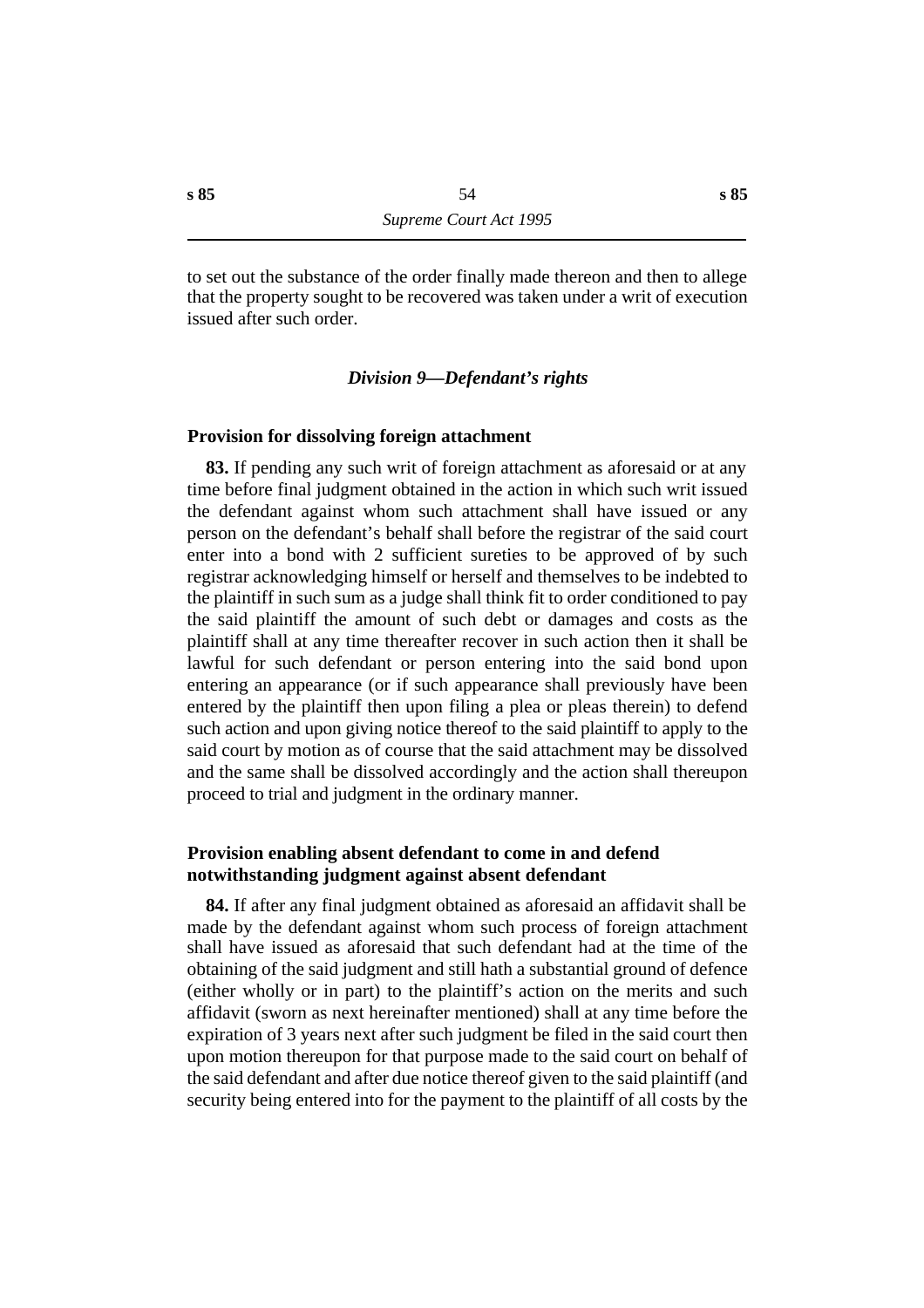plaintiff at any time thereby sustained) it shall be lawful for the said court to cause the merits so alleged as aforesaid to be inquired into and determined in such manner and form either by a feigned issue between the parties or otherwise and at such time and under terms and conditions for the purpose of securing the substantial ends of justice as to the said court shall seem meet and the said court after such inquiry and determination had shall thereupon give such judgment in the matter for the reversal of the judgment in the original action either in the whole or in part or shall or lawfully may from time to time make such order or orders in the premises between the parties as the justice of the case shall appear to require and every such judgment and order may at any time (if the party succeeding shall think fit) be suggested upon or added to the record of the original action in which such final judgment shall have been so obtained as aforesaid and every such affidavit if made within the said State shall be sworn before one of the judges or some officer of the court or person authorised to take affidavits to be used in the said court or if made elsewhere shall be sworn before a judge or master of some court of law or equity or the chief magistrate of some city or corporate town certified under the hand and seal of such magistrate.

#### *†Division 10—Copartners*

## **˙Provision in case of absent defendants sued as copartners**

**85.** However, in all cases wherein 2 or more defendants shall be sued as copartners and as to any of such defendants there shall be such endorsement and affidavits as in section 71 mentioned but as to any other of such defendants there shall be a return of personal service or of *cipi corpus* then if at any time after any such return an affidavit shall be filed that to the best of the deponent's knowledge and belief the defendant served or arrested did in fact when the cause of action accrued carry on business in the said State as a copartner jointly with the defendant or defendants as to whom there shall have been such endorsement and affidavits and that such lastmentioned defendant or defendants is or are absent from the State it shall be lawful for the plaintiff at the plaintiff's option to proceed against every such absent defendant (in case no appearance be entered for him or her) in the manner next hereinafter mentioned that is to say upon the filing of such affidavit or as soon after as conveniently may be the plaintiff shall cause a notice to every such defendant signed by himself or herself or the plaintiff's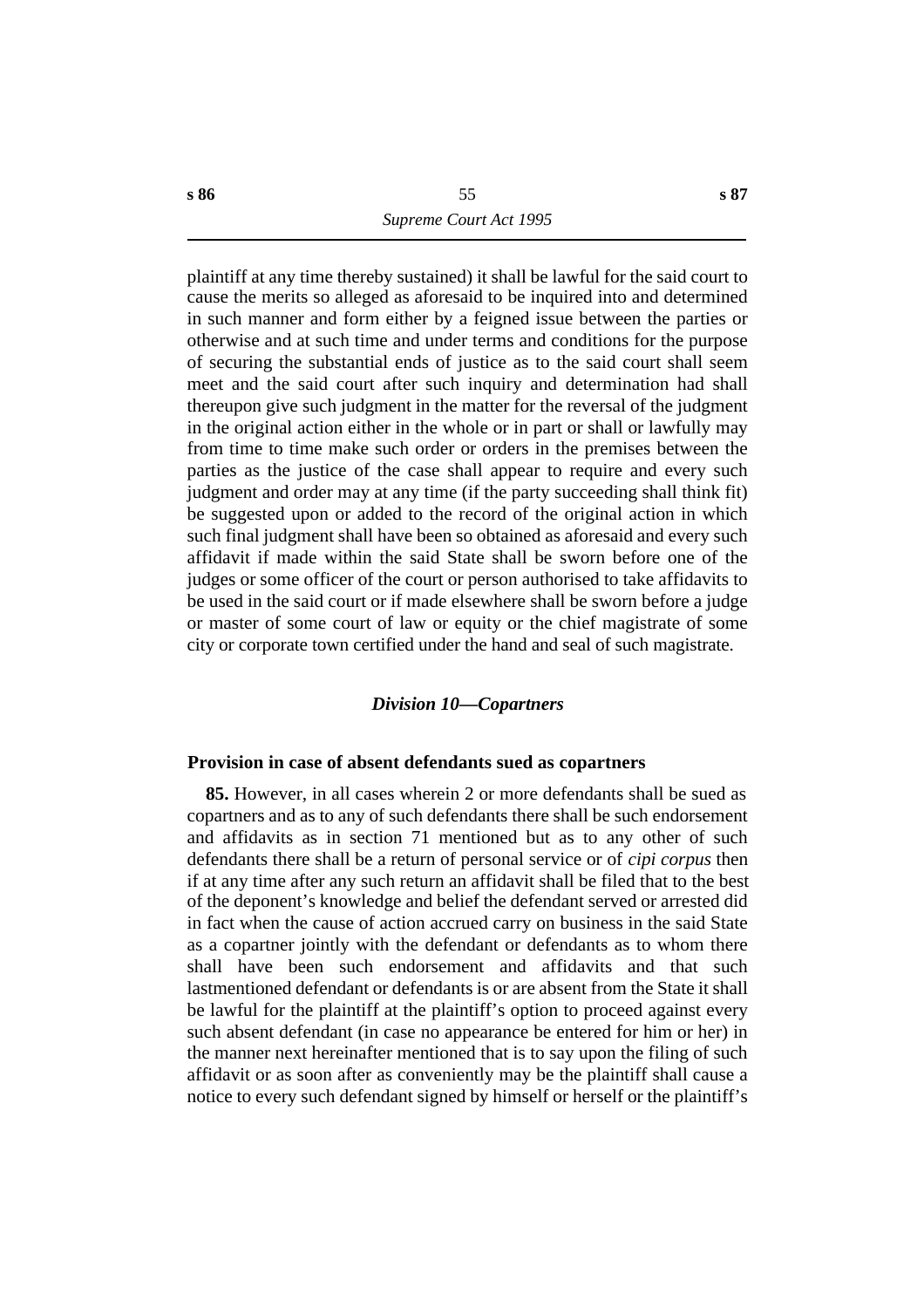attorney to be published in the gazette and in not less than 1 other Brisbane newspaper in such form as the court shall for that purpose direct requiring every such defendant to appear and if on the day named in such notice (such day not being less than 10 days next after the day of the publication of the same in the said gazette) no appearance be entered for the defendant or defendants so being absent from the State the plaintiff may proceed as if he, she or they resided in the said State and had appeared to the action in person.

## **˙Similar provision where defendants not sued as copartners**

**86.(1)** The like appearance may be entered and proceedings had where 2 or more defendants shall be sued although not as copartners (where there shall be such endorsements and affidavits) upon an affidavit by or on behalf of the plaintiff that the cause of action against all the defendants accrued within the said State and that the defendant or defendants as to whom such endorsements and affidavits were made is or are absent from the State.

**(2)** However, in addition to the publication of such notice as aforesaid the plaintiff shall give security by bond before any such appearance as aforesaid shall be entered by the plaintiff to such amount and in such form as a judge shall order conditioned to repay all such sums as the plaintiff shall recover in the action against any such absent defendant together with all costs sustained by such defendant in the premises in case the judgment therein against the defendant shall afterwards be vacated reversed or altered and every such defendant shall have the like remedy and the same proceedings may be taken on the defendant's behalf for procuring the reversal of such judgment so far as the same affects such defendant as are hereinbefore provided with respect to defendants against whose property there shall have been issued as aforesaid any writ of foreign attachment.

#### **˙Provisions to extend only to cases of contract**

**87.** Divisions 4 to 10 do not extend to any action of trespass or other action in tort (trover or detinue excepted) but to actions on or arising out of contract only.

## *†Division 11—Attachment of goods*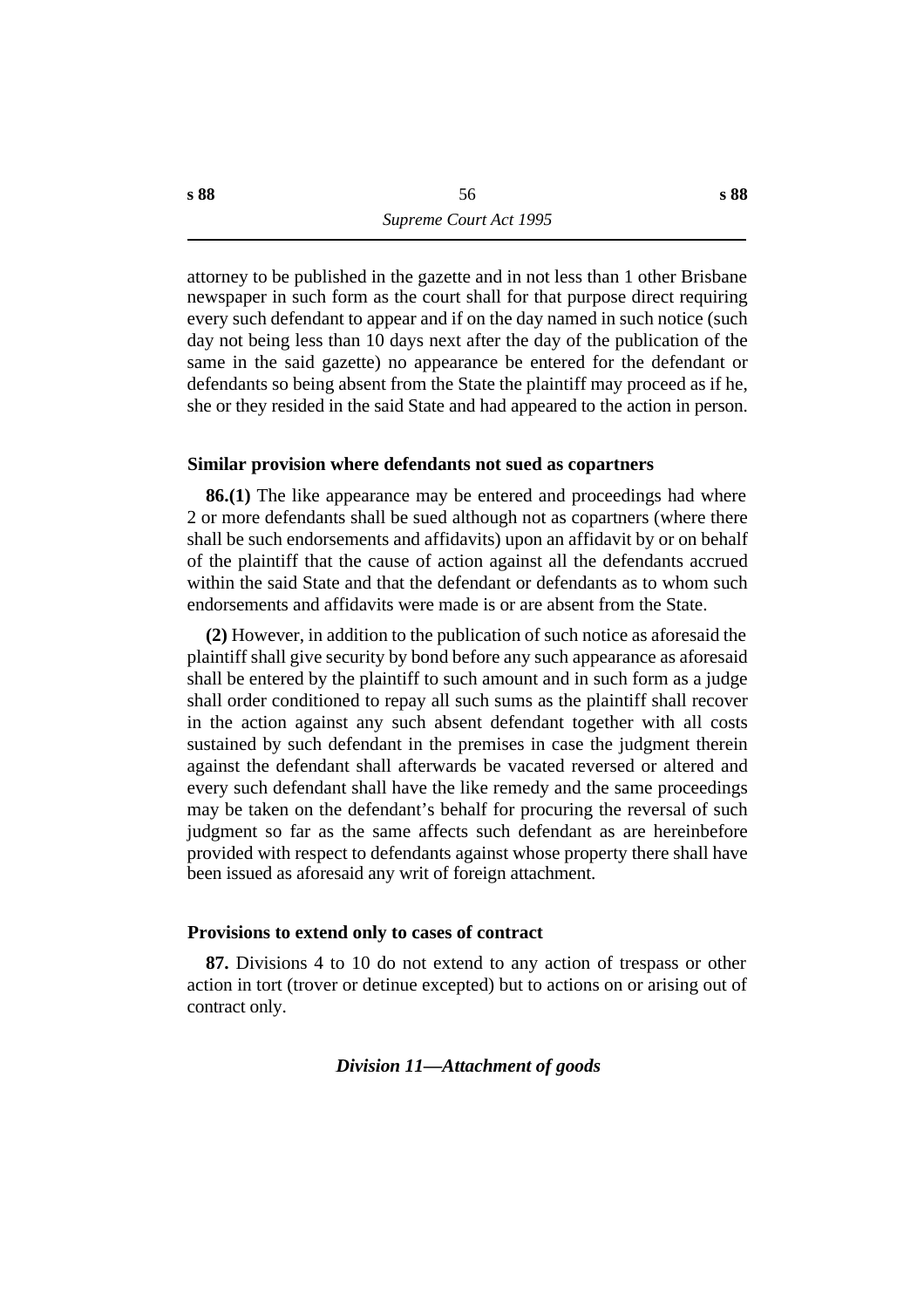## **˙Attachment upon goods of absconding debtor**

**88.(1)** If a plaintiff in any action shall by the affidavit of himself or herself or some other person or persons show to the satisfaction of a judge of the Supreme Court that such plaintiff has a cause of action against the defendant or defendants to the amount of \$20 or upwards or has sustained damage to that amount and that the defendant or defendants is or are about to remove or is or are making preparations to remove or has or have absconded out of the jurisdiction of the court or to remote parts within the State by which is intended parts beyond the limits which now are or hereafter may be prescribed for location within the same and that such action will be defeated thereby it shall be lawful for such judge of the Supreme Court by a special order upon such terms as to giving security or otherwise as the judge may deem fit to direct that the plaintiff have leave to issue a writ which said writ shall be called a writ of attachment and seizure and thereupon the sheriff shall seize and attach the goods and chattels of the defendant or defendants and if the defendant or defendants whose goods and chattels shall have been so seized and attached or any one on his, her or their behalf shall give bail with 2 sufficient sureties in treble the amount of debt or damages sought to be recovered by the plaintiff the action shall proceed and the sheriff shall release the said goods from the sheriff's possession but in default of such bail at the expiration of 14 days from the return of the said writ of attachment the action shall or may be set down for trial before the registrar when the plaintiff shall prove the plaintiff's debt or damages viva voce to the satisfaction of the registrar and such proof shall be reduced to the form of a deposition and so signed by the deponents and also by the registrar and filed and thereupon judgment may be entered and a special writ of fieri-facias may issue thereon for the sale of the said goods and chattels.

**(2)** However, if the goods and chattels so seized shall be of such a nature as to render the immediate sale thereof expedient the judge or in the judge's absence the said registrar upon proof thereof upon affidavit may order the same to be sold and the money to be deposited in court until such bail shall be given and if such bail shall not be given within the time aforesaid the proceeds of any such sale shall be paid to the sheriff in satisfaction of the debt or damages and costs in such writ of fieri-facias upon the said judgment.

**(3)** In addition, nothing herein contained shall prevent the plaintiff from arresting the defendant on a *capias ad respondendum* under any law now or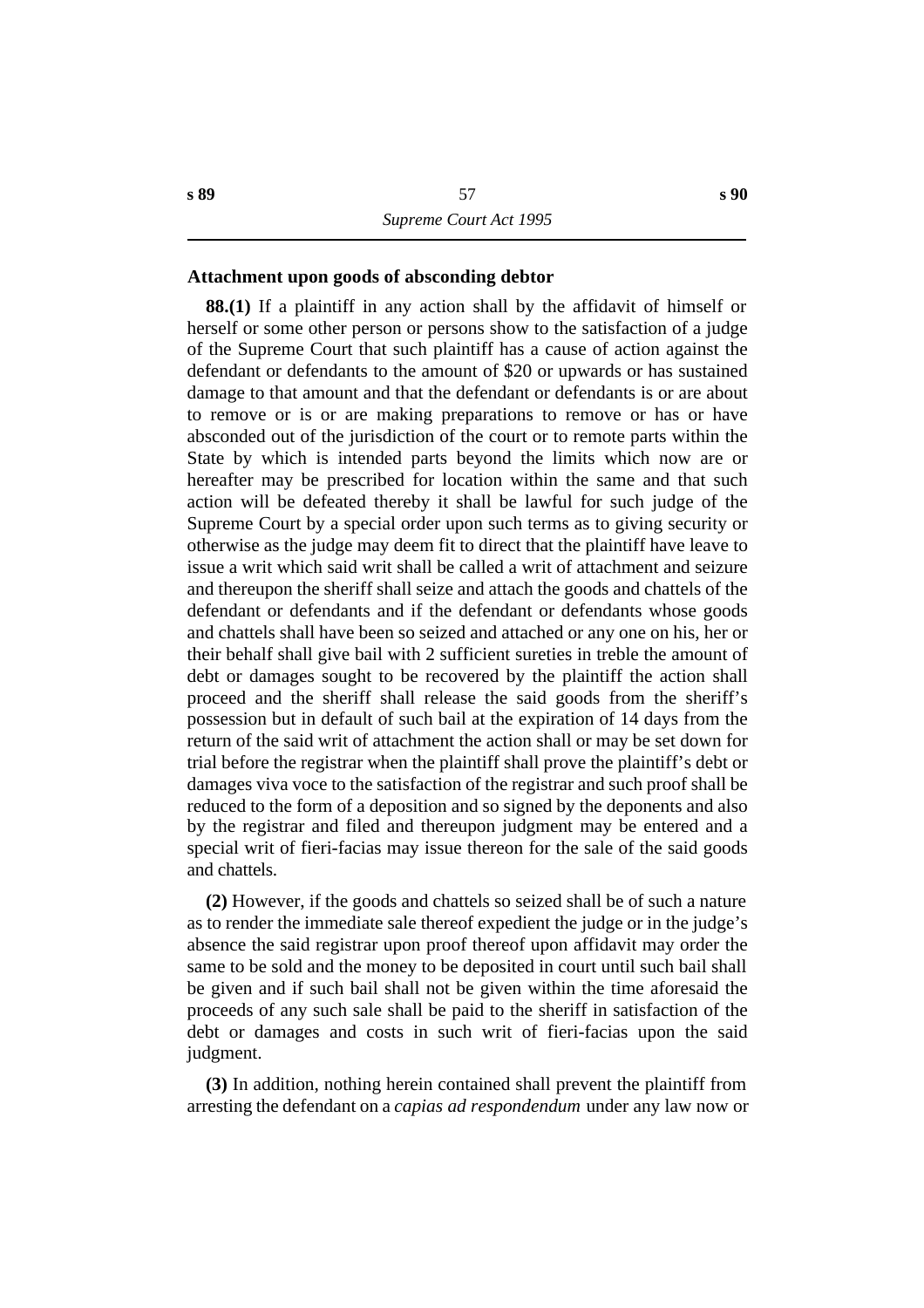hereafter to be in force.

**(4)** In addition, the plaintiff unless it be otherwise ordered by a judge shall enter into such bond as is required by section 73 mutatis mutandis.

## *†Division 12—Capias ad respondendum*

#### **˙Arrest on mesne process abolished except in certain cases**

**89.** No person shall be arrested upon mesne process in any civil action in any court within the said State except in the cases and in the manner hereinafter provided.

## **˙When person may be arrested or held to bail**

**90.** If a plaintiff in any action in which the defendant is now liable to arrest whether upon the order of a judge or without such order shall by the affidavit of himself, herself or some other person or persons show to the satisfaction of a judge of the Supreme Court that such plaintiff has a cause of action against the defendant or defendants to the amount of \$40 or upwards or has sustained damage to that amount and that the defendant or any 1 or more of the defendants is about to remove or is making preparations to remove out of the jurisdiction of the Supreme Court or otherwise to abscond to remote parts within the said State (by which is intended parts beyond the limits which now are or hereafter may be prescribed for location within the same) and that such action will be defeated unless he, she or they be forthwith apprehended it shall be lawful for such judge by a special order to direct that such defendant or defendants so about to remove or abscond shall be held to bail for such sum as such judge shall think fit not exceeding the amount of the debt or damages and thereupon it shall be lawful for such plaintiff within the time which shall be expressed in such order but not afterwards to sue out 1 or more writ or writs of capias against any such defendant or defendants so directed to be held to bail which writ of capias shall be in the form to be prescribed as hereinafter mentioned by the judges of the Supreme Court.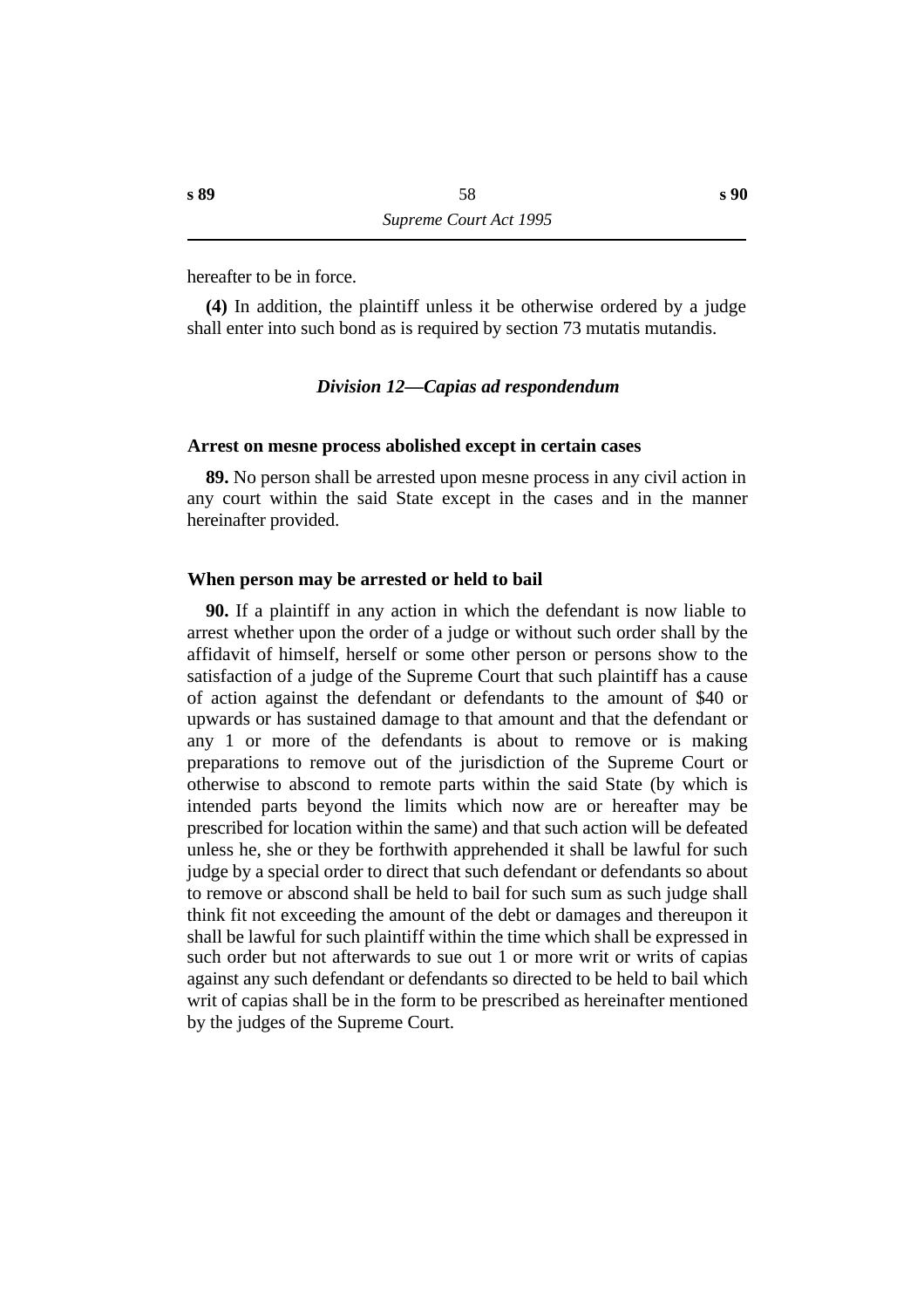## **˙Sheriff may proceed to arrest defendant—defendant to remain in custody until defendant finds bail or makes deposit**

**91.** The sheriff or other officer to whom any such writ of *capias ad respondendum* shall be directed shall before the return of the said writ but not afterwards proceed to arrest the defendant thereupon and such defendant when so arrested shall remain in custody until the defendant shall have given a bail bond to the sheriff or other officer or shall have made deposit of the sum endorsed on such writ of capias together with \$20 costs.

## **˙Order may be made at any stage of the proceedings before final judgment**

**92.** Any such special order may be made and the defendant arrested in pursuance thereof at any time after the commencement of such action and before final judgment shall have been obtained therein.

## *†Division 13—Discharge of prisoner*

## **˙Defendant may apply for defendant's discharge forthwith—judge may discharge defendant or not**

**93.(1)** It shall be lawful for any person arrested upon any such writ of *capias ad respondendum* to apply at any time after such arrest to a judge of the Supreme Court for an order or rule on the plaintiff in such action to show cause why the person arrested should not be discharged out of custody and it shall be lawful for such judge to make absolute or discharge such order or rule and to direct the costs of the application to be paid by either party or to make such other order therein as to such judge shall seem fit.

**(2)** However, any such order made by a judge may be discharged or varied by the court on application made thereto by either party dissatisfied with such order.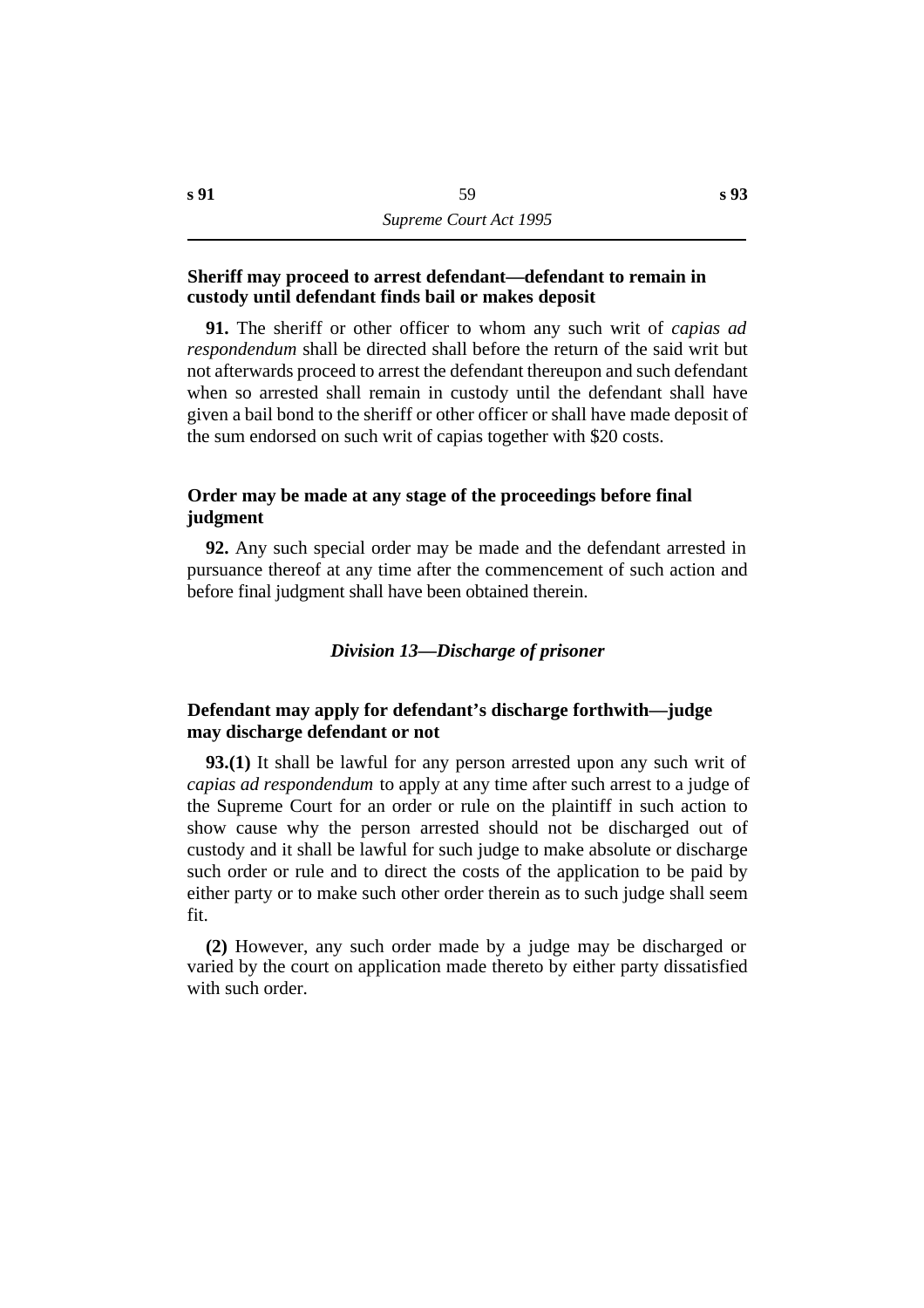#### *†Division 14—Capias ad satisfaciendum*

#### **˙As to arrests on Supreme Court writs**

**94.(1)** Except as hereinafter provided no person shall be arrested on any writ of *capias ad satisfaciendum* issuing out of the Supreme Court.

**(2)** However, if any judge of the said Supreme Court shall be satisfied by affidavit that the defendant fraudulently conceals money goods or valuable securities from the judge's judgment creditor or that the defendant is about to leave the State without satisfying the judgment the said judge shall order such writ to issue and the defendant may be arrested on such writ anything hereinbefore contained notwithstanding.

**(3)** In addition, nothing in this section contained shall extend to any writ of *capias ad satisfaciendum* issued in any action for breach of promise of marriage libel slander seduction criminal conversation with the plaintiff's wife or any malicious injury.

#### **˙Writs of ca. sa. to fix bail**

**95.** In any case in which a defendant shall have been arrested or have given bail upon a writ of *capias ad respondendum* a writ of *capias ad satisfaciendum* may be issued to fix the bail or charge the defendant in execution as of course.

#### **˙Proceedings for charging in execution a person already in prison**

**96.** It shall not be necessary in any case to sue out a writ of *habeas corpus ad satisfaciendum* to charge in execution a person already in the prison of the court but such person may be so charged in execution by a *capias ad satisfaciendum* in all cases where by law such lastmentioned writ may now issue and the service of such lastmentioned writ upon the keeper of the prison for the time being shall have the effect of a detainer.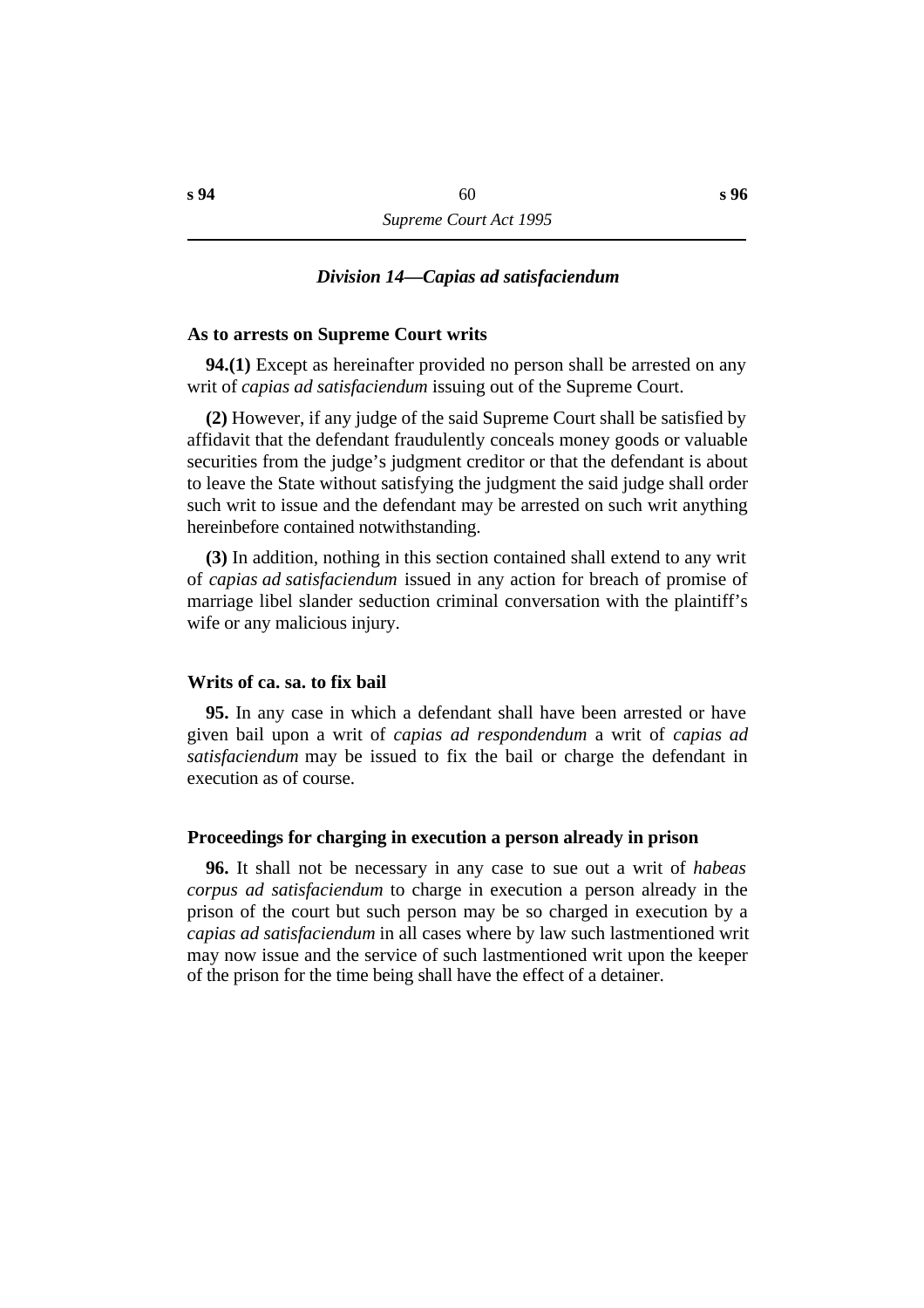## *†Division 15—Discharge of prisoner*

## **˙Sheriff or gaoler may discharge prisoner by authority of the attorney in the cause**

**97.** A written order under the hand of the attorney in the cause by whom any writ of *capias ad satisfaciendum* shall have been issued shall justify the sheriff gaoler or person in whose custody the party may be under such writ in discharging such party unless the party for whom such attorney professes to act shall have given written notice to the contrary to such sheriff gaoler or person in whose custody the opposite party may be but such discharge shall not be a satisfaction of the debt unless made by the authority of the creditor and nothing herein contained shall justify any attorney in giving such order for discharge without the consent of the attorney's client.

## *†Division 16—Fieri-facias*

#### **˙Sheriff empowered to seize moneys banknotes etc.**

**98.(1)** By virtue of any writ of fieri-facias to be sued out of the Supreme Court or any precept in pursuance thereof the sheriff or other officer having the execution thereof may and shall seize and take any money or banknote or notes of any banking society or company established in Queensland or elsewhere and any cheques bills of exchange promissory notes bonds specialties or other securities for money belonging to the person against whose effects such writ of fieri-facias shall be sued out and may and shall pay or deliver to the party suing out such execution any money or banknotes which shall be so seized or a sufficient part thereof and may and shall hold any such cheques bills of exchange promissory notes bonds specialties or other securities for money as a security or securities for the amount by such writ of fieri-facias directed to be levied or so much thereof as shall not have been otherwise levied and raised and may sue in the name of such sheriff or other officer for the recovery of the sum or sums secured thereby if and when the time of payment thereof shall have arrived and the payment to such sheriff or other officer by the party liable on any such cheque bill of exchange promissory note bond specialty or other security with or without suit or the recovery and levying execution against the party so liable shall discharge the party to the extent of such payment or of such recovery and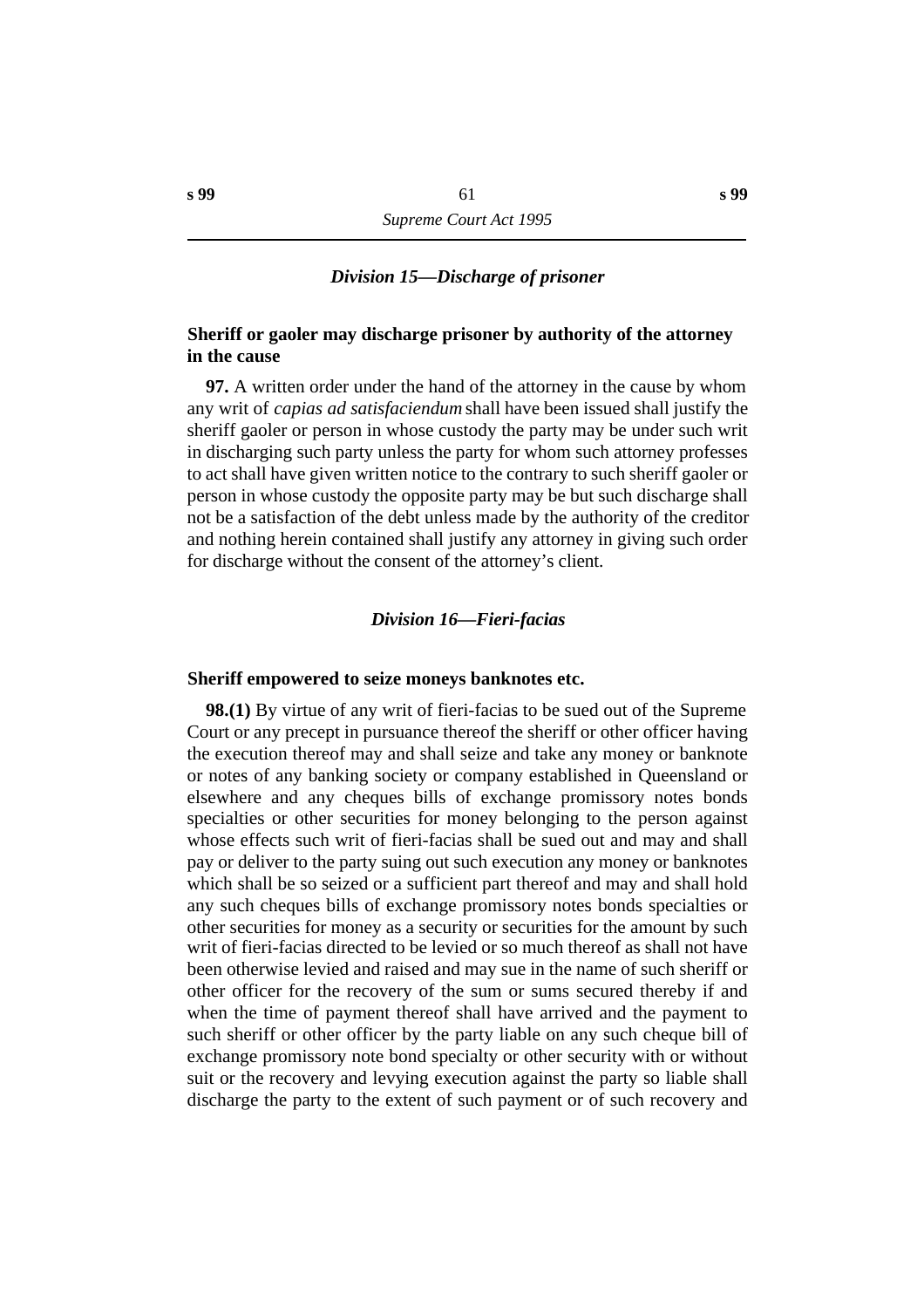levy in execution as the case may be from the party's liability on any such cheque bill of exchange promissory note bond specialty or other security and such sheriff and other officer may and shall pay over to the party suing out such writ the money so to be recovered or such part thereof as shall be sufficient to discharge the amount by such writ directed to be levied and if after satisfaction of the amount so to be levied together with sheriff's poundage and expenses any surplus shall remain in the hands of such sheriff or other officer the same shall be paid to the party against whom such writ shall be so issued.

**(2)** However, no such sheriff or other officer shall be bound to sue any party liable upon any such cheque bill of exchange promissory note bond specialty or other security unless the party suing out such execution shall enter into a bond with 2 sufficient sureties for indemnifying him or her from all costs and expenses to be incurred in the prosecution of such action or to which he or she may become liable in consequence thereof the expense of such bond to be deducted out of any money to be recovered in such action.

**(3)** For the purposes of this section—

**"writ of fieri-facias"** includes a warrant or precept in the nature of such writ sued out of any inferior court in the said State.

## **˙Property of debtors liable to be sold in execution**

**99.(1)** It shall be lawful for the sheriff under any writ of execution issued out of the Supreme Court whereby the sheriff is directed to levy any sum of money and whereby the sheriff is directed in the behalf herein mentioned to execute the same as herein mentioned (that is to say) to seize and take and to cause to be sold all and singular the lands tenements goods chattels choses in action and other property within the said State of or to which the person named in the said writ against whom any judgment decree or order has been recovered or pronounced is or may be seized possessed or entitled or which the sheriff can either at law or in equity assign or dispose of whether such person be resident or domiciled within or without the said State.

**(2)** However, this part shall not empower such sheriff to sell any mere claim or right of entry to which such person is or may be entitled.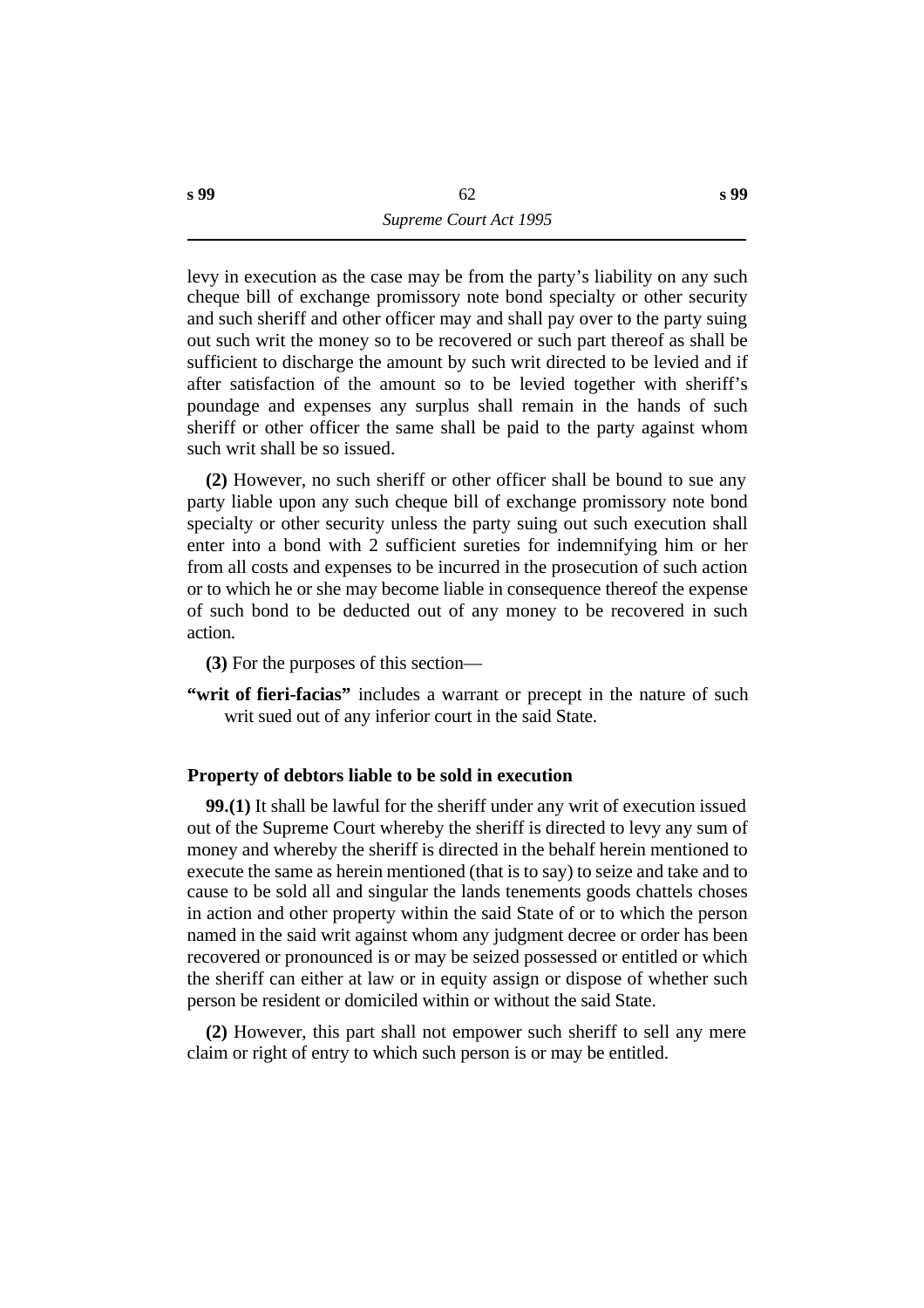#### **˙Sheriff to execute deed of bargain and sale to purchaser**

**100.** In case of any sale by the said sheriff by himself, herself or the sheriff's deputy of the right title and interest of any person of to or in any lands the said sheriff is hereby required to execute a proper deed of bargain and sale of the right title and interest of such person to the purchaser thereof.

#### **˙Sales of land by sheriff**

**101.** It shall not hereafter be necessary for any sheriff to make an actual seizure of land under any writ in order to authorise a sale thereof but instead of such seizure the sheriff shall cause notice of the writ and of the intended day and place of sale and the particulars of the property to be published in accordance with the *Rules of the Supreme Court* and the publication of such notice shall be equivalent to an actual levy by the sheriff on the land indicated by such notice.

#### **˙Deeds of sale by sheriff**

**102.** Every deed of sale heretofore or hereafter executed by any sheriff of the land of a judgment debtor or of the right title and interest of such debtor to and in any land shall be prima facie evidence of the existence of a valid judgment and writ to support a levy by such sheriff on the land and of the fact of a levy having been duly made on such land if stated in the deed or of such notice as aforesaid having been duly published if that fact be so stated and no such deed shall be deemed invalid by reason only of nonregistration within 1 calendar month.

#### **˙Sheriff may sell equities of redemption**

**103.(1)** It shall be lawful for the sheriff to whom any writ of fieri-facias issued out of the Supreme Court shall be directed to take in execution and cause to be put up for sale and to be sold under such writ any equity of redemption or other equitable interest of or belonging to the defendant therein named and every such sale (the same being by public auction only and in cases of equity of redemption being previously advertised in the gazette and in 1 or more newspaper or newspapers at least 1 calendar month before the same shall take place) shall be as valid and effectual to pass all such defendant's right and title to and interest in such equity or equitable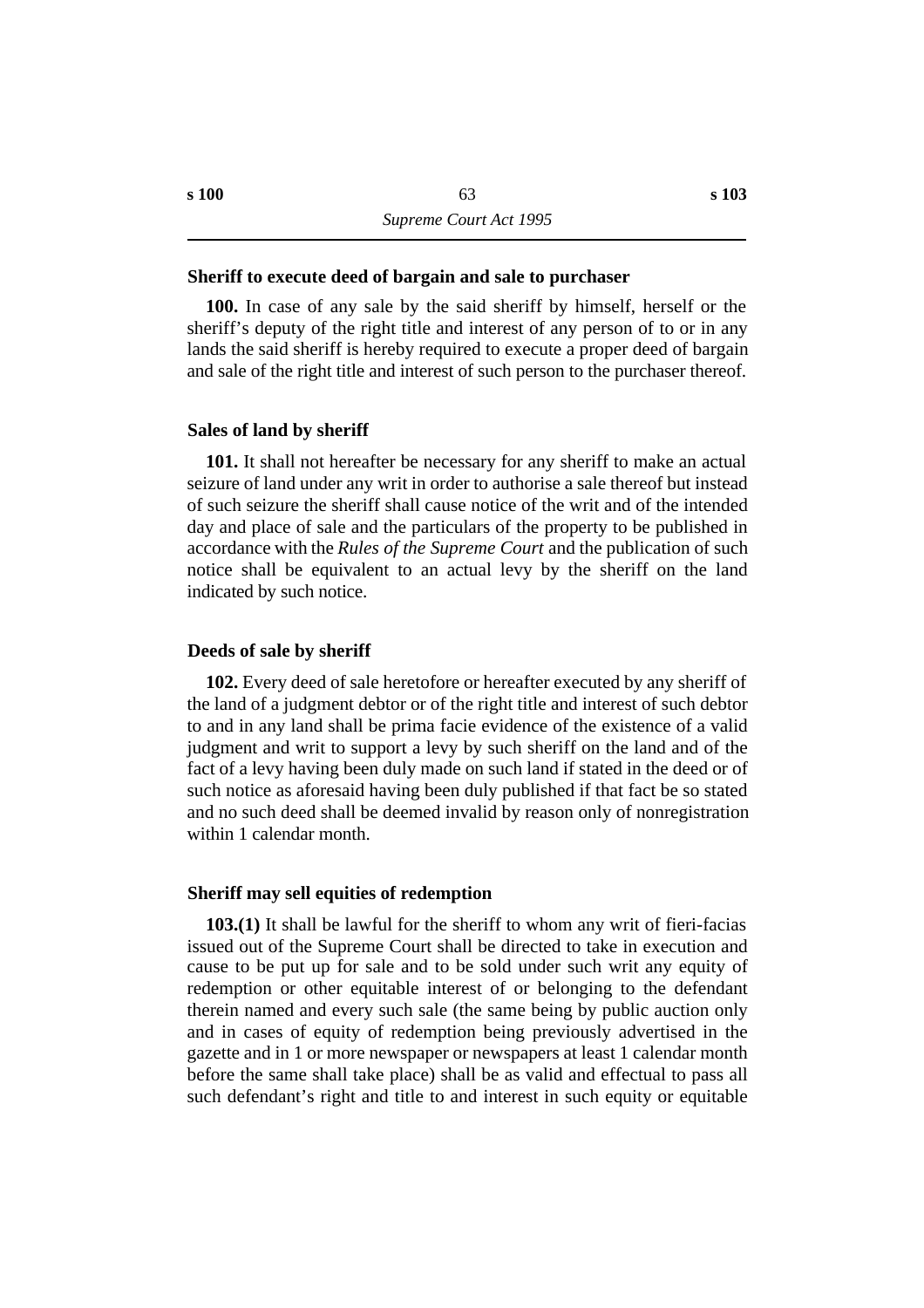interest as if the same had been conveyed or assigned to the purchaser by such defendant.

**(2)** However, where any such equity or equitable interest shall relate to real estate a deed of bargain and sale thereof or of such defendant's right and title to and interest therein shall be executed by such sheriff to such purchaser and be by him or her duly registered within 1 calendar month next after sale.

#### *†Division 17—Special commissioners*

#### **˙Chief justice to appoint commissioners in certain towns**

**104.** It shall be lawful for the chief justice of the Supreme Court to appoint from time to time by commission under the chief justice's hand and the seal of the said court some fit persons residing respectively at the towns of Maryborough Gladstone Rockhampton Bowen and Warwick or within 4 km of the said places to be commissioners of the said court for the purposes of this part which commissioners shall at the instance of any plaintiff have power to issue writs of summons and of *capias ad respondendum* in the said court against any defendant about to depart out of the State from any of the said towns in cases where by law an arrest upon mesne process is now allowed in the said court and every such writ of capias shall (except where hereby otherwise provided) have the same force and effect as an ordinary writ of *capias ad respondendum* issued out of the said court at Brisbane.

## **˙No writ of capias to issue unless upon proof that defendant is about to leave the State—security to be given by the plaintiff**

**105.(1)** No writ of capias shall be issued under section 104 unless proof by affidavit shall be first given to the commissioner issuing the same that the defendant is about to depart out of the State from any of the said towns and of all such other facts and matters which are or may be necessary to be given and established to obtain an order from a judge of the said court for the issue of an ordinary writ of *capias ad respondendum* out of the said court at Brisbane nor unless the plaintiff shall first give a bond of 2 sufficient persons (of whom the plaintiff if in the opinion of the said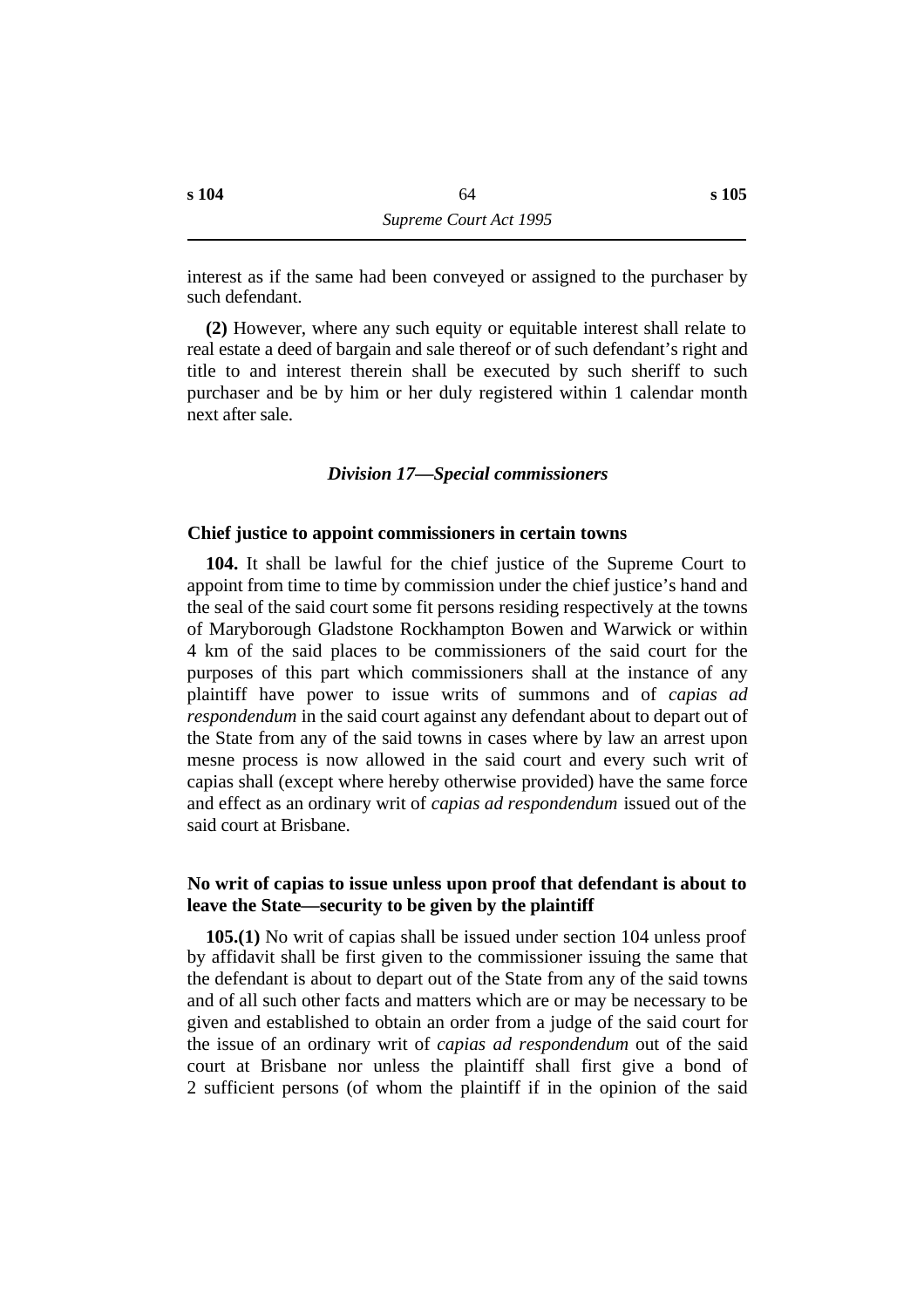commissioner the plaintiff is of sufficient ability may be one) to the satisfaction of the said commissioner to the defendant in a sum of money to be fixed by said commissioner not being less than double the amount for which the defendant shall be liable to be arrested or held to bail under such writ conditioned to be void on payment to the defendant of all damages costs and charges which may be adjudged to the defendant in any action by the defendant against the plaintiff and the bailiff to whom such writ of capias shall be directed or either of them for or by reason of such writ having been issued or of the defendant being arrested thereunder or of any wrong or damage sustained by the defendant on account thereof or of any wrongful act or omission of such bailiff in or about the execution thereof or otherwise in relation thereto and of all costs charges and expenses which upon any application by the defendant to the said court or any judge thereof for any rule or order to set aside any such writ or to discharge the defendant from custody thereunder or to cancel any bail bond given thereunder or otherwise in relation or connection with such writ or anything done thereunder may be adjudged or ordered to be paid to the defendant.

**(2)** However, the amount for which such bail bond shall be given shall in no case exceed the sum of \$800 and such commissioner shall forthwith transmit such bond to the prothonotary of the said court at Brisbane and such prothonotary shall upon demand deliver such bond to the defendant or anyone applying for the same on the defendant's behalf.

#### **˙Memorandum by commissioner on writ of capias**

**106.** It shall not be necessary for any order to be made to warrant the issuing of any writ of capias under section 104 but the commissioner shall by memorandum thereon under the commissioner's hand certify on whose application and on what affidavit or affidavits and when it was issued and the amount for which the defendant is to be arrested or held to bail.

#### **˙Writs of capias to be directed to special bailiff**

**107.** Every writ of capias issued under section 104 shall instead of being directed to the sheriff be directed to some person to be specially named by the plaintiff as bailiff to execute the same and shall be issued under the signature and seal of the commissioner issuing the same.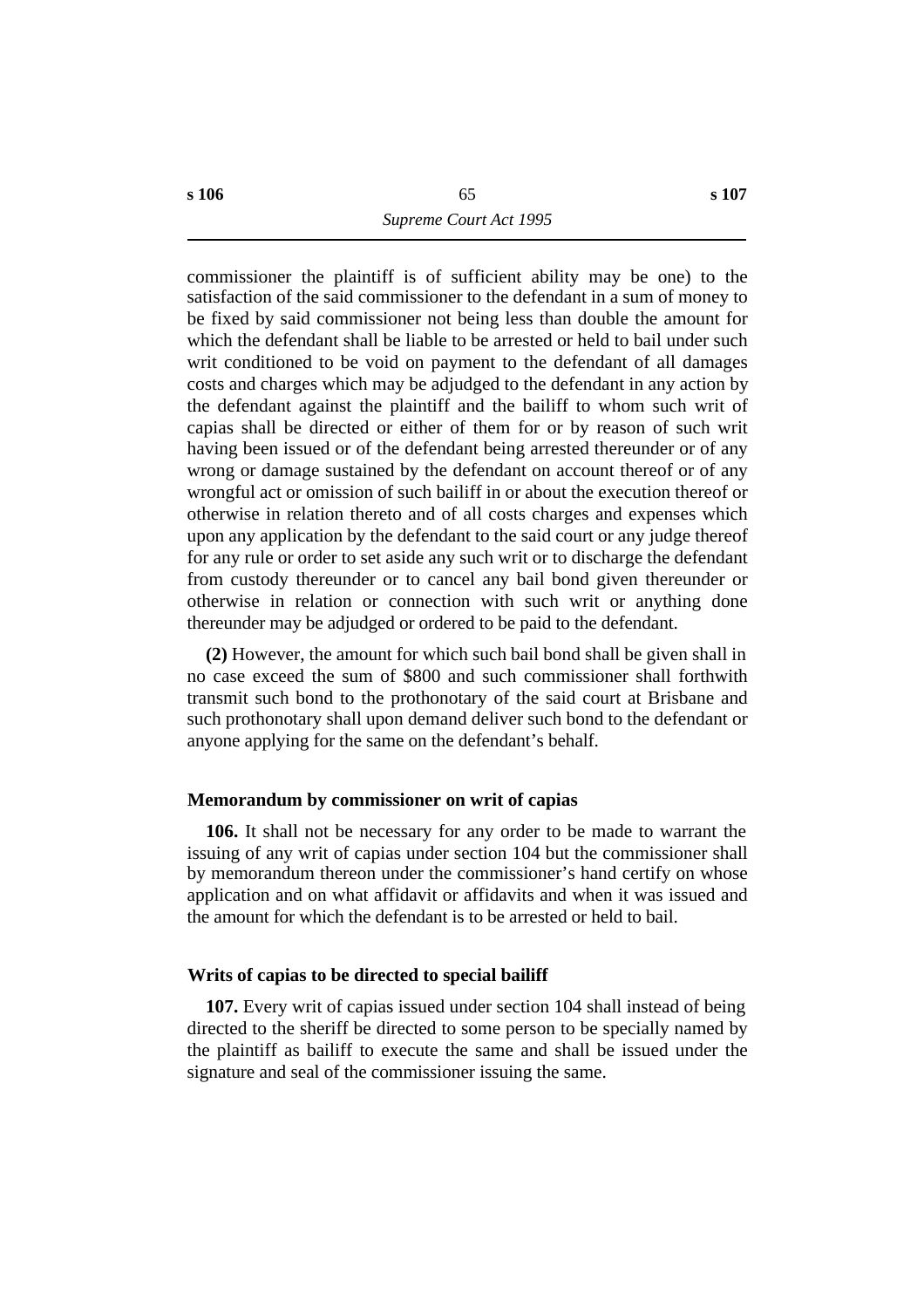#### **˙Copies of writs to be transmitted to Supreme Court in Brisbane**

**108.** Every writ of summons issued under section 104 shall be the commencement of an action in the said court by the plaintiff against the defendant and such commissioner upon issuing any such writ of summons or capias shall forthwith transmit copies thereof and of every endorsement thereon and the original affidavits upon which any such writ of capias was issued by the commissioner to the office of the prothonotary of the said Supreme Court at Brisbane to be there filed and kept.

#### **˙Bail to be taken by bailiff**

**109.** The bailiff acting under any writ of capias issued under section 104 shall have authority and shall be bound to take bail by bond of the defendant and 2 sureties to himself or herself for the appearance and rendering of the body of the defendant according to the exigency of such writ and the practice of the said court of the same kind and in like manner in all respects as the sheriff is bound to take bail from a defendant arrested under an ordinary writ of *capias ad respondendum* issued out of the said court at Brisbane directed to himself or herself and such bailiff upon such bail bond being entered into and given to the bailiff shall release the defendant from the bailiff's custody under such writ and every such bail bond shall be assignable by such bailiff to the plaintiff and such bailiff upon being required so to do shall assign the same to the plaintiff and the plaintiff upon such assignment thereof may sue thereon in like manner in all respects as if it was an ordinary bail bond to the sheriff.

#### **˙Deposit in lieu of bail**

**110.** Every bailiff acting under any writ of capias issued under section 104 shall be bound to receive from the defendant as a deposit in lieu of bail the amount for which the defendant is to be arrested or held to bail thereunder and the sum of \$20 for costs in like manner as the sheriff is bound to do under an ordinary writ of *capias ad respondendum* issued out of the said court at Brisbane directed to and executed by the bailiff and upon receipt of such deposit such bailiff shall release the defendant from the bailiff's custody under such writ and shall forthwith pay or cause to be paid to the prothonotary of the said court at Brisbane the money so deposited by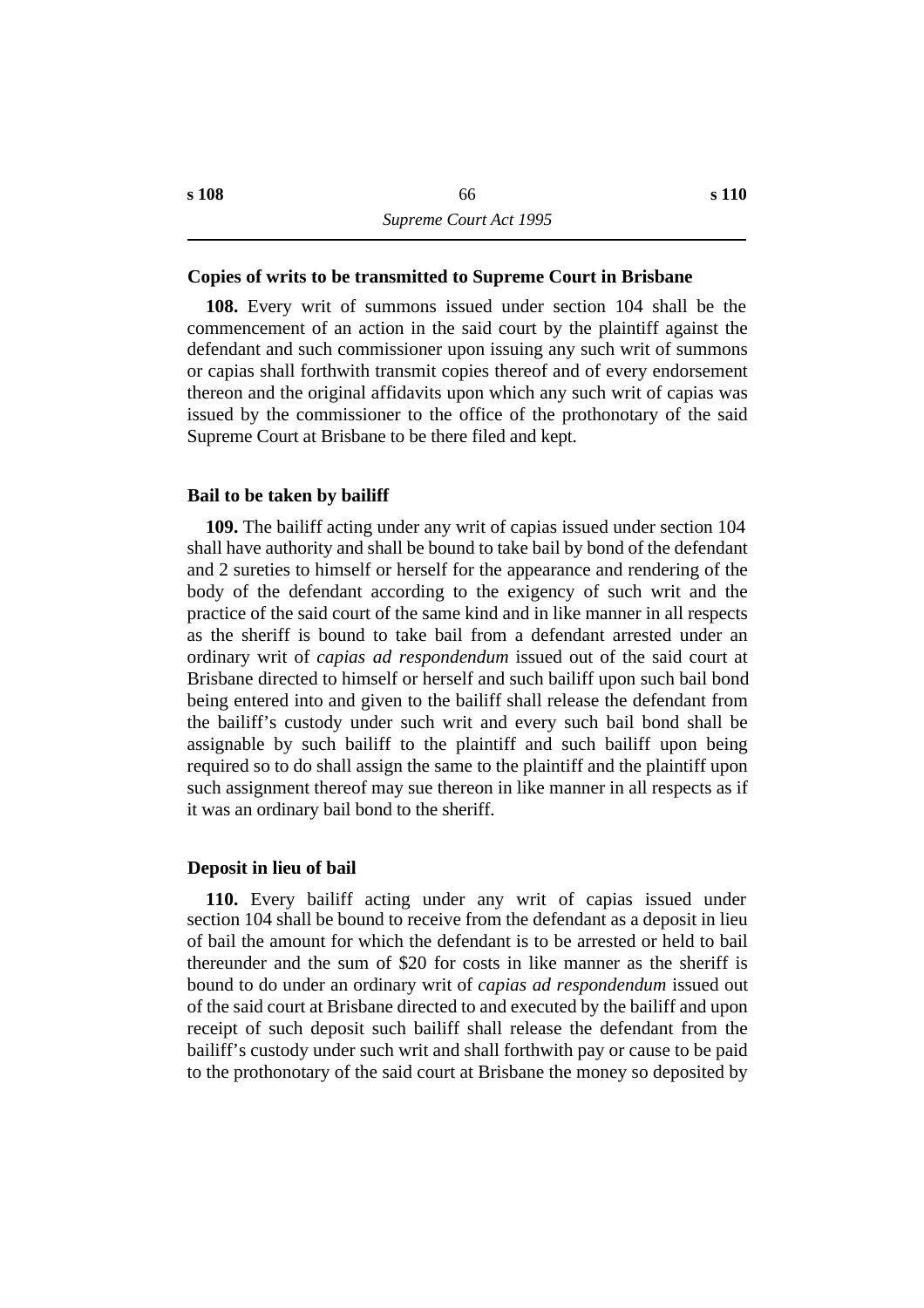such defendant as aforesaid to be held and disposed of by such prothonotary according to law.

## **˙Commissioners may issue writs of summons and subpoena to give evidence**

**111.(1)** It shall be lawful for any of the said commissioners residing at any of the towns aforesaid to receive any praecipe for and to issue any writ of summons for the said Supreme Court at Brisbane and also to issue any writ of subpoena to give evidence in any case civil or criminal.

**(2)** However, every such writ of summons shall be returnable in the Supreme Court at Brisbane and that every such praecipe shall as soon as conveniently may be after the issue of the writ to which the same relates be transmitted by the commissioner who received the same to the office of the prothonotary of the Supreme Court.

# **†PART 6—PROVISIONS FROM COSTS ACT 1867**

## **˙Executors suing in right of the testator to pay costs**

**112.** In all actions hereafter brought by executors or administrators in right of their testator or intestate such executors or administrators (unless the court or a judge shall otherwise order) shall be liable to pay costs to the defendant in case of being nonsuited or a verdict passing against them and in all other cases in which they would be liable to costs if suing upon a cause of action accruing to themselves in their own right and the defendant shall have judgment for such costs accordingly.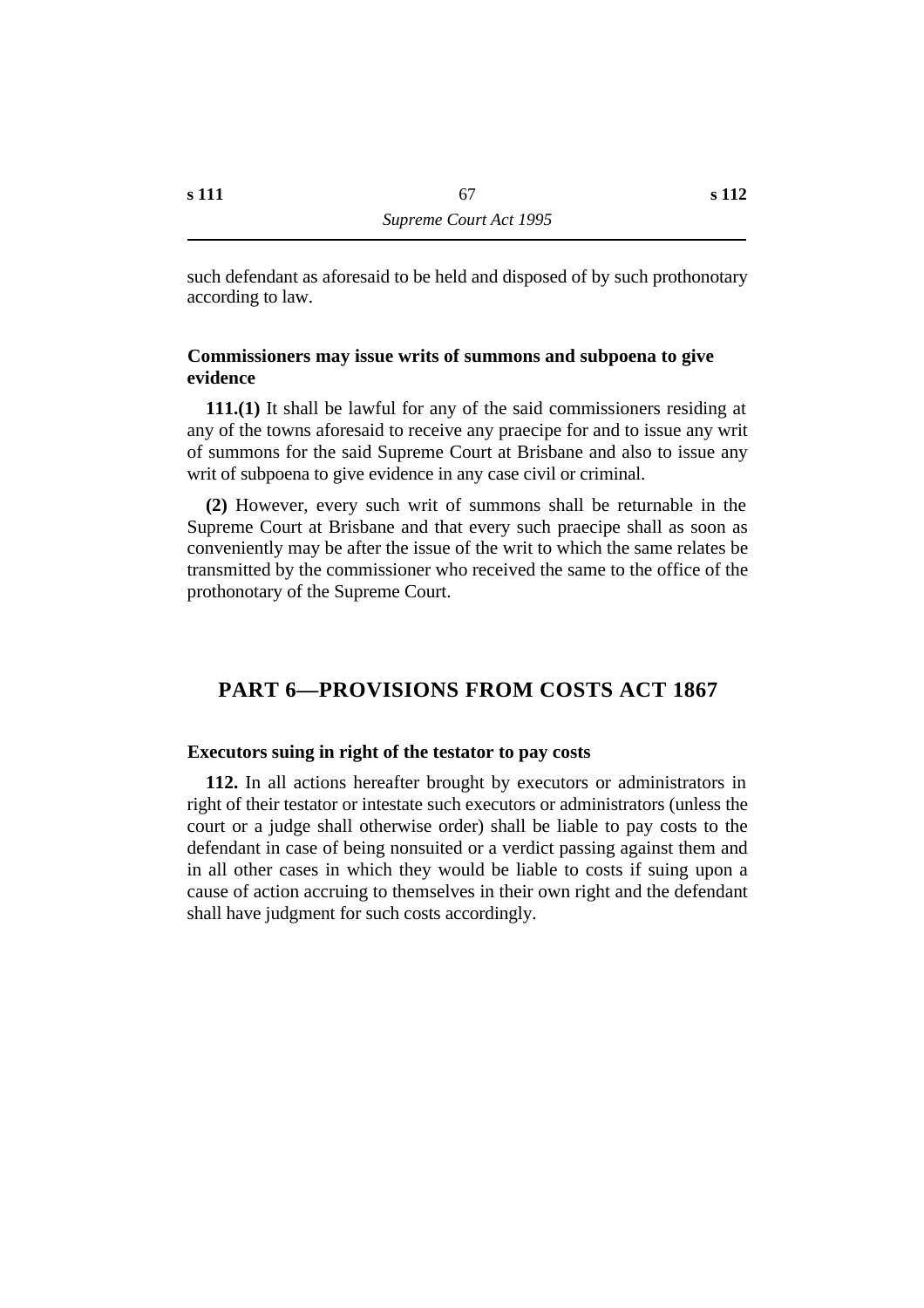# **†PART 7—PROVISIONS FROM EQUITY ACT 1867**

*†Division 1—Purpose of part*

## **˙Purpose of pt 7**

**113.** The purpose of this part is to consolidate and amend the laws about proceedings in equity.

## *†Division 2—Interpretation*

#### **˙Definitions for pt 7**

**114.** In this part—

**"affidavit"** includes affirmation.

**"bill of complaint"** includes information.

## *†Division 3—Substituted service*

#### **˙Equity process to be served in parts beyond jurisdiction**

**115.** It shall be lawful for the Supreme Court in its equitable jurisdiction in any suit instituted in the said court—

- (a) concerning lands or hereditaments situate in the State; or
- (b) concerning any charge lien judgment or encumbrance thereon; or
- (c) concerning any money vested in any government or public stock or public shares in public or joint stock companies or concerns in the said State; or
- (d) concerning the interests dividends or produce thereof;

upon special motion in open court on behalf of the complainant in such suit founded upon affidavit and such other documents as may be applicable for the purpose of ascertaining the residence of defendants in such suit or parties sought to be served and the particulars material to identify them and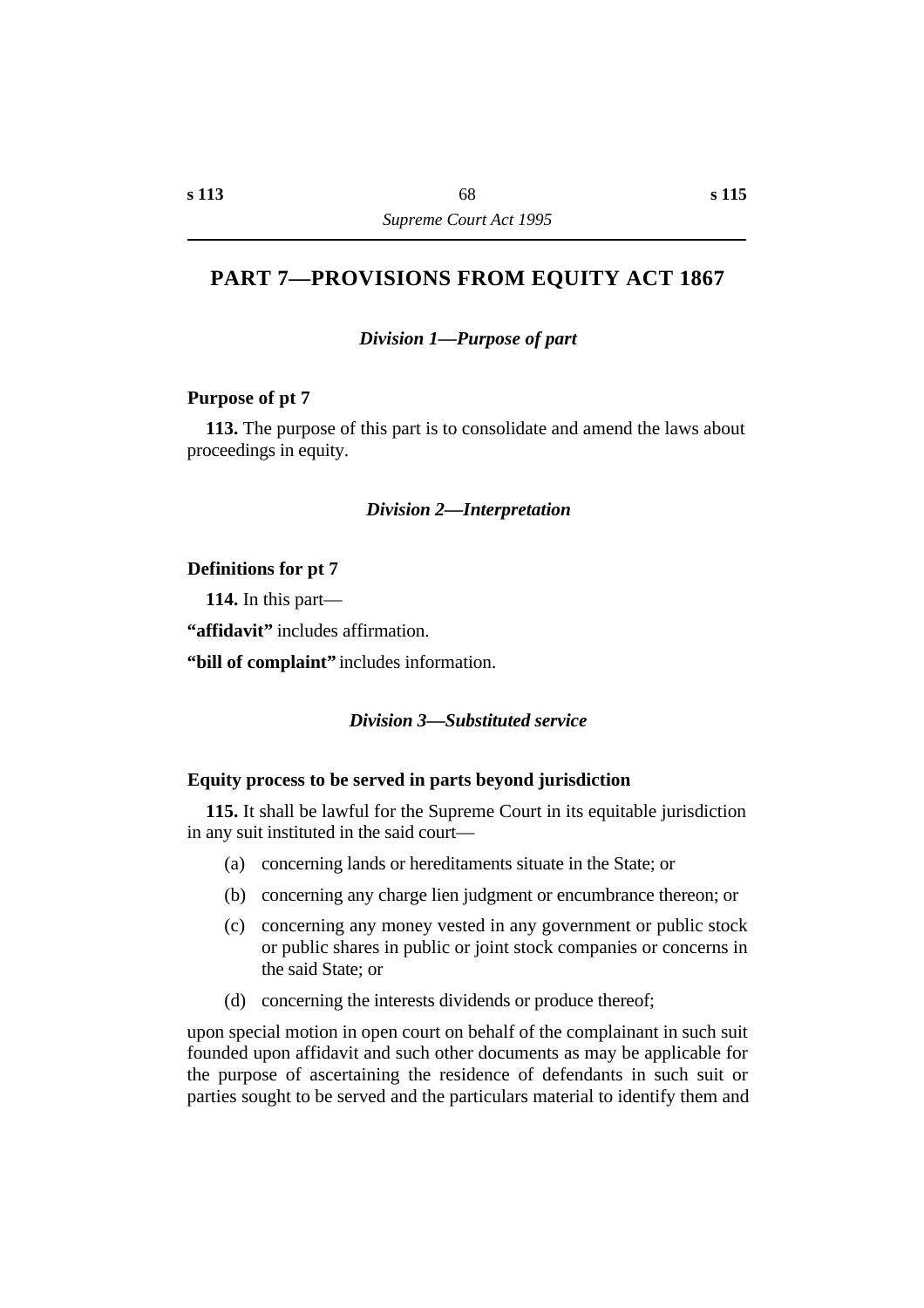their residence and also specifying the means whereby such service may be authenticated and especially where there are any officers civil or military appointed or serving under the Government of the said State residing at or near the place of the alleged residence of the said defendants or parties to order that service of any bill and endorsement thereon and of all subsequent process thereupon upon any defendant in such suit then residing out of the jurisdiction of the said court in such parts in which the defendant shall so reside and be so served or in case the said court shall deem fit upon the receiver steward agent or other person receiving or remitting the rents of the premises or the dividends and profits of the said stock or concerns hereinbefore mentioned (if any) the subject or in part the subject matter of the suit returnable at such time as the court shall direct shall be deemed good service on every such defendant or party and afterwards upon an affidavit of such service had to order an appearance to be entered for such defendant or party in such manner and at such times as the court shall direct and thereupon it shall be lawful for such court and the plaintiff to proceed upon such appearance entered or such service so made as aforesaid as fully and effectually as if such appearance had been duly entered by a defendant residing or such service had been duly made within the jurisdiction of the said court.

## **˙Substitution of such service**

**116.** When it shall appear upon affidavit to the satisfaction of the said court that any defendant in any such suit can not by reasonable diligence be served with the bill and endorsement thereon or that upon inquiry at the defendant's last or usual place of abode the defendant could not be found so as to be served with such process and there is just ground for believing that such defendant secretes or withdraws himself or herself so as to avoid being served with the process of such court then it shall be lawful for the said court to order such substitution of such service of the bill and endorsement thereon as the said court shall think reasonable.

## **˙Special order for absolute decree**

**117.(1)** However, no decree in cases within sections 115 and 116 shall be made absolute in the said court without the special order of such court made upon a special motion for that purpose.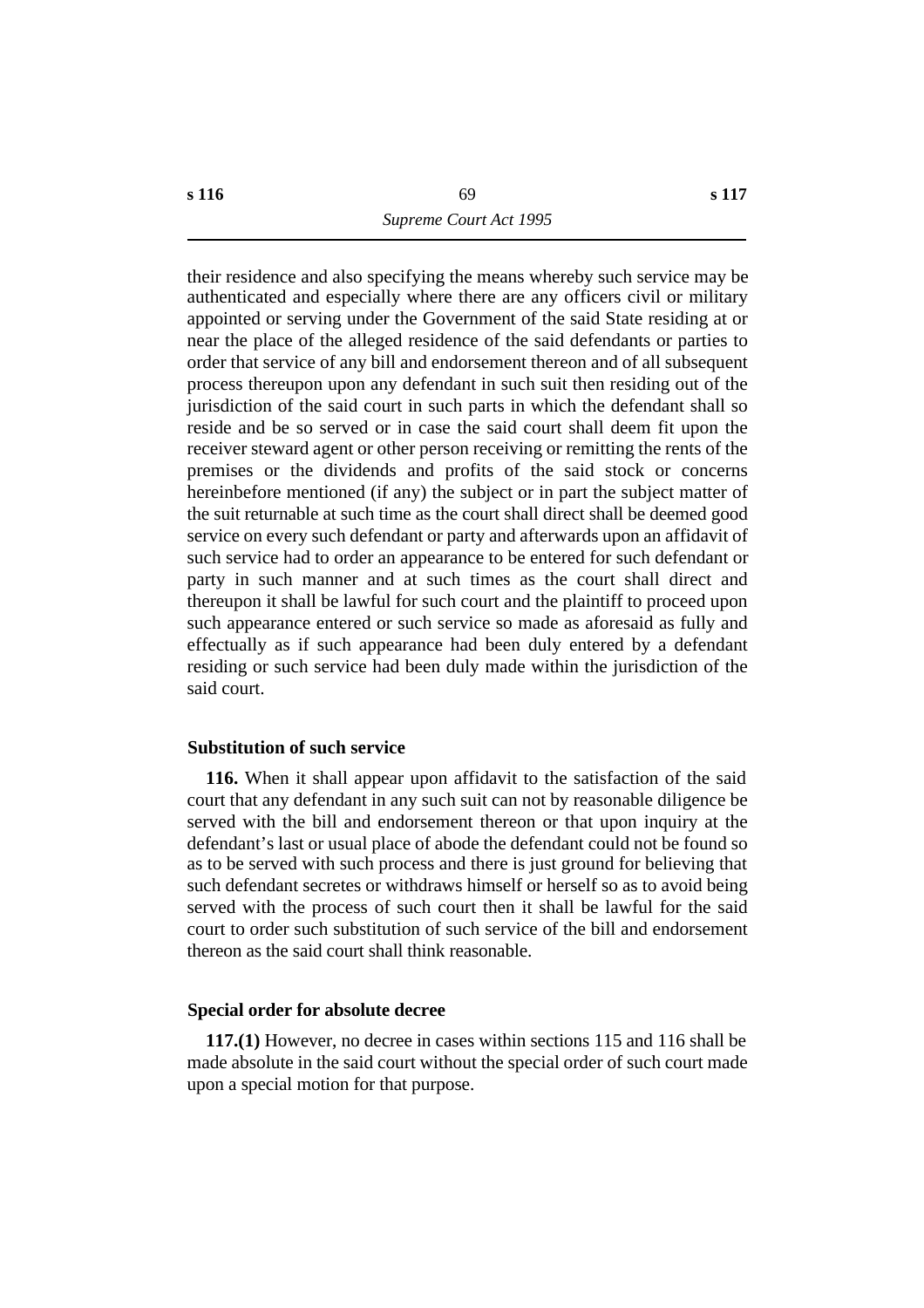**(2)** In addition, nothing in this part shall be held to make it compulsory upon the complainant in any suit to serve or bring before such court any party or person further or otherwise than such complainant is now by law or the practice of such court required to do.

## *†Division 4—Joinder of parties*

## **˙Court may proceed without representative of deceased person or may appoint one**

**118.** If in any suit or proceeding before the court it shall appear to the court that any deceased person who was interested in the matters in question has no legal personal representative it shall be lawful for the court either to proceed in the absence of any person representing the estate of such deceased person or to appoint some person to represent such estate for all the purposes of the suit or proceeding on such notice (if any) as the court shall think fit either specially or generally by public advertisement and every order made by the said court in reference to the matter and any orders consequent thereon shall bind the estate of such deceased person in the same manner in every respect as if there had been a duly constituted legal personal representative of such deceased person and such legal personal representative had been a party to the suit or proceeding and had duly appeared and submitted the personal representative's rights and interests to the protection of the court.

## **˙Court may decide between some of the parties without making other interested persons parties**

**119.(1)** It shall be lawful for the court to adjudicate on questions arising between parties notwithstanding that they may be some only of the parties interested in the property respecting which the question may have arisen or that the property in question is comprised with other property in the same settlement will or other instrument without making the other parties interested in the property respecting which the question may have arisen or interested under the same settlement will or other instrument parties to the suit and without requiring the whole trusts and purposes of the settlement will or other instrument to be executed under the direction of the court and without taking the accounts of the trustees or other accounting parties or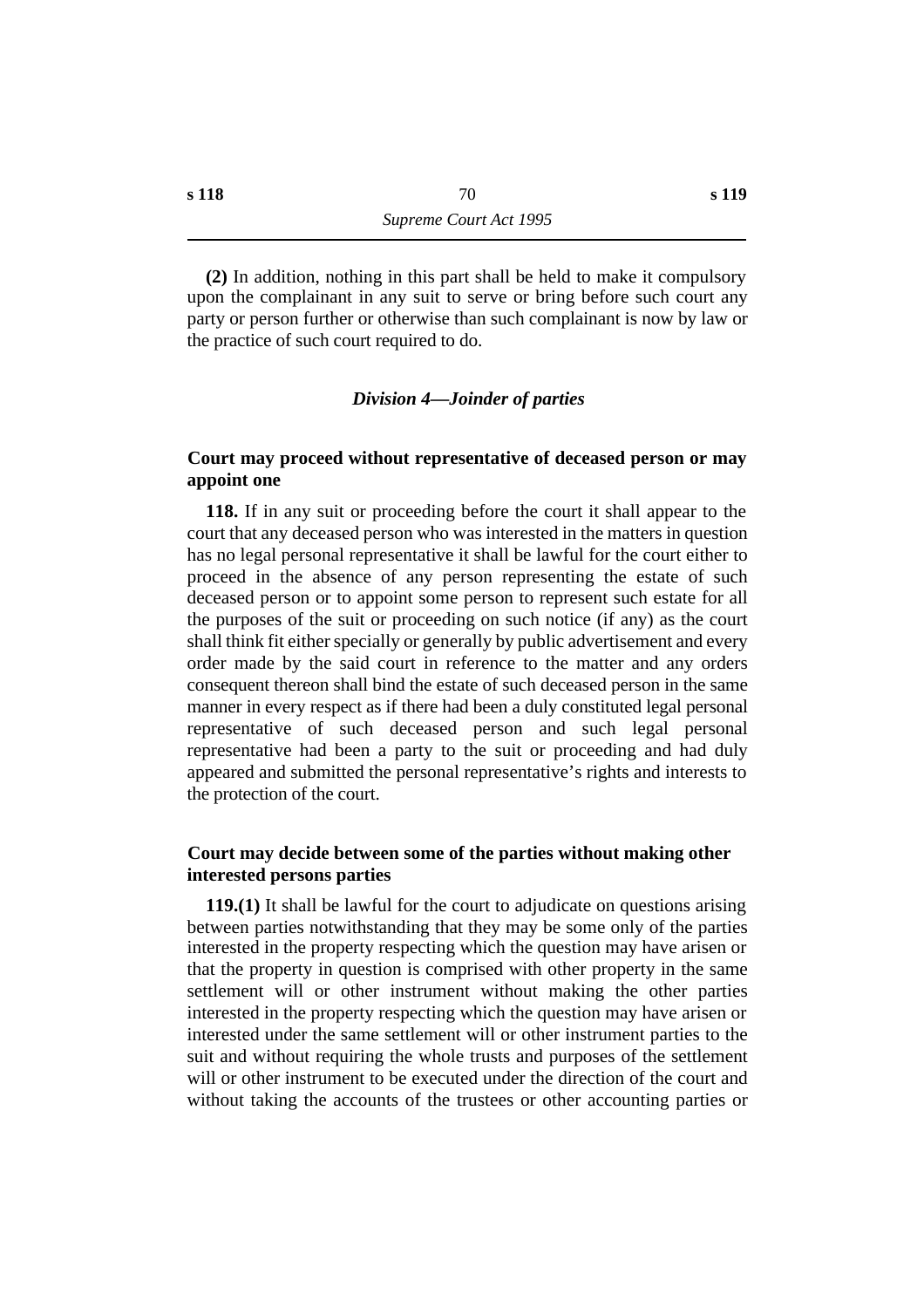ascertaining the particulars or amount of the property touching which the question or questions may have arisen.

**(2)** However, if the court shall be of opinion that the application is fraudulent or collusive or for some other reason ought not to be entertained it shall have power to refuse to make the order prayed.

# **˙Objections for want of parties**

**120.** It shall not be competent to any defendant to take any objection for want of parties in any case to which the rules next hereinafter set forth extend and such rules shall be taken as part of the law and practice of the court and any law or practice inconsistent therewith is hereby annulled—

**Rule 1.** Any residuary legatee or next of kin may without serving the remaining residuary legatees or next of kin have a decree for the administration of the personal estate of a deceased person.

**Rule 2.** Any legatee interested in a legacy charged upon real estate and any person interested in the proceeds of real estate directed to be sold may without serving any other legatee or person interested in the proceeds of the estate have a decree for the administration of the estate of a deceased person.

**Rule 3.** Any residuary devisee or heir may without serving any coresiduary devisee or coheir have the like decree.

**Rule 4.** Any one of several cestui que trust under any deed or instrument may without serving any other of such cestuis que trust have a decree for the execution of the trusts of the deed or instrument.

**Rule 5.** In all cases of suits for the protection of property pending litigation and in all cases in the nature of waste 1 person may sue on behalf of himself or herself and of all persons having the same interest.

**Rule 6.** Any executor administrator or trustee may obtain a decree against any 1 legatee next of kin or cestui que trust for the administration of the estate or the execution of the trusts.

**Rule 7.** In all the above cases the court if it shall see fit may require any other person or persons to be made a party or parties to the suit and may if it shall see fit give the conduct of the suit to such person as it may deem proper and may make such order in any particular case as it may deem just for placing the defendant on the record on the same footing in regard to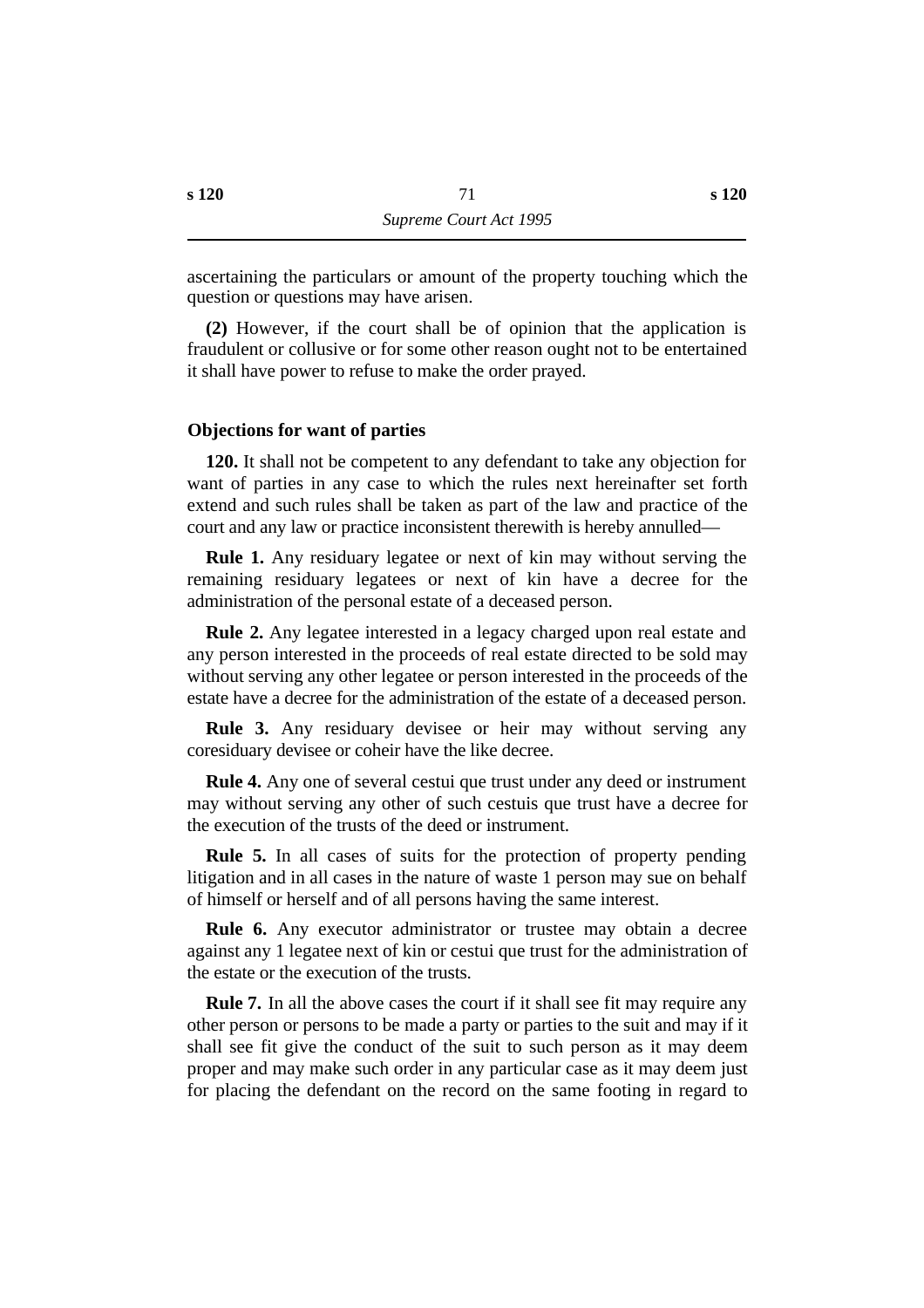costs as other parties having a common interest with the defendant in the matters in question.

**Rule 8.** In all the above cases the persons who according to the previous practice of the court would be necessary parties to the suit shall be served with notice of the decree and after such notice they shall be bound by the proceedings in the same manner as if they had been originally made parties to the suit and they may by an order of course have liberty to attend the proceedings under the decree and any party so served may within such time as shall in that behalf be prescribed by the general order of the Supreme Court apply to the court to add to the decree.

**Rule 9.** In all suits concerning real or personal estate which is vested in trustees under a will settlement or otherwise such trustees shall represent the persons beneficially interested under the trust in the same manner and to the same extent as the executors or administrators in suits concerning personal estate represent the persons beneficially interested in such personal estate and in such cases it shall not be necessary to make the persons beneficially interested under the trusts parties to the suit but the court may upon consideration of the matter on the hearing if it shall so think fit order such persons or any of them to be made parties.

## *†Division 5—Examination of defendants*

# **˙In the court of equity defendant may be examined on behalf of the plaintiff or any codefendant**

**121.** In the court of equity any defendant to any cause pending in such court may be examined as a witness on the behalf of the plaintiff or of any codefendant in any such cause saving just exceptions and any interest which such defendant so to be examined may have in the matters or any of the matters in question in the cause shall not be deemed a just exception to the testimony of such defendant but shall only be considered as affecting or tending to affect the credit of such defendant as a witness.

### **˙Limited commissions**

**122.** In order to relieve persons in prison from the expense of a master's attendance to take affidavits or answers the chief justice may in the chief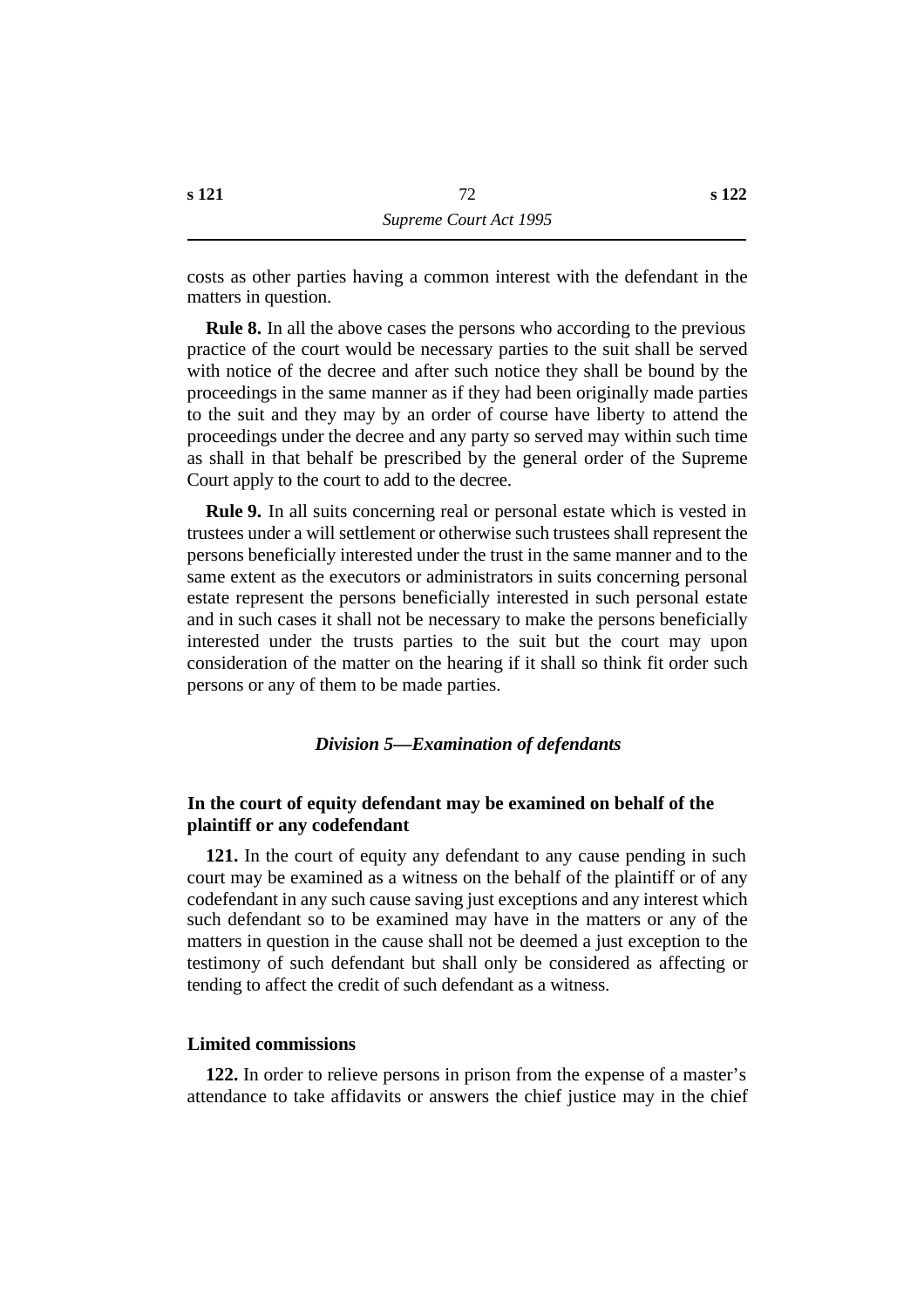justice's discretion by 1 or more commission or commissions under the seal of the court upon or in respect of which no fee shall be payable nominate and appoint the warden keeper or other chief officer of any prison within the State and their deputies to be commissioners for the Supreme Court in equity for the purpose of taking and receiving such affidavits and answers as any person or persons within any such prison shall be willing or desirous to make and for no other purpose.

# *†Division 6—Evidence on motions, petitions etc.*

# **˙Any party in a cause may by subpoena require attendance of any witness**

**123.** Any party in any cause or matter depending in the said court may by a writ of subpoena ad testificandum or duces tecum require the attendance of any witness before the master in equity or before a commissioner specially appointed for the purpose and examine such witness orally for the purpose of using the witness's evidence upon any motion petition or other proceeding before the court in like manner as such witness would be bound to attend and be examined with a view to the hearing of a cause.

# **˙Parties who have deposed by affidavit bound to attend for cross-examination if required**

**124.(1)** And any party having made an affidavit to be used or which shall be used on any motion petition or other proceeding before the court shall be bound on being served with such writ to attend before the court master in equity or a commissioner for the purpose of being cross-examined.

**(2)** However, the court shall always have a discretionary power of acting upon such evidence as may be before it at the time and of making such interim orders or otherwise as may appear necessary to meet the justice of the case.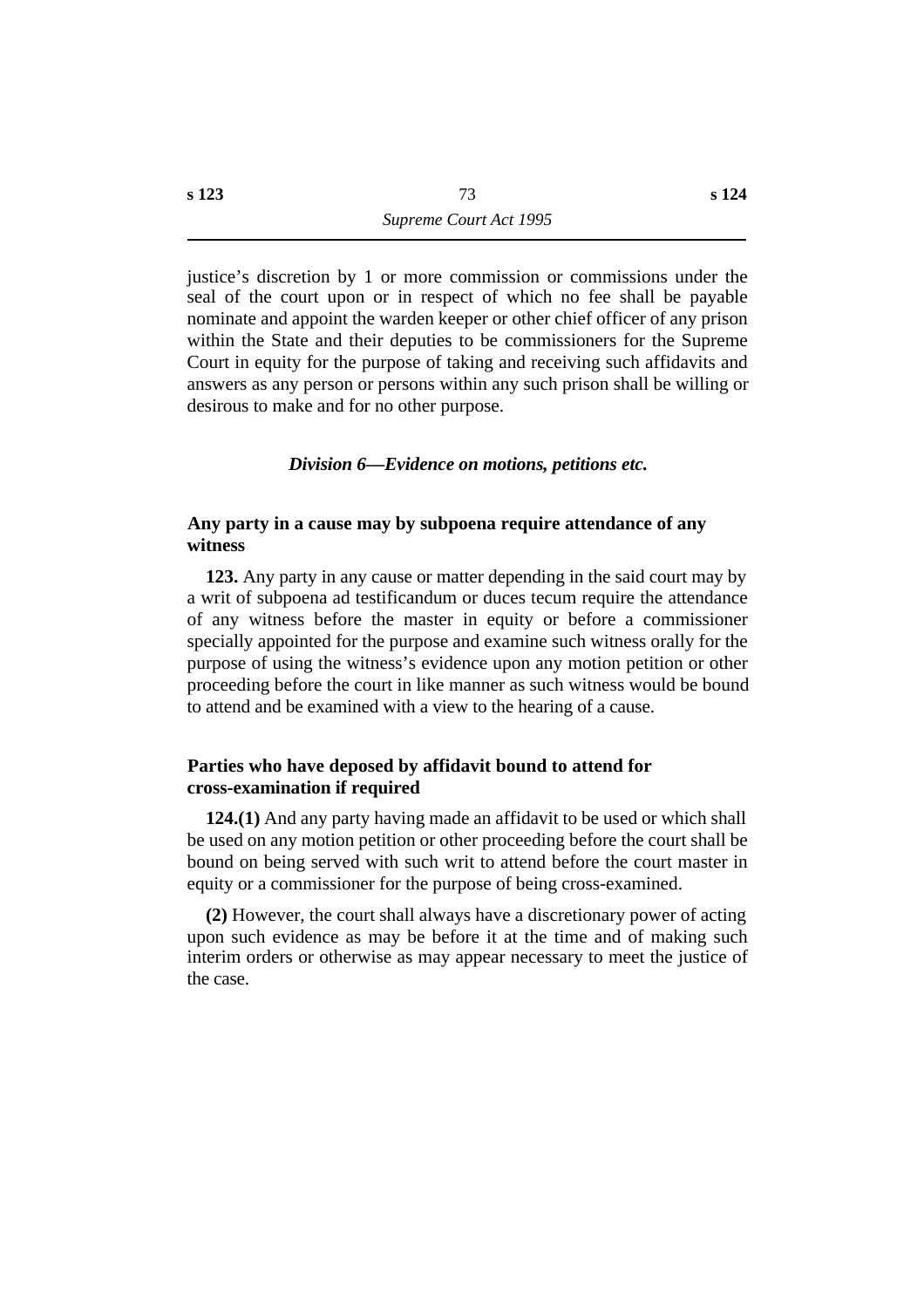## *†Division 7—Evidence taken out of the jurisdiction*

# **˙Pleas declarations etc. how to be sworn and taken in places out of this State**

**125.** All pleas answers disclaimers examinations affidavits declarations affirmations and attestations of honour in causes or matters depending in the Supreme Court in equity may be sworn and taken in any place out of this State under the dominion of Her Majesty before any judge court notary public or person lawfully authorised to administer oaths at such place or before any of Her Majesty's consuls or vice-consuls or before any Australian consular officer within the meaning of the *Australian Consular Officers' Notarial Powers and Evidence Act 1946* or before any other person who is a consular officer within the meaning of the *Evidence and Discovery Act 1867*, section 37A, in any place out of Her Majesty's dominions and the judges and other officers of the said Supreme Court shall take judicial notice of the seal or signature as the case may be and authority of any such court judge notary public person consul or vice-consul or of such Australian consular officer or, as the case may be, of such other person who is a consular officer within the meaning of the *Evidence and Discovery Act 1867*, section 37A attached appended or subscribed to any such plea answer disclaimer examination affidavit affirmation attestation of honour declaration or other document to be used in the said court.

#### *†Division 8—Scientific assistance*

#### **˙Court in equity may obtain assistance of scientific persons and others**

**126.** It shall be lawful for the Supreme Court or any judge thereof in such way as they may think fit to obtain the assistance of conveyancing counsel accountants merchants engineers actuaries or other scientific persons the better to enable such court or judge to determine any matter at issue in any cause or proceeding depending in the equity jurisdiction of the court and to act upon the certificate of such persons.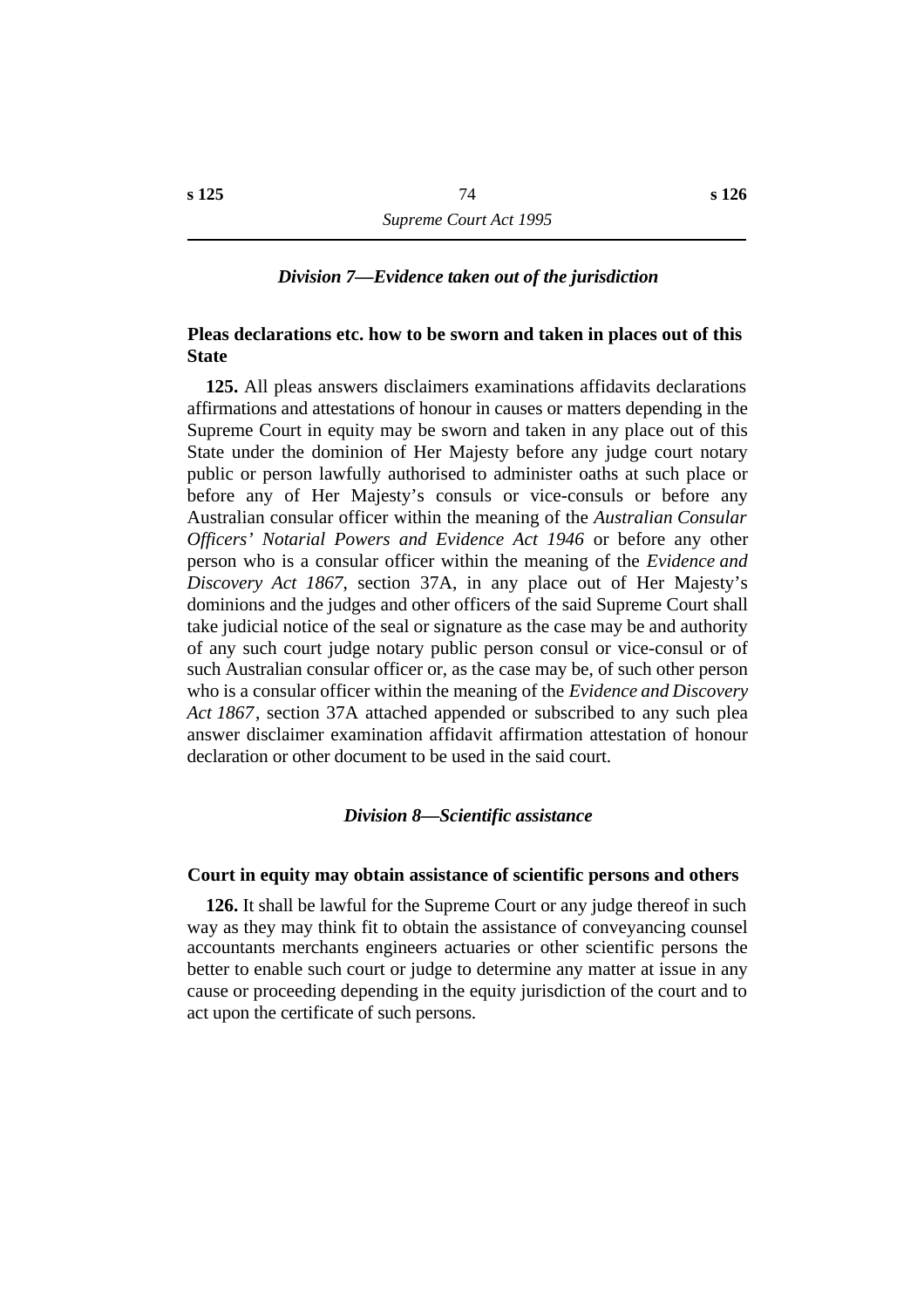### **˙Fees to such persons**

**127.** The allowances in respect of fees to such conveyancing counsel accountants merchants engineers actuaries and other scientific persons shall be regulated by the taxing officer of the said court subject to an appeal to any judge whose decision shall be final.

### *†Division 9—Declarations*

#### **˙Suit may be for declaratory order only**

**128.** No suit shall be open to objection on the ground that a merely declaratory decree or order is sought thereby and it shall be lawful for the court to make binding declarations of right without granting consequential relief.

### *†Division 10—Directions*

# **˙Where account required to be taken court may give special directions as to the mode of taking same**

**129.** It shall be lawful for the court in any case where any account is required to be taken to give such special directions (if any) as it may think fit with respect to the mode in which the account should be taken or vouched and such special directions may be given either by the decree or order directing such account or by any subsequent order or orders upon its appearing to the court that the circumstances of the case are such as to require such special directions and particularly it shall be lawful for the court in cases where it shall think fit so to do to direct that in taking the account the books of account in which the accounts required to be taken have been kept or any of them shall be taken as prima facie evidence of the truth of the matters therein contained with liberty to the parties interested to take such objections thereto as they may be advised.

## **˙Where property is the subject of proceedings court may allow to parties the annual income**

**130.** Where any real or personal property shall form the subject of any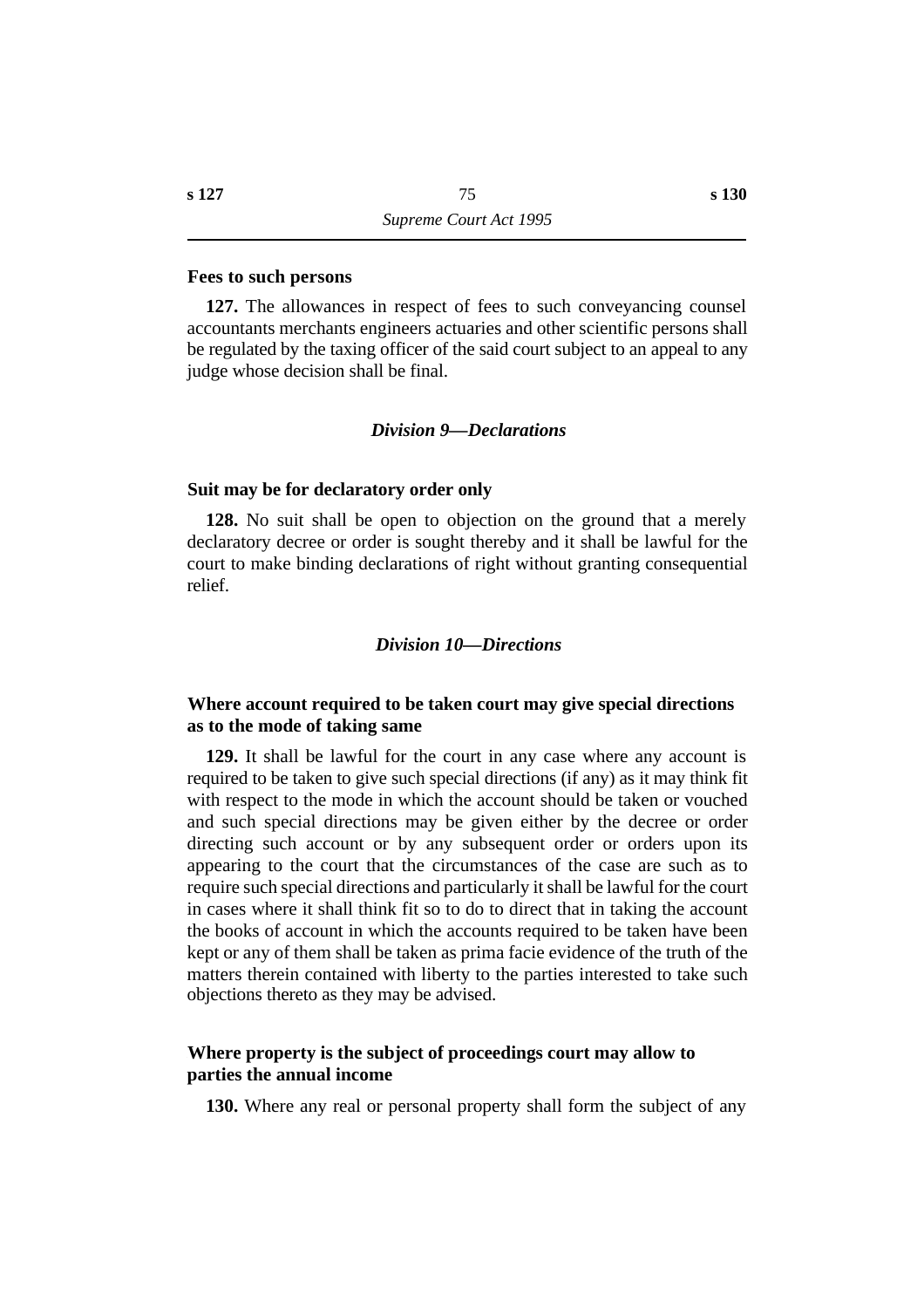proceedings in the Supreme Court in equity and the court shall be satisfied that the same will be more than sufficient to answer all the claims thereon which ought to be provided for in such suit it shall be lawful for the said court at any time after the commencement of such proceedings to allow to the parties interested therein or any 1 or more of them the whole or part of the annual income of such real property or a part of such personal property or a part or the whole of the income thereof up to such time as the said court shall direct and for that purpose to make such orders as may appear to the said court necessary or expedient.

# **˙Heir or devisee of real estate not to claim payment of mortgage out of personal assets**

**131.(1)** When any person shall after 31 December 1855 have died seized of or entitled to any estate or interest in any land or other hereditaments which shall at the time of the person's death have been charged with the payment of any sum or sums of money by way of mortgage and such person shall not by the person's will or deed or other document have signified any contrary or other intention the heir or devisee to whom such land or hereditaments shall descend or be devised shall not be entitled to have the mortgage debt discharged or satisfied out of the personal estate or any other real estate of such person but the land or hereditaments so charged shall as between the different persons claiming through or under the deceased person be primarily liable to the payment of all mortgage debts with which the same shall be charged every part thereof according to its value bearing a proportionate part of the mortgage debts charged on the whole thereof.

**(2)** However, nothing herein contained shall affect or diminish any right of the mortgagee on such lands or hereditaments to obtain full payment or satisfaction of the mortgagee's mortgage debt either out of the personal estate of the person so dying as aforesaid or otherwise.

**(3)** In addition, nothing herein contained shall affect the rights of any person claiming under or by virtue of any will deed or document made before 1 January 1856.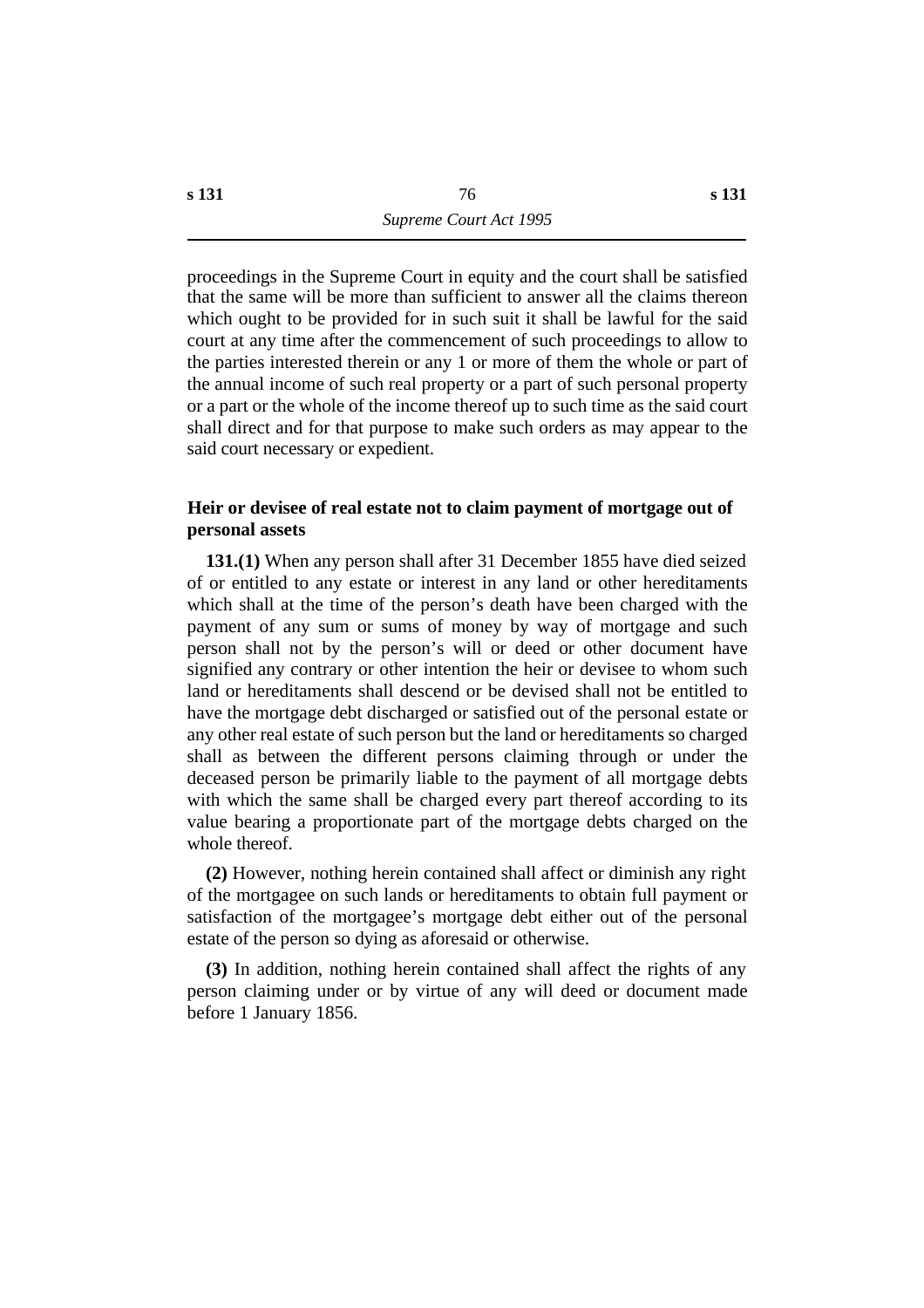### *†Division 11—Contempt*

# **˙Sheriff to keep a register of persons committed and report 4 times a year to the court**

**132.** The sheriff shall keep a register of the names of all persons committed by the Supreme Court in equity for contempts stating the dates and the grounds of their several commitments and the dates of their respective discharges and shall in every term make a report to the Supreme Court of the names and descriptions of such prisoners in the sheriff's custody on each of such days respectively with the causes and dates of their respective commitments.

# **˙Defendants brought into court by habeas corpus or in custody and refusing to enter appearance court may enter it for them**

**133.** If any defendant by virtue of any writ of habeas corpus or other process issuing out of the court in equity shall be brought into court and shall refuse or neglect or being within the walls of any prison in Queensland under or charged with an attachment or other process of contempt shall after 14 days previous notice in writing requiring the defendant to enter an appearance refuse or neglect to enter the defendant's appearance according to the rules or method required by the said court or to appoint an attorney of such court to act on the defendant's behalf such court may appoint an attorney of such court to enter an appearance for such defendant and such proceedings may thereupon be had in the cause as if the party had actually appeared.

# **˙Any person in custody for contempt for not executing any deed etc. and after 2 months still refusing to execute court may order registrar to execute the same**

**134.** When any person shall have been directed by any decree or order to execute any deed or other instrument or make a surrender or transfer and shall have refused or neglected to execute make or transfer the same and shall have been committed to prison under process for such contempt or being confined in prison for any other cause shall have been charged with or detained under process for such contempt and shall remain in such prison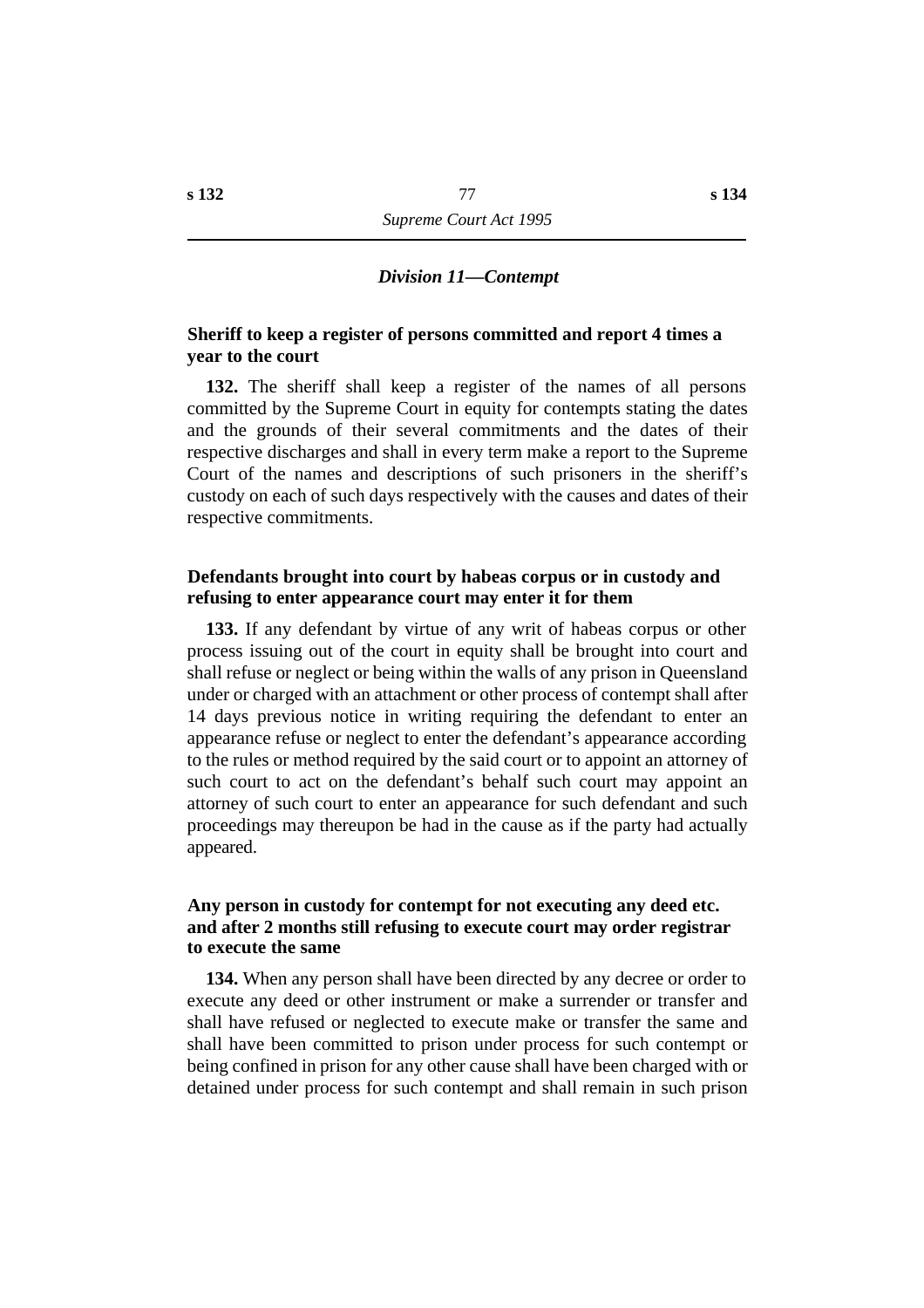the court may upon motion or petition and upon affidavit that such person has after the expiration of 2 calendar months from the time of the person being committed under or charged with or detained under such process again refused to execute such deed or instrument order or appoint the registrar or if the act is to be done out of Brisbane then if necessary one of the commissioners of the Supreme Court in equity to execute such deed or other instrument or to make such surrender or transfer for and in the name of such person and the execution of the said deed or other instrument and the surrender or transfer made by the said registrar or commissioner shall in all respects have the same force and validity as if the same had been executed or made by the party himself or herself and within 10 days after the execution or making of any such deed or other instrument or surrender or transfer notice thereof shall be given by the adverse solicitor to the party in whose name the same is executed or made and such party as soon as the deed or other instrument surrender or transfer shall be executed made levied or suffered shall be considered as having cleared the party's contempt except as far as regards the payment of the costs of the contempt and shall be entitled to be discharged therefrom under any of the provisions of this part applicable to the party's case and the court shall make such order as shall be just touching the payment of the costs of or attending any such deed surrender instrument or transfer.

# **˙A person committed for contempt for not delivering up books etc. any sequestrator may seize the same**

**135.** Where a person shall be committed for a contempt in not delivering to any person or persons or depositing in court or elsewhere as by any order may be directed books papers or any other articles or things any sequestrator or sequestrators appointed under any commission of sequestration shall have the same power to seize and take such books papers writings or other articles or things being in the custody or power of the person against whom the sequestration issues as they would have over the person's own property and thereupon such articles or things so seized and taken shall be dealt with by the court as shall be just and after such seizure it shall be lawful for the court upon the application of the prisoner or of any other person in the cause or matter or upon any report to be made in pursuance of this part to make such order for the discharge of the prisoner upon such terms and if it shall see fit making any costs in the cause as to the court shall seem proper.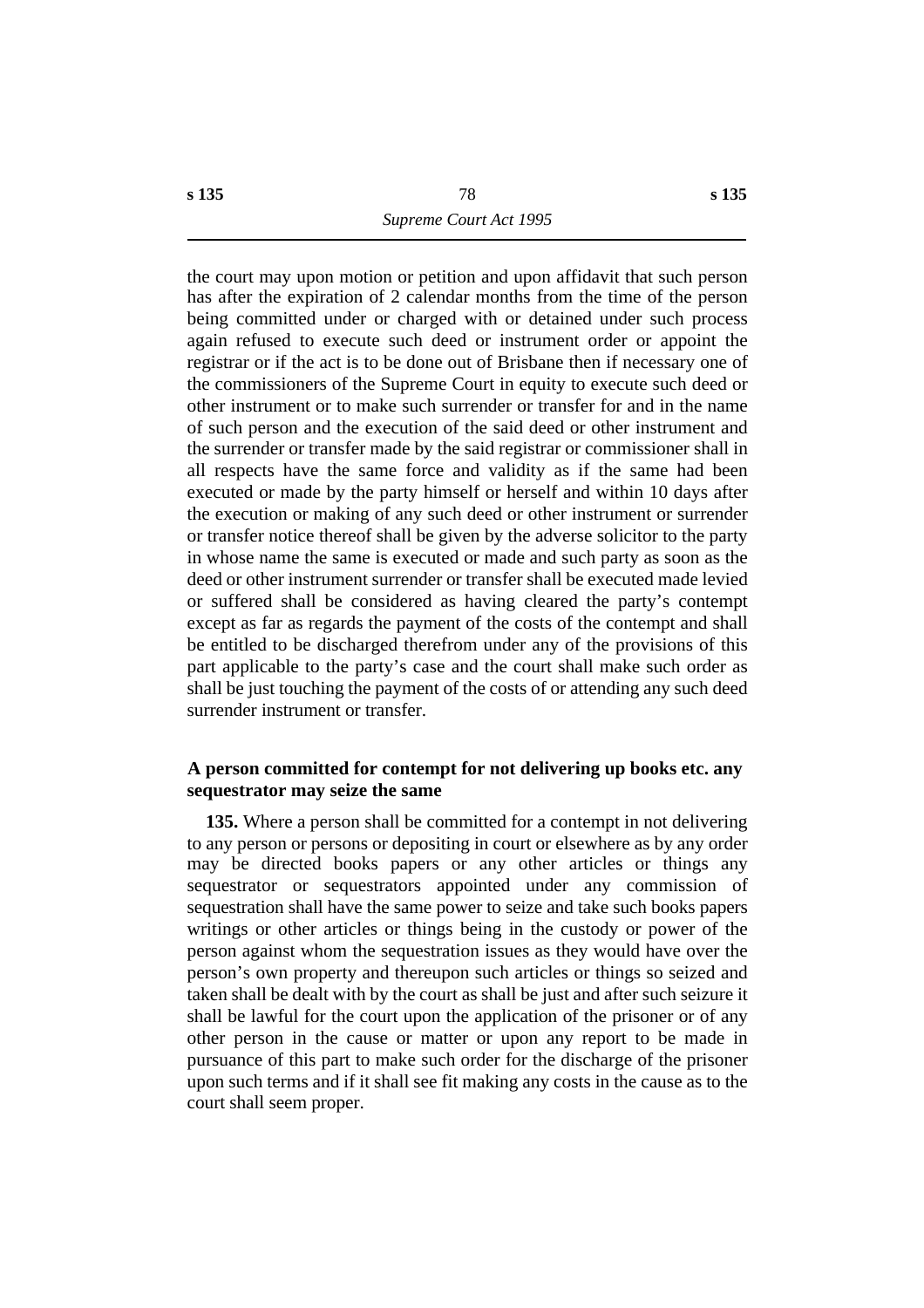## **˙Other cases of contempt court may order discharge upon terms**

**136.** In any other case of a commitment for contempt not herein specially provided for the court may upon any such application as last aforesaid or upon any such report as aforesaid make such order for the discharge of the prisoner upon any such terms and making if the court shall see fit any costs in the cause as to the court shall seem proper.

# **˙A person committed for contempt omitting to apply for the person's discharge the court may compulsorily discharge the person**

**137.** Where any person committed for a contempt shall be entitled to discharge upon applying to the court but shall omit to make such application the court may upon any such report as aforesaid compulsorily discharge such person from the contempt and from custody and pay the costs of the contempt out of any funds belonging to the person over which the court may have power or make them costs in the cause as against the person or may discharge the person from the contempt but leave the person in custody for the costs which may be cleared if the person be insolvent under the provisions hereinafter contained in that behalf.

## *†Division 12—Insolvents*

# **˙Discharge of insolvent may extend to process for contempt in nonpayment of money and to costs incurred by creditor but subject to taxation**

**138.** The discharge of any prisoner adjudicated upon under the authority of any Act already or which may hereafter be passed for the relief of insolvent debtors shall and may extend to all process issuing from any court of equity for any contempt of such court for nonpayment of money or of costs charges or expenses in any such court and in such case the said discharge shall be deemed to extend to all costs which such prisoner shall be liable to pay in consequence or by reason of such contempt or on purging the same and every discharge so adjudicated as aforesaid as to any debt or damages of any creditor of such prisoner shall be deemed to extend also to all costs incurred by such creditor before the filing of such prisoner's schedule in any action or suit brought by such creditor against such prisoner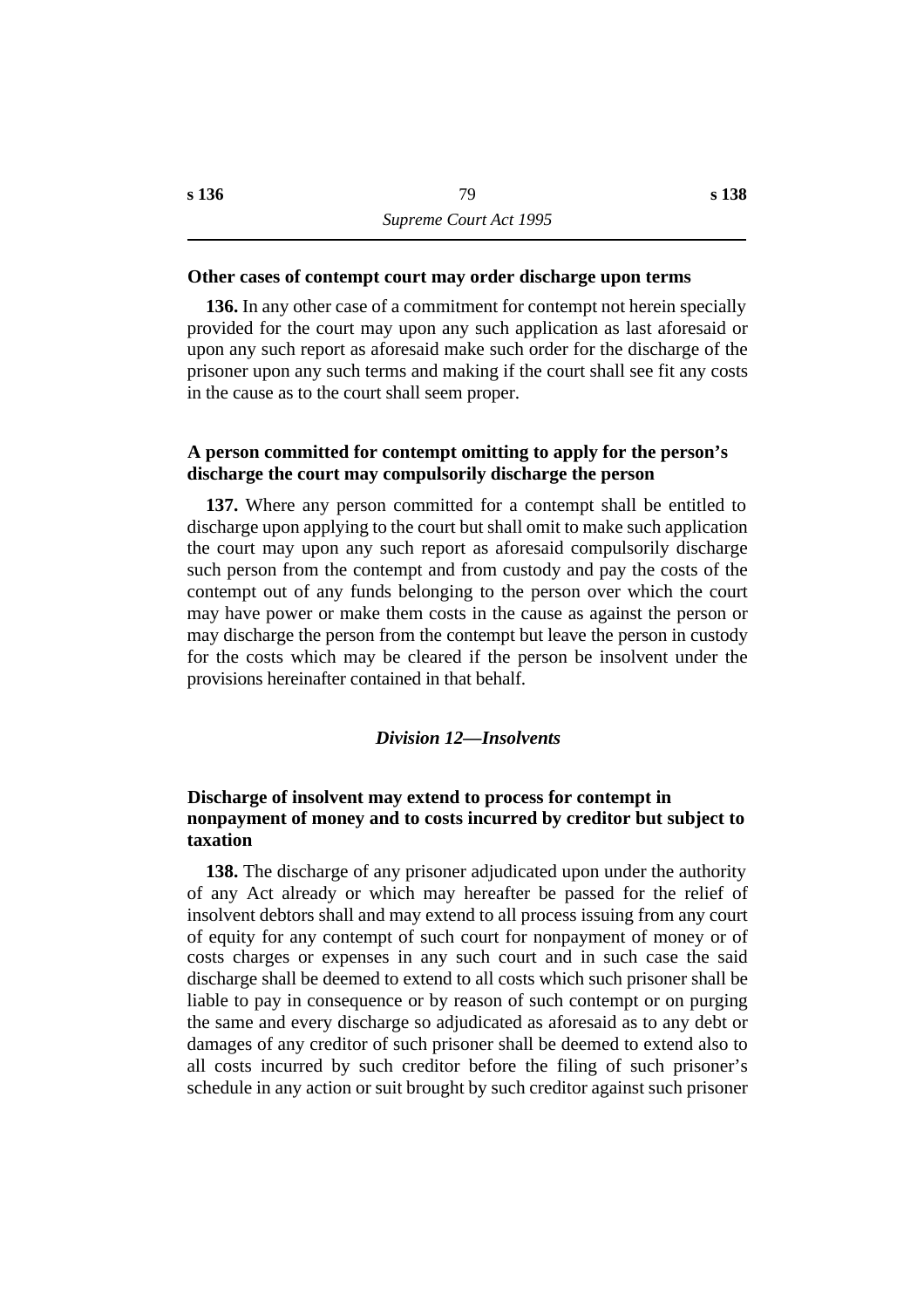for the purpose for the recovery of the same and all persons as to whose demands for any such costs money or expenses any such persons shall be so adjudged to be discharged shall be deemed and taken to be creditors of such prisoner in respect thereof and entitled to the benefits of all the provisions made for creditors by the said Act or any future Act subject nevertheless to such ascertaining of the amount of the said demands as may be had by taxation or otherwise and to such examination thereof as is in the said lastmentioned Act or as shall be in any future Act provided in respect of all claim to a dividend of such insolvent's estate and effects.

### *†Division 13—Privilege*

# **˙Appearances may be put in for defendants having privilege of Parliament in court of equity on return of process of sequestration**

**139.(1)** And whereas in many cases persons having privilege of Parliament are named as defendants in suits instituted in courts of equity against them either alone or jointly with other persons for enforcing against them demands and duties cognisable in courts of equity and in some cases such defendants having privileges of Parliament have stood out to the return of process of sequestration issued against them for enforcing appearance and such process of sequestration hath not been found sufficient to enforce such appearance be it therefore enacted.

**(2)** That in case any defendant having privilege of Parliament shall upon a return of process of sequestration issued against the defendant for not putting in an appearance to any original or other bill of complaint instituted against the defendant in a court of equity for enforcing discovery and relief or discovery alone (as the case may be) neglect to appear that then and in such case such court upon producing the return of such sequestration in court may on the motion or other application of the plaintiff in such cause appoint a solicitor to enter an appearance for such defendant so having privilege of Parliament and such proceedings may be thereupon had in the cause as if the party had actually appeared.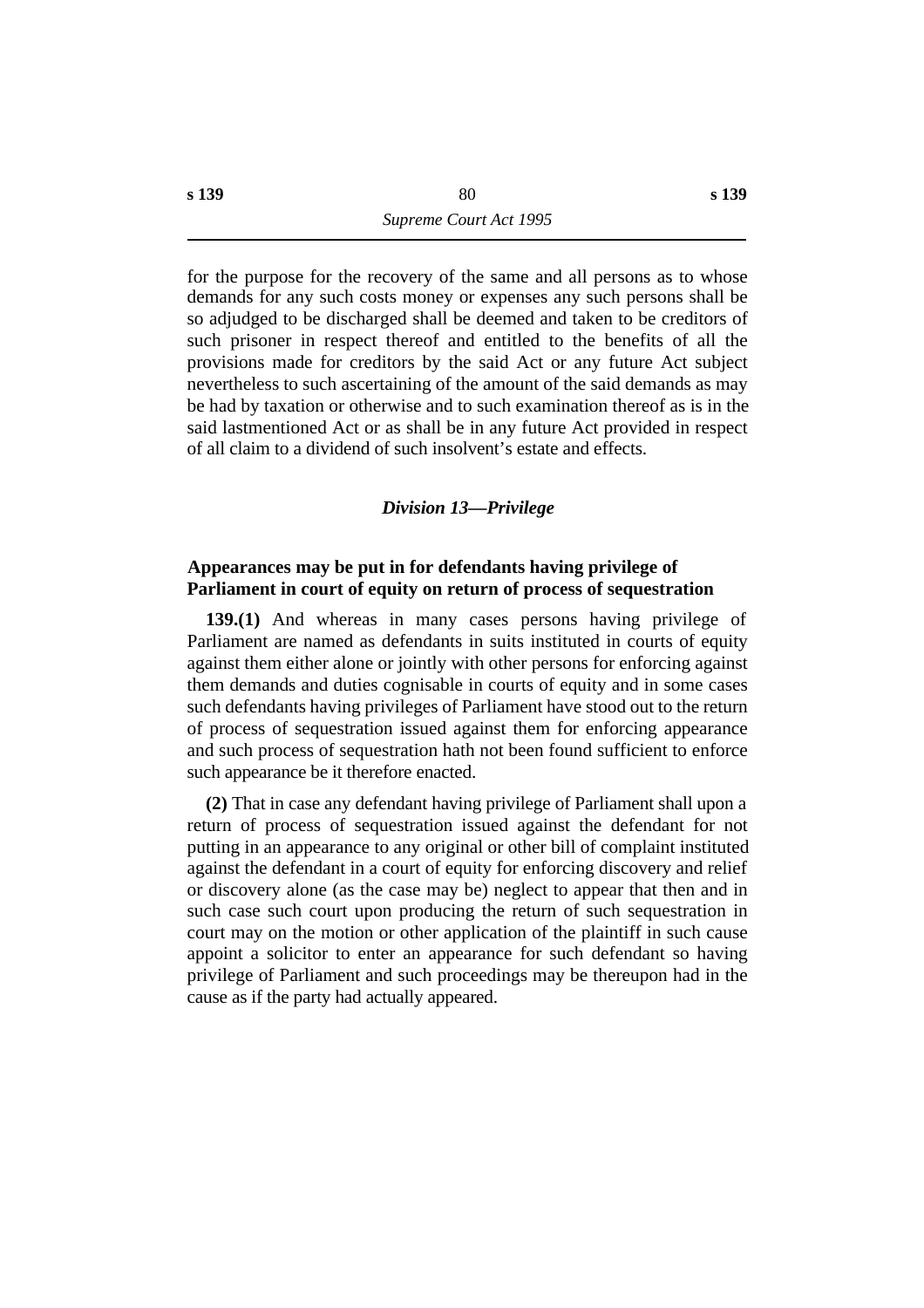### *†Division 14—Attestations upon honour*

#### **˙Commissioners and others may take attestations upon honour**

**140.** Every person by law authorised to administer oaths and take declarations and affirmations shall be so authorised to take attestations upon honour.

### *†Division 15—Jurisdiction in infancy*

# **˙Mother petitioning may obtain access to mother's infant under regulations**

**141.** It shall be lawful for the Supreme Court or for the primary judge of the said court in equity or during the primary judge's absence or illness for any other judge of the said court upon hearing the petition of the mother of an infant being in the sole custody or control of the father thereof or of any person by the judge's authority or of any guardian after the death of the father if the said court or judge shall see fit to make order for the access of the petitioner to such infant at such times and subject to such regulations as the said court or judge shall deem convenient and just and if such infant shall be within the age of 7 years to make order that such infant shall be delivered to and remain in the custody of the petitioner until attaining such age subject to such regulations as the said court or judge shall deem convenient and just.

#### **˙Orders may be enforced by process of contempt**

**142.** All orders which shall be made by virtue of this part by the said court or judge shall be enforced by process of contempt of the said court.

### **˙Unless in cases of adultery**

**143.** However, no order shall be made by virtue of this part whereby the mother against whom adultery shall be established by the judgment decree or sentence of the court in its matrimonial causes jurisdiction shall have the custody of any infant or access to any infant anything herein contained to the contrary notwithstanding.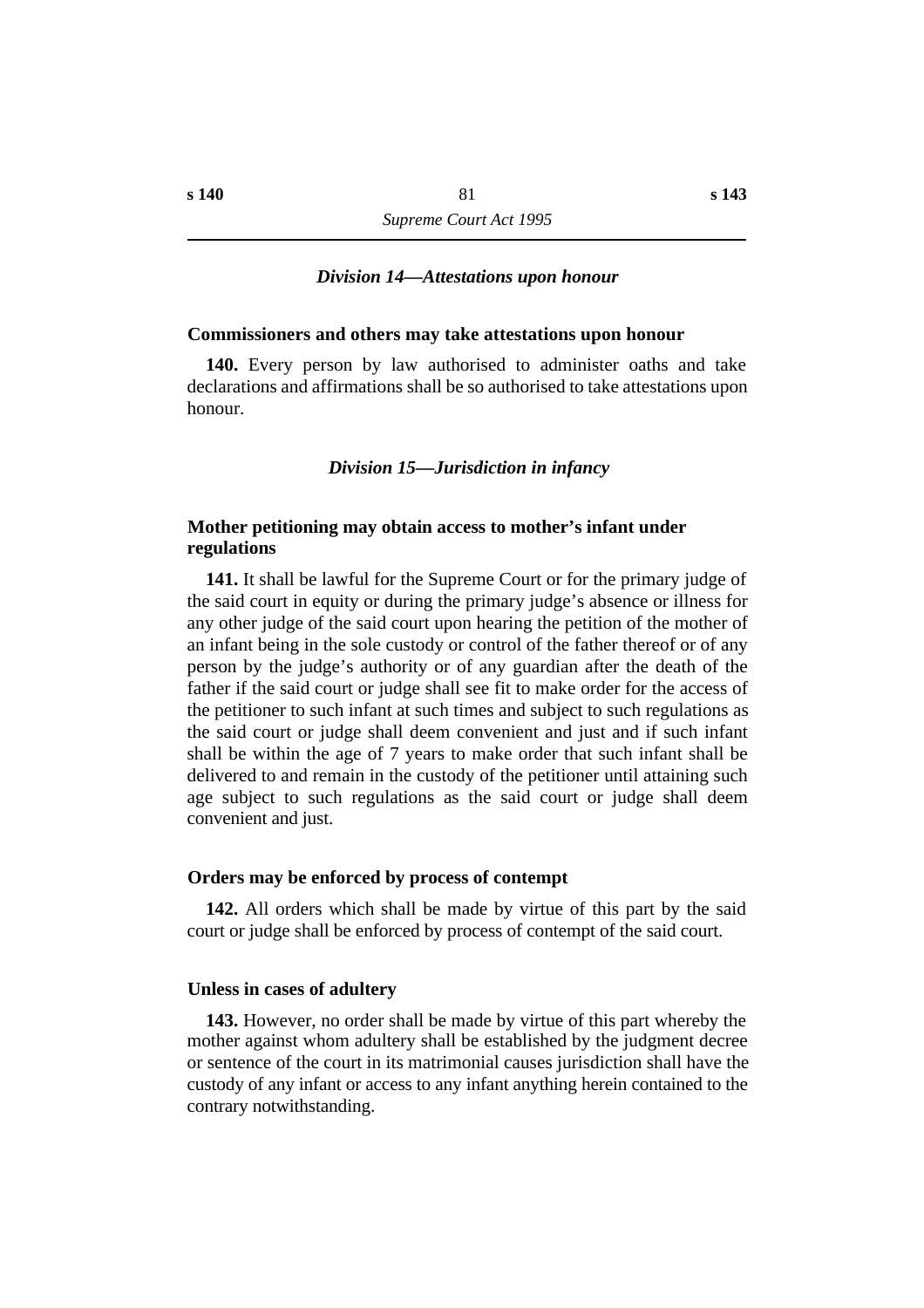# **˙Infants may with the approbation of the Supreme Court make valid settlements or contracts for settlements of their real and personal estate upon marriage**

**144.(1)** It shall be lawful for every infant upon or in contemplation of his or her marriage with the sanction of the Supreme Court in its equitable jurisdiction to make a valid and binding settlement or contract for a settlement of all or any part of his or her property or property over which he or she has any power of appointment whether real or personal and whether in possession reversion remainder or expectancy and every conveyance appointment and assignment of such real or personal estate or contract to make a conveyance appointment or assignment thereof executed by such infant with the approbation of the said court for the purpose of giving effect to such settlement shall be as valid and effectual as if the person executing the same were of full age.

**(2)** However, this enactment shall not extend to powers of which it is expressly declared that they shall not be exercised by an infant.

## **˙In case infant die under age appointment etc. to be void**

**145.** In addition, in case any appointment under a power of appointment or any disentailing assurance shall have been executed by any infant tenant in tail under the provisions of this part and such infant shall afterwards die under age such appointment or disentailing assurance shall thereupon become absolutely void.

## **˙The sanction of the Supreme Court to be given upon petition**

**146.** The sanction of the Supreme Court in its equitable jurisdiction to any such settlement or contract for a settlement may be given upon petition presented by the infant or his or her guardian in a summary way without the institution of a suit and if there be no guardian the court may require a guardian to be appointed or not as it shall think fit and the court also may if it shall think fit require that any persons interested or appearing to be interested in the property should be served with notice of such petition.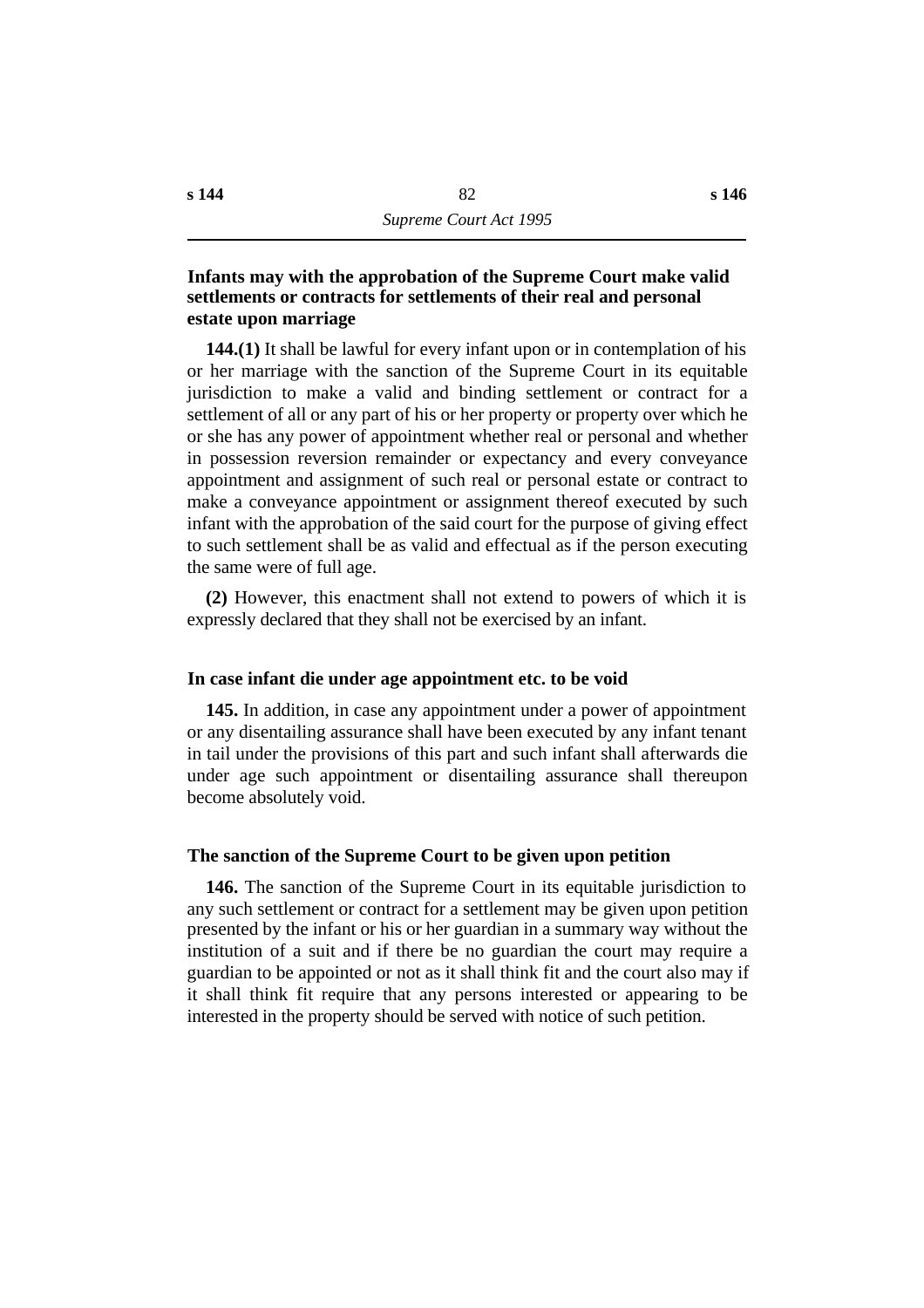## **˙Not to apply to males under 17 or females under 17 years of age**

**147.** However, nothing in this part contained shall apply to any male infant under the age of 17 years or to any female infant under the age of 17 years.

## **˙Jurisdiction given to the primary judge in equity or 1 other judge in the primary judge's absence or illness**

**148.** The jurisdiction and powers by sections 144 to 147 vested in the Supreme Court may be exercised by the primary judge thereof in equity or 1 other judge acting as such in the primary judge's absence or during the primary judge's illness in the same manner as the ordinary equitable jurisdiction and powers of the Supreme Court are exercised and subject in like manner to appeal rehearing and review.

# **†PART 8—PROVISIONS FROM INTERDICT ACT 1867**

#### *†Division 1—Purpose of part*

#### **˙Purpose of pt 8**

**149.** The purpose of this part is to consolidate and amend the law about arbitration, interpleader, mandamus, quo warranto, prohibition and injunction.

### *†Division 2—Interpleader*

#### **˙Action that may be taken by the court**

**150.** Upon application made by or on behalf of any defendant sued in the Supreme Court in any action of assumpsit debt detinue or trover such application being made after declaration and before plea by affidavit or otherwise showing that such defendant does not claim any interest in the subject matter of the suit but that the right thereto is claimed or supposed to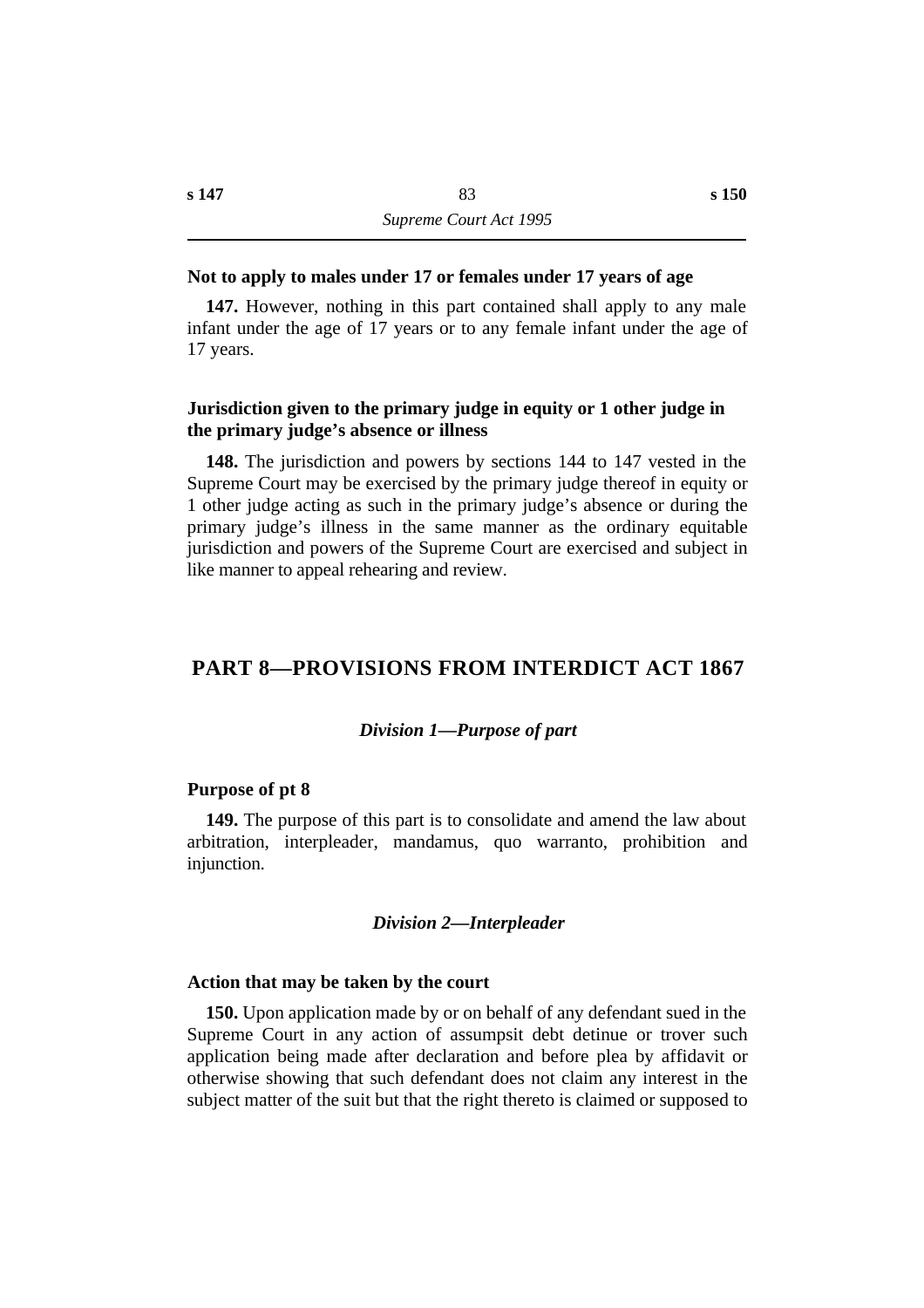belong to some third party who has sued or is expected to sue for the same and that such defendant does not in any manner collude with such third party but is ready to bring into court or to pay or dispose of the subject matter of the action in such manner as the court (or any judge thereof) may order or direct it shall be lawful for the court or any judge thereof to make rules and orders calling upon such third party to appear and to state the nature and particulars of his or her claim and maintain or relinquish his or her claim and upon such rule or order to hear the allegations as well of such third party as of the plaintiff and in the meantime to stay the proceedings in such action and finally to order such third party to make himself or herself defendant in the same or some other action or to proceed to trial on 1 or more feigned issue or issues and also to direct which of the parties shall be plaintiff or defendant on such trial or with the consent of the plaintiff and such third party their counsel or attorneys to dispose of the merits of their claims and determine the same in a summary manner and to make such other rules and orders therein as to costs and all other matters as may appear to be just and reasonable.

# **˙Judgment and decision to be final**

**151.** The judgment in any such action or issue as may be directed by the court or judge and the decision of the court or judge in a summary manner shall be final and conclusive against the parties and all persons claiming by from or under them.

# **˙If such third party shall not appear etc. the court may bar his or her claim against the original defendant**

**152.** If such third party shall not appear upon such rule or order to maintain or relinquish his or her claim being duly served therewith or shall neglect or refuse to comply with any rule or order to be made after appearance it shall be lawful for the court or judge to declare such third party and all persons claiming by from or under him or her to be forever barred from prosecuting his or her claim against the original defendant his or her executors or administrators saving nevertheless the right or claim of such third party against the plaintiff and thereupon to make such order between such defendant and the plaintiff as to costs and other matters as may appear just and reasonable.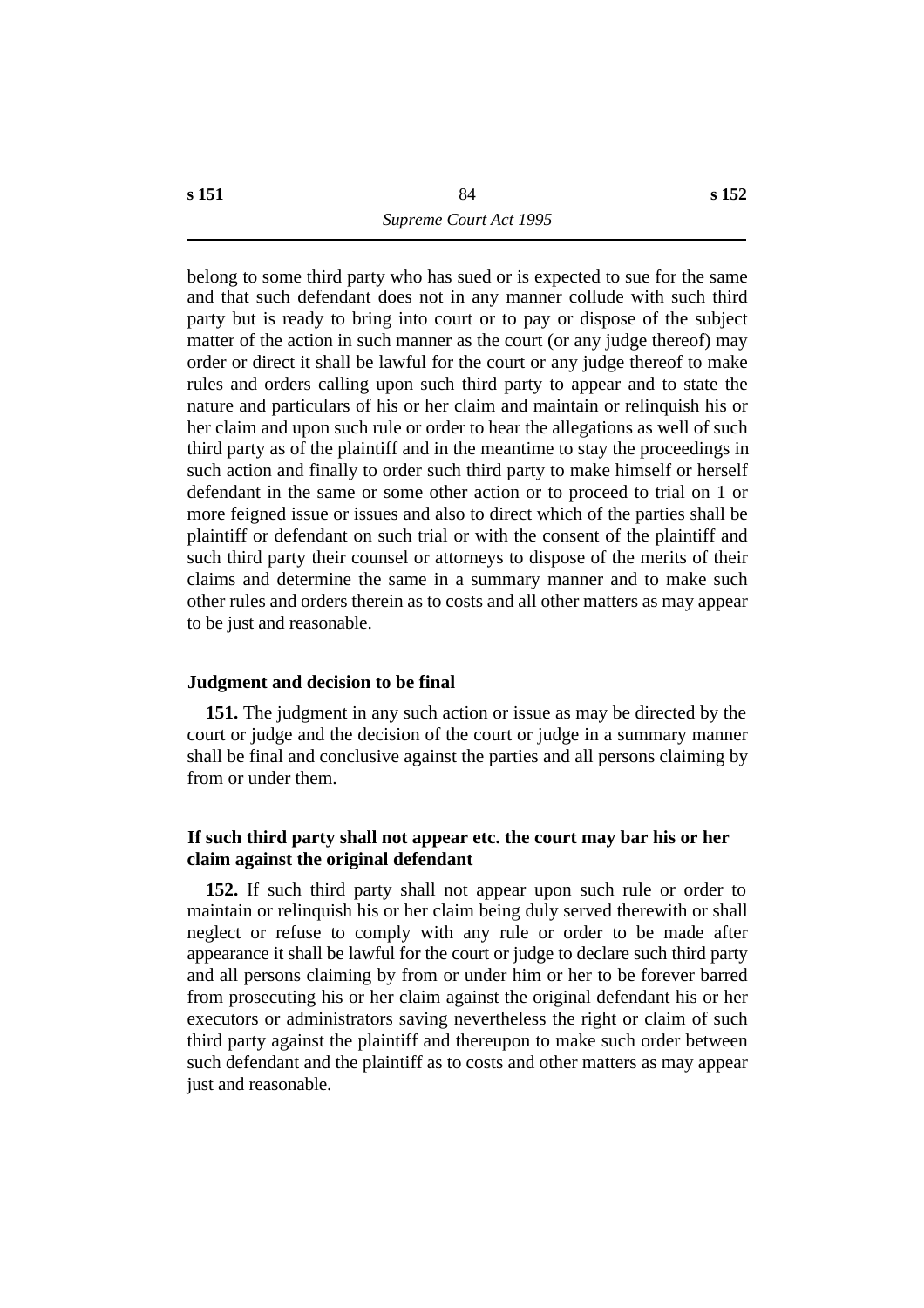### **˙Proviso as to orders made by a single judge**

**153.** However, every order to be made in pursuance of this part by a single judge not sitting in open court shall be liable to be rescinded or altered by the court in like manner as other orders made by a single judge.

# **˙If a judge thinks the matter more fit for the decision of the court the judge may refer it**

**154.** In addition, if upon application to a judge in the first instance or in any later stage of the proceedings the judge shall think the matter more fit for the decision of the court it shall be lawful for the judge to refer the matter to the court and thereupon the court shall and may hear and dispose of the same in the same manner as if the proceeding had originally commenced by rule of court instead of the order of a judge.

### **˙Interpleader may be granted though titles have not a common origin**

**155.** Where an action has been commenced in respect of a common law claim for the recovery of money or goods or when the goods and chattels have been taken or are intended to be taken in execution under process issued from the Supreme Court or any court of record in the State and the defendant in such action or the sheriff or other officer has applied for relief under the provisions of this part it shall be lawful for the court or a judge to whom such application is made to exercise all the powers and authorities given to them by this part though the titles of the claimants to the money goods or chattels in question or to the value or proceeds thereof have not a common origin but are adverse to and independent of one another.

## **˙Power to court or judge to decide summarily in certain cases**

**156.** Upon hearing of any rule or order calling upon persons to appear and state the nature and particulars of their claims it shall be lawful for the court or a judge wherever the amount in dispute or the value of the goods seized shall not exceed \$100 if it shall appear to them or the judge desirable and right to do so at the request of either party to dispose of the merits of the respective claims of such parties and to determine the same in a summary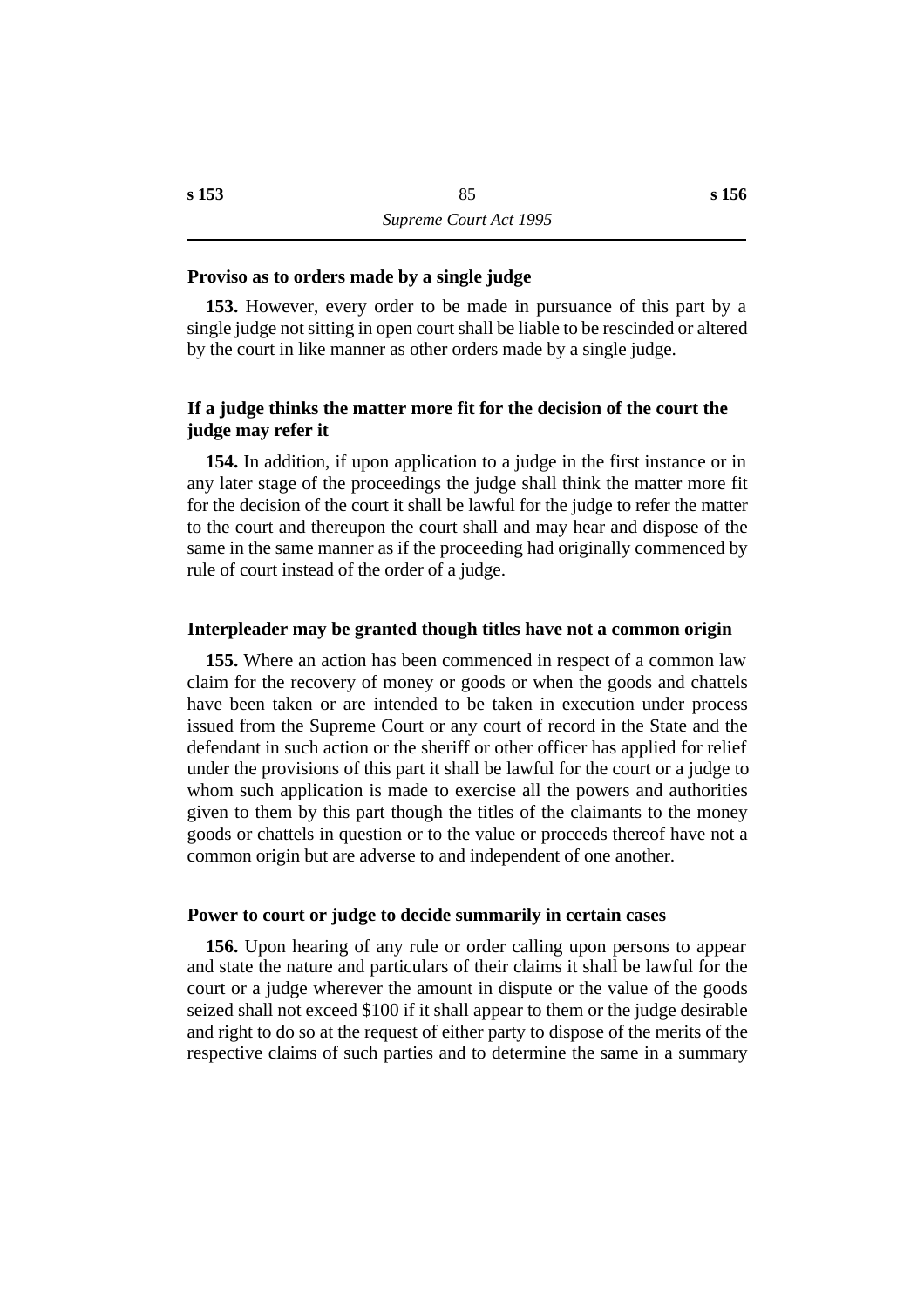manner upon such terms as they or the judge shall think fit to impose and to make such other rules and orders therein as to costs and all other matters as may be just.

# **˙Special case may be stated where facts undisputed**

**157.** In all cases of interpleader proceedings where the question is one of law and the facts are not in dispute the judge shall be at liberty at the judge's discretion to decide the question without directing an action or issue and if the judge shall think it desirable to order that a special case be stated for the opinion of the court.

# **˙Proceedings on special cases**

**158.** The proceedings upon such case shall as nearly as may be the same as upon a special case stated under part 3.

## **˙Judgment and decision when to be final**

**159.** The judgment in any such action or issue as may be directed by the court or a judge in any interpleader proceedings and the decision of the court or a judge in a summary manner shall be final and conclusive against the parties and all persons claiming by from or under them.

# *†Division 3—Interpleader by sheriff*

# **˙For relief of sheriffs and other officers in execution of process against goods and chattels**

**160.** And whereas difficulties sometimes arise in the execution of process against goods and chattels issued by or under the authority of the Supreme Court by reason of claims made to such goods and chattels by assignees of bankrupts and other persons not being the parties against whom such process has issued whereby sheriffs and other officers are exposed to the hazard and expense of actions and it is reasonable to afford relief and protection in such cases to such sheriffs and other officers be it therefore further enacted that when any such claim shall be made to any goods or chattels taken or intended to be taken in execution under any such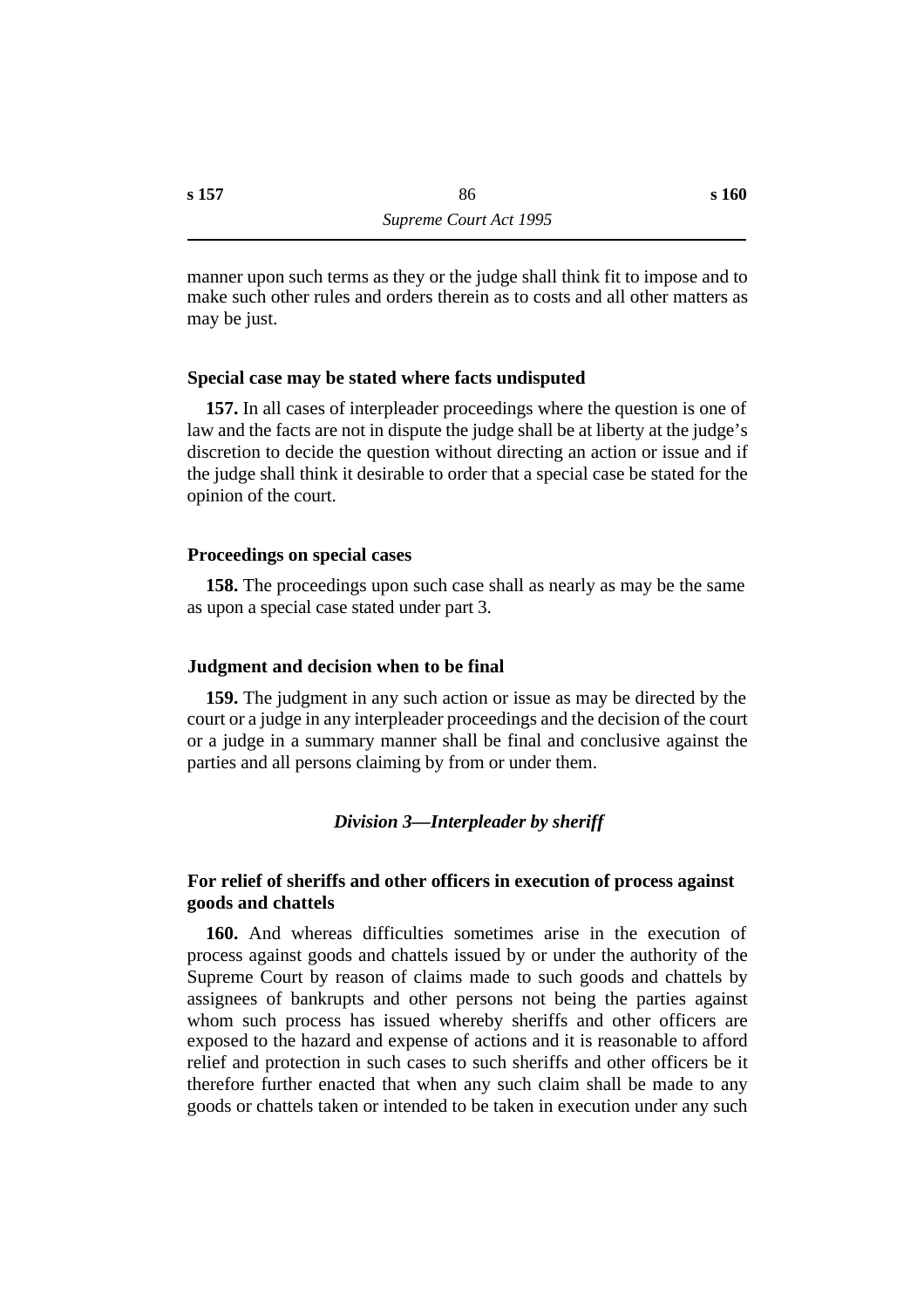process or to the proceeds or value thereof it shall and may be lawful to and for the Supreme Court or any judge thereof upon application of such sheriff or other officer made before or after the return of such process and as well before as after any action brought against such sheriff or other officer to call before them, him or her by rule of court as well the party issuing such process as the party making such claim and thereupon to exercise for the adjustment of such claims and the relief and protection of the sheriff or other officer all or any of the powers and authorities hereinbefore contained and make such rules and decisions as shall appear to be just according to the circumstances of the case and the costs of all such proceedings shall be in the discretion of the said court or judge.

## **˙Court or judge may direct sale of goods seized in execution**

**161.** Where goods or chattels have been seized in execution by a sheriff or other officer under process of the Supreme Court and some third party claims to be entitled under a bill of sale or otherwise to such goods or chattels by way of security for a debt the court or a judge may order a sale of the whole or part thereof upon such terms as to the payment of the whole or part of the secured debt or otherwise as they, he or she shall think fit and may direct the application of the proceeds of such sale in such manner and upon such terms as to such court or judge may seem just.

## **˙Sheriff's costs**

**162.** Where it shall appear to the Supreme Court or a judge thereof that the sheriff or other officer has acted bona fide and with due diligence in making application for relief under this part in case of adverse claims it shall be lawful for the said court or a judge thereof to allow the sheriff or other officer all reasonable costs and expenses which the sheriff or other officer shall have incurred as to the court or a judge shall seem fit.

## *†Division 4—Rules orders etc. in interpleader proceedings*

# **˙Rules orders etc. made in interpleader proceedings may be entered of record and made evidence**

**163.** All rules orders matters and decisions to be made and done in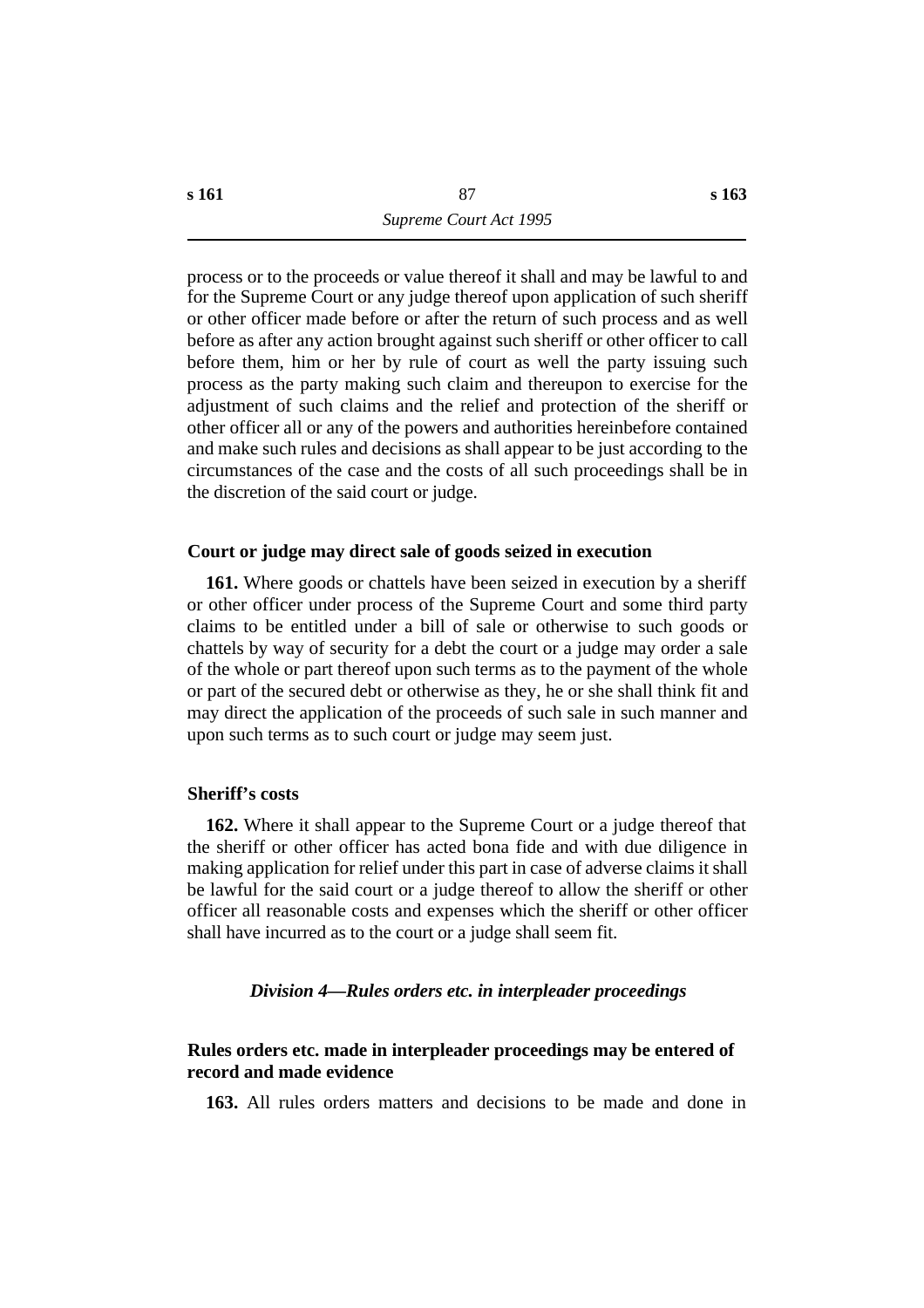interpleader proceedings under this part (excepting only any affidavits) may together with the declaration in the cause (if any) be entered of record with a note in the margin expressing the true date of such entry to the end that the same may be evidence in future times if required and to secure and enforce the payments of costs directed by any such rule or order and every such rule or order so entered shall have the force and effect of a judgment of the Supreme Court.

### *†Division 5—Prerogative writ of mandamus*

#### **˙Return to be made to first writ**

**164.** Persons required to make a return to a writ of mandamus shall make their return to the first writ.

### **˙Procedure on return of writ**

**165.** As often as any writ of mandamus shall issue out of the Supreme Court and a return shall be made thereunto it shall and may be lawful to and for the person or persons suing or prosecuting such writ of mandamus to plead to or traverse all or any the material facts contained within the said return to which the person or persons making such return shall reply take issue or demur and such further proceedings and in such manner shall be had therein for the determination thereof as might have been had if the person or persons suing such writ had brought his, her or their action on the case for a false return and if any issue shall be joined on such proceedings the person or persons suing such writ shall and may try the same in such place as an issue joined in such action on the case should or might have been tried and in such case a verdict shall be found for the person or persons suing such writ or judgment given for the person or thereupon a demurrer or *nil dicit* or for want of a replication or other pleading he, she or they shall recover his, her or their damages and costs in such manner as he, she or they might have done in such action on the case as aforesaid such costs and damages to be levied by *capias ad satisfaciendum fieri-facias* or *elegit* and a peremptory writ of mandamus shall be granted without delay for him, her or them for whom judgment shall be given as might have been if such return had been adjudged insufficient and in case judgment shall be given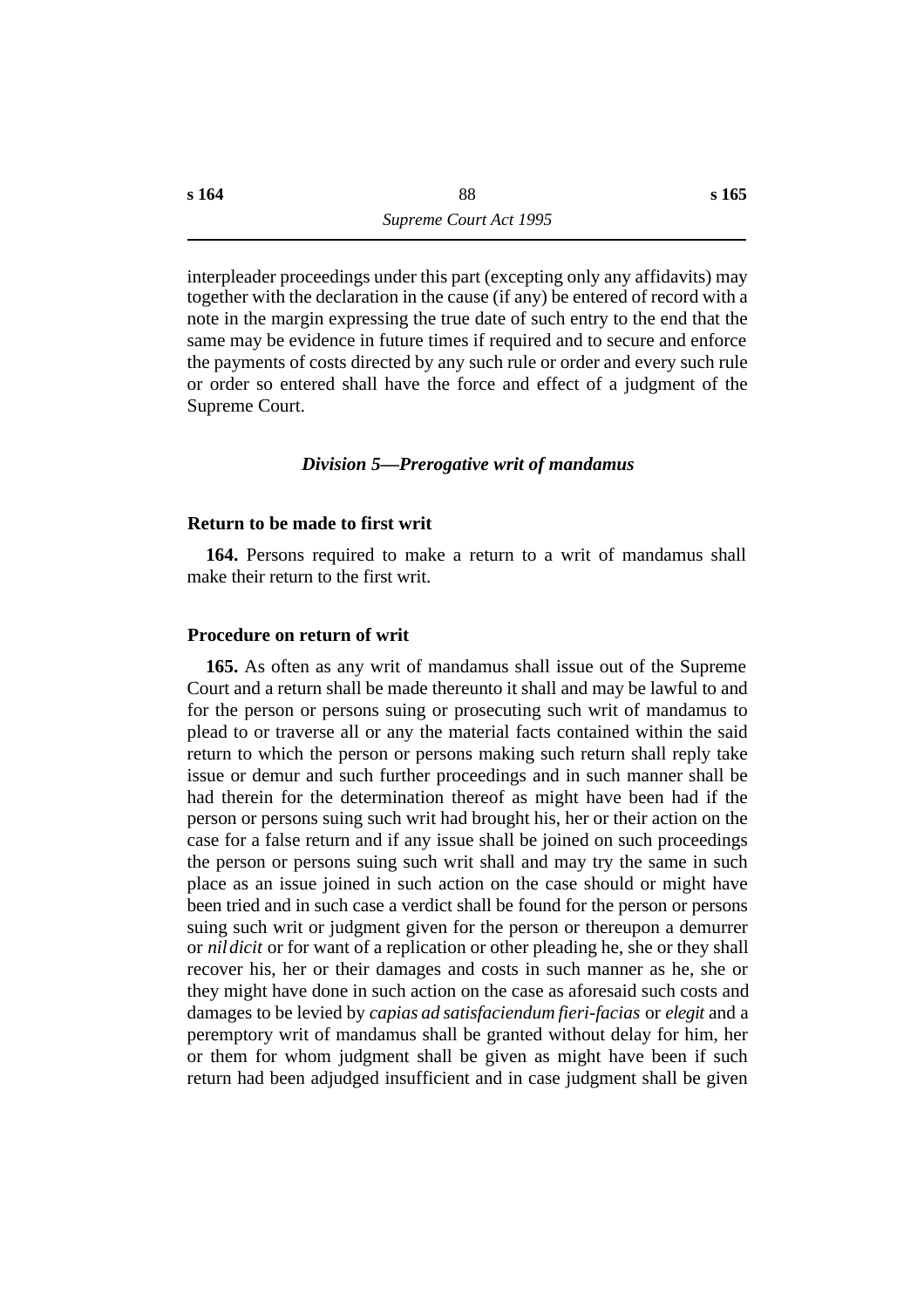for the person or persons making such return to such writ he, she or they shall recover his, her or their costs of suit to be levied in manner aforesaid.

# **˙Person against whom damages shall be recovered not liable to be sued in other actions**

**166.** However, if any damages shall be recovered by virtue of this part against any such person or persons making such return to such writ as aforesaid he, she or they shall not be liable to be sued in any other action or suit for the making such return any law usage or custom to the contrary thereof in anywise notwithstanding.

# **˙For protection of certain officers to whom writs of mandamus are directed**

**167.** And whereas writs of mandamus are sometimes issued to officers and other persons commanding them to admit to offices or do or perform other matters in respect whereof the persons to whom such writs are directed claim no right or interest or whose functions are merely ministerial in relation to such offices or matters and it may be proper that such officers and persons should in certain cases be protected against the payment of damages or costs to which they may otherwise become liable be it therefore enacted that—

**(1)** It shall be lawful for the court to which application may be made for any writ of mandamus if such court shall see fit so to do to make rules and orders calling not only upon the person to whom such writ may be required to issue but also all and every other person having or claiming any right or interest in or to the matter of such writ to show cause against the issuing of such writ and payment of costs of the application and upon the appearance of such other person in compliance with such rules or in default of appearance after service thereof to exercise all such powers and authorities and make all such rules and orders applicable to the case as are or may be given or mentioned by or in this or any Act for giving relief against adverse claims made upon persons having no interest in the subject of such claims.

**(2)** However, the return to be made to any such writ and issues joined in fact or in law upon any traverse thereof or upon any demurrer shall be made and joined by and in the name of the person to whom such writ shall be directed but nevertheless the same shall and may if the court shall think fit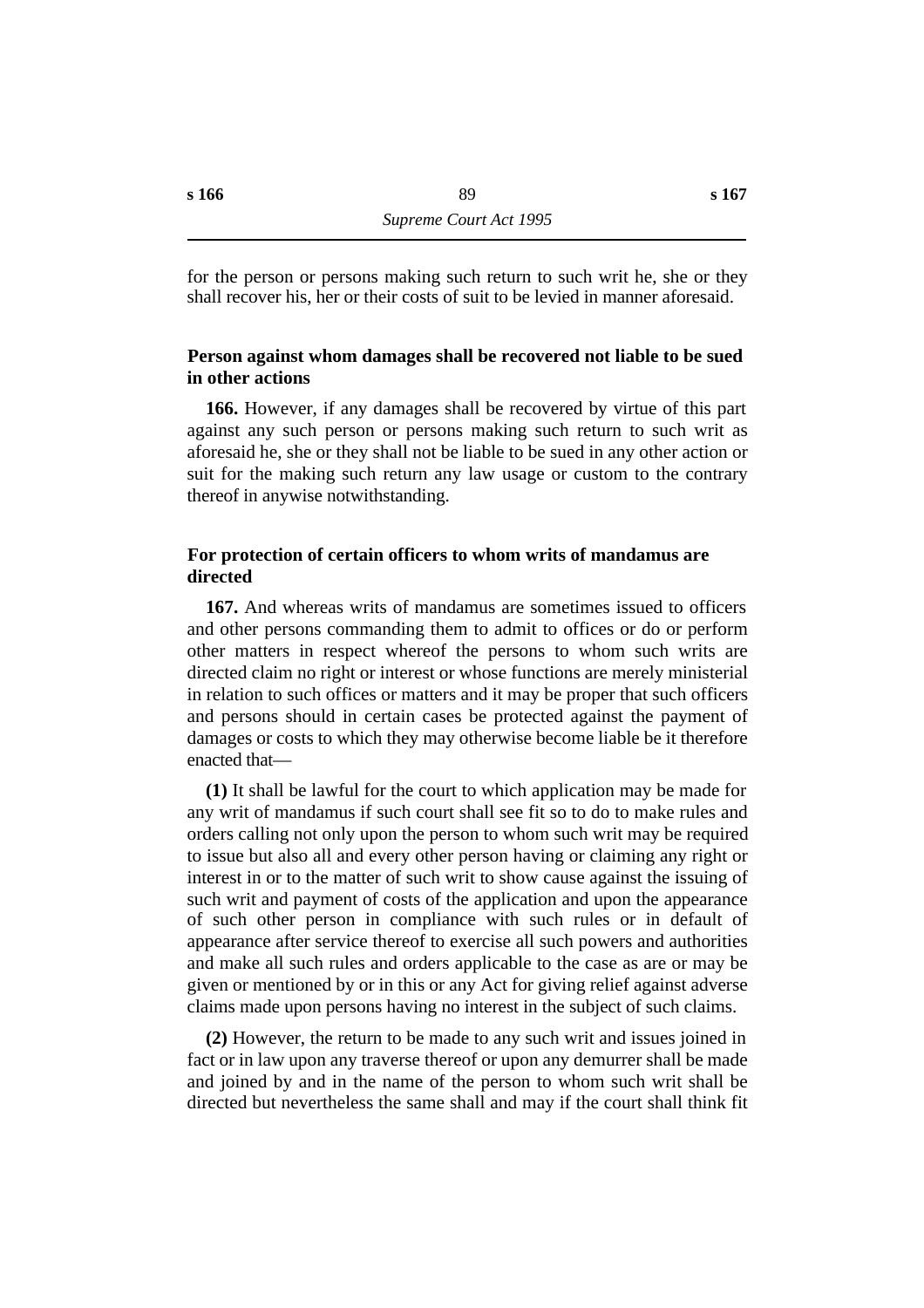so to direct be expressed to be made and joined on the behalf of such other person as may be mentioned in such rules and in that case such other person shall be permitted to frame the return and to conduct the subsequent proceedings at the person's own expense and in such case if any judgment shall be given for or against the party suing such writ such judgment shall be given against or for the person or persons on whose behalf the return shall be expressed to be made and who shall have the like remedy for the recovery of costs and enforcing the judgment as the person to whom the writ shall have been directed might and would otherwise have had.

## **˙Proceedings not to abate by removal of officer**

**168.** In case the return to any such writ shall in pursuance of the authority given by this part be expressed to be made on behalf of any other person as aforesaid the further proceedings on such writ shall not abate or be discontinued by the death or resignation of or removal from office of the person having made such return but the same shall and may be continued and carried on in the name of such person and if a peremptory writ shall be awarded the same shall and may be directed to any successor in office or right to such person.

### **˙Costs to be in the discretion of the court**

**169.** In all cases of application for any writ of mandamus whatsoever the costs of such application whether the writ shall be granted or refused and also the costs of the writ if the same shall be issued and obeyed shall be in the discretion of the court and the court is hereby authorised to order and direct by whom and to whom the same shall be paid.

### **˙Proceedings for prerogative writ of mandamus accelerated**

**170.** Upon application by motion for any writ of mandamus the rule may in all cases be absolute in the first instance if the court shall think fit and the writ may bear teste on the day of its issuing and may be made returnable forthwith whether in term or in vacation but time may be allowed to return it by the court or a judge either with or without terms.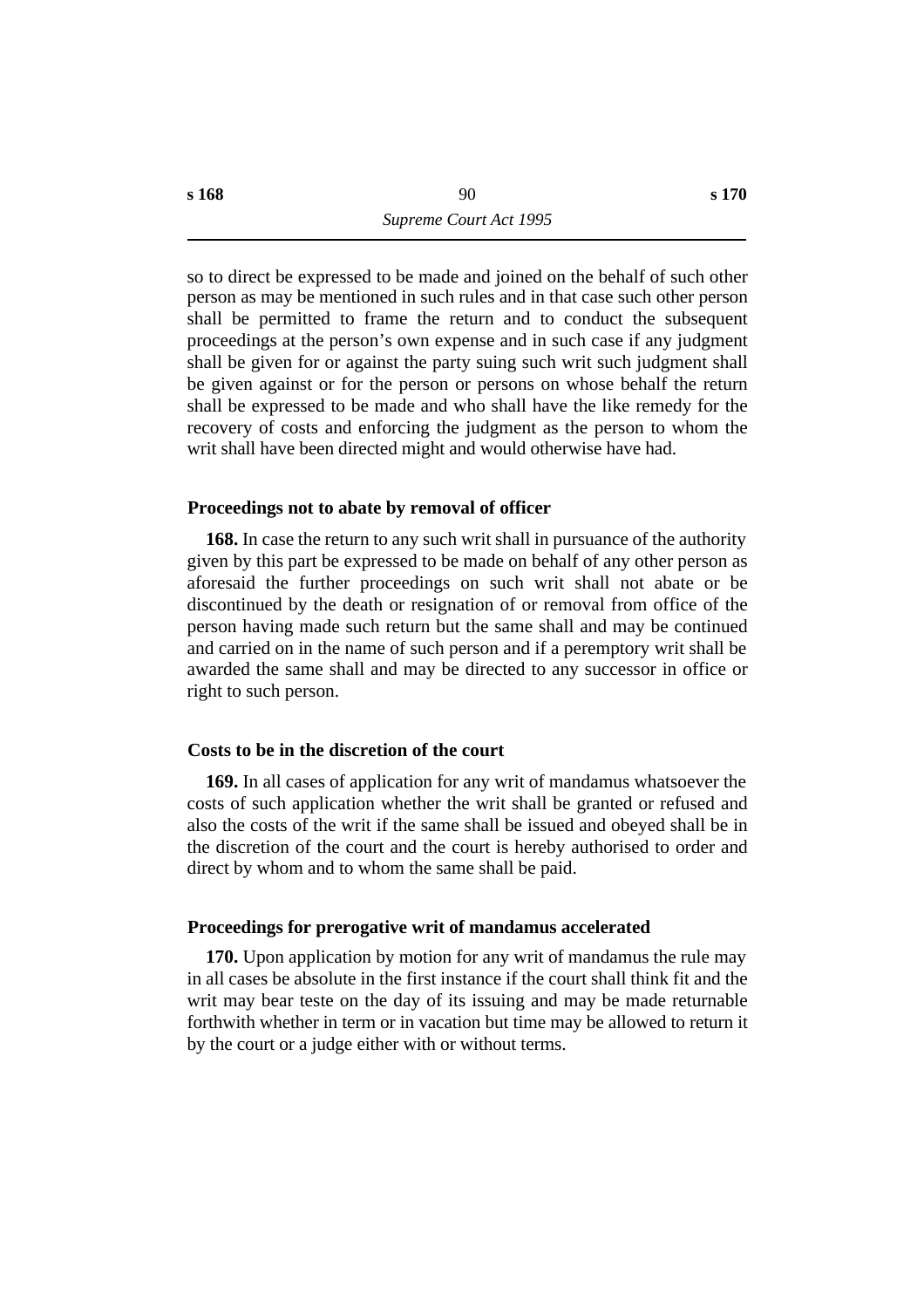# **˙The enactments herein relating to returns to writs of mandamus therein mentioned and the proceedings thereon extended to all other writs of mandamus**

**171.** The several enactments contained herein relating to the return to writs of mandamus and the proceedings on such returns and to the recovery of damages and costs shall be and the same are hereby extended and made applicable to all other writs of mandamus and the proceedings thereon.

### *†Division 6—Action for mandamus*

### **˙Action for mandamus to enforce the performance of duties**

**172.** The plaintiff in any action in the Supreme Court except replevin and ejectment may endorse upon the writ and copy to be served a notice that the plaintiff intends to claim a writ of mandamus and the plaintiff may thereupon claim in the declaration either together with any other demand which may now be enforced in such action or separately a writ of mandamus commanding the defendant to fulfil any duty in the fulfilment of which the plaintiff is personally interested.

## **˙Declaration in action for mandamus**

**173.** The declaration in such action shall set forth sufficient grounds upon which such claim is founded and shall set forth that the plaintiff is personally interested therein and that the plaintiff sustains or may sustain damage by the nonperformance of such duty and that performance thereof has been demanded by the plaintiff and refused or neglected.

#### **˙Proceedings upon claim for mandamus**

**174.** The pleadings and other proceedings in any action in which a writ of mandamus is claimed shall be the same in all respects as nearly as may be and costs shall be recoverable by either party as in an ordinary action for the recovery of damages.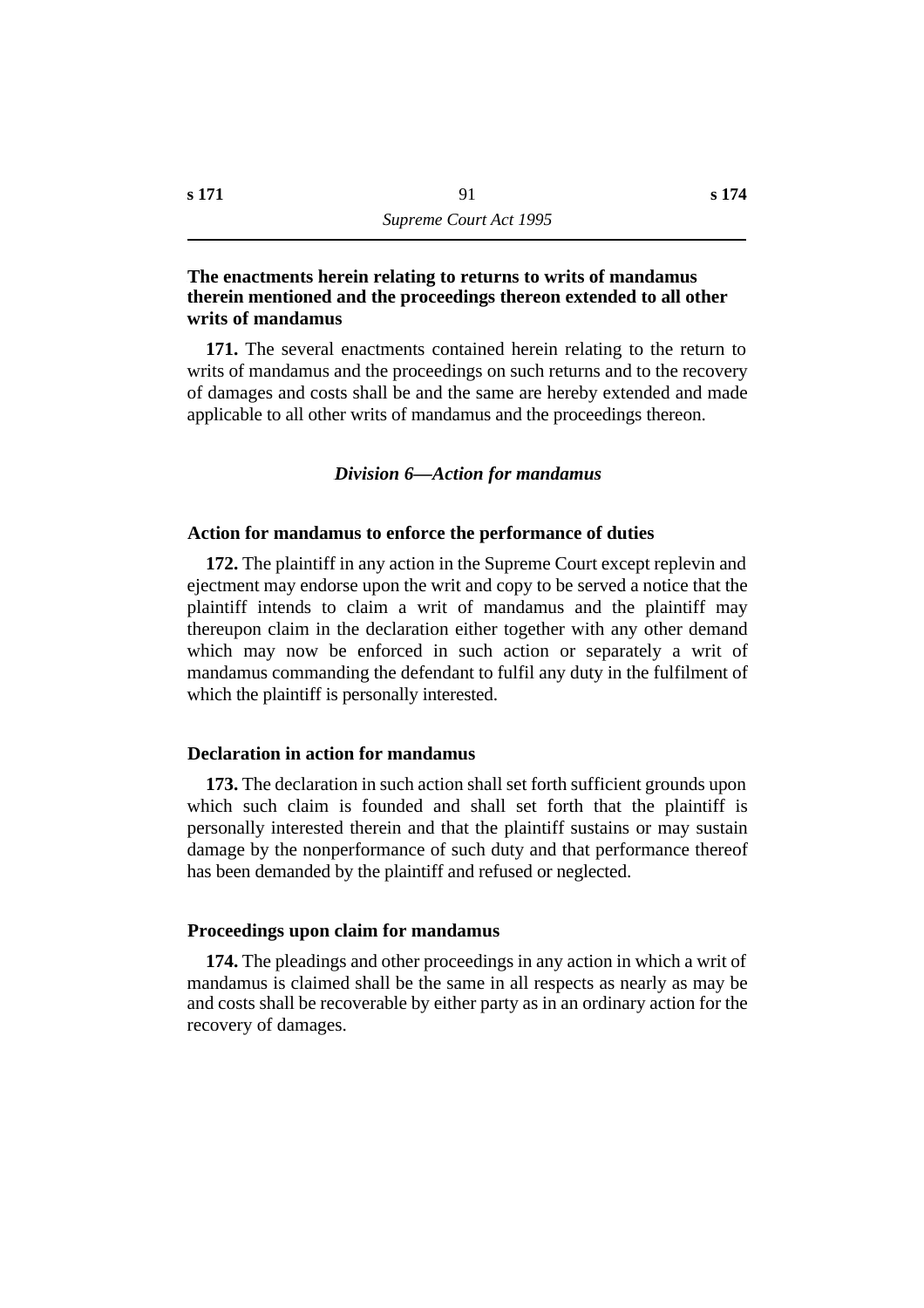### **˙Judgment and execution**

**175.** In case judgment shall be given to the plaintiff that a mandamus do issue it shall be lawful for the court if it shall see fit besides issuing execution in the ordinary way for the costs and damages also to issue a peremptory writ of mandamus to the defendant commanding the defendant forthwith to perform the duty to be enforced.

### **˙Form of peremptory writ**

**176.** The writ need not recite the declaration or other proceedings or the matter therein stated but shall simply command the performance of the duty and in other respects shall be in the form of an ordinary writ of execution except that it shall be directed to the party and not to the sheriff and may be issued in term or vacation and returnable forthwith and no return thereto except that of compliance shall be allowed but time to return it may upon sufficient grounds be allowed by the court or a judge either with or without terms.

## **˙Effect of mandamus**

**177.** The writ of mandamus so issued as aforesaid shall have the same force and effect as a peremptory writ of mandamus and in case of disobedience may be enforced by attachment.

# **˙The court may order the act to be done at the expense of the defendant**

**178.** The court may upon application by the plaintiff besides or instead of proceeding against the disobedient party by attachment direct that the act required to be done may be done by the plaintiff or some other person appointed by the court at the expense of the defendant and upon the act being done the amount of such expense may be ascertained by the court either by writ of inquiry or reference to the prothonotary as the court or a judge may order and the court may order payment of the amount of such expenses and costs and enforce payment thereof by execution.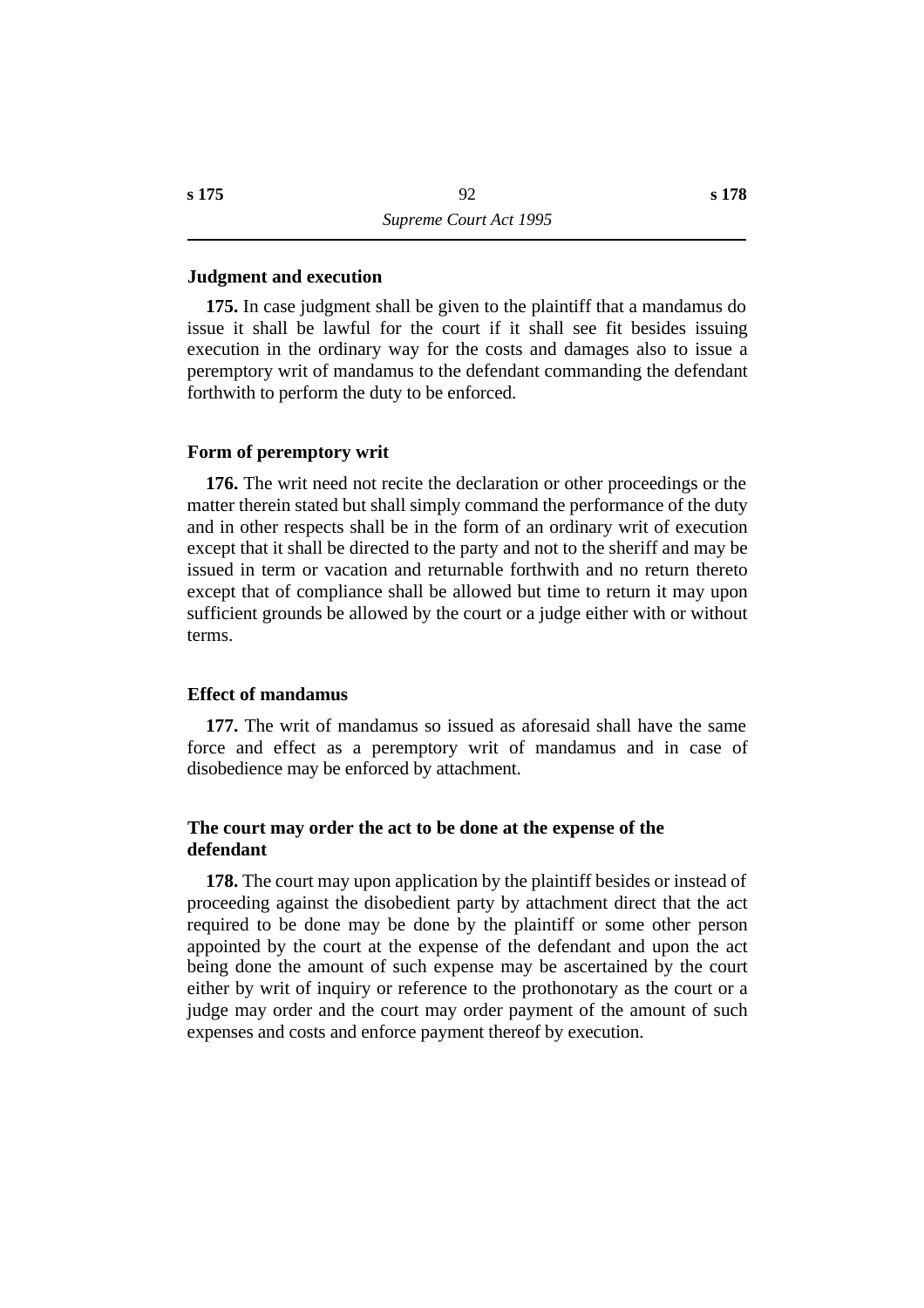### **˙Prerogative writ of mandamus preserved**

**179.** Nothing herein contained shall take away the jurisdiction of the Supreme Court to grant writs of mandamus nor shall any writ of mandamus issued out of that court be invalid by reason of the right of the prosecutor to proceed by action for mandamus under this part.1

#### *†Division 7—Injunction*

### **˙Claim of writ of injunction**

**180.** In all cases of breach of contract or other injury where the party injured is entitled to maintain and has brought an action the party may in like case and manner as hereinbefore provided with respect to mandamus claim a writ of injunction against the repetition or continuance of such breach of contract or other injury or the committal of any breach of contract or injury of a like kind arising out of the said contract or relating to the same property or right and the party may also in the same action include a claim for damages or other redress.

#### **Certain prerogative writs not to be issued**

**41.(1)** The prerogative writs of mandamus, prohibition or certiorari are no longer to be issued by the court.

**(2)** If, before the commencement of this Act, the court had jurisdiction to grant any relief or remedy by way of a writ of mandamus, prohibition or certiorari, the court continues to have the jurisdiction to grant the relief or remedy, but must grant the relief or remedy by making an order, the relief or remedy under which is in the nature of, and to the same effect as, the relief or remedy that could, but for subsection (1), have been granted by way of such a writ.

**(3)** In an enactment in force immediately before the commencement of this Act, a reference to a writ of mandamus, prohibition or certiorari is taken to be a reference to an order of a kind that the court is empowered to make under this section.

<sup>&</sup>lt;sup>1</sup> The Judicial Review Act 1991, section 41 provides—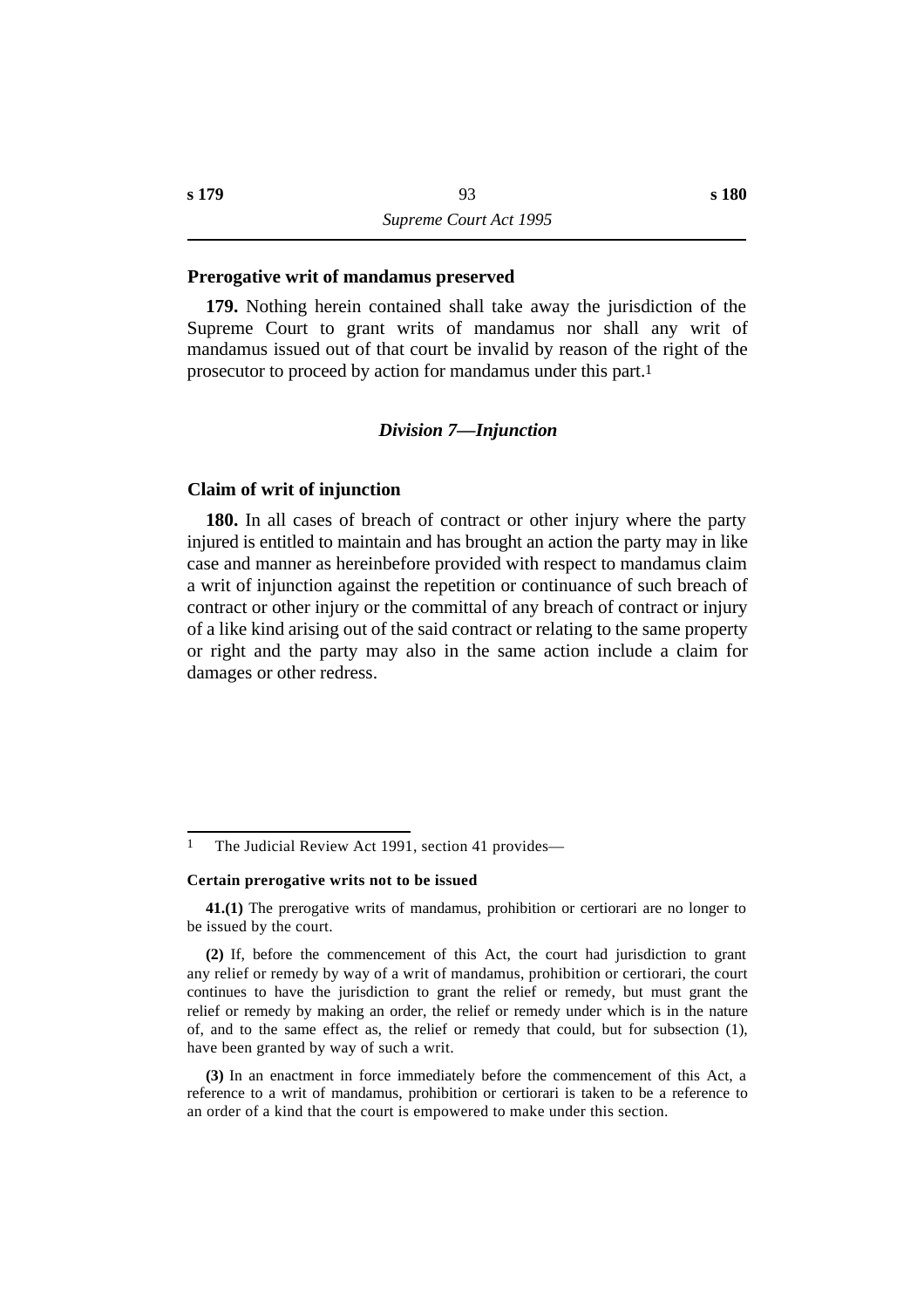**181.** The writ of summons in such action shall be in the same form as the writ of summons in any personal action but on every such writ and copy thereof there shall be endorsed a notice that in default of appearance the plaintiff may besides proceeding to judgment and execution for damages and costs apply for and obtain a writ of injunction.

### **˙Form of proceedings and of judgment**

**182.** The proceedings in such action shall be the same as nearly as may be and subject to the like control as the proceedings in an action to obtain a mandamus under the provisions hereinbefore contained and in such action judgment may be given that the writ of injunction do or do not issue as justice may require and in case of disobedience such writ of injunction may be enforced by attachment by the court or where such court shall not be sitting by a judge.

#### **˙Writ of injunction may be applied for at any stage of the cause**

**183.(1)** It shall be lawful for the plaintiff at any time after the commencement of the action and whether before or after judgment to apply ex parte to the court or a judge for a writ of injunction to restrain the defendant in such action from the repetition or continuance of the wrongful act or breach of contract complained of or the committal of any breach of contract or injury of a like kind arising out of the same contract or relating to the same property or right and such writ may be granted or denied by the court or judge upon such terms as to the duration of the writ keeping an account giving security or otherwise as to such court or judge shall seem reasonable and just and in case of disobedience such writ may be enforced by attachment by the court or out of term by a judge.

**(2)** However, an order for a writ of injunction made by a judge or any writ issued by virtue thereof may be discharged or varied or set aside by the court on application made thereto by any party dissatisfied with such order.

### **˙Mode of enforcing writs of injunction against corporations**

**184.** Writs of injunction against a corporation may be enforced either by attachment against the directors or other officers thereof as in the case of a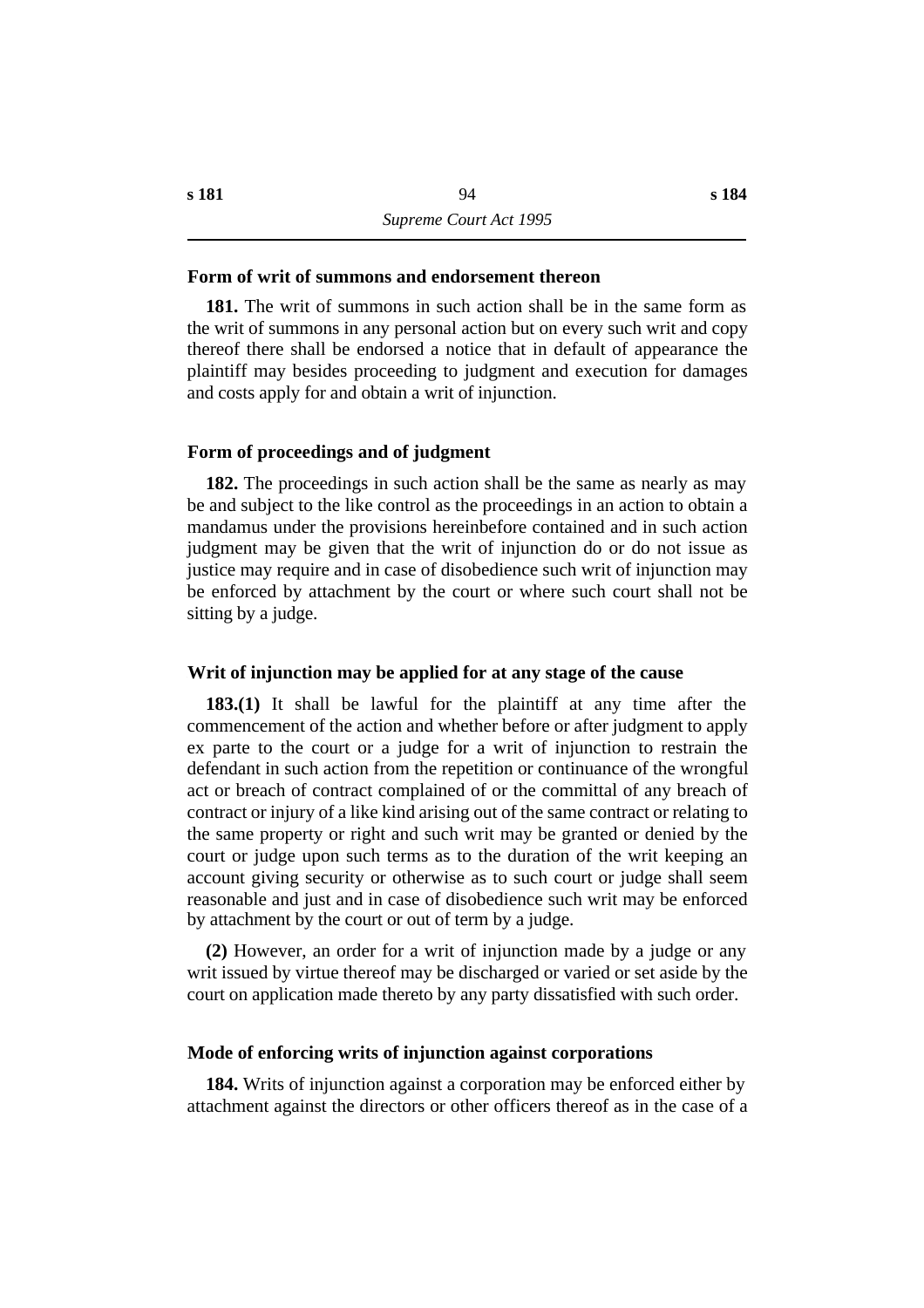mandamus or by writ of sequestration against their property and effects to be issued in such form and tested and returnable in like manner as writs of execution and to be proceeded upon and executed in like manner as writs of sequestration issuing out of the Court of Chancery.

### *†Division 8—Costs of mandamus and injunctions*

## **˙Costs of writs of mandamus and injunctions may be included in writs**

**185.** In all cases in which a writ of mandamus or of injunction is issued under this part for the time being such writ shall unless otherwise ordered by the court or a judge in addition to the matter directed to be inserted therein command the defendant to pay to the plaintiff the costs of preparing issuing and serving such writ and payment of such costs may be enforced in the same manner as costs payable under a rule of court are now by law enforceable.

### *†Division 9—Quo warranto*

## **˙How informations in the nature of quo warranto may be exhibited against such as intrude etc. into offices etc.**

**186.** In case any person or persons shall usurp intrude into or unlawfully hold and execute any offices or franchises it shall and may be lawful to and for the proper officer with the leave of the Supreme Court to exhibit 1 or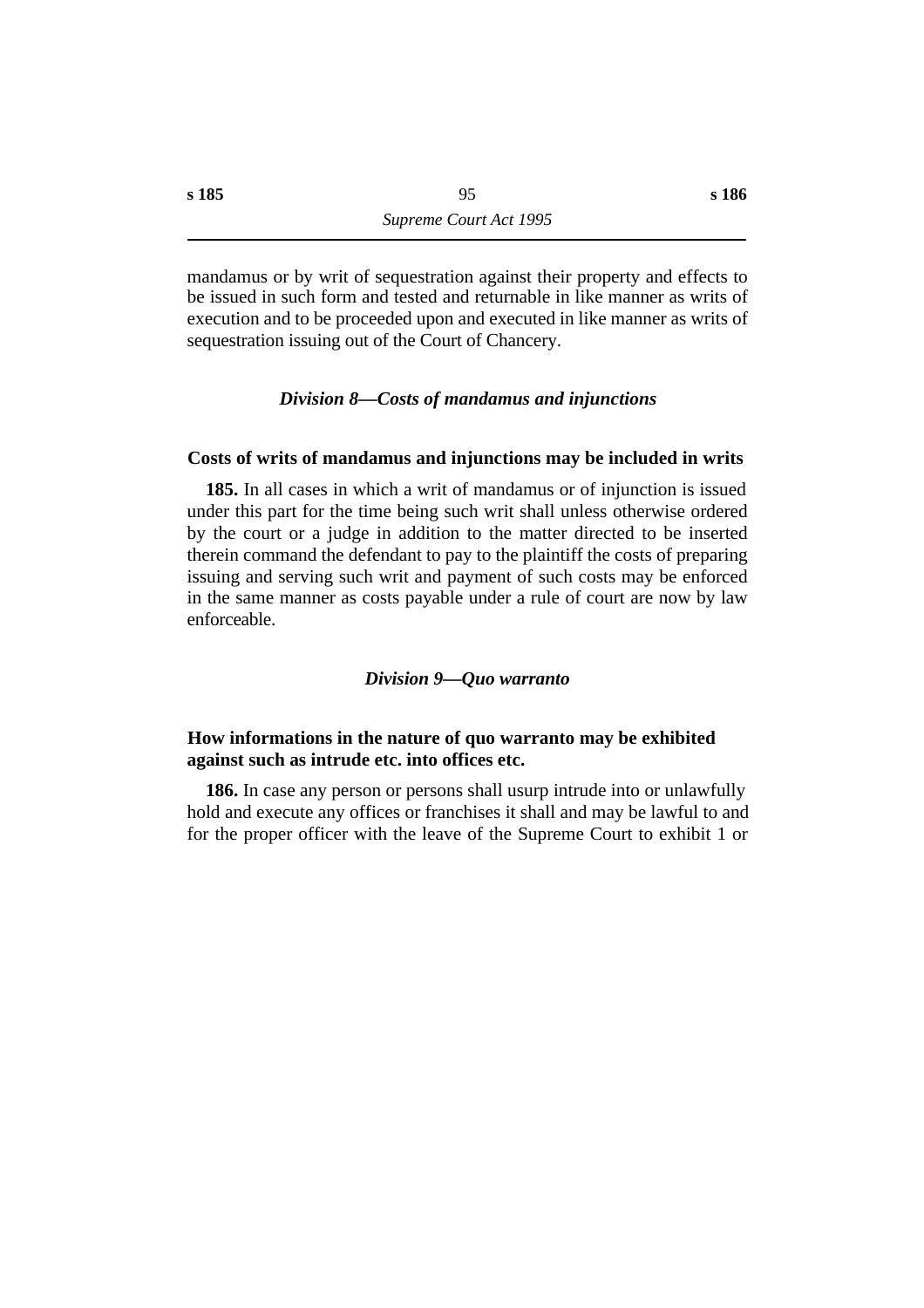more information or informations in the nature of a quo warranto2 at the relation of any person or persons desiring to sue or prosecute the same and who shall be mentioned in such information or informations to be the relator or the relators against such person or persons so usurping intruding into or unlawfully holding and executing any of the said offices or franchises and to proceed therein in such manner as is usual in cases of information in the nature of a quo warranto and if it shall appear to the court that the several rights of divers persons to the said offices or franchises may properly be determined on 1 information it shall and may be lawful for the court to give leave to exhibit 1 such information against several persons in order to try their respective rights to such offices or franchises and such person or persons against whom such information or informations in the nature of a quo warranto shall be sued or prosecuted shall appear and plead as of the same term or sessions in which the said information or informations shall be filed unless the court where such information shall be filed shall give further time to such person or persons against whom such information shall be exhibited to plead and such person or persons who shall sue or prosecute such information or informations in the nature of a quo warranto shall proceed thereupon with the most convenient speed that may be any law or usage to the contrary thereof in anywise notwithstanding.

#### **Abolition of quo warranto**

**42.(1)** Informations in the nature of *quo warranto* are abolished.

**(2)** If—

- (a) a person acts in an office in which the person is not entitled to act; and
- (b) an information in the nature of *quo warranto* would, but for subsection (1), lie against the person;

the court may—

- (c) grant an injunction restraining the person from acting in the office; and
- (d) declare the office to be vacant.

**(3)** In an enactment in force immediately before the commencement of this Act, a reference to an information in the nature of *quo warranto* is taken to be as reference to an injunction of the kind that the court is empowered to grant under this section.

<sup>2</sup> The *Judicial Review Act 1991*, section 42 provides—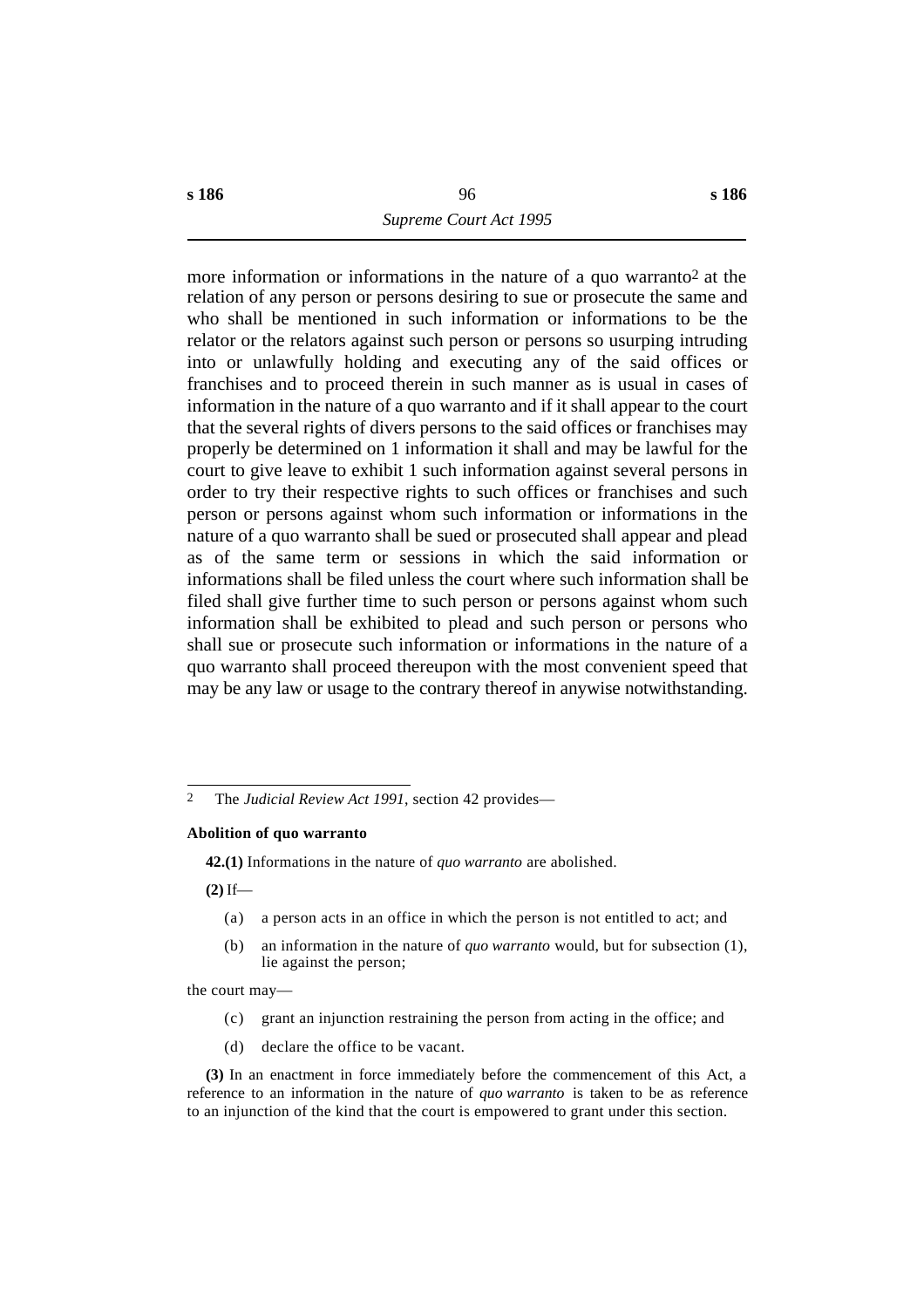# **˙Judgment of ouster shall be given against persons found guilty of usurpation etc.**

**187.(1)** In case any person or persons against whom any information or informations in the nature of a quo warranto shall in any of the said cases be exhibited in the Supreme Court shall be found or adjudged guilty of an usurpation or intrusion into or unlawfully holding and executing any of the said offices or franchises it shall and may be lawful to and for the said Supreme Court as well to give judgment of ouster against such person or persons of and from any of the said offices or franchises as to fine such person or persons respectively for his, her or their usurping intruding into or unlawfully holding and executing any of the said offices or franchises.

**(2)** And also it shall and may be lawful to and for the said court to give judgment that the relator or relators in such information named shall recover his, her or their costs of such prosecution and if judgment shall be given for the defendant or defendants in such information he, she or they for whom such judgment shall be given shall recover his, her or their costs therein expended against such relator or relators such costs to be levied in manner aforesaid.

# *†Division 10—Prohibition*

## **˙Writs of prohibition**

**188.(1)** It shall not be necessary to file a suggestion on any application for a writ of prohibition3 but such application may be made on affidavits only.

**(2)** And in case the party applying shall be directed to declare in prohibition before writ issued such declaration shall be expressed to be on behalf of such party only and not as heretofore on the behalf of the party and of Her Majesty and shall contain and set forth in a concise manner so much only of the proceeding in the court below as may be necessary to show the ground of the application without alleging the delivery of a writ or any contempt and shall conclude by praying that a writ of prohibition may issue to which declaration the party defendant may demur or plead such matters

<sup>3</sup> See footnote to s 179.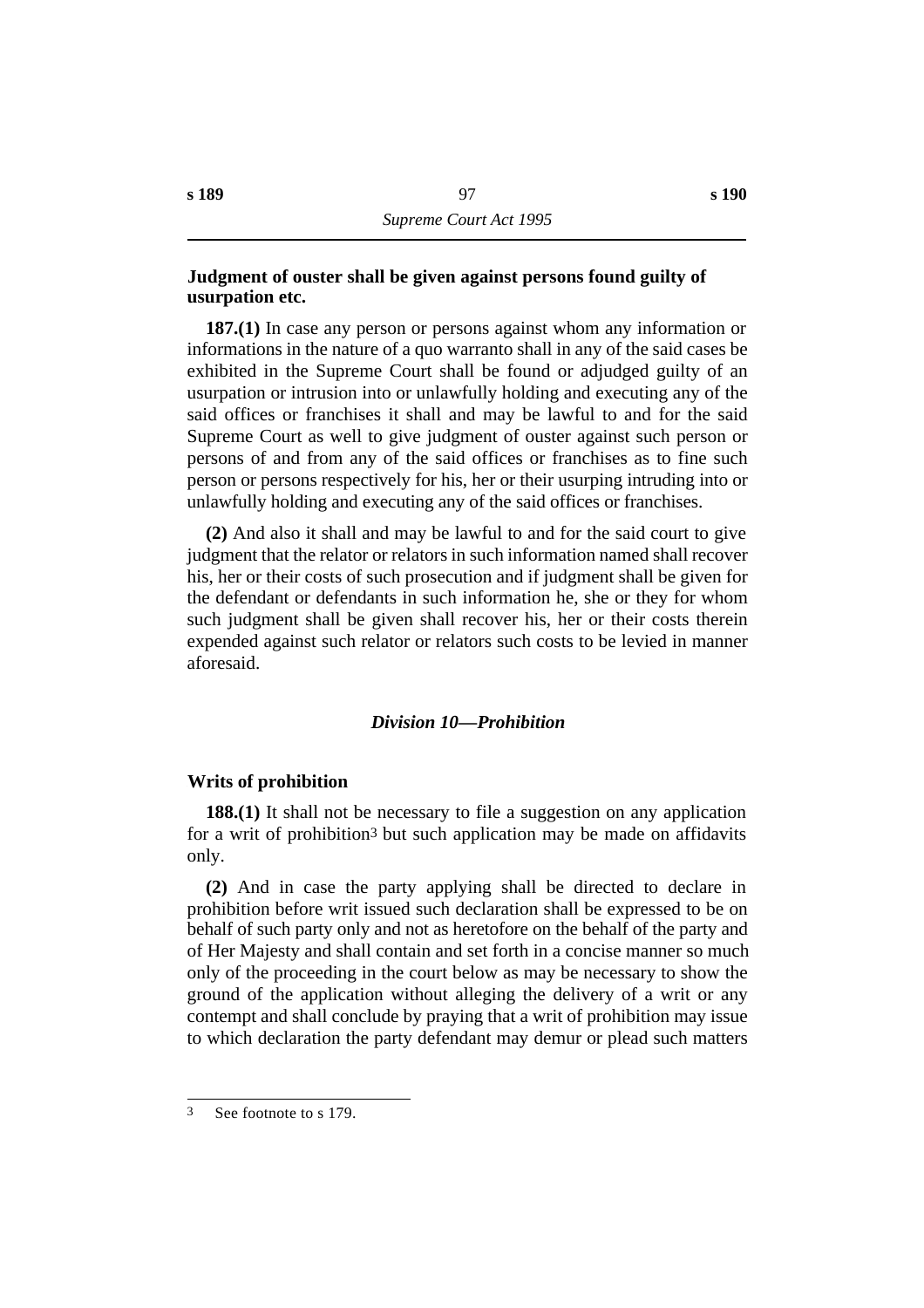by way of traverse or otherwise as may be proper to show that the writ ought not to issue and conclude by praying that such writ may not issue and judgment shall be given that the writ of prohibition do or do not issue as justice may require.

**(3)** And the party in whose favour judgment shall be given whether on nonsuit verdict demurrer or otherwise shall be entitled to the costs attending the application and subsequent proceedings and have judgment to recover the same.

**(4)** And in case a verdict shall be given for the party plaintiff in such declaration it shall be lawful for the jury to assess damages for which judgment shall also be given but such assessment shall not be necessary to entitle the plaintiff to costs.

## *†Division 11—General provision*

### **˙Proceedings on prerogative writ of mandamus**

**189.** The provisions of parts 3 to 5 and this part so far as they are applicable shall apply to the pleadings and proceedings upon a prerogative or other writ of mandamus or for an injunction quo warranto or prohibition.

# **†PART 9—PROVISIONS FROM SUPREME COURT ACT 1867**

#### *†Division 1—Seals of the court*

### **˙Court shall have and use seals**

**190.** The Supreme Court shall have and use as occasion may require a seal having inscribed on a label thereon the words 'The Seal of the Supreme Court of Queensland' and such other seals as may be required for the business of the court and the offices thereof.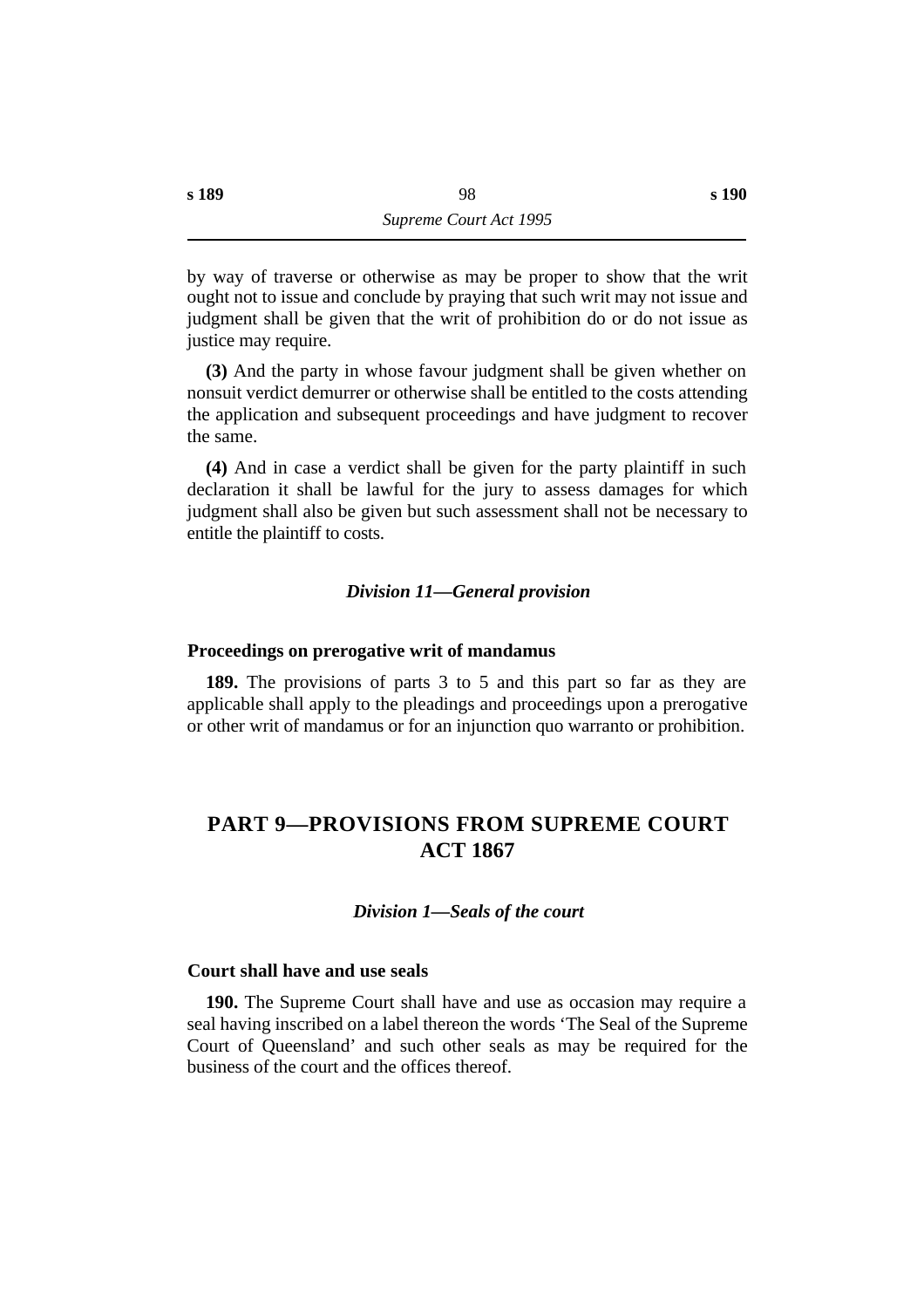### **˙Judge's stamp**

**191.(1)** A judge of the Supreme Court may have a stamp for impressing the judge's name on summonses issued from and orders made in the judge's chambers and such impression on any such summons or order otherwise duly sealed shall have the force and effect of the judge's signature and the court or a judge may take judicial notice of such impression on any such summons or order otherwise duly sealed.

**(2)** And such impression may be impressed by the judge's associate or clerk.

### **˙Orders to be sealed**

**192.** The proper officer shall officially recognise such impressions on such precepts summonses and orders but no orders so impressed shall be sealed until the consent or judge's minute shall have been delivered to the sealing officer.

#### **˙Judge's chamber seal**

**193.** A judge of the Supreme Court may have a chamber seal and such seal on any such summons or order or on any document used at chambers shall have the force and effect of a seal of the Supreme Court office.

#### **˙Authority to be filed**

**194.** No document whatever shall be sealed and no judge's order shall be impressed with the judge's name unless all documents whereon the authority for the sealing and impression is or purports to be founded shall then be on the file unless the court or a judge shall otherwise order.

#### *†Division 2—The judges of the Supreme Court*

### **˙Commission of judges**

**195.(1)** The commissions of the present and any future judges of the said Supreme Court shall be continue and remain in full force during his, her or their good behaviour notwithstanding the demise of Her Majesty or of her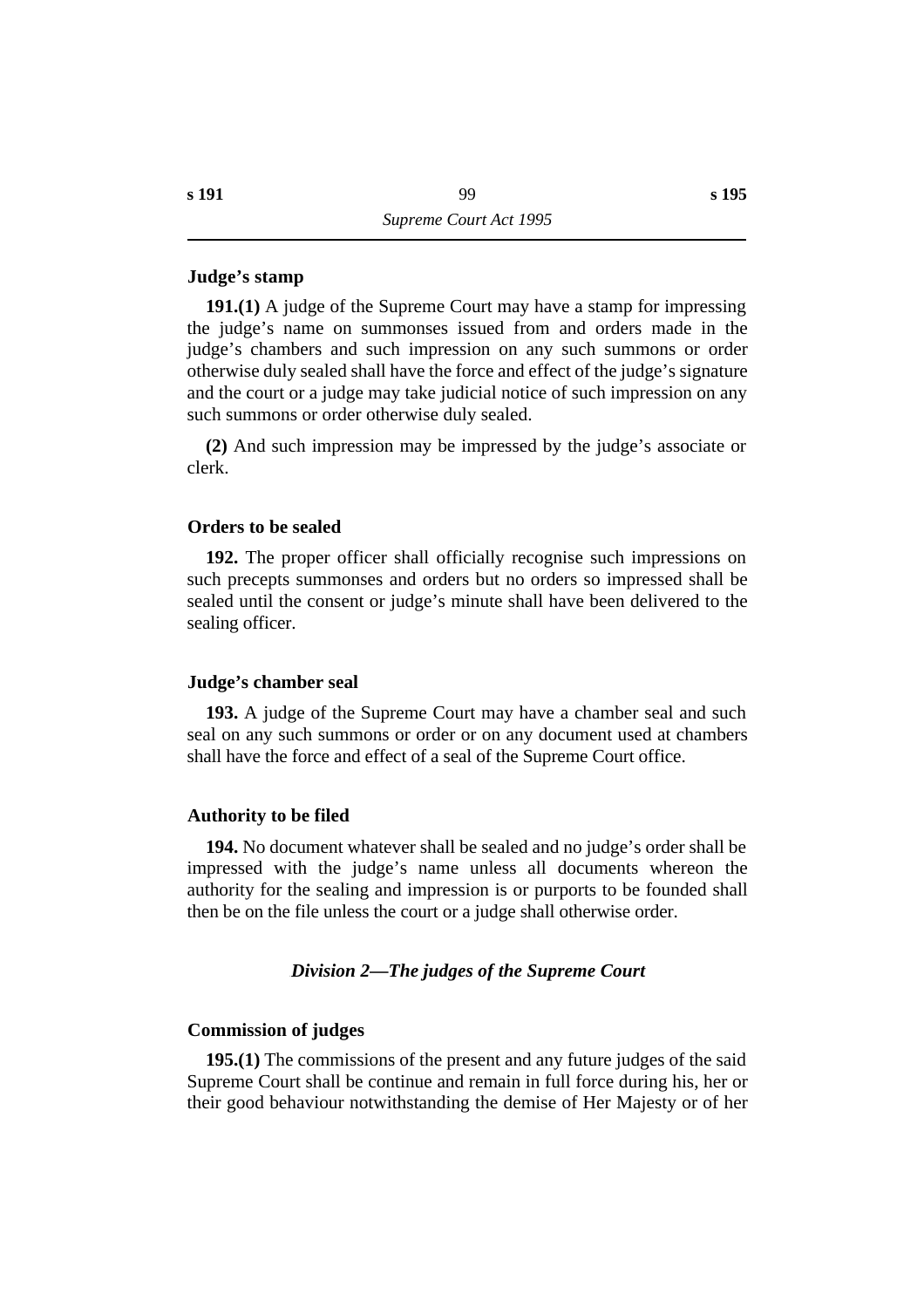heirs and successors any law usage or practice hereof in anywise notwithstanding.

**(2)** However, it shall be lawful for Her Majesty her heirs and successors to remove any such judge or judges upon the address of the Legislative Assembly.

## **˙Judges' salaries**

**196.** Such salaries as shall be settled upon such judges for the time being by Act of Parliament or otherwise and all such salaries as may in future be granted by Her Majesty or otherwise to any future judge of the Supreme Court shall in all time coming be paid and payable to every such judge for the time being so long as the judge's patent or commission shall continue or remain in force.

#### *†Division 3—Constitution of the court*

#### **˙Power of judges in vacation**

**197.(1)** Every judge of the said Supreme Court of the State shall have power in vacation if under the special circumstances of the case the judge shall see fit to make all such orders and grant all such writs as can only under ordinary circumstances be made or granted by the court and every such order and writ shall have the same force and effect as a rule of the said court without the necessity for any further motion or order of the said court.

**(2)** However, every such order or writ so made shall be liable to be set aside on application to be made to the said court by motion or notice at any time within the first 4 days of the next ensuing term.

## **˙Proceedings to be dated and how tested**

**198.** Every writ process or other like proceeding and every commission issuing out of the Supreme Court shall in all cases civil criminal or other bear date the day on which the same shall be issued and shall be tested in the name of the chief justice.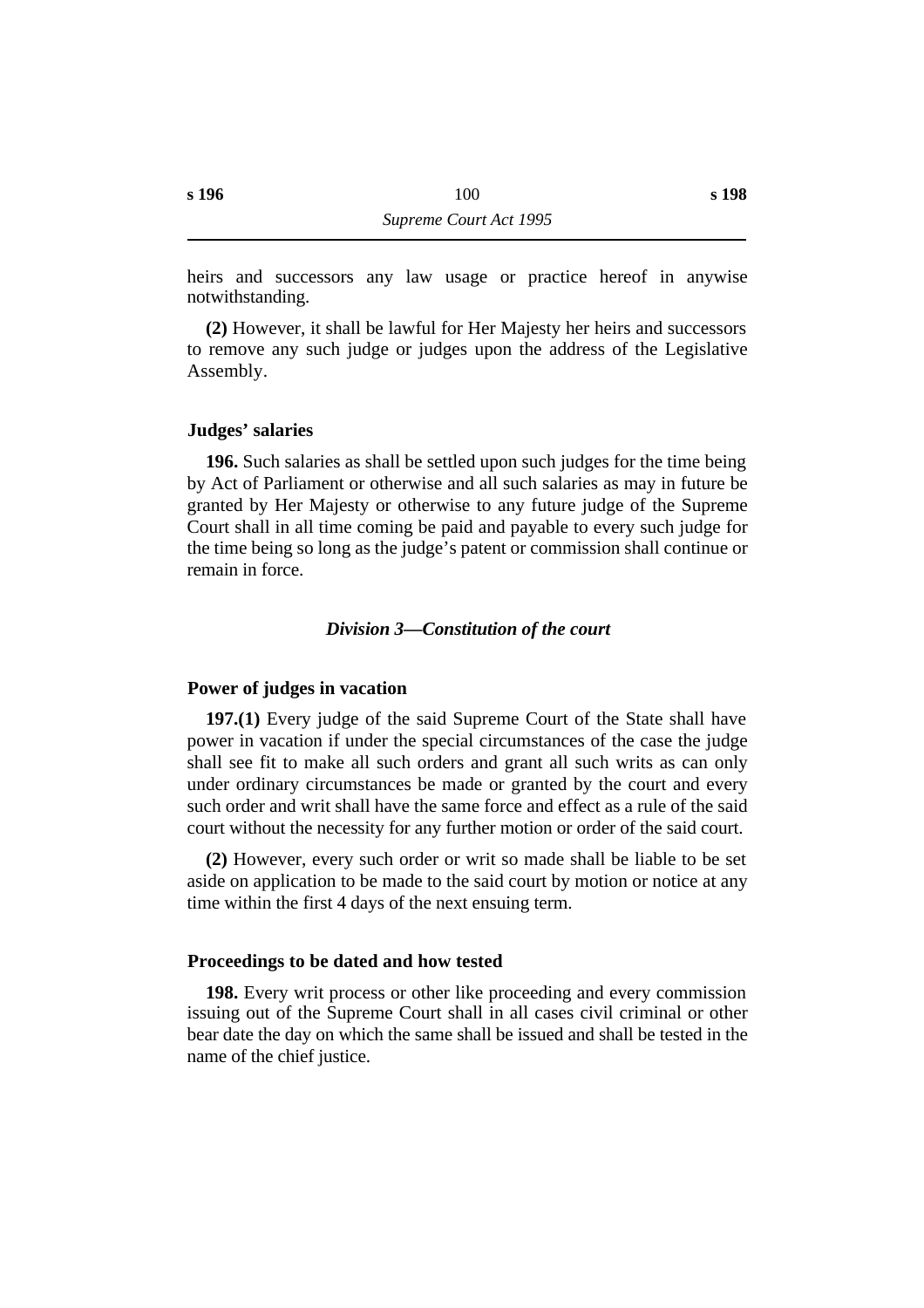### *†Division 4—Common law and general jurisdiction*

## **˙Laws of England to be applied in the administration of justice**

**199.(1)** All laws and statutes in force within the realm of England at the time of the passing of the Imperial Act 9 Geo 4 ch 83 (not being inconsistent herewith or with any law or statute now in force in this State) shall be applied in the administration of justice in the courts of Queensland so far as the same can be applied within the said State.

**(2)** But nothing herein shall have the effect of extending to Queensland the operation of any Imperial Act not now extending to Queensland or of diminishing the present jurisdiction power or authority of the said Supreme Court or of the judges or any judge thereof.

## **˙Common law and general jurisdiction of the court—jurisdiction at common law**

**200.** The said court or a judge thereof in the administration of the law of Queensland shall have the same jurisdiction power and authority as the superior courts of common law and the High Court of Chancery in England or any or either of the lastmentioned courts respectively or any judge thereof have or has in the administration of the law of England and the said court shall have recognisance of all civil pleas and shall have jurisdiction within the said State and its dependencies to hear and determine all actions whatsoever real personal and mixed as fully and amply to all intents and purposes as Her Majesty's Courts of Queen's Bench Common Pleas and Exchequer of Pleas at Westminster or either of them lawfully have or hath in England.

#### *†Division 5—Equitable jurisdiction*

#### **˙Equitable jurisdiction**

**201.** The said court shall have equitable jurisdiction within the State and such power and authority to do exercise and perform all acts matters and things necessary for the due execution of such equitable jurisdiction as is possessed by the Lord High Chancellor or other equity judges of England in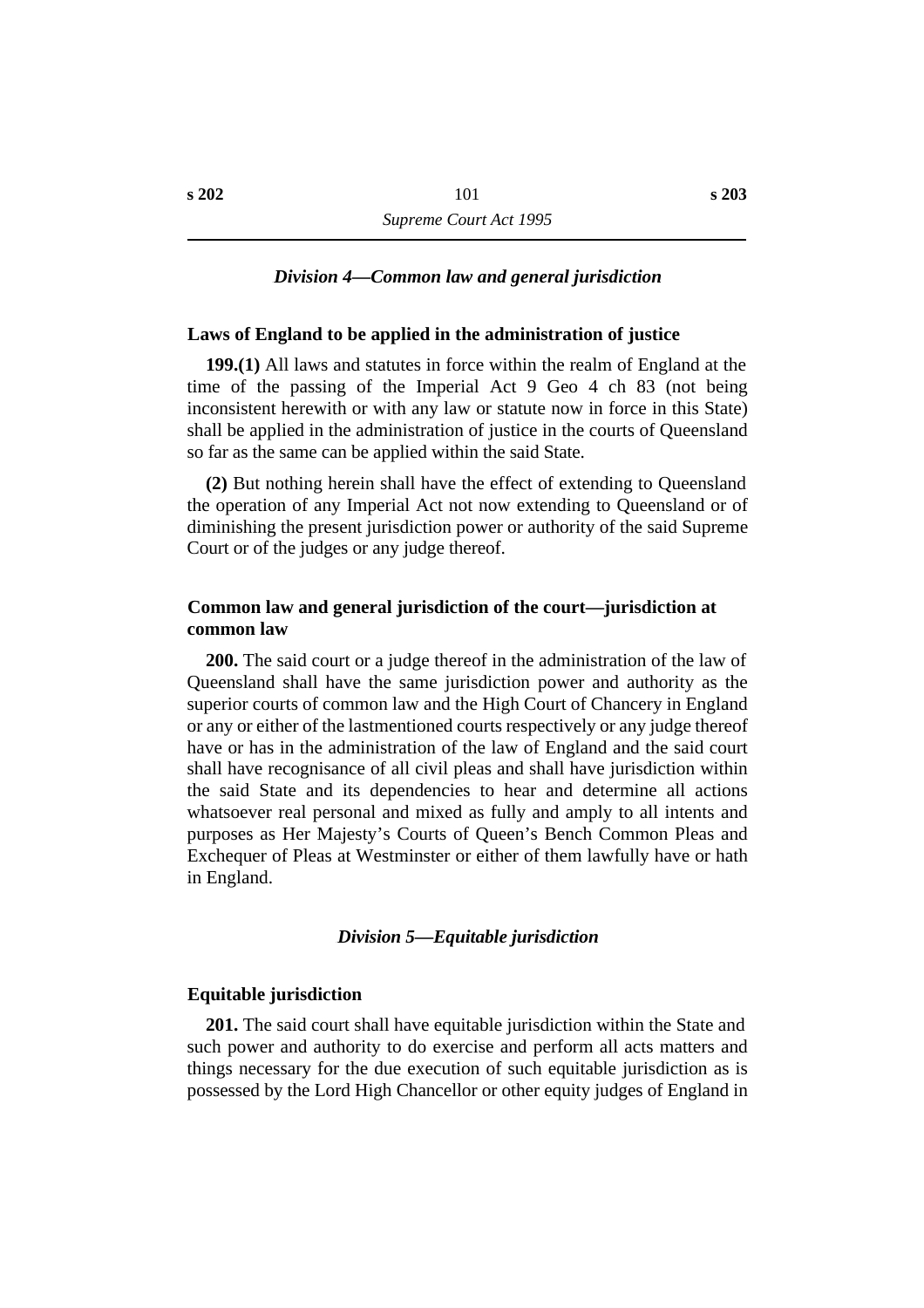the exercise of similar jurisdiction within the realm of England and also to do all such other acts matters and things as can and may be done by the said Lord High Chancellor or other equity judges within the realm of England in the exercise of the common law jurisdiction to him or her belonging and to appoint guardians and committees of the persons and estates of infants and of natural-born fools lunatics and persons deprived of understanding and reason by the act of God and unable to govern themselves or their estates and for that purpose to inquire into hear and determine by inspection of the person the subject of such inquiry or by examination on oath or otherwise of the party in whose custody or charge such person may be or of any other person or persons or by such other ways and means by which the truth may be best discovered and to act in all cases whatsoever as fully and amply to all intents and purposes as the said Lord High Chancellor or other equity judges or the grantee from the Crown of the persons and estates of infants and lunatics natural-born fools and persons deprived of understanding as aforesaid may now lawfully do.

## *†Division 6—Criminal jurisdiction*

### **˙Criminal jurisdiction**

**202.** The said court shall have jurisdiction to inquire of hear and determine within the said State and its dependencies all treasons crimes misdemeanours and offences of what nature or kind soever and wheresoever committed which can or may be inquired of heard and determined in Her Majesty's Court of Queen's Bench at Westminster or in the Central Criminal Court in London or by judges of assize or oyer and terminer and general gaol delivery in England.

## **˙Proceeding by information**

**203.** All indictments in which such treasons crimes misdemeanours and offences are charged may be preferred before any 1 or more judges of the said Supreme Court sitting in open court in Brisbane and all issues at law joined on every such indictment shall be determined by any 1 or more judge or judges of the said court and all issues of fact joined on every such indictment shall be tried by and before any 1 or more such judge or judges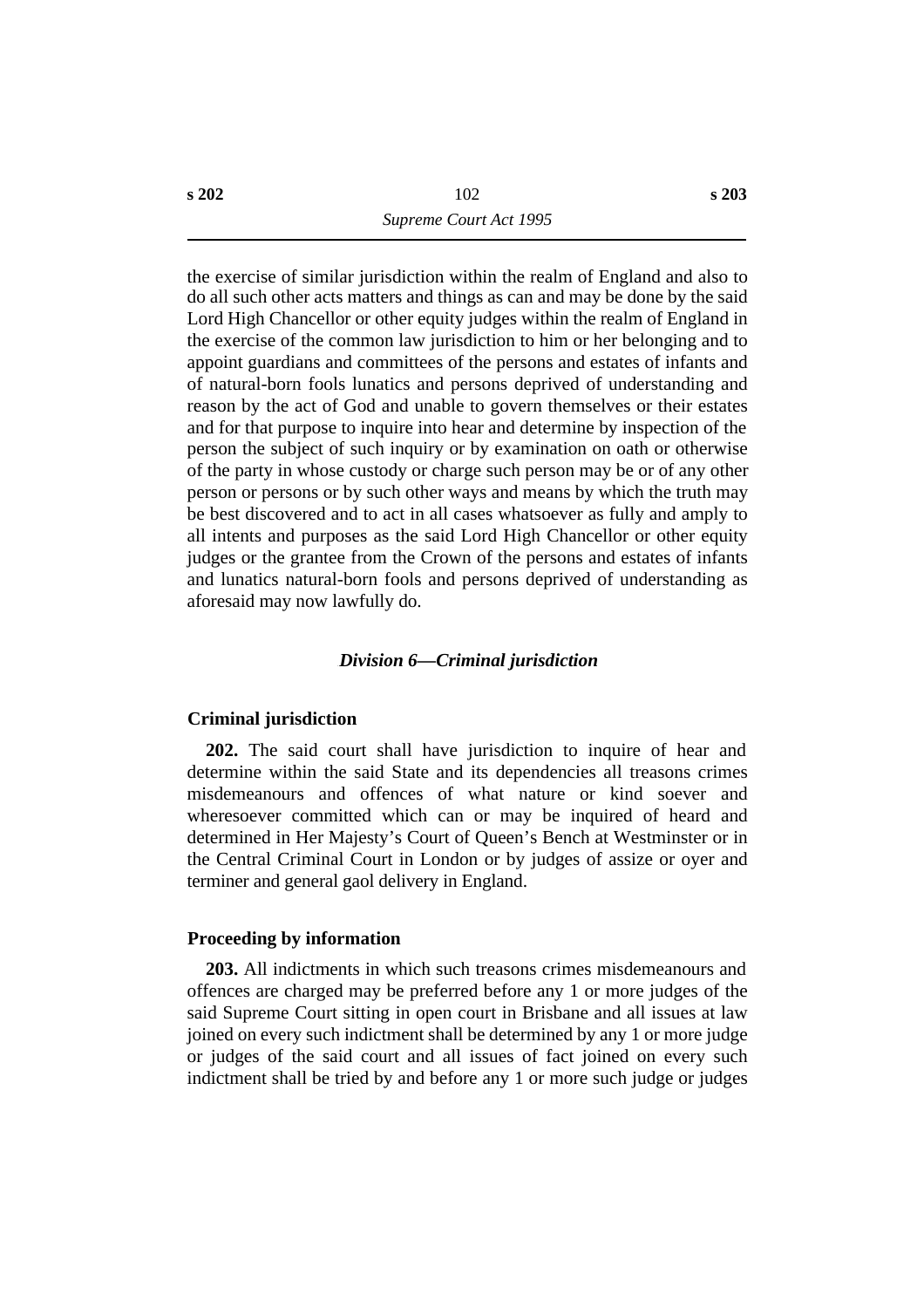and a jury of 12 people to be summoned empanelled and sworn according to law.

## **˙Error**

**204.** Error and appeal shall lie upon any proceeding had under section 203 in the same manner as upon any like proceeding had before a Circuit Court or an inferior court.

# **˙Attorney-General to issue warrant for discharge of prisoner against whom the Attorney-General does not file information**

**205.** In order to prevent persons committed to gaol upon charges of crime or misdemeanour and against whom Her Majesty's Attorney-General or other duly appointed prosecuting officer declines to file an information from suffering unnecessary imprisonment it shall be lawful for the Attorney-General in respect of any such persons to issue at any time a warrant under the Attorney-General's signature addressed to the sheriff or gaoler in whose custody any such prisoner shall be and in and by such warrant to authorise such sheriff or gaoler (who is hereby also authorised so to do) immediately and without fee or reward to discharge the prisoner therein mentioned from imprisonment in respect of the offence mentioned in the said warrant and if any such sheriff or gaoler shall refuse or neglect so to do the sheriff or gaoler shall for every such offence forfeit and pay to the use of Her Majesty a fine or penalty of \$100 to be recovered by action of debt in the name of the Attorney-General.

### *†Division 7—Circuit Courts*

## **˙Circuit Courts**

**206.(1)** A regulation may define the districts, and the places within the districts, where Circuit Courts are to be held.

**(2)** The Governor in Council may, by gazette notice, fix the number of times at which Circuit Courts are to be held at each place.

**(3)** And every such Circuit Court shall be holden in and for such district by 1 or more judge or judges of the Supreme Court who shall fix the dates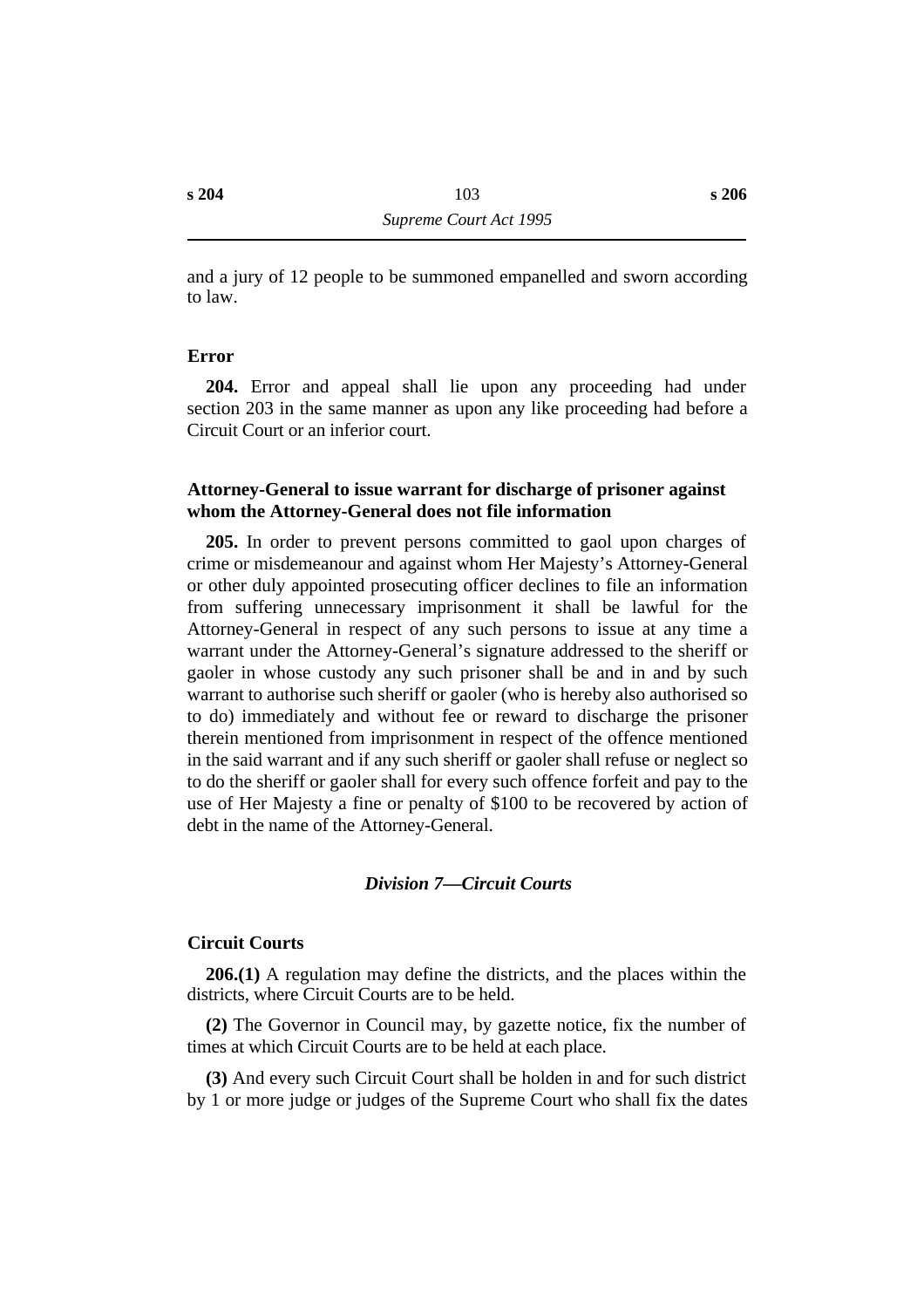for the holding of the same.

**(4)** Every such Circuit Court shall be a superior court of record and shall have full power as such superior court to punish for contempt and shall have the same power authority and jurisdiction to hear and determine all civil issues to be tried within the limits of the circuit district in which the same is held and all treasons crimes misdemeanours and offences wheresoever committed as courts of *nisi prius* assize oyer and terminer and general gaol delivery in England possess and also to inquire into and assess damages in any action at law commenced in the said Supreme Court.

**(5)** And all persons convicted in such Circuit Court of any treason crime misdemeanour or other offence cognisable therein shall be subject and liable to the same penalties and punishments as by law could be inflicted on them if convicted thereof in the said Supreme Court.

**(6)** And every such Circuit Court shall stand in the same relation to the said Supreme Court with respect to civil issues as the court of *nisi prius* in England stands with respect to the superior court from which the *nisi prius* record is sent and in the same relation to the said Supreme Court with respect to Crown issues as the court of oyer and terminer and general gaol delivery in England stands with respect to the Court of Queen's Bench.

**(7)** However, it shall not be necessary to issue any special commission to any judge or judges of the said Supreme Court to empower him, her or them to hold any such Circuit Court.

### **˙Opening Circuit Court**

**207.(1)** Every such Circuit Court shall be opened by the judge or judges of assize at the time and place appointed.

**(2)** However, should such judge or judges not arrive at the place where such court is to be holden in time to open the same on the day appointed it shall be lawful for the said judge or judges or for some other judge of the said Supreme Court to open and hold the said Circuit Court on any day or days following the day upon which the same should have been opened and held and the proceedings of such Circuit Court shall be as valid as if the same had been duly opened and held at the appointed time.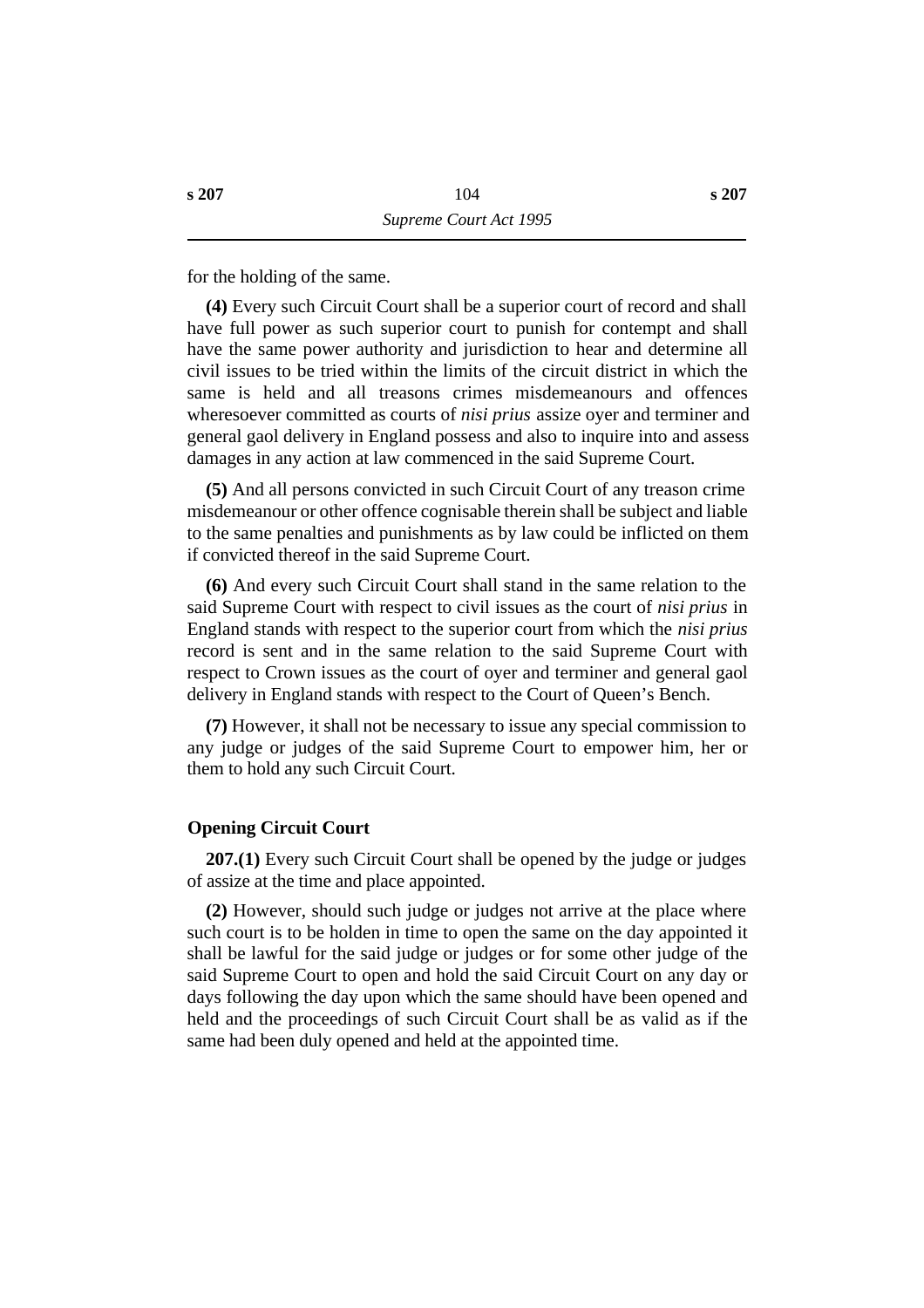## *†Division 8—Special commissions*

# **˙Special commission may issue to 1 or more judges of District Courts enabling them to discharge duties of a judge of the Supreme Court at remote places**

**208.** It shall be lawful for the Governor in Council at any time to issue a special commission to any 1 or more District Court judge or judges or to any 1 or more barrister or barristers of 5 years standing appointing him, her or them to act as judge or judges of the Supreme Court for the trial of issues civil or criminal at any Circuit Court or court of gaol delivery or at remote places at which a judge of the Supreme Court could not attend without detriment to the ordinary business of such court and thereupon the person or persons so appointed shall at the place and for the time specified in such commission have and exercise all the powers and privileges and discharge all the duties of a judge of the Supreme Court.

## *†Division 9—Appearances*

# **˙Appearance to be in person or by barrister or solicitor or person allowed by the judge**

**209.(1)** In all matters and proceedings in the Supreme Court a party may appear in person or by a barrister or solicitor or by any person allowed by special leave of the judge in any case.

**(2)** A person who is not a barrister or solicitor of the Supreme Court shall not be entitled to claim or recover or receive directly or indirectly a sum of money or other remuneration for appearing or acting on behalf of another person in the Supreme Court.

**(3)** In this section—

**"party"** includes a person served with notice of or attending a matter or proceeding although not named in the record.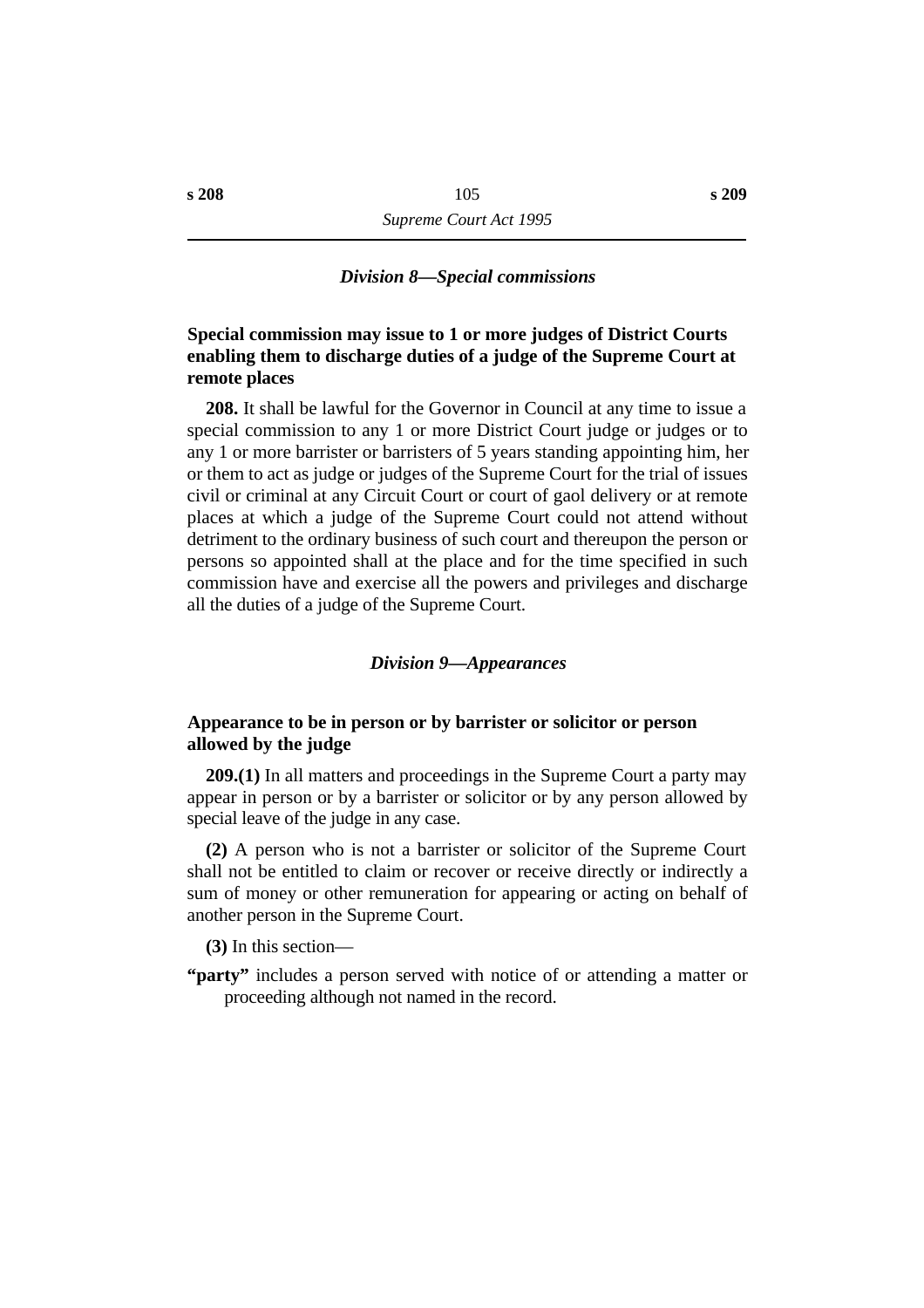## *†Division 10—Officers of the court*

#### **˙Officers of the court**

**210.(1)** The said court shall have a master in equity who shall be a practising barrister of England or Ireland or advocate of Scotland of not less than 3 years standing or a practising barrister of New South Wales or Victoria or of the said court not previously admitted in any of the superior courts of Westminster Dublin or Edinburgh of not less than 3 years standing or an attorney at law of not less than 7 years standing and such master in equity when appointed shall if required perform the duties and discharge the office of chief commissioner of insolvency.

**(2)** And the said court shall also have a prothonotary and registrar and such and so many other officers as appear to be necessary for the administration of justice and the due execution of all the powers and authorities of the said court.

**(3)** And such master prothonotary and registrar and other officers shall respectively draw up prepare and settle all such and the like orders rules decrees reports and proceedings as are usually drawn up prepared and settled by persons holding similar offices in the superior courts of law and equity in Westminster or in such other manner as may have been provided for by any legislative enactment in force in the said State without any charge whatsoever.

**(4)** And the appointment of every such person to any such office as is hereinbefore expressly named shall be made by the Governor in Council and shall be by commission.

**(5)** And every such officer shall hold the officer's appointment during ability and good behaviour but it shall be lawful for the Governor with the advice aforesaid to remove any such officer for inability or misbehaviour.

**(6)** And all persons who may be appointed to any other office in the said court than those hereinbefore particularly enumerated shall be so appointed by the Governor in Council.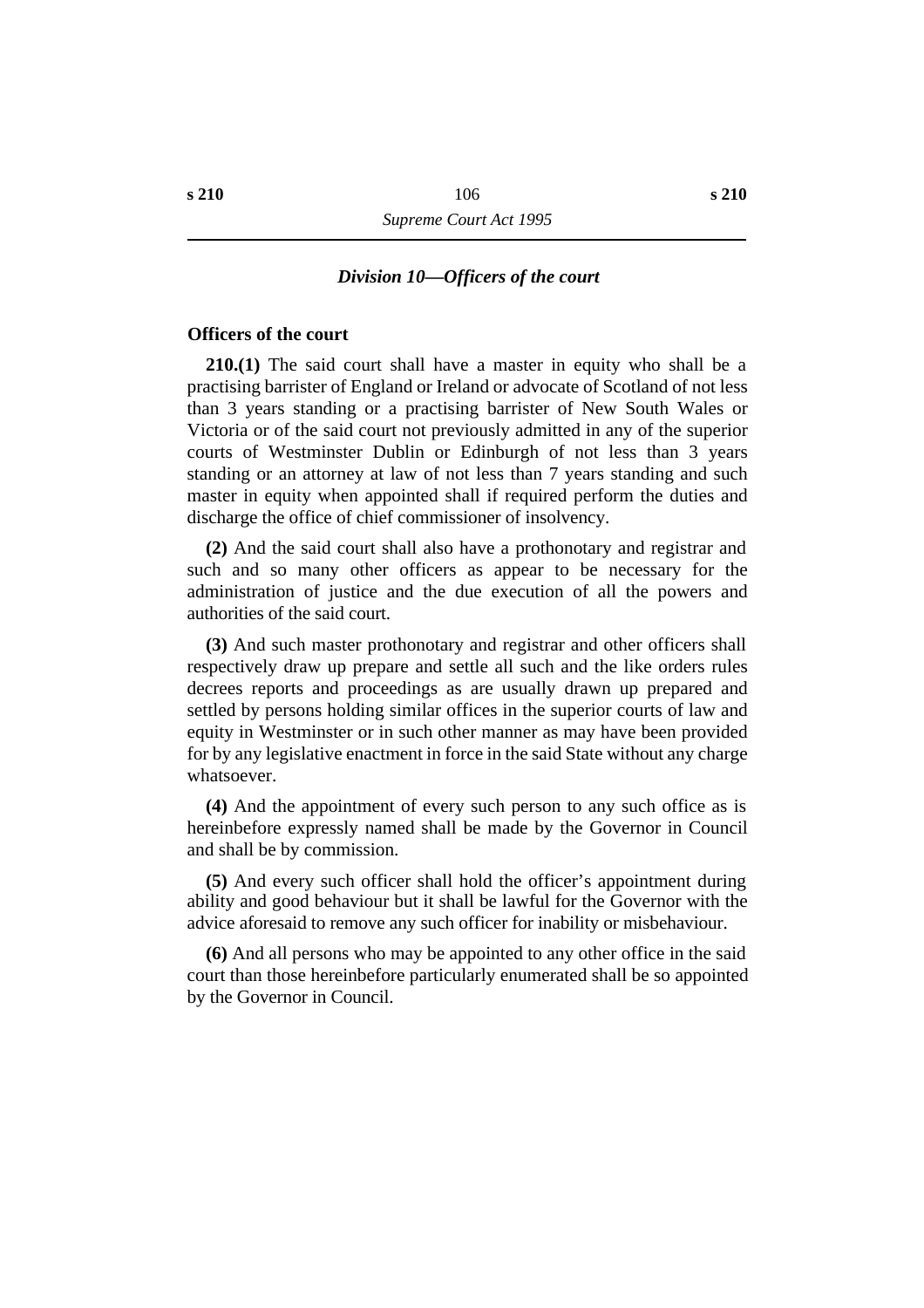#### *†Division 11—Masters*

#### **˙Masters**

**211.(1)** The Governor in Council may, by commission, appoint a person who is qualified to be appointed as a Supreme Court judge as master.

**(2)** If there are 2 or more masters, the Governor in Council may, by commission, appoint a master to be the senior master.

**(3)** The senior master shall have seniority ahead of any other master.

**(4)** A master, other than the senior master, shall have seniority according to the date on which the master's appointment as master takes effect and where the appointment of 2 or more masters (other than the senior master) take effect on the same date, the seniority of each of them shall be such as is assigned to the master by the Governor in Council.

**(5)** The Governor in Council, by commission in Her Majesty's name, may appoint a person qualified for appointment as a master to be an acting master if circumstances occur that in the Governor in Council's opinion make it necessary or desirable to do so.

**(6)** An acting master so appointed, during the time for which the acting master is appointed, shall have the powers, jurisdiction and functions and perform the duties of a master.

**(7)** The provisions of the law applicable to a District Court judge with respect to salary, allowances including allowances by way of travelling expenses and leave of absence are applicable to a master or an acting master, but excluding the senior master with respect to salary, as though the senior master were a District Court judge.

**(8)** The provisions of the law applicable to the District Court judge designated as chief judge of District Courts with respect to salary are applicable to the senior master as though the senior master were the District Court judge designated as chief judge of District Courts save that the amount of the salary thereby payable to the senior master in accordance with those provisions shall be the amount which is \$500 per annum less than the annual rate of salary to which the District Court judge designated as chief judge of District Courts is entitled for the time being.

**(9)** Salary payable to a master or an acting master shall be a charge upon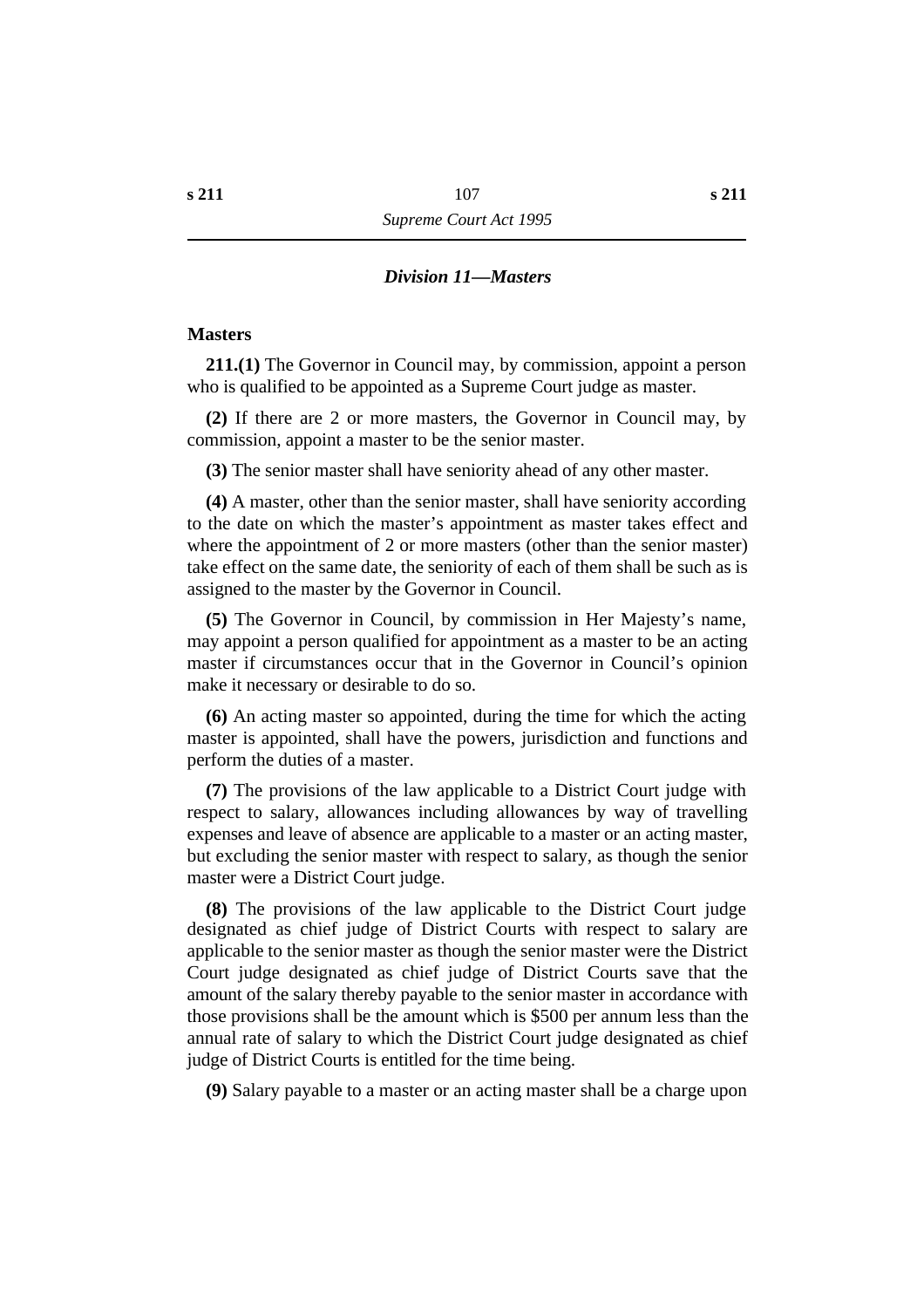and paid out of consolidated fund which is hereby appropriated accordingly.

**(10)** The provisions of the law applicable to a District Court judge with respect to retirement and pensions (and, in the case of pensions, applicable to the spouse or any child of a District Court judge) are applicable to a master (and, in the case of pensions, to the spouse or any child of a master) as though the master were a District Court judge.

**(11)** A master or an acting master shall not practise as a barrister, solicitor or notary or be directly or indirectly concerned or interested in the practice of a barrister, solicitor or notary; and he or she shall not be capable of being summoned or being chosen as a member of the Legislative Assembly.

**(12)** The Governor in Council may remove a master or an acting master for incapacity or misbehaviour.

**(13)** However, 21 days at the least before removal, the master or acting master shall receive notice of the intention to remove him or her, and he or she shall thereafter and before removal have the opportunity of being heard before the Governor in Council in his or her defence.

**(14)** Subsection (13) shall not apply in the case of an acting master where the Governor in Council determines, because of the proximity of the expiration of the time for which the acting master was appointed acting master, that the subsection should not apply and notifies such determination in the gazette.

**(15)** If a District Court judge is appointed master or acting master, his or her service as a District Court judge shall be taken into account in computing length of service as a master or an acting master for the purpose of determining any matter relating to leave of absence, pension or any other entitlement.

**(16)** If a master or an acting master is appointed a District Court judge, his or her service as a master or an acting master shall be taken into account in computing length of service as a District Court judge for the purpose of determining any matter relating to leave of absence, pension or any other entitlement.

**(17)** The masters shall exercise such of the powers, jurisdiction and functions of the Supreme Court as may be prescribed in rules of court.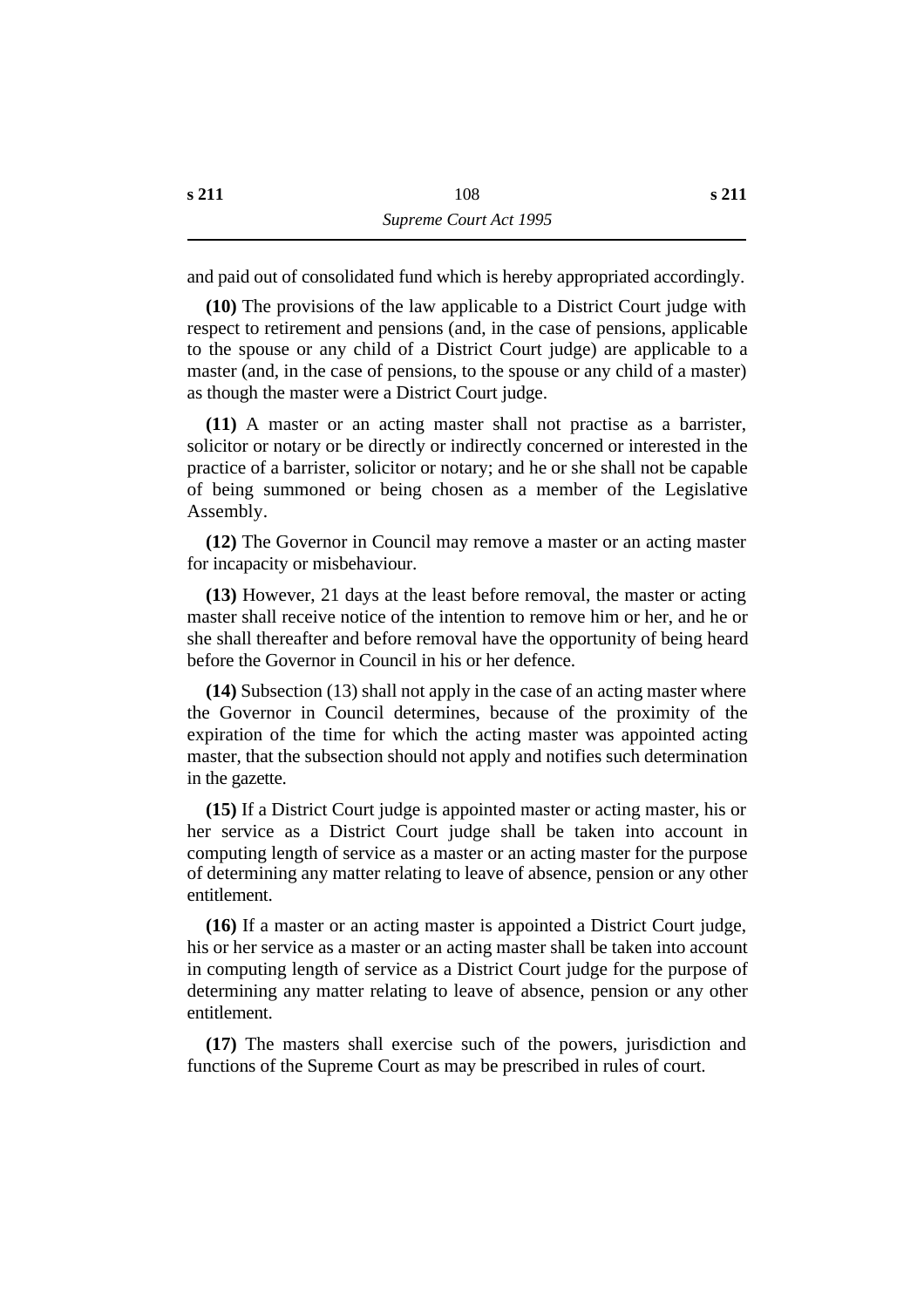# *†Division 12—The sheriff*

#### **˙Sheriff**

**212.** The Governor in Council may appoint a sheriff who shall execute all writs summonses rules orders warrants precepts commands and process of the said court which may be from time to time directed to the sheriff and shall make return of the same to the said court together with the manner of the execution thereof as the sheriff may be thereby required and shall receive and detain all such persons as shall be committed into his or her custody and shall discharge such persons as the sheriff may be by law enjoined.

#### **˙Deputy sheriffs**

**213.** The Governor in Council may appoint deputies for the said sheriff in the districts in which circuits of the said court are to be held which deputies shall when required by the said court or any judge thereof by any writ process or other proceeding to them respectively directed or in any other manner perform within such districts all such acts as the sheriff would be bound to perform were the sheriff personally present and acting in such district.

#### **˙District sheriffs**

**214.(1)** The Governor may appoint some fit and proper person to act as and be the sheriff in and for every or any such circuit district and the sheriff first so appointed shall continue in office until the sheriff shall be reappointed or another person shall be appointed in the sheriff's stead in manner next hereinafter mentioned and it shall be lawful for the Governor on the first Monday in the next and every succeeding year to nominate and appoint in manner aforesaid the same or some other fit and proper person to act as and be the sheriff for every or any such district for the year next following.

**(2)** And every such sheriff so appointed shall as soon as conveniently may be take before one of the judges of the Supreme Court the oath of allegiance and an oath faithfully to execute the sheriff's office and every sheriff appointed as last aforesaid shall continue in office during the space of 1 whole year then next following and until he or she be reappointed or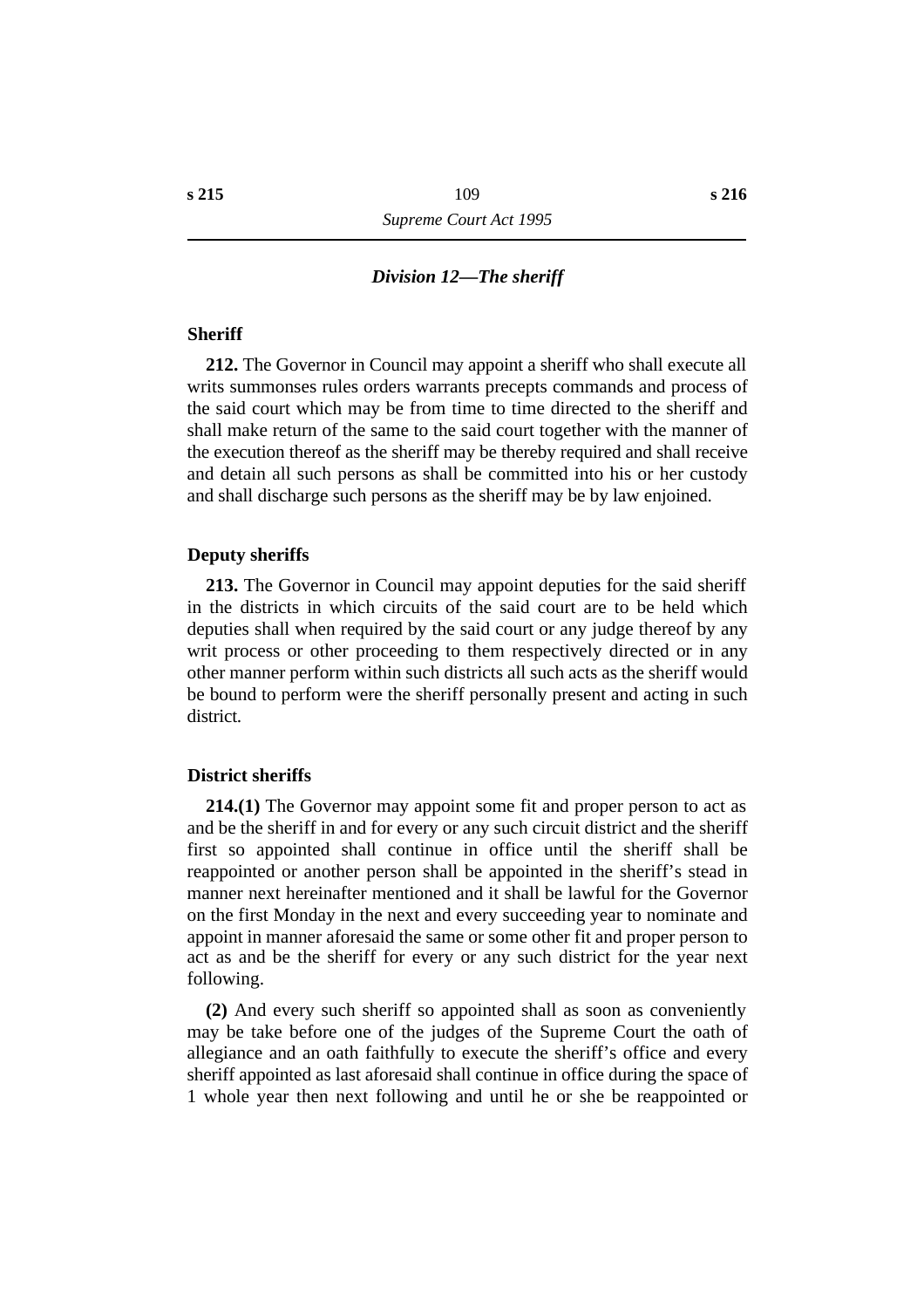**(3)** And if the sheriff for any such circuit district shall die or depart from the said State or become otherwise incapable of executing the duties of the sheriff's office then and in such case another person shall be appointed and sworn in like manner and such person shall continue in office for the remainder of the year and until he or she be reappointed or another person be appointed and sworn into office in his or her stead as aforesaid.

**(4)** And every such sheriff during the time of the sheriff's continuance in office shall in and for the district for which the sheriff shall have been so appointed have and execute the same powers and duties and enjoy the same privileges and be subject to the same liabilities in all respects as by law belong to the office of a sheriff and the powers duties privileges and liabilities of the sheriff of Queensland shall within such district cease and determine.

#### **˙Sheriff's recognisances**

**215.** The said sheriff and each of such deputy sheriffs respectively shall give security to Her Majesty her heirs and successors by bond or recognisance of himself or herself and 2 responsible sureties or otherwise in such reasonable amount as may be fixed by the Governor in Council conditioned for the due performance by such sheriff and deputy sheriffs respectively of the duties of their offices and for the payment by him or her and them as he or she and they may be respectively directed of all moneys which shall come to his, her or their hands respectively.

#### **˙Sheriff may sell property without taking out an auctioneer's licence**

**216.** It shall be lawful for the said sheriff personally or by his or her deputy to sell by auction all property of whatever nature which may be taken by him or her in execution without having taken out an auctioneer's licence anything in any law now in force to the contrary notwithstanding.

#### **˙Sheriff may act as justice of peace**

**217.** It shall be lawful for the sheriff of Queensland to act as a justice of the peace any law or custom to the contrary notwithstanding.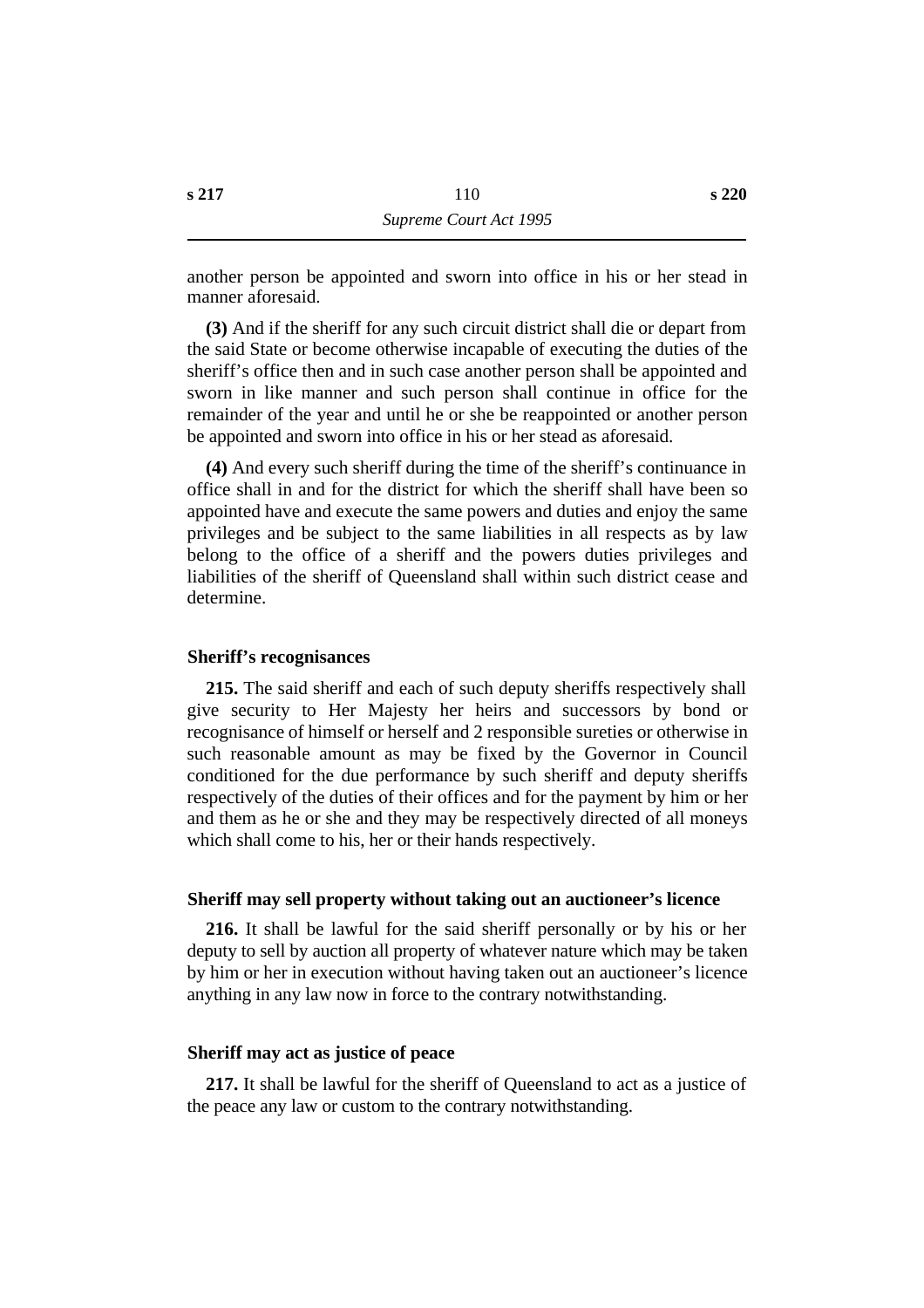#### **˙Deposit for expenses to be made with the sheriff**

**218.** On any writ or other process being left with the sheriff for execution by the sheriff the person so leaving such writ or other process as aforesaid shall if required deposit with the sheriff a sufficient sum for the payment of the necessary expenses in and about the execution of the writ or other process and if any dispute should arise as to the amount to be deposited as aforesaid a reference shall be made to the registrar of the Supreme Court whose decision shall be final unless a judge shall otherwise order.

#### *†Division 13—Costs*

#### **˙Fees of officers of court to be paid to Her Majesty**

**219.** All fees poundage perquisites or costs of whatever nature received or receivable by any such officer of the said courts the fees properly due to and receivable by such attorneys solicitors and practitioners excepted under and by virtue of any such rule and order of the said judges shall be paid to Her Majesty her heirs and successors for the public uses of the said State and in support of the government thereof and shall be applied in such manner as may be from time to time directed by any Act and in no other manner.

# **˙Commissioners of Supreme Court may receive fees**

**220.** The enactment of section 219 shall not be deemed to extend or to have extended to any commissioner of the Supreme Court for taking affidavits or recognisances or to any commissioner for taking acknowledgments under the Act for the registry of deeds except in respect of fees received by any salaried officer or clerk of the Supreme Court for anything done by him or her as such commissioner during the ordinary office hours.

#### **˙Power to award costs**

**221.** The Supreme Court shall have power to award costs in all cases lawfully brought before it and not provided for otherwise than by this section.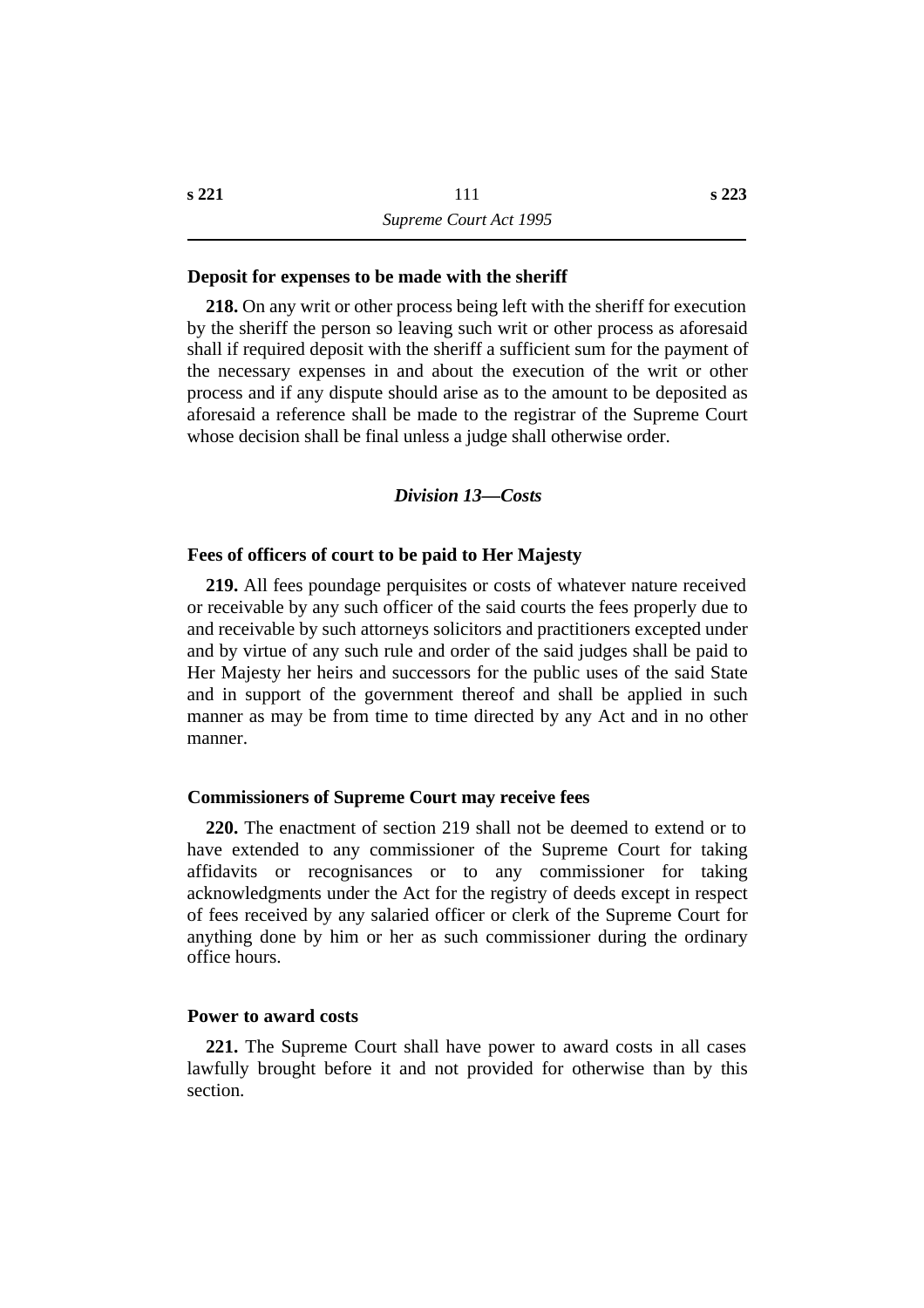# *†Division 14—Effect of decrees, rules and orders*

#### **˙Decrees rules and orders to have effect of judgments**

**222.** All decrees and orders of the Supreme Court in equity and all rules and orders of the said court at common law or in its ecclesiastical or matrimonial jurisdiction whereby any sum of money or any costs charges or expenses shall be payable to any person shall have the effect of judgment at law and such person shall or lawfully may have execution thereon for the moneys so payable and the judges of the said court may from time to time cause writs of execution to be framed accordingly and to issue as they shall think fit and all such writs shall be enforced in the same manner as writs of execution are in ordinary cases.

#### *†Division 15—Change of venue*

#### **˙Change of venue**

**223.** It shall be lawful for the said court at any stage of any proceedings civil or criminal depending therein or in any Circuit Court whether the venue be by law local or not to order that the venue be changed and to direct that the trial thereof be had in Brisbane or in some particular circuit district of the said State in such cases and for such reasons as the justice of the case may require and subject to such conditions as the court may in its discretion impose.

#### *†Division 16—Questions of fact*

#### **˙Power of court to direct trial of feigned issues**

**224.** It shall be lawful for the court or a judge in every case in which the ends of justice shall appear to the court or judge to render that mode of inquiry expedient whether at common law or in its equitable insolvency matrimonial ecclesiastical or other jurisdiction to direct the trial by a jury of any feigned issue or issues and for that purpose from time to time to make all such orders and issue all such writs and cause all such proceedings to be had and taken from time to time as the said court shall think necessary and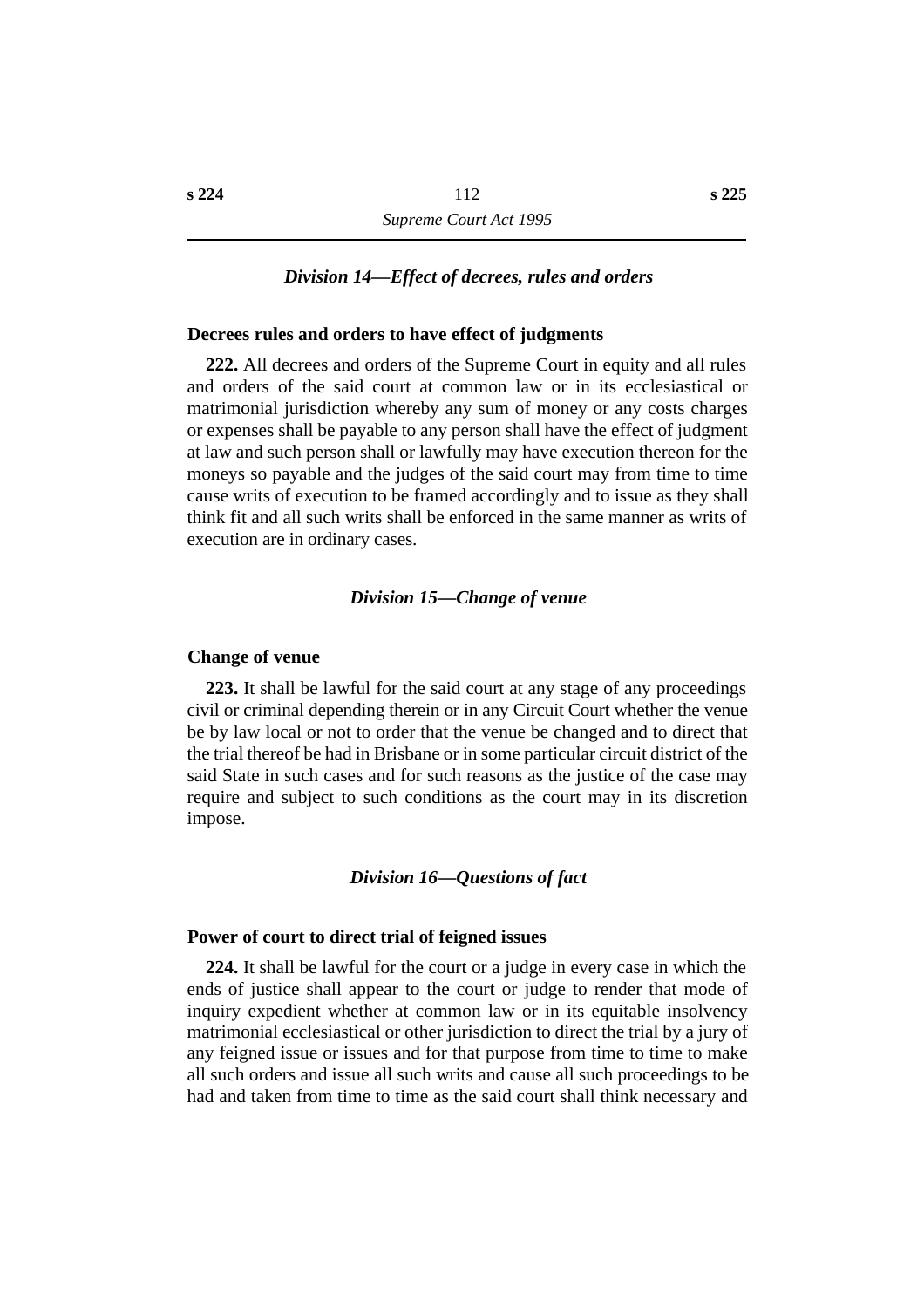upon the finding of such jury (unless a new trial shall for any sufficient reason in that behalf be ordered) to give such decision and make such decree or pronounce such judgment in the cause or matter pending before them as justice shall seem to such court to require.

#### **˙Feigned issues and new trials**

**225.** In all cases where the Supreme Court or any judge thereof now is or hereafter shall be authorised to direct the trial of any feigned issue or the said court shall in any action grant a new trial it shall be lawful for the said court or judge to impose such conditions on the parties respectively and to direct such admissions to be made by them or either of them for the purpose of any such trial or new trial and (in every case of new trial) to grant the same either generally or on some particular point or points only as to such court or judge respectively shall seem meet and (upon any such new trial as aforesaid) if the said court or judge shall think meet to order that the testimony of any witnesses examined at the former trial may be read from the judge's notes instead of any such witnesses being again examined in open court and upon any such feigned issue as aforesaid to permit both or any or either of the parties to examine on oath the other of them and for the several purposes aforesaid to make all such orders from time to time as may be necessary.

# **†PART 10—PROVISIONS FROM WRITS OF DEDIMUS ACT 1871**

# **˙Writs of dedimus potestatem and commissions for affidavits may be issued and executed outside the State**

**226.** Writs of dedimus potestatem and commissions for taking affidavits in the Supreme Court may be issued as has been the practice heretofore and may be executed within and without the State and all such writs and commissions heretofore issued and all things done thereunder are hereby declared valid.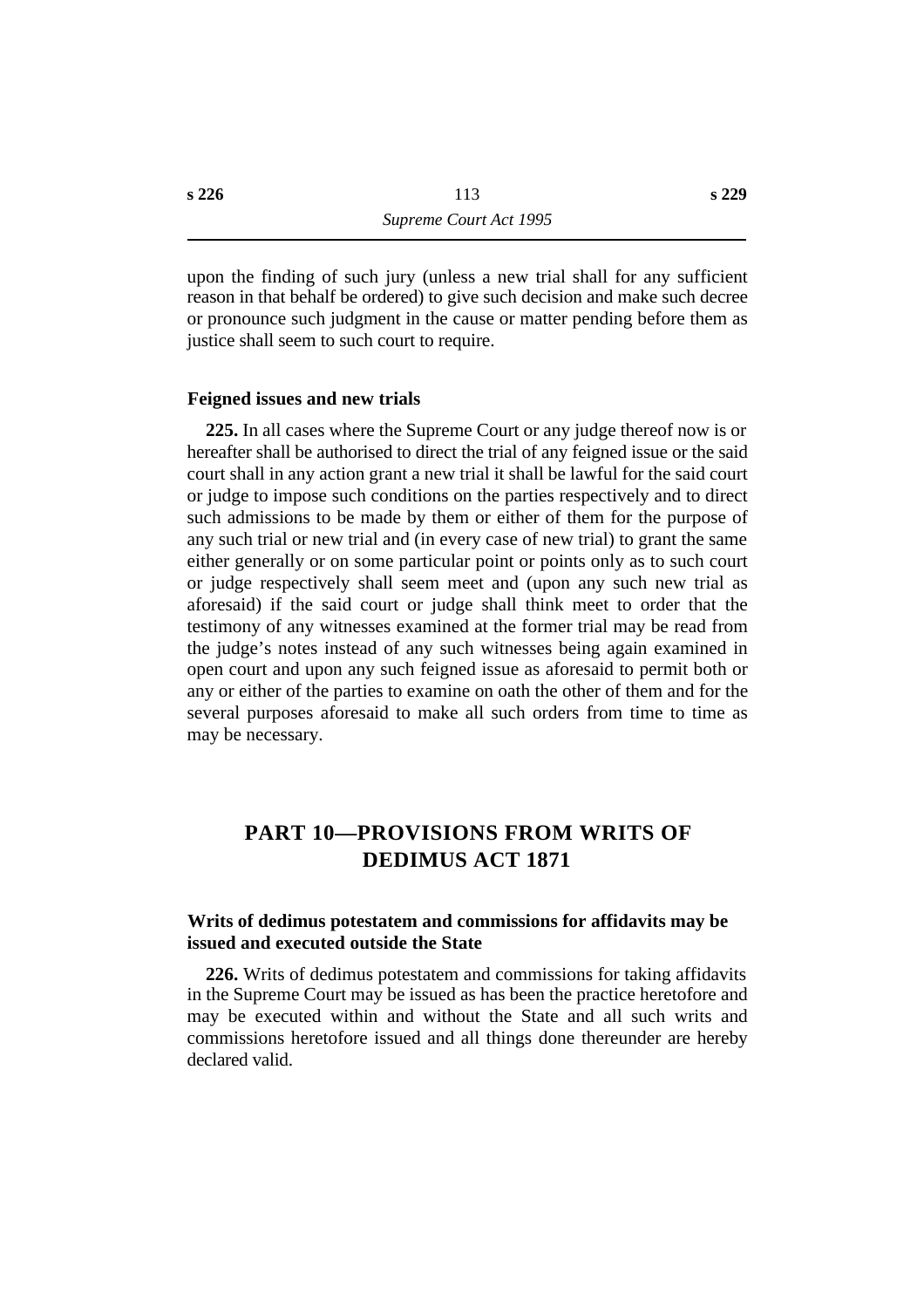# **†PART 11—PROVISIONS FROM SUPREME COURT ACT 1874**

#### **˙Salaries to be charged on consolidated fund**

**227.(1)** The salaries payable to the judges of the Supreme Court shall be charged on and paid out of the consolidated fund.

**(2)** Such salaries shall grow due from day to day but shall be payable to the persons entitled thereto or to their executors or administrators on the usual monthly days of payment or at such other period as the Governor in Council may decide.

#### **˙Supreme Court to be court of error**

**228.** The Supreme Court shall for all purposes be the court of error for the State.

#### **˙Power to amend defects or errors**

**229.** The Supreme Court in all its civil jurisdictions and any judge thereof shall have power at all times and in all matters to amend defects or errors whether there be anything in writing to amend by or not and all such amendments may be made upon such terms as to the court or judge may seem fit.

#### **˙New trials only where substantial wrong occasioned**

**230.** A new trial shall not be granted in any action at common law on the ground of misdirection or of the improper admission or rejection of evidence unless in the opinion of the court some substantial wrong or miscarriage has been thereby occasioned in the trial of the action and if it appear to such court that such wrong or miscarriage affects part only of the matter in controversy the court may give final judgment as to part thereof and direct a new trial as to the other part only.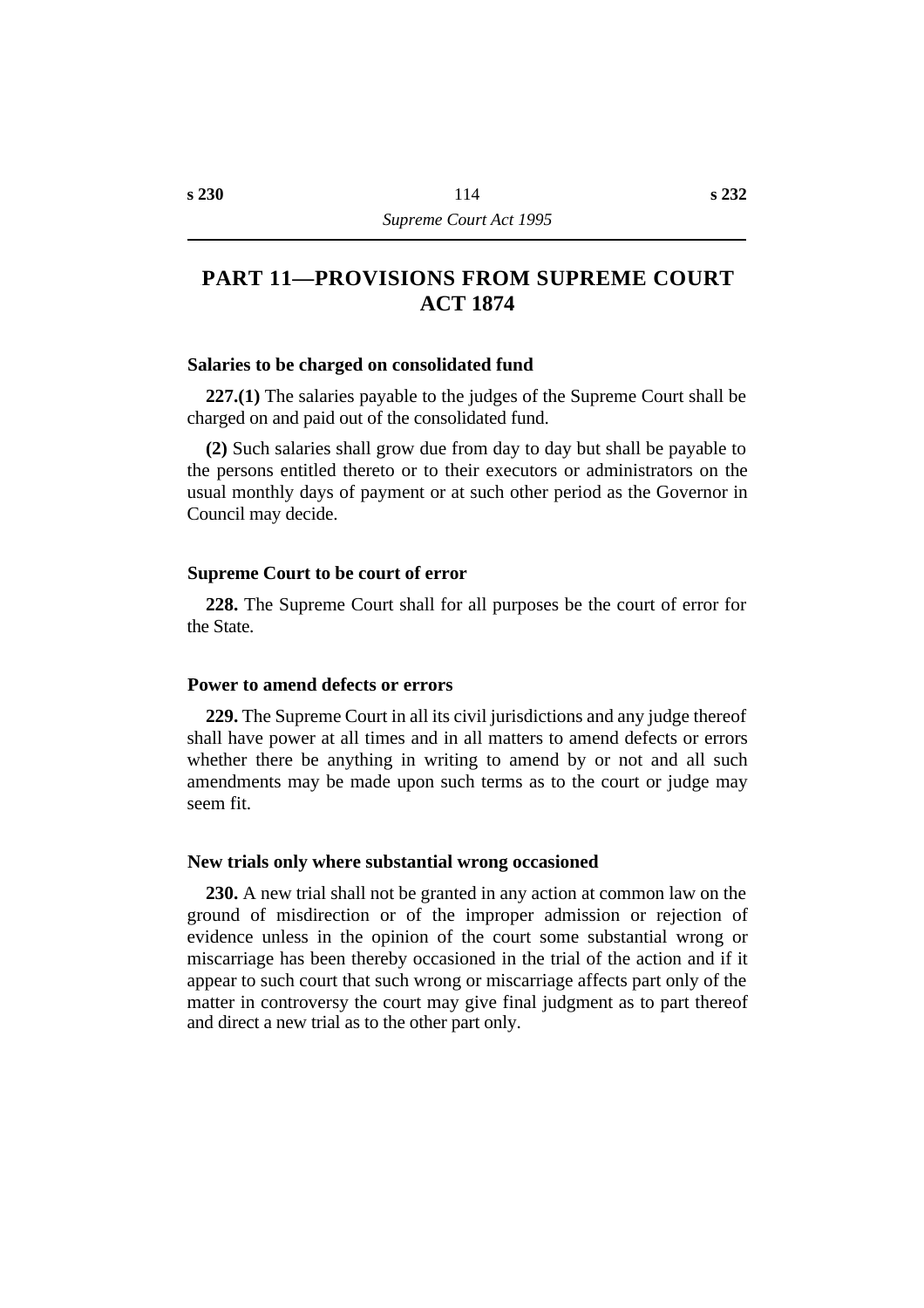# **†PART 12—PROVISIONS FROM SHERIFF'S ACT 1875**

#### **˙Purpose of pt 12**

**231.** The purpose of this part is to provide for the more speedy and effective execution of the process of the Supreme Court.

#### **˙Governor may appoint high bailiffs or bailiffs when necessary**

**232.** It shall be lawful for the Governor with the advice of the Executive Council to appoint fit and proper persons to be high bailiffs or bailiffs at such towns and places as shall be necessary or expedient and every person so appointed shall give security to Her Majesty her heirs and successors by bond or recognisance of himself or herself and 2 responsible sureties and otherwise in such manner and in such reasonable amount as may be fixed by the Governor in Council for the due performance by such person of the duties of the person's office and for the due payment by the person to the sheriff or as the sheriff shall direct of all moneys which shall come to the person's hands in the execution of the duties of the person's office.

#### **˙Officers so appointed to be deemed sheriff's officers**

**233.** Every person so appointed as aforesaid shall for the purposes of this part be deemed to be an officer of the sheriff and shall be bound by himself, herself or the person's deputies to execute all lawful orders and precepts of the sheriff directed to the person and shall in all respects have and perform the same duties as have been heretofore performed by the officers of the sheriff appointed under the sheriff's hand and seal.

## **˙Persons aggrieved by acts of officers may sue the sheriff by that name and not personally—mode of payment of damages recovered**

**234.(1)** Any person aggrieved by any act or default of any of the officers of the sheriff appointed as aforesaid shall have the like remedy as heretofore by action.

**(2)** However, every such action brought against the sheriff shall be brought against the sheriff by the name of 'The Sheriff of Queensland' and not by the sheriff's own name and any damages or costs adjudged to be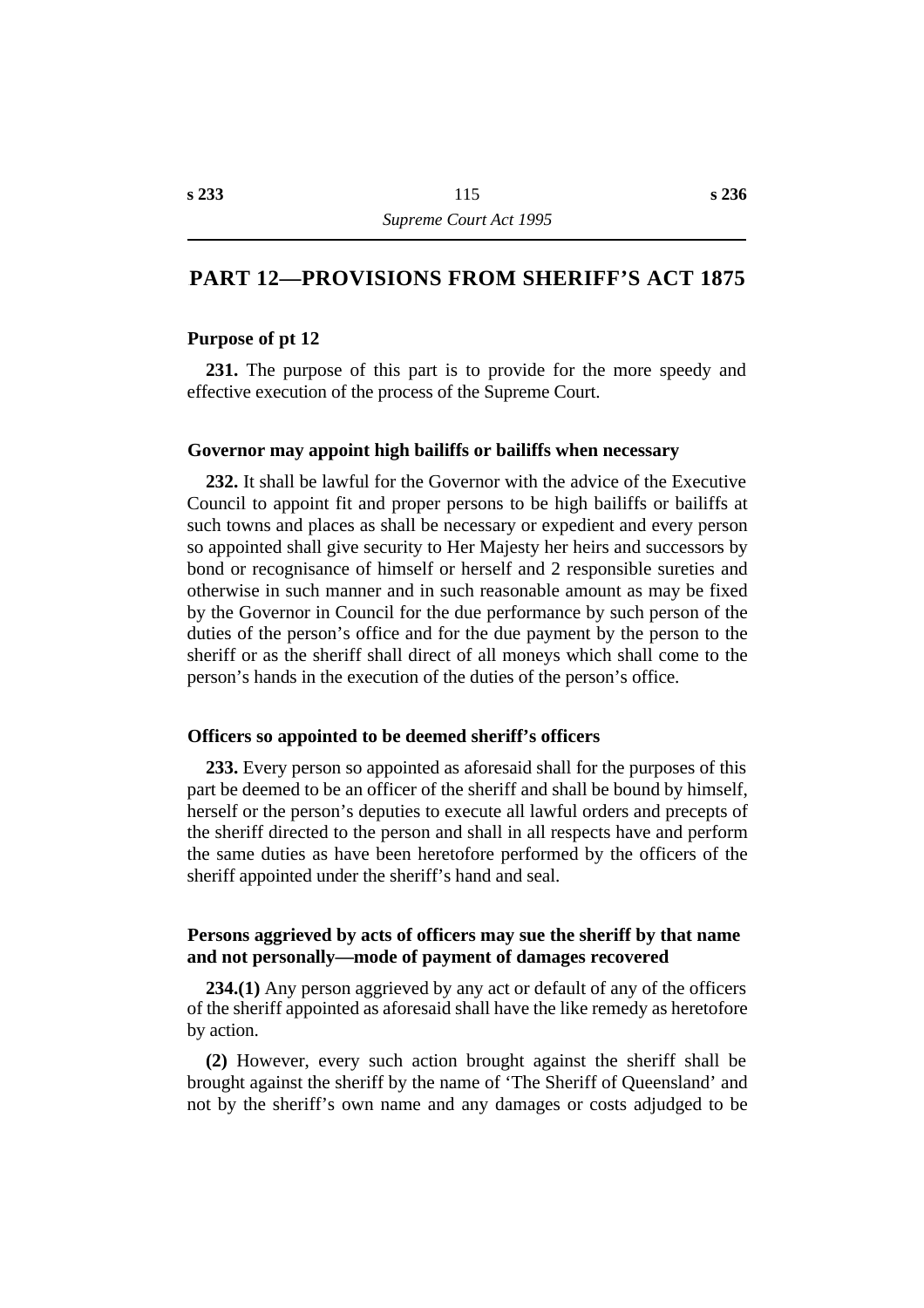recovered by the plaintiff in any such action shall be paid by the Treasurer out of the consolidated fund.

# **˙Power to appoint person to execute process where sheriff ought not to execute**

**235.** Whenever the said court or any judge thereof shall direct any process to issue against the sheriff or award any process in any cause matter or thing wherein the said sheriff on account of the sheriff being related to any of the parties thereto or by reason of any good cause of challenge which would be allowed against any sheriff in England ought not to execute the same it shall be lawful for the said court or any judge thereof to appoint some other fit person to execute the same.

### **˙Power to appoint special bailiff**

**236.(1)** Whenever the process of the court is to be executed in a remote part of the State and it shall appear to the court or any judge thereof that delay in the execution of such process would be likely to ensue if such process were directed to the sheriff it shall be lawful for the said court or any judge thereof upon the application of the party at whose suit such process is to be issued to order that such process shall be directed to some fit person instead of to the sheriff and executed in such manner and under such terms and conditions as the court or judge shall deem meet.

**(2)** And in any such case no action shall be brought against the sheriff for any acts or defaults of the person named in such process but any party aggrieved by any act or default of such person shall have the like remedy against the person that he or she might have had by action against the sheriff in case such process had been directed to the said sheriff and the act or default had been committed by the sheriff or the sheriff's officers.

**(3)** However, in any such case all fees of right payable to the sheriff by the person against whom such process is directed shall with the exception of those for registering the warrant and returning the same be paid to the person on whose behalf such process was issued.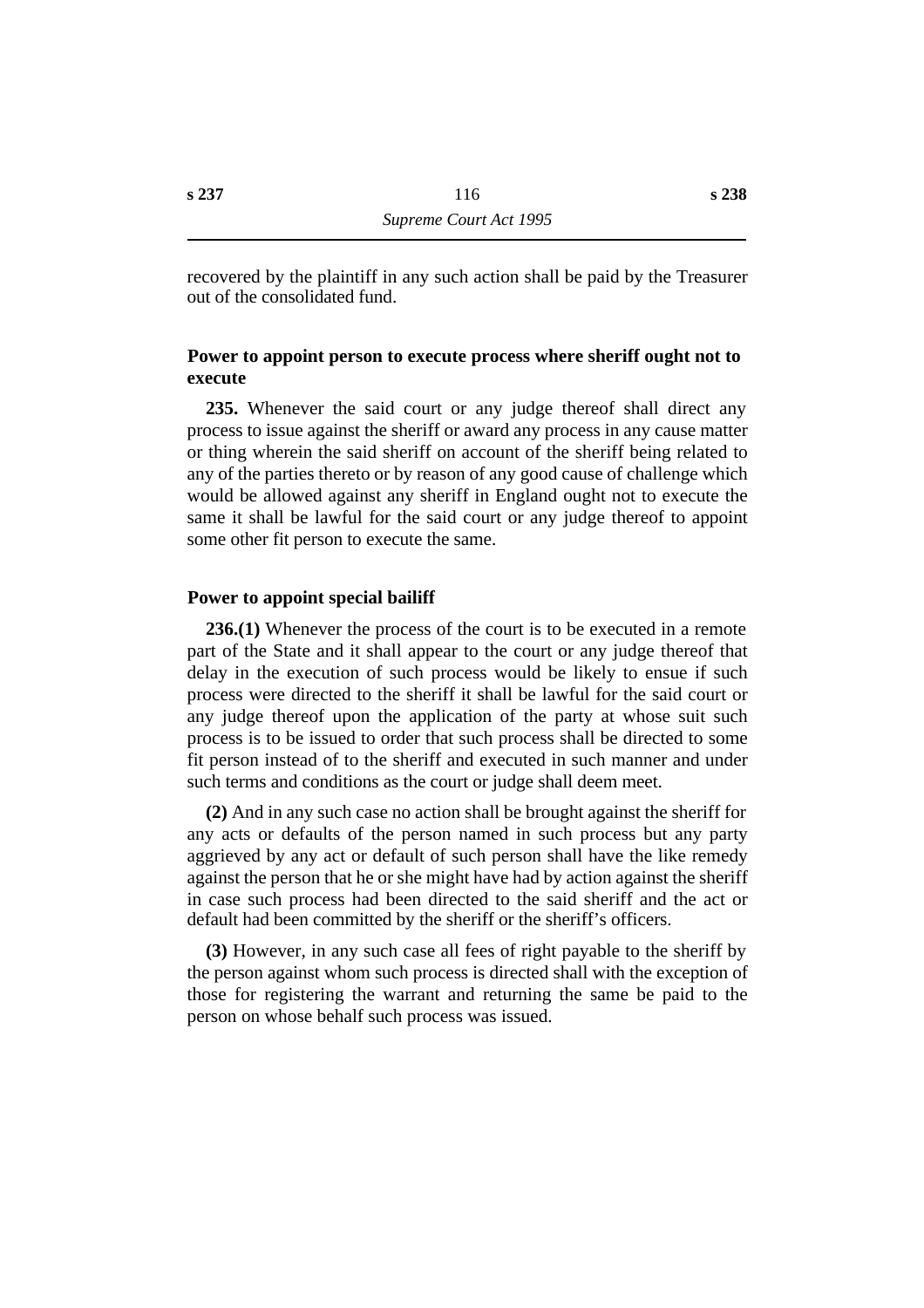#### **˙Action of debt not to lie on escape of debtor**

**237.** If any debtor in execution shall escape out of legal custody the sheriff deputy-sheriff bailiff or other person having the custody of such debtor shall not be liable to any action of debt in consequence of such escape but the party aggrieved shall be entitled to an action upon the case for the damages sustained by him or her.

### **˙Duties and status of northern sheriff defined**

**238.(1)** The sheriff appointed under part 94 (the **"sheriff of Queensland"**) has jurisdiction throughout the entire State.

**(2)** The sheriff appointed under part 165 (the **"northern sheriff"**) is a deputy of the sheriff of Queensland for the execution of all writs, summonses, rules, orders, warrants, precepts, commands and processes of the court that are to be executed within the district assigned to the northern judge.

**(3)** All such writs summonses rules orders warrants precepts commands and process of the said court wherever the same shall be to be executed shall be directed to the sheriff of Queensland.

**(4)** For the purpose of determining any question of priority between writs of execution or other process the office of the sheriff at Brisbane and the office of the northern sheriff shall be deemed to be one and the same office.

**(5)** The sheriff of Queensland shall not be personally accountable for any acts or defaults of the northern sheriff.

# **˙Sheriff and officers personally accountable for their own acts or defaults**

**239.** Notwithstanding anything hereinbefore contained every sheriff bailiff and other officer of the sheriff shall be accountable for his or her own acts and defaults in the same manner and to the same extent as heretofore.

<sup>4</sup> Part 9 (Provisions from Supreme Court Act 1867)

<sup>5</sup> Part 16 (Provisions from Supreme Court Act 1895)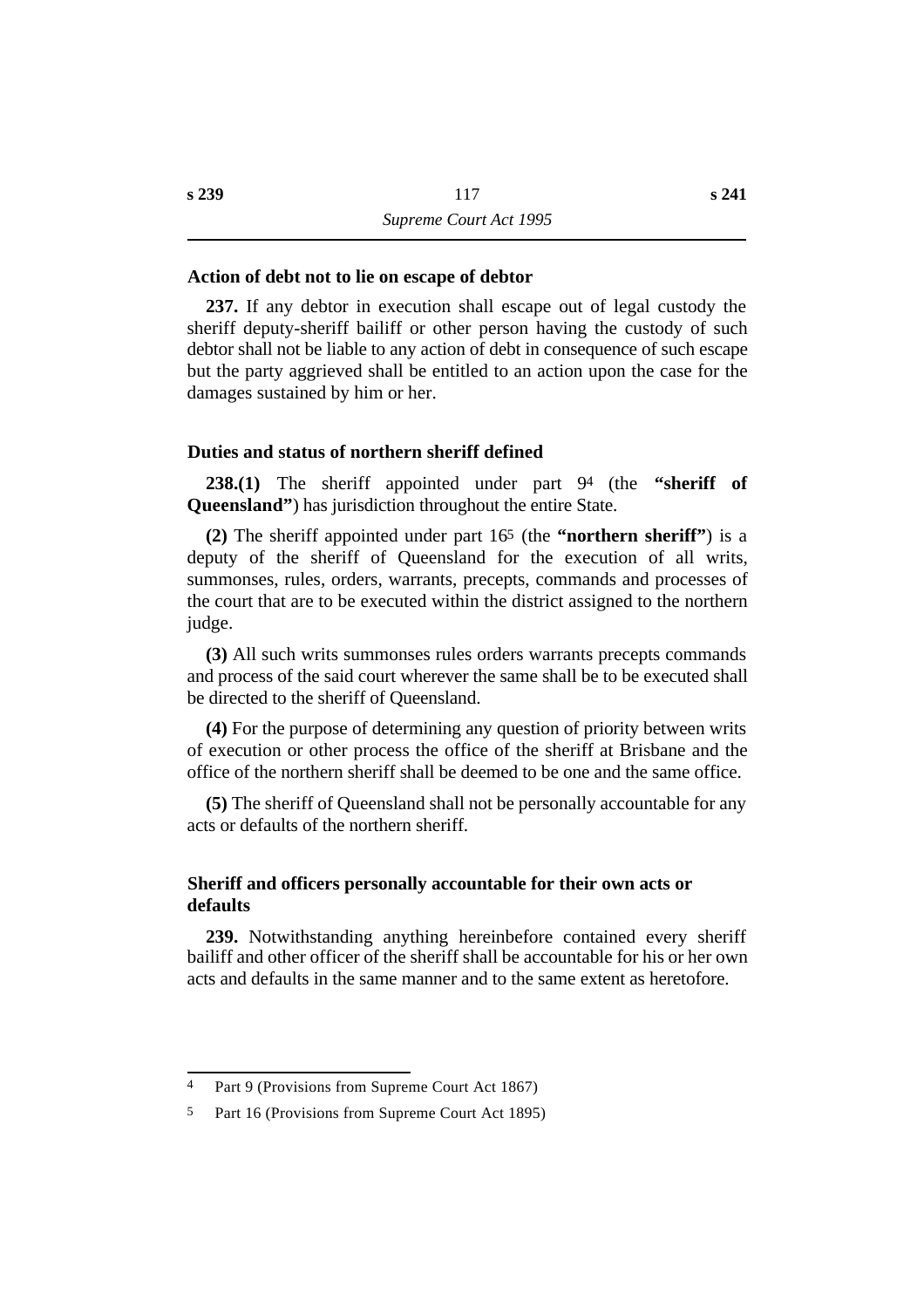# **†PART 13—PROVISIONS FROM JUDICATURE ACT 1876**

### **˙Purpose of pt 13**

**240.** The purpose of this part is to provide for the administration of a uniform system of law in all courts of justice and to simplify and amend the practice of the Supreme Court.

### **˙Definitions for pt 13**

**241.** In this part—

- **"action"** means a civil proceeding commenced by writ or in such other manner as may be prescribed by rules of court.
- **"cause"** includes any suit action or other original proceeding between a plaintiff and a defendant.
- **"court"** means the Supreme Court.
- **"defendant"** includes every person served with any writ of summons or process or served with notice of or entitled to attend any proceedings.
- **"existing"** means existing at the time appointed for the commencement of the *Judicature Act 1876*.
- **"judgment"** includes decree.
- **"matter"** includes every proceeding in the court not in a cause.
- **"order"** includes rule.
- "party" includes every person served with notice of or attending any proceeding although not named on the record.
- **"petitioner"** includes every person making any application to the court either by petition motion or summons otherwise than as against any defendant.
- **"plaintiff"** includes every person asking any relief (otherwise than by way of counterclaim as a defendant) against any other person by any form of proceeding whether the same be taken by action suit petition motion summons or otherwise.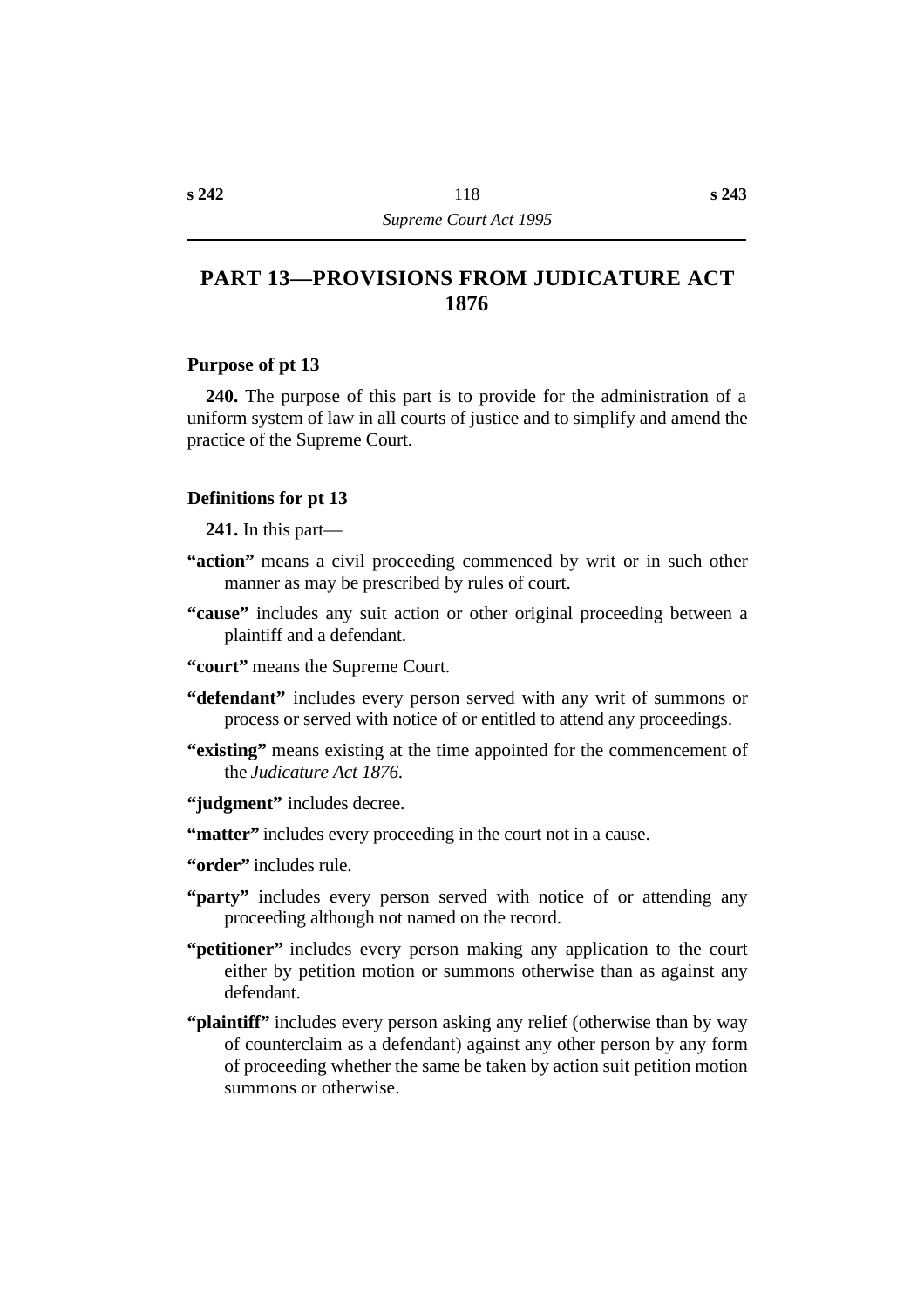**"pleading"** includes any petition or summons and includes the statements in writing of the claim or demand of any plaintiff and of the defence of any defendant thereto and of the answer of the plaintiff to any set-off or counterclaim of a defendant.

**"suit"** includes action.

#### **˙Rules of law to apply to all courts**

**242.** The several rules of law enacted and declared by this part shall be in force and receive effect in all courts whatsoever in Queensland so far as the matters to which such rules relate shall be respectively cognisable by such courts.

# **˙Provision for saving of existing procedure of courts when not inconsistent with this part or rules of court**

**243.** Save as by this part or by any rules of court may be otherwise provided all forms and methods of procedure which at the commencement of the *Judicature Act 1876* were in force in the Supreme Court under or by virtue of any law custom general order or rules whatsoever and which are not inconsistent with this part or with any rules of court may continue to be used and practised in the said court in such and the like cases and for such and the like purposes as those to which they would have been applicable if the *Judicature Act 1876* had not passed.

#### **˙Law and equity to be administered in all suits by Supreme Court**

**244.** In every civil cause or matter commenced in the court law and equity shall be administered by such court and shall be administered according to the rules following—

# **Equitable relief claimed by plaintiff to be given in all cases**

**(1)** If any plaintiff or petitioner claims to be entitled to any equitable estate or right or to relief upon any equitable ground against any deed instrument or contract or against any right title or claim whatsoever asserted by any defendant or respondent in such cause or matter or to any relief founded upon a legal right which heretofore could only have been given by a court of equity the said court and every judge thereof shall give to such plaintiff or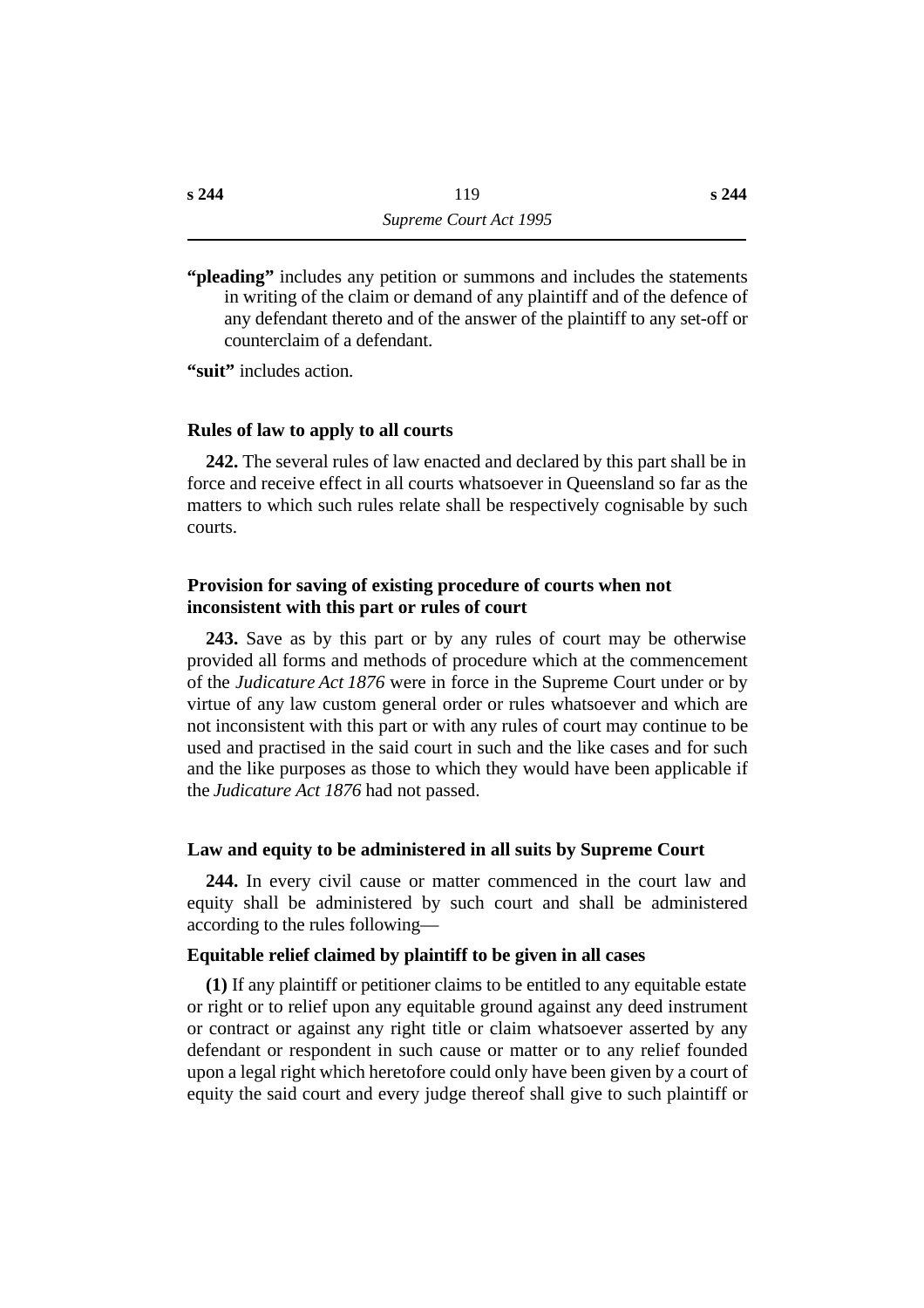petitioner such and the same relief as ought to have been given by the said court in its equitable jurisdiction in a suit or proceeding for the same or the like purpose properly instituted before the passing of the *Judicature Act*

# **Equitable relief to be given to defendants**

**(2)** If any defendant claims to be entitled to any equitable estate or right or to relief upon any equitable ground against any deed instrument or contract or against any right title or claim asserted by any plaintiff or petitioner in such cause or matter or alleges any ground of equitable defence to any claim of the plaintiff or petitioner in such cause or matter the said court and every judge thereof shall give to every equitable estate right or ground of relief so claimed and to every equitable defence so alleged such and the same effect by way of defence against the claim of such plaintiff or petitioner as the said court in its equitable jurisdiction ought to have given if the same or the like matters had been relied on by way of defence in any suit or proceeding instituted in that court for the same or the like purpose before the passing of the *Judicature Act 1876*.

#### **Or such equitable relief as defendant might obtain by cross bill**

**(3)** The said court and every judge thereof shall also have power to grant to any defendant in respect of any equitable estate or right or other matter of equity and also in respect of any legal estate right or title claimed or asserted by the defendant all such relief against any plaintiff or petitioner as such defendant shall have properly claimed by the defendant's pleading and as such court or any judge thereof might grant in any suit instituted for that purpose by the same defendant against the same plaintiff or petitioner and also all such relief relating to or connected with the original subject of the cause or matter and in like manner claimed against any other person whether already a party to the same cause or matter or not who shall have duly served with notice in writing of such claim pursuant to any rule of court or any order of the court as might properly have been granted against any such person if the person had been made a defendant to a cause duly instituted by the same defendant for the like purpose.

## **Other parties may be made parties by notice**

**(4)** And every person served with any such notice shall thenceforth be deemed a party to such cause or matter with the same rights in respect of the person's defence against such claim as if the person had been duly sued in

*1876*.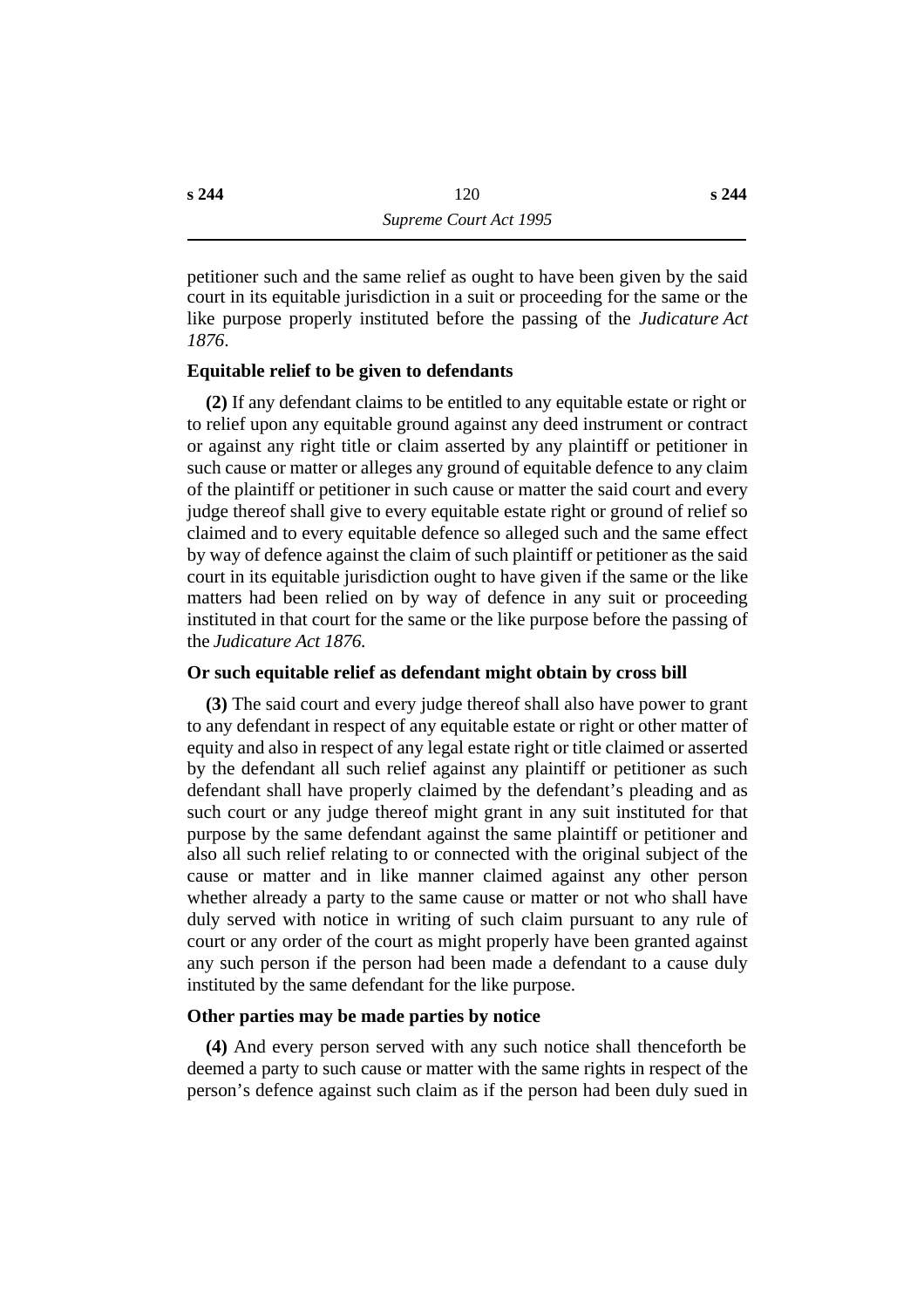the ordinary way by such defendant.

# **Court to recognise equitable estates rights and liabilities**

**(5)** The said court and every judge thereof shall recognise and take notice of all equitable estates titles and rights and all equitable duties and liabilities appearing incidentally in the course of any cause or matter depending before it in the same manner in which the said court in its equitable jurisdiction would have recognised and taken notice of the same in any suit or proceeding duly instituted therein before the passing of the *Judicature Act 1876*.

### **No injunction to restrain proceedings**

**(6)** No cause or proceeding at any time pending in the said court shall be restrained by injunction but every matter of equity on which an unconditional injunction against the prosecution of any such cause or proceeding might have been obtained if the *Judicature Act 1876* had not passed may be relied on by way of defence thereto.

### **Stay of proceedings may be directed either generally or on terms**

**(7)** The said court or any judge thereof may direct a stay of proceedings in any cause or matter pending before it if the court or judge shall think fit and any person whether a party or not to any such cause or matter who would have been entitled if the *Judicature Act 1876* had not passed to apply to the said court to restrain the prosecution thereof or who may be entitled to enforce by attachment or otherwise any judgment decree rule or order contrary to which all or any part of the proceedings in such cause or matter may have been taken shall be at liberty to apply to the court or a judge by motion in a summary way for a stay of proceedings in such cause or matter either generally or so far as may be necessary for the purposes of justice and the court or judge shall thereupon make such order as shall be just.

#### **All legal claims to be recognised**

**(8)** Subject to subsections (1) to (7) for giving effect to equitable rights and other matters of equity in manner aforesaid and to the other express provisions of this part the said court and every judge thereof shall recognise and give effect to all legal claims and demands and all estates titles rights duties obligations and liabilities existing by the common law or by any custom or created by any statute in the same manner as the same would have been recognised and given effect to by the said court if the *Judicature*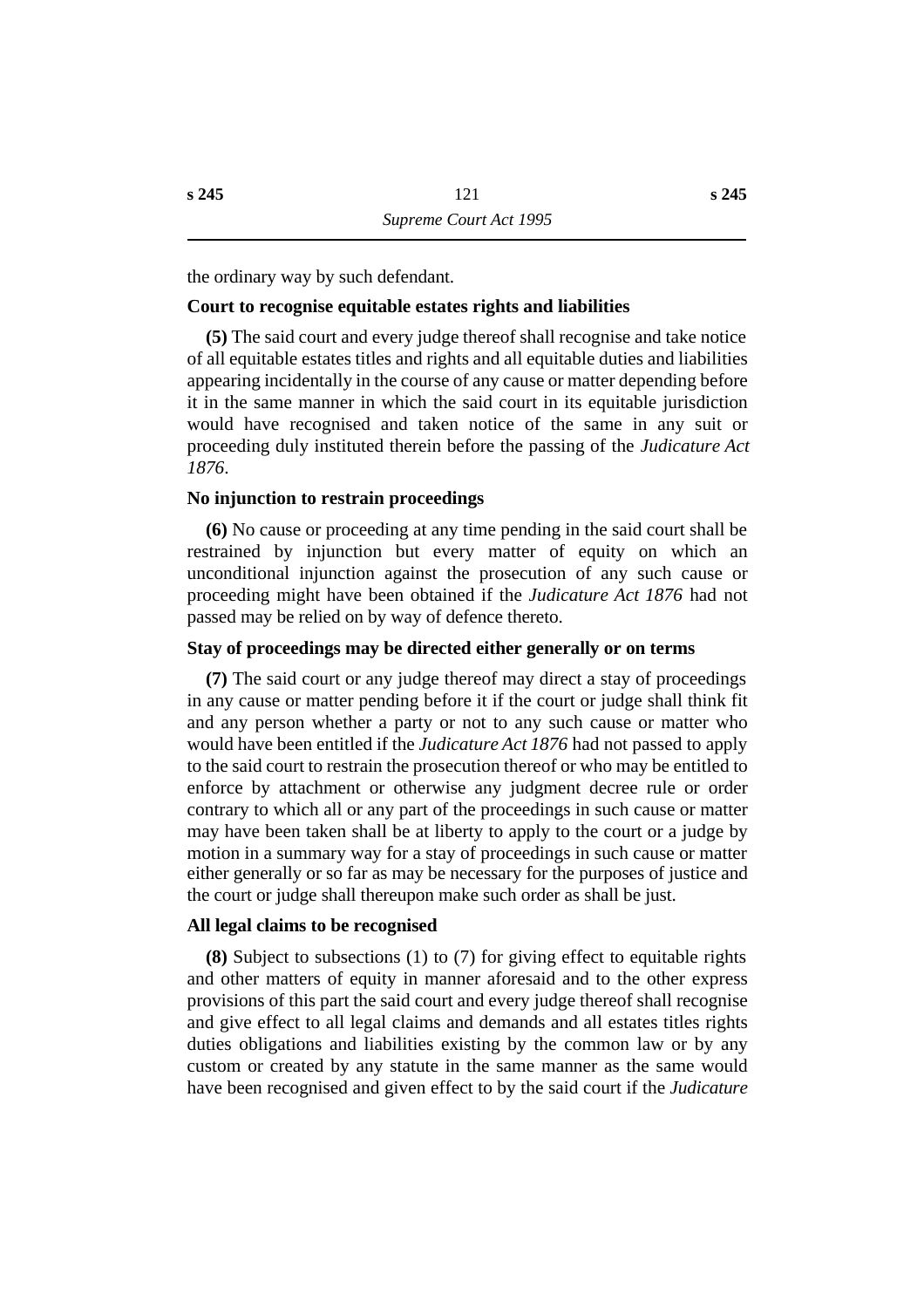*Act 1876* had not passed.

#### **Complete justice to be done in 1 suit so far as possible**

**(9)** The said court and every judge thereof in the exercise of the jurisdiction conferred by this part in every cause or matter pending before them respectively shall have power to grant and shall grant either absolutely or on such reasonable terms and conditions as to them shall seem just all such remedies whatsoever as any of the parties thereto may appear to be entitled to in respect of any and every legal or equitable claim properly brought forward by them respectively in such cause or matter so that as far as possible all matters so in controversy between the said parties respectively may be completely and finally determined and all multiplicity of legal proceedings concerning any of such matters avoided.

#### **˙Estates of persons deceased to be administered as in insolvency**

**245.(1)** In the administration by any court of the assets of any person who may die after the passing of the *Judicature Act 1876* and whose estate may prove to be insufficient for the payment in full of the person's debts an liabilities and in the winding-up of any company under the *Companies Act 1863* whose assets may prove to be insufficient for the payment of its debts and liabilities and the costs of winding-up the same rules shall prevail and be observed as to the respective rights of secured and unsecured creditors and as to the debts and liabilities provable and as to the valuation of annuities and future or contingent liabilities respectively as may be in force for the time being under the law of insolvency with respect to the estates of persons adjudged insolvent.

**(2)** And all persons who in any such case would be entitled to prove for and receive dividends out of the estate of any such deceased person or out of the assets of any such company may come in under the decree or order for the administration of such estate or under the winding-up of such company and may make such claims against the same as they may respectively be entitled to by virtue of this part.

# **˙Writs of mandamus and injunction may be granted and receivers appointed in all cases when just or convenient**

**246.** A mandamus or an injunction may be granted or a receiver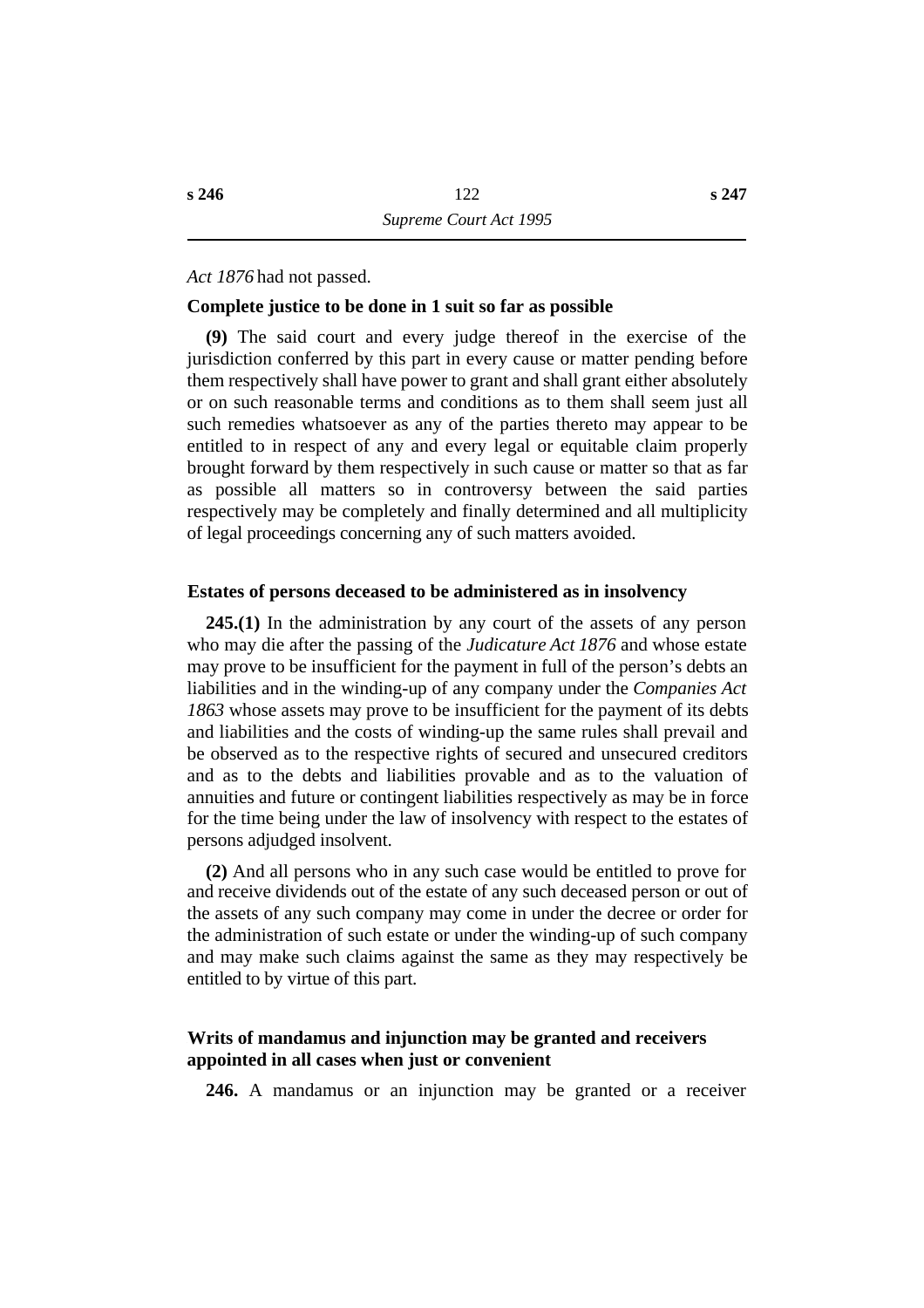appointed by an interlocutory order of the court in all cases in which it shall appear to the court to be just or convenient that such order should be made and any such order may be made either unconditionally or upon such terms and conditions as the court shall think just and if an injunction is asked either before or at or after the hearing of any cause or matter to prevent any threatened or apprehended waste or trespass such injunction may be granted if the court shall think fit whether the person against whom such injunction is sought is or is not in possession under any claim of title or otherwise or (if out of possession) does or does not claim a right to do the act sought to be restrained under any colour of title and whether the estates claimed by both or by either of the parties are legal or equitable.

### **˙In cases of collision rules of admiralty to prevail**

**247.** In any cause or proceeding for damages arising out of a collision between 2 ships if both ships shall be found to have been in fault the rules hitherto in force in the High Court of Admiralty so far as they have been at variance with the rules in force in the courts of common law shall prevail.

#### **˙In questions relating to infants rules of equity to prevail**

**248.** In questions relating to the custody and education of infants the rules of equity shall prevail.

# **˙Rules of equity to prevail where any conflict between them and rules of law**

**249.** Generally in all matters not hereinbefore particularly mentioned in which there is any conflict or variance between the rules of equity and the rules of the common law with reference to the same matter the rules of equity shall prevail.

#### **˙Powers of 1 or more judges**

**250.(1)** Any judge of the court may subject to any rules of court exercise in court or in chambers all or any part of the jurisdiction of the said court in all such causes and matters and in all such proceedings in any causes or matters as before the commencement of the *Judicature Act 1876* might have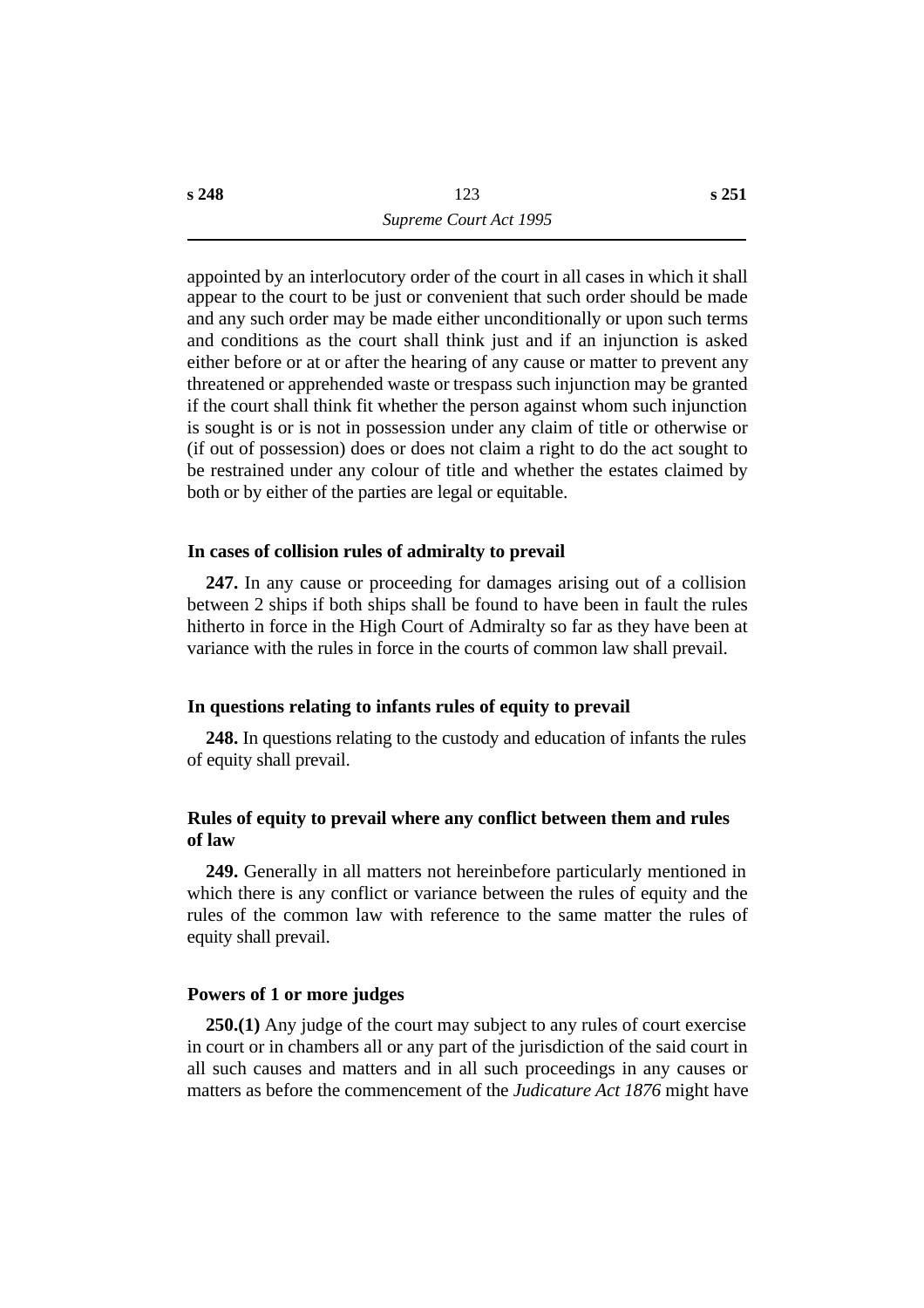been heard in court or in chambers respectively by a single judge of the said court or as may be directed or authorised to be so heard by any rules of court to be hereafter made.

**(2)** In all such cases any judge sitting in court shall be deemed to constitute the court.

**(3)** However, every issue of law and every special case stated by consent of parties shall be heard and determined by a single judge in the first instance unless either party shall require that the same be heard and determined by the Court of Appeal in the first instance in which case the same shall be so heard and determined accordingly.

# **˙Cases and points may be reserved for or directed to be argued before the Court of Appeal**

**251.** Subject to any rules of court, a judge of the Supreme Court sitting in the trial division may reserve any case or any point in a case for the consideration of the Court of Appeal or may direct any case or point in a case to be argued before the Court of Appeal.

# **˙Motions for new trials to be heard by Court of Appeal**

**252.** Every motion for a new trial of any cause or matter on which a verdict has been found by a jury or by a judge without a jury and every motion for judgment other than a motion for judgment on default in delivering a defence or demurrer and every motion to reduce damages shall be heard before the Court of Appeal.

## **˙What orders shall not be subject to appeal**

**253.** No order made by any judge of the said court by the consent of parties or as to costs only which by law are left to the discretion of the judge shall be subject to any appeal except by leave of the judge making such order.

## **˙As to appeals from orders made by single judge**

**254.** An appeal shall lie to the Court of Appeal from every order made by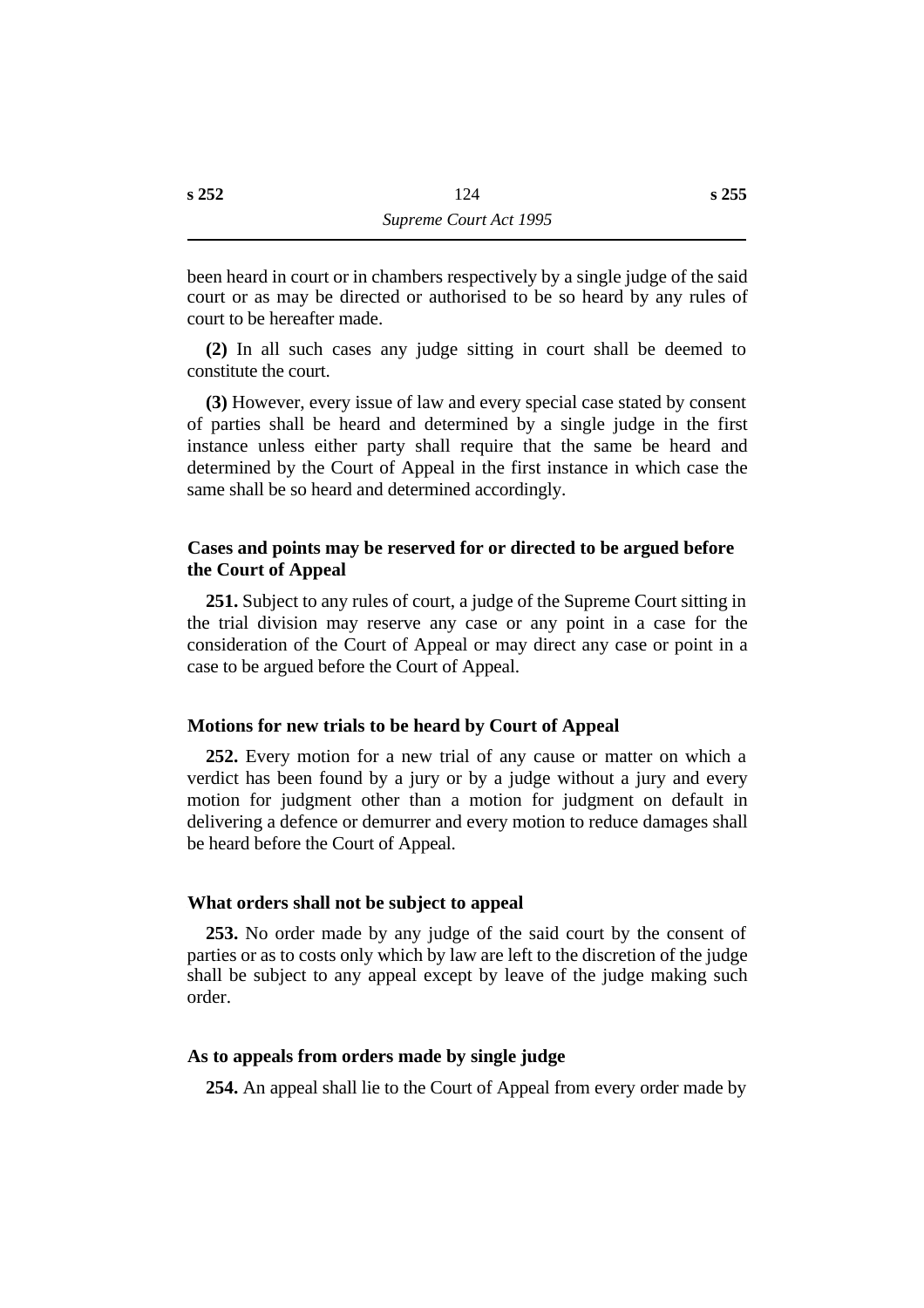a judge in court or chambers except orders made in the exercise of such discretion as aforesaid.

### **˙Referees and assessors**

**255.(1)** Subject to any rules of court and to such right as may now exist to have particular cases submitted to the verdict of a jury any question arising in any cause or matter before the court may be referred by the court or judge before whom such cause or matter may be pending for inquiry and report to a special referee and the report of any such referee may be adopted wholly or partially by the court and may (if so adopted) be enforced as a judgment by the court.

**(2)** The court or judge may also in any such cause or matter as aforesaid in which it may think it expedient so to do call in the aid of 1 or more assessors specially qualified and try and hear such cause or matter wholly or partially with the assistance of such assessors.

**(3)** The remuneration (if any) to be paid to such special referees or assessors shall be determined by the court or judge.

### **˙Power to direct trials before referees**

**256.(1)** In any cause or matter before the said court in which all parties interested who are under no disability consent thereto and also without such consent in any such cause or matter requiring any prolonged examination of documents or accounts or any scientific or local investigation which can not in the opinion of the court or a judge conveniently be made before a jury or conducted by the court through its other ordinary officers the court or a judge may at any time on such terms as may be thought proper order any question or issue of fact or any question of account arising therein to be tried before a special referee to be appointed by the court or judge.

**(2)** All such trials before referees shall be conducted in such manner as may be prescribed by rules of court and subject thereto in such manner as the court or judge ordering the same shall direct.

#### **˙Power of referees and effect of their finding**

**257.(1)** In all cases of any reference to or trial by referees under this part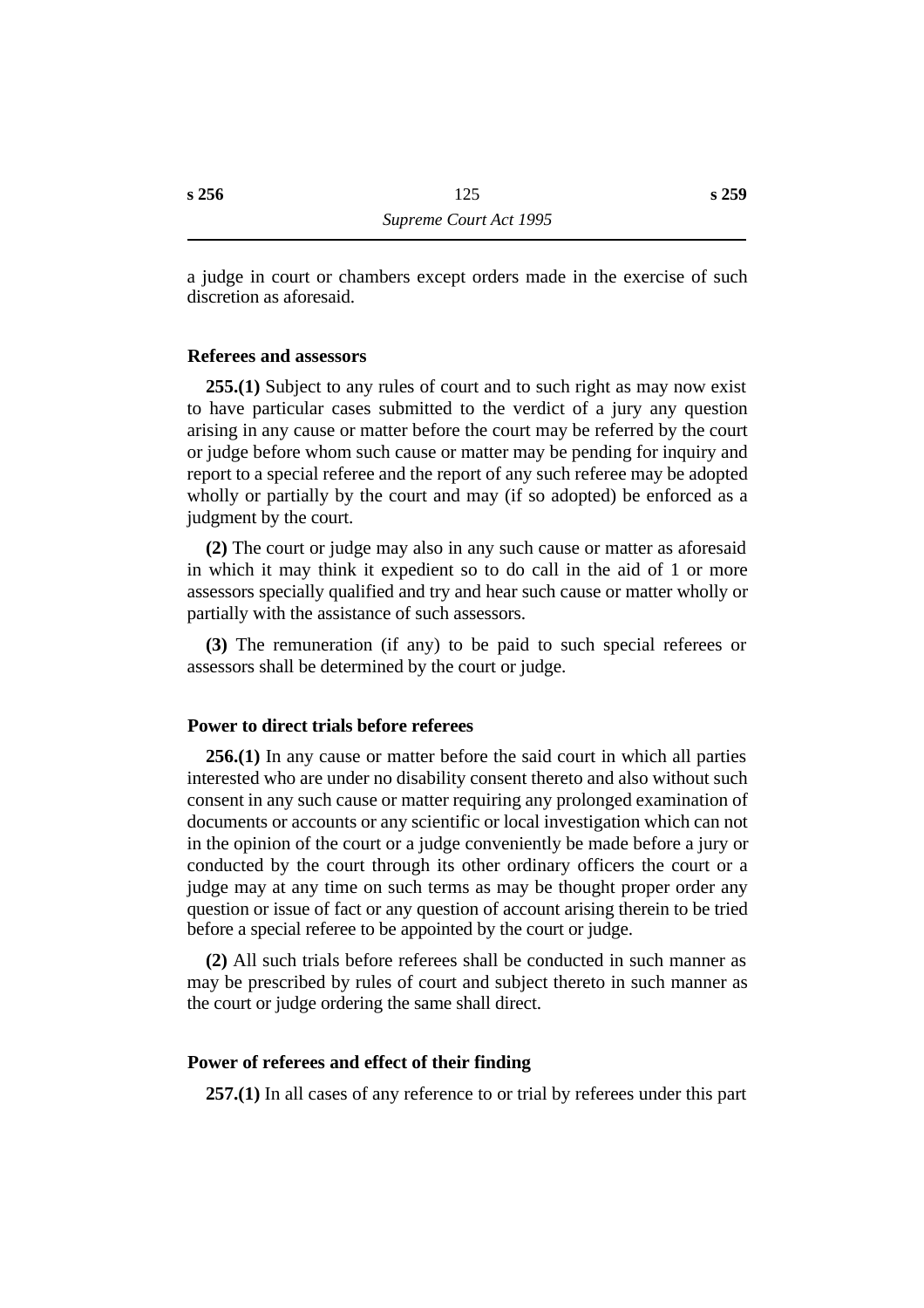the referees shall be deemed to be officers of the court and shall have such authority for the purpose of such reference or trial as shall be prescribed by rules of court or (subject to such rules) by the court or judge ordering such reference or trial.

**(2)** And the report of any referee upon any question of fact on any such trial shall (unless set aside by the court) be equivalent to the verdict of a jury.

#### **˙Powers of court with respect to proceedings before referees**

**258.** With respect to all such proceedings before referees and their reports the court or such judge as aforesaid shall have in addition to any other powers the same or the like powers as are given to the court or a judge with respect to references to arbitration and proceedings before arbitrators and their awards respectively by the part 8.

#### **˙Duty of judge and jury**

**259.(1)** It shall be the duty of a jury to answer any question of fact that may be left to them by the presiding judge at the trial.

**(2)** But nothing herein or in any rule of court contained shall take away or prejudice the right of any party to any action to have the questions submitted and left by the judge to the jury with a proper and complete direction to the jury upon the law and as to the evidence applicable to such questions.

# **†PART 14—PROVISIONS FROM SUPREME COURT ACT 1892**

#### **˙Motions for judgment**

**260.** Notwithstanding anything in section 252 or in any other enactment to the contrary contained, every motion for judgment in any cause or matter in the court in which there has been a trial of the cause or matter, or of any issue therein, with or without a jury, shall be heard and determined in the first instance by the judge before whom the trial took place, unless it is impracticable or inconvenient that such judge should act, in which case the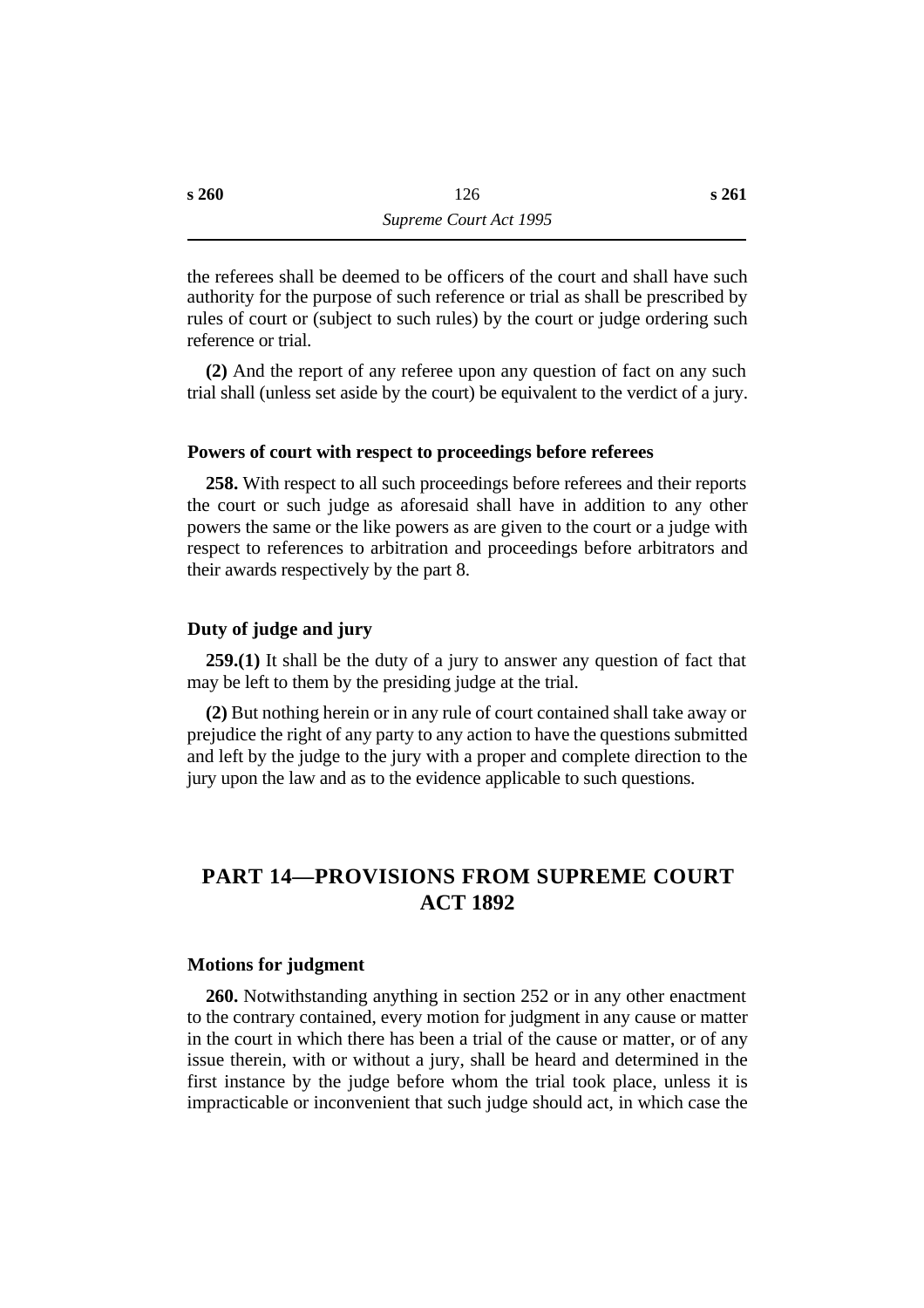motion shall be heard and determined by some other judge.

## **˙Hearing of cases in chambers**

**261.(1)** When, upon an opposed application coming on to be heard before a judge in chambers, either party appears by counsel or solicitor, the matter shall be adjourned into court, without any costs of the adjournment, and shall be heard in open court, unless all the parties consent to its being heard in chambers.

**(2)** However, the same persons shall be entitled to audience in a matter so adjourned into court that would have been so entitled if it had not been so adiourned.

**(3)** In addition, all existing forms and methods of procedure in relation to any proceeding in chambers may continue to be used and practised in relation to such proceeding when adjourned into court, in such and the like cases, and for such and the like purposes, as those to which they would have been applicable in relation to such proceeding in chambers.

# **†PART 15—PROVISIONS FROM SUPREME COURT ACT 1893**

## **˙Definitions for pt 15**

**262.** In this part—

- **"appointed judge of assize"** means the judge who, according to the arrangements for the dispatch of business then in force, is the judge to preside at the Circuit Court in question.
- "cause" see part 13.

**"civil issues"** includes issues in matters on the Crown side of the court.

**"matter"** see part 13.

**"sheriff"**, in the case of Circuit Courts within the central district or the northern district, means the central sheriff or the northern sheriff, as the case may be.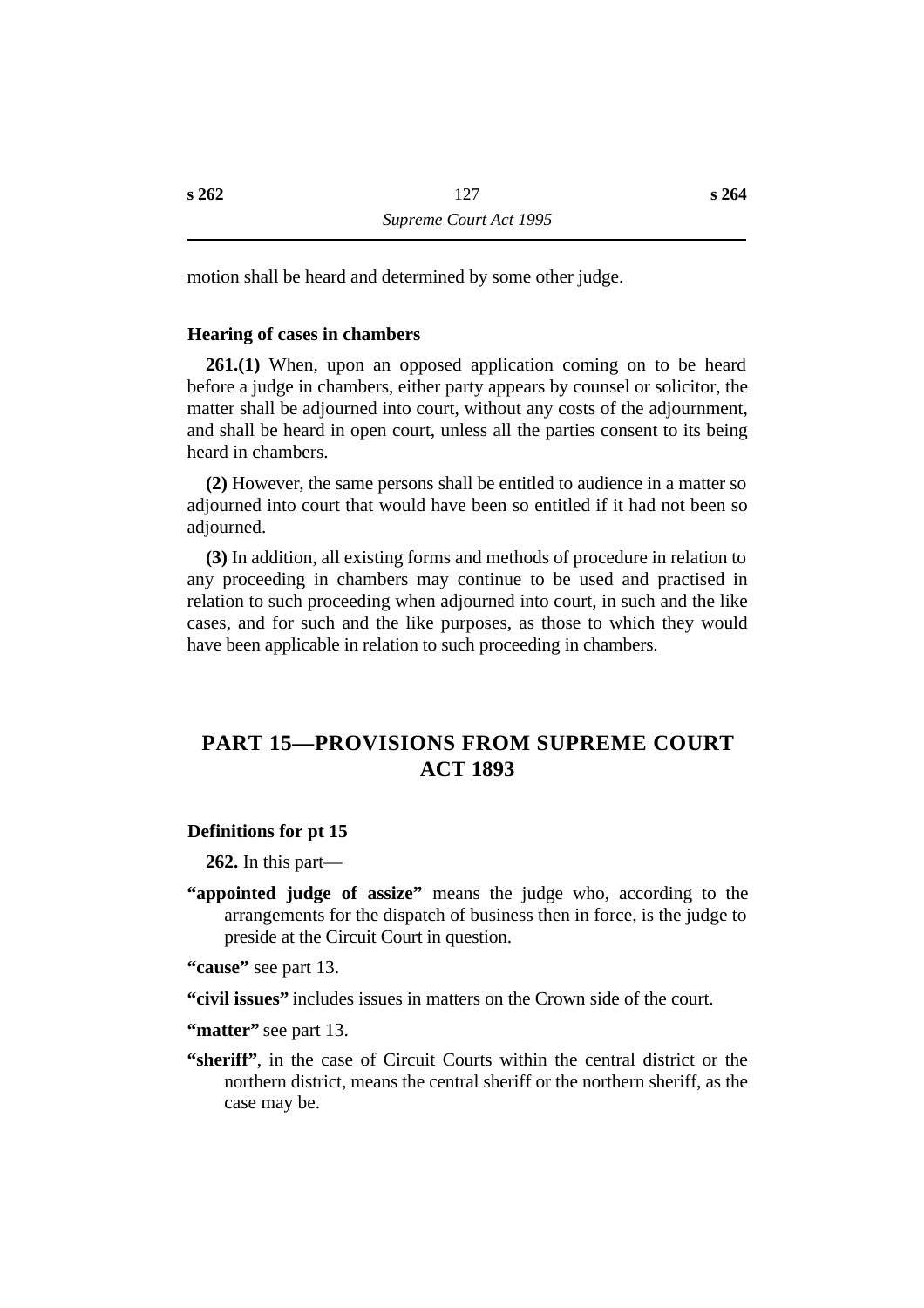# **˙When it is certified to the judges that there is no business at a Circuit Court a judge need not attend**

**263.(1)** If the sheriff certifies to the appointed judge or judges of assize that there are no charges of any treasons, crimes, or misdemeanours to be tried, heard, or determined at a Circuit Court named in the certificate, and if the registrar also certifies to such judge or judges that there are no civil issues to be tried nor any damages to be assessed at the same Circuit Court, it shall not be necessary for such judge or judges to attend at the place appointed for holding such court or to open the same; anything in section 207 or any other Act to the contrary notwithstanding.

**(2)** However, such certificates shall be sent to the appointed judge or judges of assize not earlier than 2 days before the day on which he, she or they would ordinarily set out from Brisbane Rockhampton or Townsville, as the case may be, for the purpose of attending the Circuit Court.

#### **˙Jurors to be warned not to attend**

**264.** In any case in which certificates have been given as in section 263 provided, the sheriff may and shall give notice to the jurors (if any) who have been summoned to attend at the Circuit Court, that their attendance will not be required, and any juror, who, after receiving such notice at a reasonable time before the time appointed for holding the court, nevertheless attends at the court, shall not be entitled to any compensation for such attendance.

#### **˙Discharge of jurors**

**265.** When, at any place where a Circuit Court is appointed to be holden, no judge of assize is present on the day appointed for holding the court, and there are no treasons, crimes, or misdemeanours, to be tried, heard, or determined, and no civil issues to be tried nor any damages to be assessed, at that court, the sheriff or the sheriff's deputy shall attend the court at the time and place appointed for holding the same, and shall discharge the jurors (if any) who are there present from further attendance.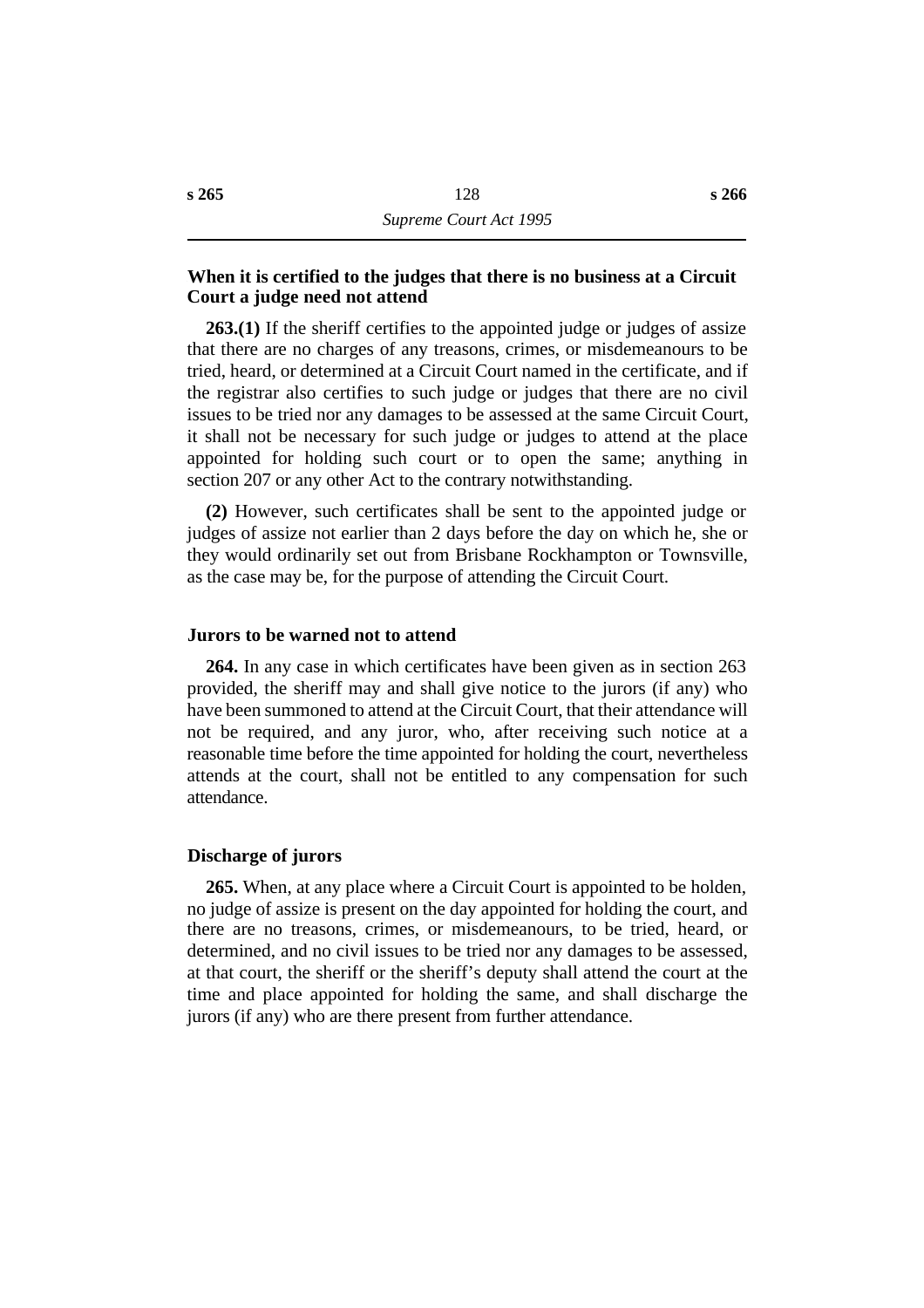# **†PART 16—PROVISIONS FROM SUPREME COURT ACT 1895**

### **˙Definitions for pt 16**

**266.** In this part—

- **"central district"** means the part of the State comprised within the boundaries described in schedule 1.
- **"judge"** means a judge of the court.
- **"northern district"** means the part of the State comprised within the boundaries described in schedule 2.
- **"the Central Court"** means the court as holden within the central district as provided by this part.
- **"the court"** means the Supreme Court.
- **"the Northern Court"** means the court as holden within the northern district as provided by this part.

### **˙Sittings in central and northern districts**

**267.(1)** Sittings of the Supreme Court shall be held within the central district and northern district respectively.

**(2)** The Central Court and the Northern Court, until other provision is made in that behalf, and without prejudice to the jurisdiction, powers, and authority exercisable in any Circuit Court within the central district or the northern district, as the case may be, shall be holden at Rockhampton and Townsville respectively.

#### **˙Jurisdiction etc. of judges sitting in Central and Northern Courts**

**268.** The judges sitting for the time being in the Central Court and Northern Court shall respectively have and exercise within the central district and northern district all the jurisdiction, powers, and authorities of the court which may be exercised by a judge sitting alone.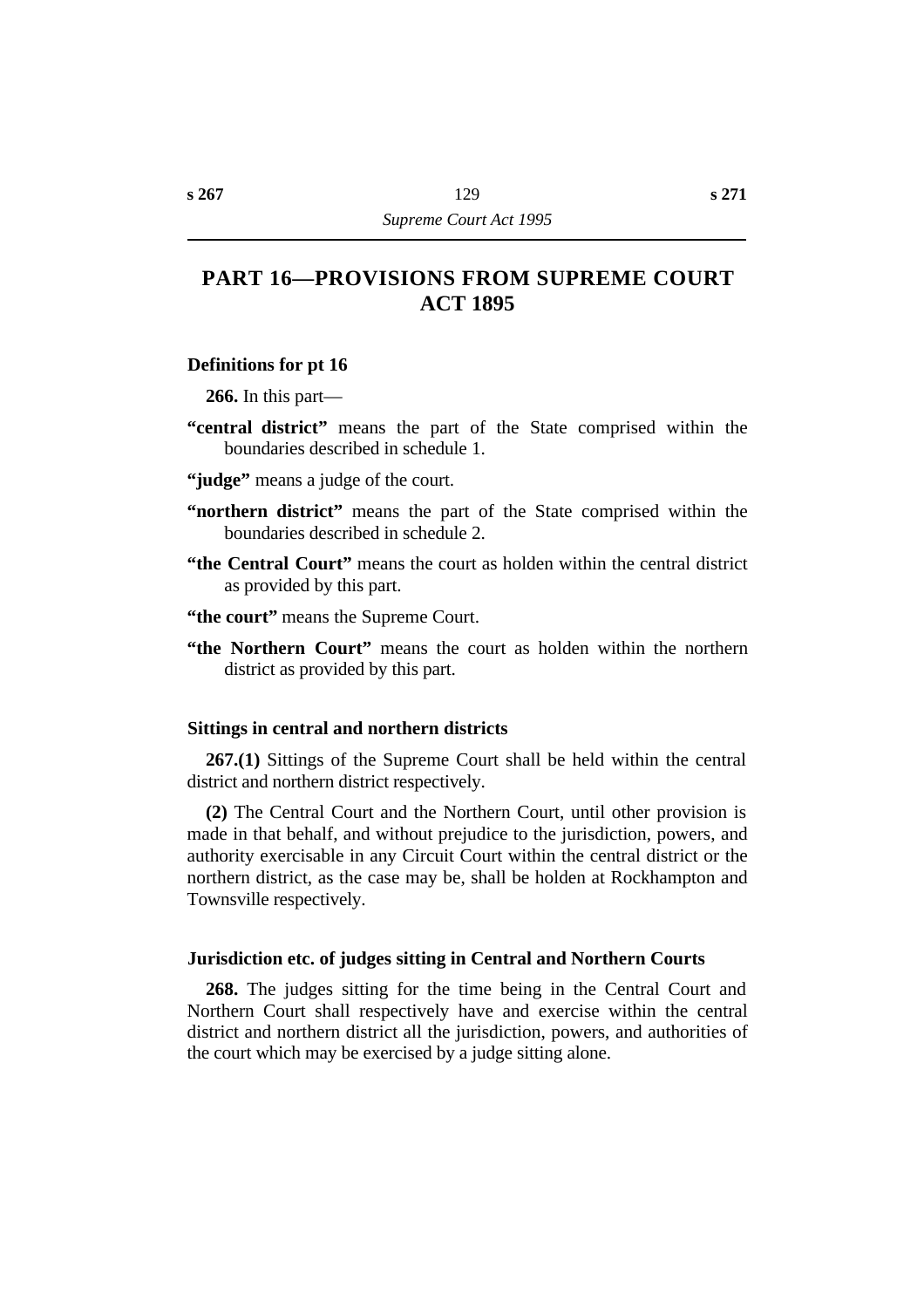### **˙Central and northern judges**

**269.(1)** One of the judges of the court shall be styled 'the central judge', and shall be designated as such in the judge's commission of appointment as a judge.

**(2)** One of the judges of the court shall be styled 'the northern judge', and shall be designated as such in the judge's commission of appointment as a judge.

### **˙Transfer of judge**

**270.** The Governor in Council may at any time in the event of a vacancy, with the judge's consent, appoint the northern judge to be the central judge, or the central judge to be the northern judge, or transfer, with the judge's consent, the central judge or the northern judge to the Supreme Court at Brisbane, or appoint a judge at Brisbane to be the central judge or northern judge.

#### **˙Central judge and northern judge defined**

**271.(1)** The judge appointed from time to time by the style or designation of the central judge shall be the central judge.

**(2)** The judge appointed from time to time as northern judge is the northern judge.

### **˙General jurisdiction of central judge and northern judge**

**272.** Subject to the provisions of this part as to the jurisdiction to be exercised by the central judge within the central district, and by the northern judge within the northern district, every judge of the court shall have and shall be deemed to have always had, and may exercise, in any part of Queensland at which the Supreme Court or a Circuit Court is appointed to sit, all the jurisdiction, powers, and authorities of a judge of the court.

#### **˙Officers may be appointed**

**273.(1)** The Governor in Council may from time to time appoint, for the purposes of the Central Court and of the Northern Court respectively, such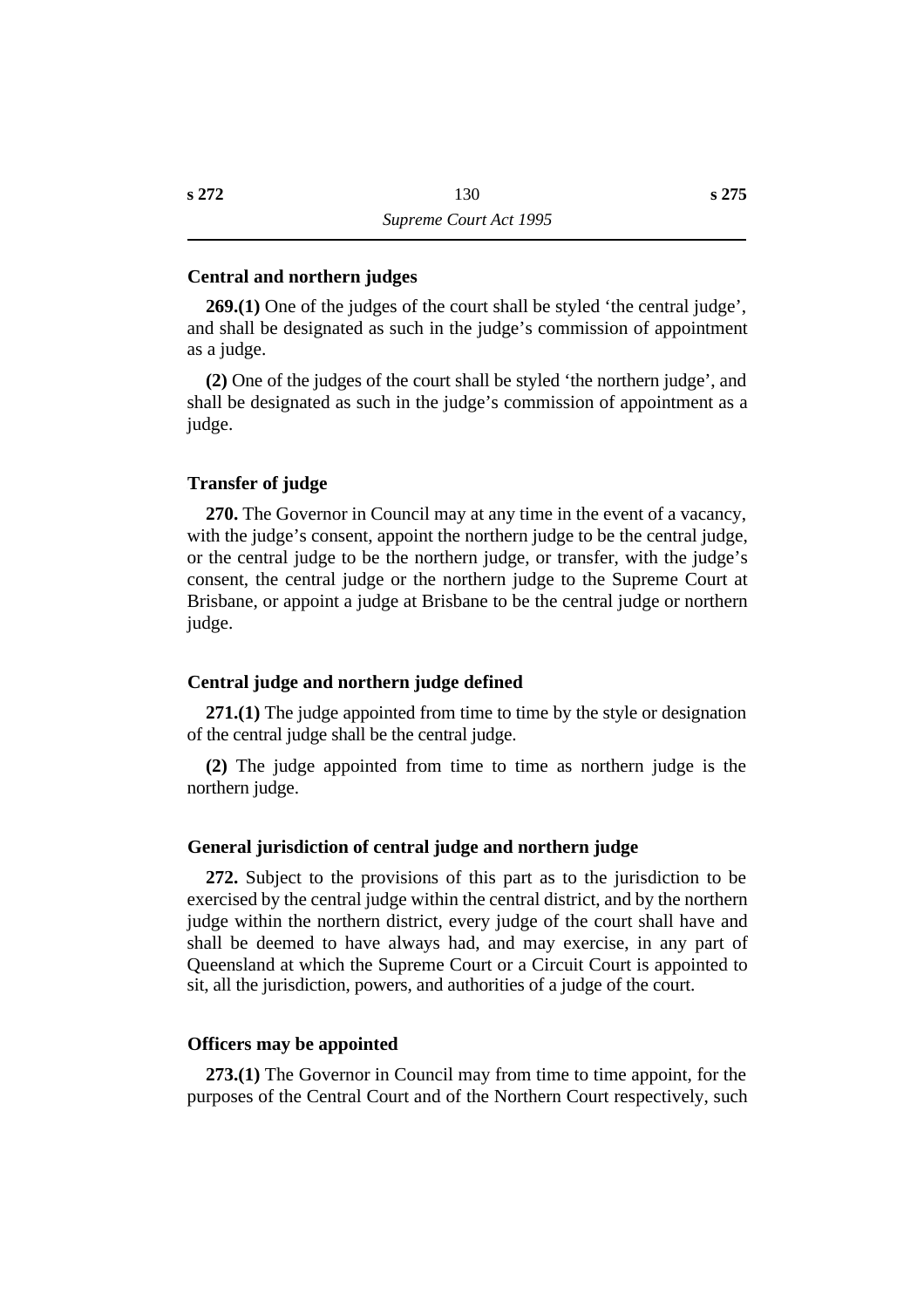and so many duly qualified persons as may be requisite to perform within those districts respectively the duties of sheriff, prothonotary, and registrar, and the duties of such other officers as may be necessary.

**(2)** And the officers so appointed shall have and perform within the central district or the northern district, as the case may be, the like duties to those performed by the corresponding officers at Brisbane.

**(3)** The provisions of section 238 with respect to the powers, duties, and liabilities of the northern sheriff appointed under the provisions of the *Supreme Court Act 1874* shall apply to the central sheriff and to the northern sheriff appointed under the provisions of this part.

### **˙Causes may be transferred**

**274.** All matters pending in the Supreme Court at Brisbane, or in the Central Court, or in the Northern Court may be transferred to any other one of the said courts in such manner as may be prescribed by rules of court.

#### **˙Construction of Acts in which Brisbane is mentioned**

**275.** Whenever in any Act relating to the court the word 'Brisbane' or the word 'Bowen' is used, or any act or thing is required to be done or performed at Brisbane or Bowen, such Act shall, so far as may be necessary or convenient for the exercise of the jurisdiction of the Central Court or of the Northern Court, be read and construed as if the word 'Rockhampton' or the word 'Townsville', as the case requires, were substituted for the word 'Brisbane' or the word 'Bowen' therein respectively.

#### **˙Process where returnable**

**276.(1)** Any writ or other process issued out of the office of the Central Court, or by any commissioner residing within the central district, shall be returnable in the office of the Central Court.

**(2)** Any writ or other process issued out of the office of the Northern Court, or by any commissioner residing within the northern district, shall be returnable in the office of the Northern Court.

**(3)** But every writ or other process shall have full force and effect, and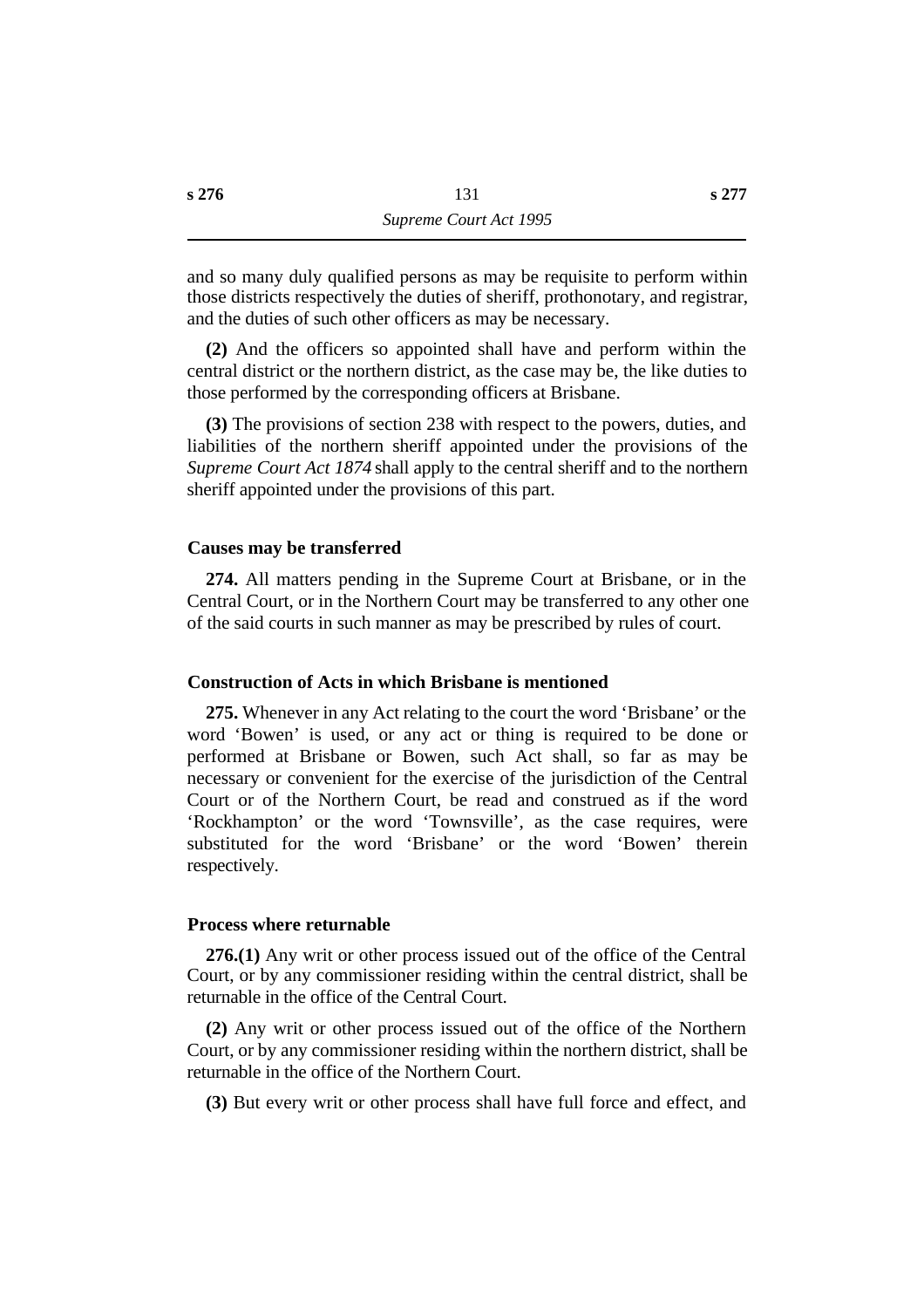may be enforced at any place within the State.

**(4)** However, no petition for adjudication of insolvency against any debtor shall be made returnable before the Central Court unless the debtor's usual residence is within the central district, and no such petition shall be made returnable before the Northern Court unless the debtor's usual residence is within the northern district.

# **˙Performance of duties of registrar within central and northern districts**

**277.** In the case of Circuit Courts within the central district or within the northern district the duties of the registrar under section 263 shall be performed by the officer of the Central Court or Northern Court, as the case may be, who for the time being is performing the duties of the registrar of that court.

# **†PART 17—PROVISIONS FROM SUPREME COURT ACT 1899**

## **˙Jurisdiction of registrars in the absence of central or northern judge**

**278.(1)** Whenever, by reason of illness or absence, or other inability, the central judge or the northern judge, as the case may be, is unable to hear and determine—

- (a) any unopposed motion or application or any ex parte application intended to be made to the court or a judge thereof in any matter depending in the court in its insolvency jurisdiction; or
- (b) any application for the issue of a writ of *capias ad respondendum*; or
- (c) any application under the *Bills of Sale Act 1891*, section 17;

and no other judge is present at Rockhampton or Townsville respectively, the registrar of the Central Court or of the Northern Court, as the case may be, shall have power to hear and determine such motion or application, and for such purpose may exercise all the jurisdiction, powers, and authorities of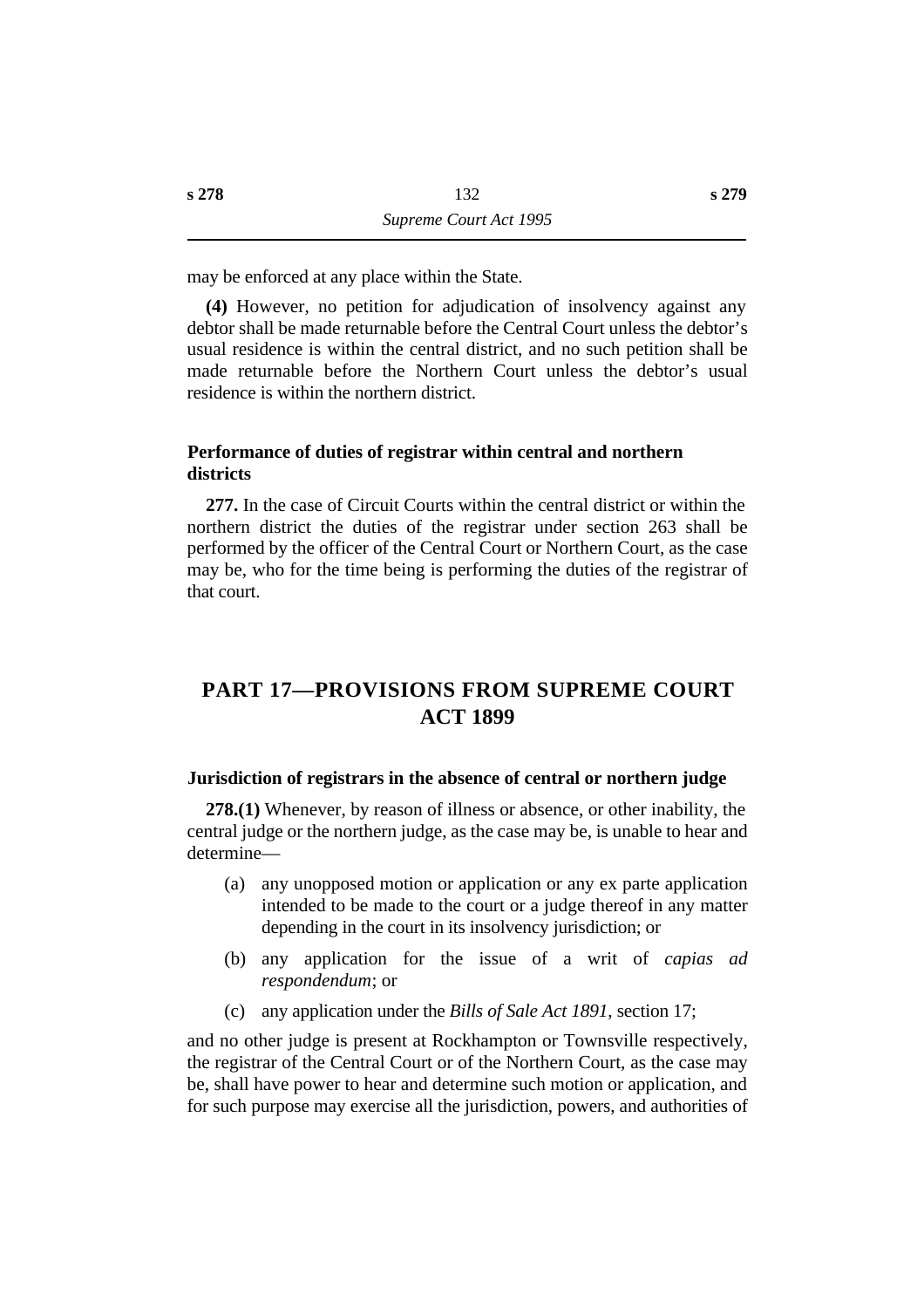the court which may be exercised by a judge sitting alone.

**(2)** However, such registrar may if the registrar thinks fit adjourn any such motion or application in order that the same may be heard or determined by a judge.

# **†PART 18—PROVISIONS FROM COMMERCIAL CAUSES ACT 1910**

### **˙Purposes of pt 18**

**279.** The purpose of this part is to make better provision for the trial of commercial causes.

#### **˙Definitions for pt 18**

**280.** In this part—

**"commercial causes"** include causes arising out of the ordinary transactions of merchants and traders; amongst others those relating to the construction of mercantile documents, export or import of merchandise, carriage of goods, sale of goods, building contracts, engineering contracts, insurance, banking, money lending, mercantile agency and mercantile usages.

**"prescribed"** means prescribed by rules of court.

#### **˙A list of commercial causes to be kept**

**281.(1)** A list of commercial causes shall be kept by the registrar.

**(2)** All proceedings in the causes on such list shall be in accordance with the provisions of this part.

**(3)** No cause shall be entered on such list except upon the order of a judge as hereinafter provided.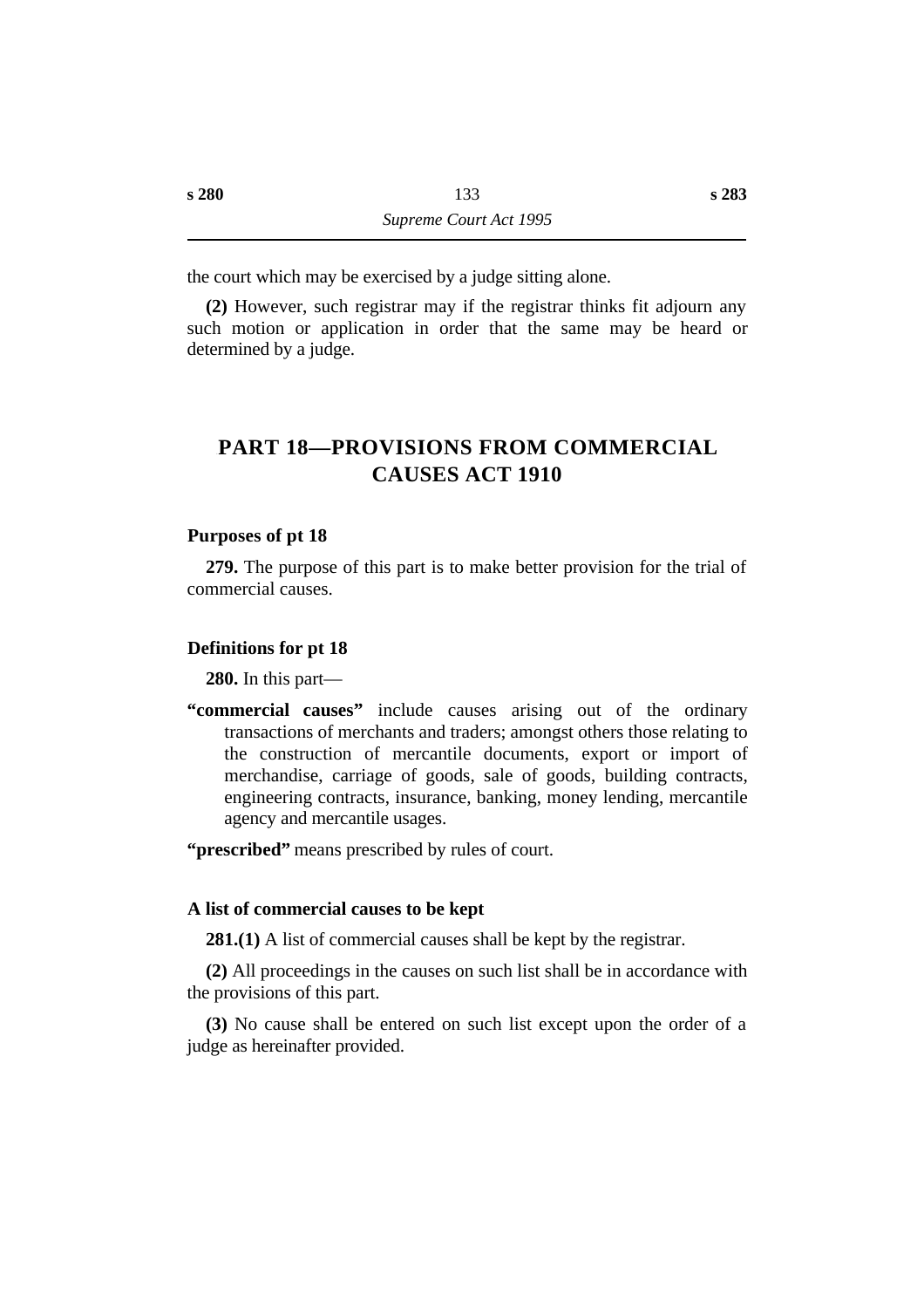# **˙Either party may apply to have action placed on such list**

**282.(1)** Either party to an action in the Supreme Court may, at any time after the commencement of the action, call upon the other party to show cause before a judge in chambers why such action should not be entered on the list of commercial causes.

**(2)** The judge may order the action to be so entered, and from such order there shall be no appeal.

### **˙Directions**

**283.(1)** Such judge or any other judge shall, by such or a subsequent order, give such directions as in the judge's opinion are expedient for the speedy and inexpensive determination of the questions in the action really at issue between the parties.

**(2)** To effect this purpose the judge may inter alia do any or all of the following things—

- (a) dispense with pleadings;
- (b) dispense with the rules of evidence for proving any matter where it is just to do so (including cases where expense and delay might otherwise be caused); and without limiting the generality of this power, dispense with the proof of handwriting, of documents, of the identity of parties or parcels, or of authority;
- (c) require particulars of the cause of action, of the grounds of defence, or of any other facts or circumstances connected with the action to be served within a specified time by either party;
- (d) order mutual discoveries and inspection within a specified time;
- (e) require either party to make admissions with respect to any question of fact involved in the action;
- (f) settle the issues for trial;
- (g) order the action to be tried without a jury unless a jury is demanded by both parties;
- (h) order the trial to be expedited;
- (i) direct that notes of the evidence at the trial shall be taken in shorthand;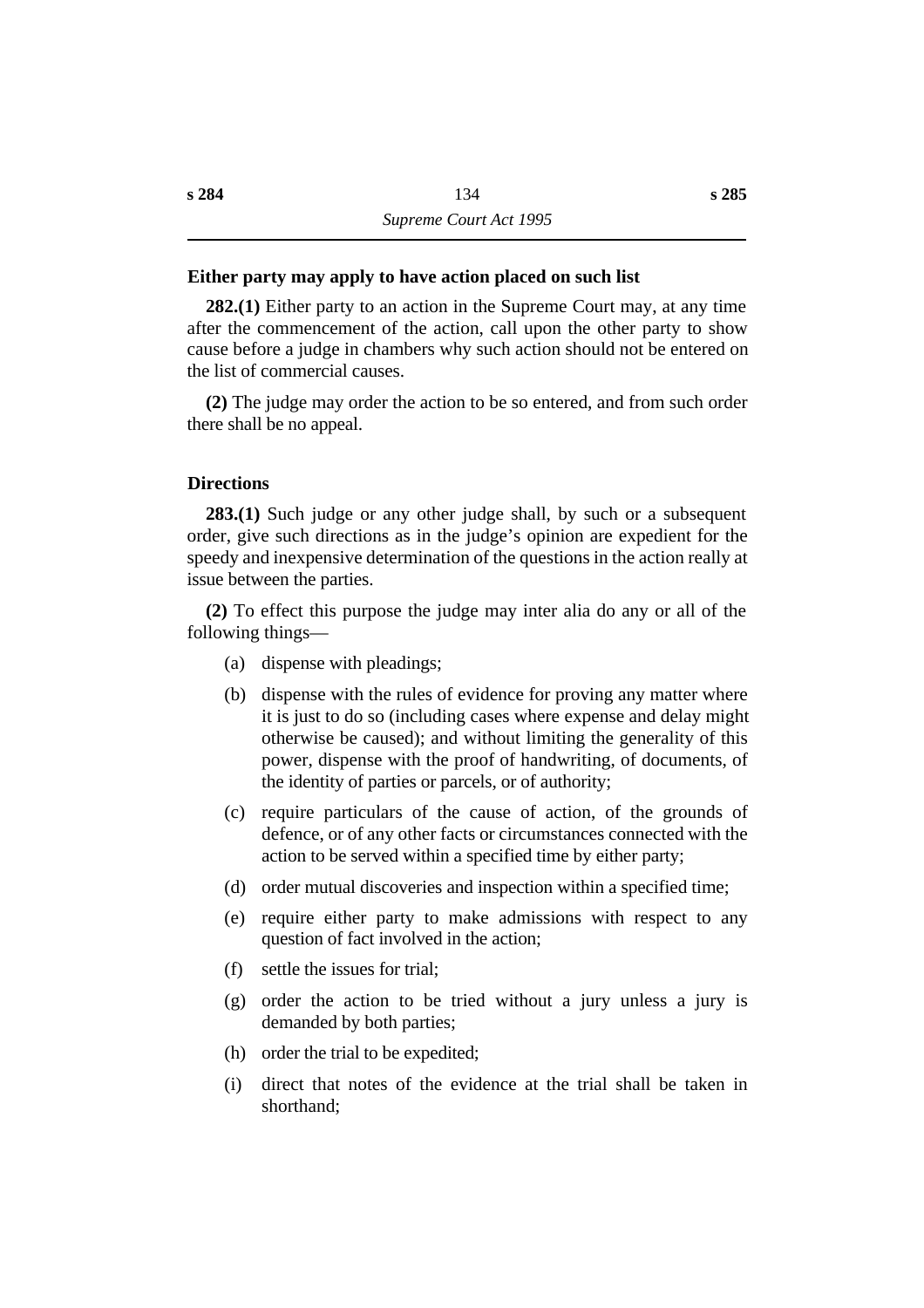- (j) state a case on matters of law for the Court of Appeal;
- (k) fix the amount of party and party costs to be paid by the unsuccessful party.

# **˙Jury's verdict or judge's decision may be final**

**284.** The parties may, if they so desire, agree that the verdict of the jury or the decision of the judge in a commercial cause shall be final.

## **˙Commercial dispute concerning construction of document**

**285.(1)** Where a commercial dispute has arisen concerning the construction of a document or its application to any facts, any party to the dispute may apply to a judge in chambers for the determination of the questions involved in the dispute notwithstanding that no commercial cause has been commenced.

**(2)** A commercial dispute is a dispute which would be a commercial cause if made the subject of an action in the Supreme Court.

**(3)** An application under this section may be made in a summary manner by originating summons returnable on 2 clear days notice, supported by affidavit.

**(4)** Where it is necessary in the determination of a commercial dispute to decide any question of fact, the judge may decide the question forthwith or settle the issues for trial and give any consequential directions as if the matter was a commercial cause.

**(5)** A determination of any issue of fact or of any question of law pursuant to this section shall be binding on all parties to the summons in the same manner as if the issue or question had been determined in a commercial cause.

**(6)** Where on the hearing of an application under this section, the judge is of opinion that the dispute is not a commercial dispute but is a matter in which an application may be made under the *Rules of the Supreme Court*, order 64, rule 1A, 1B or 1BB the judge may proceed to determine the matter as if it was the subject of an application pursuant to such of the said rules as are applicable in the circumstances.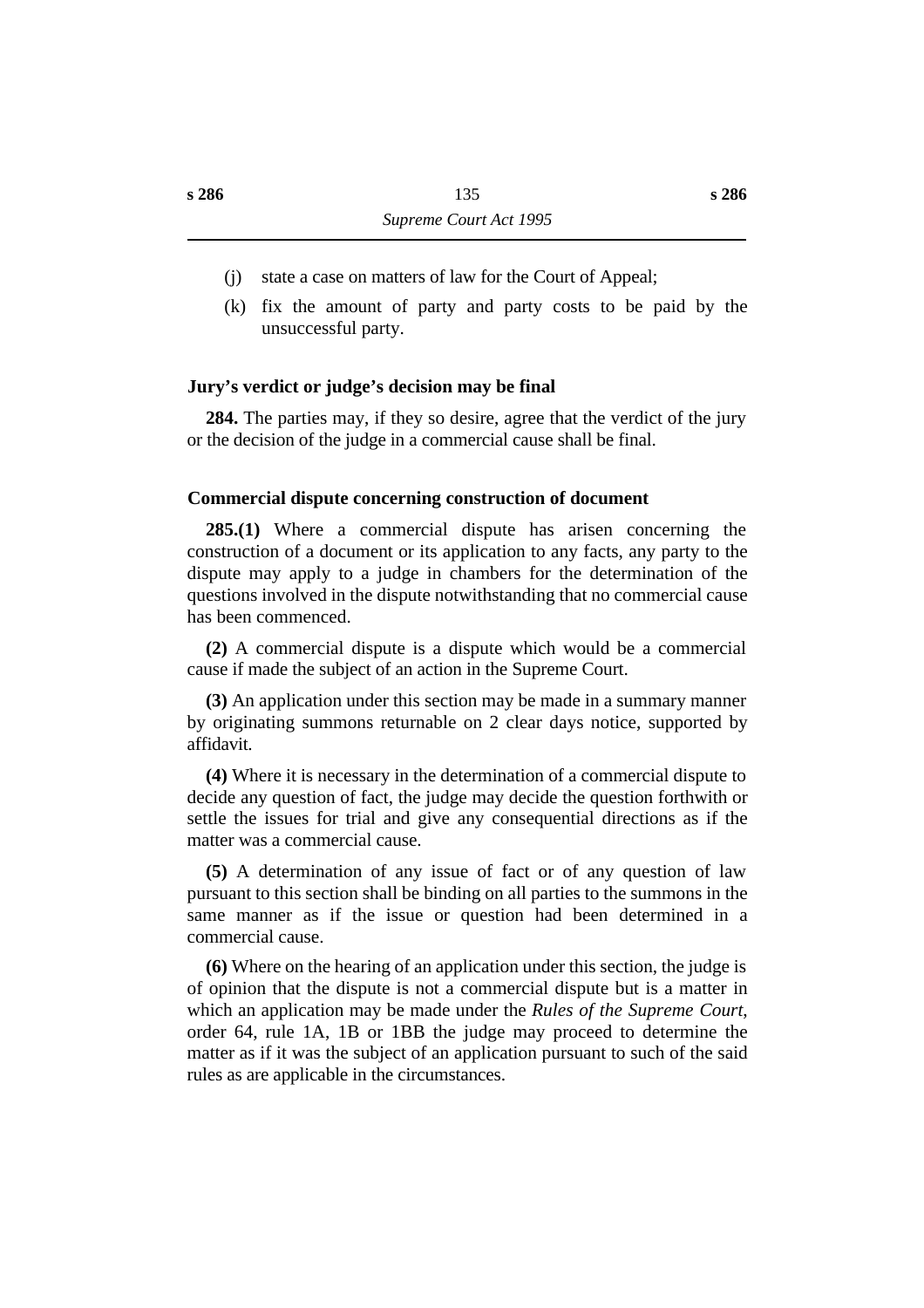# **†PART 19—PROVISIONS FROM SUPREME COURT ACT 1921**

### *†Division 1—Districts etc.*

#### **˙Constitution of districts etc.**

**286.(1)** A regulation may—

- (a) constitute Supreme Court districts, each of which shall consist of a Magistrates Court district or 2 or more contiguous Magistrates Courts districts;
- (b) constitute at each place where sittings of the court are to be held in a district a Supreme Court registry with a proper court seal or stamp.

**(2)** The Governor in Council may, by gazette notice, order that sittings of the Supreme Court presided over by a judge are to be held for the trial of criminal causes, and the trial and hearing of civil causes and matters, at stated times and places within each Supreme Court district.

**(3)** The Governor in Council may from time to time appoint a registrar and deputy sheriff and such and so many other officers as are necessary in and for every Supreme Court district constituted under subsection (1).

**(4)** Unless or until otherwise prescribed, all existing districts and District Court registries constituted under and for the purposes of the repealed Acts, shall be deemed to have been constituted to be districts and registries for all purposes under this part, and shall continue subject to this part.

**(5)** Registrars appointed to act in and for a district shall, in relation to proceedings in their respective registries, be registrars of the Supreme Court, and shall have all the powers, jurisdictions, and authorities of such registrars.

#### **˙District sittings are Circuit Courts**

**287.(1)** The sittings of the Supreme Court held in a district under this part shall be a Circuit Court, and for that purpose, sections 206 and 207 shall be applicable, except as regards the dates for holding such courts.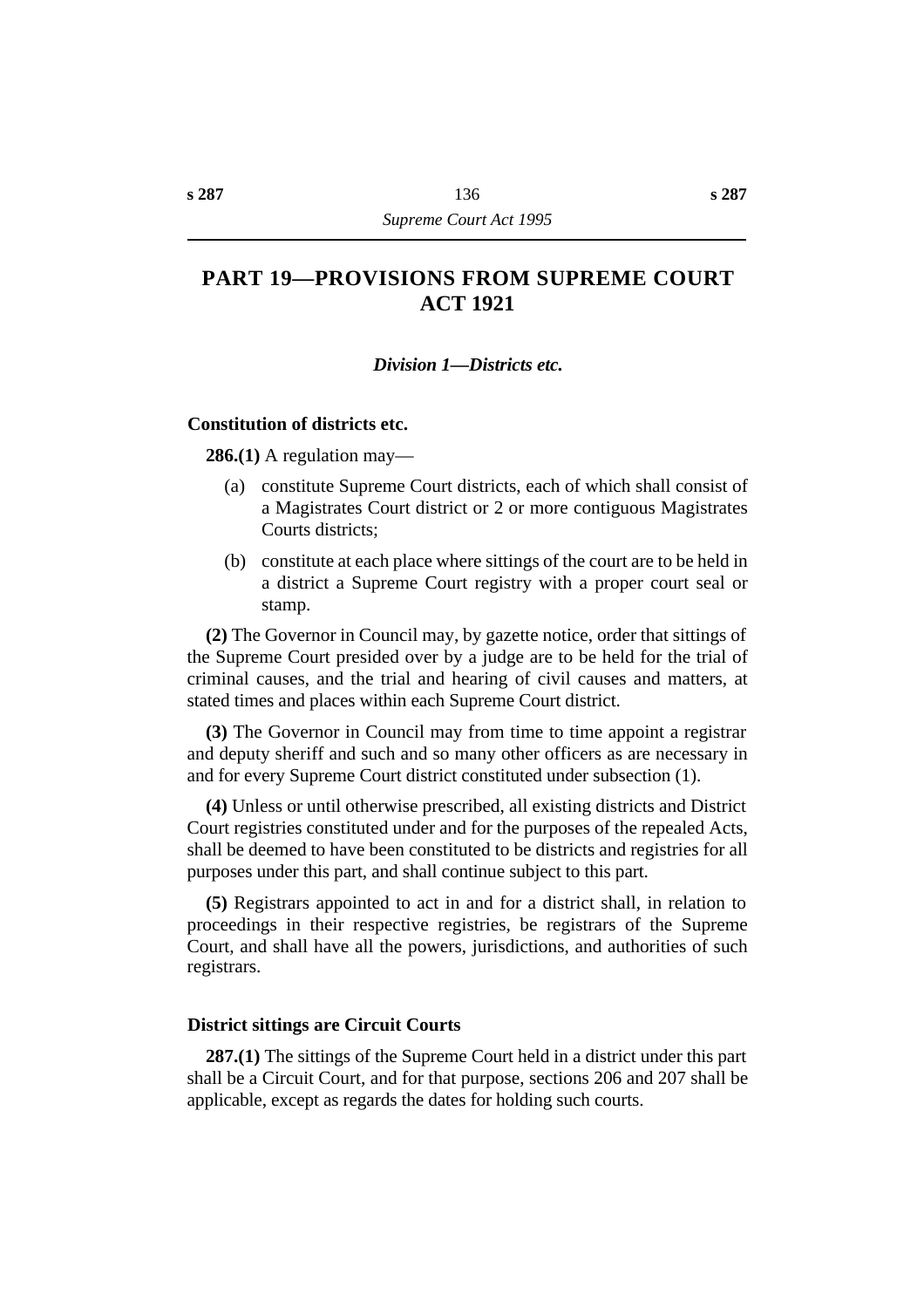**(2)** However, where by reason of the absence of the appointed judge the Circuit Court can not be held at the time appointed the sheriff or the sheriff's deputy or in the event of the absence of both the bailiff shall adjourn the court to such date as that judge shall direct and shall publish notice of the day to which the court is adjourned in such manner as that judge directs.

**(3)** The northern judge and central judge shall respectively reside in the northern district and central district.

**(4)** Subject to subsection (5), the northern judge and central judge shall also act as judge at all Circuit Courts in the northern district and central district, respectively.

**(5)** In this section—

- **"appointed judge"** means the judge who according to the arrangements for the dispatch of business then in force is the judge to preside at the Circuit Court in question or such other judge as shall be presiding in the judge's stead at that Circuit Court.
- **"sheriff"**, in the case of Circuit Courts within the central district or the northern district, means the central sheriff or the northern sheriff, as the case may be.

# *†Division 2—Civil causes and matters*

#### **˙Civil jurisdiction**

**288.** Subject to this part, every civil cause or matter commenced in the Supreme Court shall be commenced in the prescribed registry, and all applications and other proceedings therein shall be made and carried on in such registry accordingly; such cause or matter shall be tried or heard in the district for which such registry has been constituted by or before a judge either alone or sitting with a jury.

#### **˙Removal to another registry**

**289.** Any party may apply to a judge or registrar to have a cause or matter removed into another registry; and if it is made to appear to such judge or registrar that such cause or matter could be tried or heard more expeditiously, cheaply, conveniently, or advantageously in the district for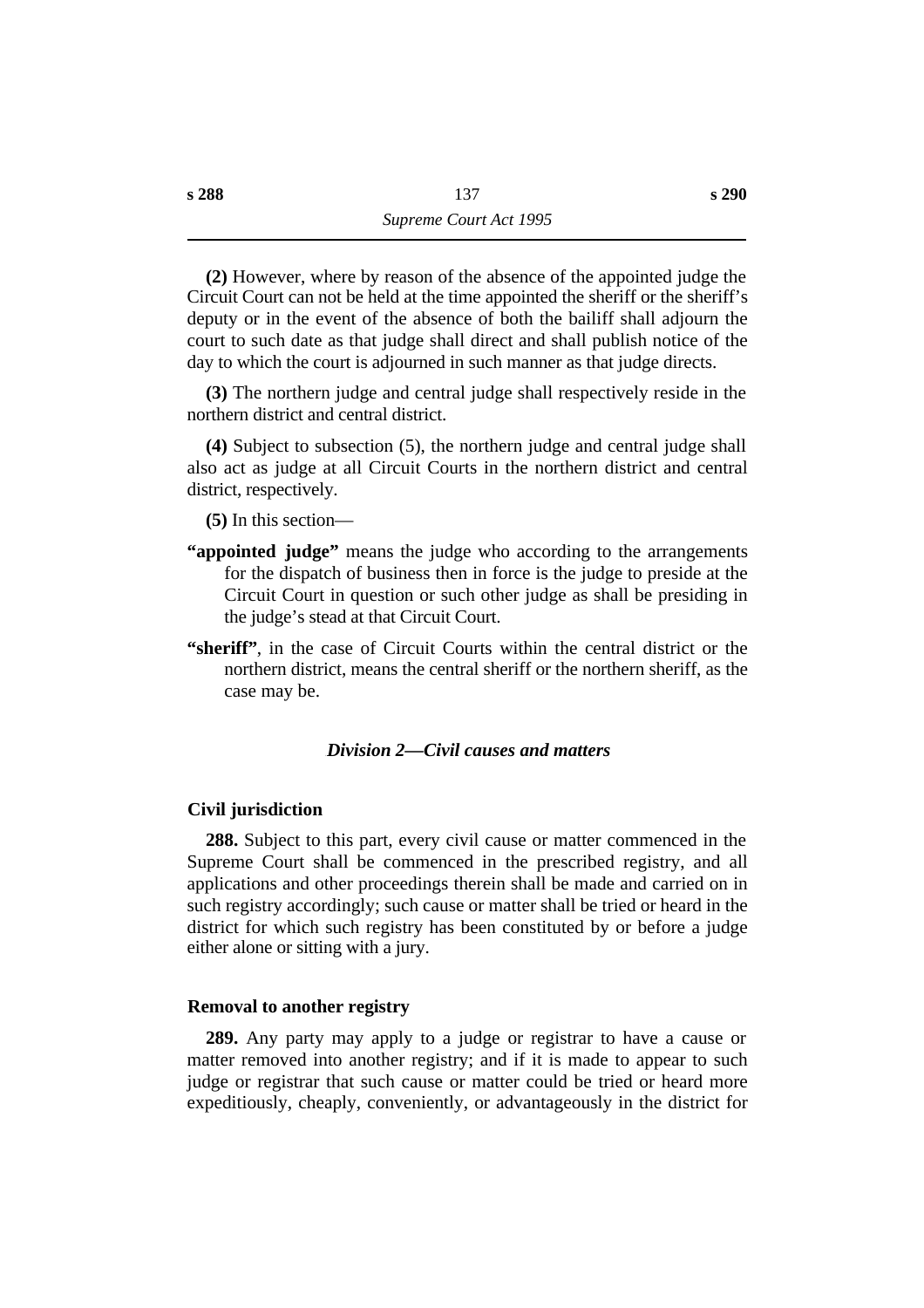which such other registry is constituted, such judge or registrar may remove the same to such other registry, and thereupon the proceedings shall be continued in such other registry and the cause or matter shall be tried or heard in such district.

#### **˙Transmission of writ etc.**

**290.** In any such case the registrar of the registry in which the cause or matter was commenced shall transmit to the proper registrar a copy of the order, together with a copy of the writ of summons and of the pleadings (if any), and other documents as prescribed.

#### **˙Proceedings on removal**

**291.(1)** Any cause or matter so removed, and all subsequent proceedings therein, shall be tried and taken as if the cause or matter had originally been commenced in the registry to which it has been so removed.

**(2)** The judge shall appoint a day for the trial or hearing, and notice of it shall be sent by the registrar, by post or otherwise, to the parties or their solicitors.

**(3)** Where a jury is requested for the trial of the cause, the judge may direct the summoning of such jury for the day appointed for the trial, and such jury shall be summoned and shall attend accordingly.

# **˙Writs and appearance to be endorsed with statement of claim and defence**

**292.** Subject to this part, every writ of summons issued out of a registry shall be endorsed with or have annexed thereto a short statement of claim, and every appearance to such writ shall shortly state the defence, and unless by order of a judge no further pleadings shall be delivered.

#### **˙Summons for directions to be issued by registrar**

**293.** Subject to this part, on the entry of an appearance to a writ of summons, a summons for directions shall be issued by the registrar, bringing the parties before the registrar, who may give all such directions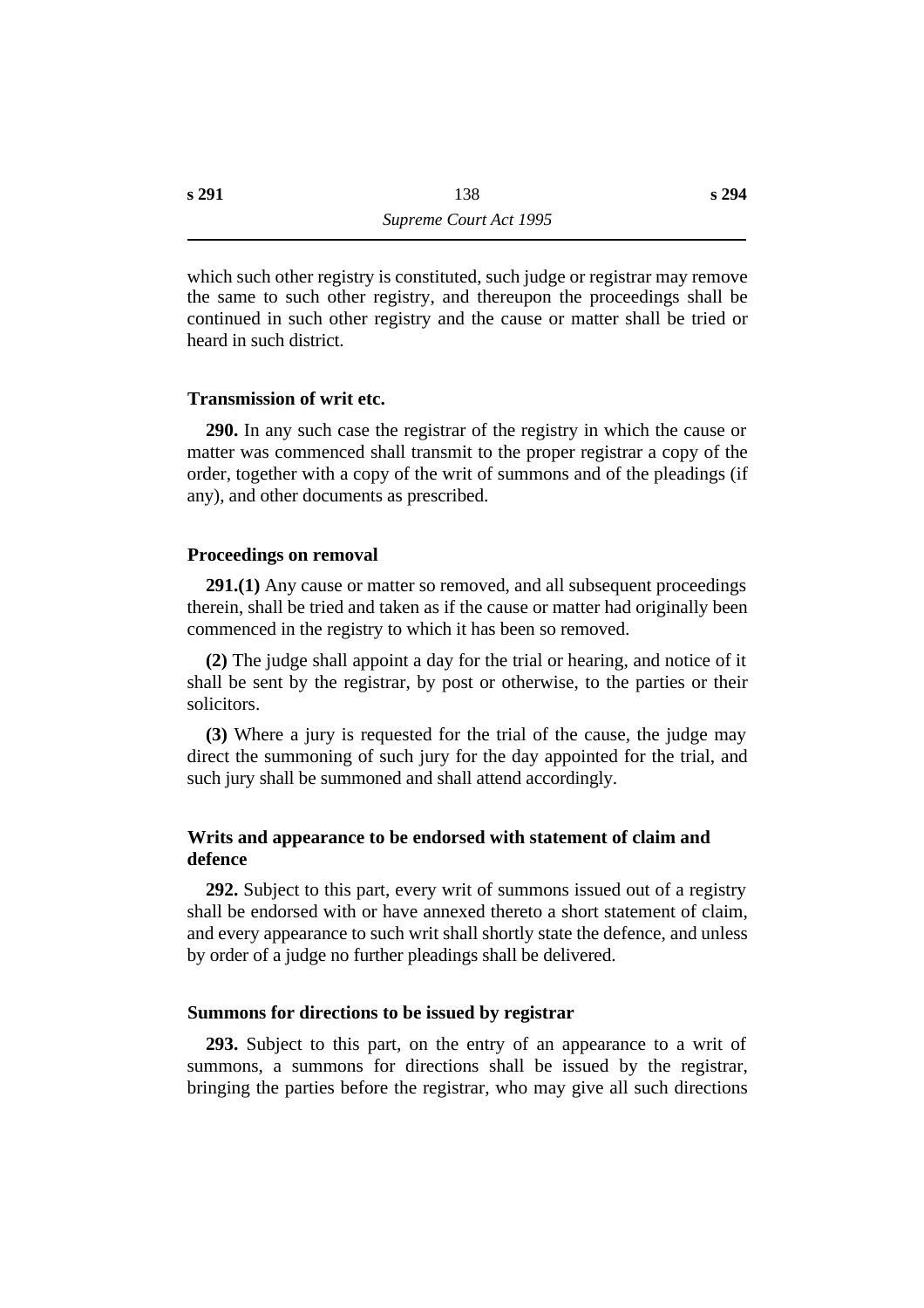upon such summons as the registrar thinks fit, and for such purposes such registrar shall have all the powers and authorities of a judge in chambers, or such registrar may refer the summons to a judge.

### *†Division 3—Rules of court*

#### **˙Rules of court**

**294.(1)** The Governor in Council, with the concurrence of any 2 or more of the judges, may make all such rules of court as may be deemed necessary or convenient for regulating the procedure and practice of the Supreme Court for the purpose of giving full effect to this part and any other Act conferring jurisdiction power or authority on the court, including its civil criminal admiralty ecclesiastical matrimonial insolvency and appellate jurisdiction, and may from time to time revoke, alter, add to, or re-enact any rules previously made.

**(2)** With the object of simplifying procedure and saving expense and expediting business, but without in any way limiting the generality of subsection (1), such rules of court may make provision for all or any of the following matters—

- (a) the effectual execution of this part, and of the intention and objects thereof;
- (b) the doing of anything prescribed or authorised to be done by this part;
- (c) the government and conduct of the registrars, officers, and servants of the court;
- (d) the duties of such registrars, officers, and servants;
- (e) conferring on registrars, either generally or in any particular case and under such circumstances and on such conditions as may be prescribed, the jurisdiction, powers, and authorities wholly or in part of a judge in chambers, and providing for an appeal from such registrars in the exercise of any such jurisdiction, power, or authority;
- (f) authorising and providing for the service within and beyond the jurisdiction of the court of any writ, summons, or other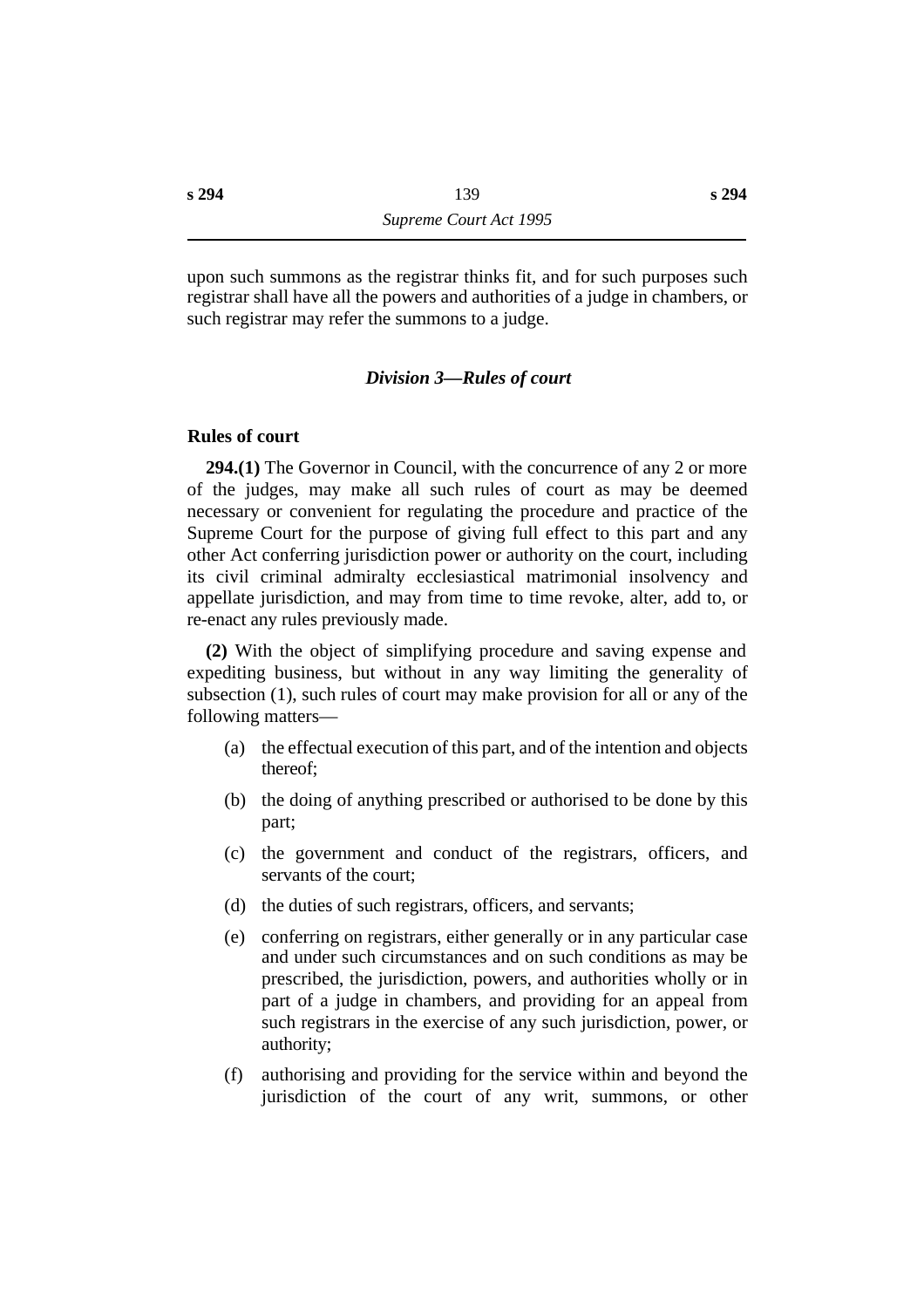proceeding in any cause or matter within the cognisance of the court, or of notice of any proceeding or of notice of any judgment or order pronounced or made in any such cause or matter;

- (g) providing for the admission of barristers, solicitors, and conveyancers on such terms and conditions as may be prescribed and prescribing any qualification or condition precedent notwithstanding the provisions of any Act, rule, or practice;
- (h) prescribing and regulating the costs to be allowed by the court and paid to barristers and solicitors in any cause or matter;
- (i) empowering the court in giving judgment or making any order to fix a sum or sums as the costs in full of all costs of a cause or matter, or any proceeding therein;
- (j) prescribing either generally or with respect to certain classes of causes or matters a scale of costs proportionate to the amount involved in the cause or matter;
- (k) for the taxation of solicitors' bills of costs as between party and party or as between attorney and client, specifying the several items to be allowed and the amount that is to be allowed on taxation for each item;
- (l) fixing the amount of fees and percentages to be taken in respect of all causes and matters pending in the court to and by the officers and servants thereof;
- (m) regulating the forms of process and mode of pleading in the court, and the practice of the court in all its various departments;
- (n) dispensing with pleadings;
- (o) empowering the court to direct—
	- (i) that any cause or matter in the Supreme Court which a Magistrates Court has jurisdiction to try shall be transferred to and heard and determined in such Magistrates Court;
	- (ii) that any action or proceeding commenced in a Magistrates Court (not being an action or proceeding which prior to the commencement of this Act might have been brought in a Small Debts Court) shall be transferred to and heard and determined in the Supreme Court;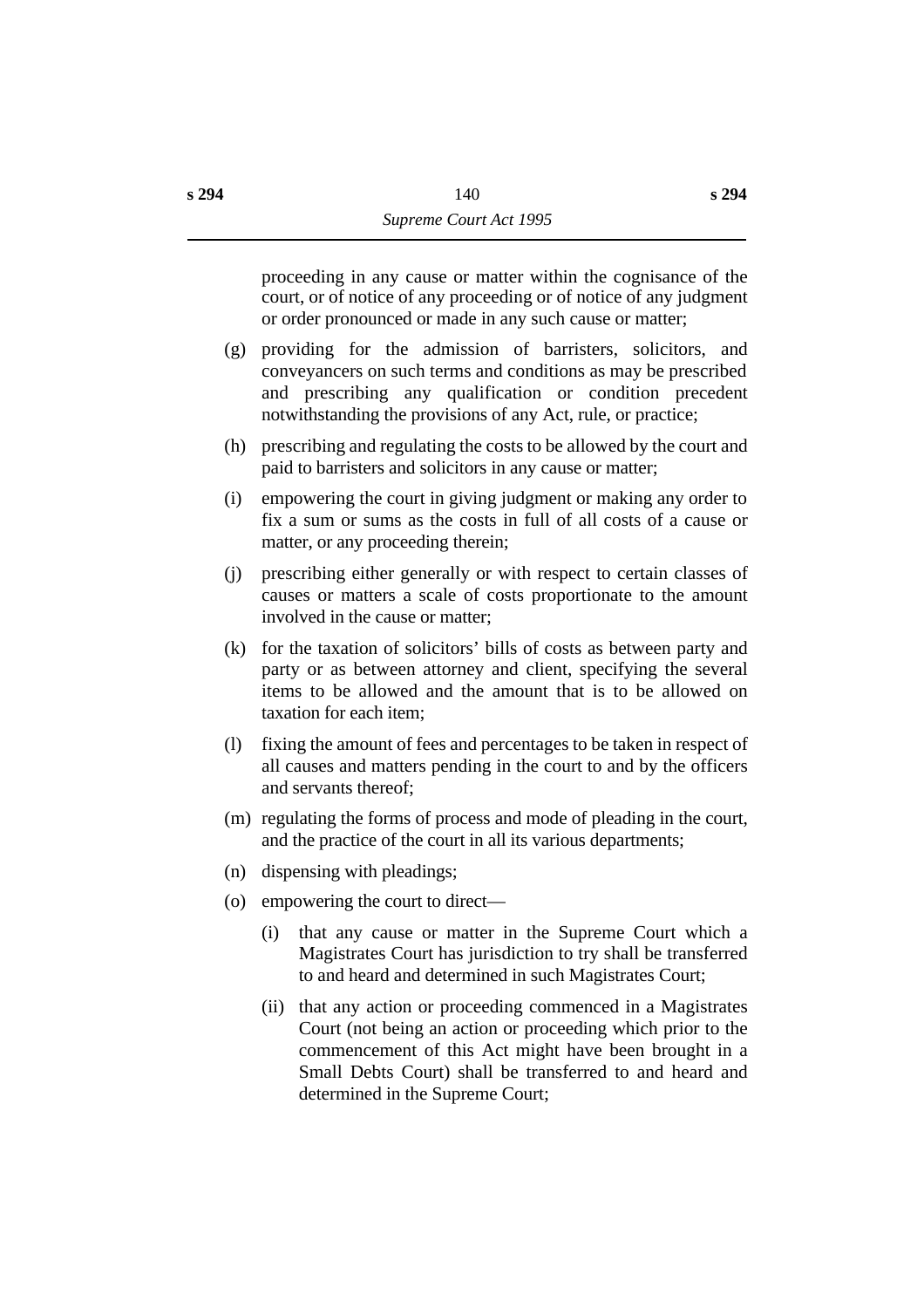- (iii) as to the costs in or in connection with any cause, matter, action, or proceeding so transferred; and generally as to the procedure for or in respect of any such direction;
- (p) issuing writs of inquiry to have any issues of fact tried in any Magistrates Court or by a judge or registrar at any place in the State:
- (q) making provision for all matters incident to or consequent upon such trial of issues;
- (r) empowering the court or any judge, either generally or in any particular cases, to order that any cause or matter, with or without any other matter, within the jurisdiction of the court shall be referred to arbitration in such manner and on such terms as may be prescribed, and conferring power and authority on the arbitrator, arbitrators, or umpire to make an award, and making provision for all matters incident to or consequent upon such order;
- (s) enforcing such awards;
- (t) dispensing with technical rules of evidence for proving any matter which is not bona fide in dispute, also with such rules as might cause expense and delay arising from commissions to take evidence and otherwise;
- (u) dispensing with the proof of—
	- (i) handwriting;
	- (ii) documents;
	- (iii) identity of parties or parcels;
	- (iv) authority;
- (v) requiring particulars of the cause of action, of the grounds of defence, or of any other facts or circumstances connected with the cause or matter to be served within a specified time by any party;
- (w) mutual discoveries and inspections;
- (x) requiring either party to make admissions with respect to any question of fact involved in the cause or matter;
- (y) settling the issues for trial;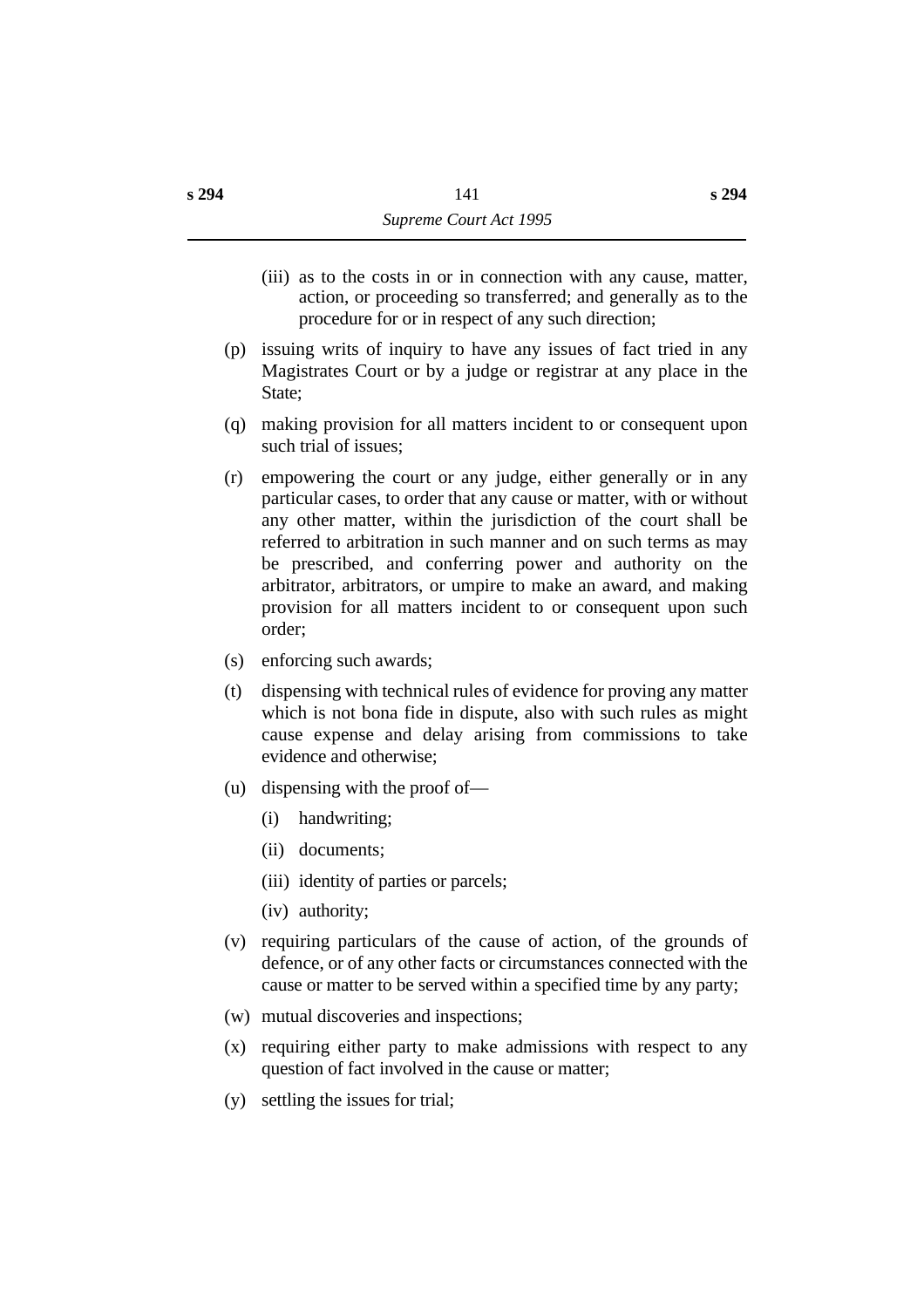- (z) expediting the trial;
- (za) directing that notes of the evidence at the trial or hearing of the cause or matter shall be taken in shorthand;
- (zb) for the carrying into full effect of the *Supreme Court Funds Act 1895*;
- (zc) regulating the deposit, payment, delivery, and transfer in, into, or out of court of money and securities belonging to suitors or which are otherwise capable of being deposited in or paid or transferred into court or in or into the bank which transacts the banking business of the Treasurer under the said Act with the privity of the Treasurer, or which are under the custody of the court and the evidence of such deposit, payment, delivery, or transfer;
- (zd) the investment of and other dealing with money and securities in court in pursuance of the orders of the court, and the execution of the orders of the court and the powers and duties of the Treasurer with reference to such money and securities.

#### **˙Expiry of division**

**295.** This division expires on 1 July 1996.

# **†PART 20—PROVISIONS FROM SUPREME COURT ACTS AMENDMENT ACT (NO. 2) 1958**

#### **˙Saving**

**296.** This part shall apply so as not to limit or affect howsoever the operation and effect of section 260, or of the Criminal Code, sections 627, 660, 661 and 671F.

#### **˙Hearing de novo when trial judge unable to continue**

**297.(1)** When after the commencement of the hearing of any cause or matter, civil or criminal, including any appeal before a judge, but before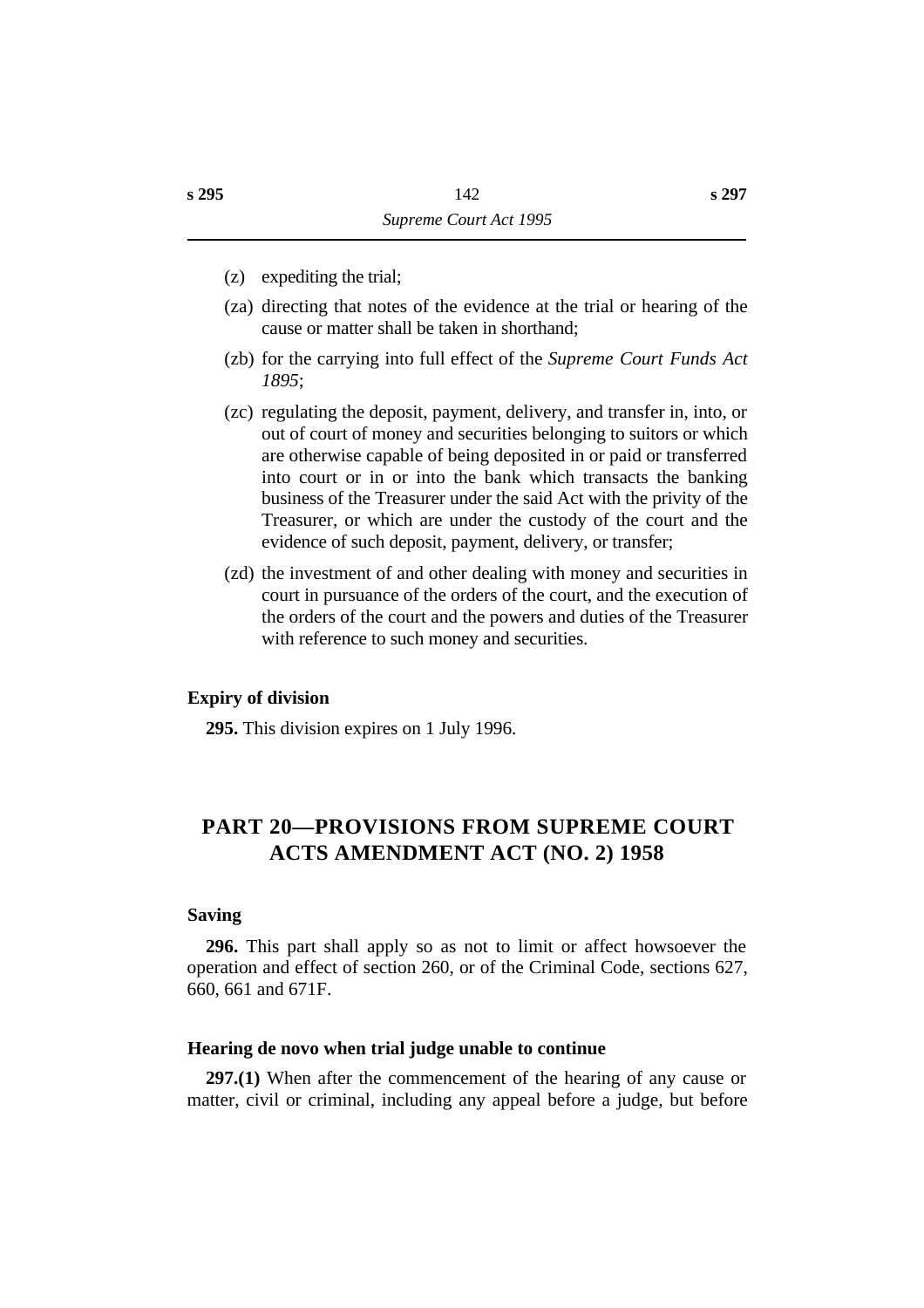judgment in the cause or matter has been given, the judge dies or becomes incapable of continuing to sit or, in the case of a cause or matter which has been heard but judgment wherein has not been given, of giving the judge's judgment, any party to the cause or matter may, upon giving 7 days notice to the other party or parties, apply to a judge for an order that the cause or matter be heard and determined de novo.

**(2)** On an application under this section to a judge, that judge—

- (a) if this section is applicable in the cause or matter by reason of the temporary incapacity of a judge—may, according as the judge deems fit, either adjourn the cause or matter as the judge deems necessary in order to enable the judge before whom the hearing thereof was commenced to give judgment and, if necessary for that purpose, to complete the hearing, or order the cause or matter to be heard and determined de novo; and
- (b) in any other case—shall order the cause or matter to be heard and determined de novo.

**(3)** When, pursuant to this section, a cause or matter is heard and determined de novo—

- (a) the judge so hearing and determining the same may make such order as to the costs of the first hearing as the judge shall think fit; and
- (b) the first hearing shall for all purposes, other than that set out in paragraph (a), be deemed a nullity.

## **˙Proof of incapacity of judge**

**298.** When proof of the temporary or permanent incapacity of a judge is necessary for a purpose of this part, the certificate of the chief justice or in the chief justice's absence that of the next senior judge that such judge is incapable as specified in the certificate shall be prima facie evidence of that fact.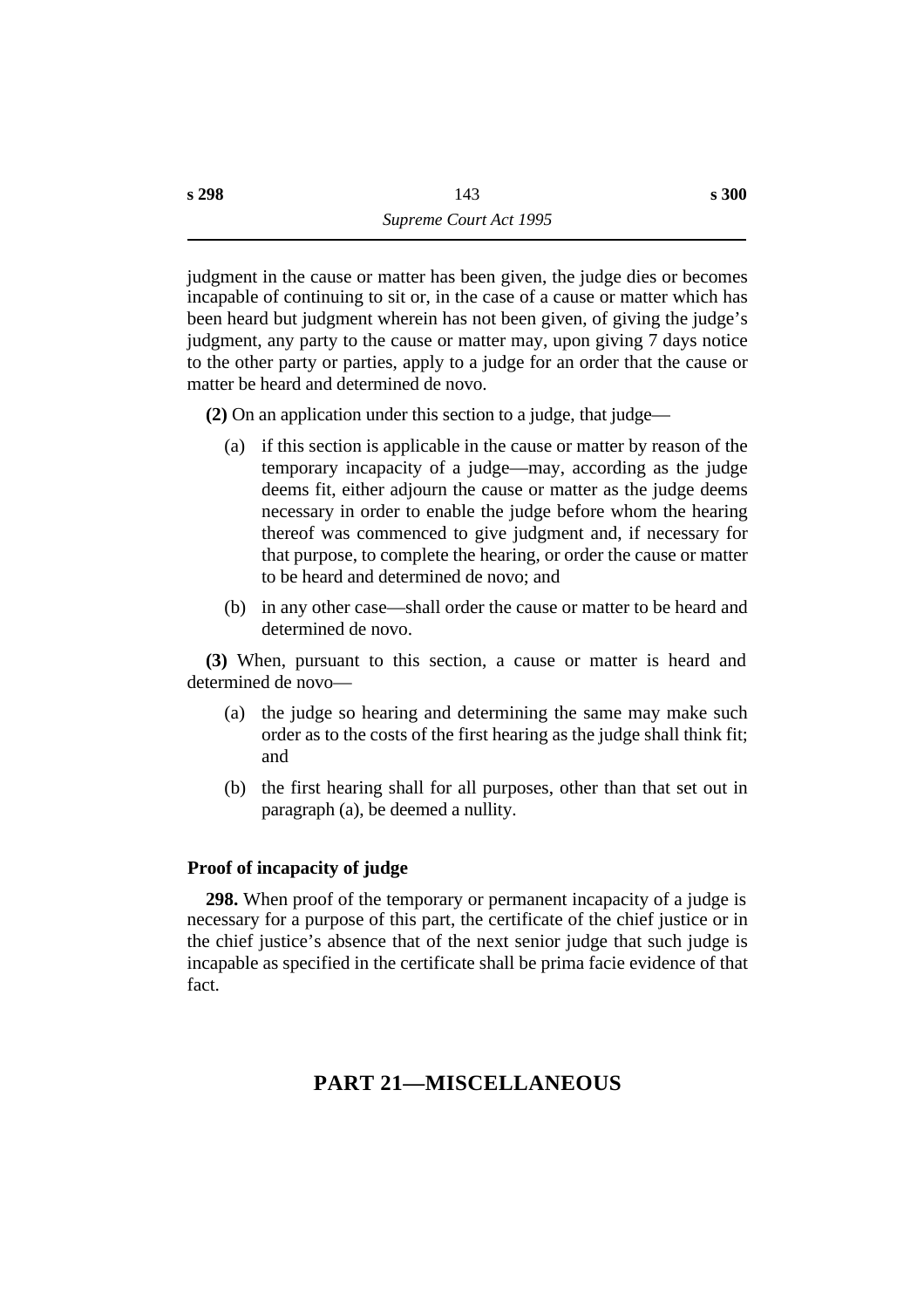### **˙Saving provisions**

**299.** Nothing in this part shall be construed to limit or affect the granting of probates or letters of administration or orders to administer in the registries at Brisbane, Rockhampton, and Townsville, respectively.

### **˙References to certain Acts and provisions**

**300.(1)** In an Act or document, a reference to any of the following Acts may, if the context permits, be taken to be a reference to this Act, and a reference (whether express or implied) to a provision of any of the following Acts that was relocated to this Act may, if the context permits, be taken to be a reference to the corresponding provision of this Act—

- *Supreme Court Constitution Amendment Act 1861*
- *• Common Law Pleading Act 1867*
- *• Common Law Practice Act 1867*
- *• Common Law Process Act 1867*
- *• Equity Act 1867*
- *• Interdict Act 1867*
- *• Writs of Dedimus Act 1871*
- *• Supreme Court Act 1874*
- *• Sheriff's Act 1875*
- *• Judicature Act 1876*
- *• Supreme Court Act 1892*
- *• Supreme Court Act 1893*
- *• Supreme Court Act 1895*
- *• Supreme Court Act 1899*
- *• Commercial Causes Act 1910*
- *• Supreme Court Acts Amendment Act (No. 2) 1958*.

**(2)** In an Act or document, a reference (whether express or implied) to a provision of the Supreme Court Acts (whether or not the reference includes a year or years), or a provision of either of the following Acts, that was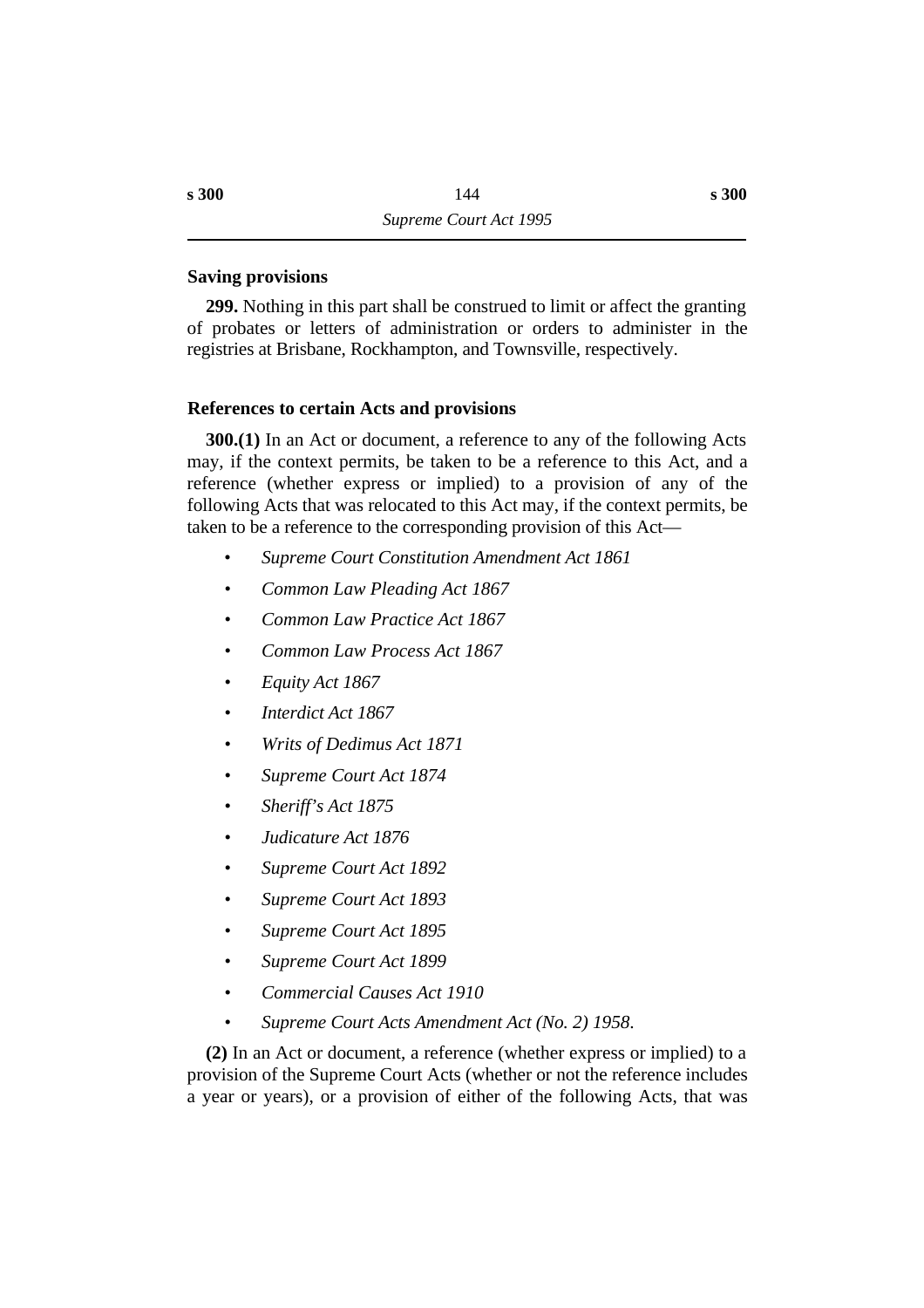relocated to this Act may, if the context permits, be taken to be a reference to this Act or the corresponding provision of this Act, as the case requires—

- *Costs Act 1867*
- *Supreme Court Act 1867*.

**(3)** In an Act or document, a reference to the *Supreme Court Act 1921* is a reference to this Act.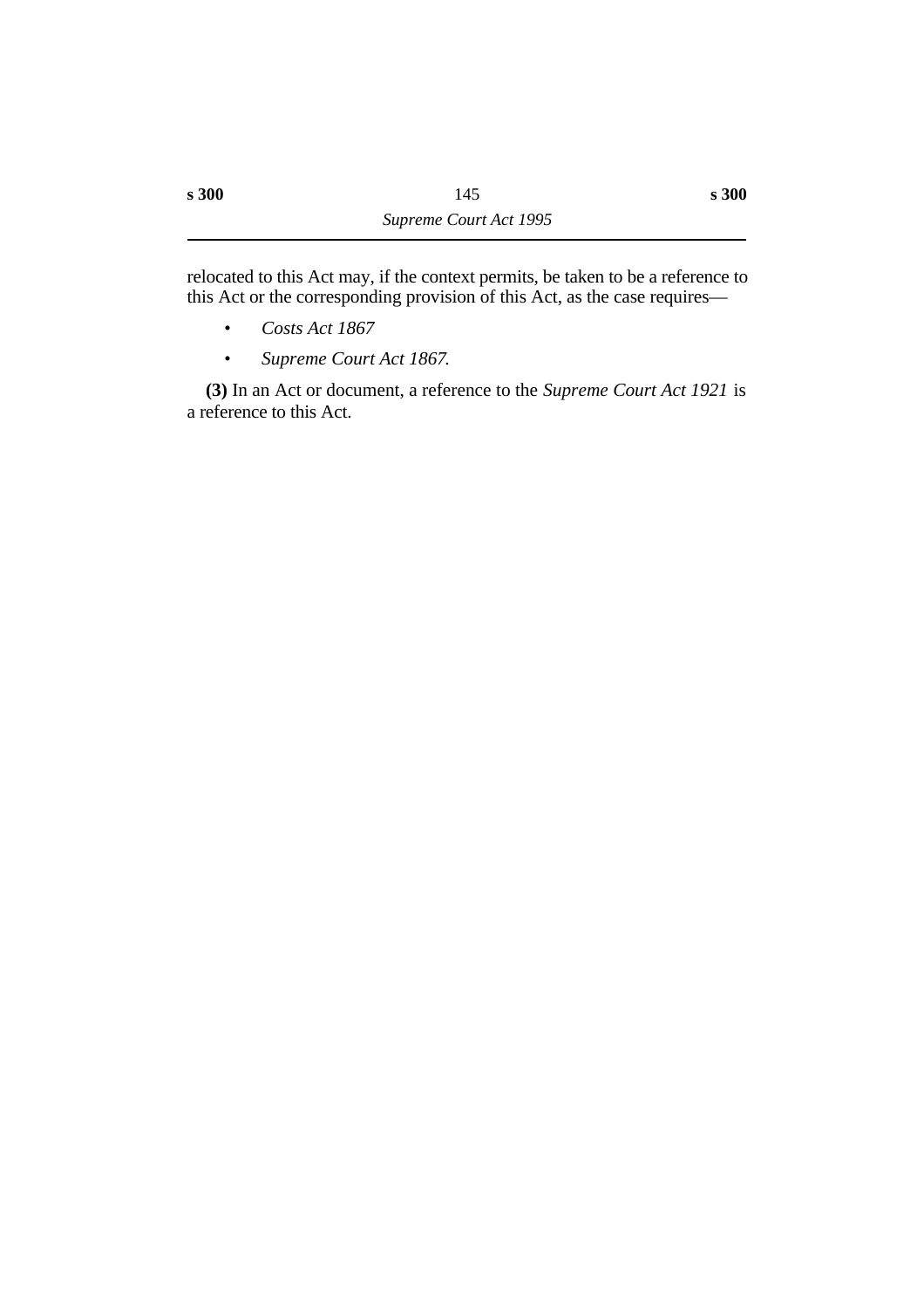## **¡SCHEDULE 1**

## **†CENTRAL DISTRICT**

section 266

Commencing on the east coast at the mouth of the Kolan River, and bounded thence on the south by the northern watershed of that river westerly to Dawes Range; by that range and the range forming the northern and western watersheds of the Rawbelle River and its tributaries westerly and southerly to their junction with the southern watershed of Ross and Cracow Creeks; by that watershed westerly to the Dawson River; by that river downwards to Bigge's Range; by that range westerly to Carnarvon Range; by that range westerly to the Great Dividing Range; by that range westerly to the Warrego Range; by that range westerly to the Cheviot Range; by that range north-westerly and westerly to the confluence of the Thomson and Barcoo Rivers; by a line due west to the western boundary of the State; on the west by that boundary north to the 24th parallel of south latitude; on the north by that parallel easterly to its intersection with the east boundary of Ingledoun no. 3 block; by part of the east boundary of that block; by the northern boundaries of Ingledoun no. 1 and Walla Munda; by parts of the west and the north boundaries of Diamantina Lakes no. 3; by part of the west and the south boundaries of Diamantina Lakes no. 2; by the south boundary of Diamantina Plains; by the south and part of the east boundaries of Mayne Downs no. 4 to the 24th parallel of latitude; again by that parallel easterly to the range forming the eastern watershed of the Diamantina River and its tributaries; by that range northerly to the ranges forming the southern watershed of the Flinders River and its tributaries; by that range north-easterly to the 21st parallel of latitude; by that parallel easterly to the Great Dividing Range; by that range southerly to its junction with the southern watershed of the Cape River; by that watershed easterly to the confluence of the Belyando and Suttor Rivers; thence by the Suttor River upwards to its head in the Leichhardt Range; thence by that range and the northern watershed of Funnel Creek and its tributaries easterly and southerly to a spur forming the watershed separating the waters of Marion and Rocky Dam Creeks; thence by that watershed north-easterly to Cape Palmerston on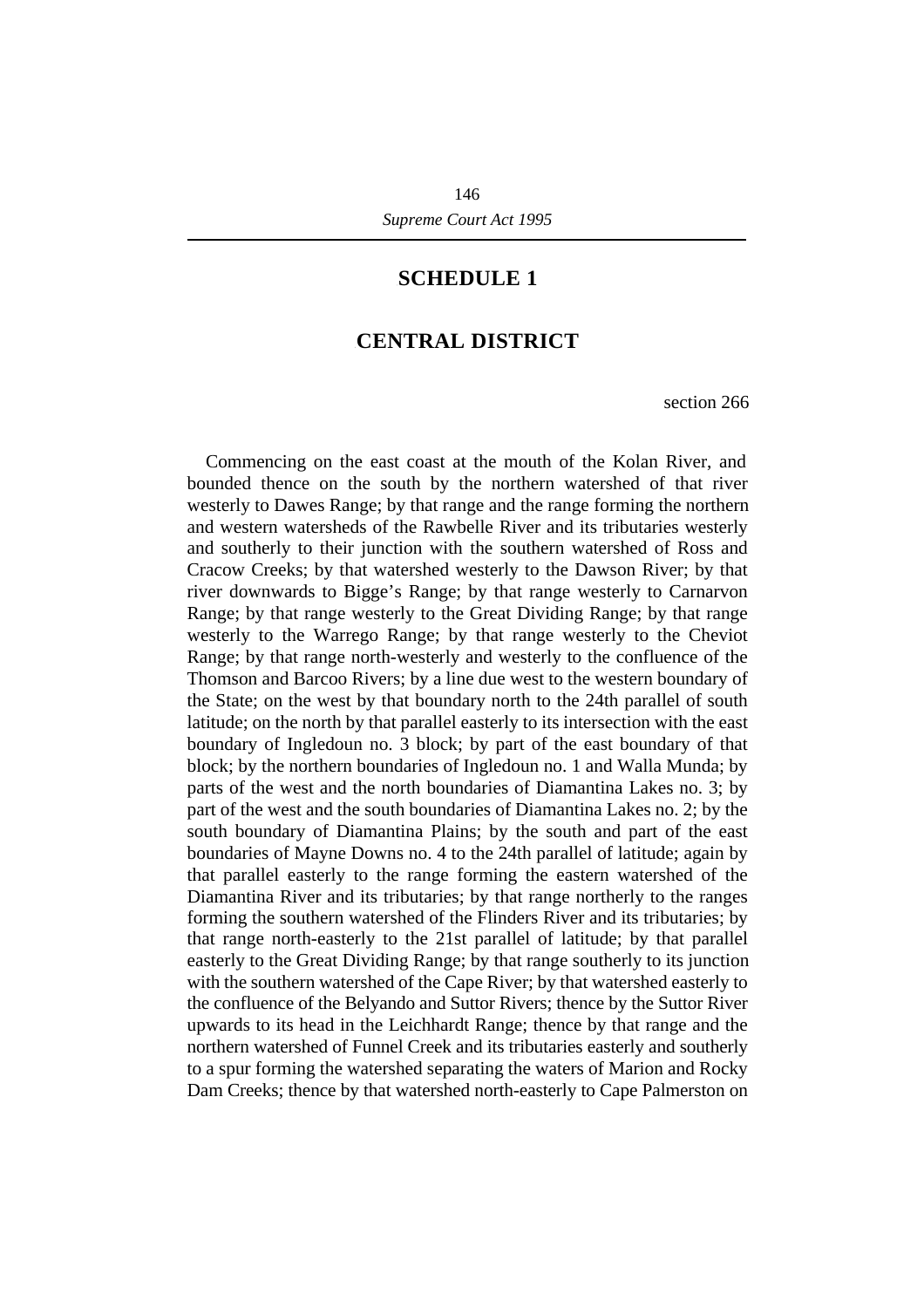## SCHEDULE 1 (continued)

the east coast of the State; thence by a line eastward to the eastern boundary of the State; thence on the east by that boundary southerly to Sandy Cape; and again on the south by a line westerly to the point of commencement;—inclusive of all islands adjacent thereto south of the latitude of Cape Palmerston and north of the latitude of Sandy Cape.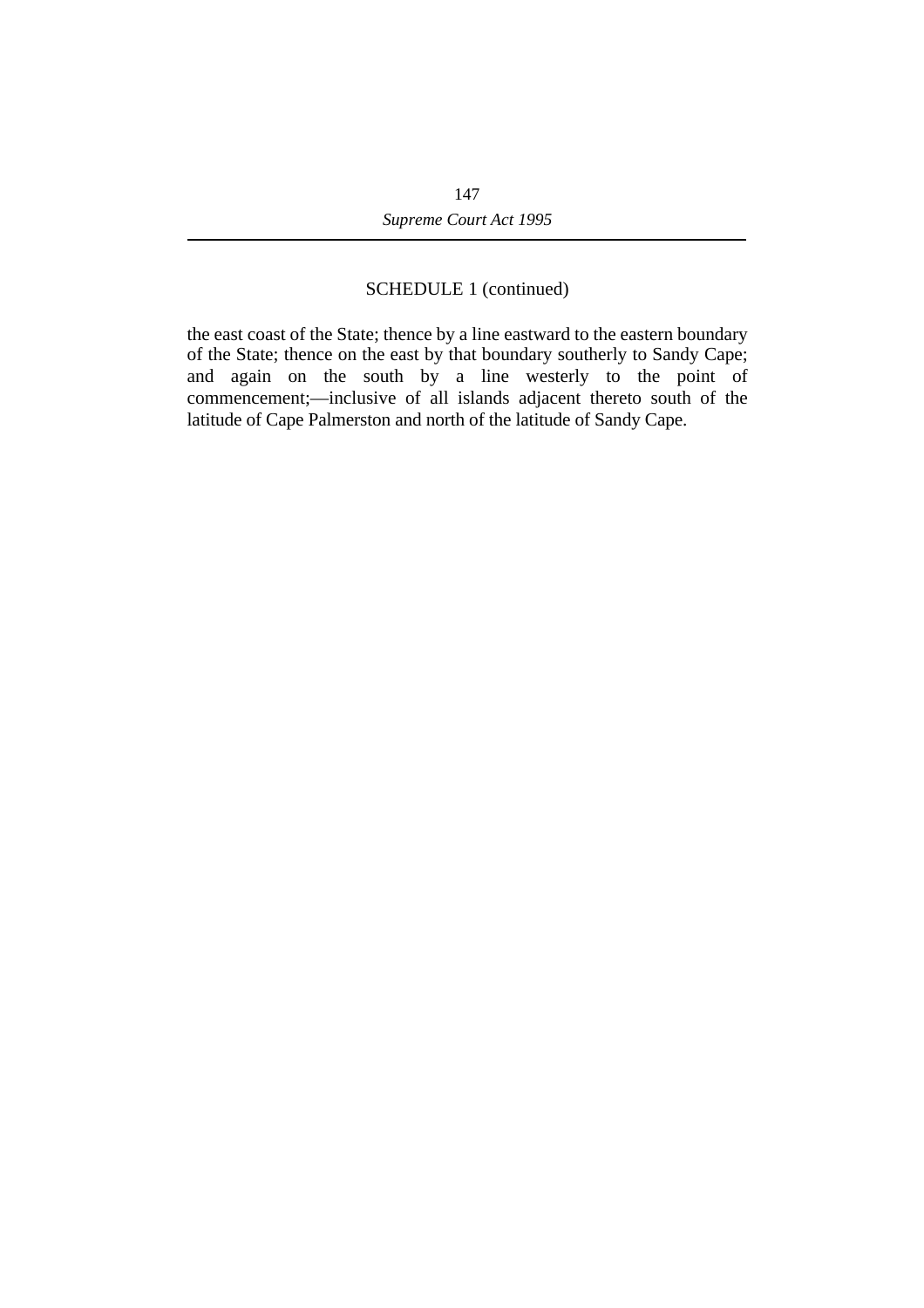## **¡SCHEDULE 2**

## **†NORTHERN DISTRICT**

section 266

Commencing on the east coast at Cape Palmerston, and bounded thence on the south by a line east to the eastern boundary of the State; thence on the east, north-east, north, and west by that boundary to the 24th parallel of south latitude; on the south by that parallel easterly to its intersection with the east boundary of Ingledoun no. 3 block; by part of the east boundary of that block; by the northern boundary of Ingledoun no. 1 and Walla Munda; by parts of the west and north boundaries of Diamantina Lakes no. 3; by part of the west and the south boundaries of Diamantina Lakes no. 2; by the south boundary of Diamantina Plains; by the south and part of the east boundaries of Mayne Downs no. 4 to the 24th parallel of latitude; again by that parallel easterly to the range forming the eastern watershed of the Diamantina River and its tributaries; by that range northerly to the range forming the southern watershed of the Flinders River and its tributaries; by that range north-easterly to the 21st parallel of latitude; by that parallel easterly to the Great Dividing Range; by that range southerly to its junction with the southern watershed of the Cape River; by that watershed easterly to the confluence of the Belyando and Suttor Rivers; thence by the Suttor River upwards to its head in the Leichhardt Range; thence by that range and the northern watershed of Funnel Creek and its tributaries easterly and southerly to its junction with a spur forming the watershed separating the waters of Marion and Rocky Dam Creeks; and thence by that watershed northeasterly to the point of commencement;—inclusive of all islands adjacent thereto north of the latitude of Cape Palmerston.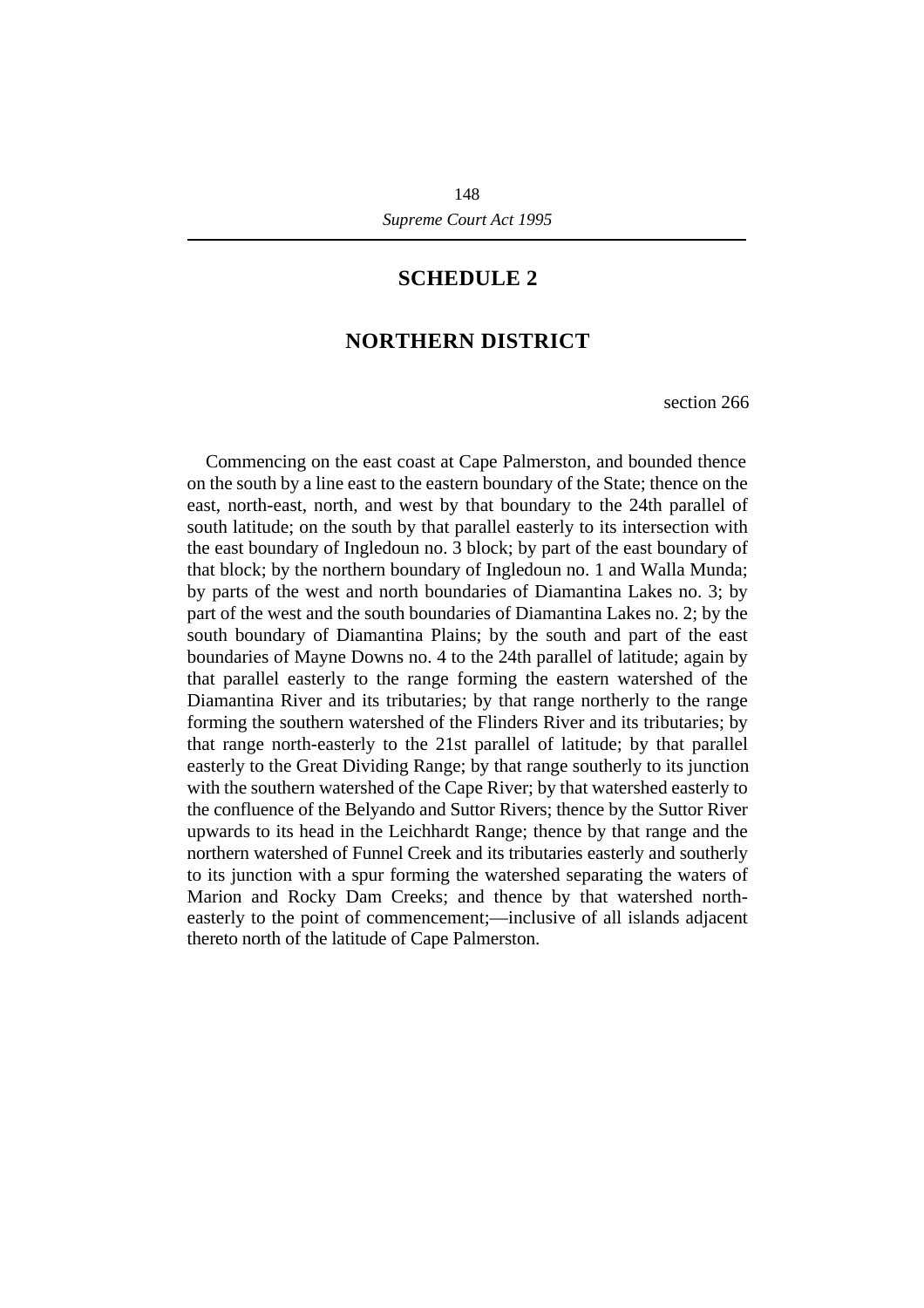## **†ENDNOTES**

## **´1 Index to endnotes**

|                | Page |
|----------------|------|
| 2              |      |
| 3              |      |
| $\overline{4}$ |      |
| 5              |      |
| 6              |      |
| $\tau$         |      |
| 8              |      |
| 9              |      |
| 10             |      |
| 11             |      |
| 12             |      |
| 13             |      |

## **´2 Date to which amendments incorporated**

This is the reprint date mentioned in the Reprints Act 1992, section  $5(c)$ . Accordingly, this reprint includes all amendments that commenced operation on or before 8 December 1995. Future amendments of the Supreme Court Act 1995 may be made in accordance with this reprint under the Reprints Act 1992, section 49.

## **´3 Supreme Court 1995—historical context**

The Supreme Court Act 1995 was not enacted in 1995. It is a consolidation (see s 2) of provisions of the Supreme Court Act 1921 and provisions relocated from the following Acts—

- Supreme Court Constitution Amendment Act 1861
- Common Law Pleading Act 1867
- Common Law Practice Act 1867
- Common Law Process Act 1867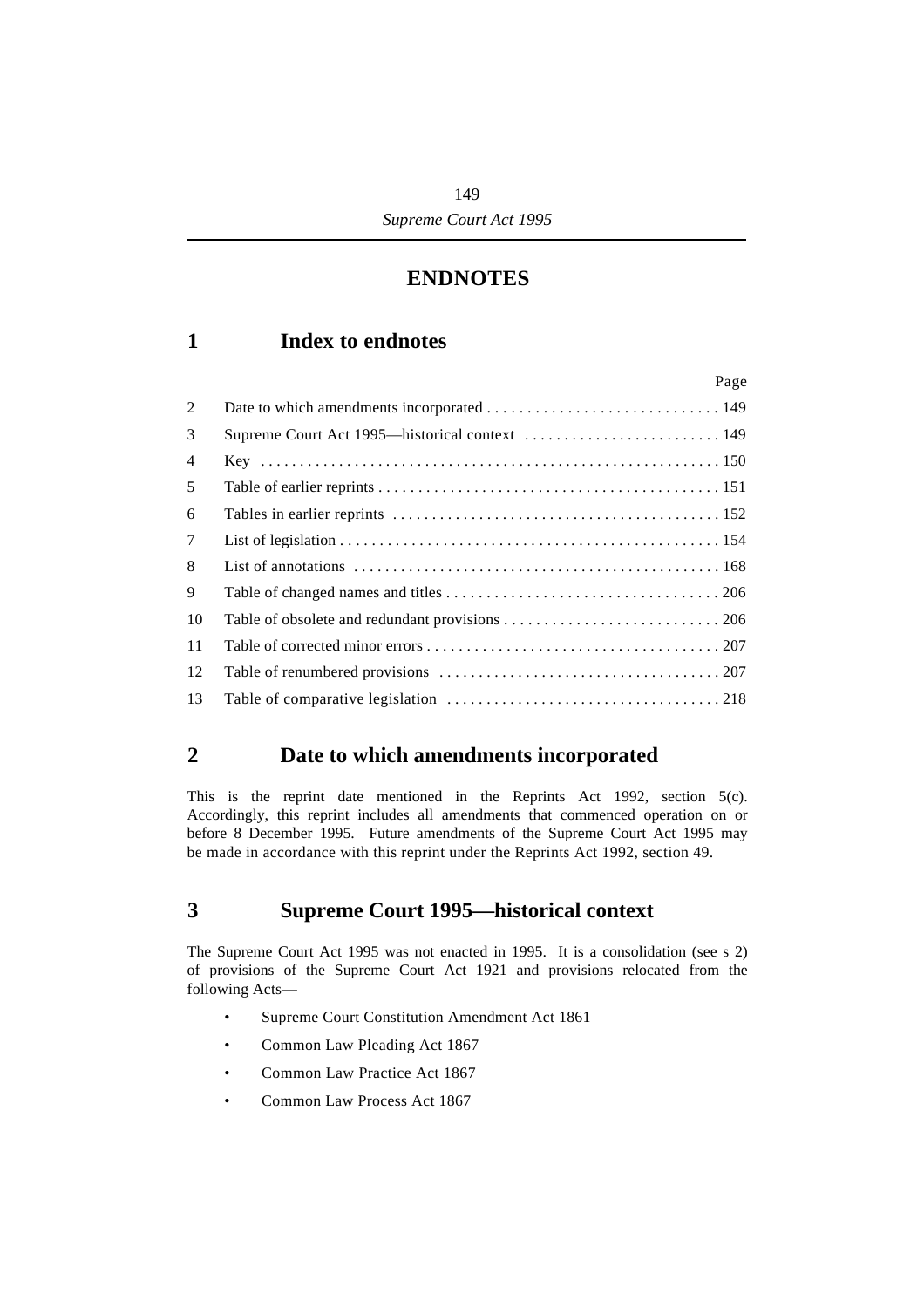- Costs Act 1867
- Equity Act 1867
- Interdict Act 1867
- Supreme Court Act 1867
- Writs of Dedimus Act 1871
- Supreme Court Act 1874
- Sheriff's Act 1875
- Judicature Act 1876
- Supreme Court Act 1892
- Supreme Court Act 1893
- Supreme Court Act 1895
- Supreme Court Act 1899
- Commercial Causes Act 1910
- Supreme Court Acts Amendment Act (No. 2) 1958.

## **´4 Key**

#### **Key to abbreviations in list of legislation and annotations**

| AIA    | $=$             | <b>Acts Interpretation Act 1954</b> | (prev)     | $=$ | previously                            |
|--------|-----------------|-------------------------------------|------------|-----|---------------------------------------|
| amd    | $=$             | amended                             | proc       | $=$ | proclamation                          |
| ch     | $=$             | chapter                             | prov       | $=$ | provision                             |
| def    | $=$             | definition                          | pt         | $=$ | part                                  |
| div    | $=$             | division                            | pubd       | $=$ | published                             |
| exp    | $\quad = \quad$ | expires/expired                     | R[X]       | $=$ | <b>Reprint No.[X]</b>                 |
| gaz    | $\quad = \quad$ | gazette                             | <b>RA</b>  | $=$ | <b>Reprints Act 1992</b>              |
| hdg    | $=$             | heading                             | reloc      | $=$ | relocated                             |
| ins    | $=$             | inserted                            | renum      | $=$ | renumbered                            |
| lap    | $=$             | lapsed                              | rep        | $=$ | repealed                              |
| notfd  | $=$             | notified                            | S          | $=$ | section                               |
| om     | $=$             | omitted                             | sch        | $=$ | schedule                              |
| o in c | $=$             | order in council                    | sdiv       | $=$ | subdivision                           |
| p      | $=$             | page                                | <b>SIA</b> | $=$ | <b>Statutory Instruments Act 1992</b> |
| para   | $\equiv$        | paragraph                           | SL         | $=$ | subordinate legislation               |
| prec   | $\equiv$        | preceding                           | sub        | $=$ | substituted                           |
| pres   | $\equiv$        | present                             | unnum      | $=$ | unnumbered                            |
| prev   | $=$             | previous                            |            |     |                                       |
|        |                 |                                     |            |     |                                       |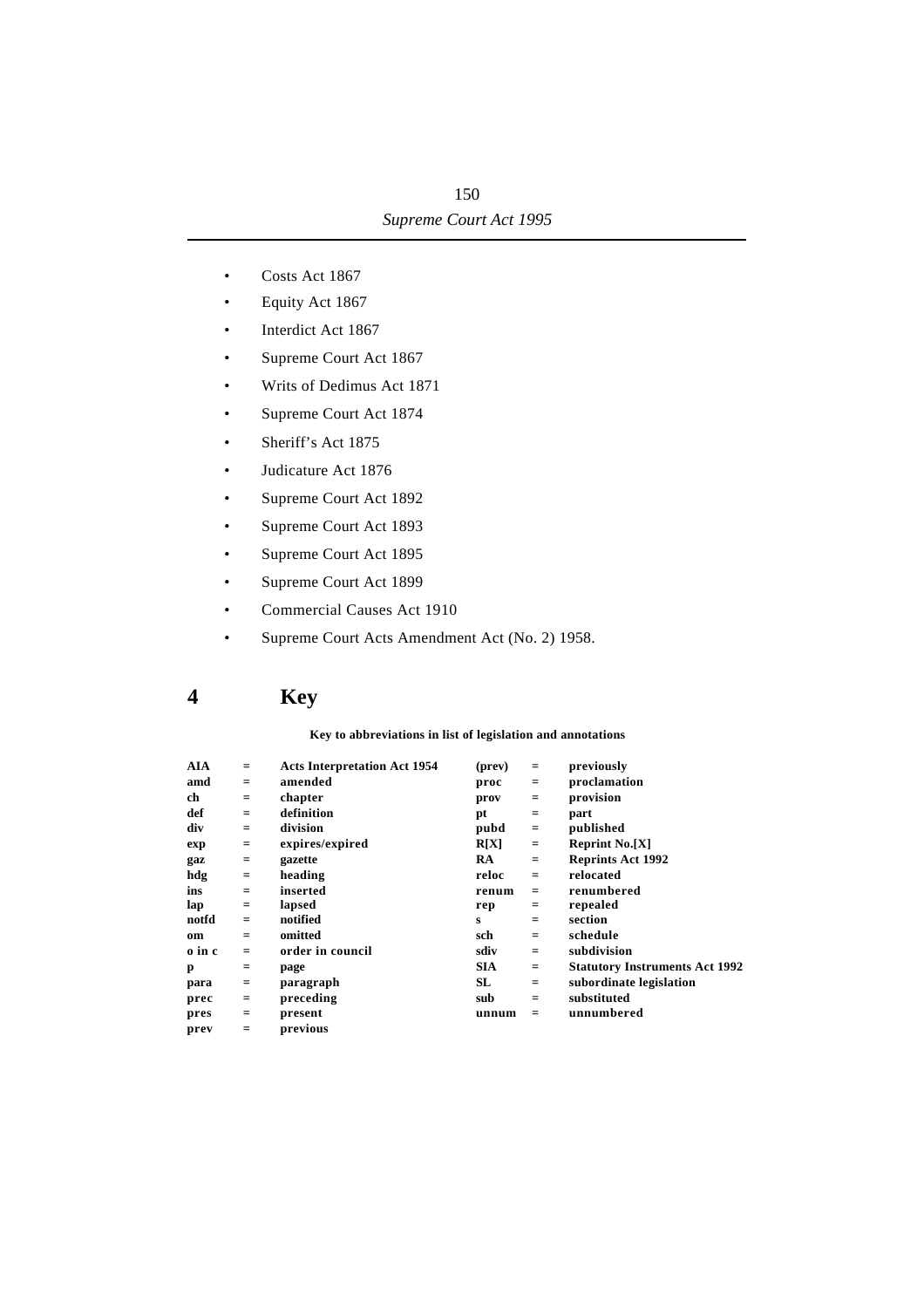151 *Supreme Court Act 1995*

# **´5 Table of earlier reprints** TABLE OF EARLIER REPRINTS **Common Law Practice Act 1867** Reprint No. Amendments included Reprint date 1 to Act No. 87 of 1981 24 June 1994 **Common Law Process Act 1867** Reprint No. Amendments included Reprint date 1 to Act No. 31 of 1972 19 August 1994 **Common Law Pleading Act 1867** Reprint No. Amendments included Reprint date 1 to Act No. 18 of 1908 11 August 1994 **Equity Act 1867** Reprint No. Amendments included Reprint date 1 to Act No. 68 of 1991 19 July 1994 **Interdict Act 1867** Reprint No. Amendments included Reprint date 1 to Act No. 34 of 1973 26 October 1994 **Writs of Dedimus Act 1871** Reprint No. Amendments included Reprint date 1 none 11 July 1994 **Sheriff's Act 1875** Reprint No. Amendments included Reprint date 1 to Act 8 Edw 7 No. 18 of 17 January 1995

1980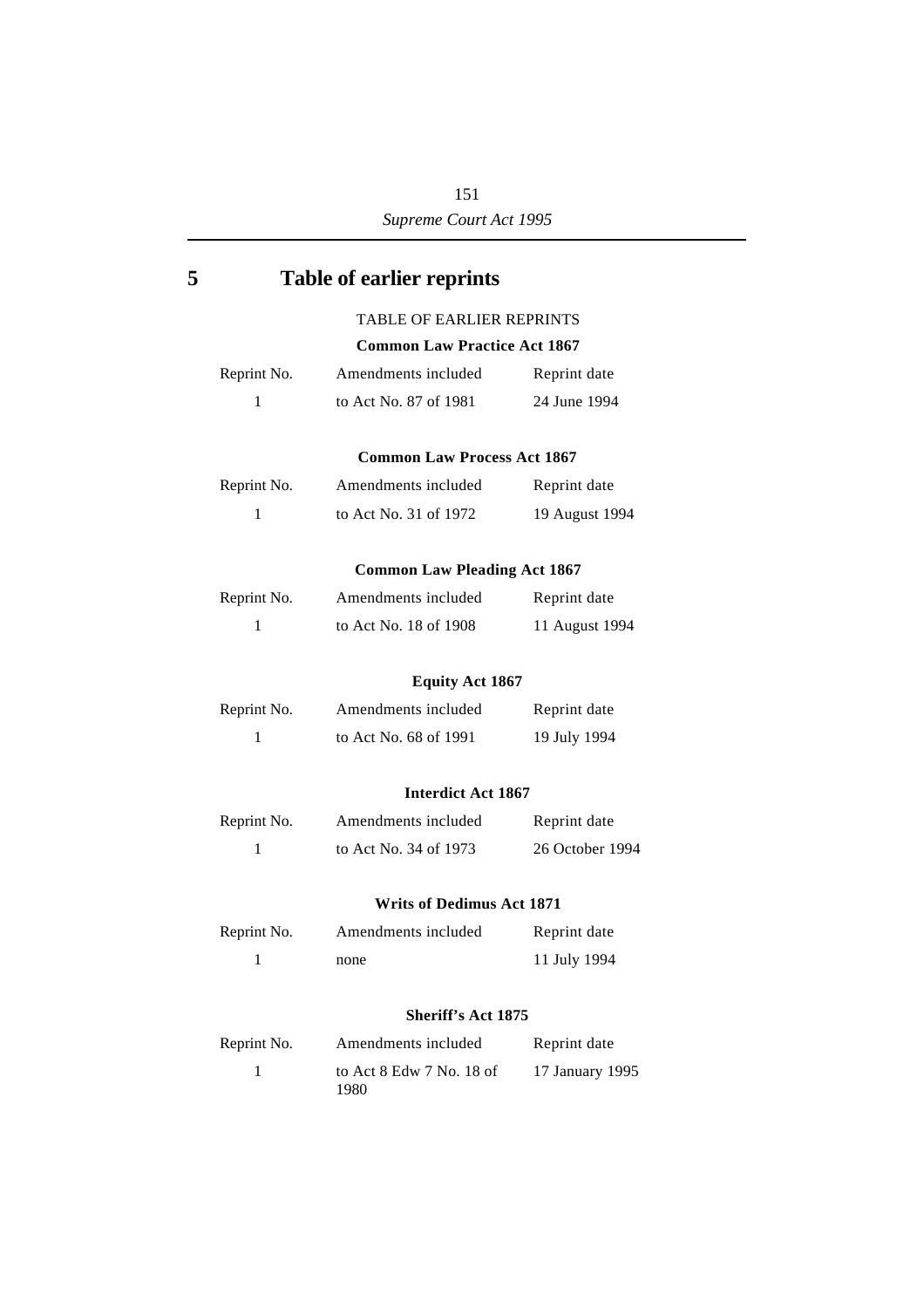#### **Judicature Act 1876**

| Reprint No. | Amendments included   | Reprint date    |
|-------------|-----------------------|-----------------|
|             | to Act No. 68 of 1991 | 12 October 1994 |

#### **Commercial Causes Act 1910**

| Reprint No. | Amendments included   | Reprint date    |
|-------------|-----------------------|-----------------|
|             | to Act No. 68 of 1991 | 9 December 1994 |

## **´6 Tables in earlier reprints**

#### TABLES IN EARLIER REPRINTS

#### **Common Law Practice Act 1867**

| Name of table            | Reprint No. |
|--------------------------|-------------|
| Changed names and titles |             |
| Corrected minor errors   |             |
| Renumbered provisions    |             |
| Comparative legislation  |             |
|                          |             |

#### **Common Law Process Act 1867**

| Name of table                     | Reprint No. |
|-----------------------------------|-------------|
| Changed names and titles          |             |
| Obsolete and redundant provisions |             |
| Renumbered provisions             |             |
| Comparative legislation           |             |

#### **Common Law Pleading Act 1867**

| Name of table           | Reprint No. |
|-------------------------|-------------|
| Corrected minor errors  |             |
| Renumbered provisions   |             |
| Comparative legislation |             |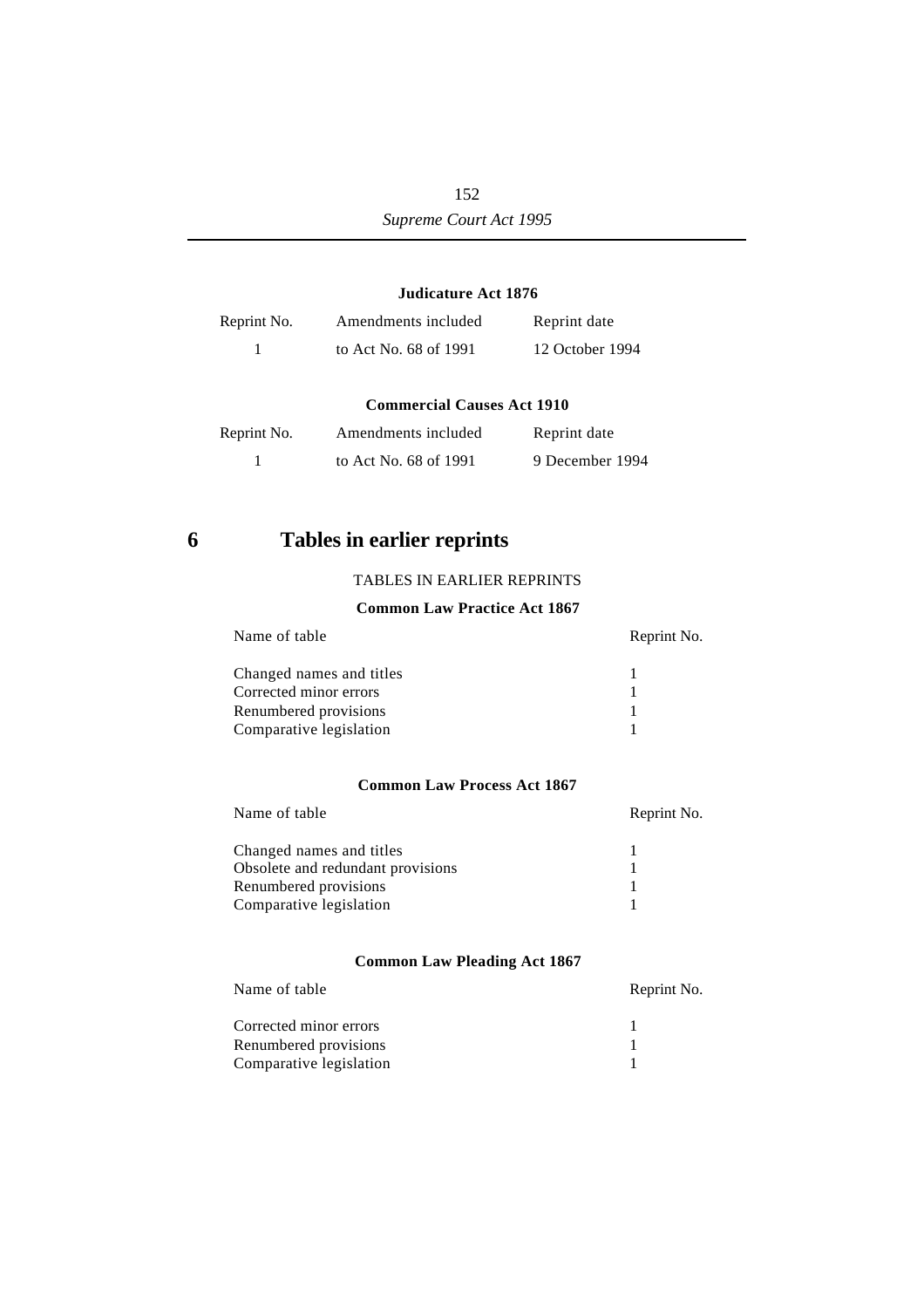## 153 *Supreme Court Act 1995*

### **Equity Act 1867**

| Name of table                                                                                                                               | Reprint No.            |
|---------------------------------------------------------------------------------------------------------------------------------------------|------------------------|
| Changed names and titles<br>Renumbered provisions<br>Comparative legislation                                                                | 1<br>1<br>1            |
| <b>Interdict Act 1867</b>                                                                                                                   |                        |
| Name of table                                                                                                                               | Reprint No.            |
| Changed names and titles<br>Obsolete and redundant provisions<br>Corrected minor errors<br>Renumbered provisions<br>Comparative legislation | 1<br>1<br>1<br>1<br>1  |
| <b>Writs of Dedimus Act 1871</b>                                                                                                            |                        |
| Name of table                                                                                                                               | Reprint No.            |
| Changed names and titles                                                                                                                    | 1                      |
| <b>Sheriff's Act 1875</b>                                                                                                                   |                        |
| Name of table                                                                                                                               | Reprint No.            |
| Changed names and titles<br>Renumbered provisions                                                                                           | 1<br>1                 |
| Judicature Act 1876                                                                                                                         |                        |
| Name of table                                                                                                                               | Reprint No.            |
| Obsolete and redundant provisions<br>Renumbered provisions<br>Comparative legislation                                                       | 1<br>1<br>$\mathbf{1}$ |
| <b>Commercial Causes Act 1910</b>                                                                                                           |                        |
| Name of table                                                                                                                               | Reprint No.            |
| Obsolete and redundant provisions                                                                                                           | 1                      |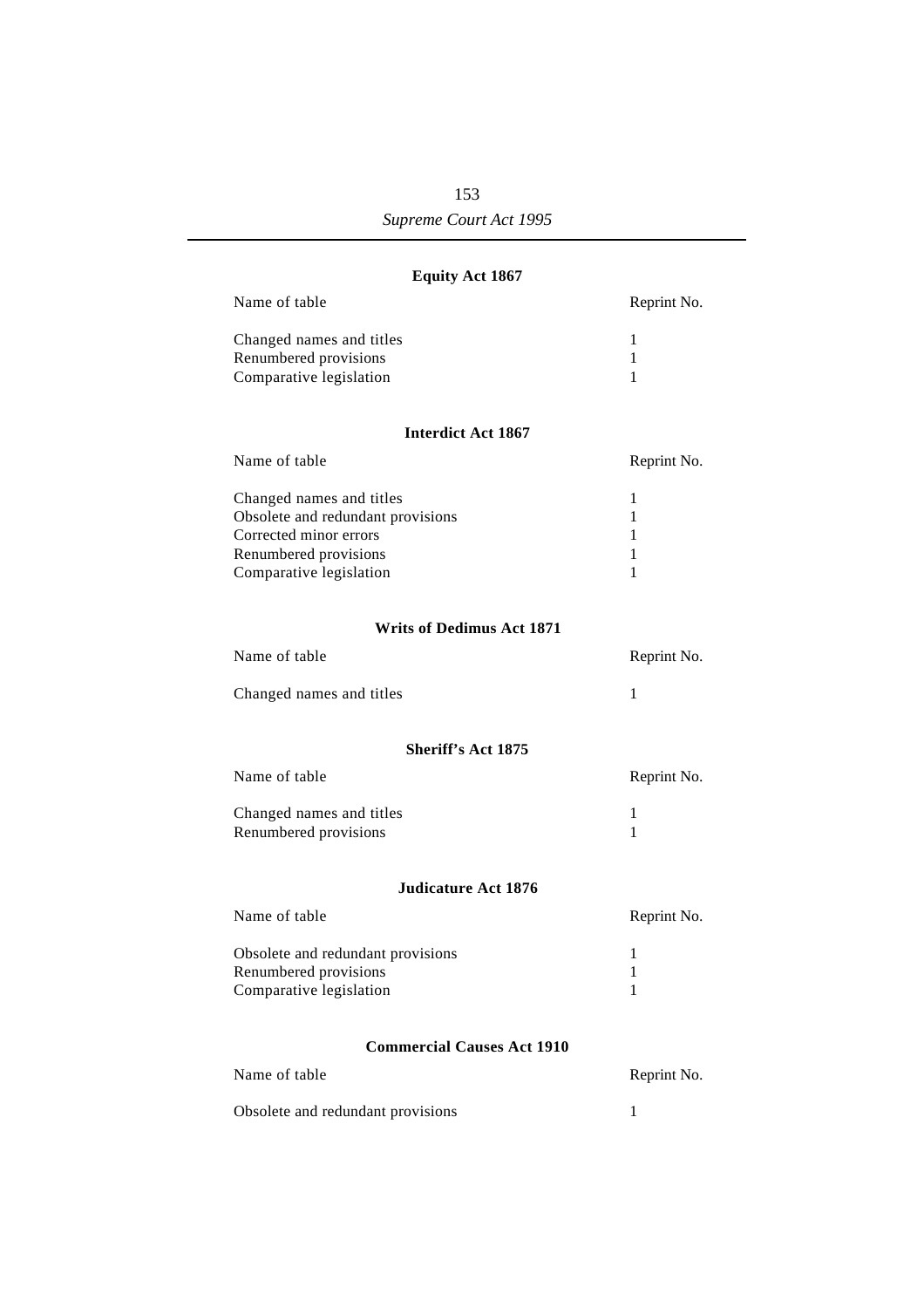Renumbered provisions 1

## **´7 List of legislation**

#### **Supreme Court Act 1995 (prev Supreme Court Act 1921 12 Geo 5 No. 15)**

as amended by—

**Statute Law Revision Act (No. 2) 1995 No. 58 ss 1–2, 4 sch 1** date of assent 28 November 1995 commenced on date of assent

**List of legislation to Supreme Court Constitution Amendment Act 1861 25 Vic No. 13—before relocation to the Supreme Court Act 1995**

#### **Supreme Court Constitution Amendment Act 1861 25 Vic No. 13** date of assent 7 August 1861 commenced on date of assent

as amended by—

#### **Repealing Act 1867 31 Vic No. 39 s 2 sch** date of assent 28 December 1867 commenced 31 December 1867 (see s 9)

**Statute Law Revision Act 1908 8 Edw 7 No. 18 s 2 sch 1** date of assent 23 December 1908 commenced on date of assent

#### **Statute Law Revision Act (No. 2) 1995 No. 58 ss 1–2, 4 sch 1** date of assent 28 November 1995 commenced on date of assent

**List of legislation to Common Law Pleading Act 1867 31 Vic No. 5—before relocation to Supreme Court Act 1995**

#### **Common Law Pleading Act 1867 31 Vic No. 5** date of assent 26 November 1867 commenced 31 December 1867 (see s 63)

as amended by—

**Defamation Law of Queensland (of 1889) 53 Vic No. 12 s 2 sch** date of assent 11 October 1889 commenced on date of assent

**Acts Citation Act 1903 3 Edw 7 No. 10 s 10 sch 3 (prev Acts Shortening Act Amendment Act 1903)** date of assent 13 November 1903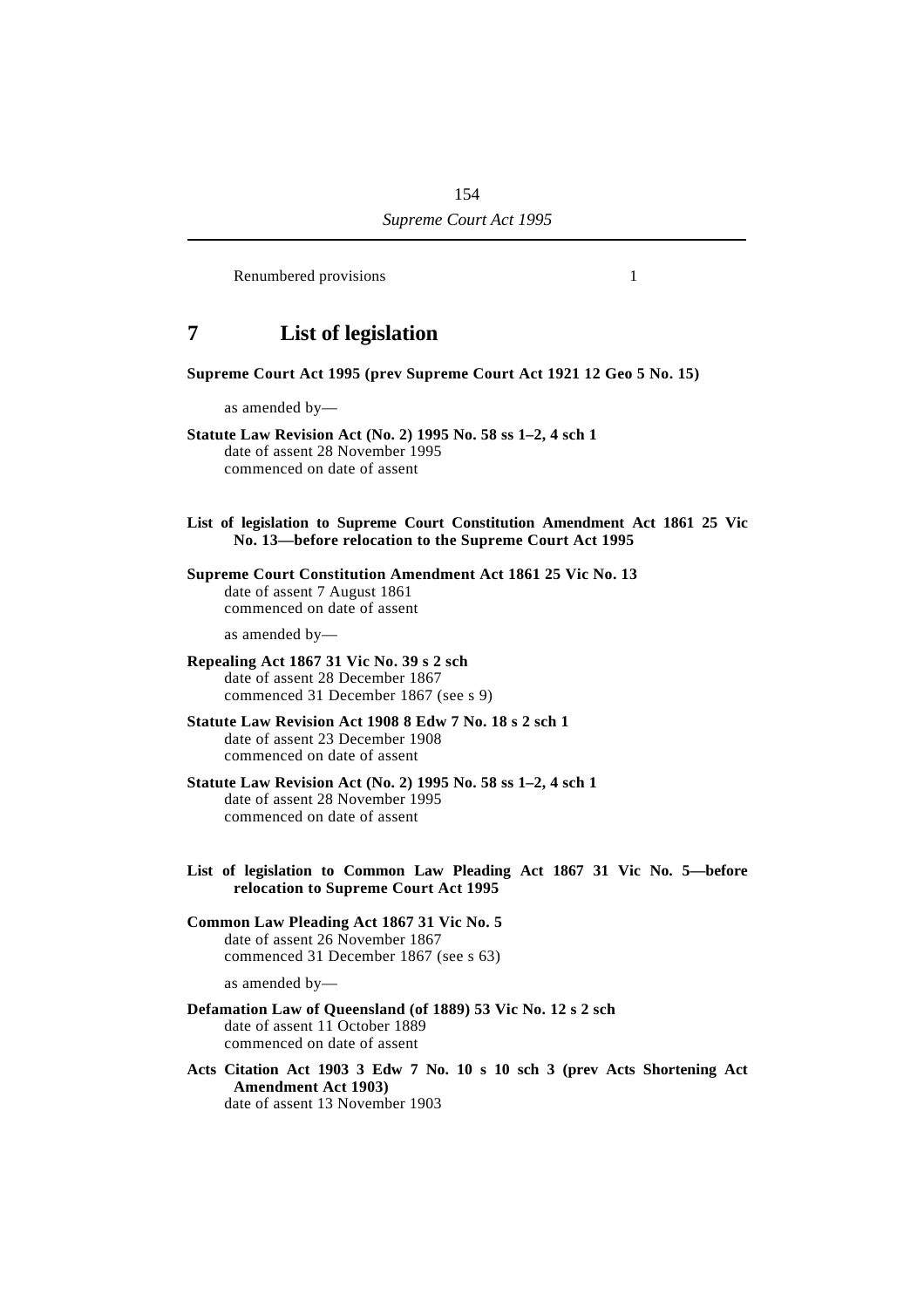commenced on date of assent

- **Statute Law Revision Act 1908 8 Edw 7 No. 18 s 2 sch 1** date of assent 23 December 1908 commenced on date of assent
- **Statute Law Revision Act (No. 2) 1995 No. 58 ss 1–2, 4 sch 1** date of assent 28 November 1995 commenced on date of assent
- **List of legislation to Common Law Practice Act 1867 31 Vic No. 17—before relocation to Supreme Court Act 1995**

#### **Common Law Practice Act 1867 31 Vic No. 17** date of assent 28 December 1867 commenced 31 December 1867 (see s 95)

as amended by—

- **Sale of Goods Code 1896 60 Vic No. 6 s 60 sch** date of assent 7 September 1896 commenced 1 January 1897 (see s 2)
- **Acts Citation Act 1903 3 Edw 7 No. 10 s 10 sch 3 (prev Acts Shortening Act Amendment Act 1903)** date of assent 13 November 1903 commenced on date of assent
- **Statute Law Revision Act 1908 8 Edw 7 No. 18 s 2 sch 1** date of assent 23 December 1908 commenced on date of assent
- **Common Law Practice Act Amendment Act 1915 6 Geo 5 No. 22** date of assent 14 December 1915 commenced on date of assent
- **Common Law Practice Act Amendment Act 1940 4 Geo 6 No. 6** date of assent 16 October 1940 commenced on date of assent
- **Law Reform (Limitation of Actions) Act 1956 5 Eliz 2 No. 19 ss 6–7** date of assent 22 November 1956 commenced on date of assent
- **Common Law Practice Act Amendment Act 1964 No. 38** date of assent 2 November 1964 commenced on date of assent
- **Common Law Practice Act Amendment Act 1970 No. 44** date of assent 21 December 1970 commenced on date of assent
- **Common Law Practice Act Amendment Act 1972 No. 34** date of assent 21 December 1972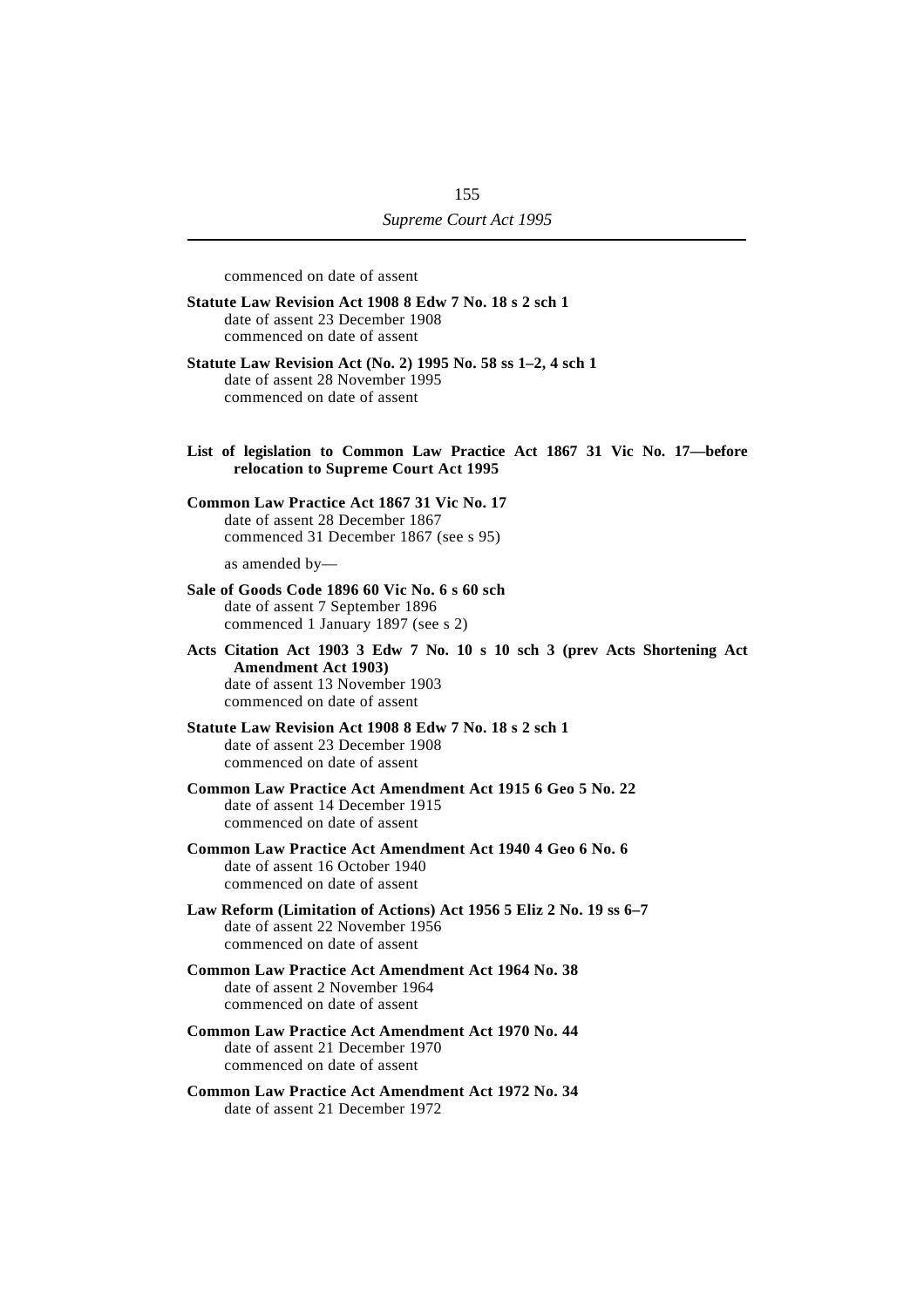commenced on date of assent **Property Law Act 1974 No. 76 s 3(2) sch 6 pt 3** date of assent 1 November 1974 commenced on date of assent **Evidence Act 1977 No. 47 s 3(3) sch 1 pt C** date of assent 3 October 1977 commenced 1 January 1978 (see s 1(2)) **Common Law Practice Act Amendment Act 1978 No. 84** date of assent 15 December 1978 commenced on date of assent **Succession Act 1981 No. 69 s 3(1) sch 1** date of assent 7 October 1981 commenced 1 January 1982 (proc pubd gaz 19 December 1981 p 1622) **Common Law Practice and Limitation of Actions Acts Amendment Act 1981 No. 87 pt 2** date of assent 13 November 1981 commenced on date of assent **Common Law Practice and Workers' Compensation Amendment Act 1994 No. 85 pts 1–2** date of assent 1 December 1994 ss 1–2 commenced on date of assent remaining provisions commenced 17 October 1994 (see s 2) **Statute Law Revision Act (No. 2) 1995 No. 58 ss 1–2, 4 sch 1** date of assent 28 November 1995 commenced on date of assent **List of legislation to Common Law Process Act 1867 31 Vic No. 4—before relocation to Supreme Court Act 1995 Common Law Process Act 1867 31 Vic No. 4** date of assent 26 November 1867 commenced 31 December 1867 (see s 77) as amended by— **Statute 36 Vic No. 1** date of assent 26 November 1867 commenced on date of assent **Criminal Code Act 1899 63 Vic No. 9 s 3(2) sch 3** date of assent 28 November 1899 commenced on date of assent

**Acts Citation Act 1903 3 Edw 7 No. 10 s 10 sch 3 (prev Acts Shortening Act Amendment Act 1903)** date of assent 13 November 1903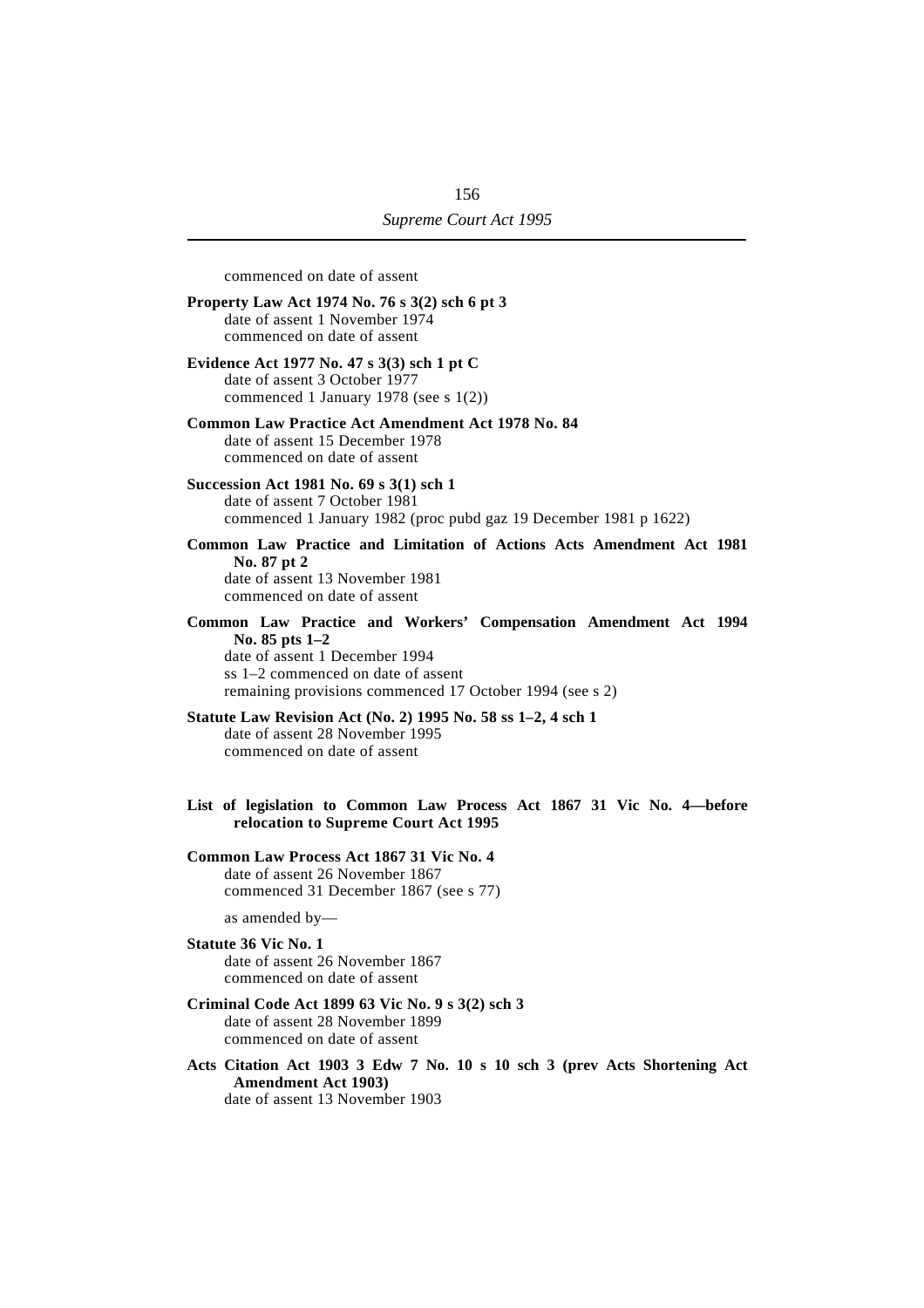commenced on date of assent

- **Statute Law Revision Act 1908 8 Edw 7 No. 18 s 2 sch 1** date of assent 23 December 1908 commenced on date of assent
- **Australian Consular Officers' Notarial Powers and Evidence Act 1946 10 Geo 6 No. 43 s 5(ii)** date of assent 28 November 1946 commenced 28 November 1946 (see s 1(3))
- **Evidence and Discovery Acts and Other Acts Amendment Act 1960 9 Eliz 2 No. 22 pt 3** date of assent 14 November 1960 commenced on date of assent
- **Metric Conversion Act 1972 No. 31 pt 2 sch 1** date of assent 21 December 1972 commenced 1 July 1973 (proc pubd gaz 16 June 1973 p 1460)
- **Statute Law Revision Act (No. 2) 1995 No. 58 ss 1–2, 4 sch 1** date of assent 28 November 1995 commenced on date of assent
- **List of legislation to Costs Act 1867 31 Vic No. 20—before relocation to Supreme Court Act 1995**
- **Costs Act 1867 31 Vic No. 20** date of assent 28 December 1867 commenced 31 December 1867 (see s 37)

as amended by—

- **Criminal Code Act 1899 63 Vic No. 9 s 3(2) sch 3** date of assent 28 November 1899 commenced on date of assent
- **Acts Citation Act 1903 3 Edw 7 No. 10 s 10 sch 3 (prev Acts Shortening Act Amendment Act 1903)** date of assent 13 November 1903

commenced on date of assent

- **Statute Law Revision Act 1908 8 Edw 7 No. 18 s 2 sch 1** date of assent 23 December 1908 commenced on date of assent
- **Statute Law Revision Act (No. 2) 1995 No. 58 ss 1–2, 4 sch 1** date of assent 28 November 1995 commenced on date of assent
- **List of legislation to Equity Act 1867 31 Vic No. 18—before relocation to Supreme Court Act 1995**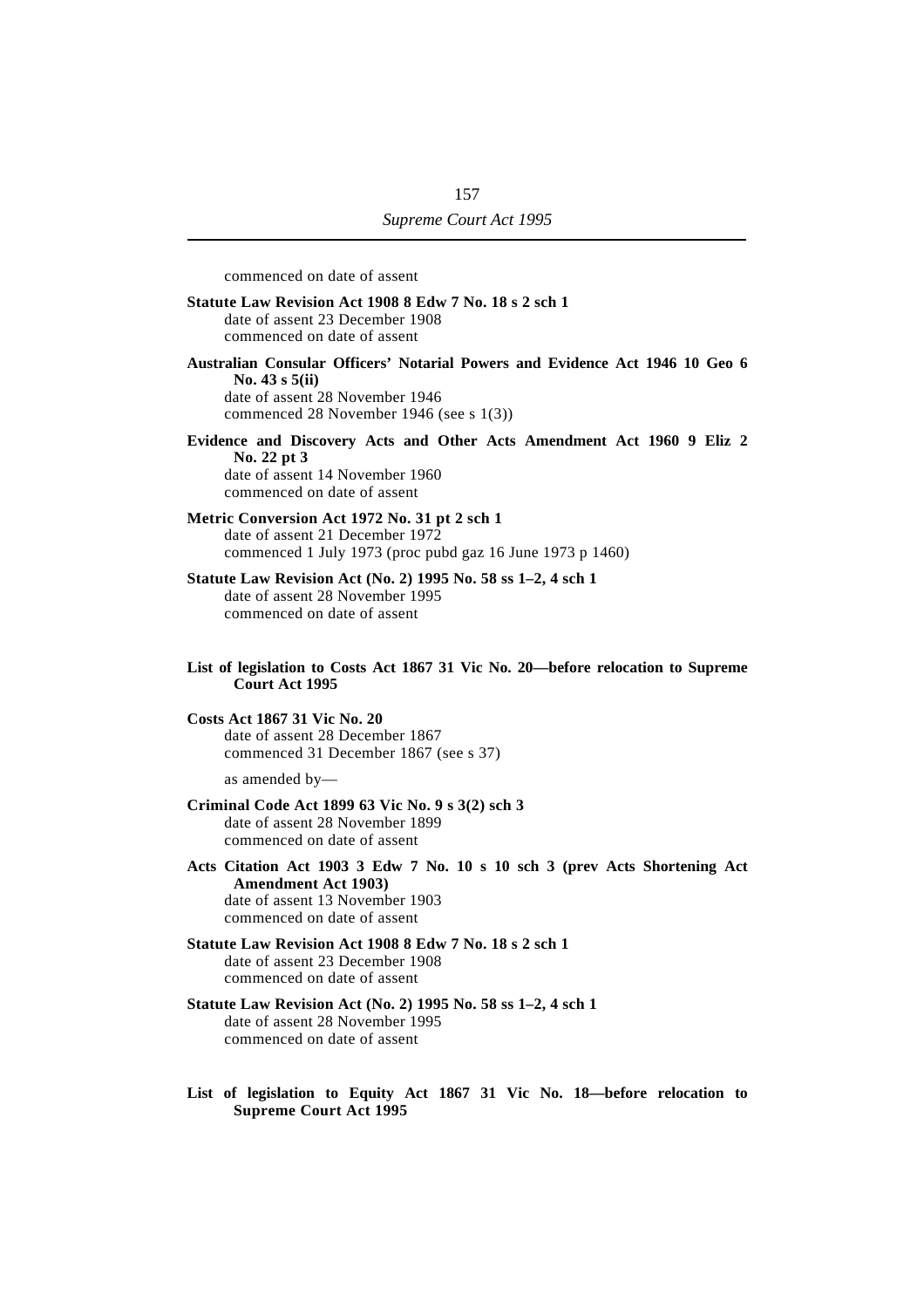| <b>Equity Act 1867 31 Vic No. 18</b><br>date of assent 28 December 1867<br>commenced 31 December 1867 (see s 157)                                                                        |
|------------------------------------------------------------------------------------------------------------------------------------------------------------------------------------------|
| as amended by—                                                                                                                                                                           |
| Supreme Court Funds Act 1895 59 Vic No. 7 s 4 sch<br>date of assent 24 September 1895<br>commenced 1 January 1896 (see s 2)                                                              |
| Criminal Code Act 1899 63 Vic No. 9 s 3(2) sch 3<br>date of assent 28 November 1899<br>commenced on date of assent                                                                       |
| Acts Citation Act 1903 3 Edw 7 No. 10 s 10 sch 3 (prev Acts Shortening Act<br><b>Amendment Act 1903)</b><br>date of assent 13 November 1903<br>commenced on date of assent               |
| Statute Law Revision Act 1908 8 Edw 7 No. 18 s 2 sch 1<br>date of assent 23 December 1908<br>commenced on date of assent                                                                 |
| Australian Consular Officers' Notarial Powers and Evidence Act 1946 10 Geo 6<br>No. 43 s $5(iii)$ , (v)<br>date of assent 28 November 1946<br>commenced 28 November 1946 (see s $1(3)$ ) |
| Evidence and Discovery Acts and Other Acts Amendment Act 1960 9 Eliz 2 No.<br>22 pt 3<br>date of assent 14 November 1960<br>commenced on date of assent                                  |
| Age of Majority Act 1974 No. 57 s 8 sch<br>date of assent 27 September 1974<br>commenced 1 March 1975 (proc pubd gaz 16 November 1974 p 1083)                                            |
| Property Law Act 1974 No. 76 s 3(2) sch 6 (as amd by Act No. 57 of 1975)<br>date of assent 1 November 1974<br>commenced 1 December 1975 (see s $1(2)$ )                                  |
| Succession Act 1981 No. 69 s 3(1) sch 1<br>date of assent 7 October 1981<br>commenced 1 January 1982 (proc pubd gaz 19 December 1981 p 1622)                                             |
| Statute Law (Miscellaneous Provisions) Act 1989 No. 103 s 3 sch<br>date of assent 25 October 1989<br>commenced on date of assent                                                         |
| Supreme Court of Queensland Act 1991 No. 68 ss 1-2, 111 sch 2<br>date of assent 24 October 1991<br>commenced 14 December 1991 (1991 SL No. 173)                                          |
| Statute Law Revision Act (No. 2) 1995 No. 58 ss 1–2, 4 sch 1                                                                                                                             |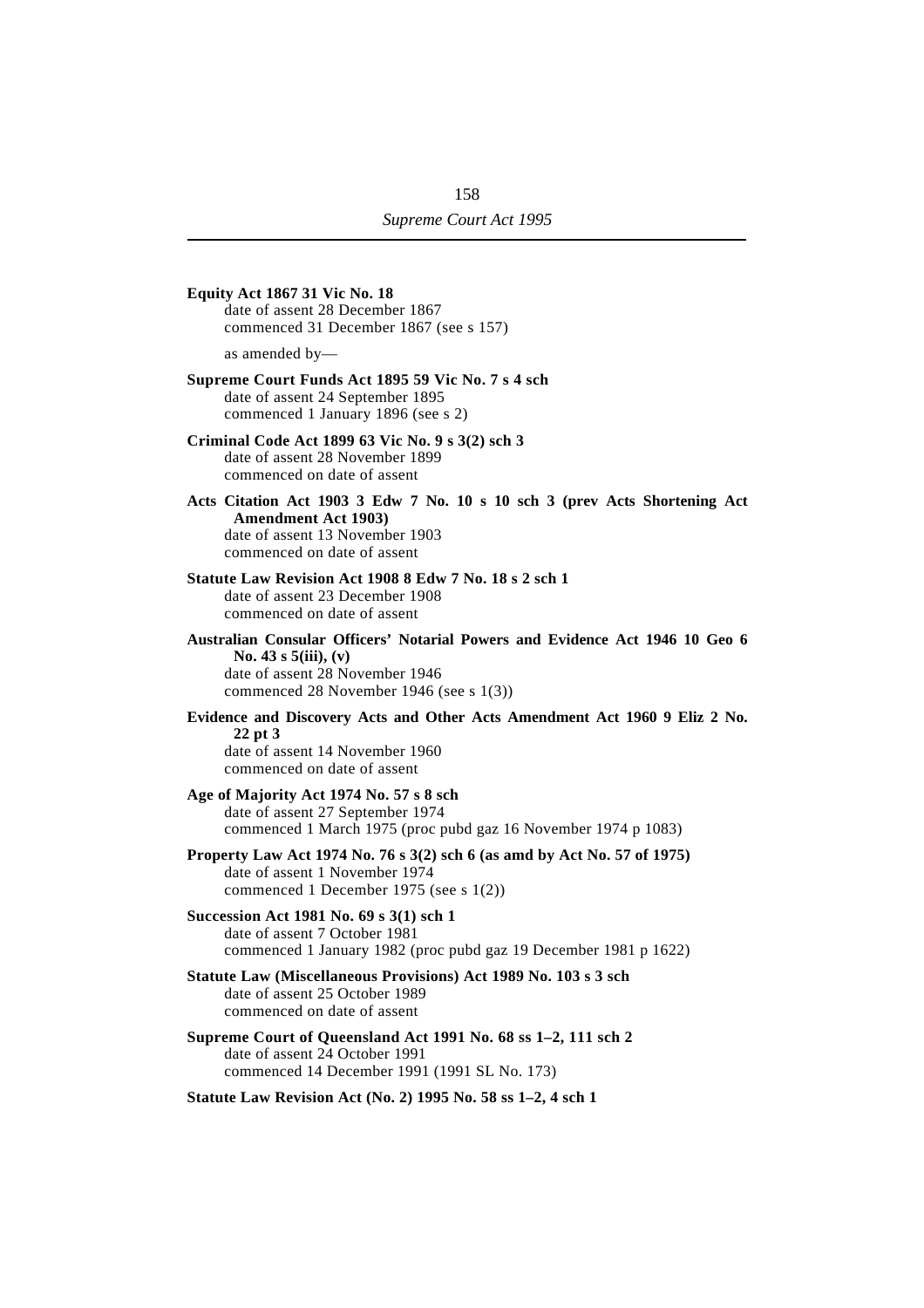date of assent 28 November 1995 commenced on date of assent

#### **List of legislation to Interdict Act 1867 31 Vic No. 11—before relocation to Supreme Court Act 1995**

#### **Interdict Act 1867 31 Vic No. 11** date of assent 28 December 1867 commenced 31 December 1867 (see s 64)

as amended by—

#### **Criminal Code Act 1899 63 Vic No. 9 s 3(2) sch 3** date of assent 28 November 1899 commenced on date of assent

**Acts Citation Act 1903 3 Edw 7 No. 10 s 10 sch 3 (prev Acts Shortening Act Amendment Act 1903)** date of assent 13 November 1903 commenced on date of assent

#### **Statute Law Revision Act 1908 8 Edw 7 No. 18 s 2 sch 1** date of assent 23 December 1908 commenced on date of assent

#### **Arbitration Act 1973 No. 34 s 3(1) sch 1** date of assent 26 April 1973 commenced on date of assent

#### **Statute Law Revision Act (No. 2) 1995 No. 58 ss 1–2, 4 sch 1** date of assent 28 November 1995 commenced on date of assent

**List of legislation to Supreme Court Act 1867 31 Vic No. 23—before relocation to Supreme Court Act 1995**

### **Supreme Court Act 1867 31 Vic No. 23** date of assent 28 December 1867 commenced 31 December 1867 (see s 64)

as amended by—

#### **Supreme Court Act 1874 38 Vic No. 3 s 1** date of assent 30 June 1874 commenced on date of assent

#### **Sheriff's Act 1875 39 Vic No. 3 s 1** date of assent 13 July 1875 commenced on date of assent

**Supreme Court Act 1895 59 Vic No. 21 s 3 sch 3** date of assent 19 December 1895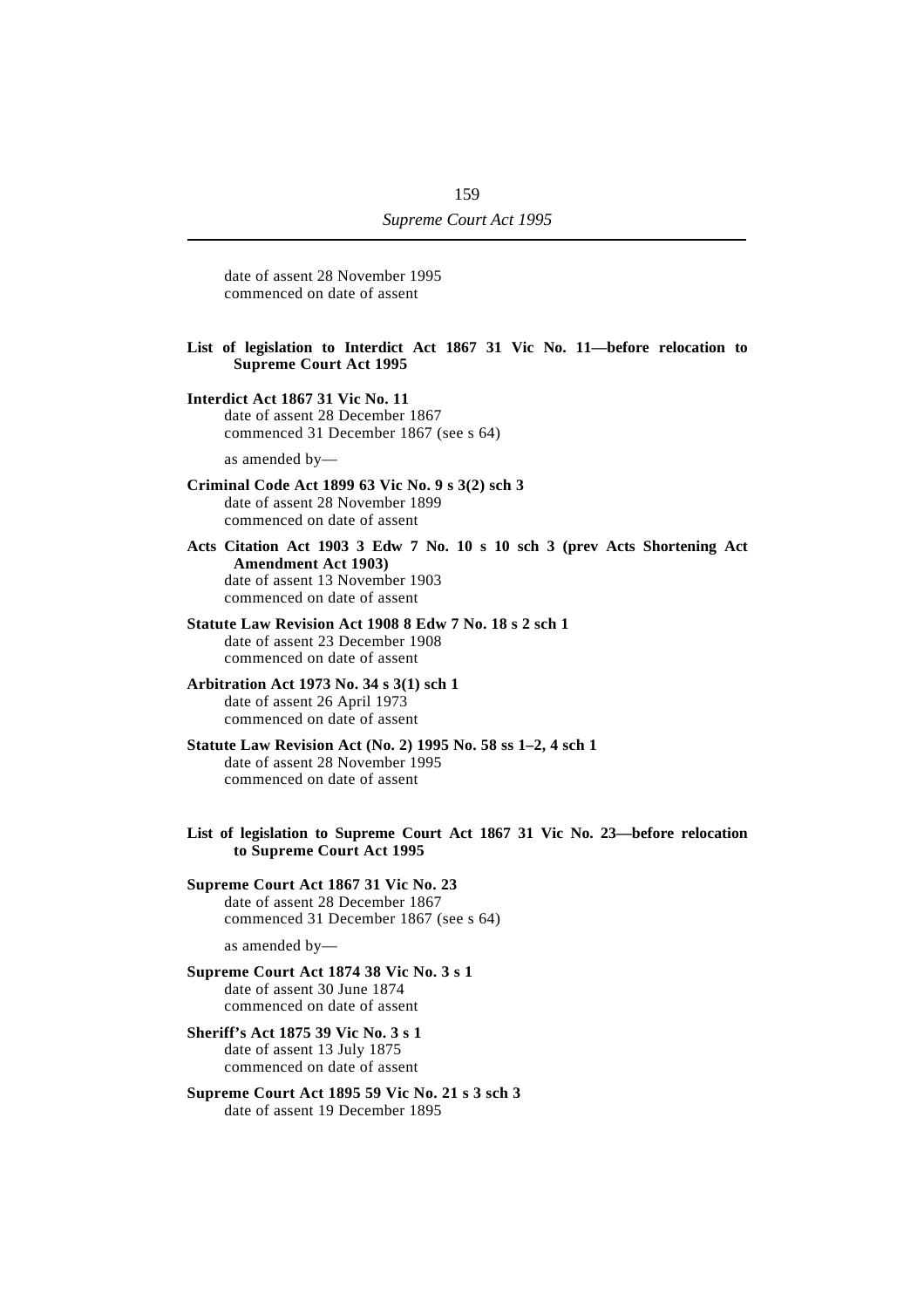commenced on date of assent **Criminal Code Act 1899 63 Vic No. 9 s 3(2) sch 3** date of assent 28 November 1899 commenced on date of assent **Acts Citation Act 1903 3 Edw 7 No. 10 s 10 sch 3 (prev Acts Shortening Act Amendment Act 1903)** date of assent 13 November 1903 commenced on date of assent **Statute Law Revision Act 1908 8 Edw 7 No. 18 s 2 sch 1** date of assent 23 December 1908 commenced on date of assent **Supreme Court Act 1921 12 Geo 5 No. 15 s 12(2)(iii)** date of assent 5 November 1921 commenced 31 March 1922 (proc pubd gaz 30 March 1922 p 999) **Supreme Court Acts Amendment Act 1960 9 Eliz 2 No. 37 s 4** date of assent 14 December 1960 commenced on date of assent **Supreme Court Acts Amendment Act 1965 No. 7 s 2** date of assent 8 April 1965 commenced on date of assent **Supreme Court Act Amendment Act 1973 No. 50 s 2** date of assent 22 October 1973 commenced on date of assent **Supreme Court Acts Amendment Act 1980 No. 57 s 4** date of assent 30 September 1980 commenced 6 November 1980 (proc pubd gaz 1 November 1980 p 1039) **Succession Act 1981 No. 69 s 3(1) sch 1** date of assent 7 October 1981 commenced 1 January 1982 (proc pubd gaz 19 December 1981 p 1622) **Supreme Court Judges Appointment Act 1983 No. 6 s 6** date of assent 21 March 1983 commenced on date of assent **Supreme Court Acts Amendment Act 1985 No. 51 s 3** date of assent 19 September 1985 commenced on date of assent **Supreme Court Acts Amendment Act 1989 No. 57 s 3** date of assent 5 May 1989 commenced on date of assent **Supreme Court of Queensland Act 1991 No. 68 ss 1–2, 111 sch 2** date of assent 24 October 1991 commenced 14 December 1991 (1991 SL No. 173)

**Justice Legislation (Miscellaneous Provisions) Act 1992 No. 40 pts 1, 5**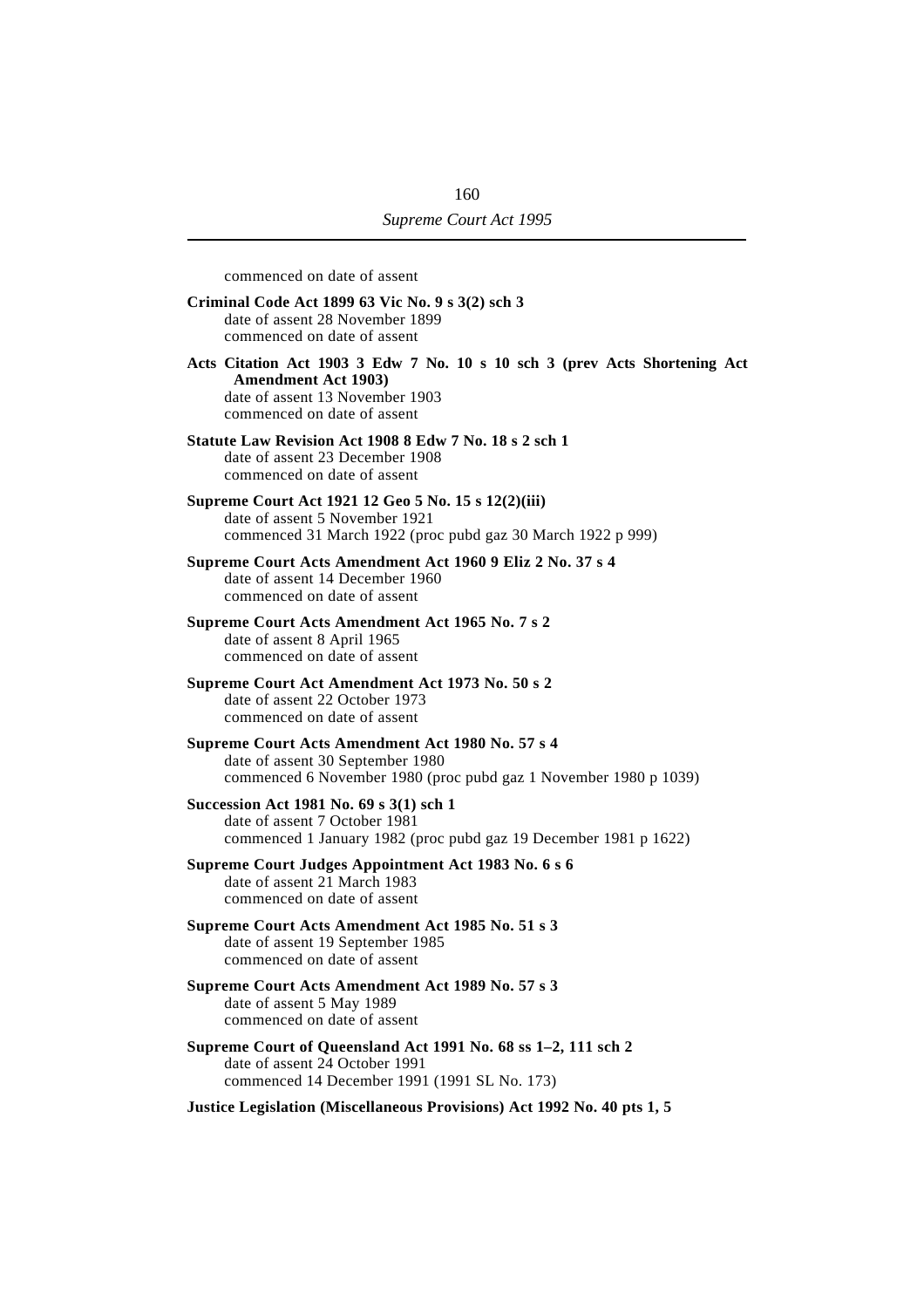date of assent 14 August 1992 commenced on date of assent

**Supreme Court Legislation (Miscellaneous Provisions) Act 1993 No. 20 pts 1, 3** date of assent 28 May 1993 commenced on date of assent

#### **Statute Law Revision Act (No. 2) 1995 No. 58 ss 1–2, 4 sch 1** date of assent 28 November 1995 commenced on date of assent

List of legislation to Writs of Dedimus Act 1871 34 Vic No. 25—before relocation **to Supreme Court Act 1995**

#### **Writs of Dedimus Act 1871 34 Vic No. 25**

date of assent 13 June 1871 commenced on date of assent

as amended by—

#### **Statute Law Revision Act (No. 2) 1995 No. 58 ss 1–2, 4 sch 1**

date of assent 28 November 1995 commenced on date of assent

#### **List of legislation to Supreme Court Act 1874 38 Vic No. 3—before relocation to Supreme Court Act 1995**

#### **Supreme Court Act 1874 38 Vic No. 3** date of assent 30 June 1874 commenced on date of assent

as amended by—

#### **Legal Practitioners Act 1881 45 Vic No. 5 s 3** date of assent 10 October 1881 commenced on date of assent

**Supreme Court Act 1889 53 Vic No. 17 s 4 sch** date of assent 13 November 1889 commenced 1 December 1889 (see s 2)

#### **Prisons Act 1890 54 Vic No. 17 s 4 sch 1** date of assent 25 November 1890 commenced 1 January 1891 (see s 3)

**Supreme Court Act 1892 55 Vic No. 37 s 3** date of assent 14 April 1892 commenced on date of assent

**Supreme Court Act 1895 59 Vic No. 21 s 3 sch 3** date of assent 19 December 1895 commenced on date of assent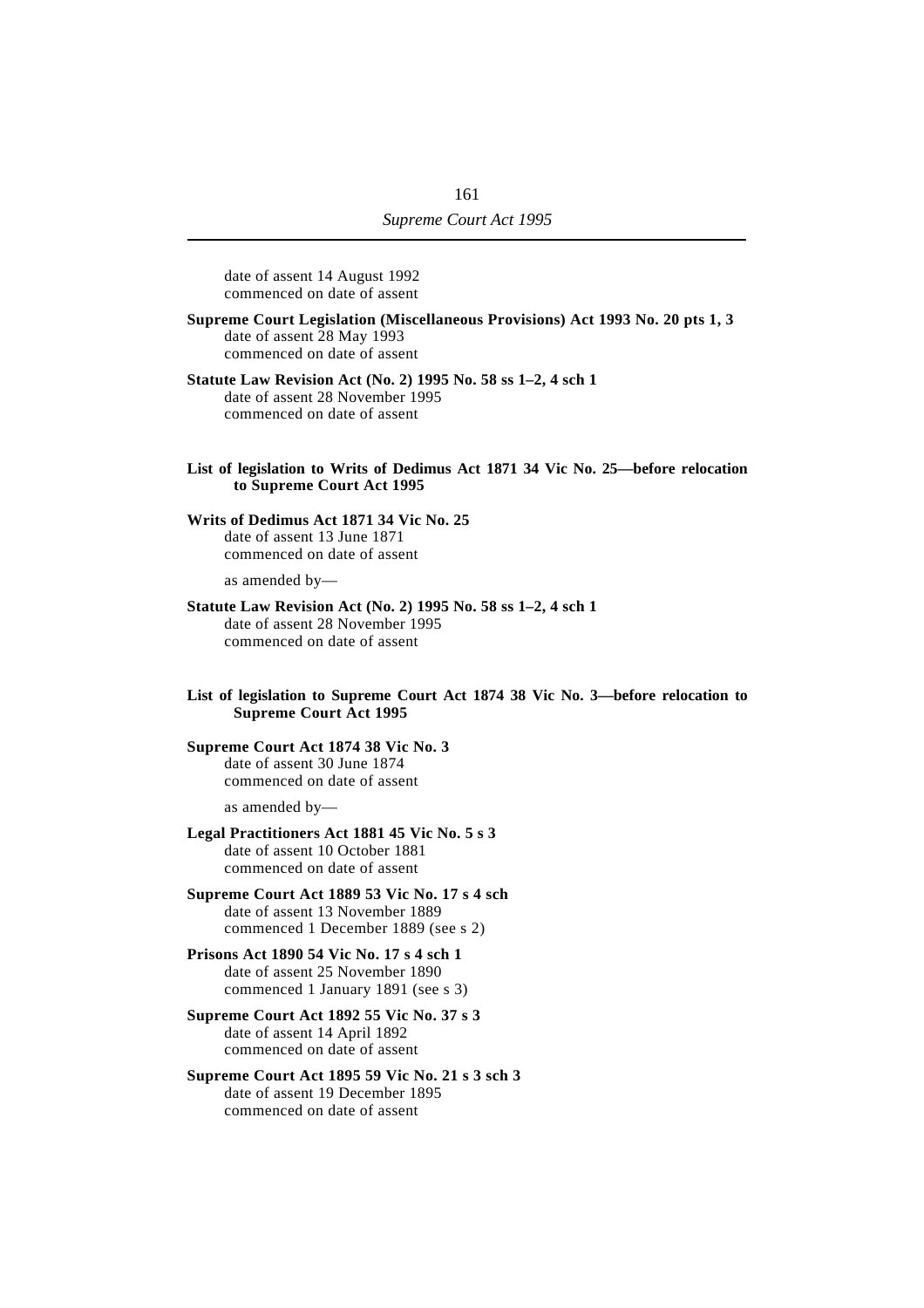| Statute Law Revision Act 1908 8 Edw 7 No. 18 s 2 sch 1<br>date of assent 23 December 1908<br>commenced on date of assent                                                     |
|------------------------------------------------------------------------------------------------------------------------------------------------------------------------------|
| Supreme Court Acts Amendment Act 1944 9 Geo 6 No. 3 s 2(2)(i)<br>date of assent 14 December 1944<br>commenced on date of assent                                              |
| Judges (Pensions and Long Leave) Act 1957 6 Eliz 2 No. 38 ss 12-13 (prev<br>Judges' Pensions Act 1957)<br>date of assent 17 December 1957<br>commenced on date of assent     |
| Supreme Court of Queensland Act 1991 No. 68 ss 1-2, 111 sch 2<br>date of assent 24 October 1991<br>commenced 14 December 1991 (1991 SL No. 173)                              |
| Statute Law Revision Act (No. 2) 1995 No. 58 ss 1-2, 4 sch 1<br>date of assent 28 November 1995<br>commenced on date of assent                                               |
| List of legislation to Sheriff's Act 1875 39 Vic No. 3-before relocation to<br><b>Supreme Court Act 1995</b>                                                                 |
| <b>Sheriff's Act 1875 39 Vic No. 3</b><br>date of assent 13 July 1875<br>commenced on date of assent                                                                         |
| as amended by-                                                                                                                                                               |
| Acts Citation Act 1903 3 Edw 7 No. 10 s 10 sch 3 (prev Acts Shortening Act<br><b>Amendment Act 1903)</b><br>date of assent 13 November 1903<br>commenced on date of assent   |
| Statute Law Revision Act 1908 8 Edw 7 No. 18 s 2 sch 1<br>date of assent 23 December 1908<br>commenced on date of assent                                                     |
| Statute Law Revision Act (No. 2) 1995 No. 58 ss 1-2, 4 sch 1<br>date of assent 28 November 1995<br>commenced on date of assent                                               |
| $T_{\rm{tot}}$ of Let-Let- $L_{\rm{tot}}$ is $T_{\rm{tot}}$ the $L_{\rm{tot}}$ in $L_{\rm{tot}}$ and $T_{\rm{tot}}$ is $T_{\rm{tot}}$ is $T_{\rm{tot}}$ . The $L_{\rm{tot}}$ |

**List of legislation to Judicature Act 1876 40 Vic No. 6—before relocation to Supreme Court Act 1995**

#### **Judicature Act 1876 40 Vic No. 6** date of assent 9 October 1876 commenced 1 January 1877 (see s 26)

as amended by—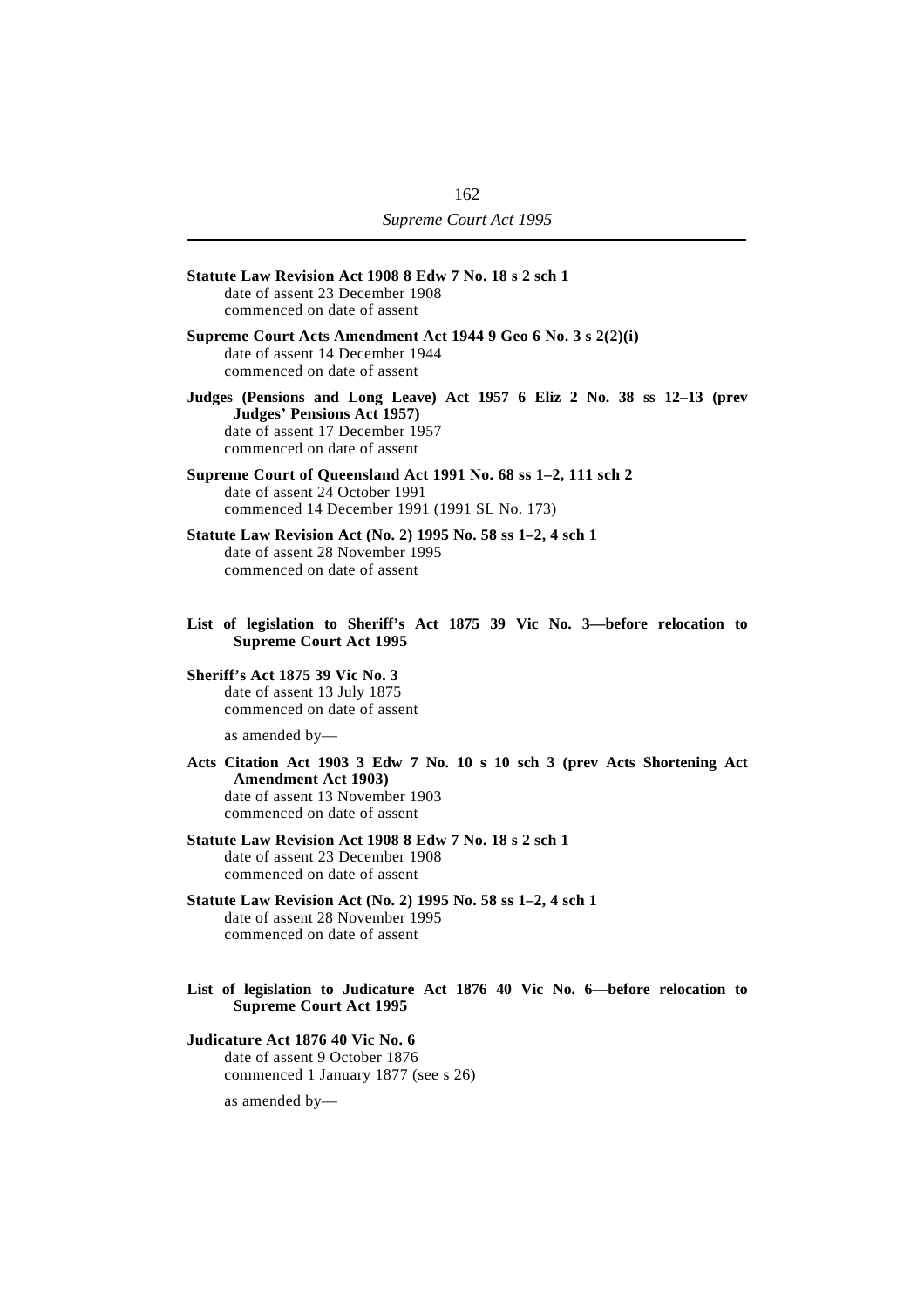**Repealing Rules 1900 s 1 sch 1** pubd gaz 17 October 1900 pp 1146–7 commenced 1 January 1901 (see s 5) **Acts Citation Act 1903 3 Edw 7 No. 10) s 10 sch 3 (prev Acts Shortening Act Amendment Act 1903)** date of assent 13 November 1903 commenced on date of assent **Statute Law Revision Act 1908 8 Edw 7 No. 18 s 2 sch 1** date of assent 23 December 1908 commenced on date of assent **Supreme Court Act 1921 12 Geo 5 No. 15 s 12(2)(i)** date of assent 5 November 1921 commenced 31 March 1922 (proc pubd gaz 30 March 1922 p 999) **Property Law Act 1974 No. 76 s 3(2) sch 6 pt 3** date of assent 1 November 1974 commenced 1 December 1975 (see s 1(2)) **Supreme Court of Queensland Act 1991 No. 68 ss 1–2, 111 sch 2** date of assent 24 October 1991 commenced 14 December 1991 (1991 SL No. 173) **Statute Law Revision Act (No. 2) 1995 No. 58 ss 1–2, 4 sch 1** date of assent 28 November 1995 commenced on date of assent **List of legislation to Supreme Court Act 1892 55 Vic No. 37—before relocation to Supreme Court Act 1995 Supreme Court Act 1892 55 Vic No. 37** date of assent 14 April 1892 commenced on date of assent as amended by— **Supreme Court Act 1893 57 Vic No. 17 ss 3–4** date of assent 18 October 1893 commenced on date of assent **Supreme Court Act 1895 59 Vic No. 21 ss 17, 3 sch 3** date of assent 19 December 1895 commenced on date of assent **Supreme Court of Queensland Act 1991 No. 68 ss 1–2, 111 sch 2** date of assent 24 October 1991 commenced 14 December 1991 (1991 SL No. 173) **Statute Law Revision Act (No. 2) 1995 No. 58 ss 1–2, 4 sch 1** date of assent 28 November 1995 commenced on date of assent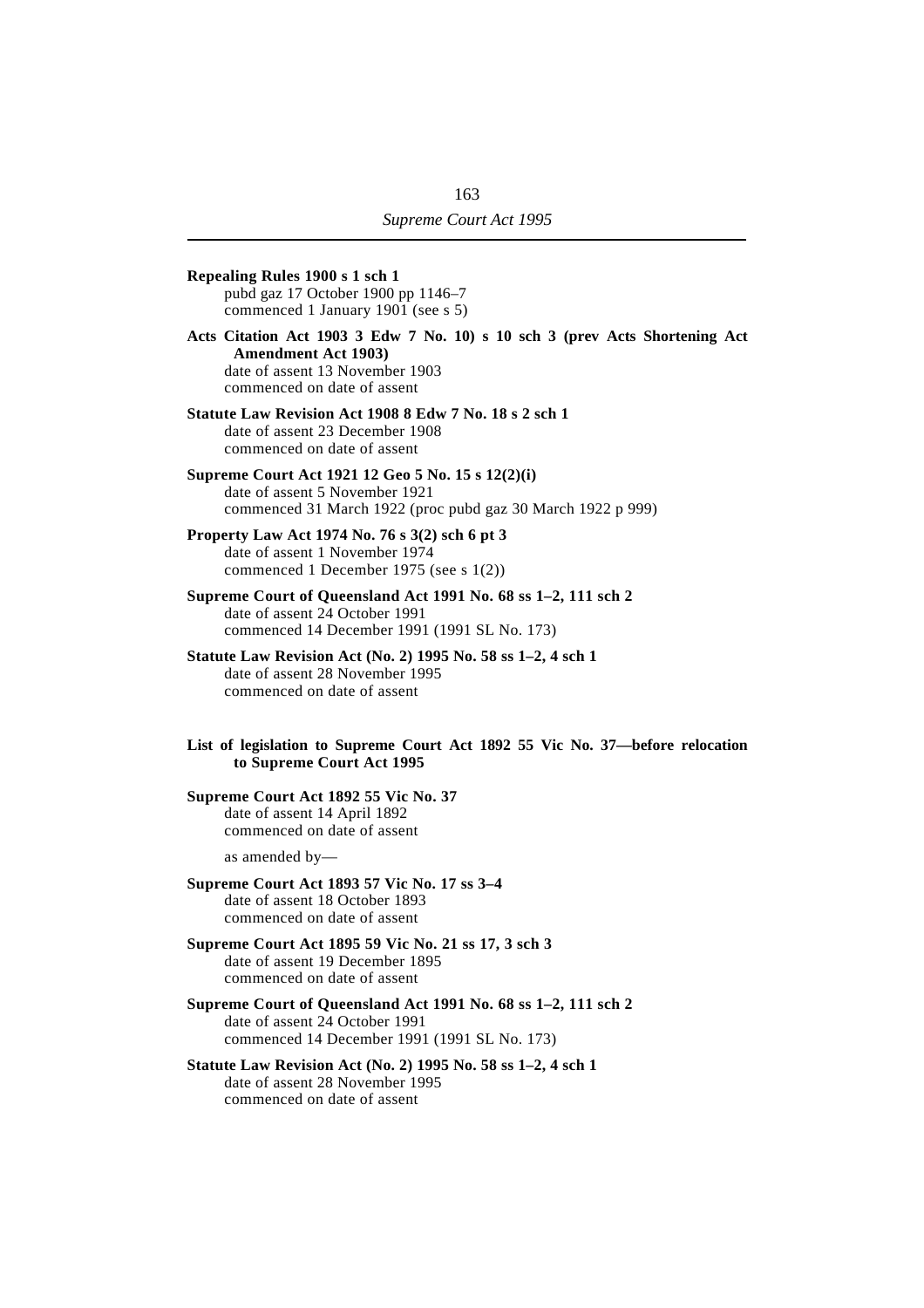| List of legislation to Supreme Court Act 1893 57 Vic No. 17—before relocation<br>to Supreme Court Act 1995                                          |
|-----------------------------------------------------------------------------------------------------------------------------------------------------|
| Supreme Court Act 1893 57 Vic No. 17<br>date of assent 18 October 1893<br>commenced on date of assent                                               |
| as amended by—                                                                                                                                      |
| Supreme Court Act 1895 59 Vic No. 21 s 17<br>date of assent 19 December 1895<br>commenced on date of assent                                         |
| Supreme Court of Queensland Act 1991 No. 68 ss 1-2, 111 sch 2<br>date of assent 24 October 1991<br>commenced 14 December 1991 (1991 SL No. 173)     |
| Statute Law Revision Act (No. 2) 1995 No. 58 ss 1-2, 4 sch 1<br>date of assent 28 November 1995<br>commenced on date of assent                      |
| List of legislation to Supreme Court Act 1895 59 Vic No. 21—before relocation<br>to Supreme Court Act 1995                                          |
| Supreme Court Act 1895 59 Vic No. 21<br>date of assent 19 December 1895<br>commenced on date of assent                                              |
| as amended by-                                                                                                                                      |
| Supreme Court Act 1899 63 Vic No. 5 s 4<br>date of assent 3 November 1899<br>commenced on date of assent                                            |
| Central and Northern Districts Boundaries Act 1900 64 Vic No. 2 s 2<br>date of assent 18 September 1900<br>commenced on date of assent              |
| Supreme Court Acts Amendment Act 1903 3 Edw 7 No. 9 s 4<br>date of assent 13 November<br>commenced on date of assent                                |
| Statute Law Revision Act 1908 8 Edw 7 No. 18 s 2 sch 1<br>date of assent 23 December 1908<br>commenced on date of assent                            |
| Supreme Court Act 1921 12 Geo 5 No. 15 s 12(2)(iv)<br>date of assent 5 November 1921<br>commenced 31 March 1922 (proc pubd gaz 30 March 1922 p 999) |
| Supreme Court of Queensland Act 1991 No. 68 ss 1-2, 111 sch 2<br>date of assent 24 October 1991<br>commenced 14 December 1991 (1991 SL No. 173)     |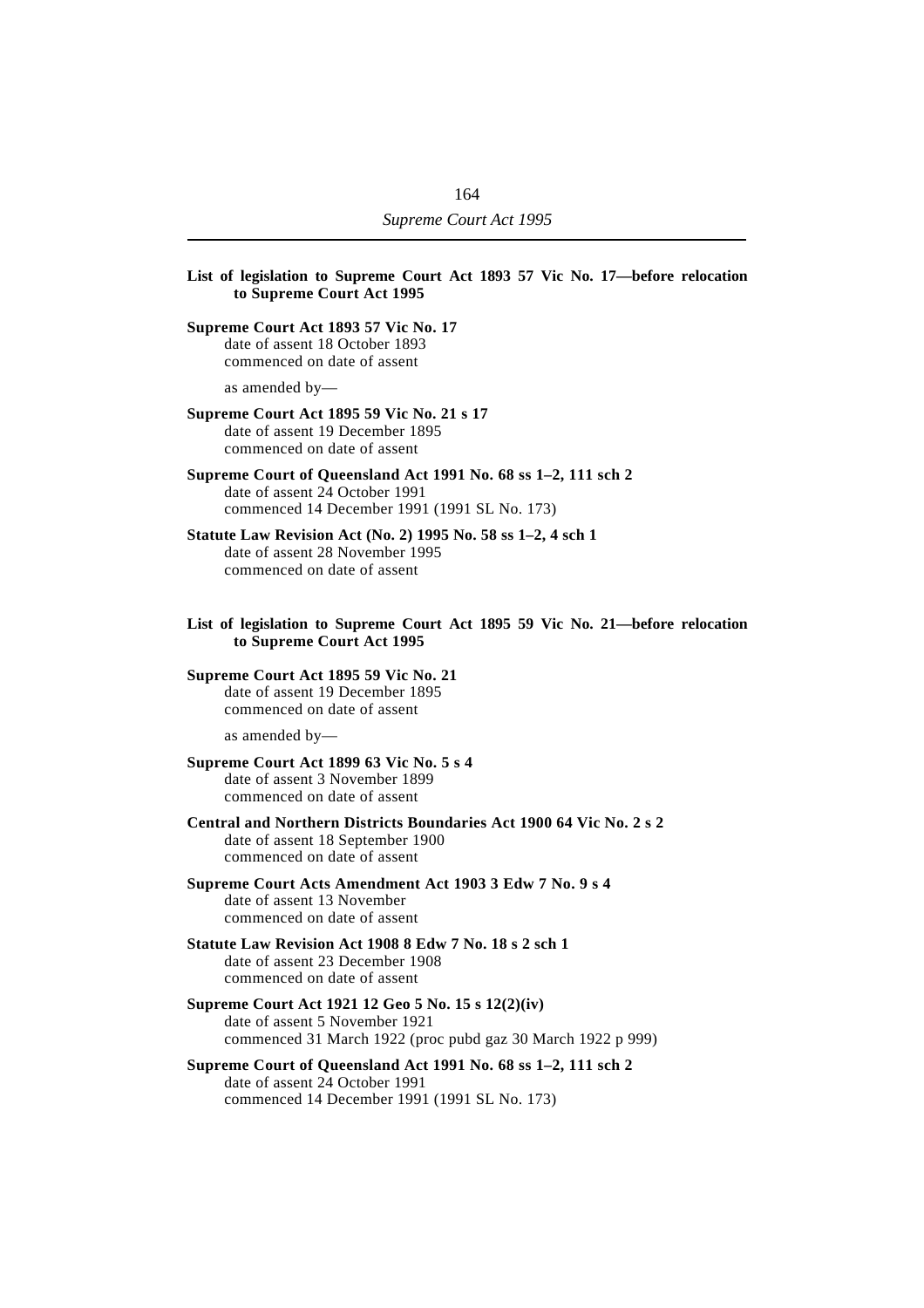| Statute Law Revision Act (No. 2) 1995 No. 58 ss 1-2, 4 sch 1<br>date of assent 28 November 1995<br>commenced on date of assent                  |
|-------------------------------------------------------------------------------------------------------------------------------------------------|
| List of legislation to Supreme Court Act 1899 63 Vic No. 5—before relocation to<br><b>Supreme Court Act 1995</b>                                |
| Supreme Court Act 1899 63 Vic No. 5<br>date of assent 3 November 1899<br>commenced on date of assent                                            |
| as amended by-                                                                                                                                  |
| Statute Law Revision Act 1908 8 Edw 7 No. 18 s 2 sch 1<br>date of assent 23 December 1908<br>commenced on date of assent                        |
| Statute Law Revision Act (No. 2) 1995 No. 58 ss 1-2, 4 sch 1<br>date of assent 28 November 1995<br>commenced on date of assent                  |
| List of legislation to Commercial Causes Act 1910 1 Geo 5 No. 23-before<br>relocation to Supreme Court Act 1995                                 |
| Commercial Causes Act 1910 1 Geo 5 No. 23<br>date of assent 4 January 1911<br>commenced on date of assent                                       |
| as amended $by$ —                                                                                                                               |
| <b>Commercial Causes Act Amendment Act 1972 No. 15</b><br>date of assent 15 December 1972<br>commenced on date of assent                        |
| Supreme Court of Queensland Act 1991 No. 68 ss 1-2, 111 sch 2<br>date of assent 24 October 1991<br>commenced 14 December 1991 (1991 SL No. 173) |
| Statute Law Revision Act (No. 2) 1995 No. 58 ss 1-2, 4 sch 1<br>date of assent 28 November 1995<br>commenced on date of assent                  |
| List of legislation to Supreme Court Act 1921 12 Geo 5 No. 15-before<br>relocation to Supreme Court Act 1995                                    |
| Supreme Court Act 1921 12 Geo 5 No. 15                                                                                                          |

date of assent 5 November 1921 commenced 31 March 1922 (proc pubd gaz 30 March 1922 p 999)

as amended by—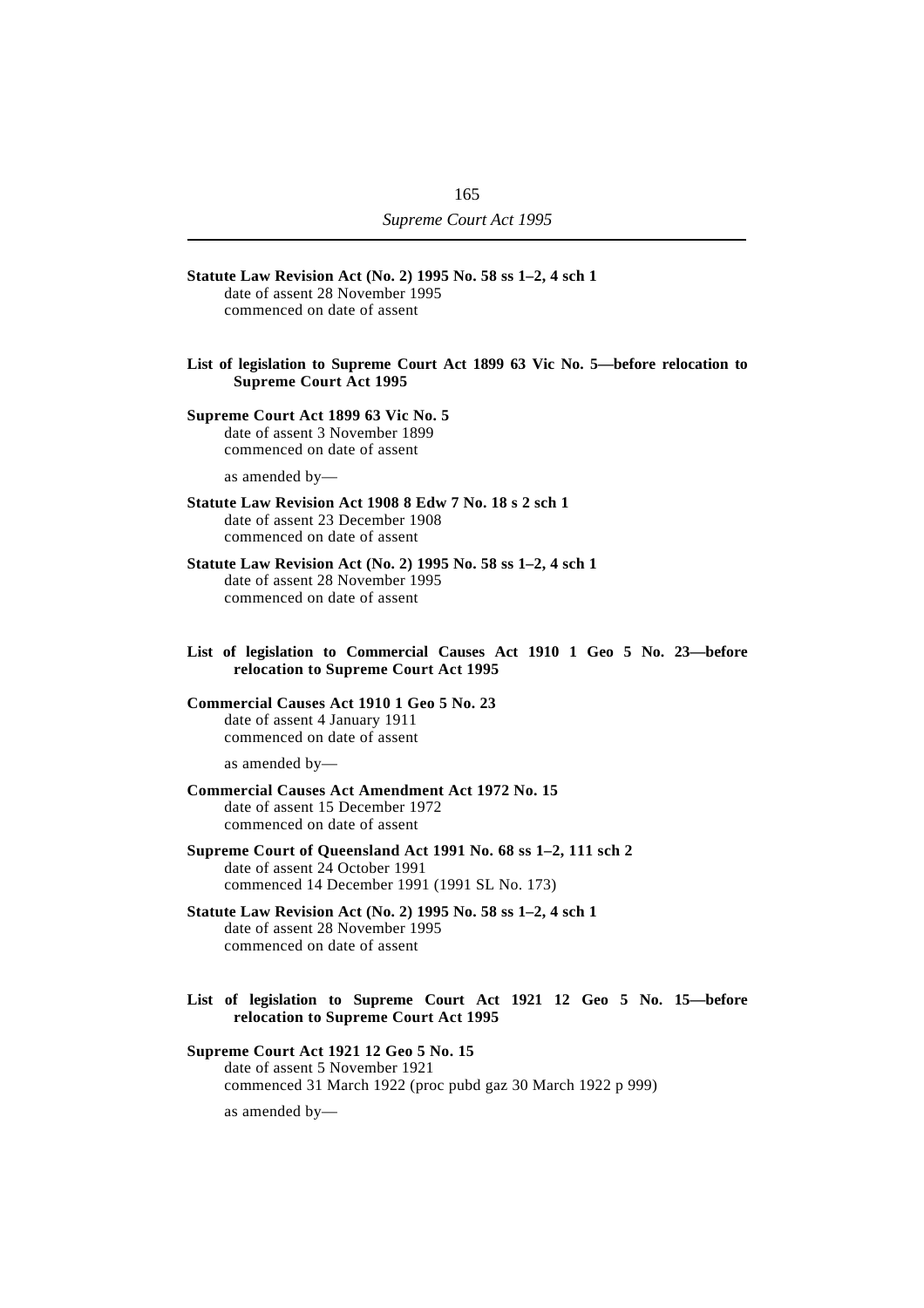| Industrial Arbitration Act Amendment Act 1925 16 Geo 5 No. 13 s 6 sch<br>date of assent 26 October 1925<br>commenced on date of assent             |  |
|----------------------------------------------------------------------------------------------------------------------------------------------------|--|
| Financial Emergency Act 1931 22 Geo 5 No. 1 s 6(2)(ii)<br>date of assent 29 June 1931<br>commenced 1 July 1931 (proc pubd gaz 30 June 1931 p 2505) |  |
| Legal Practitioners Act Amendment Act 1938 2 Geo 6 No. 20 s 7<br>date of assent 24 November 1938<br>commenced on date of assent                    |  |
| Supreme Court Act Amendment Act 1941 5 Geo 6 No. 11 s 2<br>date of assent 20 November 1941<br>commenced on date of assent                          |  |
| Supreme Court Acts Amendment Act 1944 9 Geo 6 No. 3 s 2(2)(ii)<br>date of assent 14 December 1944<br>commenced on date of assent                   |  |
| Supreme Court Acts Amendment Act 1946 10 Geo 6 No. 53 s 3<br>date of assent 9 December 1946<br>commenced on date of assent                         |  |
| Supreme Court Acts Amendment Act 1949 13 Geo 6 No. 42 s 3<br>date of assent 10 November 1949<br>commenced on date of assent                        |  |
| Supreme Court Acts Amendment Act 1952 1 Eliz 2 No. 30 s 3<br>date of assent 16 October 1952<br>commenced on date of assent                         |  |
| Supreme Court Acts and Another Act Amendment Act 1955 4 Eliz 2 No. 34 s 4<br>date of assent 24 November 1955<br>commenced on date of assent        |  |
| Supreme Court Acts Amendment Act (No. 2) 1955 4 Eliz 2 No. 35 s 5<br>date of assent 30 November 1955<br>commenced on date of assent                |  |
| District Courts Act 1958 7 Eliz 2 No. 66 s 4(1)<br>date of assent 16 December 1958<br>commenced 10 April 1959 (proc pubd gaz 10 April 1959 p 1939) |  |
| Supreme Court Acts Amendment Act 1961 10 Eliz 2 No. 4 s 3<br>date of assent 17 March 1961<br>commenced on date of assent                           |  |
| Supreme Court Acts Amendment Act (No. 2) 1963 No. 46 s 2<br>date of assent 20 December 1963<br>commenced on date of assent                         |  |
| Supreme Court Acts Amendment Act 1975 No. 3 s 3<br>date of assent 3 April 1975<br>commenced on date of assent                                      |  |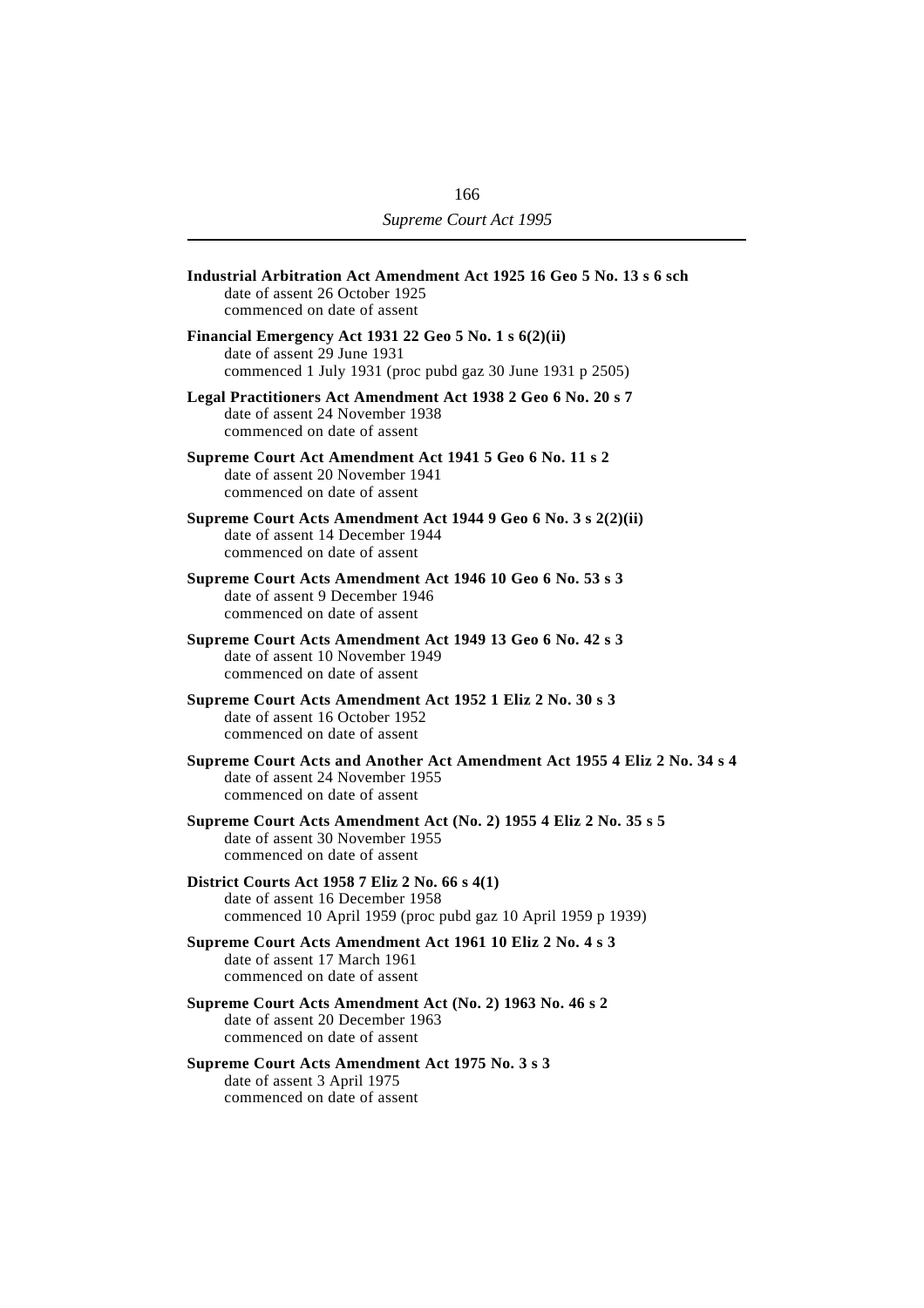| Supreme Court Act Amendment Act 1979 No. 18 s 2<br>date of assent 15 May 1979<br>commenced on date of assent                                                        |
|---------------------------------------------------------------------------------------------------------------------------------------------------------------------|
| Supreme Court Acts Amendment Act 1982 No. 49 s 3<br>date of assent 22 October 1982<br>commenced on date of assent                                                   |
| Supreme Court Judges Appointment Act 1983 No. 6 s 7<br>date of assent 21 March 1983<br>commenced on date of assent                                                  |
| Supreme Court of Queensland Act 1991 No. 68 ss 1-2, 111 sch 2<br>date of assent 24 October 1991<br>commenced 14 December 1991 (1991 SL No. 173)                     |
| Statute Law (Miscellaneous Provisions) Act (No. 2) 1992 No. 68 ss 1-3 sch 1<br>date of assent 7 December 1992<br>commenced on date of assent                        |
| Justice and Attorney-General (Miscellaneous Provisions) Act 1994 No. 24<br>$ss 1-3(1) sch$<br>date of assent 10 May 1994<br>commenced 30 May 1994 (1994 SL No. 168) |
| Statute Law Revision Act (No. 2) 1995 No. 58 ss 1–2, 4 sch 1<br>date of assent 28 November 1995<br>commenced on date of assent                                      |
| List of legislation to Supreme Court Acts Amendment Act (No. 2) 1958 7 Eliz 2<br>No. 13-before relocation to Supreme Court Act 1995                                 |
| Supreme Court Acts Amendment Act (No. 2) 1958 7 Eliz 2 No. 13<br>date of assent 28 April 1958<br>commenced on date of assent                                        |
| as amended $by$ —                                                                                                                                                   |
| Supreme Court of Queensland Act 1991 No. 68 ss 1-2, 111 sch 2<br>date of assent 24 October 1991<br>commenced 14 December 1991 (1991 SL No. 173)                     |
| Statute Law Revision Act (No. 2) 1995 No. 58 ss 1-2, 4 sch 1<br>date of assent 28 November 1995<br>commenced on date of assent                                      |
| <b>List of annotations</b><br>8                                                                                                                                     |

**Supreme Court Act 1995 (prev Supreme Court Act 1921 12 Geo 5 No. 15)**

**Long title** amd 1995 No. 58 s 4 sch 1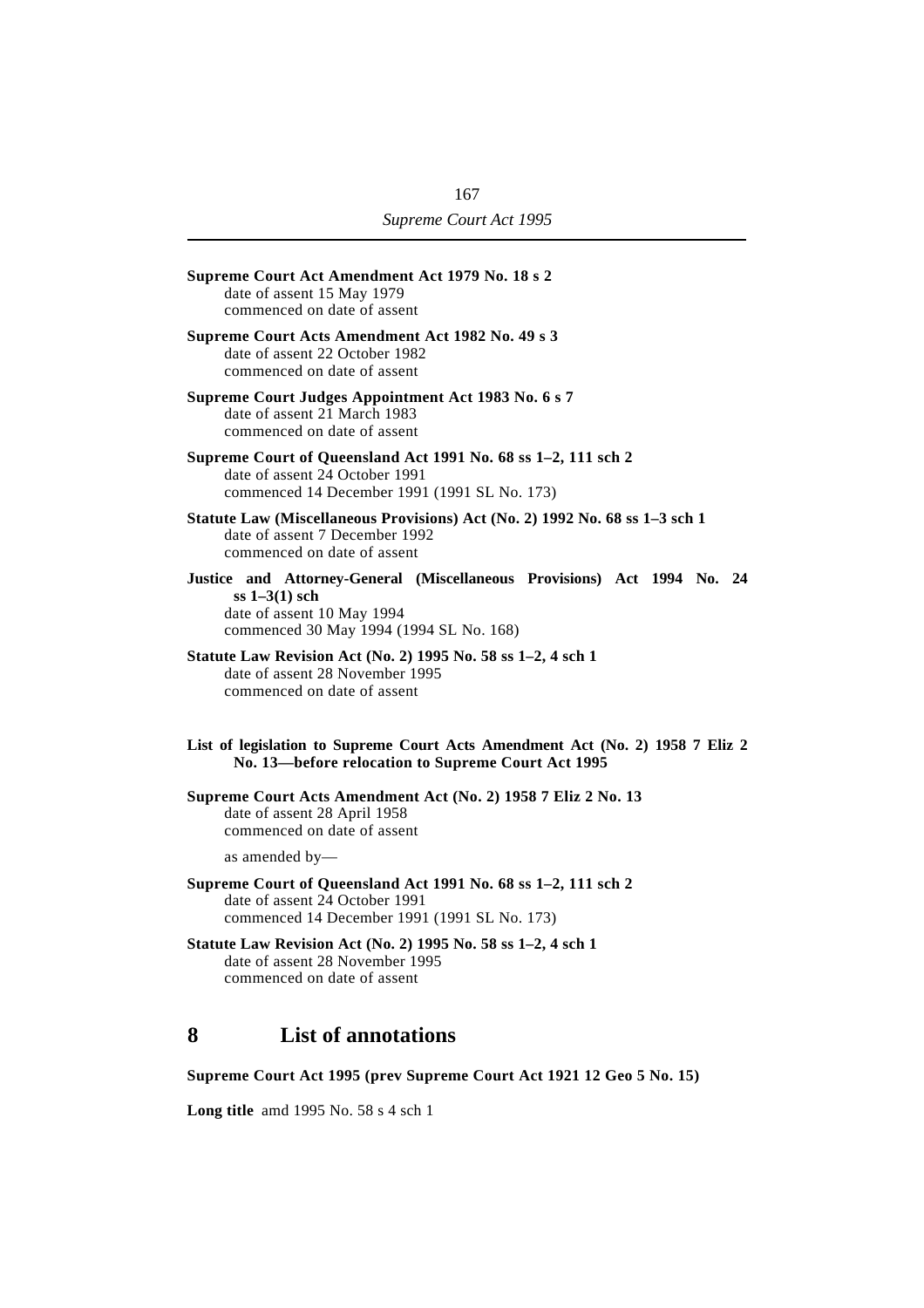### **PART 1—PRELIMINARY pt hdg** ins 1995 No. 58 s 4 sch 1 **Short title s 1** sub 1995 No. 58 s 4 sch 1 **Act is a consolidation s 2** ins 1995 No. 58 s 4 sch 1 **PART 2—PROVISIONS FROM SUPREME COURT CONSTITUTION AMENDMENT ACT 1861 pt hdg** ins 1995 No. 58 s 4 sch 1 **Purpose of pt 2 s 3** (prev 1861 25 Vic No. 13 s 31) om 1867 31 Vic No. 39 s 2 sch pres s 3 ins 1995 No. 58 s 4 sch 1 reloc 1995 No. 58 s 4 sch 1 **Deeds etc. may be registered s 4** (prev 1861 25 Vic No. 13 s 32) amd 1995 No. 58 s 4 sch 1 reloc 1995 No. 58 s 4 sch 1 **As to examination of witnesses on interrogatories s 5** (prev 1861 25 Vic No. 13 s 49) amd 1995 No. 58 s 4 sch 1 reloc 1995 No. 58 s 4 sch 1 **Habeas corpus s 6** (prev 1861 25 Vic No. 13 s 63) reloc 1995 No. 58 s 4 sch 1 **PART 3—PROVISIONS FROM COMMON LAW PLEADING ACT 1867 pt hdg** ins 1995 No. 58 s 4 sch 1 **Division 1—Purpose of part div hdg** (prev 1867 31 Vic No. 5 div 1 hdg) ins 1995 No. 58 s 4 sch 1 reloc 1995 No. 58 s 4 sch 1 **Purpose of pt 3 s 7** (prev 1867 31 Vic No. 5 s 42) om 1903 8 Edw 7 No. 18 s 2 sch 1 pres s 7 ins 1995 No. 58 s 4 sch 1 reloc 1995 No. 58 s 4 sch 1 **Division 2—Payment div hdg** (prev 1867 31 Vic No. 5 div 2 hdg) ins 1995 No. 58 s 4 sch 1 reloc 1995 No. 58 s 4 sch 1 **Action of debt being brought on judgment after money paid such payment may be pleaded in bar the like in bonds**

**s 8** (prev 1867 31 Vic No. 5 s 43)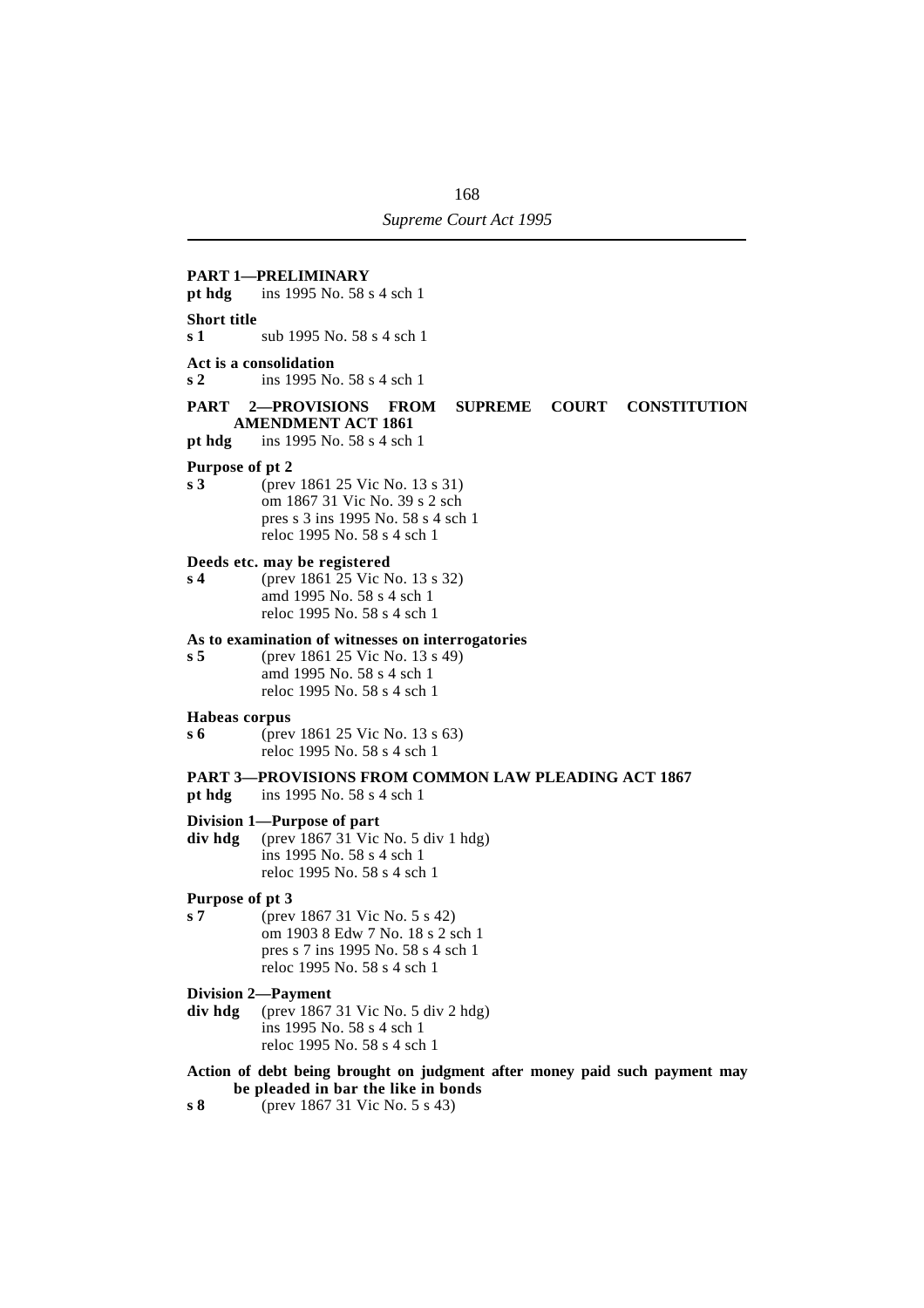reloc 1995 No. 58 s 4 sch 1 **Division 3—Payment into court div hdg** (prev 1867 31 Vic No. 5 div 3 hdg) ins 1995 No. 58 s 4 sch 1 reloc 1995 No. 58 s 4 sch 1 **Principal and interest on bonds payable into court s 9** (prev 1867 31 Vic No. 5 s 44) reloc 1995 No. 58 s 4 sch 1 **Payment into court in replevin s 10** (prev 1867 31 Vic No. 5 s 46) reloc 1995 No. 58 s 4 sch 1 **Effect of such payment in replevin s 11** (prev 1867 31 Vic No. 5 s 47) reloc 1995 No. 58 s 4 sch 1 **PART 4—PROVISIONS FROM COMMON LAW PRACTICE ACT 1867 pt hdg** ins 1995 No. 58 s 4 sch 1 **Division 1—Purpose of part div hdg** (prev 1867 31 Vic No. 17 div 1 hdg) ins 1995 No. 58 s 4 sch 1 reloc 1995 No. 58 s 4 sch 1 **Purpose of pt 4 s 12** (prev 1867 31 Vic No. 17 s 1) sub 1995 No. 58 s 4 sch 1 reloc 1995 No. 58 s 4 sch 1 **Division 2—Interpretation div hdg** (prev 1867 31 Vic No. 5 div 2 hdg) ins 1995 No. 58 s 4 sch 1 reloc 1995 No. 58 s 4 sch 1 **Definitions for pt 4 s 13** (prev 1867 31 Vic No. 17 s 2) amd 1970 No. 44 s 2 sub 1995 No. 58 s 4 sch 1 reloc 1995 No. 58 s 4 sch 1 **Division 3—Abolition of wager of law div hdg** (prev 1867 31 Vic No. 5 div 3 hdg) ins 1995 No. 58 s 4 sch 1 reloc 1995 No. 58 s 4 sch 1 **Wager of law abolished s 14** (prev 1867 31 Vic No. 17 s 3) reloc 1995 No. 58 s 4 sch 1 **Division 4—Assessment of damages**

**div hdg** (prev 1867 31 Vic No. 5 div 4 hdg) ins 1995 No. 58 s 4 sch 1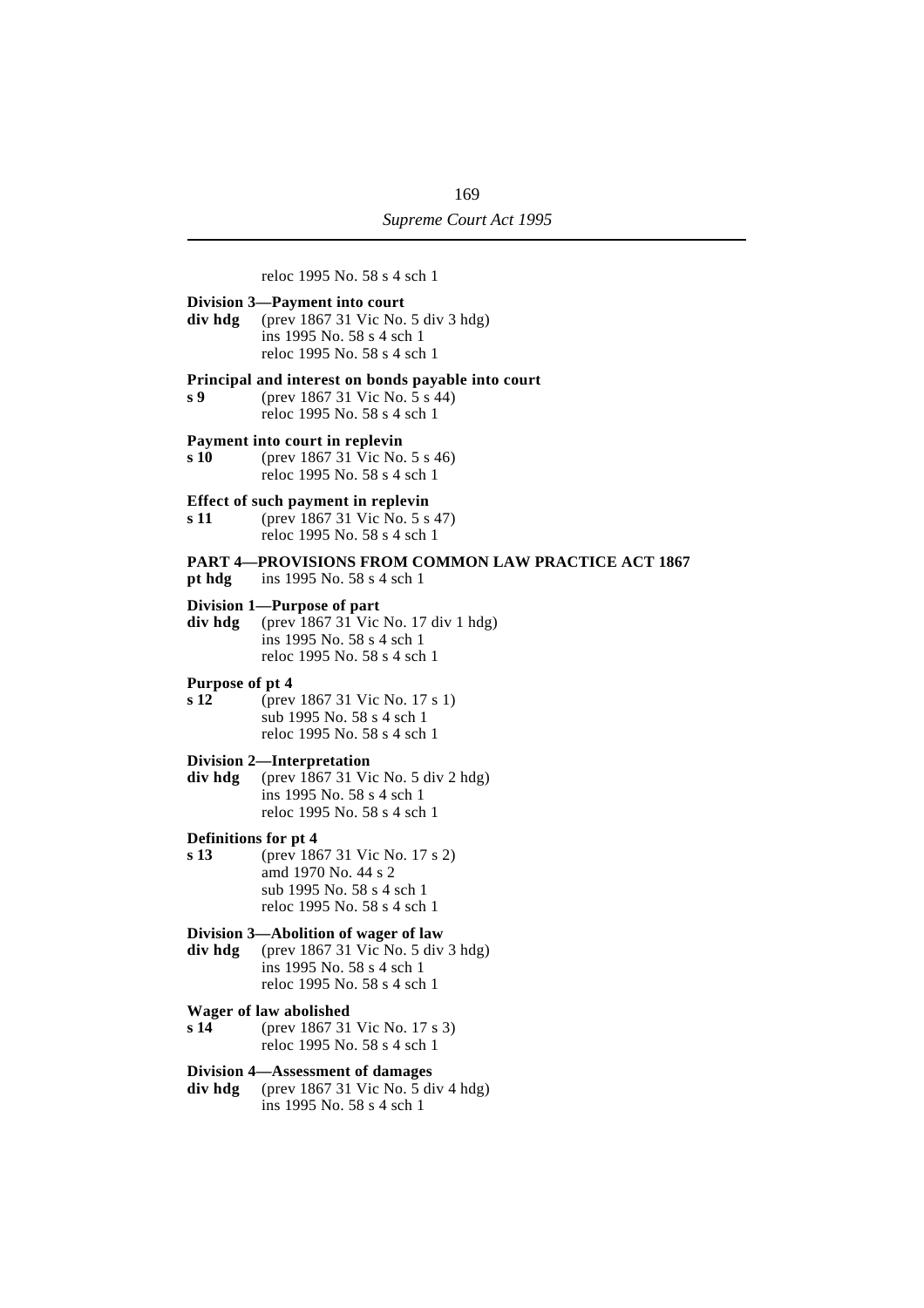reloc 1995 No. 58 s 4 sch 1

#### **Loss of earnings and future earnings**

**s 15** (prev 1867 31 Vic No. 17 s 4) om 1908 8 Edw 7 No. 18 s 2 sch 1 pres s 15 ins 1978 No. 84 s 2 reloc 1995 No. 58 s 4 sch 1

#### **Compensation for future loss to be discounted**

**s 16** (prev 1867 31 Vic No. 17 s 5) om 1908 8 Edw 7 No. 18 s 2 sch 1 pres s 16 ins 1981 No. 87 s 5 amd 1995 No. 58 s 4 sch 1 reloc 1995 No. 58 s 4 sch 1

#### **Division 5—Actions against and by executors**

**div hdg** (prev 1867 31 Vic No. 5 div 5 hdg) ins 1995 No. 58 s 4 sch 1 reloc 1995 No. 58 s 4 sch 1

#### **Liability for death caused wrongfully**

**s 17** (prev 1867 31 Vic No. 17 s 12) reloc 1995 No. 58 s 4 sch 1

#### **Actions how brought**

**s 18** (prev 1867 31 Vic No. 17 s 13) amd 1994 No. 85 s 5 reloc 1995 No. 58 s 4 sch 1

#### **Limitation of actions**

**s 19** (prev 1867 31 Vic No. 17 s 14) amd 1956 5 Eliz 2 No. 19 s 6; 1981 No. 87 s 6 reloc 1995 No. 58 s 4 sch 1

#### **Particulars of demand**

**s 20** (prev 1867 31 Vic No. 17 s 15) reloc 1995 No. 58 s 4 sch 1

#### **Where no action brought within 6 months by executor, then action may be brought by persons beneficially interested**

**s 21** (prev 1867 31 Vic No. 17 s 15A) ins 1915 6 Geo 5 No. 22 s 2 reloc 1995 No. 58 s 4 sch 1

#### **Payment into court in 1 sum**

**s 22** (prev 1867 31 Vic No. 17 s 15B) ins 1915 6 Geo 5 No. 22 s 2 reloc 1995 No. 58 s 4 sch 1

#### **Exclusion of certain payments in assessment of damages**

**s 23** (prev 1867 31 Vic No. 17 s 15C) ins 1915 6 Geo 5 No. 22 s 2 sub 1972 No. 34 s 2 amd 1995 No. 58 s 4 sch 1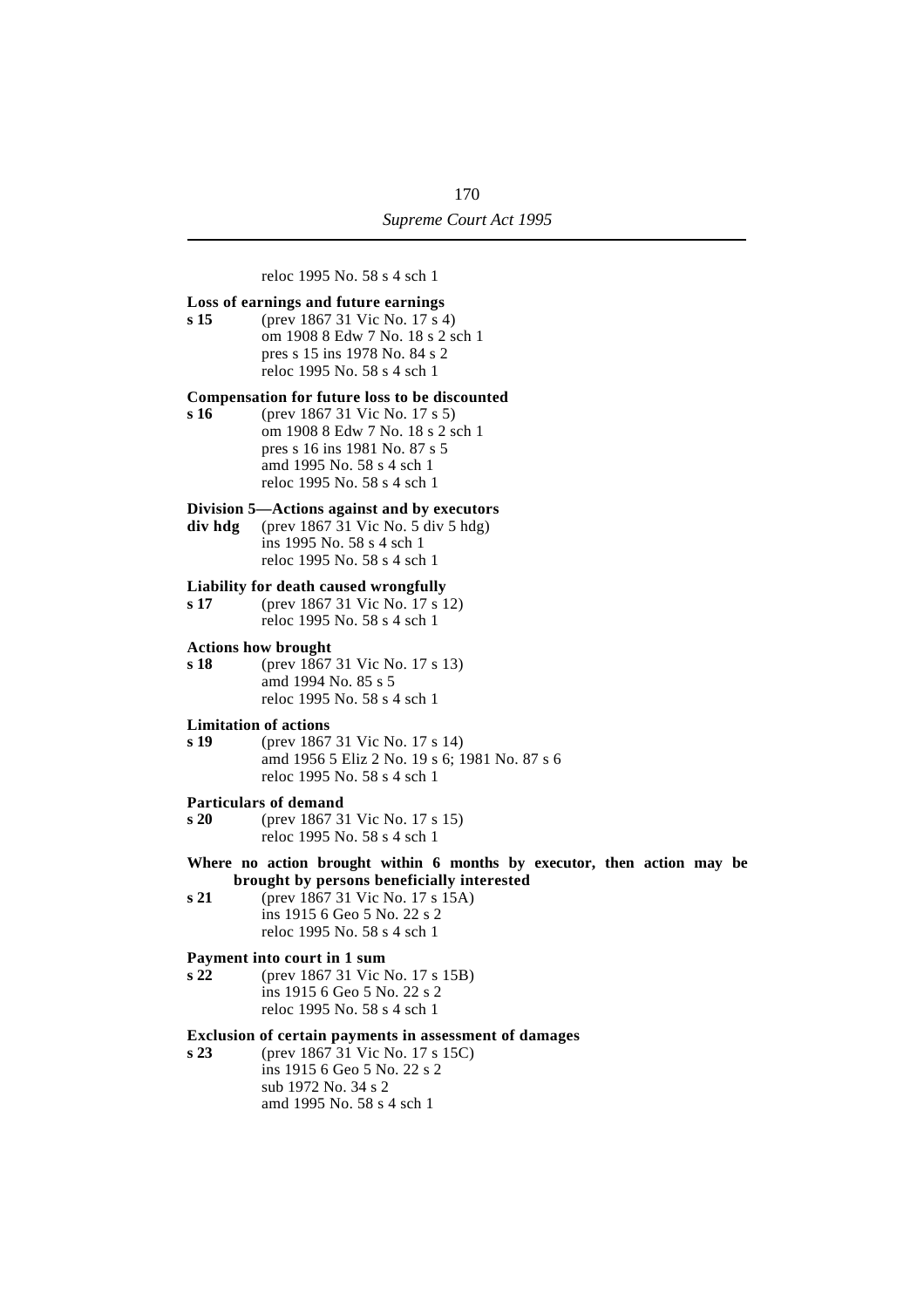reloc 1995 No. 58 s 4 sch 1 **Division 6—Specific delivery of chattels div hdg** (prev 1867 31 Vic No. 5 div 6 hdg) ins 1995 No. 58 s 4 sch 1 reloc 1995 No. 58 s 4 sch 1 **Procedure after verdict for recovery of specific goods prov hdg** sub 1995 No. 58 s 4 sch 1 **s 24** (prev 1867 31 Vic No. 17 s 16) reloc 1995 No. 58 s 4 sch 1 **Specific delivery of chattels s 25** (prev 1867 31 Vic No. 17 s 17) reloc 1995 No. 58 s 4 sch 1 **Division 7—Execution on decrees and orders div hdg** (prev 1867 31 Vic No. 5 div 7 hdg) ins 1995 No. 58 s 4 sch 1 reloc 1995 No. 58 s 4 sch 1 **Decrees and orders of courts of equity etc. to have effect of judgments s 26** (prev 1867 31 Vic No. 17 s 19) reloc 1995 No. 58 s 4 sch 1 **Division 8—Execution on foreign judgment div hdg** (prev 1867 31 Vic No. 5 div 8 hdg) ins 1995 No. 58 s 4 sch 1 reloc 1995 No. 58 s 4 sch 1 **Memorial of judgment etc. under seal of Supreme Court of any other Australasian colony filed in Supreme Court at Brisbane shall be a record thereof and execution may issue s 27** (prev 1867 31 Vic No. 17 s 20) reloc 1995 No. 58 s 4 sch 1 **Particulars of memorial**<br>s 28 (prev 1867 31) **s 28** (prev 1867 31 Vic No. 17 s 21) reloc 1995 No. 58 s 4 sch 1 **Mode of obtaining execution s 29** (prev 1867 31 Vic No. 17 s 22) amd 1995 No. 58 s 4 sch 1 reloc 1995 No. 58 s 4 sch 1 **Division 9—Description of parties div hdg** (prev 1867 31 Vic No. 5 div 9 hdg) ins 1995 No. 58 s 4 sch 1 reloc 1995 No. 58 s 4 sch 1 **Initials of names may be used in some cases s 30** (prev 1867 31 Vic No. 17 s 23) reloc 1995 No. 58 s 4 sch 1

#### **Misnomer not to be pleaded in abatement**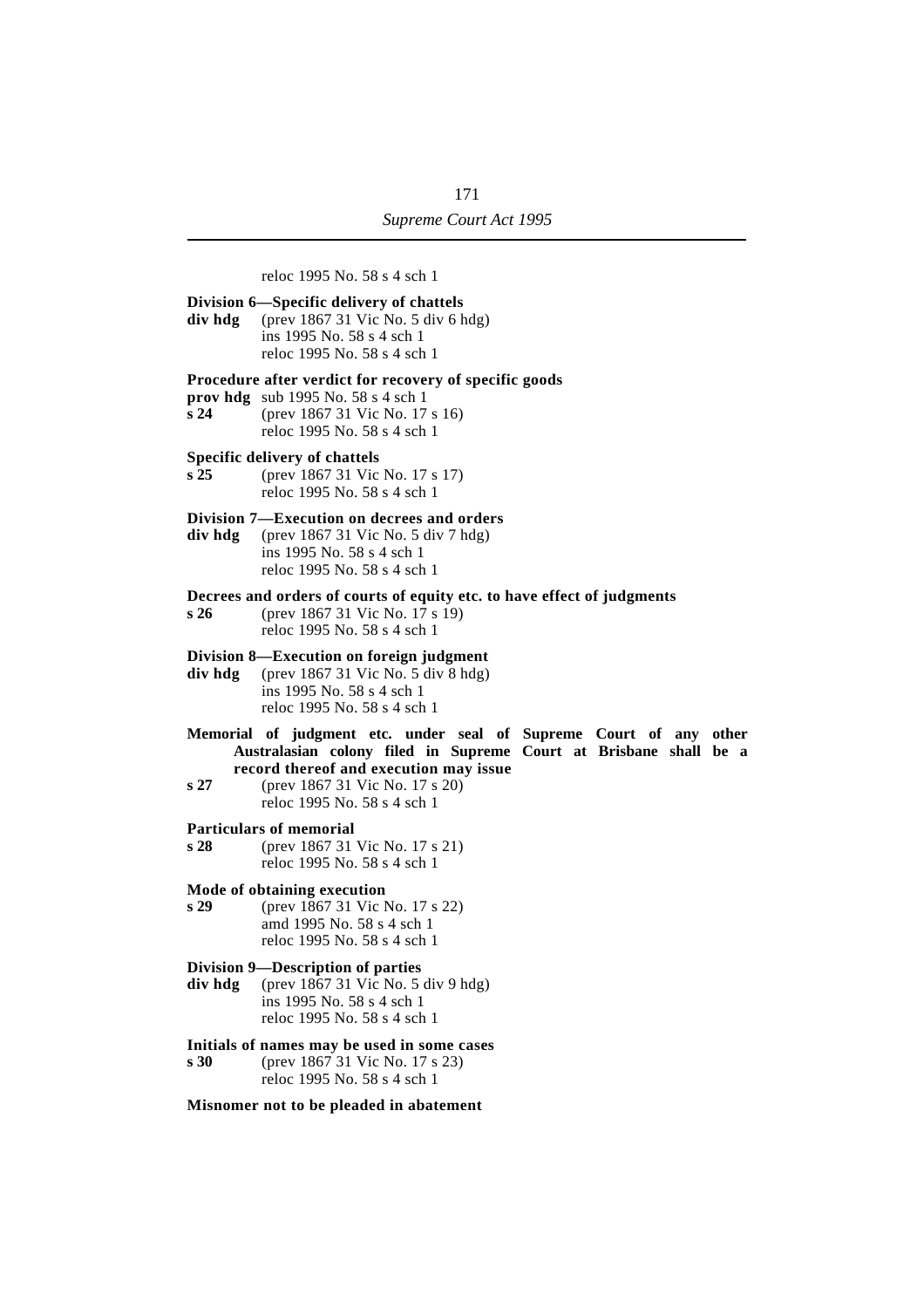**s 31** (prev 1867 31 Vic No. 17 s 24) amd 1995 No. 58 s 4 sch 1 reloc 1995 No. 58 s 4 sch 1

#### **Division 10—Style of defendant**

**div hdg** (prev 1867 31 Vic No. 5 div 10 hdg) ins 1995 No. 58 s 4 sch 1 reloc 1995 No. 58 s 4 sch 1

# **Copartnerships all of whose members are not known**

**s 32** (prev 1867 31 Vic No. 17 s 25) amd 1995 No. 58 s 4 sch 1 reloc 1995 No. 58 s 4 sch 1

# **Proviso**

**s 33** (prev 1867 31 Vic No. 17 s 26) reloc 1995 No. 58 s 4 sch 1

#### **Division 11—Refusal to make affidavit**

**div hdg** (prev 1867 31 Vic No. 5 div 11 hdg) ins 1995 No. 58 s 4 sch 1 reloc 1995 No. 58 s 4 sch 1

#### **Examination of person who refuses to make an affidavit**

**s 34** (prev 1867 31 Vic No. 17 s 40) reloc 1995 No. 58 s 4 sch 1

#### **Proceedings upon order for examination**

**s 35** (prev 1867 31 Vic No. 17 s 41) amd 1977 No. 47 s 3(3) sch 1 pt C reloc 1995 No. 58 s 4 sch 1

#### **Division 12—No new trial about stamp rulings**

**div hdg** (prev 1867 31 Vic No. 5 div 12 hdg) ins 1995 No. 58 s 4 sch 1 reloc 1995 No. 58 s 4 sch 1

#### **No new trial for ruling as to stamp**

**s 36** (prev 1867 31 Vic No. 17 s 46) reloc 1995 No. 58 s 4 sch 1

#### **Division 13—Execution**

**div hdg** (prev 1867 31 Vic No. 5 div 13 hdg) ins 1995 No. 58 s 4 sch 1 reloc 1995 No. 58 s 4 sch 1

#### **Securities not realised to be relinquished if the person be taken in execution**

**s 37** (prev 1867 31 Vic No. 17 s 48) amd 1995 No. 58 s 4 sch 1 reloc 1995 No. 58 s 4 sch 1

#### **Division 14—Distringas**

**div hdg** (prev 1867 31 Vic No. 5 div 14 hdg) ins 1995 No. 58 s 4 sch 1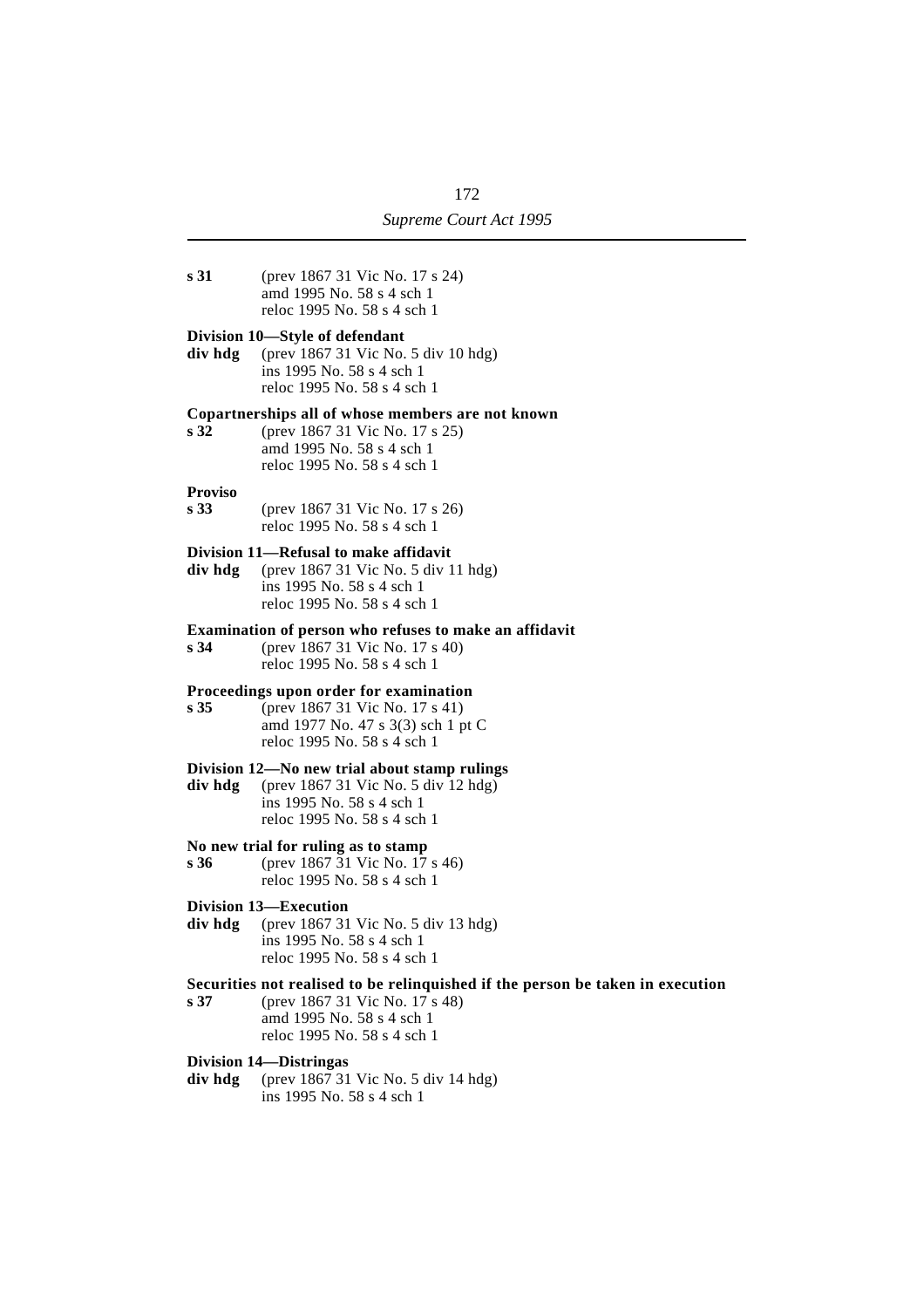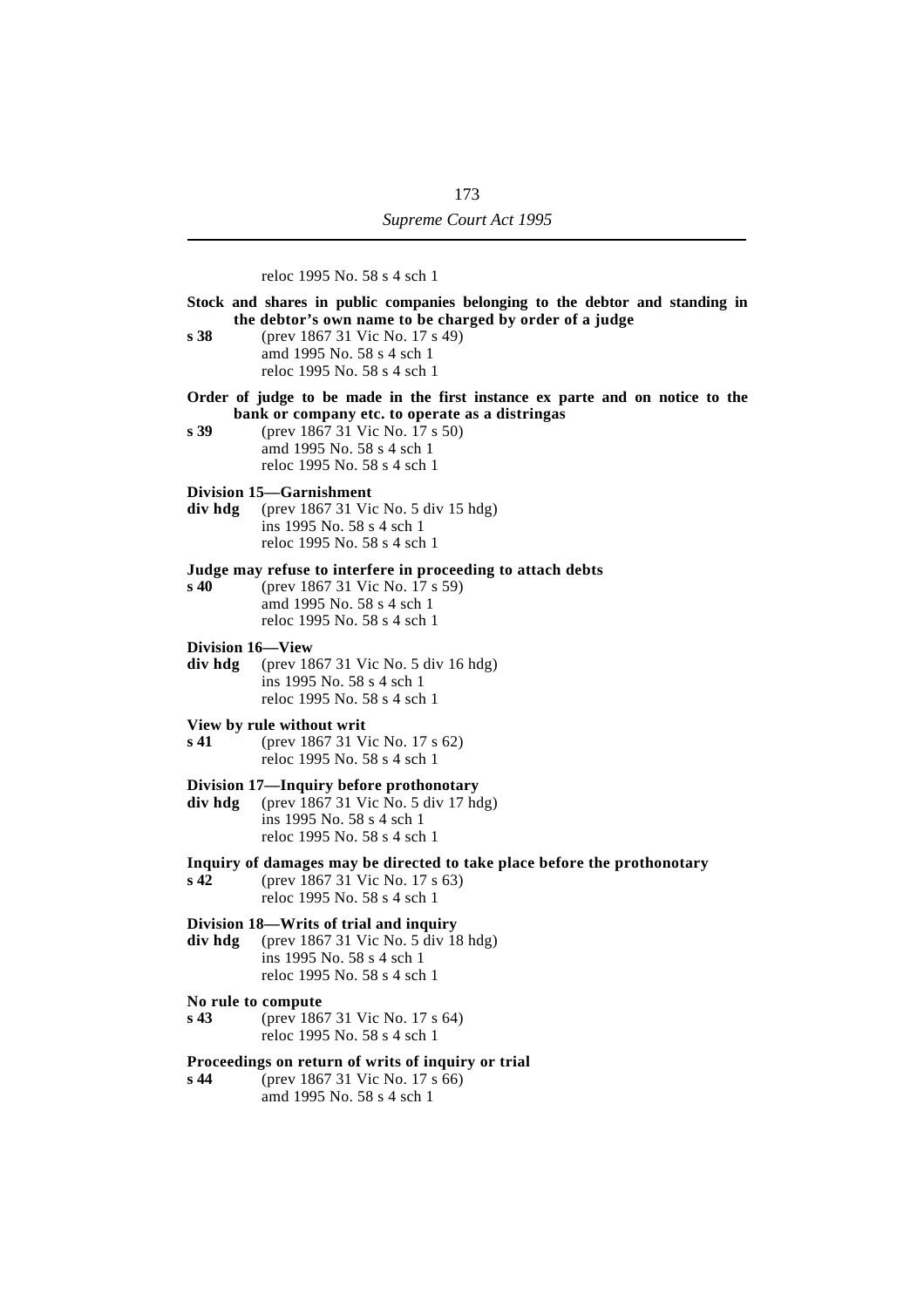

**judge's decision**

**s 52** (prev 1867 31 Vic No. 17 s 79)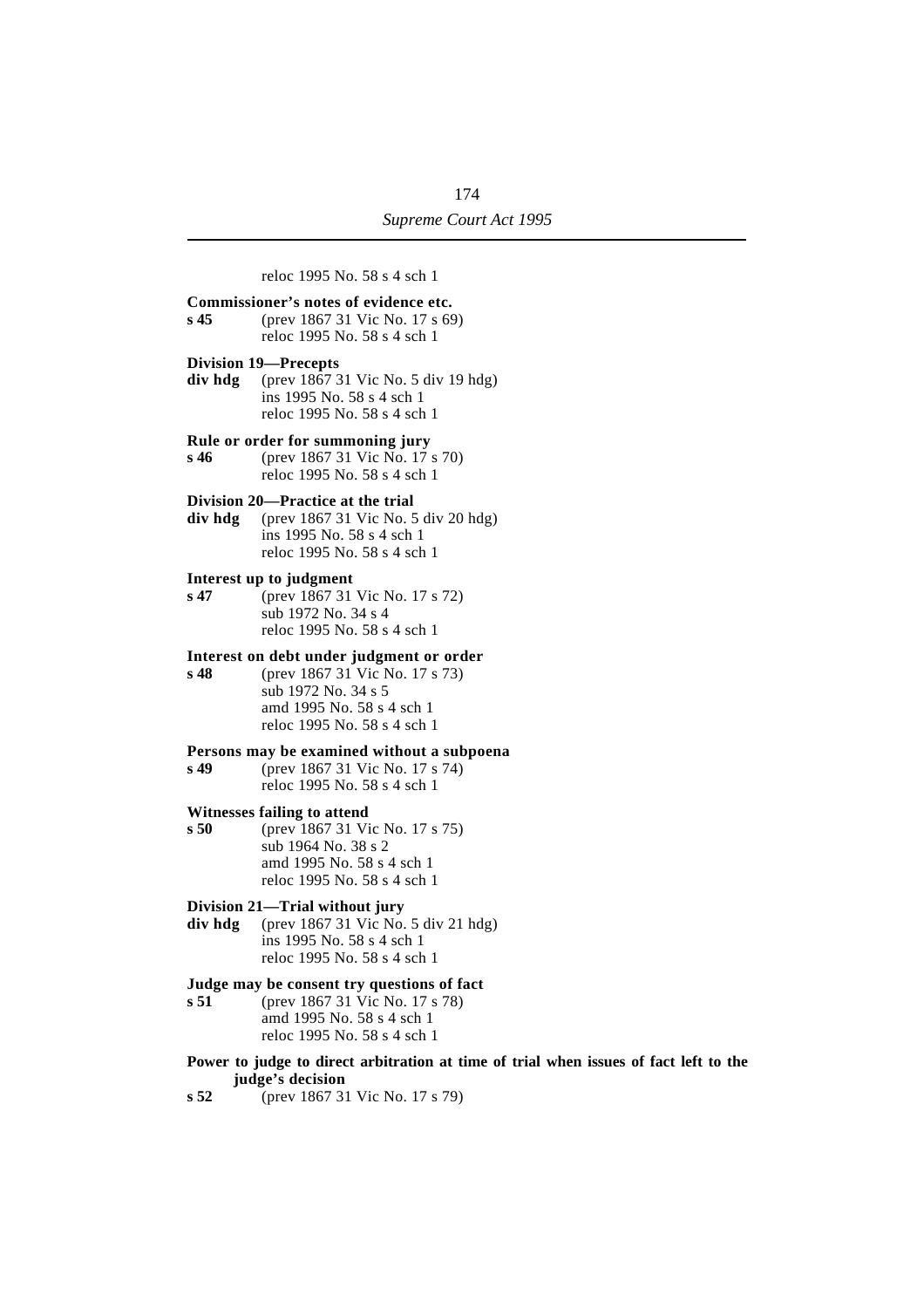|                  | amd 1995 No. 58 s 4 sch 1<br>reloc 1995 No. 58 s 4 sch 1                                                                                                                                                          |
|------------------|-------------------------------------------------------------------------------------------------------------------------------------------------------------------------------------------------------------------|
| div hdg          | <b>Division 22—Amendment</b><br>(prev 1867 31 Vic No. 5 div 22 hdg)<br>ins 1995 No. 58 s 4 sch 1<br>reloc 1995 No. 58 s 4 sch 1                                                                                   |
| Amendment<br>s53 | (prev 1867 31 Vic No. 17 s 80)<br>reloc 1995 No. 58 s 4 sch 1                                                                                                                                                     |
| s 54             | In cases where a variance shall appear between written or printed evidence<br>and the record the court may order the record to be amended<br>(prev 1867 31 Vic No. 17 s 81)<br>reloc 1995 No. 58 s 4 sch 1        |
| s 55             | Amendments to be made in the record in certain cases<br>(prev 1867 31 Vic No. 17 s 82)<br>reloc 1995 No. 58 s 4 sch 1                                                                                             |
| s56              | Amendments at trial<br>(prev 1867 31 Vic No. 17 s 83)<br>reloc 1995 No. 58 s 4 sch 1                                                                                                                              |
| div hdg          | Division 23—Warrants of attorney<br>(prev 1867 31 Vic No. 5 div 23 hdg)<br>ins 1995 No. 58 s 4 sch 1<br>reloc 1995 No. 58 s 4 sch 1                                                                               |
| s 57             | Warrants of attorney and cognovit actionem to be executed in the presence of<br>an attorney on behalf of the person<br>(prev 1867 31 Vic No. 17 s 84)<br>amd 1995 No. 58 s 4 sch 1<br>reloc 1995 No. 58 s 4 sch 1 |
| s 58             | Warrant etc. not formally executed invalid<br>(prev 1867 31 Vic No. 17 s 85)<br>reloc 1995 No. 58 s 4 sch 1                                                                                                       |
| s 59             | Warrants of attorney in personal actions to be filed within 21 days<br>(prev 1867 31 Vic No. 17 s 86)<br>amd 1995 No. 58 s 4 sch 1<br>reloc 1995 No. 58 s 4 sch 1                                                 |
| s 60             | In what case warrant of attorney deemed fraudulent<br>(prev 1867 31 Vic No. 17 s 87)<br>reloc 1995 No. 58 s 4 sch 1                                                                                               |
| div hdg          | Division 24—Cognovit<br>(prev 1867 31 Vic No. 5 div 24 hdg)<br>ins 1995 No. 58 s 4 sch 1<br>reloc 1995 No. 58 s 4 sch 1                                                                                           |
|                  | Cognovit actionem to be filed in like manner or void against creditors                                                                                                                                            |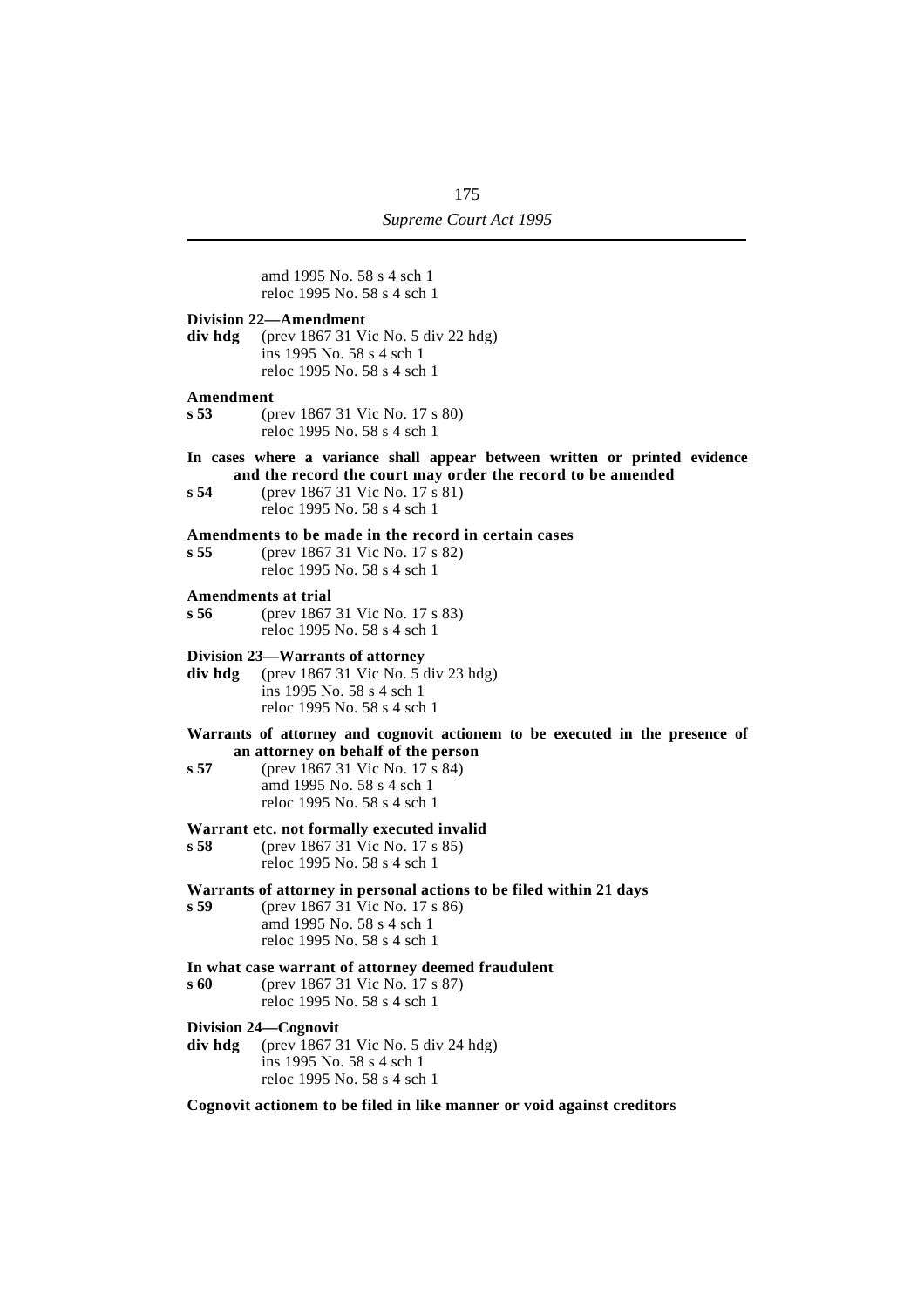**s 61** (prev 1867 31 Vic No. 17 s 88) amd 1995 No. 58 s 4 sch 1 reloc 1995 No. 58 s 4 sch 1 **Division 25—Warrants and cognovits div hdg** (prev 1867 31 Vic No. 5 div 25 hdg) ins 1995 No. 58 s 4 sch 1 reloc 1995 No. 58 s 4 sch 1 **Defeasance of warrant of attorney etc. to be written on same paper s 62** (prev 1867 31 Vic No. 17 s 89) reloc 1995 No. 58 s 4 sch 1 **Officer of court to keep a book containing list and particulars of each warrant of attorney and cognovit s 63** (prev 1867 31 Vic No. 17 s 90) amd 1995 No. 58 s 4 sch 1 reloc 1995 No. 58 s 4 sch 1 **Satisfaction entered on warrants of attorney and cognovits s 64** (prev 1867 31 Vic No. 17 s 93) reloc 1995 No. 58 s 4 sch 1 **Division 26—Transitional div hdg** (prev 1867 31 Vic No. 5 div 26 hdg) ins 1995 No. 58 s 4 sch 1 reloc 1995 No. 58 s 4 sch 1 **Application of amendments made by Common Law Practice and Workers' Compensation Amendment Act 1994 s 65** (prev 1867 31 Vic No. 17 s 95) sub 1994 No. 85 s 7 exp 17 December 1997 (see s 65(3)) AIA s 20A applies (see s 65(2)) reloc 1995 No. 58 s 4 sch 1 **PART 5—PROVISIONS FROM COMMON LAW PROCESS ACT 1867 pt hdg** ins 1995 No. 58 s 4 sch 1 **Division 1—Purpose of part div hdg** (prev 1867 31 Vic No. 4 div 1 hdg) ins 1995 No. 58 s 4 sch 1 reloc 1995 N. 58 s 4 sch 1 **Purpose of pt 5 s 66** (prev 1867 31 Vic No. 4 s 22) om 1908 8 Edw 7 No. 18 s 2 sch 1 pres s 66 ins 1995 No. 58 s 4 sch 1 reloc 1995 No. 58 s 4 sch 1 **Division 2—Execution of writs on Sunday div hdg** (prev 1867 31 Vic No. 4 div 2 hdg) ins 1995 No. 58 s 4 sch 1 reloc 1995 No. 58 s 4 sch 1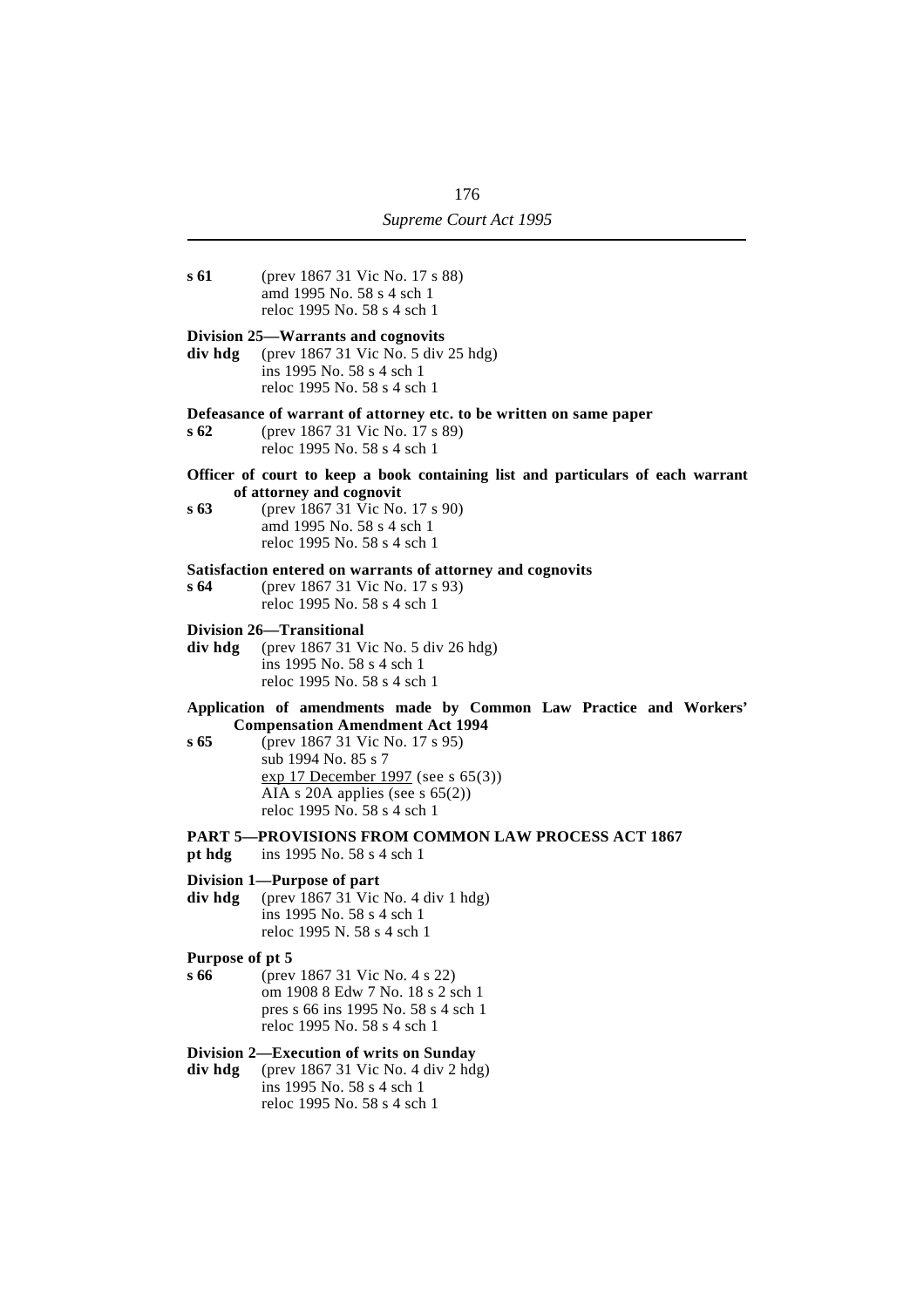### **Writs when executed on Sunday s 67** (prev 1867 31 Vic No. 4 s 23) reloc 1995 No. 58 s 4 sch 1 **Division 3—Affidavits sworn before a consul div hdg** (prev 1867 31 Vic No. 4 div 3 hdg) ins 1995 No. 58 s 4 sch 1 reloc 1995 No. 58 s 4 sch 1 **Affidavits in certain cases may be sworn before a consul s 68** (prev 1867 31 Vic No. 4 s 24) amd Statute 36 Vic No. 1 s 1; 1899 63 Vic No. 9 s 3(2) sch 3; 1946 10 Geo 6 No. 43 s 5(ii); 1960 9 Eliz 2 No. 22 s 7; 1995 No. 58 s 4 sch 1 reloc 1995 No. 58 s 4 sch 1 **Division 4—Meaning of absent defendants div hdg** (prev 1867 31 Vic No. 4 div 4 hdg) ins 1995 No. 58 s 4 sch 1 reloc 1995 No. 58 s 4 sch 1 **If defendant shall be absent at the commencement of foreign attachment proceedings to be sufficient s 69** (prev 1867 31 Vic No. 4 s 27) amd 1995 No. 58 s 4 sch 1 reloc 1995 No. 58 s 4 sch 1 **The term "absence" s 70** (prev 1867 31 Vic No. 4 s 28) amd 1995 No. 58 s 4 sch 1 reloc 1995 No. 58 s 4 sch 1 **Division 5—Proceedings against absent defendants div hdg** (prev 1867 31 Vic No. 4 div 5 hdg) ins 1995 No. 58 s 4 sch 1 reloc 1995 No. 58 s 4 sch 1 **Absent defendant s 71** (prev 1867 31 Vic No. 4 s 29) amd 1995 No. 58 s 4 sch 1 reloc 1995 No. 58 s 4 sch 1 **Form of attachment and how served s 72** (prev 1867 31 Vic No. 4 s 30) amd 1995 No. 58 s 4 sch 1 reloc 1995 No. 58 s 4 sch 1 **Plaintiff to enter into a bond to account etc. s 73** (prev 1867 31 Vic No. 4 s 31) reloc 1995 No. 58 s 4 sch 1 **After judgment plaintiff may issue fieri-facias**

**s 74** (prev 1867 31 Vic No. 4 s 32) amd 1995 No. 58 s 4 sch 1 reloc 1995 No. 58 s 4 sch 1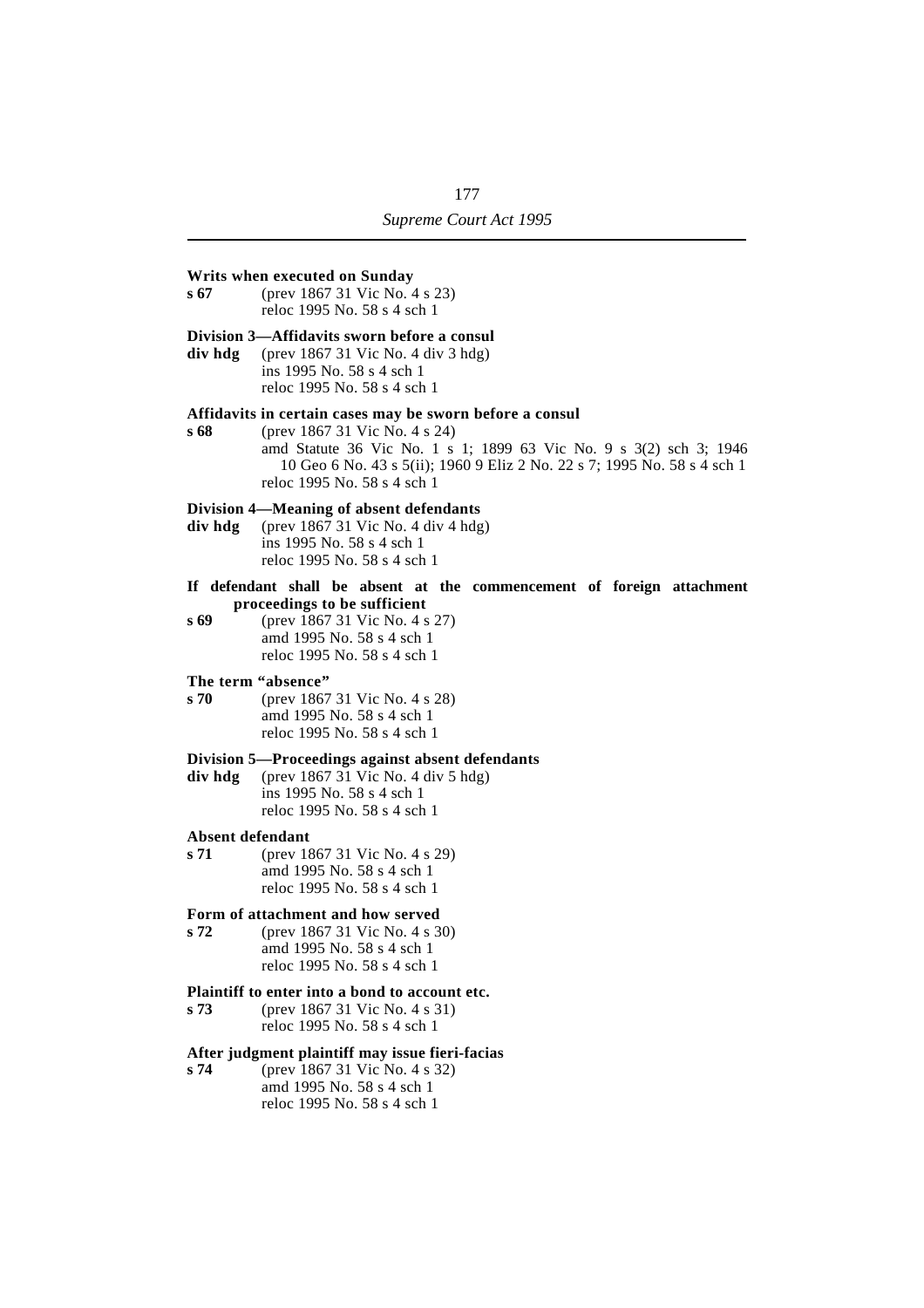### **Division 6—Proceeding in the action div hdg** (prev 1867 31 Vic No. 4 div 6 hdg) ins 1995 No. 58 s 4 sch 1 reloc 1995 No. 58 s 4 sch 1 **After attachment returned plaintiff may proceed in the action s 75** (prev 1867 31 Vic No. 4 s 33) reloc 1995 No. 58 s 4 sch 1 **Division 7—Advertisement div hdg** (prev 1867 31 Vic No. 4 div 7 hdg) ins 1995 No. 58 s 4 sch 1 reloc 1995 No. 58 s 4 sch 1 **Public notice to be given s 76** (prev 1867 31 Vic No. 4 s 34) reloc 1995 No. 58 s 4 sch 1 **Division 8—The garnishees div hdg** (prev 1867 31 Vic No. 4 div 8 hdg) ins 1995 No. 58 s 4 sch 1 reloc 1995 No. 58 s 4 sch 1 **Property and debts bound from the time attachment served s 77** (prev 1867 31 Vic No. 4 s 35) reloc 1995 No. 58 s 4 sch 1 **Inquiry as to property in garnishee's hand—attendance of parties s 78** (prev 1867 31 Vic No. 4 s 36) reloc 1995 No. 58 s 4 sch 1 **Disposal of goods etc. by leave of court**<br>s **79** (prev 1867 31 Vic No. 4 s 37) **s 79** (prev 1867 31 Vic No. 4 s 37) reloc 1995 No. 58 s 4 sch 1 **Court to determine what property is to continue subject to attachment**<br>s 80 (prev 1867 31 Vic No. 4 s 38) **s 80** (prev 1867 31 Vic No. 4 s 38) amd 1995 No. 58 s 4 sch 1 reloc 1995 No. 58 s 4 sch 1 **Property in possession of any codefendant or husband or wife s 81** (prev 1867 31 Vic No. 4 s 39) amd 1995 No. 58 s 4 sch 1 reloc 1995 No. 58 s 4 sch 1 **Attachment and execution may be pleaded in bar s 82** (prev 1867 31 Vic No. 4 s 40) reloc 1995 No. 58 s 4 sch 1 **Division 9—Defendant's rights div hdg** (prev 1867 31 Vic No. 4 div 9 hdg) ins 1995 No. 58 s 4 sch 1 reloc 1995 No. 58 s 4 sch 1 **Provision for dissolving foreign attachment**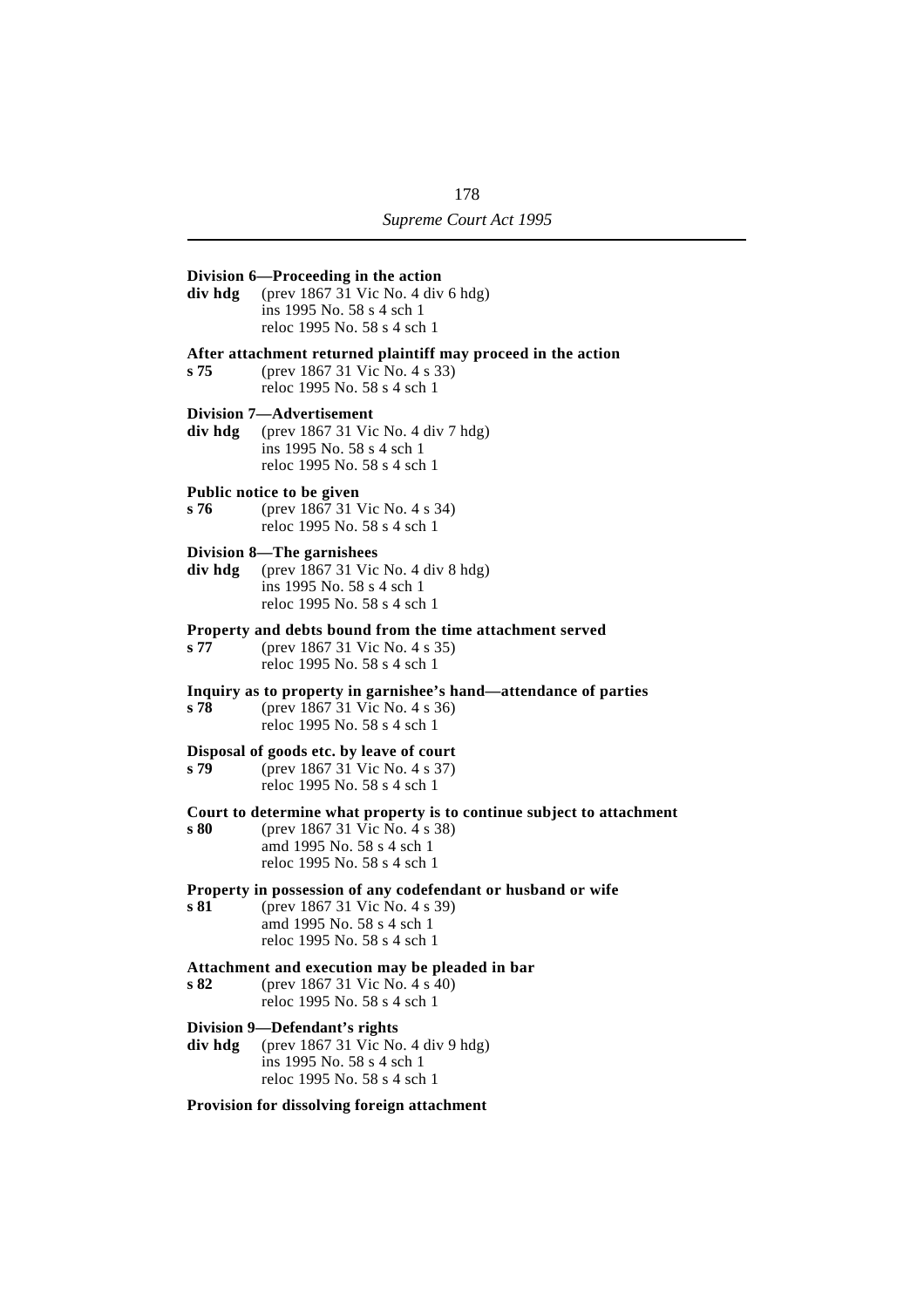- **s 83** (prev 1867 31 Vic No. 4 s 41) reloc 1995 No. 58 s 4 sch 1
- **Provision enabling absent defendant to come in and defend notwithstanding judgment against absent defendant**
- **s 84** (prev 1867 31 Vic No. 4 s 42) reloc 1995 No. 58 s 4 sch 1

# **Division 10—Copartners**<br>**div hdg** (prev 1867 31)

**div hdg** (prev 1867 31 Vic No. 4 div 10 hdg) ins 1995 No. 58 s 4 sch 1 reloc 1995 No. 58 s 4 sch 1

# **Provision in case of absent defendants sued as copartners**

**s 85** (prev 1867 31 Vic No. 4 s 43) reloc 1995 No. 58 s 4 sch 1

# **Similar provision where defendants not sued as copartners**

**s 86** (prev 1867 31 Vic No. 4 s 44) amd 1903 3 Edw 7 No. 10 s 10 sch 3 reloc 1995 No. 58 s 4 sch 1

# **Provisions to extend only to cases of contract**

- **prov hdg** amd 1995 No. 58 s 4 sch 1 **s 87** (prev 1867 31 Vic No. 4 s 45)
	- amd 1995 No. 58 s 4 sch 1 reloc 1995 No. 58 s 4 sch 1

# **Division 11—Attachment of goods**

**div hdg** (prev 1867 31 Vic No. 4 div 11 hdg) ins 1995 No. 58 s 4 sch 1 reloc 1995 No. 58 s 4 sch 1

# **Attachment upon goods of absconding debtor**

**s 88** (prev 1867 31 Vic No. 4 s 46) amd 1995 No. 58 s 4 sch 1 reloc 1995 No. 58 s 4 sch 1

# **Division 12—Capias ad respondendum**

- **div hdg** (prev 1867 31 Vic No. 4 div 12 hdg) ins 1995 No. 58 s 4 sch 1 reloc 1995 No. 58 s 4 sch 1
- **Arrest on mesne process abolished except in certain cases**
- **s 89** (prev 1867 31 Vic No. 4 s 47) reloc 1995 No. 58 s 4 sch 1

# **When person may be arrested or held to bail**

- **prov hdg** sub 1995 No. 58 s 4 sch 1
- **s 90** (prev 1867 31 Vic No. 4 s 48) reloc 1995 No. 58 s 4 sch 1

# **Sheriff may proceed to arrest defendant—defendant to remain in custody until defendant finds bail or makes deposit**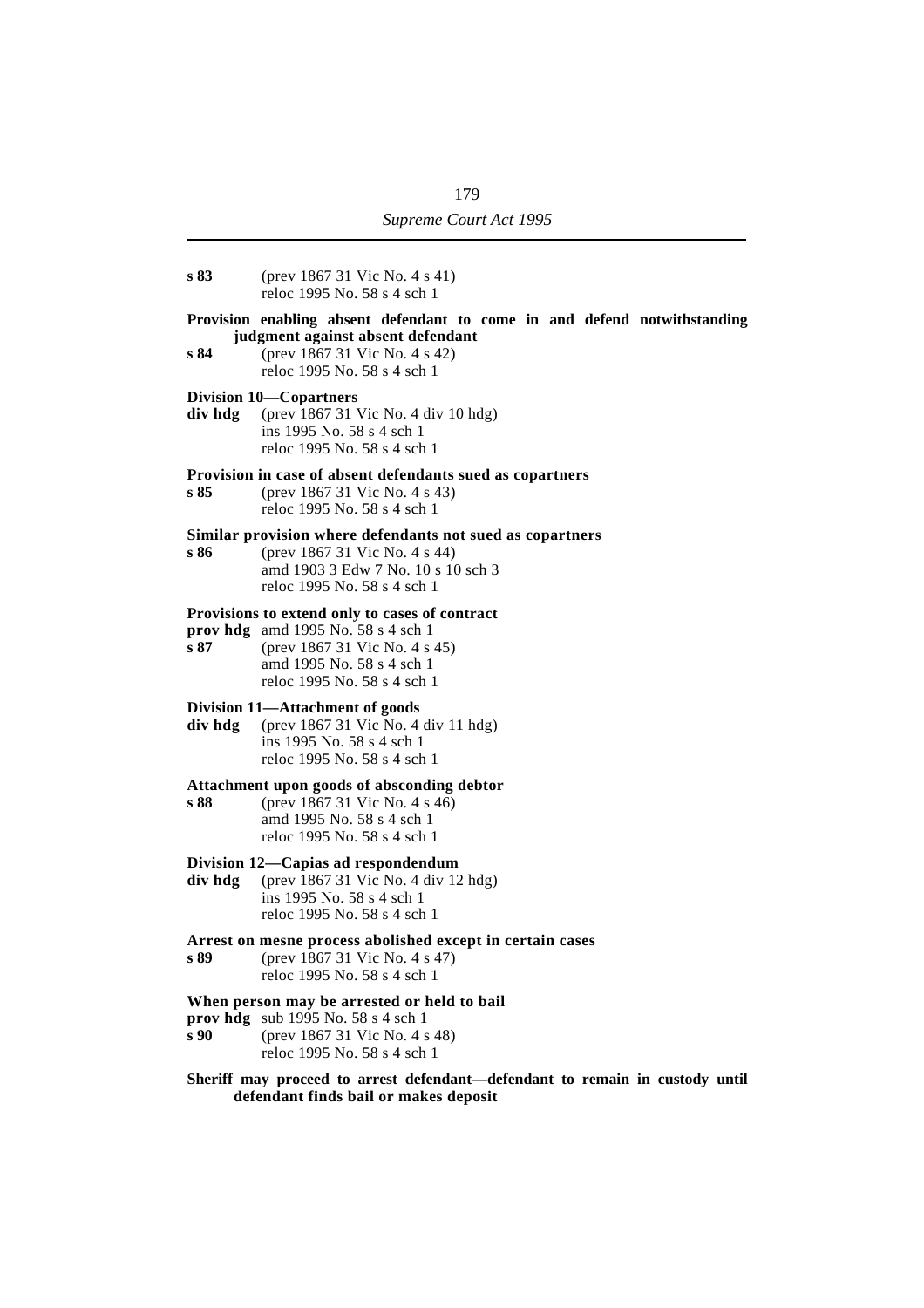- **s 91** (prev 1867 31 Vic No. 4 s 49) amd 1995 No. 58 s 4 sch 1 reloc 1995 No. 58 s 4 sch 1 **Order may be made at any stage of the proceedings before final judgment s 92** (prev 1867 31 Vic No. 4 s 50) reloc 1995 No. 58 s 4 sch 1 **Division 13—Discharge of prisoner div hdg** (prev 1867 31 Vic No. 4 div 13 hdg) ins 1995 No. 58 s 4 sch 1 reloc 1995 No. 58 s 4 sch 1 **Defendant may apply for defendant's discharge forthwith—judge may discharge defendant or not s 93** (prev 1867 31 Vic No. 4 s 51)
	- reloc 1995 No. 58 s 4 sch 1

# **Division 14—Capias ad satisfaciendum**

**div hdg** (prev 1867 31 Vic No. 4 div 14 hdg) ins 1995 No. 58 s 4 sch 1 reloc 1995 No. 58 s 4 sch 1

# **As to arrests on Supreme Court writs**

**s 94** (prev 1867 31 Vic No. 4 s 52) amd 1995 No. 58 s 4 sch 1 reloc 1995 No. 58 s 4 sch 1

# **Writs of ca. sa. to fix bail**

**s 95** (prev 1867 31 Vic No. 4 s 53) reloc 1995 No. 58 s 4 sch 1

# **Proceedings for charging in execution a person already in prison**

**s 96** (prev 1867 31 Vic No. 4 s 54) reloc 1995 No. 58 s 4 sch 1

# **Division 15—Discharge of prisoner**

**div hdg** (prev 1867 31 Vic No. 4 div 15 hdg) ins 1995 No. 58 s 4 sch 1 reloc 1995 No. 58 s 4 sch 1

- **Sheriff or gaoler may discharge prisoner by authority of the attorney in the cause**
- **s 97** (prev 1867 31 Vic No. 4 s 55) reloc 1995 No. 58 s 4 sch 1
- **Division 16—Fieri-facias**
- **div hdg** (prev 1867 31 Vic No. 4 div 16 hdg) ins 1995 No. 58 s 4 sch 1 reloc 1995 No. 58 s 4 sch 1

# **Sheriff empowered to seize moneys bank notes etc.**

- **prov hdg** amd 1995 No. 58 s 4 sch 1
- **s 98** (prev 1867 31 Vic No. 4 s 56)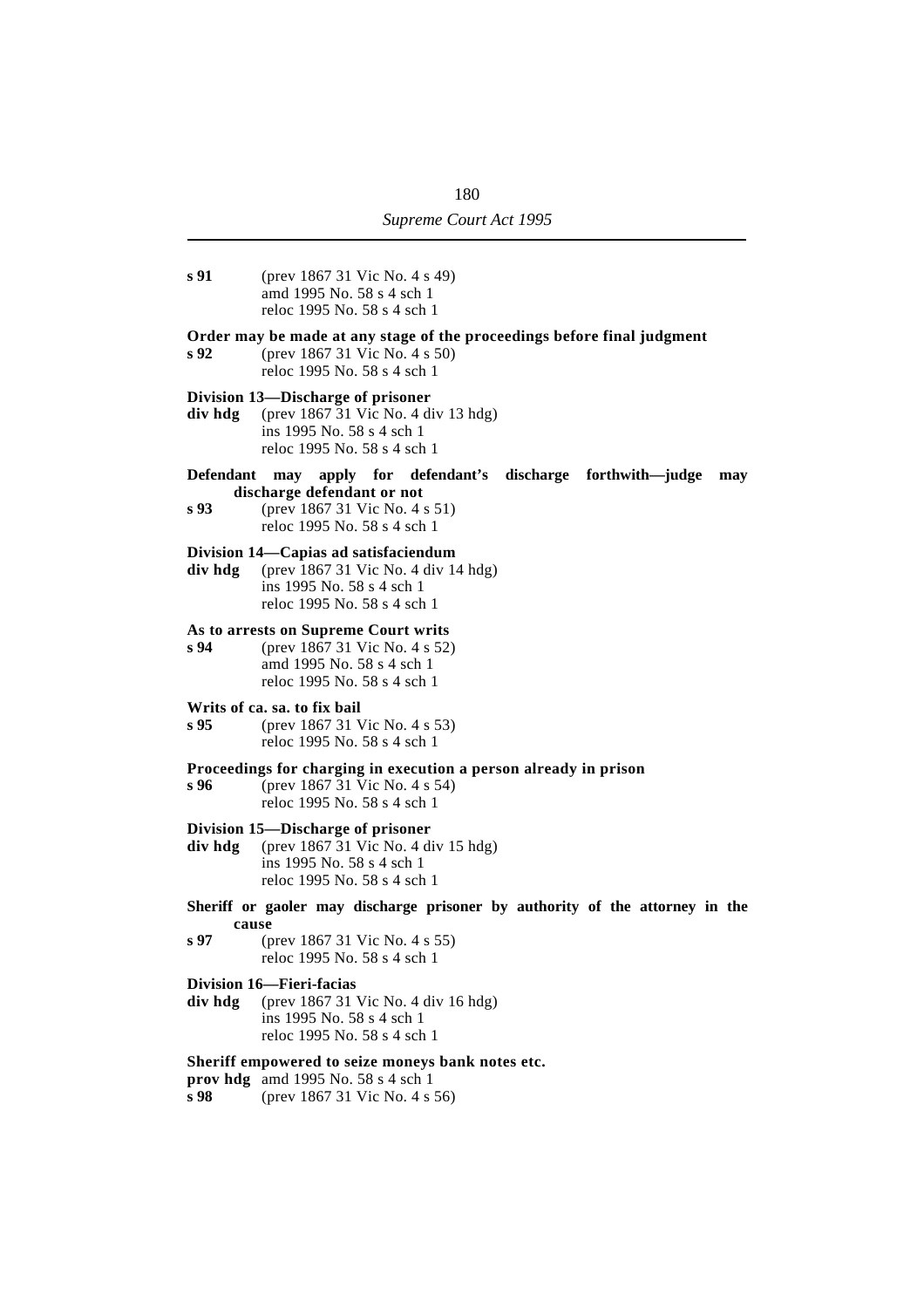amd 1995 No. 58 s 4 sch 1 reloc 1995 No. 58 s 4 sch 1

# **Property of debtors liable to be sold in execution**

**s 99** (prev 1867 31 Vic No. 4 s 57) amd 1995 No. 58 s 4 sch 1 reloc 1995 No. 58 s 4 sch 1

# **Sheriff to execute deed of bargain and sale to purchaser**<br>**s** 100 (prev 1867 31 Vic No. 4 s 58)

- **s 100** (prev 1867 31 Vic No. 4 s 58) reloc 1995 No. 58 s 4 sch 1
- **Sales of land by sheriff**

**s 101** (prev 1867 31 Vic No. 4 s 59) amd 1995 No. 58 s 4 sch 1 reloc 1995 No. 58 s 4 sch 1

### **Deeds of sale by sheriff**

**s 102** (prev 1867 31 Vic No. 4 s 60) reloc 1995 No. 58 s 4 sch 1

#### **Sheriff may sell equities of redemption**

**s 103** (prev 1867 31 Vic No. 4 s 61) reloc 1995 No. 58 s 4 sch 1

#### **Division 17—Special commissioners**

**div hdg** (prev 1867 31 Vic No. 4 div 17 hdg) ins 1995 No. 58 s 4 sch 1 reloc 1995 No. 58 s 4 sch 1

# **Chief justice to appoint commissioners in certain towns**

**s 104** (prev 1867 31 Vic No. 4 s 64) amd 1972 No. 31 s 6 sch 1; 1995 No. 58 s 4 sch 1 reloc 1995 No. 58 s 4 sch 1

# **No writ of capias to issue unless upon proof that defendant is about to leave the State—Security to be given by the plaintiff**

**s 105** (prev 1867 31 Vic No. 4 s 65) reloc 1995 No. 58 s 4 sch 1

# **Memorandum by commissioner on writ of capias**

**s 106** (prev 1867 31 Vic No. 4 s 66) amd 1995 No. 58 s 4 sch 1 reloc 1995 No. 58 s 4 sch 1

### **Writs of capias to be directed to special bailiff**

- **prov hdg** amd 1995 No. 58 s 4 sch 1 **s 107** (prev 1867 31 Vic No. 4 s 67)
- reloc 1995 No. 58 s 4 sch 1

# **Copies of writs to be transmitted to Supreme Court in Brisbane**

**s 108** (prev 1867 31 Vic No. 4 s 68) reloc 1995 No. 58 s 4 sch 1

#### **Bail to be taken by bailiff**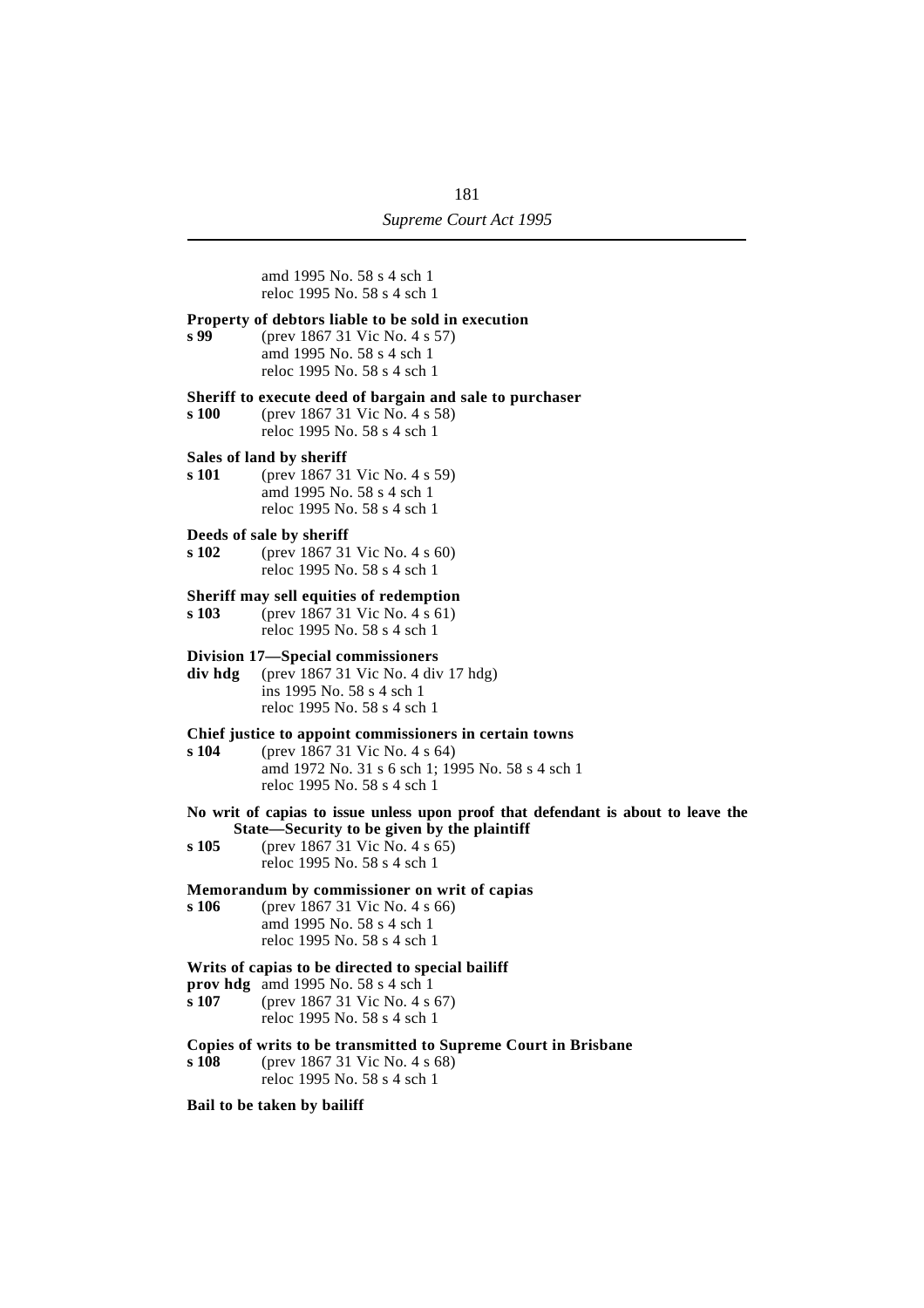| s 109                         | (prev 1867 31 Vic No. 4 s 70)<br>reloc 1995 No. 58 s 4 sch 1                                                                             |
|-------------------------------|------------------------------------------------------------------------------------------------------------------------------------------|
| s 110                         | Deposit in lieu of bail<br>(prev 1867 31 Vic No. 4 s 71)<br>reloc 1995 No. 58 s 4 sch 1                                                  |
| s 111                         | Commissioners may issue writs of summons and subpoena to give evidence<br>(prev 1867 31 Vic No. 4 s 73)<br>reloc 1995 No. 58 s 4 sch 1   |
| pt hdg                        | <b>PART 6-PROVISIONS FROM COSTS ACT 1867</b><br>ins 1995 No. 58 s 4 sch 1                                                                |
| div hdg                       | Division 1—Purpose of part<br>(prev 1867 31 Vic No. 20 div 1 hdg)<br>ins 1995 No. 58 s 4 sch 1<br>reloc 1995 No. 58 s 4 sch 1            |
| s 112                         | Executors suing in right of the testator to pay costs<br>(prev 1867 31 Vic No. 20 s 1)<br>reloc 1995 No. 58 s 4 sch 1                    |
|                               | <b>PART 7-PROVISIONS FROM EQUITY ACT 1867</b><br><b>pt hdg</b> ins 1995 No. 58 s 4 sch 1                                                 |
| div hdg                       | Division 1—Purpose of part<br>(prev 1867 31 Vic No. 18 div 1 hdg)<br>ins 1995 No. 58 s 4 sch 1<br>reloc 1995 No. 58 s 4 sch 1            |
| Purpose of pt 7<br>s 113      | (prev 1867 31 Vic No. 18 s 1)<br>amd 1991 No. 68 s 111 sch<br>sub 1995 No. 58 s 4 sch 1<br>reloc 1995 No. 58 s 4 sch 1                   |
| div hdg                       | Division 2—Interpretation<br>(prev 1867 31 Vic No. 18 div 2 hdg)<br>ins 1995 No. 58 s 4 sch 1<br>reloc 1995 No. 58 s 4 sch 1             |
| Definitions for pt 7<br>s 114 | (prev 1867 31 Vic No. 18 s 2)<br>om 1908 8 Edw 7 No. 18 s 2 sch 1<br>pres s 114 ins 1995 No. 58 s 4 sch 1<br>reloc 1995 No. 58 s 4 sch 1 |
| div hdg                       | Division 3—Substituted service<br>(prev 1867 31 Vic No. 18 div 3 hdg)<br>ins 1995 No. 58 s 4 sch 1<br>reloc 1995 No. 58 s 4 sch 1        |
| s 115                         | Equity process to be served in parts beyond jurisdiction<br>(prev 1867 31 Vic No. 18 s 15)                                               |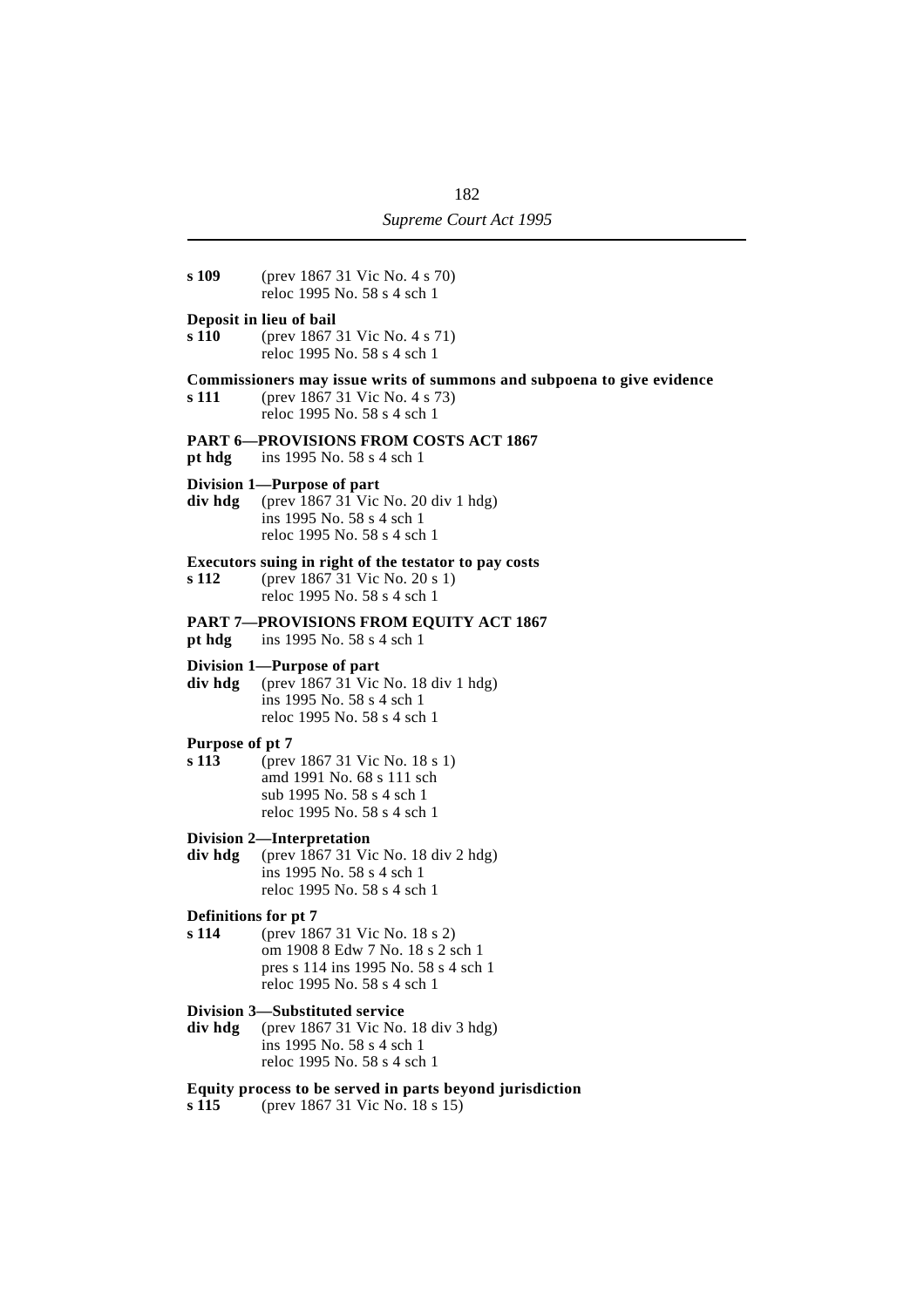reloc 1995 No. 58 s 4 sch 1 **Substitution of such service s 116** (prev 1867 31 Vic No. 18 s 16) reloc 1995 No. 58 s 4 sch 1 **Special order for absolute decree s 117** (prev 1867 31 Vic No. 18 s 17) amd 1995 No. 58 s 4 sch 1 reloc 1995 No. 58 s 4 sch 1 **Division 4—Joinder of parties div hdg** (prev 1867 31 Vic No. 18 div 4 hdg) ins 1995 No. 58 s 4 sch 1 reloc 1995 No. 58 s 4 sch 1 **Court may proceed without representative of deceased person or may appoint one s 118** (prev 1867 31 Vic No. 18 s 18) reloc 1995 No. 58 s 4 sch 1 **Court may decide between some of the parties without making other interested persons parties s 119** (prev 1867 31 Vic No. 18 s 20) amd 1995 No. 58 s 4 sch 1 reloc 1995 No. 58 s 4 sch 1 **Objections for want of parties s 120** (prev 1867 31 Vic No. 18 s 22) reloc 1995 No. 58 s 4 sch 1 **Division 5—Examination of defendants div hdg** (prev 1867 31 Vic No. 18 div 5 hdg) ins 1995 No. 58 s 4 sch 1 reloc 1995 No. 58 s 4 sch 1 **In the court of equity defendant may be examined on behalf of the plaintiff or any codefendant s 121** (prev 1867 31 Vic No. 18 s 48) reloc 1995 No. 58 s 4 sch 1 **Limited commissions s 122** (prev 1867 31 Vic No. 18 s 50) amd 1995 No. 58 s 4 sch 1 reloc 1995 No. 58 s 4 sch 1 **Division 6—Evidence on motions, petitions etc. div hdg** (prev 1867 31 Vic No. 18 div 6 hdg) ins 1995 No. 58 s 4 sch 1 reloc 1995 No. 58 s 4 sch 1 **Any party in a cause may by subpoena require attendance of any witness s 123** (prev 1867 31 Vic No. 18 s 51(1))

reloc 1995 No. 58 s 4 sch 1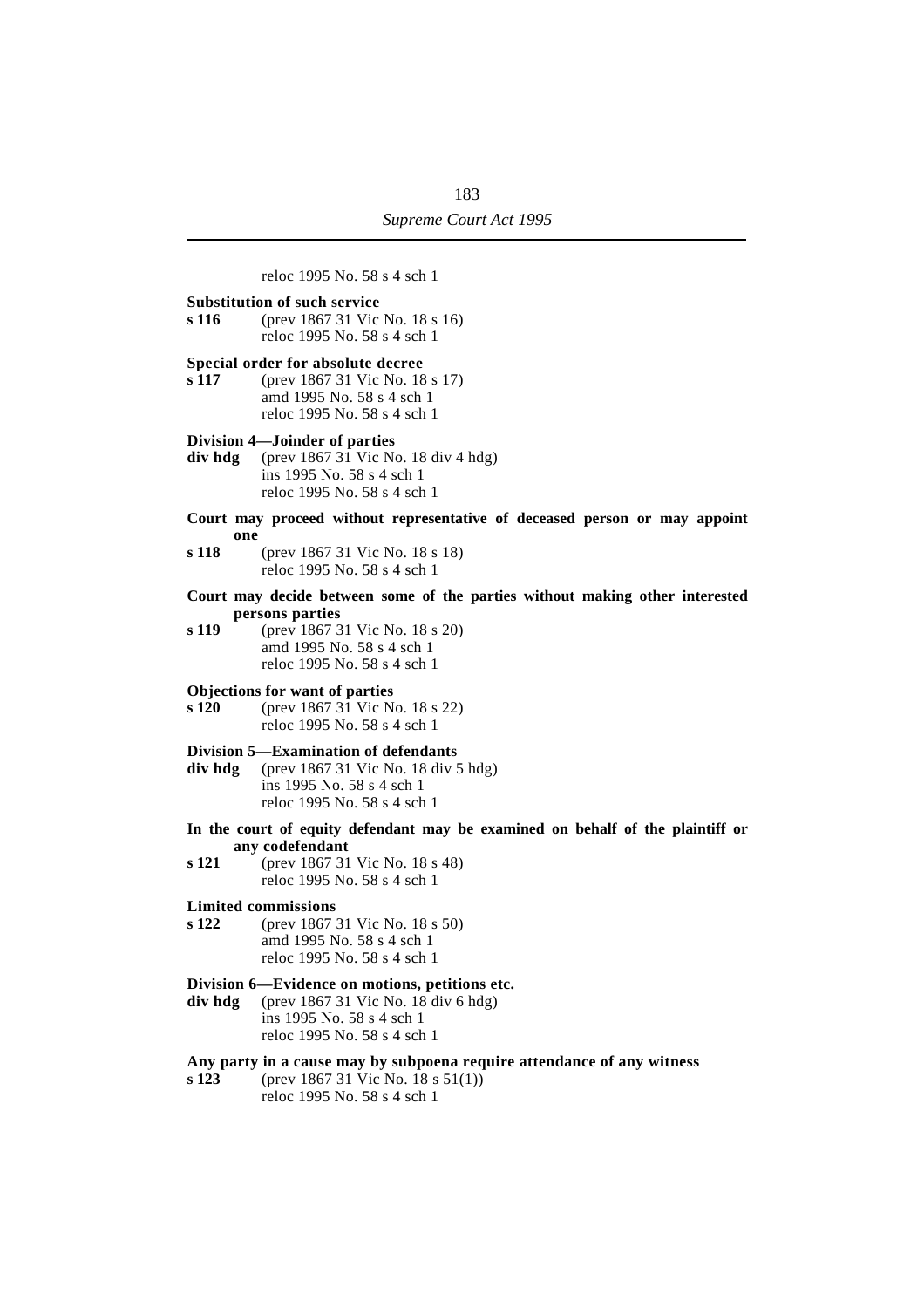**Parties who have deposed by affidavit bound to attend for cross-examination if required s 124** (prev 1867 31 Vic No. 18 s 51A) s 51(2)–(3) renum as s 51A 1995 No. 58 s 4 sch 1 reloc 1995 No. 58 s 4 sch 1 **Division 7—Evidence taken out of the jurisdiction div hdg** (prev 1867 31 Vic No. 18 div 7 hdg) ins 1995 No. 58 s 4 sch 1 reloc 1995 No. 58 s 4 sch 1 **Pleas declarations etc. how to be sworn and taken in places out of this State s 125** (prev 1867 31 Vic No. 18 s 53) amd 10 Geo 6 No. 43 s 5(iii); 1960 9 Eliz 2 No. 22 s 8 reloc 1995 No. 58 s 4 sch 1 **Division 8—Scientific assistance div hdg** (prev 1867 31 Vic No. 18 div 8 hdg) ins 1995 No. 58 s 4 sch 1 reloc 1995 No. 58 s 4 sch 1 **Court in equity may obtain assistance of scientific persons and others s 126** (prev 1867 31 Vic No. 18 s 54) reloc 1995 No. 58 s 4 sch 1 **Fees to such persons s 127** (prev 1867 31 Vic No. 18 s 55) reloc 1995 No. 58 s 4 sch 1 **Division 9—Declarations div hdg** (prev 1867 31 Vic No. 18 div 9 hdg) ins 1995 No. 58 s 4 sch 1 reloc 1995 No. 58 s 4 sch 1 **Suit may be for declaratory order only s 128** (prev 1867 31 Vic No. 18 s 73) reloc 1995 No. 58 s 4 sch 1 **Division 10—Directions div hdg** (prev 1867 31 Vic No. 18 div 10 hdg) ins 1995 No. 58 s 4 sch 1 reloc 1995 No. 58 s 4 sch 1 **Where account required to be taken court may give special directions as to the mode of taking same s 129** (prev 1867 31 Vic No. 18 s 75) reloc 1995 No. 58 s 4 sch 1 **Where property is the subject of proceedings court may allow to parties the annual income s 130** (prev 1867 31 Vic No. 18 s 77) reloc 1995 No. 58 s 4 sch 1

**Heir or devisee of real estate not to claim payment of mortgage out of personal**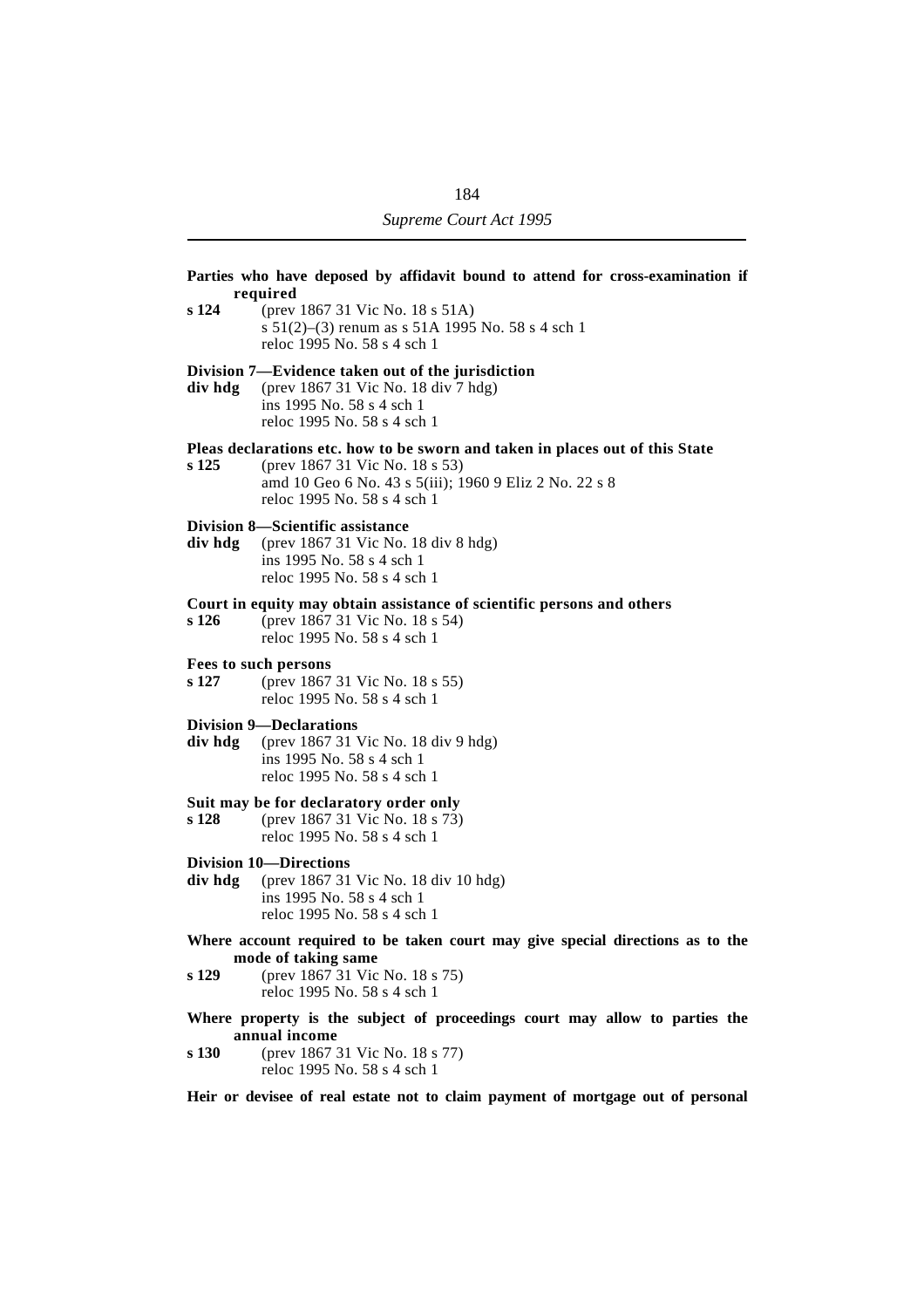**assets s 131** (prev 1867 31 Vic No. 18 s 78) amd 1995 No. 58 s 4 sch 1 reloc 1995 No. 58 s 4 sch 1

**Division 11—Contempt**

- **div hdg** (prev 1867 31 Vic No. 18 div 11 hdg) ins 1995 No. 58 s 4 sch 1 reloc 1995 No. 58 s 4 sch 1
- **Sheriff to keep a register of persons committed and report 4 times a year to the court**
- **s 132** (prev 1867 31 Vic No. 18 s 120) reloc 1995 No. 58 s 4 sch 1
- **Defendants brought into court by habeas corpus or in custody and refusing to enter appearance court may enter it for them**
- **s 133** (prev 1867 31 Vic No. 18 s 121) reloc 1995 No. 58 s 4 sch 1
- **Any person in custody for contempt for not executing any deed etc. and after 2 months still refusing to execute court may order registrar to execute the same**
- **s 134** (prev 1867 31 Vic No. 18 s 132) amd 1995 No. 58 s 4 sch 1 reloc 1995 No. 58 s 4 sch 1
- **A person committed for contempt for not delivering up books etc. any sequestrator may seize the same**
- **s 135** (prev 1867 31 Vic No. 18 s 133) amd 1995 No. 58 s 4 sch 1 reloc 1995 No. 58 s 4 sch 1

**Other cases of contempt court may order discharge upon terms**

- **s 136** (prev 1867 31 Vic No. 18 s 134) reloc 1995 No. 58 s 4 sch 1
- **A person committed for contempt omitting to apply for the person's discharge the court may compulsorily discharge the person**
- **s 137** (prev 1867 31 Vic No. 18 s 135) reloc 1995 No. 58 s 4 sch 1
- **Division 12—Insolvents**
- **div hdg** (prev 1867 31 Vic No. 18 div 12 hdg) ins 1995 No. 58 s 4 sch 1 reloc 1995 No. 58 s 4 sch 1
- **Discharge of insolvent may extend to process for contempt in nonpayment of money and to costs incurred by creditor but subject to taxation**
- **s 138** (prev 1867 31 Vic No. 18 s 140) reloc 1995 No. 58 s 4 sch 1

**Division 13—Privilege**

**div hdg** (prev 1867 31 Vic No. 18 div 13 hdg)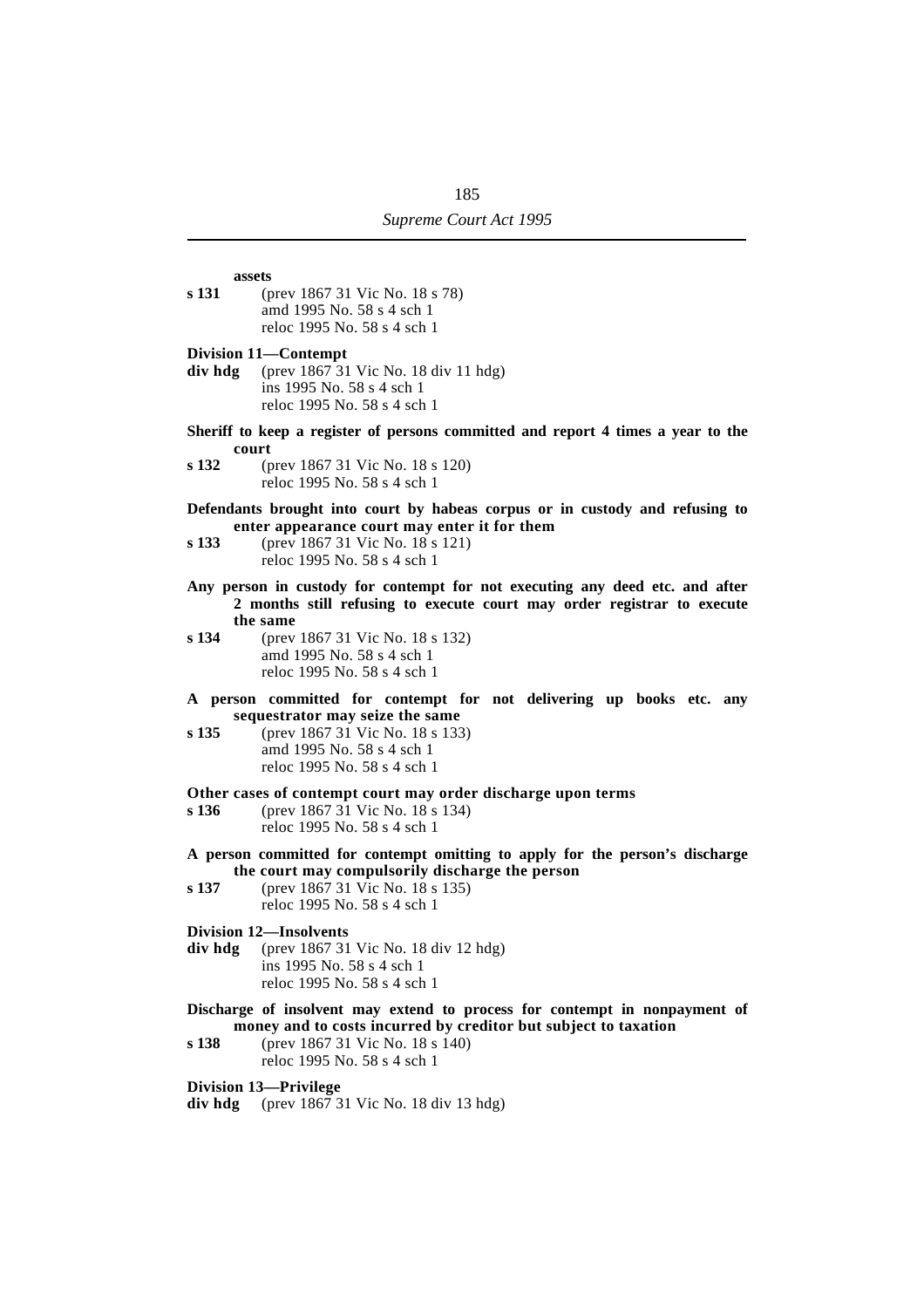ins 1995 No. 58 s 4 sch 1 reloc 1995 No. 58 s 4 sch 1

**Appearances may be put in for defendants having privilege of Parliament in court of equity on return of process of sequestration**

**s 139** (prev 1867 31 Vic No. 18 s 142) reloc 1995 No. 58 s 4 sch 1

#### **Division 14—Attestations upon honour**

**div hdg** (prev 1867 31 Vic No. 18 div 14 hdg) ins 1995 No. 58 s 4 sch 1 reloc 1995 No. 58 s 4 sch 1

# **Commissioners and others may take attestations upon honour**

**s 140** (prev 1867 31 Vic No. 18 s 146) reloc 1995 No. ? s 4 sch 1

# **Division 15—Jurisdiction in infancy**

**div hdg** (prev 1867 31 Vic No. 18 div 15 hdg) ins 1995 No. 58 s 4 sch 1 reloc 1995 No. 58 s 4 sch 1

### **Mother petitioning may obtain access to mother's infant under regulations**

**s 141** (prev 1867 31 Vic No. 18 s 148) reloc 1995 No. 58 s 4 sch 1

# **Orders may be enforced by process of contempt**

**s 142** (prev 1867 31 Vic No. 18 s 149) amd 1995 No. 58 s 4 sch 1 reloc 1995 No. 58 s 4 sch 1

# **Unless in cases of adultery**

- **s 143** (prev 1867 31 Vic No. 18 s 150) amd 1995 No. 58 s 4 sch 1 reloc 1995 No. 58 s 4 sch 1
- **Infants may with the approbation of the Supreme Court make valid settlements or contracts for settlements of their real and personal estate upon marriage**
- **s 144** (prev 1867 31 Vic No. 18 s 151) amd 1974 No. 57 s 8 sch reloc 1995 No. 58 s 4 sch 1

### **In case infant die under age appointment etc. to be void**

**s 145** (prev 1867 31 Vic No. 18 s 152) amd 1995 No. 58 s 4 sch 1 reloc 1995 No. 58 s 4 sch 1

# **The sanction of the Supreme Court to be given upon petition**

**s 146** (prev 1867 31 Vic No. 18 s 153) reloc 1995 No. 58 s 4 sch 1

# **Not to apply to males under 17 or females under 17 years of age**

**s 147** (prev 1867 31 Vic No. 18 s 154)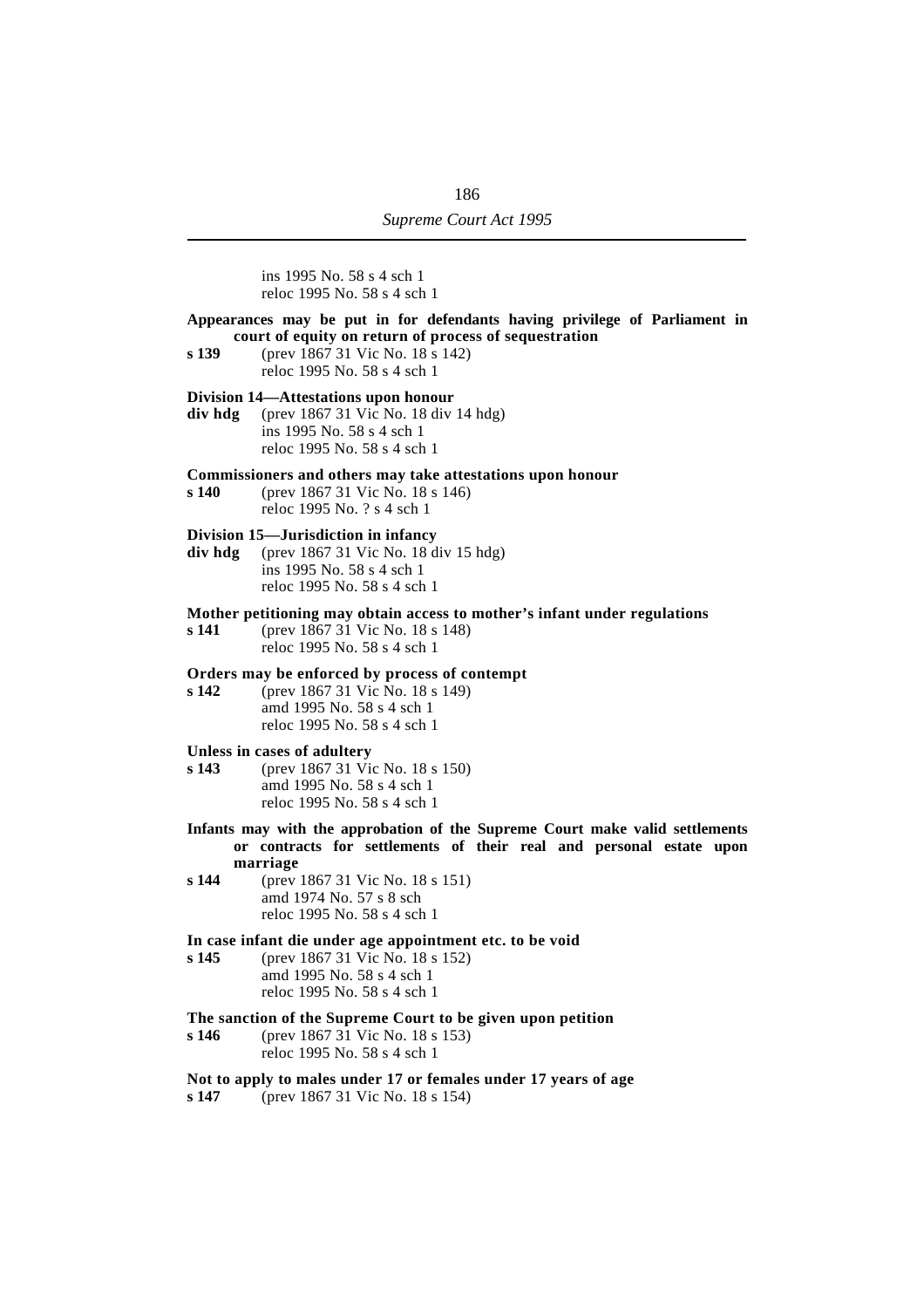amd 1974 No. 57 s 8 sch; 1989 No. 103 s 3 sch; 1995 No. 58 s 4 sch 1 reloc 1995 No. 58 s 4 sch 1

# **Jurisdiction given to the primary judge in equity or 1 other judge in the primary judge's absence or illness**

**s 148** (prev 1867 31 Vic No. 18 s 155) reloc 1995 No. 58 s 4 sch 1

# **PART 8—PROVISIONS FROM INTERDICT ACT 1867**

**pt hdg** ins 1995 No. 58 s 4 sch 1

## **Division 1—Purpose of part**

**div hdg** (prev 1867 31 Vic No. 11 div 1 hdg) ins 1995 No. 58 s 4 sch 1 reloc 1995 No. 58 s 4 sch 1

### **Purpose of pt 8**

- **s 149** (prev 1867 31 Vic No. 11 s 21) om 1973 No. 34 s 3(1) sch 1 pres s 149 ins 1995 No. 58 s 4 sch 1 reloc 1995 No. 58 s 4 sch 1
- **Division 2—Interpleader**

**div hdg** (prev 1867 31 Vic No. 11 div 1A hdg) ins 1995 No. 58 s 4 sch 1 reloc 1995 No. 58 s 4 sch 1

# **Action that may be taken by the court**

- **prov hdg** sub 1995 No. 58 s 4 sch 1
- **s 150** (prev 1867 31 Vic No. 11 s 22) reloc 1995 No. 58 s 4 sch 1

# **Judgment and decision to be final<br>s 151** (prev 1867 31 Vic No. 11)

- **s 151** (prev 1867 31 Vic No. 11 s 23) reloc 1995 No. 58 s 4 sch 1
- **If such third party shall not appear etc. the court may bar his or her claim against the original defendant**
- **s 152** (prev 1867 31 Vic No. 11 s 24) reloc 1995 No. 58 s 4 sch 1

# **Proviso as to orders made by a single judge**

**s 153** (prev 1867 31 Vic No. 11 s 25) amd 1995 No. 58 s 4 sch 1 reloc 1995 No. 58 s 4 sch 1

- **If a judge thinks the matter more fit for the decision of the court the judge may refer it**
- **s 154** (prev 1867 31 Vic No. 11 s 26) reloc 1995 No. 58 s 4 sch 1

# **Interpleader may be granted though titles have not a common origin**

**s 155** (prev 1867 31 Vic No. 11 s 27) amd 1995 No. 58 s 4 sch 1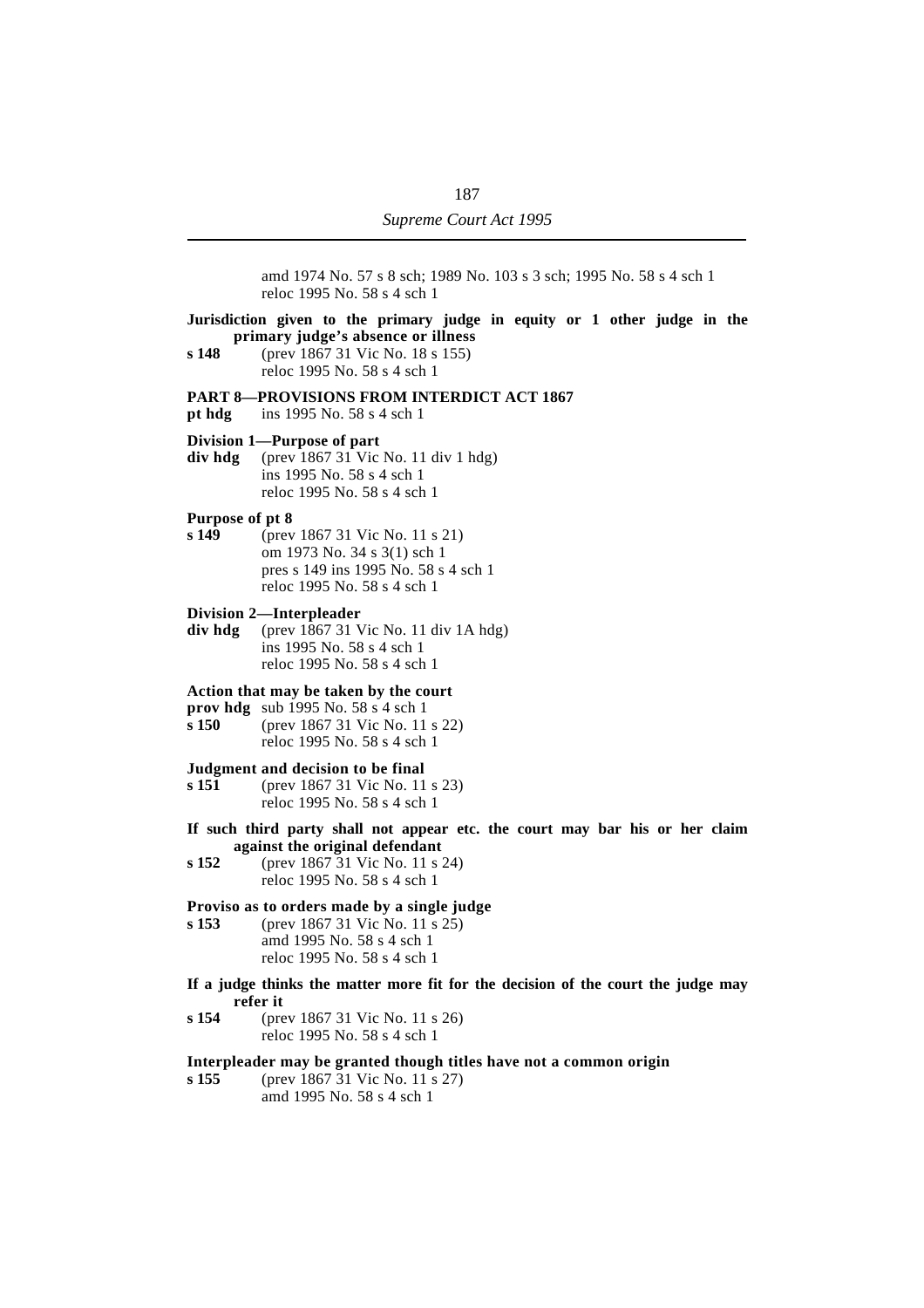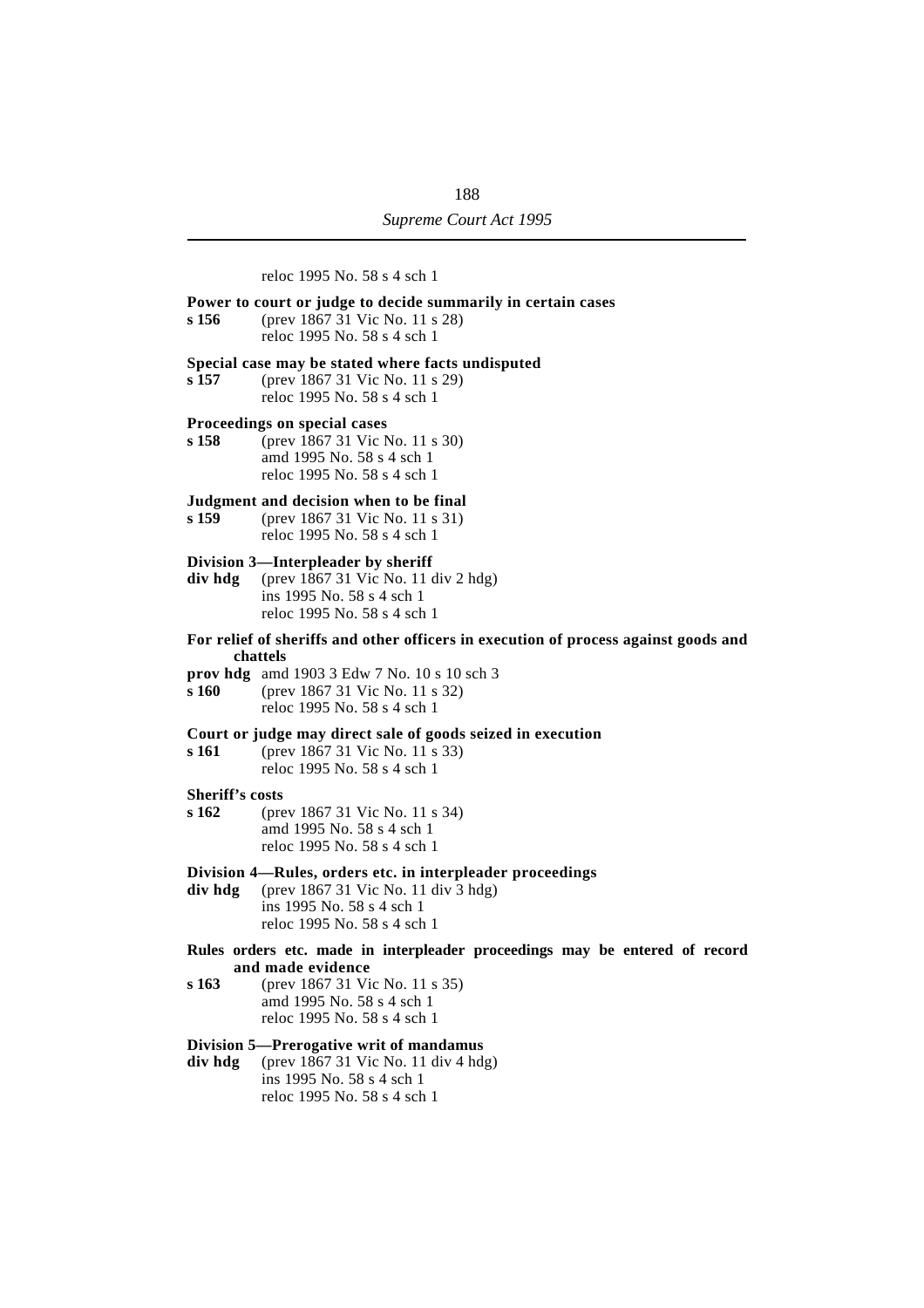#### **Return to be made to first writ**

**s 164** (prev 1867 31 Vic No. 11 s 36) reloc 1995 No. 58 s 4 sch 1

### **Procedure on return of writ**

- **prov hdg** sub 1995 No. 58 s 4 sch 1
- **s 165** (prev 1867 31 Vic No. 11 s 37) reloc 1995 No. 58 s 4 sch 1
- **Person against whom damages shall be recovered not liable to be sued in other actions**

**s 166** (prev 1867 31 Vic No. 11 s 38) amd 1995 No. 58 s 4 sch 1 reloc 1995 No. 58 s 4 sch 1

# **For protection of certain officers to whom writs of mandamus are directed s 167** (prev 1867 31 Vic No. 11 s 39)

**s 167** (prev 1867 31 Vic No. 11 s 39) reloc 1995 No. 58 s 4 sch 1

#### **Proceedings not to abate by removal of officer**

**s 168** (prev 1867 31 Vic No. 11 s 40) amd 1995 No. 58 s 4 sch 1 reloc 1995 No. 58 s 4 sch 1

# **Costs to be in the discretion of the court**

**s 169** (prev 1867 31 Vic No. 11 s 41) reloc 1995 No. 58 s 4 sch 1

# **Proceedings for prerogative writ of mandamus accelerated**

- **s 170** (prev 1867 31 Vic No. 11 s 42) reloc 1995 No. 58 s 4 sch 1
- **The enactments herein relating to returns to writs of mandamus therein mentioned and the proceedings thereon extended to all other writs of mandamus**
- **s 171** (prev 1867 31 Vic No. 11 s 43) reloc 1995 No. 58 s 4 sch 1

# **Division 6—Action for mandamus**

- **div hdg** (prev 1867 31 Vic No. 11 div 5 hdg) ins 1995 No. 58 s 4 sch 1 reloc 1995 No. 58 s 4 sch 1
- **Action for mandamus to enforce the performance of duties**
- **s 172** (prev 1867 31 Vic No. 11 s 44) reloc 1995 No. 58 s 4 sch 1

### **Declaration in action for mandamus**

**s 173** (prev 1867 31 Vic No. 11 s 45) reloc 1995 No. 58 s 4 sch 1

# **Proceedings upon claim for mandamus**

**s 174** (prev 1867 31 Vic No. 11 s 46) reloc 1995 No. 58 s 4 sch 1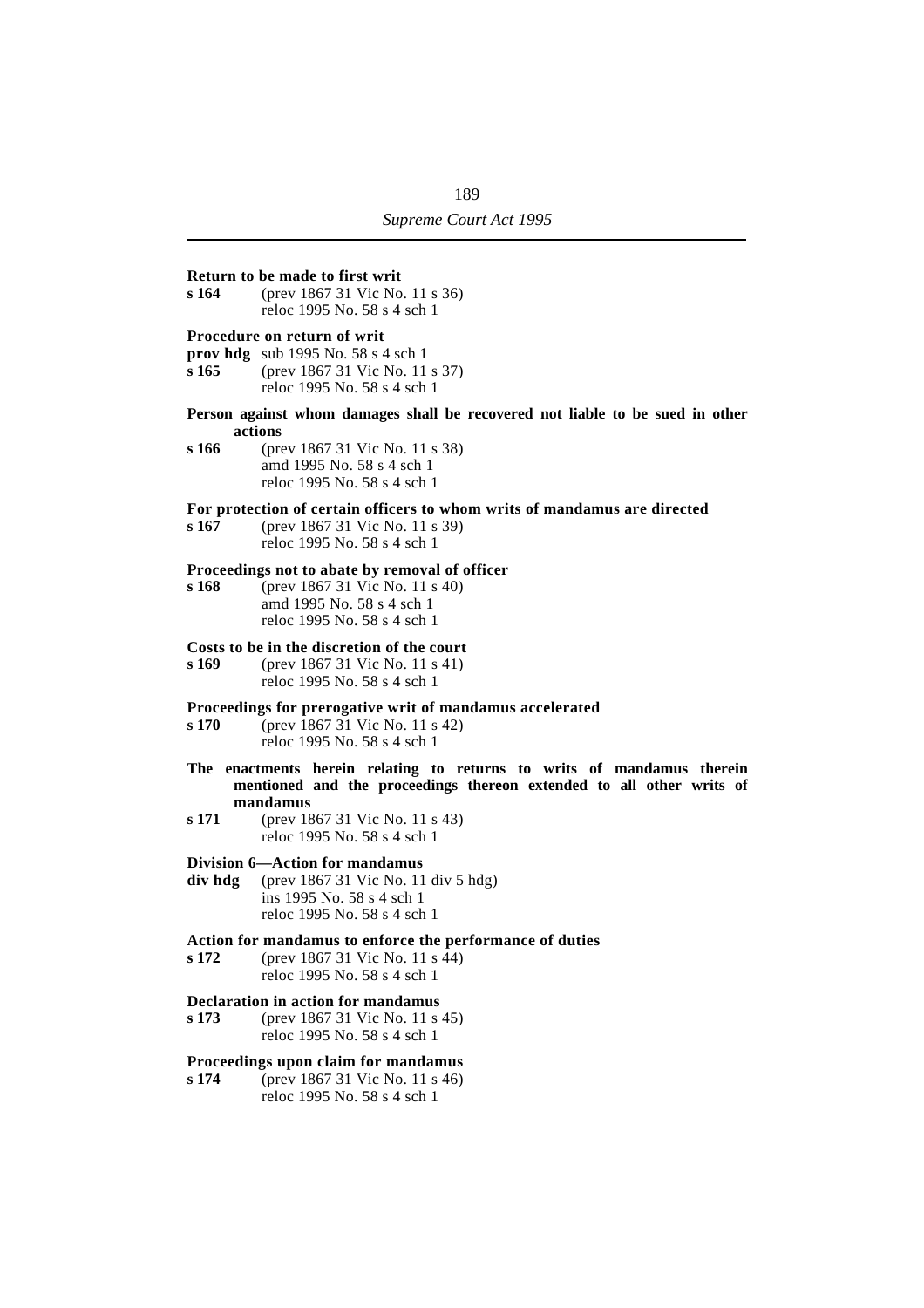# **Judgment and execution s 175** (prev 1867 31 Vic No. 11 s 47) reloc 1995 No. 58 s 4 sch 1 **Form of peremptory writ**<br>**s** 176 (prev 1867 31 V **s 176** (prev 1867 31 Vic No. 11 s 48) reloc 1995 No. 58 s 4 sch 1 **Effect of mandamus**<br>**s** 177 (prev 1867) **s 177** (prev 1867 31 Vic No. 11 s 49) reloc 1995 No. 58 s 4 sch 1 **The court may order the act to be done at the expense of the defendant s 178** (prev 1867 31 Vic No. 11 s 50) reloc 1995 No. 58 s 4 sch 1 **Prerogative writ of mandamus preserved s 179** (prev 1867 31 Vic No. 11 s 51) amd 1995 No. 58 s 4 sch 1 reloc 1995 No. 58 s 4 sch 1 **Division 7—Injunction div hdg** (prev 1867 31 Vic No. 11 div 6 hdg) ins 1995 No. 58 s 4 sch 1 reloc 1995 No. 58 s 4 sch 1 **Claim of writ of injunction s 180** (prev 1867 31 Vic No. 11 s 52) reloc 1995 No. 58 s 4 sch 1 **Form of writ of summons and endorsement thereon s 181** (prev 1867 31 Vic No. 11 s 53) reloc 1995 No. 58 s 4 sch 1 **Form of proceedings and of judgment s 182** (prev 1867 31 Vic No. 11 s 54) reloc 1995 No. 58 s 4 sch 1 **Writ of injunction may be applied for at any stage of the cause s 183** (prev 1867 31 Vic No. 11 s 55) reloc 1995 No. 58 s 4 sch 1 **Mode of enforcing writs of injunction against corporations s 184** (prev 1867 31 Vic No. 11 s 56) reloc 1995 No. 58 s 4 sch 1 **Division 8—Costs of mandamus and injunctions div hdg** (prev 1867 31 Vic No. 11 div 7 hdg) ins 1995 No. 58 s 4 sch 1 reloc 1995 No. 58 s 4 sch 1 **Costs of writs of mandamus and injunctions may be included in writs s 185** (prev 1867 31 Vic No. 11 s 57) amd 1995 No. 58 s 4 sch 1 reloc 1995 No. 58 s 4 sch 1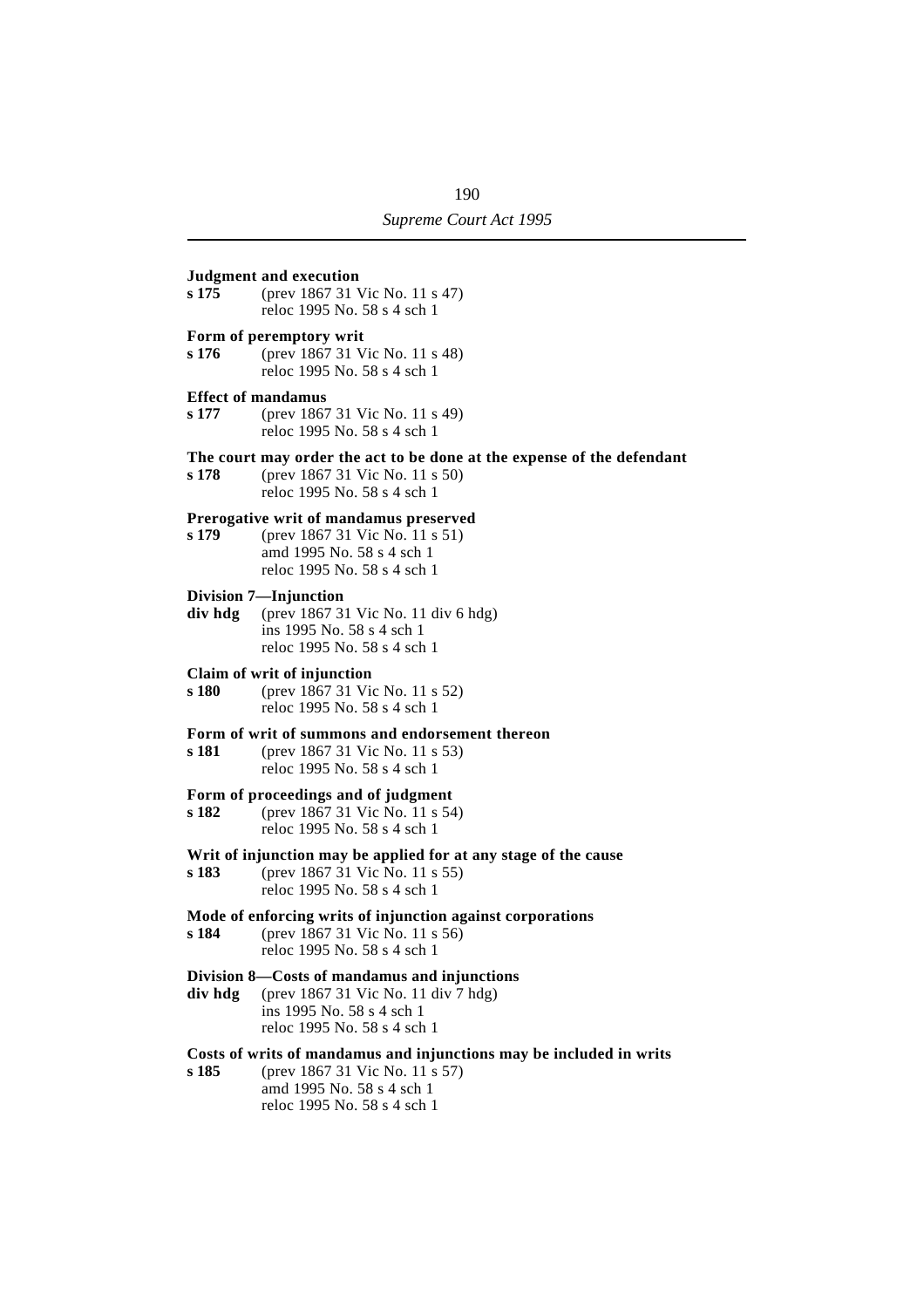- **Division 9—Quo warranto div hdg** (prev 1867 31 Vic No. 11 div 8 hdg) ins 1995 No. 58 s 4 sch 1 reloc 1995 No. 58 s 4 sch 1 **How information in the nature of quo warranto may be exhibited against such as intrude etc. into offices etc. s 186** (prev 1867 31 Vic No. 11 s 58) amd 1995 No. 58 s 4 sch 1 reloc 1995 No. 58 s 4 sch 1 **Judgment of ouster shall be given against persons found guilty of usurpation etc. s 187** (prev 1867 31 Vic No. 11 s 59) amd 1995 No. 58 s 4 sch 1 reloc 1995 No. 58 s 4 sch 1 **Division 10—Prohibition div hdg** (prev 1867 31 Vic No. 11 div 9 hdg) ins 1995 No. 58 s 4 sch 1 reloc 1995 No. 58 s 4 sch 1 **Writs of prohibition prov hdg** sub 1995 No. 58 s 4 sch 1<br>**s 188** (prev 1867 31 Vic No. 11) **s 188** (prev 1867 31 Vic No. 11 s 60) amd 1995 No. 58 s 4 sch 1 reloc 1995 No. 58 s 4 sch 1 **Division 11—General provision div hdg** (prev 1867 31 Vic No. 11 div 10 hdg) ins 1995 No. 58 s 4 sch 1 reloc 1995 No. 58 s 4 sch 1 **Proceedings on prerogative writ of mandamus**<br>s 189 (prev 1867 31 Vic No. 11 s 61) **s 189** (prev 1867 31 Vic No. 11 s 61) amd 1995 No. 58 s 4 sch 1 reloc 1995 No. 58 s 4 sch 1 **PART 9—PROVISIONS FROM SUPREME COURT ACT 1867 pt hdg** ins 1995 No. 58 s 4 sch 1 **Division 1—Seals of the court div hdg** (prev 1867 31 Vic No. 23 div 1 hdg) ins 1995 No. 58 s 4 sch 1 reloc 1995 No. 58 s 4 sch 1 **Court shall have and use seals prov hdg** amd 1991 No. 68 s 111 sch 2 **s 190** (prev 1867 31 Vic No. 23 s 3) amd 1991 No. 68 s 111 sch 2
	- reloc 1995 No. 58 s 4 sch 1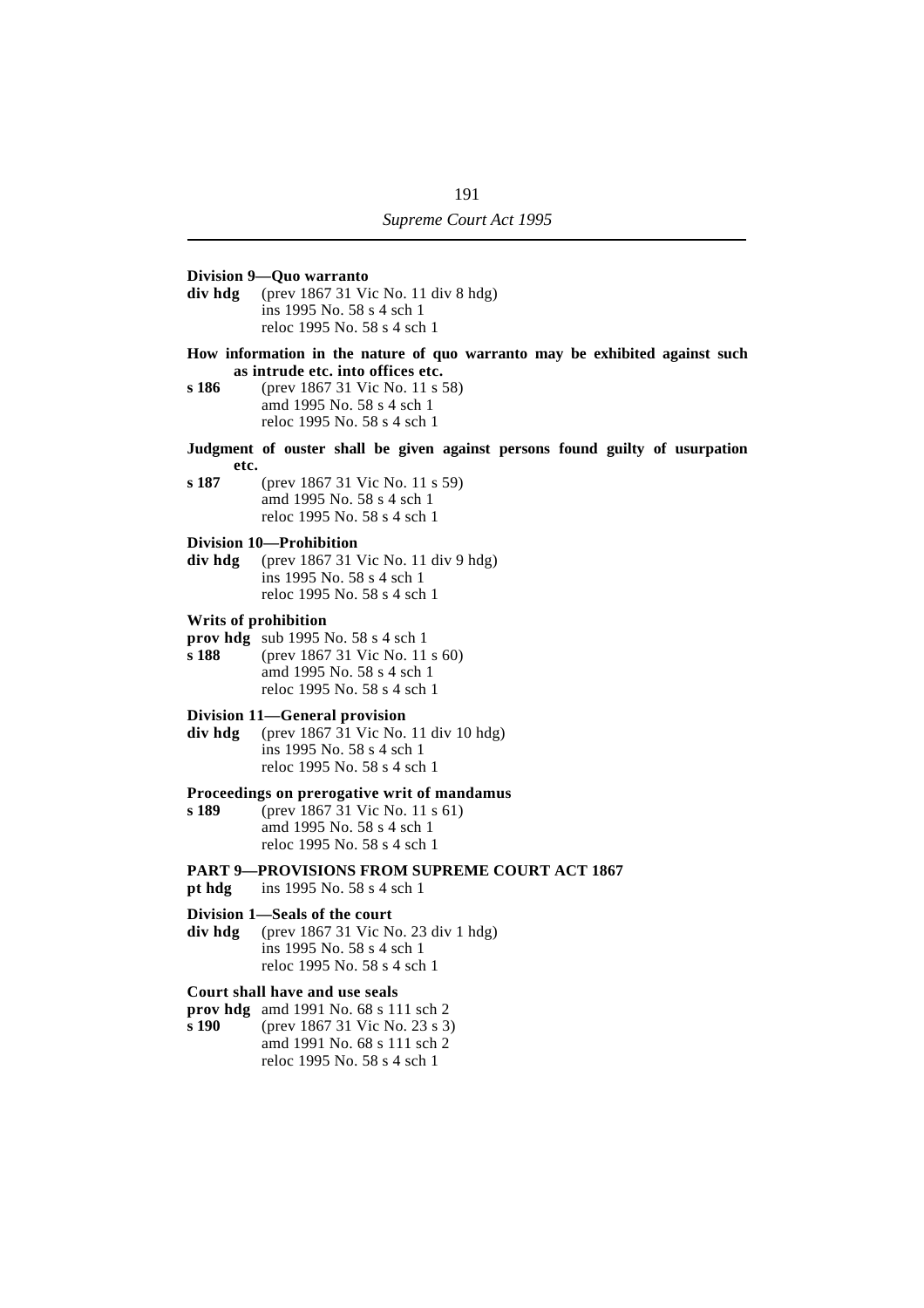**Judge's stamp s 191** (prev 1867 31 Vic No. 23 s 4) reloc 1995 No. 58 s 4 sch 1 **Orders to be sealed<br>s 192** (prev 186) **s 192** (prev 1867 31 Vic No. 23 s 5) reloc 1995 No. 58 s 4 sch 1 **Judge's chamber seal s 193** (prev 1867 31 Vic No. 23 s 6) reloc 1995 No. 58 s 4 sch 1 **Authority to be filed s 194** (prev 1867 31 Vic No. 23 s 7) reloc 1995 No. 58 s 4 sch 1 **Division 2—The judges of the Supreme Court div hdg** (prev 1867 31 Vic No. 23 div 2 hdg) ins 1995 No. 58 s 4 sch 1 reloc 1995 No. 58 s 4 sch 1 **Commission of judges s 195** (prev 1867 31 Vic No. 23 s 9) amd 1995 No. 58 s 4 sch 1 reloc 1995 No. 58 s 4 sch 1 **Judges' salaries s 196** (prev 1867 31 Vic No. 23 s 10) reloc 1995 No. 58 s 4 sch 1 **Division 3—Constitution of the court div hdg** (prev 1867 31 Vic No. 23 div 3 hdg) ins 1995 No. 58 s 4 sch 1 reloc 1995 No. 58 s 4 sch 1 **Power of judges in vacation s 197** (prev 1867 31 Vic No. 23 s 15) reloc 1995 No. 58 s 4 sch 1 **Proceedings to be dated and how tested<br>s 198** (prev 1867 31 Vic No. 23 s 17) **s 198** (prev 1867 31 Vic No. 23 s 17) amd 1991 No. 68 s 111 sch 2 reloc 1995 No. 58 s 4 sch 1 **Division 4—Common law and general jurisdiction div hdg** (prev 1867 31 Vic No. 23 div 4 hdg) ins 1995 No. 58 s 4 sch 1 reloc 1995 No. 58 s 4 sch 1 **Laws of England to be applied in the administration of justice**

- 
- **s 199** (prev 1867 31 Vic No. 23 s 20) amd 1995 No. 58 s 4 sch 1 reloc 1995 No. 58 s 4 sch 1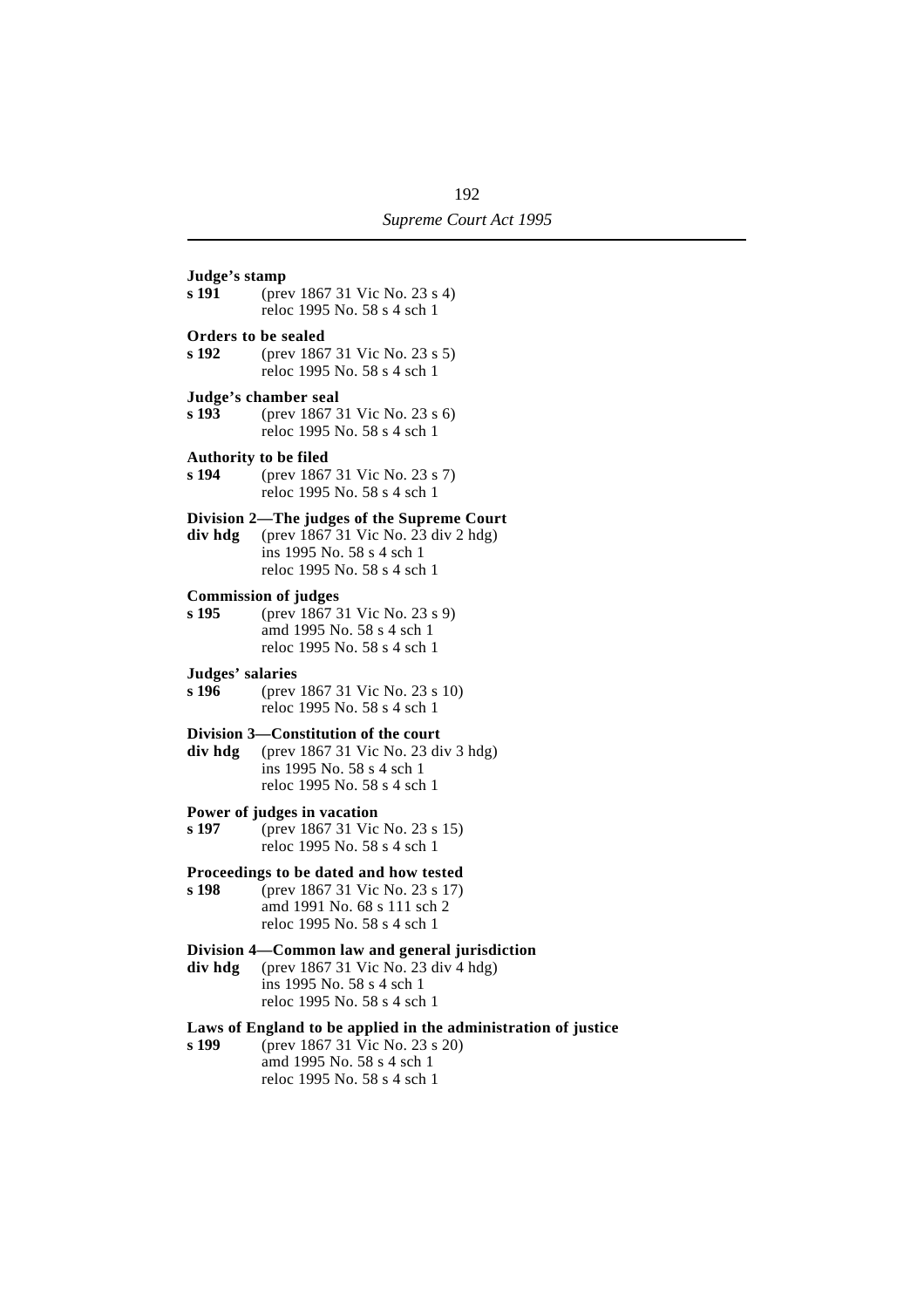| s 200                          | Common law and general jurisdiction of the court—jurisdiction at common law<br>(prev 1867 31 Vic No. 23 s 21)<br>reloc 1995 No. 58 s 4 sch 1                                                                                    |
|--------------------------------|---------------------------------------------------------------------------------------------------------------------------------------------------------------------------------------------------------------------------------|
| div hdg                        | Division 5—Equitable jurisdiction<br>(prev 1867 31 Vic No. 23 div 5 hdg)<br>ins 1995 No. 58 s 4 sch 1<br>reloc 1995 No. 58 s 4 sch 1                                                                                            |
| s 201                          | <b>Equitable jurisdiction</b><br>(prev 1867 31 Vic No. 23 s 22)<br>amd 1995 No. 58 s 4 sch 1<br>reloc 1995 No. 58 s 4 sch 1                                                                                                     |
| div hdg                        | Division 6-Criminal jurisdiction<br>(prev 1867 31 Vic No. 23 div 6 hdg)<br>ins 1995 No. 58 s 4 sch 1<br>reloc 1995 No. 58 s 4 sch 1                                                                                             |
| s202                           | Criminal jurisdiction<br>(prev 1867 31 Vic No. 23 s 24)<br>reloc 1995 No. 58 s 4 sch 1                                                                                                                                          |
| s 203                          | Proceeding by information<br>(prev 1867 31 Vic No. 23 s 25)<br>amd 1995 No. 58 s 4 sch 1<br>reloc 1995 No. 58 s 4 sch 1                                                                                                         |
| Error<br>s204                  | (prev 1867 31 Vic No. 23 s 26)<br>reloc 1995 No. 58 s 4 sch 1                                                                                                                                                                   |
| s205                           | Attorney-General to issue warrant for discharge of prisoner against whom the<br><b>Attorney-General does not file information</b><br>(prev 1867 31 Vic No. 23 s 28)<br>amd 1995 No. 58 s 4 sch 1<br>reloc 1995 No. 58 s 4 sch 1 |
| div hdg                        | <b>Division 7—Circuit Courts</b><br>(prev 1867 31 Vic No. 23 div 7 hdg)<br>ins 1995 No. 58 s 4 sch 1<br>reloc 1995 No. 58 s 4 sch 1                                                                                             |
| <b>Circuit Courts</b><br>s 206 | (prev 1867 31 Vic No. 23 s 30)<br>amd 1995 No. 58 s 4 sch 1<br>reloc 1995 No. 58 s 4 sch 1                                                                                                                                      |
| s 207                          | <b>Opening Circuit Court</b><br>(prev 1867 31 Vic No. 23 s 31)<br>amd 1995 No. 58 s 4 sch 1                                                                                                                                     |

reloc 1995 No. 58 s 4 sch 1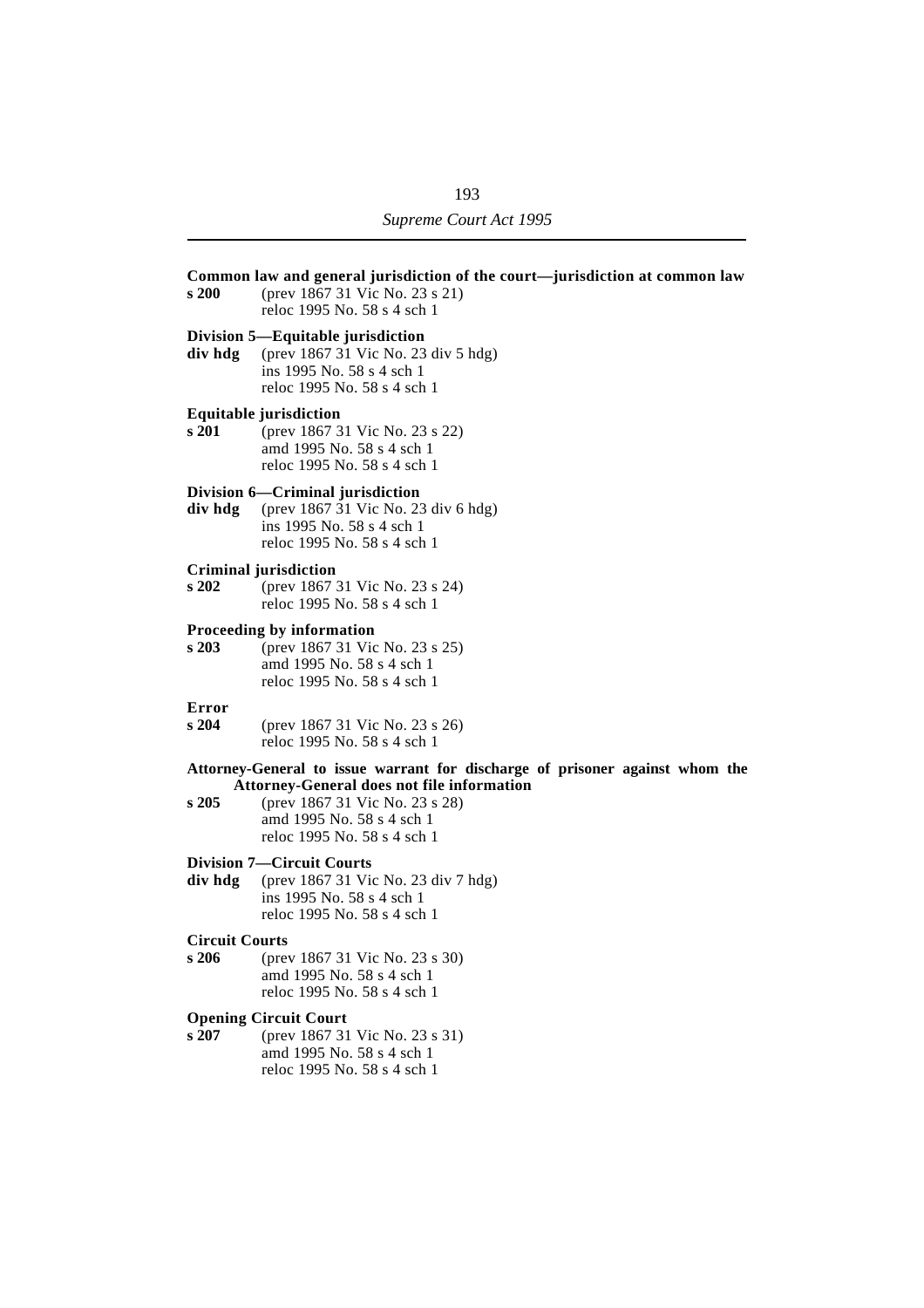# **Division 8—Special commissions div hdg** (prev 1867 31 Vic No. 23 div 8 hdg) ins 1995 No. 58 s 4 sch 1 reloc 1995 No. 58 s 4 sch 1 **Special commission may issue to 1 or more judges of District Courts enabling them to discharge duties of a judge of the Supreme Court at remote places s 208** (prev 1867 31 Vic No. 23 s 33) reloc 1995 No. 58 s 4 sch 1 **Division 9—Appearances div hdg** (prev 1867 31 Vic No. 23 div 9 hdg) ins 1995 No. 58 s 4 sch 1 reloc 1995 No. 58 s 4 sch 1 **Appearance to be in person or by barrister or solicitor or person allowed by the judge s 209** (prev 1867 31 Vic No. 23 s 38A) ins 1973 No. 50 s 2 reloc 1995 No. 58 s 4 sch 1 **Division 10—Officers of the court div hdg** (prev 1867 31 Vic No. 23 div 10 hdg) ins 1995 No. 58 s 4 sch 1 reloc 1995 No. 58 s 4 sch 1 **Officers of the court s 210** (prev 1867 31 Vic No. 23 s 39) amd 1991 No. 68 s 111 sch 2 reloc 1995 No. 58 s 4 sch 1 **Division 11—Masters div hdg** (prev 1867 31 Vic No. 23 div 11 hdg) ins 1995 No. 58 s 4 sch 1 reloc 1995 No. 58 s 4 sch 1 **Masters s 211** (prev 1867 31 Vic No. 23 s 39A) ins 1980 No. 57 s 4 amd 1985 No. 51 s 3; 1989 No. 57 s 3; 1991 No. 68 s 111 sch 2; 1992 No. 40 s 162; 1995 No. 58 s 4 sch 1 reloc 1995 No. 58 s 4 sch 1 **Division 12—The sheriff div hdg** (prev 1867 31 Vic No. 23 div 12 hdg) ins 1995 No. 58 s 4 sch 1 reloc 1995 No. 58 s 4 sch 1 **Sheriff prov hdg** sub 1995 No. 58 s 4 sch 1 **s 212** (prev 1867 31 Vic No. 23 s 43) amd 1875 39 Vic No. 3 s 1; 1995 No. 58 s 4 sch 1 reloc 1995 No. 58 s 4 sch 1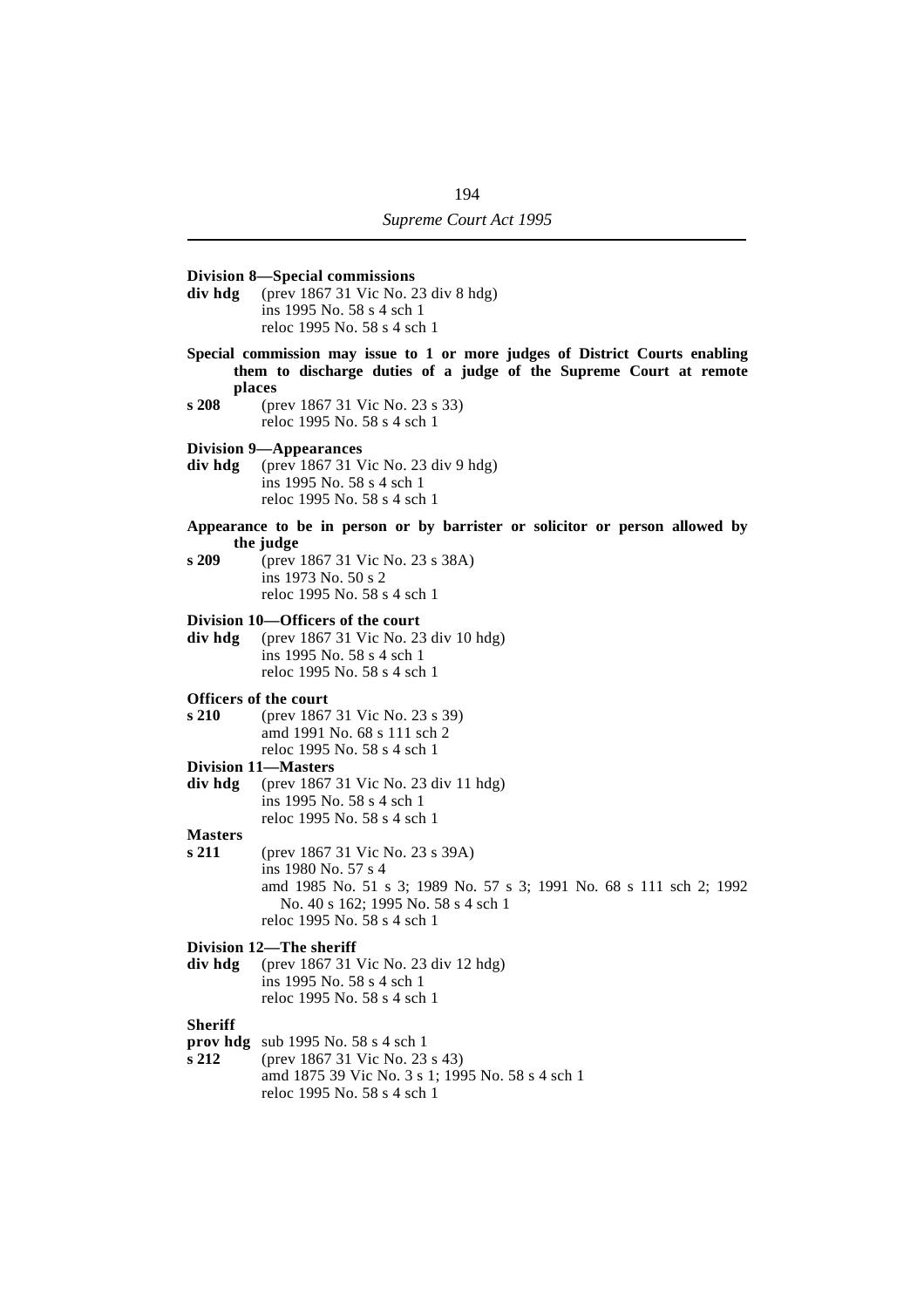# **Deputy sheriffs**

- **prov hdg** sub 1995 No. 58 s 4 sch 1
- **s 213** (prev 1867 31 Vic No. 23 s 3) amd 1995 No. 58 s 4 sch 1 reloc 1995 No. 58 s 4 sch 1

# **District sheriffs**

- **prov hdg** sub 1995 No. 58 s 4 sch 1
- **s 214** (prev 1867 31 Vic No. 23 s 45) amd 1995 No. 58 s 4 sch 1 reloc 1995 No. 58 s 4 sch 1

# **Sheriff's recognisances**

**s 215** (prev 1867 31 Vic No. 23 s 46) reloc 1995 No. 58 s 4 sch 1

# **Sheriff may sell property without taking out an auctioneer's licence**<br>s 216 (prev 1867 31 Vic No. 23 s 48)

**s 216** (prev 1867 31 Vic No. 23 s 48) reloc 1995 No. 58 s 4 sch 1

# **Sheriff may act as justice of peace**

**s 217** (prev 1867 31 Vic No. 23 s 49) reloc 1995 No. 58 s 4 sch 1

# **Deposit for expenses to be made with the sheriff**

**s 218** (prev 1867 31 Vic No. 23 s 51) reloc 1995 No. 58 s 4 sch 1

# **Division 13—Costs**

**div hdg** (prev 1867 31 Vic No. 23 div 13 hdg) ins 1995 No. 58 s 4 sch 1 reloc 1995 No. 58 s 4 sch 1

## **Fees of officers of court to be paid to Her Majesty**

**s 219** (prev 1867 31 Vic No. 23 s 54) reloc 1995 No. 58 s 4 sch 1

### **Commissioners of Supreme Court may receive fees**

**s 220** (prev 1867 31 Vic No. 23 s 57) reloc 1995 No. 58 s 4 sch 1

# **Power to award costs**

**s 221** (prev 1867 31 Vic No. 23 s 58) reloc 1995 No. 58 s 4 sch 1

# **Division 14—Effect of decrees, rules and orders**

**div hdg** (prev 1867 31 Vic No. 23 div 14 hdg) ins 1995 No. 58 s 4 sch 1 reloc 1995 No. 58 s 4 sch 1

# **Decrees rules and orders to have effect of judgments**

**s 222** (prev 1867 31 Vic No. 23 s 59) reloc 1995 No. 58 s 4 sch 1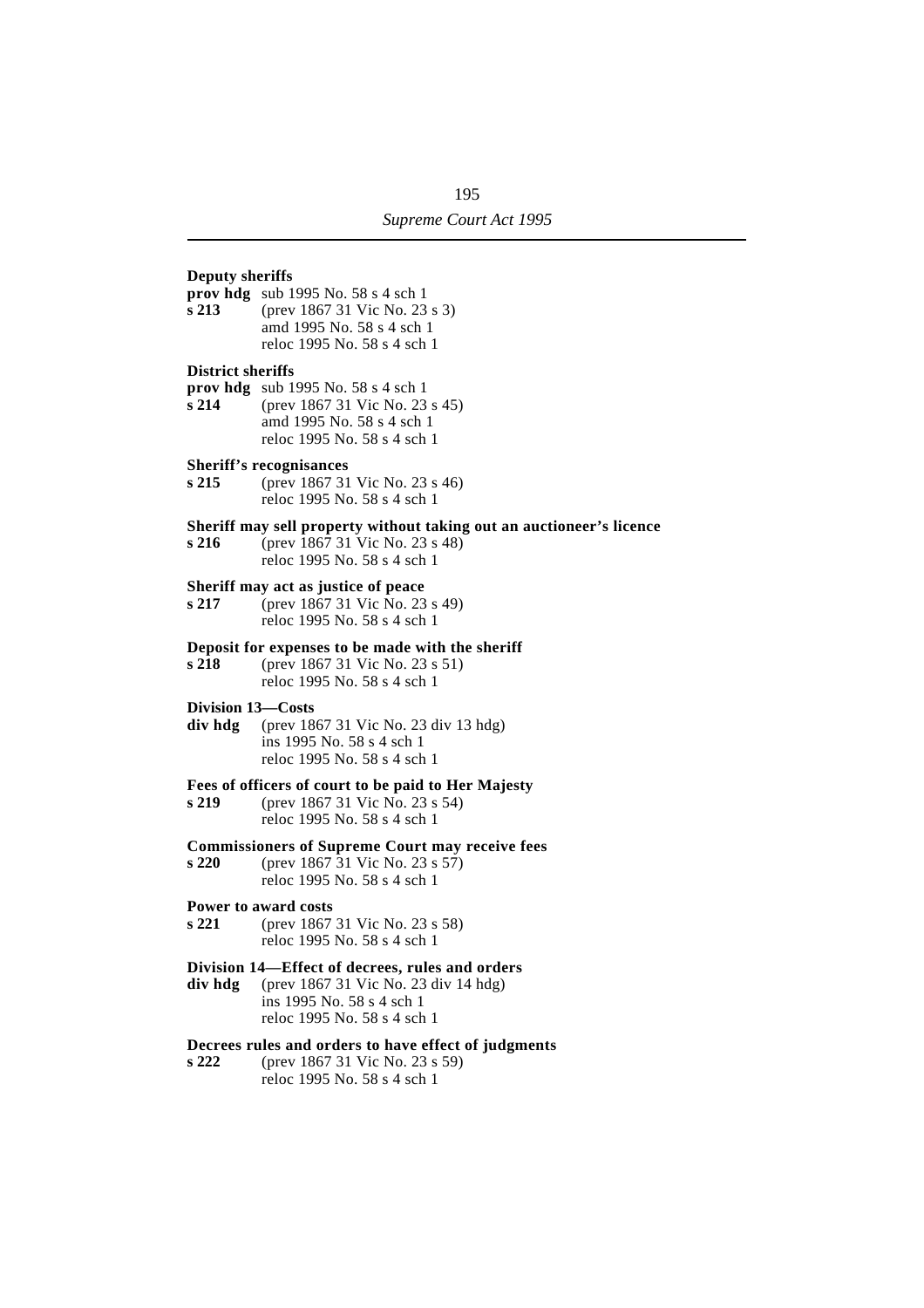# **Division 15—Change of venue div hdg** (prev 1867 31 Vic No. 23 div 15 hdg) ins 1995 No. 58 s 4 sch 1 reloc 1995 No. 58 s 4 sch 1 **Change of venue s 223** (prev 1867 31 Vic No. 23 s 60) reloc 1995 No. 58 s 4 sch 1 **Division 16—Questions of fact div hdg** (prev 1867 31 Vic No. 23 div 16 hdg) ins 1995 No. 58 s 4 sch 1 reloc 1995 No. 58 s 4 sch 1 **Power of court to direct trial of feigned issues s 224** (prev 1867 31 Vic No. 23 s 61) reloc 1995 No. 58 s 4 sch 1 **Feigned issues and new trials s 225** (prev 1867 31 Vic No. 23 s 62) reloc 1995 No. 58 s 4 sch 1 **PART 10—PROVISIONS FROM WRITS OF DEDIMUS ACT 1871 pt hdg** ins 1995 No. 58 s 4 sch 1 **Writs of dedimus potestatem and commissions for affidavits may be issued and executed outside the State s 226** (prev 1871 34 Vic No. 25 s 1) reloc 1995 No. 58 s 4 sch 1 **PART 11—PROVISIONS FROM SUPREME COURT ACT 1874 pt hdg** ins 1995 No. 58 s 4 sch 1 **Salaries to be charged on consolidated fund prov hdg** amd 1957 6 Eliz 2 No. 38 s 13 **s 227** (prev 1874 38 Vic No. 3 s 6) amd 1957 6 Eliz 2 No. 38 s 13 reloc 1995 No. 58 s 4 sch 1 **Supreme Court to be court of error s 228** (prev 1874 38 Vic No. 3 s 10) reloc 1995 No. 58 s 4 sch 1 **Power to amend defects or errors s 229** (prev 1874 38 Vic No. 3 s 11) reloc 1995 No. 58 s 4 sch 1 **New trials only where substantial wrong occasioned s 230** (prev 1874 38 Vic No. 3 s 13) reloc 1995 No. 58 s 4 sch 1 **PART 12—PROVISIONS FROM SHERIFF'S ACT 1875 pt hdg** ins 1995 No. 58 s 4 sch 1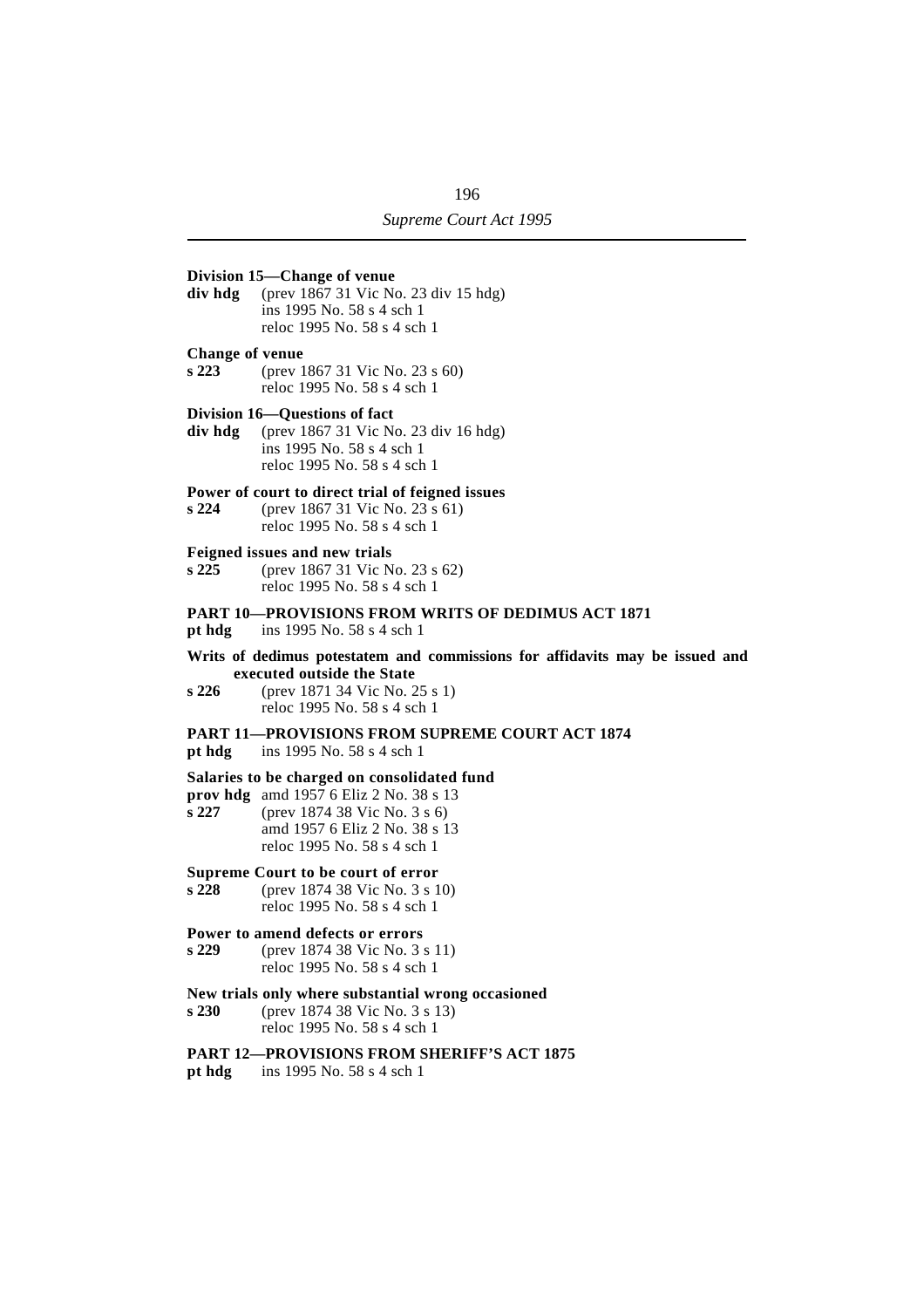# **Purpose of pt 12**

**s 231** (prev 1875 39 Vic No. 3 s 1) om 1908 8 Edw 7 No. 18 s 2 sch 1 pres s 231 ins 1995 No. 58 s 4 sch 1 reloc 1995 No. 58 s 4 sch 1

# **Governor may appoint high bailiffs or bailiffs when necessary**

**s 232** (prev 1875 39 Vic No. 3 s 2) reloc 1995 No. 58 s 4 sch 1

## **Officers so appointed to be deemed sheriff's officers**

- **s 233** (prev 1875 39 Vic No. 3 s 3) amd 1995 No. 58 s 4 sch 1 reloc 1995 No. 58 s 4 sch 1
- **Persons aggrieved by acts of officers may sue the sheriff by that name and not personally—mode of payment of damages recovered**
- **s 234** (prev 1875 39 Vic No. 3 s 4) reloc 1995 No. 58 s 4 sch 1

### **Power to appoint person to execute process where sheriff ought not to execute**

**s 235** (prev 1875 39 Vic No. 3 s 5) reloc 1995 No. 58 s 4 sch 1

# **Power to appoint special bailiff**<br>**s** 236 (prev 1875 39 Vic No.

**s 236** (prev 1875 39 Vic No. 3 s 6) reloc 1995 No. 58 s 4 sch 1

# **Action of debt not to lie on escape of debtor**

**s 237** (prev 1875 39 Vic No. 3 s 7) amd 1995 No. 58 s 4 sch 1 reloc 1995 No. 58 s 4 sch 1

# **Duties and status of Northern sheriff defined**

**s 238** (prev 1875 39 Vic No. 3 s 8) amd 1995 No. 58 s 4 sch 1 reloc 1995 No. 58 s 4 sch 1

# **Sheriff and officers personally accountable for their own acts or defaults**

**s 239** (prev 1875 39 Vic No. 3 s 9) reloc 1995 No. 58 s 4 sch 1

### **PART 13—PROVISIONS FROM JUDICATURE ACT 1876**

**pt hdg** ins 1995 No. 58 s 4 sch 1

#### **Purpose of pt 13**

**s 240** (prev 1876 40 No. 6 s 1A) ins 1995 No. 58 s 4 sch 1 reloc 1995 No. 58 s 4 sch 1

# **Definitions for pt 13**

- **prov hdg** sub 1995 No. 58 s 4 sch 1
- **s 241** (prev 1876 40 Vic No. 6 s 1) amd 1995 No. 58 s 4 sch 1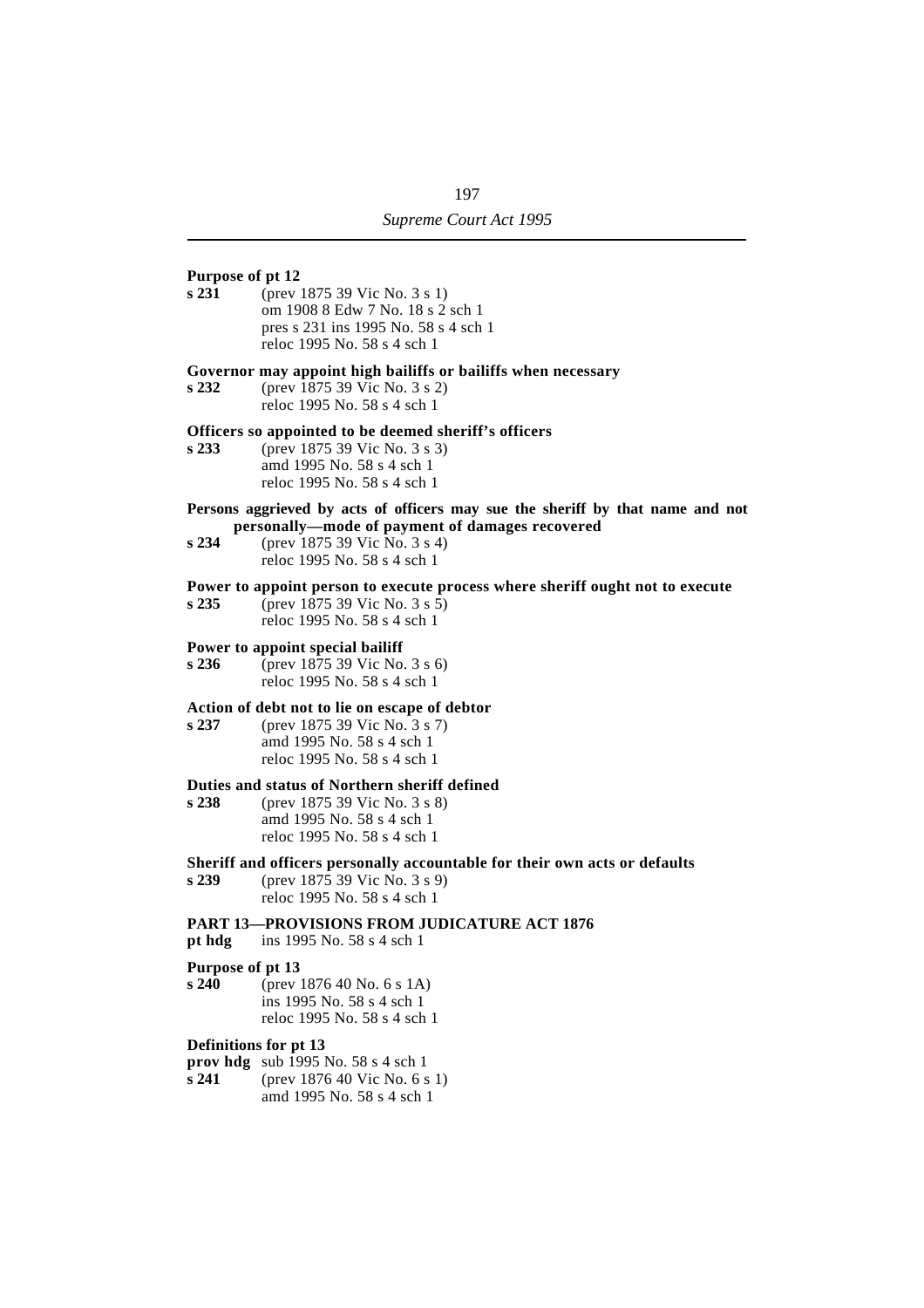|       | def "existing" amd 1995 No. 58 s 4 sch 1<br>reloc 1995 No. 58 s 4 sch 1                                                                                              |  |
|-------|----------------------------------------------------------------------------------------------------------------------------------------------------------------------|--|
| s 242 | Rules of law to apply to all courts<br>(prev 1876 40 Vic No. 6 s 2)<br>amd 1995 No. 58 s 4 sch 1<br>reloc 1995 No. 58 s 4 sch 1                                      |  |
|       | Provision for saving of existing procedure of courts when not inconsistent with<br>this Act or rules of court                                                        |  |
| s 243 | (prev 1876 40 Vic No. 6 s 3)<br>amd 1995 No. 58 s 4 sch 1<br>reloc 1995 No. 58 s 4 sch 1                                                                             |  |
|       | Law and equity to be administered in all suits by Supreme Court                                                                                                      |  |
| s244  | (prev 1876 40 Vic No. 6 s 4)<br>amd 1995 No. 58 s 4 sch 1<br>reloc 1995 No. 58 s 4 sch 1                                                                             |  |
|       | Estates of persons deceased to be administered as in insolvency                                                                                                      |  |
| s245  | (prev 1876 40 Vic No. 6 s $5(1)$ –(7))<br>amd 1903 3 Edw 7 No. 10 s 10 sch 3; 1974 No. 76 s 3(2) sch 6 pt 3; 1995<br>No. 58 s 4 sch 1<br>reloc 1995 No. 58 s 4 sch 1 |  |
|       | Writs of mandamus and injunction may be granted and receivers appointed in                                                                                           |  |
| s 246 | all cases when just or convenient<br>(prev 1876 40 Vic No. 6 s 5A)<br>s 5(8) renum as s 5A 1995 No. 58 s 4 sch 1<br>reloc 1995 No. 58 s 4 sch 1                      |  |
|       | In cases of collision rules of admiralty to prevail                                                                                                                  |  |
| s 247 | (prev 1876 40 Vic No. 6 s 5B)<br>s 5(9) renum as s 5B 1995 No. 58 s 4 sch 1<br>reloc 1995 No. 58 s 4 sch 1                                                           |  |
|       | In questions relating to infants rules of equity to prevail                                                                                                          |  |
| s 248 | (prev 1876 40 Vic No. 6 s 5C)<br>s 5(10) renum as s 5C 1995 No. 58 s 4 sch 1<br>reloc 1995 No. 58 s 4 sch 1                                                          |  |
|       | Rules of equity to prevail where any conflict between them and rules of law                                                                                          |  |
| s 249 | (prev 1876 40 Vic No. 6 s 5D)<br>s 5(11) renum as s 5D 1995 No. 58 s 4 sch 1<br>reloc 1995 No. 58 s 4 sch 1                                                          |  |
| s 250 | Powers of 1 or more judges<br>(prev 1876 40 Vic No. 6 s 6)                                                                                                           |  |
|       | $100537 - 50 - 1 - 1$                                                                                                                                                |  |

amd 1991 No. 68 s 111 sch 2; 1995 No. 58 s 4 sch 1 reloc 1995 No. 58 s 4 sch 1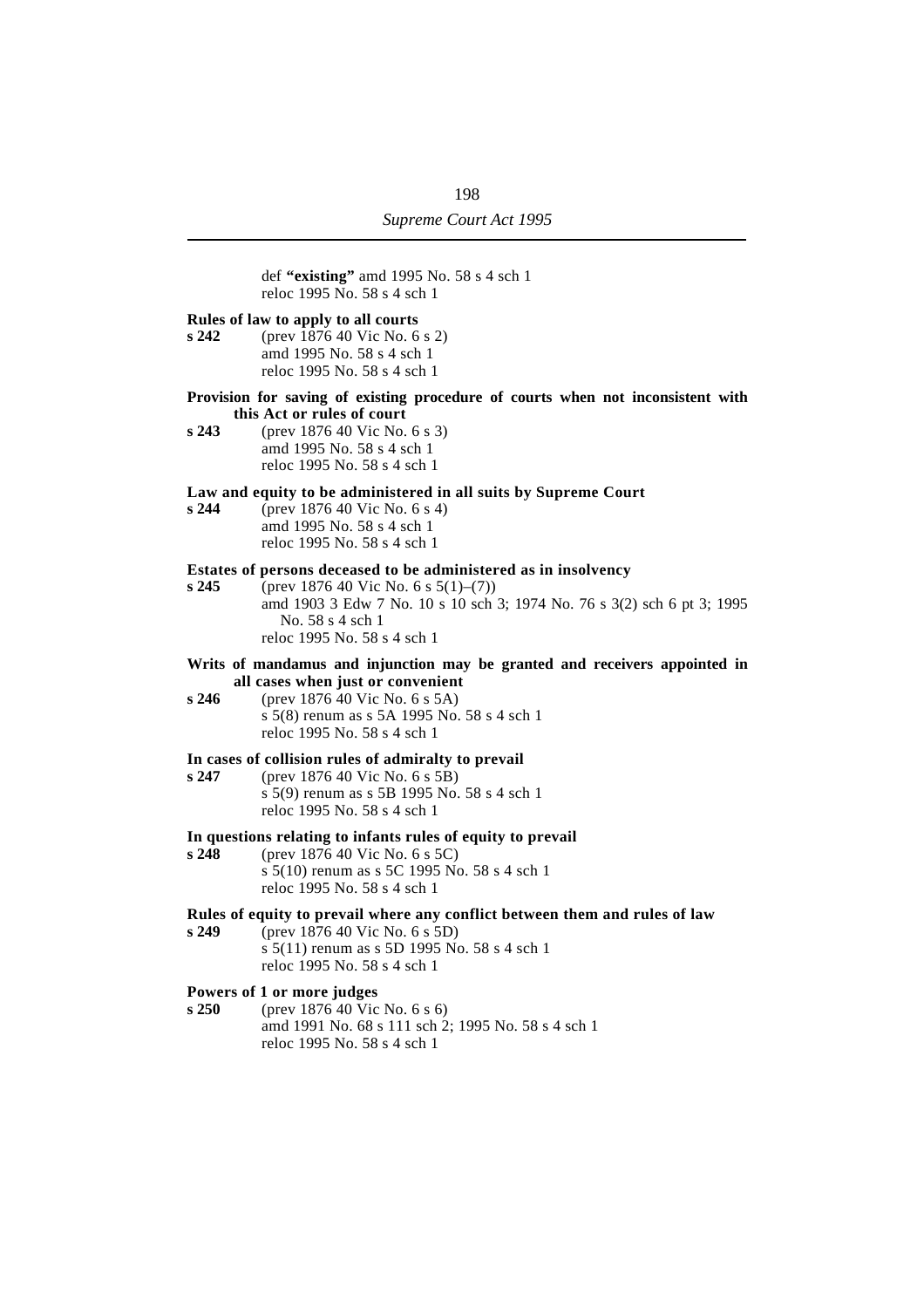| s251             | Cases and points may be reserved for or directed to be argued before the<br><b>Court of Appeal</b><br>prov hdg amd 1991 No. $68 s 111 sch 2$<br>(prev 1876 40 Vic No. 6 s 7)<br>amd 1991 No. 68 s 111 sch 2<br>reloc 1995 No. 58 s 4 sch 1 |
|------------------|--------------------------------------------------------------------------------------------------------------------------------------------------------------------------------------------------------------------------------------------|
| s252             | Motions for new trials to be heard by Court of Appeal<br>prov hdg amd 1991 No. 68 s 111 sch 2<br>(prev 1876 40 Vic No. 6 s 8)<br>amd 1991 No. 68 s 111 sch 2<br>reloc 1995 No. 58 s 4 sch 1                                                |
| s <sub>253</sub> | What orders shall not be subject to appeal<br>(prev 1876 40 Vic No. 6 s 9)<br>reloc 1995 No. 58 s 4 sch 1                                                                                                                                  |
| s254             | As to appeals from orders made by single judge<br>(prev 1876 40 Vic No. 6 s 10)<br>amd 1991 No. 68 s 111 sch 2<br>reloc 1995 No. 58 s 4 sch 1                                                                                              |
| s255             | Referees and assessors<br>(prev 1876 40 Vic No. 6 s 11)<br>reloc 1995 No. 58 s 4 sch 1                                                                                                                                                     |
| s256             | Power to direct trials before referees<br>(prev 1876 40 Vic No. 6 s 12)<br>reloc 1995 No. 58 s 4 sch 1                                                                                                                                     |
| s257             | Power of referees and effect of their finding<br>(prev 1876 40 Vic No. 6 s 13)<br>amd 1995 No. 58 s 4 sch 1<br>reloc 1995 No. 58 s 4 sch 1                                                                                                 |
| s <sub>258</sub> | Powers of court with respect to proceedings before referees<br>(prev 1876 40 Vic No. 6 s 14)<br>reloc 1995 No. 58 s 4 sch 1                                                                                                                |
| s <sub>259</sub> | Duty of judge and jury<br>(prev 1876 40 Vic No. 6 s 15)<br>reloc 1995 No. 58 s 4 sch 1                                                                                                                                                     |
| pt hdg           | <b>PART 14-PROVISIONS FROM SUPREME COURT ACT 1892</b><br>ins 1995 No. 58 s 4 sch 1                                                                                                                                                         |
| s 260            | <b>Motions for judgment</b><br>(prev 1892 55 Vic No. 37 s 9)<br>amd 1991 No. 68 s 111 sch 2<br>reloc 1995 No. 58 s 4 sch 1                                                                                                                 |
| s 261            | <b>Hearing of cases in chambers</b><br><b>prov hdg</b> sub 1995 No. 58 s 4 sch 1<br>(prev 1892 55 Vic No. 37 s 15)                                                                                                                         |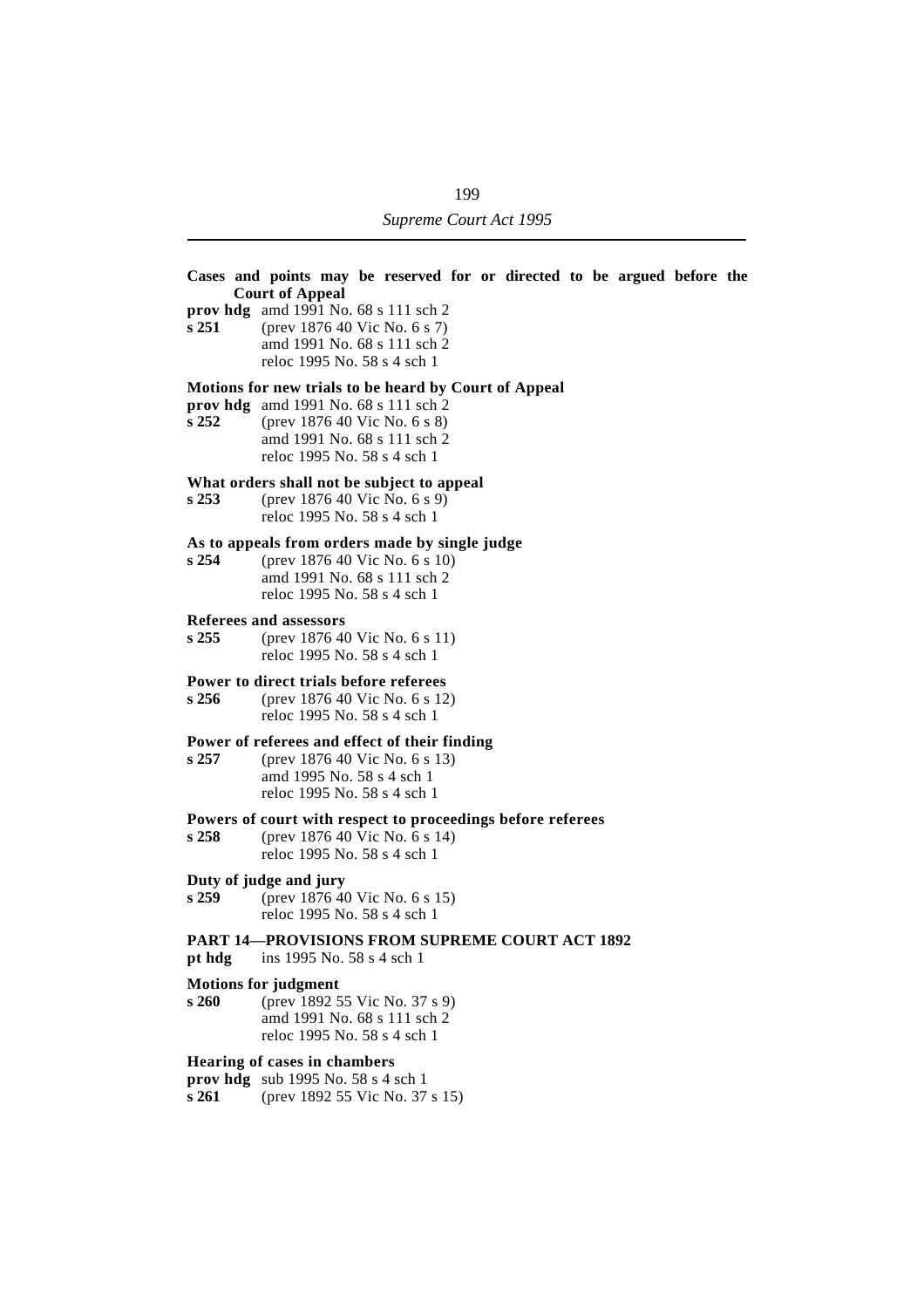amd 1995 No. 58 s 4 sch 1 reloc 1995 No. 58 s 4 sch 1

# **PART 15—PROVISIONS FROM SUPREME COURT ACT 1893**

**pt hdg** ins 1995 No. 58 s 4 sch 1

# **Definitions for pt 15**

**prov hdg** sub 1995 No. 58 s 4 sch 1

- **s 262** (prev 1893 57 Vic No. 17 s 2) amd 1995 No. 58 s 4 sch 1 def **"cause"** sub 1995 No. 58 s 4 sch 1 def **"matter"** sub 1995 No. 58 s 4 sch 1 def **"sheriff"** amd 1895 59 Vic No. 21 s 17 reloc 1995 No. 58 s 4 sch 1
- **When it is certified to the judges that there is no business at a Circuit Court a judge need not attend**
- **s 263** (prev 1893 57 Vic No. 17 s 5) amd 1895 59 Vic No. 21 s 17; 1995 No. 58 s 4 sch 1 reloc 1995 No. 58 s 4 sch 1

# **Jurors to be warned not to attend**

**s 264** (prev 1893 57 Vic No. 17 s 6) reloc 1995 No. 58 s 4 sch 1

#### **Discharge of jurors**

**s 265** (prev 1893 57 Vic No. 17 s 7) reloc 1995 No. 58 s 4 sch 1

# **PART 16—PROVISIONS FROM SUPREME COURT ACT 1895**

**pt hdg** ins 1995 No. 58 s 4 sch 1

# **Definitions for pt 16**

- **prov hdg** sub 1995 No. 58 s 4 sch 1
- **s 266** (prev 1895 59 Vic No. 21 s 2) amd 1995 No. 58 s 4 sch 1 def **"the Central Court"** amd 1995 No. 58 s 4 sch 1 def **"the Northern Court"** amd 1995 No. 58 s 4 sch 1 reloc 1995 No. 58 s 4 sch 1

# **Sittings in central and northern district**

**s 267** (prev 1895 59 Vic No. 21 s 4) amd 1995 No. 58 s 4 sch 1 reloc 1995 No. 58 s 4 sch 1

# **Jurisdiction etc. of judges sitting in Central and Northern Courts**

**s 268** (prev 1895 59 Vic No. 21 s 5) reloc 1995 No. 58 s 4 sch 1

# **Central and northern judges**

**s 269** (prev 1895 59 Vic No. 21 s 6) amd 1995 No. 58 s 4 sch 1 reloc 1995 No. 58 s 4 sch 1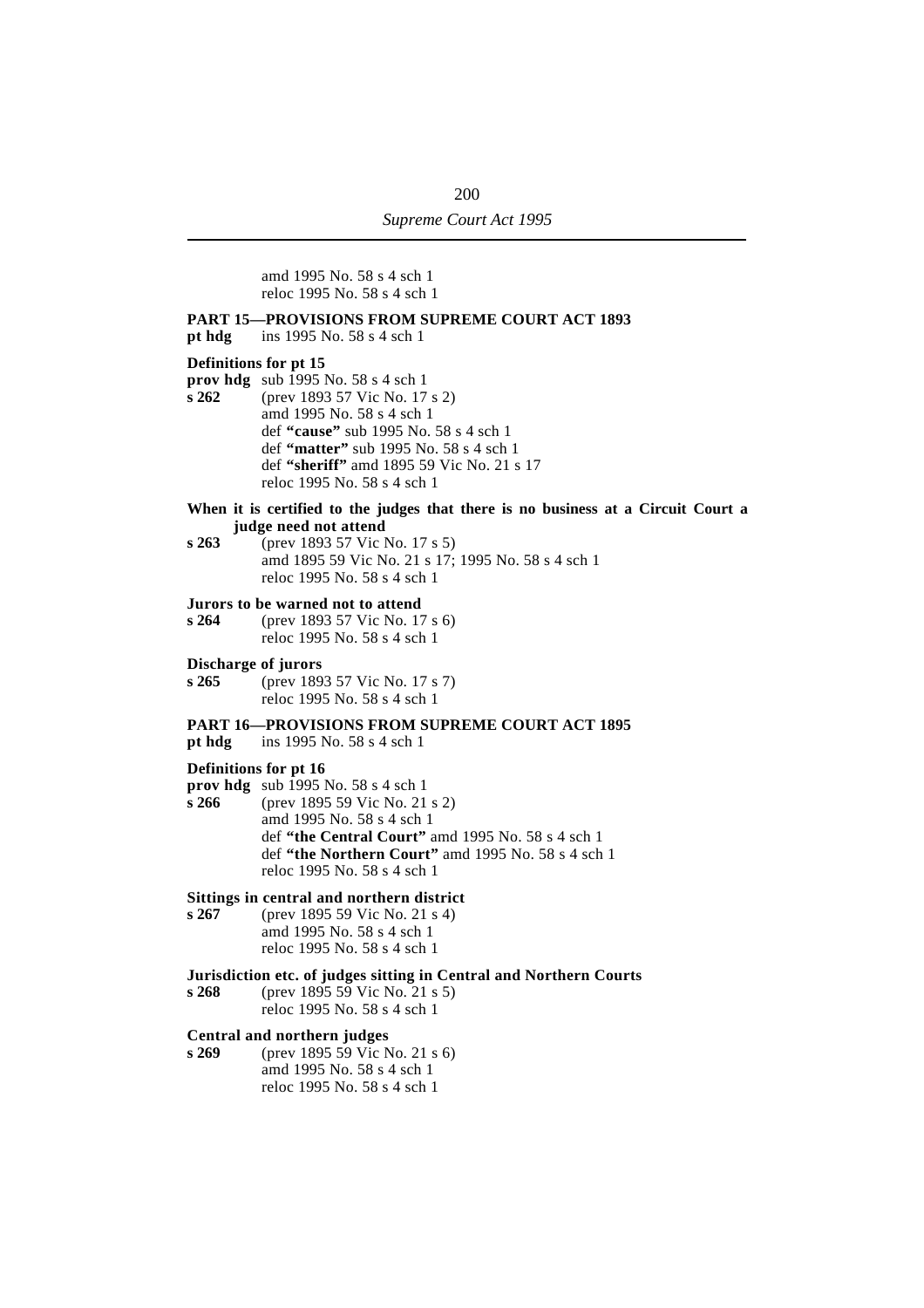# **Transfer of judge**

**s 270** (prev 1895 59 Vic No. 21 s 6A) s 6(3) renum as s 6A 1995 No. 58 s 4 sch 1 reloc 1995 No. 58 s 4 sch 1

# **Central judge and northern judge defined**

**s 271** (prev 1895 59 Vic No. 21 s 7) amd 1995 No. 58 s 4 sch 1 reloc 1995 No. 58 s 4 sch 1

# **General jurisdiction of central judge and northern judge**

**s 272** (prev 1895 59 Vic No. 21 s 8) amd 1995 No. 58 s 4 sch 1 reloc 1995 No. 58 s 4 sch 1

# **Officers may be appointed**<br>s 273 (prev 1895 59 Vice

**s 273** (prev 1895 59 Vic No. 21 s 9) amd 1899 63 Vic No. 5 s 4; 1995 No. 58 s 4 sch 1 reloc 1995 No. 58 s 4 sch 1

# **Causes may be transferred**

**s 274** (prev 1895 59 Vic No. 21 s 10) amd 1995 No. 58 s 4 sch 1 reloc 1995 No. 58 s 4 sch 1

# **Construction of Acts in which Brisbane is mentioned**

**s 275** (prev 1895 59 Vic No. 21 s 11) amd 1995 No. 58 s 4 sch 1 reloc 1995 No. 58 s 4 sch 1

# **Process where returnable**

**s 276** (prev 1895 59 Vic No. 21 s 12) reloc 1995 No. 58 s 4 sch 1

# **Performance of duties of registrar within central and northern districts**

- **prov hdg** sub 1995 No. 58 s 4 sch 1<br>**s 277** (prev 1895 59 Vic No. 21)
- **s 277** (prev 1895 59 Vic No. 21 s 17) amd 1903 3 Edw 7 No. 9 s 4 reloc 1995 No. 58 s 4 sch 1

# **PART 17—PROVISIONS FROM SUPREME COURT ACT 1899**

- **pt hdg** ins 1995 No. 58 s 4 sch 1
- **Jurisdiction of registrars in the absence of central or northern judge s 278** (prev 1899 63 Vic No. 5 s 2) reloc 1995 No. 58 s 4 sch 1

# **PART 18—PROVISIONS FROM COMMERCIAL CAUSES ACT 1910**

**pt hdg** ins 1995 No. 58 s 4 sch 1

# **Purposes of pt 18**

**s 279** (prev 1910 1 Geo 5 No. 23 s 1) sub 1995 No. 58 s 4 sch 1 reloc 1995 No. 58 s 4 sch 1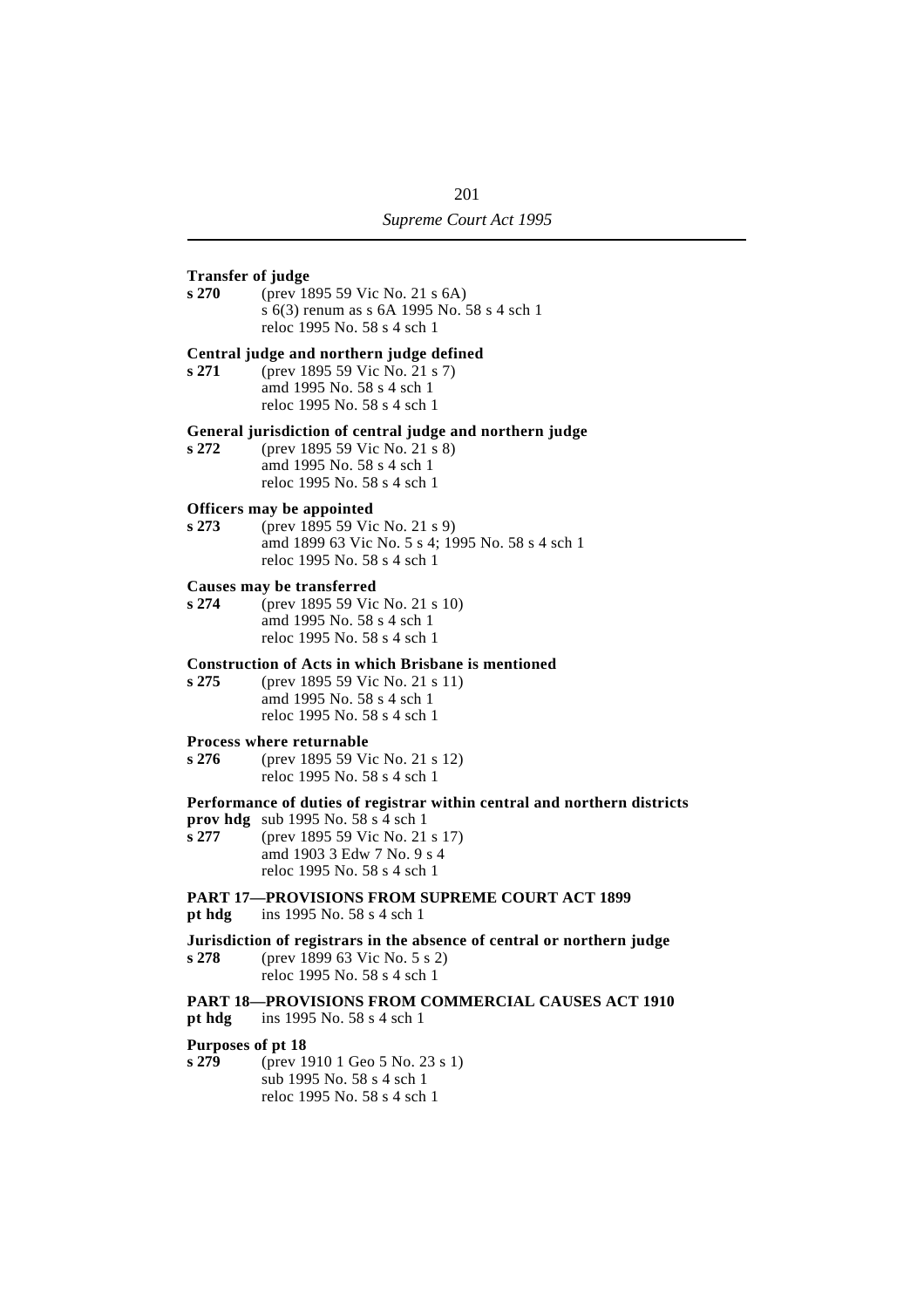# **Definitions for pt 18**

**prov hdg** sub 1995 No. 58 s 4 sch 1

**s 280** (prev 1910 1 Geo 5 No. 23 s 2) amd 1995 No. 58 s 4 sch 1 def **"commercial causes"** sub 1972 No. 15 s 2 reloc 1995 No. 58 s 4 sch 1

# **A list of commercial causes to be kept**

**s 281** (prev 1910 1 Geo 5 No. 23 s 3) amd 1995 No. 58 s 4 sch 1 reloc 1995 No. 58 s 4 sch 1

# **Either party may apply to have action placed on such list**<br> $s 282$  (prev 1910 1 Geo 5 No. 23  $s 4(1)$ –(2))

**s 282** (prev 1910 1 Geo 5 No. 23 s 4(1)–(2)) reloc 1995 No. 58 s 4 sch 1

# **Directions**

**s 283** (prev 1910 1 Geo 5 No. 23 s 4A) amd 1972 No. 15 s 3; 1991 No. 68 s 111 sch 2 s 4(4)–(5) renum as s 4A 1995 No. 58 s 4 sch 1 reloc 1995 No. 58 s 4 sch 1

# **Jury's verdict or judge's decision may be final**<br>s 284 (prev 1910 1 Geo 5 No. 23 s 5)

**s 284** (prev 1910 1 Geo 5 No. 23 s 5) reloc 1995 No. 58 s 4 sch 1

# **Commercial dispute concerning construction of document**

**s 285** (prev 1910 1 Geo 5 No. 23 s 6A) ins 1972 No. 15 s 4 reloc 1995 No. 58 s 4 sch 1

# **PART 19—PROVISIONS FROM SUPREME COURT ACT 1921**

**pt hdg** ins 1995 No. 58 s 4 sch 1

# **Interpretation**

**s 2** def **"This Act"** om 1994 No. 24 s 3(1) sch om 1995 No. 58 s 4 sch 1

#### **Abolition of District Courts**

**hdg (prec s 3)** impliedly om 1991 No. 68 s 111 sch 2

# **Repeal of District Courts Acts**

**s 3** amd 1958 7 Eliz 2 No. 66 s 4(1) om 1991 No. 68 s 111 sch 2

# **Judges**

**hdg (prec s 4)** om 1991 No. 68 s 111 sch 2

# **Commission to President of Court of Industrial Arbitration**

**s 4** amd 1925 16 Geo 5 No. 13 s 6 sch; 1931 22 Geo 5 No. 1 s 6(2)(ii); 1944 9 Geo 6 No. 3 s 2(2)(ii); 1946 10 Geo 6 No. 53 s 3; 1949 13 Geo 6 No. 42 s 3; 1952 1 Eliz 2 No. 30 s 3; 1955 4 Eliz 2 No. 35 s 5; 1961 10 Eliz 2 No. 4 s 3; 1975 No. 3 s 3; 1982 No. 49 s 3; 1983 No. 6 s 7 om 1991 No. 68 s 111 sch 2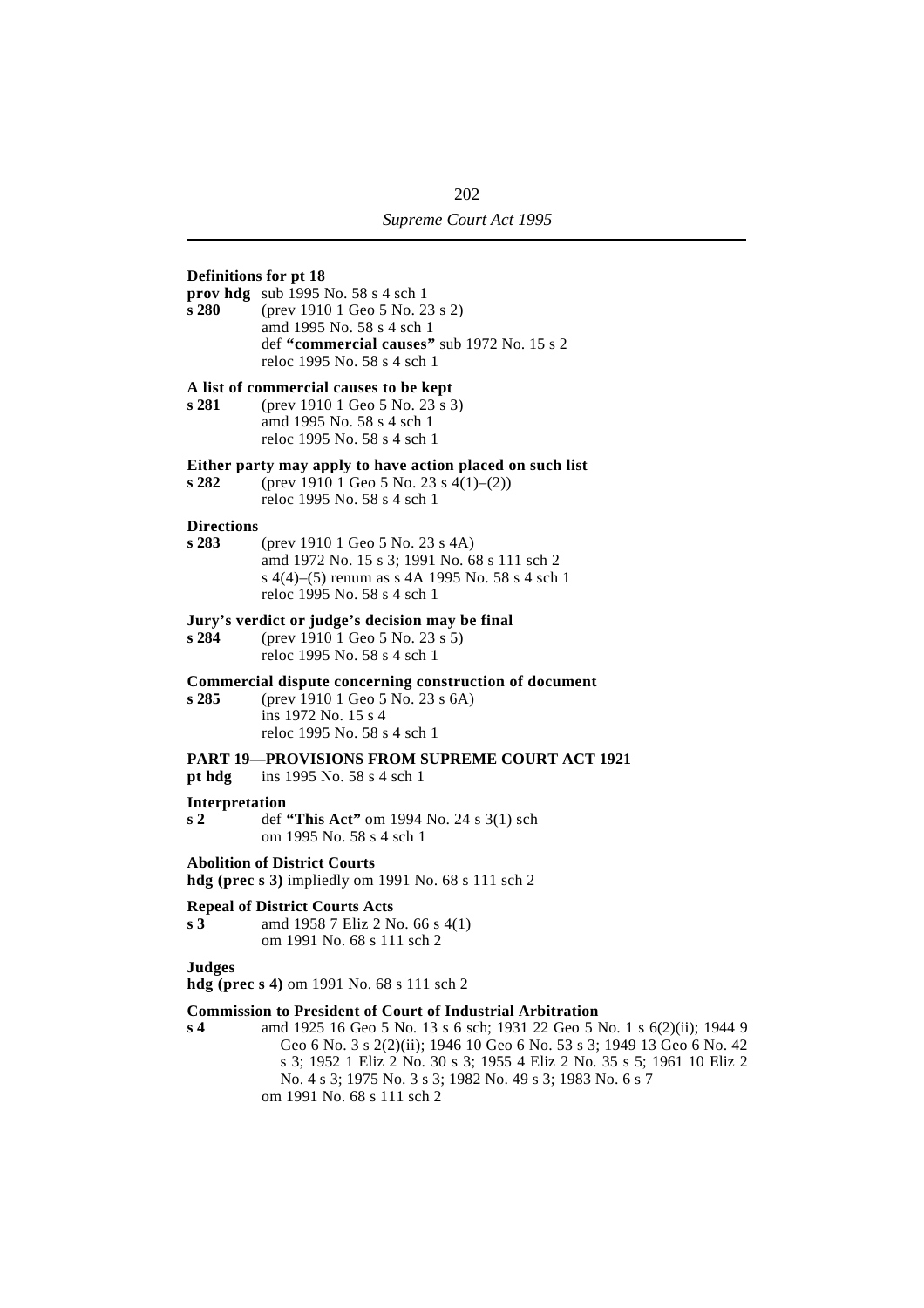| s 5                        | Constitution of Full Court, &c.<br>om 1991 No. 68 s 111 sch 2                                                                                                                                        |
|----------------------------|------------------------------------------------------------------------------------------------------------------------------------------------------------------------------------------------------|
| Districts etc.             | <b>hdg</b> (prec s 6) om 1995 No. 58 s 4 sch 1                                                                                                                                                       |
| div hdg                    | Division 1-Districts etc.<br>ins 1995 No. 58 s 4 sch 1                                                                                                                                               |
| s 286                      | Constitution of districts etc.<br>amd 1941 5 Geo 6 No. 11 s 2; 1992 No. 68 s 3 sch 1; 1995 No. 58 s 4<br>sch 1                                                                                       |
| s 287                      | <b>District sittings are Circuit Courts</b><br>amd 1963 No. 46 s 2; 1991 No. 68 s 111 sch 2; 1995 No. 58 s 4 sch 1                                                                                   |
|                            | Civil causes and matters<br><b>hdg</b> (prec s 8) om 1995 No. 58 s 4 sch 1                                                                                                                           |
| div hdg                    | Division 2—Civil causes and matters<br>ins 1995 No. 58 s 4 sch 1                                                                                                                                     |
| Civil jurisdiction<br>s288 | amd 1995 No. 58 s 4 sch 1                                                                                                                                                                            |
| s 289                      | <b>Removal to another registry</b><br>prev s 8(1)(a) renum as 8A 1995 No. 58 s 4 sch 1                                                                                                               |
| s 290                      | <b>Transmission of writ etc.</b><br>prev s 8(1)(b) renum as 8B 1995 No. 58 s 4 sch 1                                                                                                                 |
| s 291                      | Proceedings on removal<br>prev s $8(1)(c)$ renum as 8C 1995 No. 58 s 4 sch 1                                                                                                                         |
| s 292                      | Writs and appearance to be endorsed with statement of claim and defence<br>amd 1995 No. 58 s 4 sch 1<br>prev s 9(i) renum as s 9A 1995 No. 58 s 4 sch 1                                              |
| s 293                      | Summons for directions to be issued by registrar<br>amd 1995 No. 58 s 4 sch 1<br>prev s 9(ii) renum as s 9B 1995 No. 58 s 4 sch 1                                                                    |
| Counsel                    | <b>hdg</b> (prec s 10) om 1995 No. 58 s 4 sch 1                                                                                                                                                      |
| s 10                       | Admission of certain solicitors as barristers<br>reloc to Legal Practitioners Act 1995 pt 5 by 1995 No. 58 s 4 sch 1                                                                                 |
| s 10A                      | Admission of certain barristers as solicitors<br>ins 1938 2 Geo 6 No. 20 s 7<br>amd 1955 4 Eliz 2 No. 34 s 4; 1979 No. 18 s 2<br>reloc to Legal Practitioners Act 1995 pt 5 by 1995 No. 58 s 4 sch 1 |
| <b>Rules of court</b>      | <b>hdg (prec s 11)</b> om 1995 No. 58 s 4 sch 1                                                                                                                                                      |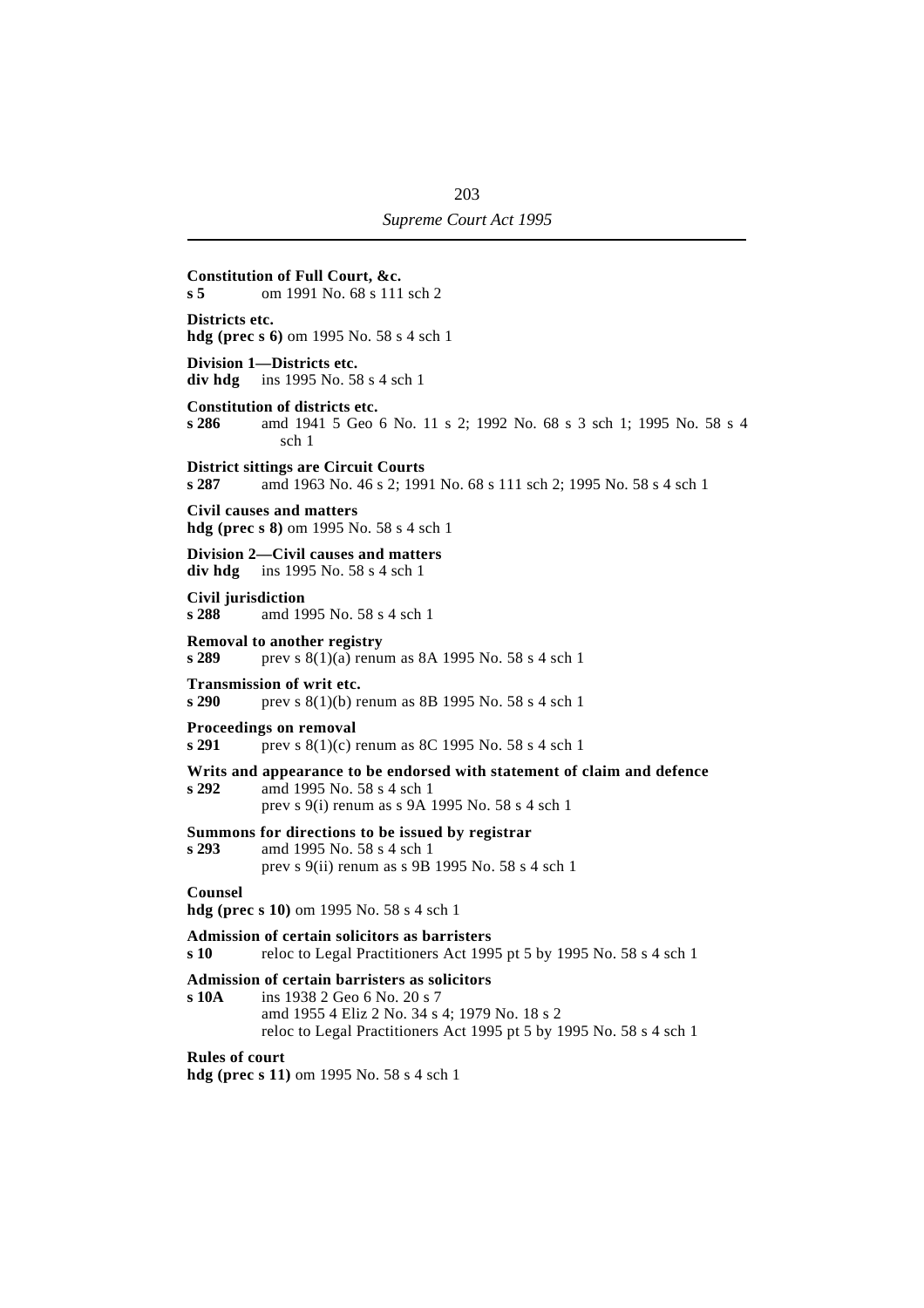| div hdg                           | Division 3-Rules of court<br>ins 1995 No. 58 s 4 sch 1                                                                              |
|-----------------------------------|-------------------------------------------------------------------------------------------------------------------------------------|
|                                   | exp 1 July 1996 (see s 295)                                                                                                         |
| <b>Rules of court</b><br>s294     | amd 1994 No. 24 s 3(1) sch; 1995 No. 58 s 4 sch 1<br>$\frac{\text{exp }1 \text{ July } 1996}{\text{ (see } 295)}$                   |
| <b>Expiry of division</b><br>s295 | ins 1995 No. 58 s 4 sch 1<br>exp 1 July 1996 (see s 295)                                                                            |
| s 12                              | <b>Consequential amendments</b><br>om R1 (see RA s 40)                                                                              |
|                                   | PART 20-PROVISIONS FROM SUPREME COURT ACTS AMENDMENT<br><b>ACT (NO. 2) 1958</b>                                                     |
| pt hdg                            | ins 1995 No. 58 s 4 sch 1                                                                                                           |
| <b>Saving</b><br>s296             | (prev 1958 7 Eliz 2 No. 13 s 3)<br>amd 1995 No. 58 s 4 sch 1<br>reloc 1995 No. 58 s 4 sch 1                                         |
| s 297                             | Hearing de novo when trial judge unable to continue<br>(prev 1958 7 Eliz 2 No. 13 s 5)<br>reloc 1995 No. 58 s 4 sch 1               |
| s 298                             | Proof of incapacity of judge<br>(prev 1958 7 Eliz 2 No. 13 s 6)<br>amd 1995 No. 58 s 4 sch 1<br>reloc 1995 No. 58 s 4 sch 1         |
| pt hdg                            | <b>PART 21-MISCELLANEOUS</b><br>ins 1995 No. 58 s 4 sch 1                                                                           |
| <b>Saving provisions</b><br>s 299 | amd 1994 No. 24 s 3(1) sch; 1995 No. 58 s 4 sch 1                                                                                   |
| s <sub>300</sub>                  | References to certain Acts and provisions<br>ins 1995 No. 58 s 4 sch 1                                                              |
| s <sub>15</sub>                   | Numbering and renumbering of Act<br>ins 1995 No. 58 s 4 sch 1<br>om R1 (see RA s $37$ )                                             |
|                                   | <b>SCHEDULE 1-CENTRAL DISTRICT</b><br>(prev 1895 59 Vic No. 21 sch 1)<br>sub 1900 64 Vic No. 2 s 2<br>reloc 1995 No. 58 s 4 sch 1   |
|                                   | <b>SCHEDULE 2-NORTHERN DISTRICT</b><br>(prev 1895 59 Vic No. 21 sch 2)<br>sub 1900 64 Vic No. 2 s 2)<br>reloc 1995 No. 58 s 4 sch 1 |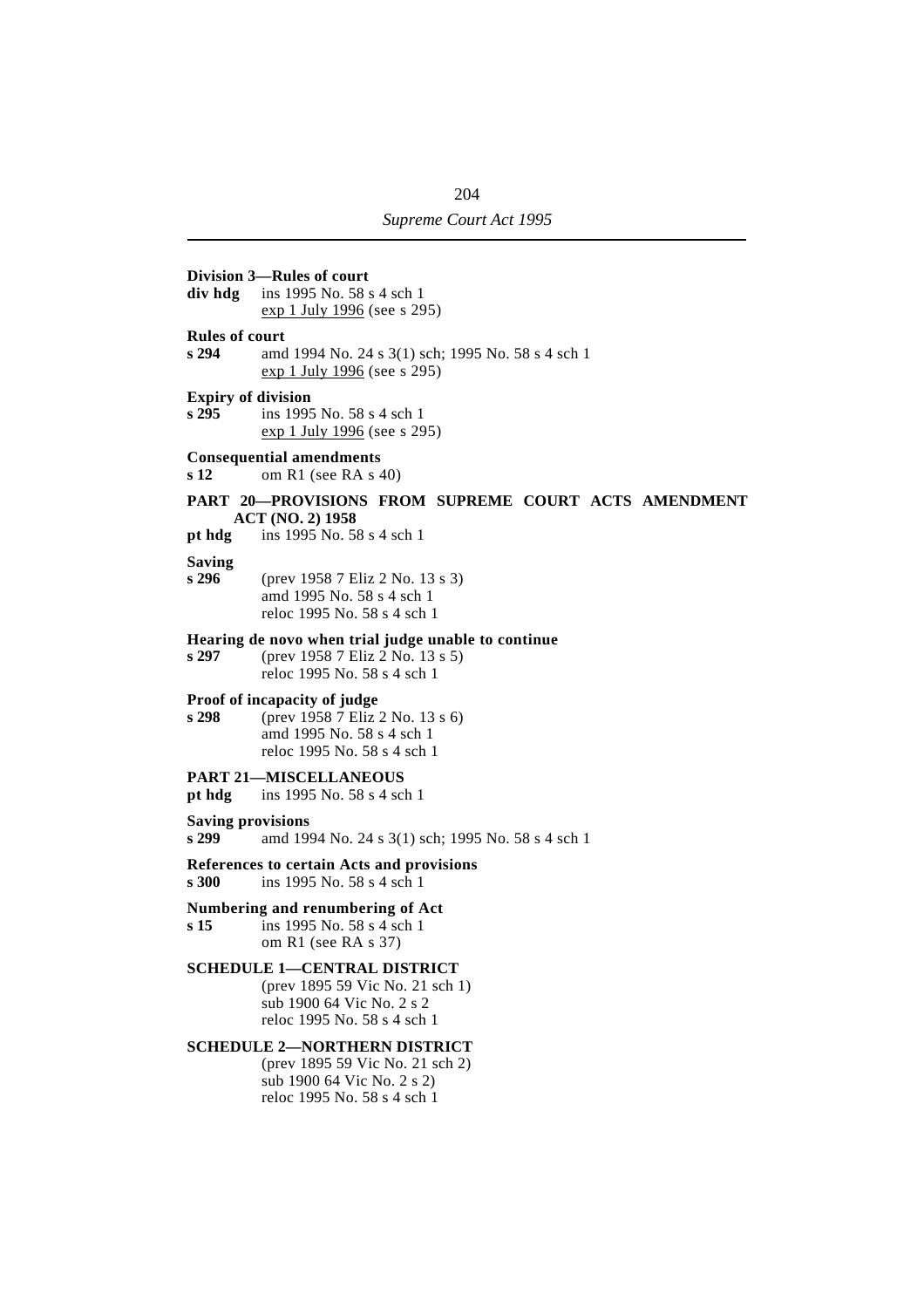# **´9 Table of changed names and titles**

# TABLE OF CHANGED NAMES AND TITLES under the Reprints Act 1992 ss 23 and 23A

| Old                              | <b>New</b>                           | Reference provision                                  |
|----------------------------------|--------------------------------------|------------------------------------------------------|
| admit to bail                    | grant bail                           | Bail Act 1980 s 6(2)                                 |
| chairman (of District<br>Courts) | chief judge (of District<br>Courts)  | District Courts Act 1967 s 110                       |
| colony                           | State                                | see Commonwealth<br>Constitution                     |
| consolidated revenue             | consolidated fund                    | Financial Administration and<br>Audit Act 1977 s 112 |
| consolidated revenue<br>fund     | consolidated fund                    | Financial Administration and<br>Audit Act 1977 s 112 |
| felony                           | crime                                | Criminal Code Act 1899 s $4(a)$                      |
| Petty Sessions district          | <b>Magistrates Court</b><br>district | see Justices Act 1886 s 268                          |
| police magistrate                | magistrate                           | Justices Act 1886 s 268(1)                           |

# **´10 Table of obsolete and redundant provisions**

TABLE OF OBSOLETE AND REDUNDANT PROVISIONS under the Reprints Act 1992 s 39

| Omitted provision                             | Provision making omitted<br>provision obsolete/redundant |
|-----------------------------------------------|----------------------------------------------------------|
| definitions to be read in context             | Acts Interpretation Act 1954<br>s <sub>32A</sub>         |
| reference to provisions of a law is inclusive | Acts Interpretation Act 1954<br>$\sqrt{35D}$             |
| references included in citation of law        | Acts Interpretation Act 1954<br>s 14H                    |
| references to a Territory                     | Acts Interpretation Act 1954<br>s 36 def "Territory"     |
| references to Queensland implied              | Acts Interpretation Act 1954<br>s 35                     |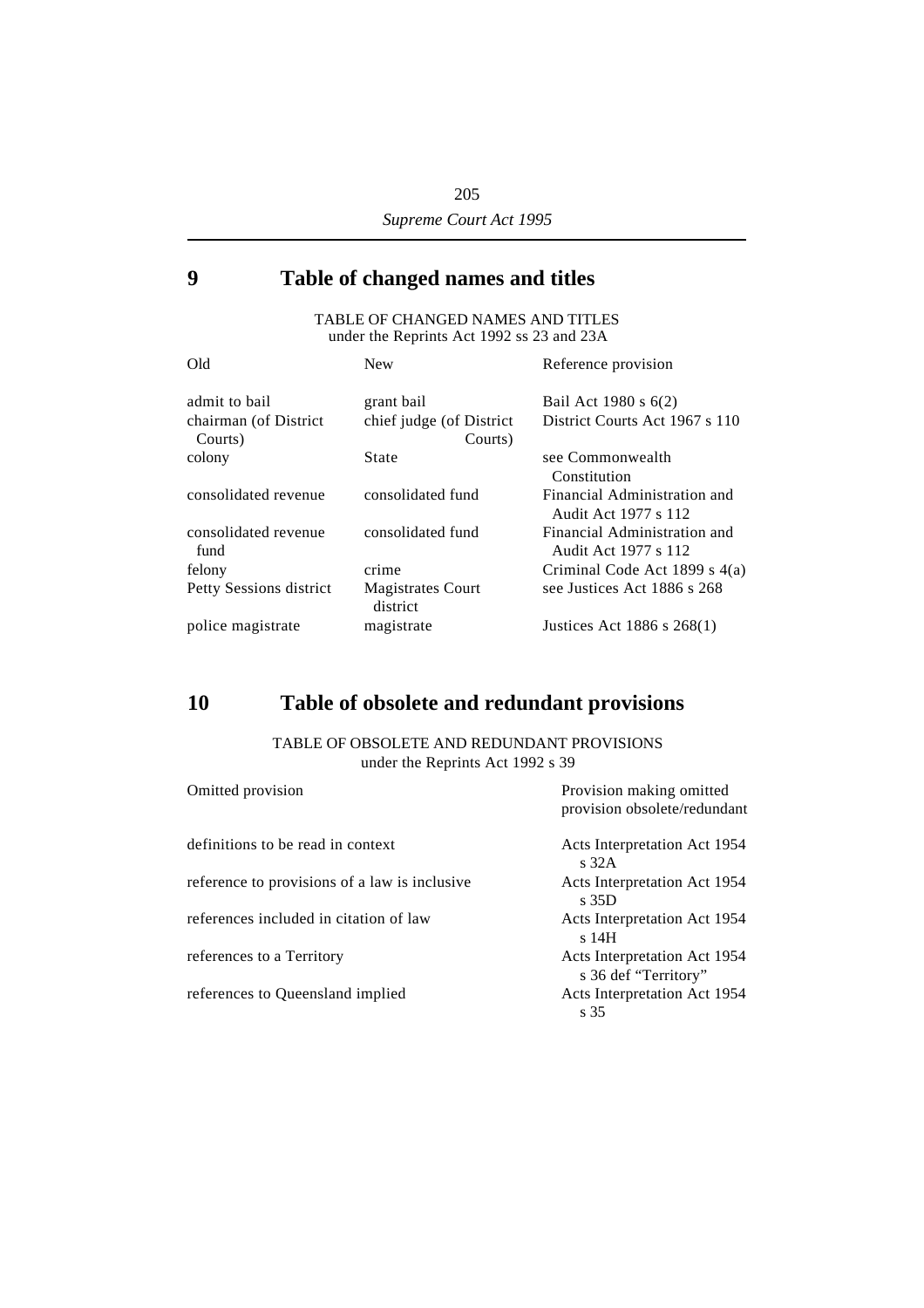# **´11 Table of corrected minor errors**

TABLE OF CORRECTED MINOR ERRORS under the Reprints Act 1992 s 44

| Provision | Description                   |
|-----------|-------------------------------|
| -86       | om 'was made' ins 'were made' |
| 216       | om 'license' ins 'licence'    |
| 288       | om 'Act' ins 'part'           |

# **´12 Table of renumbered provisions**

TABLE OF RENUMBERED PROVISIONS

under the Reprints Act 1992 s 43 as required by the Supreme Court Act 1995 s 15

| Previous                                                                              | Renumbered as |
|---------------------------------------------------------------------------------------|---------------|
| <b>PART 1-PRELIMINARY</b>                                                             |               |
|                                                                                       |               |
| <b>PART 2-PROVISIONS FROM SUPREME COURT</b><br><b>CONSTITUTION AMENDMENT ACT 1861</b> |               |
|                                                                                       |               |
|                                                                                       |               |
|                                                                                       |               |
|                                                                                       |               |
|                                                                                       |               |
|                                                                                       |               |
| <b>PART 3-PROVISIONS FROM COMMON LAW</b><br>PLEADING ACT 1867                         |               |
|                                                                                       |               |
|                                                                                       | 8             |
|                                                                                       |               |
|                                                                                       |               |
|                                                                                       |               |
|                                                                                       |               |
| <b>PART 4-PROVISIONS FROM COMMON LAW</b><br>PRACTICE ACT 1867                         |               |
| $\mathbf{1}$                                                                          | 12            |
|                                                                                       |               |
|                                                                                       |               |
|                                                                                       |               |
|                                                                                       |               |
|                                                                                       |               |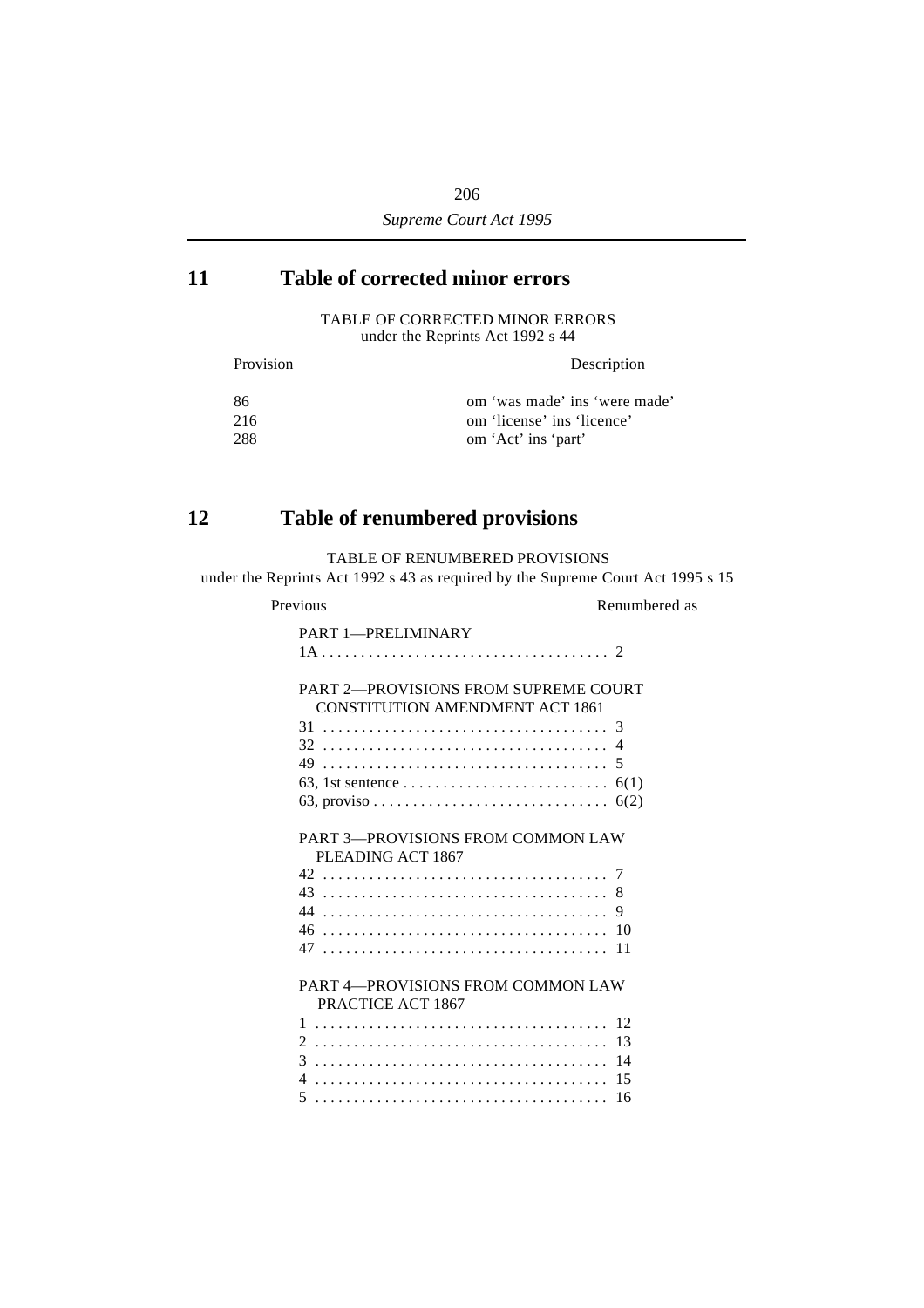| 12                                                                                                                                                                                                                                                                                                                   | 17 |
|----------------------------------------------------------------------------------------------------------------------------------------------------------------------------------------------------------------------------------------------------------------------------------------------------------------------|----|
| 13                                                                                                                                                                                                                                                                                                                   | 18 |
| 14                                                                                                                                                                                                                                                                                                                   | 19 |
| 15<br>$\ddot{\phantom{0}}$                                                                                                                                                                                                                                                                                           | 20 |
| $15A$<br>.<br>$\overline{a}$<br>$\overline{a}$<br>$\mathbb{R}^2$<br>$\overline{a}$                                                                                                                                                                                                                                   | 21 |
| $15B$<br>.<br>1.1.1.1.1<br>$\overline{a}$<br>$\overline{a}$<br>$\overline{a}$<br>$\ddot{\phantom{0}}$<br>$\ddot{\phantom{0}}$<br>$\overline{a}$                                                                                                                                                                      | 22 |
| $15C \ldots \ldots$<br>.<br>$\overline{a}$<br>$\overline{a}$<br>$\overline{a}$<br>$\overline{a}$<br>$\ddot{\phantom{0}}$<br>$\ddot{\phantom{0}}$<br>$\overline{a}$                                                                                                                                                   | 23 |
| 16<br>.<br>$\mathbb{R}^2$<br>.<br>$\overline{a}$<br>$\overline{a}$<br>$\overline{a}$<br>$\cdot$<br>$\overline{a}$                                                                                                                                                                                                    | 24 |
| 17<br>.<br>$\overline{a}$<br>$\ldots$<br>.<br>$\overline{a}$<br>$\overline{a}$<br>$\overline{a}$<br>$\cdot$<br>$\overline{a}$                                                                                                                                                                                        | 25 |
| 19<br>.<br>in L<br>.<br>$\overline{a}$<br>$\overline{a}$<br>$\overline{a}$<br>$\overline{a}$<br>$\cdot$<br>$\overline{a}$                                                                                                                                                                                            | 26 |
| 20<br>.<br>$\mathbf{1}$<br>.<br>$\overline{a}$<br>$\overline{a}$<br>$\overline{a}$<br>$\overline{a}$<br>$\overline{1}$ $\overline{1}$ $\overline{1}$ $\overline{1}$ $\overline{1}$<br>$\overline{a}$                                                                                                                 | 27 |
| 21<br>$\ldots$<br>.<br>$\overline{a}$<br>.<br>$\overline{a}$<br>$\overline{a}$<br>$\overline{a}$<br>$\ldots$<br>$\overline{a}$                                                                                                                                                                                       | 28 |
| 22<br>$\ldots$<br>.<br>$\overline{a}$                                                                                                                                                                                                                                                                                | 29 |
| .<br>$\overline{a}$<br>$\overline{a}$<br>$\overline{a}$<br>$\overline{1}$ $\overline{1}$ $\overline{1}$ $\overline{1}$ $\overline{1}$ $\overline{1}$<br>$\overline{a}$                                                                                                                                               | 30 |
| 23<br>.<br>$\ldots$<br>.<br>$\overline{a}$<br>$\overline{a}$<br>$\overline{a}$<br>$\overline{a}$<br>$\overline{1}$ $\overline{1}$ $\overline{1}$ $\overline{1}$ $\overline{1}$ $\overline{1}$                                                                                                                        |    |
| 24<br>.<br>$\ldots$<br>.<br>$\overline{a}$<br>$\overline{a}$<br>$\overline{a}$<br>$\overline{a}$<br>$\overline{1}$ $\overline{1}$ $\overline{1}$ $\overline{1}$ $\overline{1}$ $\overline{1}$                                                                                                                        | 31 |
| 25<br>.<br>$\mathbf{1}$<br>.<br>$\overline{a}$<br>$\overline{a}$<br>$\overline{a}$<br>$\overline{a}$<br>$\overline{1}$ $\overline{1}$ $\overline{1}$ $\overline{1}$ $\overline{1}$ $\overline{1}$                                                                                                                    | 32 |
| 26<br>.<br>in L<br>.<br>$\overline{a}$<br>$\overline{a}$<br>$\overline{a}$<br>$\overline{a}$<br>a a a a a                                                                                                                                                                                                            | 33 |
| 40<br>.<br>in L<br>.<br>$\overline{a}$<br>$\overline{a}$<br>$\overline{a}$<br>$\overline{a}$<br>a a a a a                                                                                                                                                                                                            | 34 |
| 41<br>$\ldots$<br>.<br>.<br>$\overline{a}$<br>$\overline{a}$<br>$\overline{a}$<br>$\overline{a}$<br>a a a a a                                                                                                                                                                                                        | 35 |
| 46<br>.<br>$\ldots$<br>.<br>$\overline{a}$<br>$\overline{a}$<br>$\overline{a}$<br>$\overline{a}$<br>$\overline{1}$ $\overline{1}$ $\overline{1}$ $\overline{1}$ $\overline{1}$                                                                                                                                       | 36 |
| 48<br>.<br>$\ldots$<br>.<br>$\overline{a}$<br>$\overline{a}$<br>$\overline{a}$<br>$\overline{a}$<br>a a a a a                                                                                                                                                                                                        | 37 |
| 49<br>.<br>in L<br>.<br>$\overline{a}$<br>$\overline{a}$<br>$\overline{a}$<br>$\overline{a}$<br>$\overline{1}$ $\overline{1}$ $\overline{1}$ $\overline{1}$ $\overline{1}$ $\overline{1}$                                                                                                                            | 38 |
| 50<br>$\mathbf{1}$<br>.<br>.<br>$\overline{a}$<br>$\overline{a}$<br>$\overline{a}$<br>$\overline{a}$<br>a a a a a                                                                                                                                                                                                    | 39 |
| 59<br>.<br>in L<br>.<br>$\overline{a}$<br>$\overline{a}$<br>$\overline{a}$<br>$\overline{a}$<br>$\overline{1}$ $\overline{1}$ $\overline{1}$ $\overline{1}$ $\overline{1}$ $\overline{1}$                                                                                                                            | 40 |
| 62<br>$\ldots$<br>.<br>.<br>$\overline{a}$<br>$\overline{a}$<br>$\overline{a}$<br>$\overline{a}$<br>$\overline{1}$ $\overline{1}$ $\overline{1}$ $\overline{1}$ $\overline{1}$ $\overline{1}$                                                                                                                        | 41 |
| 63<br>$\cdots$<br>.<br>$\overline{a}$<br>$\overline{a}$<br>$\overline{a}$<br>$\overline{a}$<br>$\overline{a}$<br>$\overline{a}$                                                                                                                                                                                      | 42 |
| 64<br>$\ddotsc$<br>$\ddotsc$<br>$\ddot{\phantom{a}}$<br>.<br>$\overline{a}$<br>$\overline{a}$<br>$\overline{a}$<br>$\overline{a}$                                                                                                                                                                                    | 43 |
| 66<br>$\ddot{\phantom{a}}$<br>$\ddotsc$<br>$\ddot{\phantom{a}}$<br>1.1.1.1.1<br>1.1.1.1.1<br>$\overline{\phantom{a}}$<br>$\overline{a}$<br>$\overline{a}$<br>$\overline{a}$<br>$\overline{a}$                                                                                                                        | 44 |
| 69<br>$\ddot{\phantom{a}}$<br>$\ddotsc$<br>1.1.1.1.1<br>1.1.1.1.1<br>$\overline{a}$<br>$\overline{a}$<br>$\ddot{\phantom{a}}$<br>$\overline{\phantom{a}}$<br>$\overline{a}$<br>$\overline{a}$                                                                                                                        | 45 |
| 70<br>$\ddot{\phantom{a}}$<br>$\ddotsc$<br>1.1.1.1.1<br>1.1.1.1<br>$\overline{a}$<br>$\ddot{\phantom{a}}$<br>$\overline{\phantom{a}}$<br>$\overline{a}$<br>$\overline{a}$                                                                                                                                            | 46 |
| 72<br>$\ddot{\phantom{a}}$<br>$\ddotsc$<br>1.1.1.1.1<br>1.1.1.1<br>$\overline{a}$<br>$\ddot{\phantom{a}}$<br>$\ddot{\phantom{a}}$<br>$\overline{a}$<br>$\overline{a}$                                                                                                                                                | 47 |
| 73<br>$\ddot{\phantom{a}}$<br>$\ddotsc$<br>.<br>1.1.1.1<br>$\overline{a}$<br>$\ddot{\phantom{a}}$<br>$\ddot{\phantom{a}}$<br>$\overline{a}$<br>$\overline{a}$                                                                                                                                                        | 48 |
| 74<br>$\ddot{\phantom{a}}$<br>$\ddotsc$<br>$\ddot{\phantom{a}}$<br>$\ldots$<br>$\ldots$ .<br>$\overline{a}$<br>$\ddot{\phantom{a}}$<br>$\ddot{\phantom{a}}$<br>$\ddot{\phantom{a}}$<br>$\overline{a}$<br>$\overline{a}$                                                                                              | 49 |
| 75<br>$\ddot{\phantom{a}}$<br>$\ddotsc$<br>$\ldots$<br>$\ldots$<br>$\overline{1}$<br>$\overline{a}$<br>$\ddot{\phantom{a}}$<br>$\overline{\phantom{a}}$<br>$\overline{a}$<br>$\overline{a}$<br>$\overline{a}$<br>$\overline{a}$                                                                                      | 50 |
| 78<br>$\overline{a}$<br>$\ddot{\phantom{a}}$<br>$\ddot{\phantom{a}}$<br>$\overline{a}$<br>$\overline{a}$<br>$\overline{a}$<br>$\overline{a}$<br>$\ddot{\phantom{a}}$<br>$\ddot{\phantom{0}}$<br>$\ddot{\phantom{a}}$<br>$\ldots$<br>$\ddot{\phantom{a}}$<br>$\ddot{\phantom{a}}$<br>$\overline{a}$<br>$\overline{a}$ | 51 |
| 79<br>$\overline{a}$<br>$\ddot{\phantom{a}}$<br>$\ddotsc$<br>$\ddots$<br>$\ddot{\phantom{a}}$<br>$\overline{a}$<br>$\overline{a}$<br>$\overline{a}$<br>$\overline{a}$<br>$\overline{a}$<br>$\overline{a}$<br>$\ddot{\phantom{a}}$<br>$\overline{a}$<br>$\overline{a}$<br>$\overline{a}$<br>$\overline{a}$            | 52 |
| 80<br>$\overline{a}$<br>$\overline{a}$<br>$\overline{a}$<br>$\overline{a}$<br>$\overline{a}$                                                                                                                                                                                                                         | 53 |
| $\ddot{\phantom{a}}$<br>$\ddot{\phantom{a}}$<br>$\overline{\phantom{a}}$<br>$\ddot{\phantom{a}}$<br>$\overline{\phantom{a}}$<br>$\ddot{\phantom{a}}$<br>$\overline{a}$<br>$\overline{a}$                                                                                                                             | 54 |
| 81<br>$\cdots$<br>1.1.1.1.1.1<br>$\overline{\phantom{a}}$<br>$\overline{a}$<br>$\overline{\phantom{a}}$<br>$\overline{a}$                                                                                                                                                                                            |    |
| 82                                                                                                                                                                                                                                                                                                                   | 55 |
| 83<br>$\ddot{\phantom{0}}$                                                                                                                                                                                                                                                                                           | 56 |
| 84                                                                                                                                                                                                                                                                                                                   | 57 |
| 85                                                                                                                                                                                                                                                                                                                   | 58 |
| 86<br>$\ddot{\phantom{0}}$                                                                                                                                                                                                                                                                                           | 59 |
| 87                                                                                                                                                                                                                                                                                                                   | 60 |
| 88                                                                                                                                                                                                                                                                                                                   | 61 |
| 89                                                                                                                                                                                                                                                                                                                   | 62 |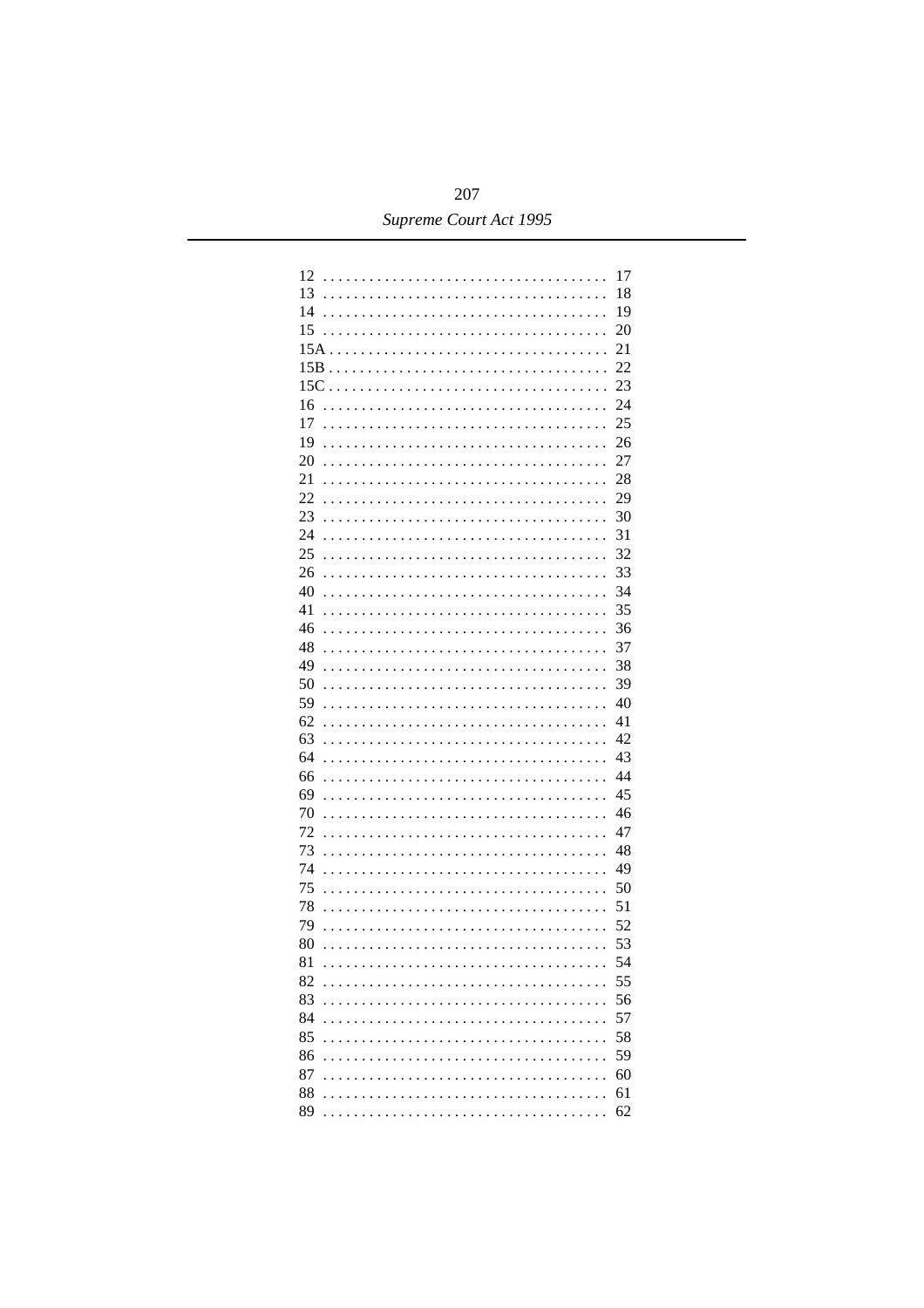| 90                                | 63  |
|-----------------------------------|-----|
| 93                                | 64  |
| 95                                |     |
|                                   |     |
| PART 5-PROVISIONS FROM COMMON LAW |     |
| PROCESS ACT 1867                  |     |
| 22                                | 66  |
| 23                                | 67  |
| 24                                | 68  |
| 27                                | 69  |
| 28                                | 70  |
| 29                                | 71  |
| 30                                | 72  |
| 31                                | 73  |
| 32                                | 74  |
| 33                                | 75  |
| 34                                | 76  |
| 35                                | 77  |
| 36                                | 78  |
| 37                                | 79  |
| 38                                | 80  |
| 39                                | 81  |
| 40                                | 82  |
| 41                                | 83  |
| 42                                | 84  |
| 43                                | 85  |
| 44                                | 86  |
| 45                                | 87  |
| 46                                | 88  |
| 47                                | 89  |
| 48                                | 90  |
| 49                                | 91  |
| 50                                | 92  |
| 51                                | 93  |
| 52                                | 94  |
| 53                                | 95  |
| 54                                | 96  |
| 55<br>.                           | 97  |
| 56                                | 98  |
| 57                                | 99  |
| 58                                | 100 |
| 59<br>$\mathbb{R}^2$              | 101 |
| 60                                | 102 |
| 61                                | 103 |
| 64<br>.                           | 104 |
| 65                                | 105 |
|                                   |     |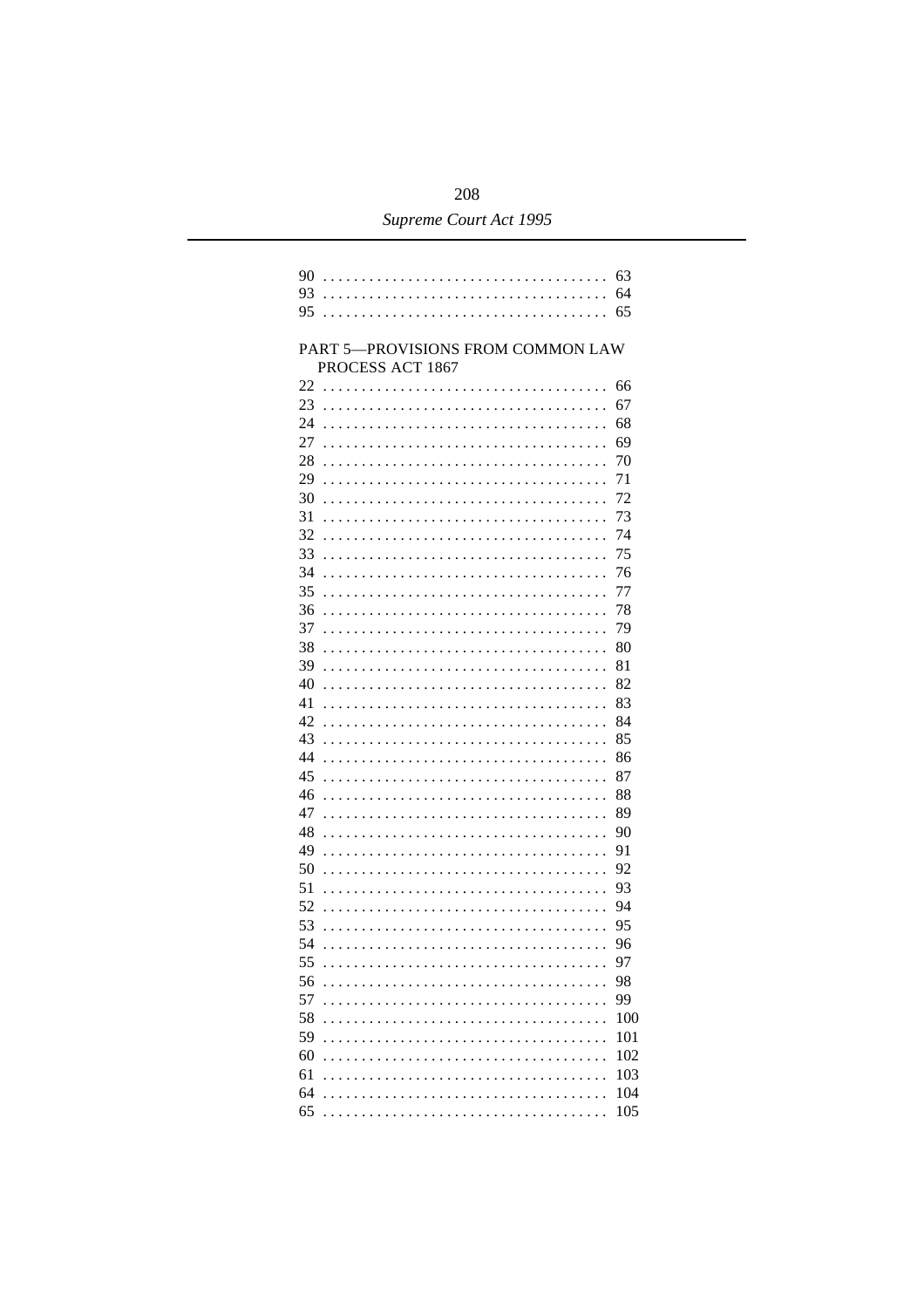| 66<br>106<br>67<br>107<br>68<br>108<br>70<br>109<br>71<br>110<br>73<br>111 |
|----------------------------------------------------------------------------|
| PART 6-PROVISIONS FROM COSTS ACT 1867<br>112                               |
| PART 7-PROVISIONS FROM EQUITY ACT 1867                                     |
| 113                                                                        |
| 114                                                                        |
| 15<br>115                                                                  |
| 16<br>116                                                                  |
| 17<br>117                                                                  |
| 18<br>118                                                                  |
| 20<br>119                                                                  |
| 120<br>22                                                                  |
| 121<br>48                                                                  |
| 122<br>50                                                                  |
| 123                                                                        |
| 51                                                                         |
| 124                                                                        |
| 53<br>125                                                                  |
| 54<br>126                                                                  |
| 55<br>127                                                                  |
| 73<br>128                                                                  |
| 75<br>129                                                                  |
| 77<br>130                                                                  |
| 131<br>78                                                                  |
| 132                                                                        |
| 121<br>133                                                                 |
| 132<br>134                                                                 |
| 133<br>135                                                                 |
| 134<br>136                                                                 |
| 135<br>137                                                                 |
| 140<br>138                                                                 |
| 142<br>139                                                                 |
| 146<br>140                                                                 |
| 141<br>148                                                                 |
| 149<br>142                                                                 |
| 143<br>150                                                                 |
| 151<br>144                                                                 |
| 145<br>152                                                                 |
| 146                                                                        |
| 153                                                                        |
| 147<br>154                                                                 |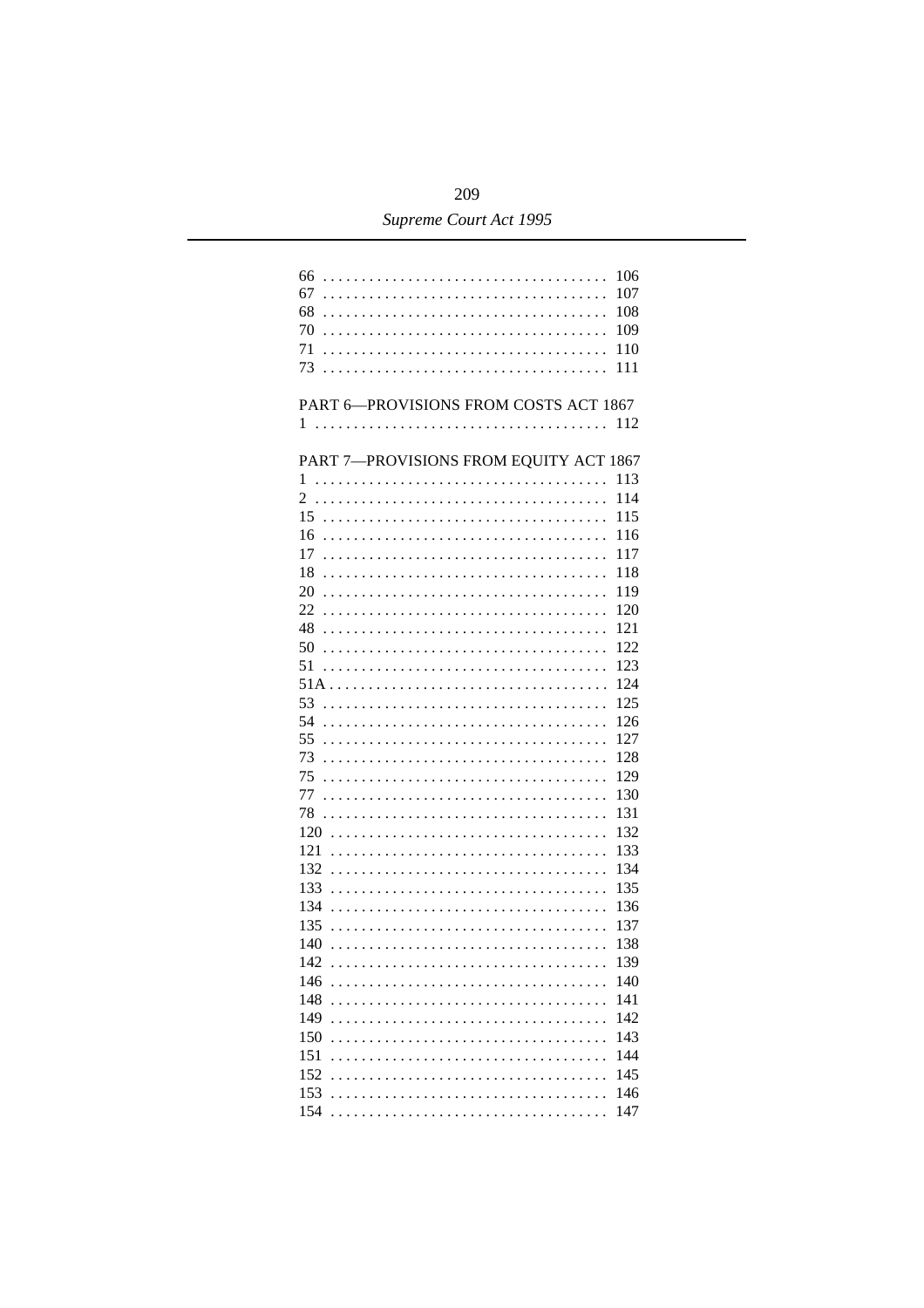|                                                                             | 148        |  |
|-----------------------------------------------------------------------------|------------|--|
| PART 8-PROVISIONS FROM INTERDICT ACT 1867                                   |            |  |
| 21                                                                          | 149        |  |
|                                                                             | Division 2 |  |
| 22                                                                          | 150        |  |
| 23                                                                          | 151        |  |
| 24                                                                          | 152        |  |
| 25                                                                          | 153        |  |
| 26                                                                          | 154        |  |
| 27                                                                          | 155        |  |
| 28                                                                          | 156        |  |
| 29                                                                          | 157        |  |
| 30                                                                          | 158        |  |
| 31                                                                          | 159        |  |
| Division $2 \ldots \ldots \ldots \ldots \ldots \ldots \ldots \ldots \ldots$ | Division 3 |  |
| 32                                                                          | 160        |  |
| 33                                                                          | 161        |  |
| 34                                                                          | 162        |  |
| Division $3 \ldots \ldots \ldots \ldots \ldots \ldots \ldots \ldots \ldots$ | Division 4 |  |
| 35                                                                          | 163        |  |
| Division $4 \ldots \ldots \ldots \ldots \ldots \ldots \ldots \ldots$        | Division 5 |  |
| 36                                                                          | 164        |  |
| 37                                                                          | 165        |  |
| 38                                                                          | 166        |  |
| 39                                                                          | 167        |  |
| 40                                                                          | 168        |  |
| 41                                                                          | 169        |  |
| 42                                                                          | 170        |  |
| 43                                                                          | 171        |  |
| Division $5 \ldots \ldots \ldots \ldots \ldots \ldots \ldots \ldots \ldots$ | Division 6 |  |
| 44                                                                          | 172        |  |
| 45                                                                          | 173        |  |
| 46                                                                          | 174        |  |
| 47                                                                          | 175        |  |
| 48                                                                          | 176        |  |
| 49                                                                          | 177        |  |
| 50                                                                          | 178        |  |
| 51                                                                          | 179        |  |
| Division $6 \ldots \ldots \ldots \ldots \ldots \ldots \ldots \ldots \ldots$ | Division 7 |  |
| 52                                                                          | 180        |  |
| 53                                                                          | 181        |  |
| 54                                                                          | 182        |  |
| 55                                                                          | 183        |  |
| 56                                                                          | 184        |  |
|                                                                             |            |  |
|                                                                             | Division 8 |  |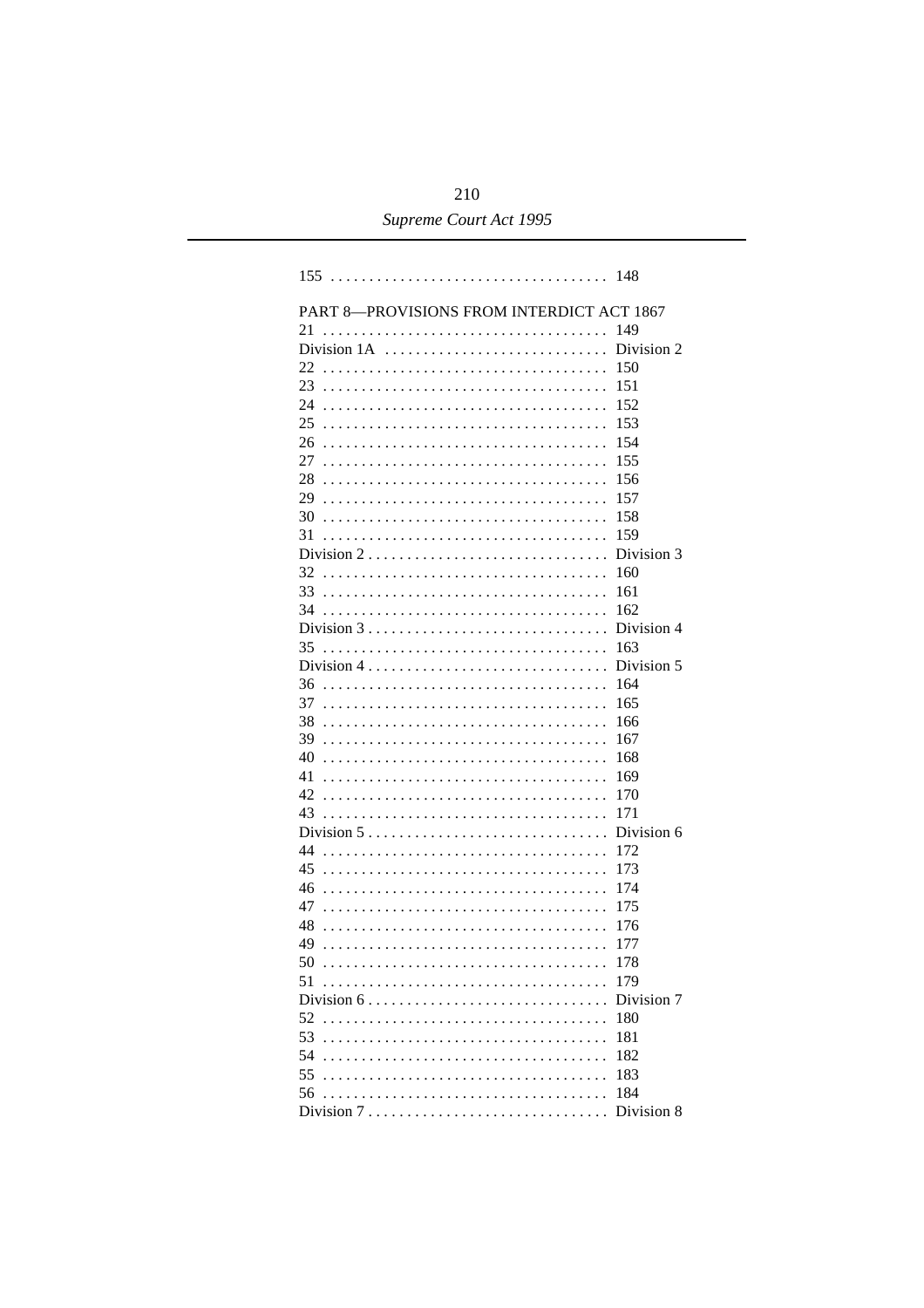| Division $8 \ldots \ldots \ldots \ldots \ldots \ldots \ldots \ldots \ldots$<br>Division $9 \ldots \ldots \ldots \ldots \ldots \ldots \ldots \ldots \ldots$<br>60<br>Division $10 \ldots \ldots \ldots \ldots \ldots \ldots \ldots \ldots \ldots$<br>PART 9-PROVISIONS FROM SUPREME COURT | 185<br>Division 9<br>186<br>187<br>Division 10<br>188<br>Division 11<br>189 |
|------------------------------------------------------------------------------------------------------------------------------------------------------------------------------------------------------------------------------------------------------------------------------------------|-----------------------------------------------------------------------------|
| <b>ACT 1867</b>                                                                                                                                                                                                                                                                          |                                                                             |
| 3                                                                                                                                                                                                                                                                                        | 190                                                                         |
| 4, 1st sentence $\dots \dots \dots \dots \dots \dots \dots \dots \dots$                                                                                                                                                                                                                  | 191(1)                                                                      |
|                                                                                                                                                                                                                                                                                          | 191(2)                                                                      |
|                                                                                                                                                                                                                                                                                          | 192                                                                         |
|                                                                                                                                                                                                                                                                                          | 193                                                                         |
|                                                                                                                                                                                                                                                                                          | 194                                                                         |
|                                                                                                                                                                                                                                                                                          | 195(1)                                                                      |
| $9, proviso \ldots \ldots \ldots \ldots \ldots \ldots \ldots \ldots \ldots$                                                                                                                                                                                                              | 195(2)                                                                      |
|                                                                                                                                                                                                                                                                                          | 196                                                                         |
| 15, 1st sentence $\dots \dots \dots \dots \dots \dots \dots \dots \dots$                                                                                                                                                                                                                 | 197(1)                                                                      |
|                                                                                                                                                                                                                                                                                          | 197(2)                                                                      |
|                                                                                                                                                                                                                                                                                          | 198                                                                         |
|                                                                                                                                                                                                                                                                                          | 199(1)                                                                      |
|                                                                                                                                                                                                                                                                                          | 199(2)                                                                      |
|                                                                                                                                                                                                                                                                                          | 200                                                                         |
|                                                                                                                                                                                                                                                                                          | 201                                                                         |
|                                                                                                                                                                                                                                                                                          | 202                                                                         |
|                                                                                                                                                                                                                                                                                          | 203                                                                         |
|                                                                                                                                                                                                                                                                                          | 204                                                                         |
|                                                                                                                                                                                                                                                                                          | 205                                                                         |
|                                                                                                                                                                                                                                                                                          | 206                                                                         |
| $30(1A)$                                                                                                                                                                                                                                                                                 | 206(2)                                                                      |
|                                                                                                                                                                                                                                                                                          | 206(3)                                                                      |
| $30(1A)$ , 3rd sentence                                                                                                                                                                                                                                                                  | 206(4)                                                                      |
| $30(1A)$ , 4th sentence                                                                                                                                                                                                                                                                  | 206(5)                                                                      |
| $30(1A)$ , 5th sentence $\dots\dots\dots\dots\dots\dots\dots$                                                                                                                                                                                                                            | 206(6)                                                                      |
|                                                                                                                                                                                                                                                                                          | 206(7)                                                                      |
|                                                                                                                                                                                                                                                                                          | 207(1)                                                                      |
| $31, \text{ proviso} \dots \dots \dots \dots \dots \dots \dots \dots \dots \dots$                                                                                                                                                                                                        | 207(2)                                                                      |
| 33                                                                                                                                                                                                                                                                                       | 208                                                                         |
|                                                                                                                                                                                                                                                                                          | 209(1)                                                                      |
|                                                                                                                                                                                                                                                                                          | 209(2)                                                                      |
|                                                                                                                                                                                                                                                                                          | 209(3)                                                                      |
|                                                                                                                                                                                                                                                                                          | 210(1)                                                                      |
|                                                                                                                                                                                                                                                                                          | 210(2)                                                                      |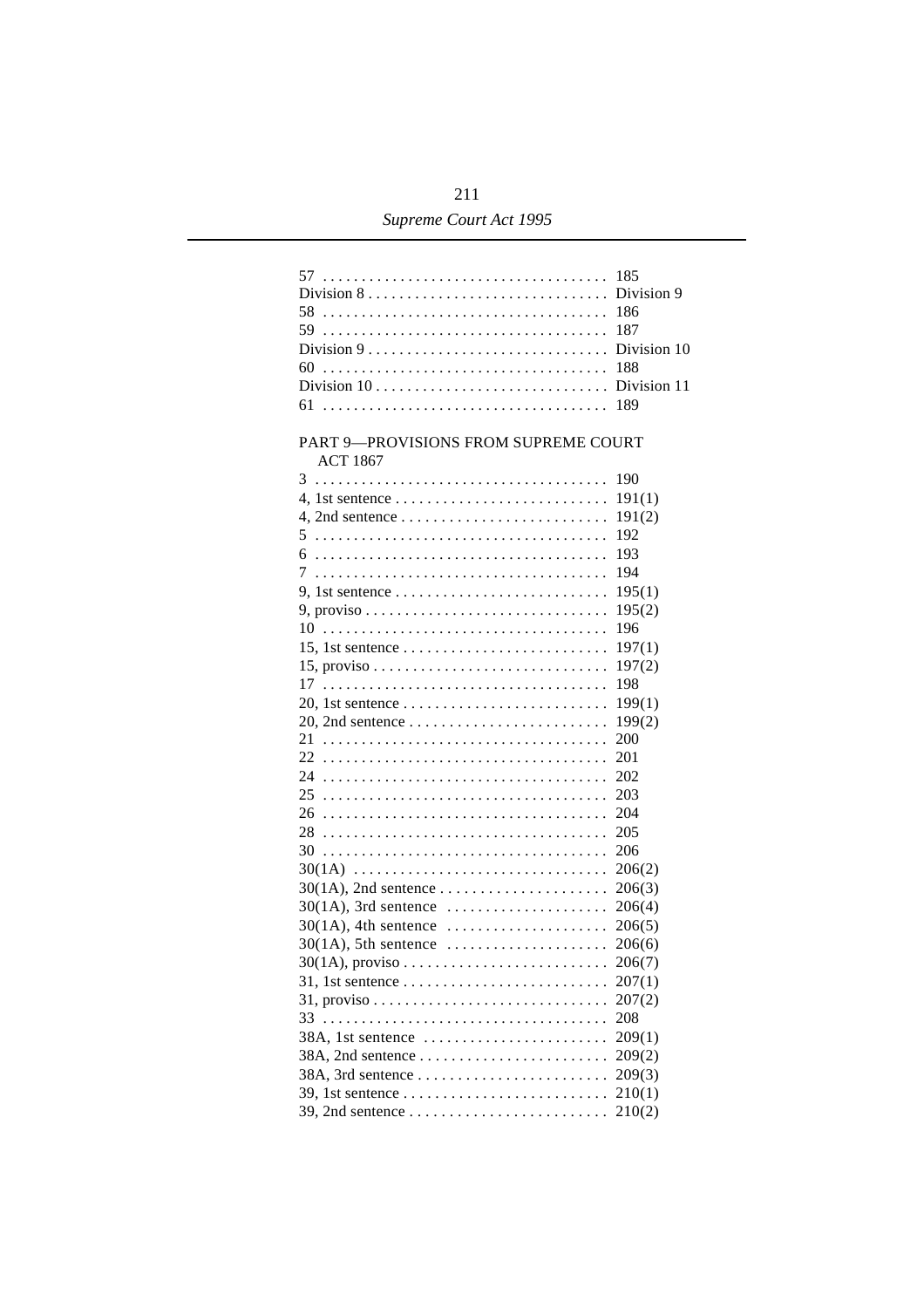| 39, 3rd sentence                                                      | 210(3)        |
|-----------------------------------------------------------------------|---------------|
| 39, 4th sentence                                                      | 210(4)        |
| 39, 5th sentence                                                      | 210(5)        |
| 39, 6th sentence $\dots\dots\dots\dots\dots\dots\dots\dots\dots\dots$ | 210(6)        |
|                                                                       | 211           |
| $39A(4)$                                                              | 211(3)        |
| $39A(4)$ , 2nd sentence                                               | 211(4)        |
| $39A(5)(a)$                                                           | 211(5)        |
| $39A(5)(b)$                                                           | 211(6)        |
| $39A(6)(a)(i)$                                                        | 211(7)        |
| $39A(6)(a)(ii)$                                                       | 211(8)        |
| $39A(6)(b)$                                                           | 211(9)        |
| $39A(7)$                                                              | 211(10)       |
|                                                                       |               |
| $39A(8)$                                                              | 211(11)       |
| $39A(9)(a)$                                                           | 211(12)       |
| $39A(9)(a)$ , proviso                                                 | 211(13)       |
| $39A(9)(b)$                                                           | 211(14)       |
| $39A(10)(a)$                                                          | 211(15)       |
| $39A(10(b)$                                                           | 211(16)       |
| $39A(11)$                                                             | 211(17)       |
| 43                                                                    | 212           |
| 44                                                                    | 213           |
|                                                                       | 214(1)        |
|                                                                       |               |
|                                                                       | 214(2)        |
| $45$ , 3rd sentence                                                   |               |
|                                                                       | 214(3)        |
| 46                                                                    | 214(4)<br>215 |
|                                                                       |               |
| 48                                                                    | 216           |
| 49                                                                    | 217           |
| 51                                                                    | 218           |
| 56                                                                    | 219           |
| 57                                                                    | 220           |
| 58                                                                    | 221           |
| 59                                                                    | 222           |
| 60                                                                    | 223           |
| 61                                                                    | 224           |
| 62                                                                    | 225           |
|                                                                       |               |
| PART 10-PROVISIONS FROM WRITS OF DEDIMUS                              |               |
| <b>ACT 1871</b>                                                       |               |
| 1                                                                     |               |
|                                                                       |               |
| PART 11-PROVISIONS FROM SUPREME COURT                                 |               |
| <b>ACT 1874</b>                                                       |               |
|                                                                       |               |
|                                                                       |               |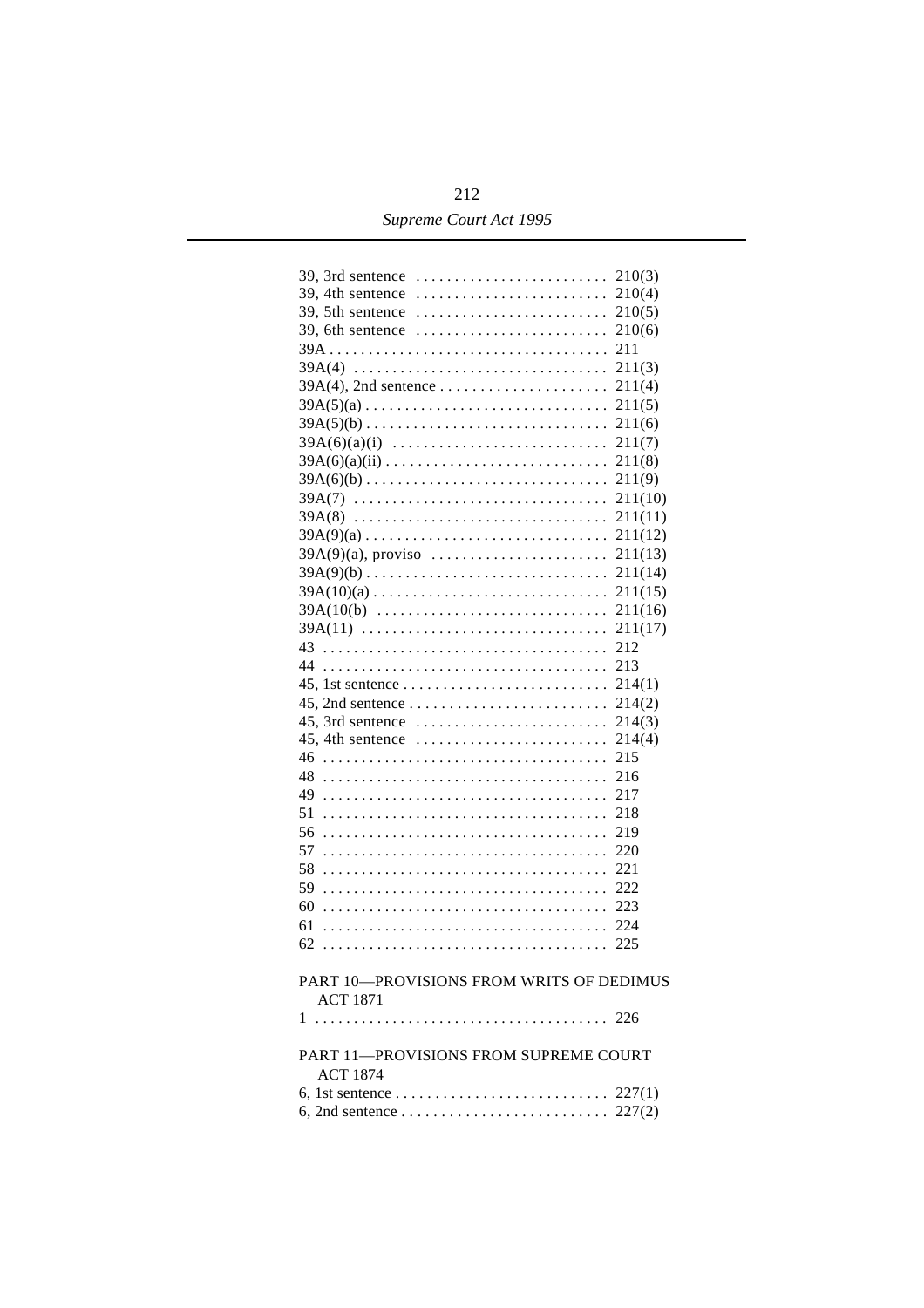| 10<br>11                                                                                | 228<br>229<br>230                                                                                                                                                                             |
|-----------------------------------------------------------------------------------------|-----------------------------------------------------------------------------------------------------------------------------------------------------------------------------------------------|
| PART 12-PROVISIONS FROM SHERIFF'S ACT 1875<br>1<br>2<br>3<br>4<br>5<br>6<br>7<br>8<br>9 | 231<br>232<br>233<br>234<br>235<br>236<br>237<br>238                                                                                                                                          |
| PART 13-PROVISIONS FROM JUDICATURE<br><b>ACT 1876</b>                                   |                                                                                                                                                                                               |
| 1<br>2<br>3<br>4<br>6<br>$\tau$<br>8<br>9.<br>10<br>11<br>12<br>13<br>14                | 240<br>241<br>242<br>243<br>244<br>244(4)<br>244(5)<br>244(6)<br>244(7)<br>244(8)<br>244(9)<br>245<br>246<br>247<br>248<br>249<br>250<br>251<br>252<br>253<br>254<br>255<br>256<br>257<br>258 |
| 15                                                                                      | 259                                                                                                                                                                                           |

PART 14-PROVISIONS FROM SUPREME COURT **ACT 1892**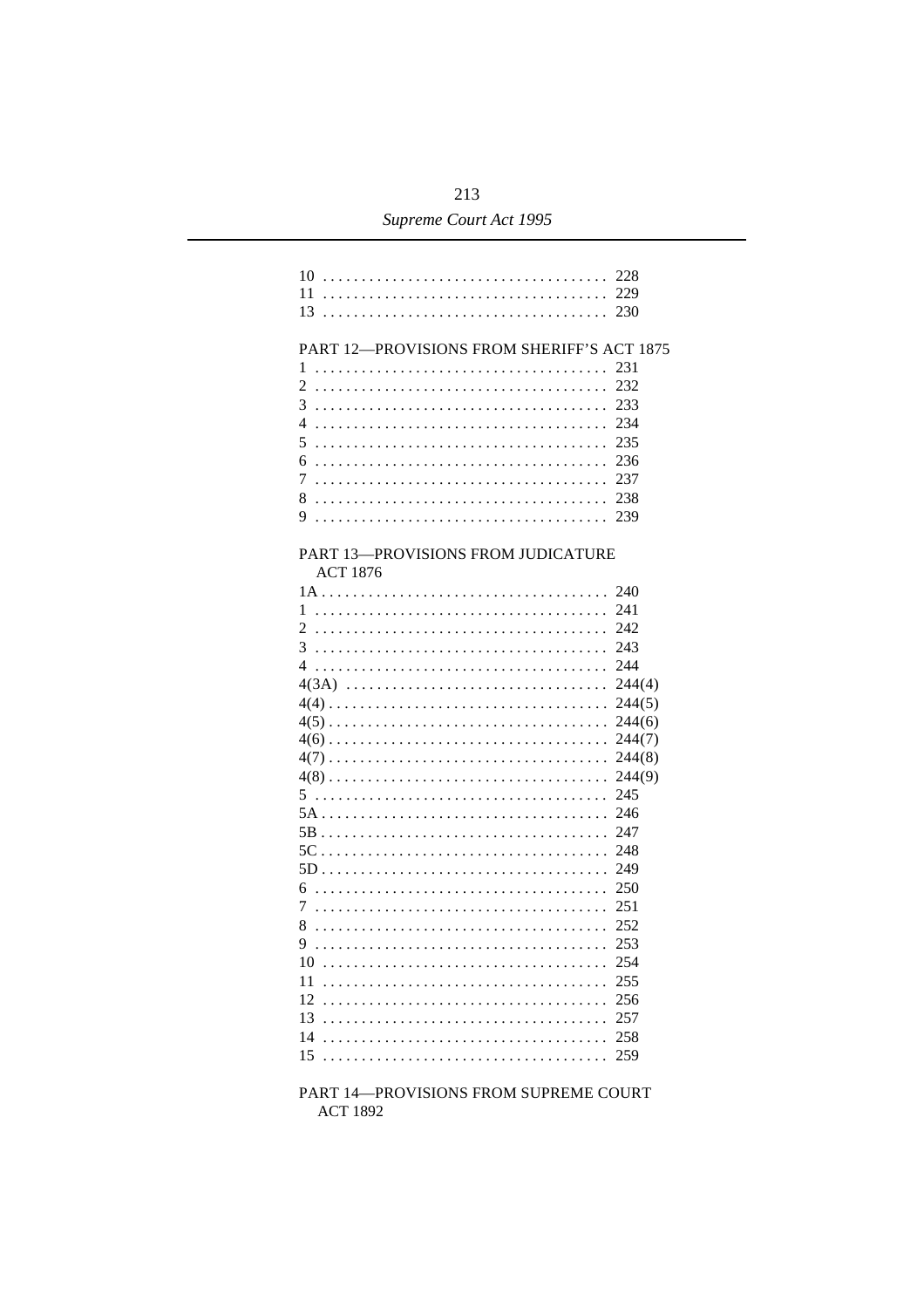| PART 15-PROVISIONS FROM SUPREME COURT<br><b>ACT 1893</b>                                         |     |
|--------------------------------------------------------------------------------------------------|-----|
|                                                                                                  | 262 |
| 5, 1st sentence $\ldots \ldots \ldots \ldots \ldots \ldots \ldots \ldots \ldots$ 263(1)          |     |
|                                                                                                  |     |
|                                                                                                  |     |
|                                                                                                  |     |
|                                                                                                  |     |
| PART 16-PROVISIONS FROM SUPREME COURT<br><b>ACT 1895</b>                                         |     |
|                                                                                                  | 266 |
| 4, 1st sentence $\ldots \ldots \ldots \ldots \ldots \ldots \ldots \ldots \ldots 267(1)$          |     |
|                                                                                                  |     |
|                                                                                                  | 268 |
|                                                                                                  |     |
| 6, 2nd sentence $\ldots \ldots \ldots \ldots \ldots \ldots \ldots \ldots \ldots$ 269(2)          |     |
|                                                                                                  |     |
|                                                                                                  |     |
|                                                                                                  |     |
|                                                                                                  |     |
| 9, 1st sentence $\ldots \ldots \ldots \ldots \ldots \ldots \ldots \ldots \ldots$ 273(1)          |     |
| 9, 2nd sentence $\dots \dots \dots \dots \dots \dots \dots \dots \dots \dots \dots$ 273(2)       |     |
|                                                                                                  |     |
|                                                                                                  |     |
|                                                                                                  |     |
|                                                                                                  |     |
|                                                                                                  |     |
| 12, 3rd sentence $\ldots \ldots \ldots \ldots \ldots \ldots \ldots \ldots 276(3)$                |     |
|                                                                                                  |     |
|                                                                                                  |     |
| PART 17-PROVISIONS FROM SUPREME COURT<br><b>ACT 1899</b>                                         |     |
|                                                                                                  |     |
|                                                                                                  |     |
|                                                                                                  |     |
|                                                                                                  |     |
| 2, proviso $\ldots \ldots \ldots \ldots \ldots \ldots \ldots \ldots \ldots \ldots \ldots$ 278(2) |     |
| PART 18-PROVISIONS FROM COMMERCIAL                                                               |     |

CAUSES ACT 1910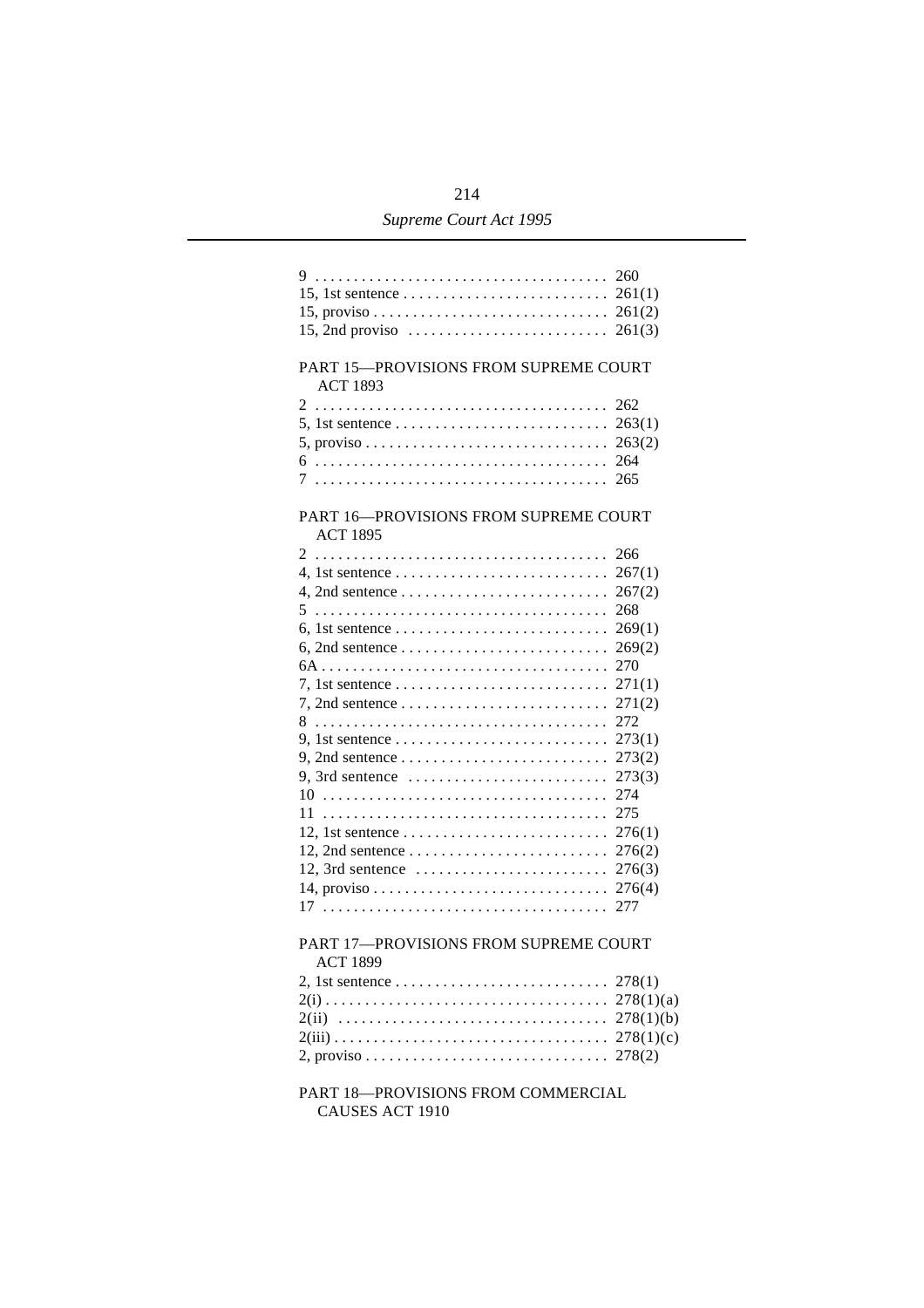## 215 Supreme Court Act 1995

|                                                                      | 279       |  |
|----------------------------------------------------------------------|-----------|--|
|                                                                      | 280       |  |
|                                                                      | 281       |  |
|                                                                      | 282       |  |
|                                                                      | 283       |  |
|                                                                      | 284       |  |
|                                                                      | 285       |  |
| PART 19-PROVISIONS FROM SUPREME COURT<br><b>ACT 1921</b>             |           |  |
|                                                                      | 286       |  |
|                                                                      | 286(1)(a) |  |
|                                                                      | 286(1)(b) |  |
| $6(1AA)$                                                             | 286(2)    |  |
|                                                                      | 286(3)    |  |
|                                                                      | 286(4)    |  |
|                                                                      | 286(5)    |  |
|                                                                      | 287(1)    |  |
|                                                                      | 287(2)    |  |
|                                                                      | 287(3)    |  |
|                                                                      | 287(4)    |  |
| $7, 4$ th sentence $\dots \dots \dots \dots \dots \dots \dots \dots$ | 287(5)    |  |
|                                                                      | 288       |  |
|                                                                      | 289       |  |
|                                                                      | 290       |  |
|                                                                      | 291(1)    |  |
|                                                                      | 291(2)    |  |
|                                                                      | 291(3)    |  |
|                                                                      | 292       |  |
|                                                                      | 293       |  |
|                                                                      | 294       |  |
|                                                                      | 294(2)(a) |  |
|                                                                      | 294(2)(b) |  |
|                                                                      | 294(2)(c) |  |
|                                                                      |           |  |
| $11(2)(iii)$ , 2nd unnum para 294(2)(e)                              |           |  |
| $11(2)(iv)$                                                          | 294(2)(f) |  |
|                                                                      | 294(2)(g) |  |
| $11(2)(vi)$                                                          | 294(2)(h) |  |
| $11(2)(vi)$ , 1st unnum para                                         | 294(2)(i) |  |
|                                                                      | 294(2)(j) |  |
| $11(2)(vi)$ , 3rd unnum para                                         | 294(2)(k) |  |
|                                                                      | 294(2)(1) |  |
| $11(2)(viii)$                                                        | 294(2)(m) |  |
| $11(2)$ (viii), 1st unnum para                                       | 294(2)(n) |  |
| $11(2)(ix)$                                                          | 294(2)(o) |  |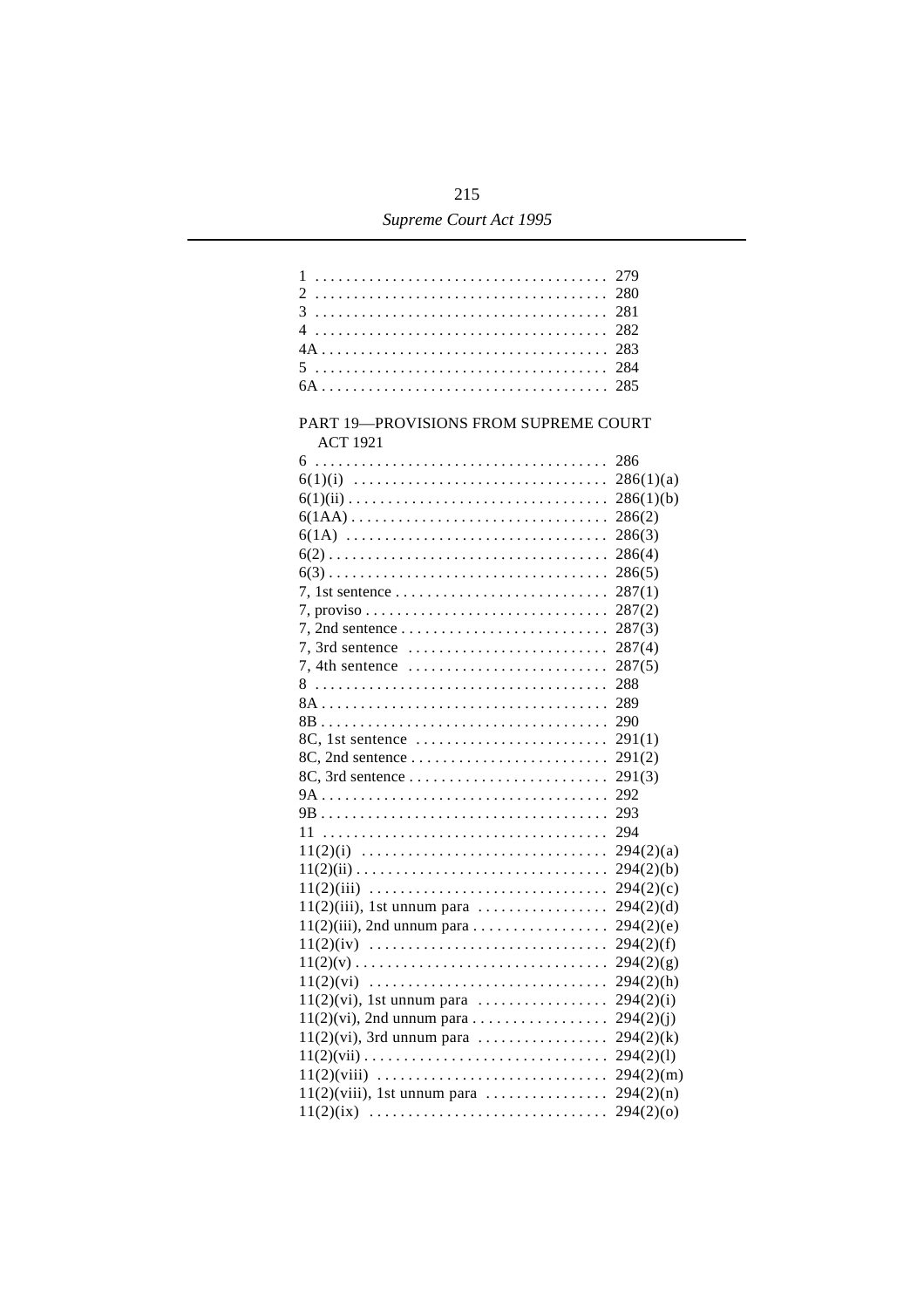| 216                    |
|------------------------|
| Supreme Court Act 1995 |

| $11(2)(ix)(a) \ldots \ldots \ldots \ldots \ldots \ldots \ldots \ldots \ldots \ldots \quad 294(2)(o)(i)$  |                |
|----------------------------------------------------------------------------------------------------------|----------------|
| $11(2)(ix)(b) \ldots \ldots \ldots \ldots \ldots \ldots \ldots \ldots \ldots \ldots \quad 294(2)(o)(ii)$ |                |
| $11(2)(ix)(c)$                                                                                           | 294(2)(o)(iii) |
|                                                                                                          |                |
|                                                                                                          |                |
|                                                                                                          |                |
| $11(2)(xi)$ , 1st unnum para                                                                             | 294(2)(s)      |
|                                                                                                          | 294(2)(t)      |
| $11(2)(xii)$ , 1st unnum para                                                                            | 294(2)(u)      |
| $11(2)(xii)$ , 1st unnum para, 1st unnum para                                                            | 294(2)(u)(i)   |
| $11(2)(xii)$ , 1st unnum para, 2nd unnum para                                                            | 294(2)(u)(ii)  |
| $11(2)(xii)$ , 1st unnum para, 3rd unnum para                                                            | 294(2)(u)(iii) |
| $11(2)(xii)$ , 1st unnum para, 4th unnum para                                                            | 294(2)(u)(iv)  |
|                                                                                                          | 294(2)(v)      |
|                                                                                                          |                |
|                                                                                                          |                |
|                                                                                                          |                |
|                                                                                                          |                |
|                                                                                                          |                |
|                                                                                                          |                |
| $11(2)(\text{six})$ , 1st unnum para                                                                     | 294(2)(zc)     |
| $11(2)(xix)$ , 2nd unnum para 294(2)(zd)                                                                 |                |
|                                                                                                          | 295            |
|                                                                                                          |                |
| <b>PART 20-PROVISIONS FROM SUPREME COURT</b>                                                             |                |
| ACTS AMENDMENT ACT (NO. 2) 1958                                                                          |                |
|                                                                                                          |                |
|                                                                                                          |                |
|                                                                                                          | 298            |
|                                                                                                          |                |
| <b>PART 21-MISCELLANEOUS</b>                                                                             |                |
|                                                                                                          |                |
|                                                                                                          |                |
|                                                                                                          |                |

## **´13 Table of comparative legislation**

**Note**—In ss 190–225 references to 'Pring's Statutes' and Colonial Acts were omitted from sectional notes by Act of 1903 3 Edw 7 No. 10 s 10 sch 3.

- **s 190** 25 Vic No. 13 s 15<br>**s 191** Reg. Gen. June 4 1
- **s 191** Reg. Gen. June 4 1866 pl 41
- **s 192** Reg. Gen. June 4 1866 pl 42
- **s 194** Regulation January 9 1865 pl 2
- **s 195** 25 Vic No. 13 s 5
- **s 196** 25 Vic No. 13 s 6<br>**s 197** 25 Vic No. 13 s 11
- **s 197** 25 Vic No. 13 s 11